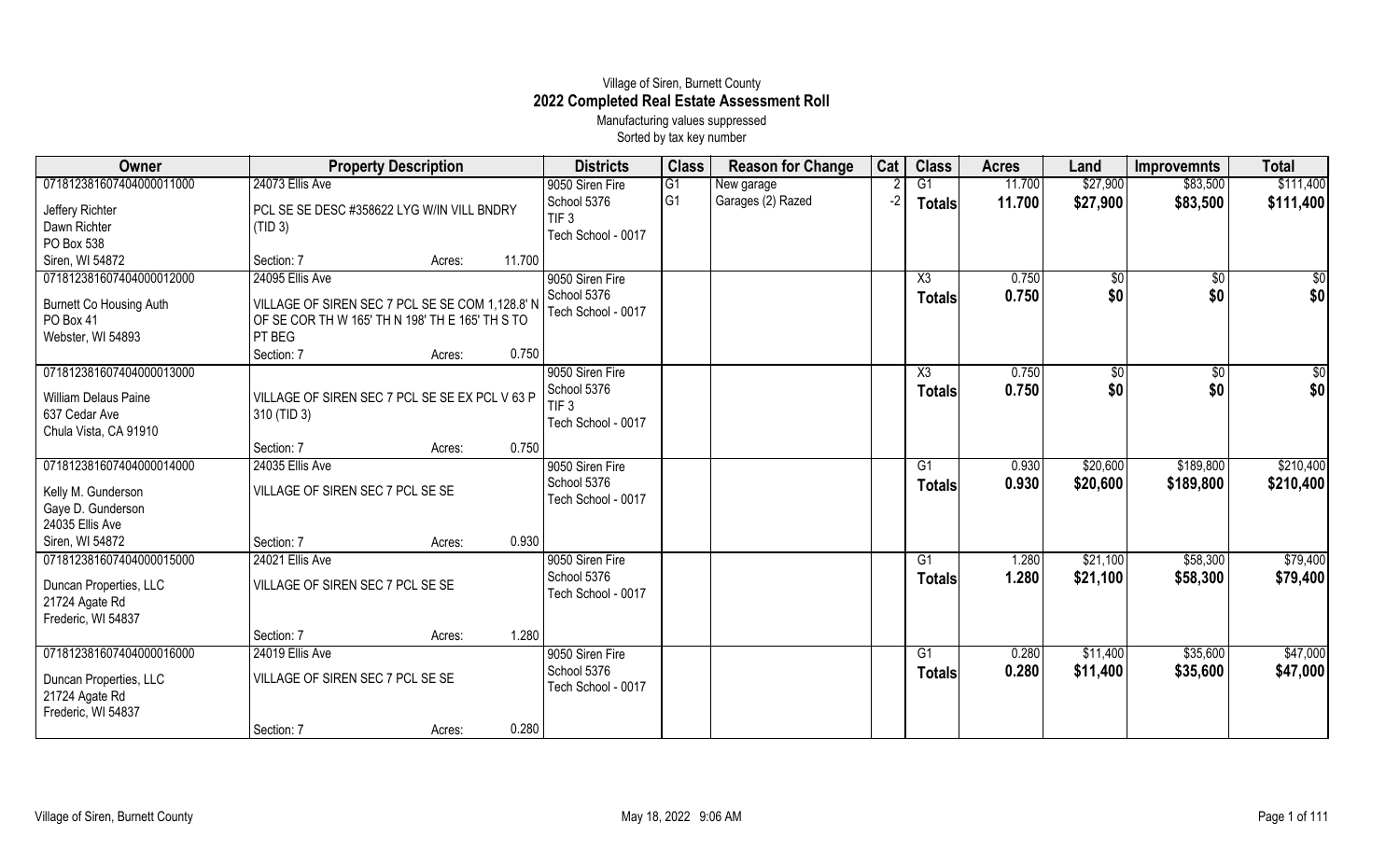| Owner                                                                                  | <b>Property Description</b>                                                                 |                  | <b>Districts</b>                                                         | <b>Class</b>                      | <b>Reason for Change</b>                           | Cat | <b>Class</b>                          | <b>Acres</b>              | Land                             | <b>Improvemnts</b>     | <b>Total</b>                     |
|----------------------------------------------------------------------------------------|---------------------------------------------------------------------------------------------|------------------|--------------------------------------------------------------------------|-----------------------------------|----------------------------------------------------|-----|---------------------------------------|---------------------------|----------------------------------|------------------------|----------------------------------|
| 071812381607404000017000                                                               | 24015 Ellis Ave                                                                             |                  | 9050 Siren Fire                                                          |                                   |                                                    |     | G1                                    | 0.723                     | \$18,800                         | \$7,800                | \$26,600                         |
| Christopher J. Schauer<br>25633 Eaton Ave<br>Faribault, MN 55021                       | VILLAGE OF SIREN SEC 7 LOT 1 CSM#187 V1 P190<br>(TIF 2)#158108                              |                  | School 5376<br>TIF 2-9220<br>Tech School - 0017                          |                                   |                                                    |     | Totals                                | 0.723                     | \$18,800                         | \$7,800                | \$26,600                         |
|                                                                                        | Section: 7                                                                                  | 0.723<br>Acres:  |                                                                          |                                   |                                                    |     |                                       |                           |                                  |                        |                                  |
| 071812381607404000018000<br>Laverne Schauer<br>PO Box 155<br>Siren, WI 54872-0155      | 7816 State Rd 70 W<br>LOT 2 CSM V 16 P 62 (SE SE)(TIF 3)                                    |                  | 9050 Siren Fire<br>School 5376<br>TIF <sub>3</sub><br>Tech School - 0017 |                                   |                                                    |     | G1<br><b>Totals</b>                   | 1.355<br>1.355            | \$21,200<br>\$21,200             | $\sqrt{6}$<br>\$0      | \$21,200<br>\$21,200             |
|                                                                                        | Section: 7                                                                                  | 1.355<br>Acres:  |                                                                          |                                   |                                                    |     |                                       |                           |                                  |                        |                                  |
| 071812381607404000019000                                                               | 7816 State Rd 70                                                                            |                  | 9050 Siren Fire                                                          |                                   |                                                    |     | X4                                    | 1.255                     | \$0                              | \$0                    | \$0                              |
| Siren Congregation Jehovahs Witnesses   LOT 1 CSM V 16 P 62 (SE SE)(TIF 3)<br>Inc      |                                                                                             |                  | School 5376<br>TIF <sub>3</sub><br>Tech School - 0017                    |                                   |                                                    |     | <b>Totals</b>                         | 1.255                     | \$0                              | \$0                    | \$0                              |
| 7816 State Rd 70                                                                       |                                                                                             |                  |                                                                          |                                   |                                                    |     |                                       |                           |                                  |                        |                                  |
| Siren, WI 54872                                                                        | Section: 7                                                                                  | 1.255<br>Acres:  |                                                                          |                                   |                                                    |     |                                       |                           |                                  |                        |                                  |
| 071812381607404000020000<br>Ethel A. Peterson<br>23275 Nyren Rd<br>Siren, WI 54872     | 7820 State Rd 70 W<br>PCL SE SE EX HWY IN 485/411 (LIFE ESTATE TO<br>ETHEL PETERSON)(TIF 3) |                  | 9050 Siren Fire<br>School 5376<br>TIF <sub>3</sub><br>Tech School - 0017 |                                   |                                                    |     | G1<br><b>Totals</b>                   | 1.100<br>1.100            | \$20,700<br>\$20,700             | \$69,100<br>\$69,100   | \$89,800<br>\$89,800             |
|                                                                                        | Section: 7                                                                                  | 1.100<br>Acres:  |                                                                          |                                   |                                                    |     |                                       |                           |                                  |                        |                                  |
| 071812381607404000021000<br>Lawrence E. Rand<br>Karen Rand<br>25303 Old 35             | 7876 State Rd 70<br>2 PCLS SE SE DESC #349651 (TIF 3)                                       |                  | 9050 Siren Fire<br>School 5376<br>TIF <sub>3</sub><br>Tech School - 0017 |                                   |                                                    |     | $\overline{G2}$<br><b>Totals</b>      | 4.500<br>4.500            | \$63,500<br>\$63,500             | \$111,300<br>\$111,300 | \$174,800<br>\$174,800           |
| Webster, WI 54893                                                                      | Section: 7                                                                                  | 4.500<br>Acres:  |                                                                          |                                   |                                                    |     |                                       |                           |                                  |                        |                                  |
| 071812381607505004011100<br>Richard A. Engstrom<br>7963 State Rd 70<br>Siren, WI 54872 | 7964 State Rd 70<br>PCL IN GOV LOT 4 DES IN 471954 (TID 3)                                  |                  | 9050 Siren Fire<br>School 5376<br>TIF <sub>3</sub><br>Tech School - 0017 | $\overline{G1}$<br>G <sub>5</sub> | Annexation into Village<br>Annexation into Village |     | G1<br>G <sub>5</sub><br><b>Totals</b> | 1.000<br>38.700<br>39.700 | \$11,000<br>\$15,500<br>\$26,500 | \$0<br>\$0<br>\$0      | \$11,000<br>\$15,500<br>\$26,500 |
|                                                                                        | Section: 7                                                                                  | 39.700<br>Acres: |                                                                          |                                   |                                                    |     |                                       |                           |                                  |                        |                                  |
| 071812381607505005011000<br>Wanda Ann Hinze<br>PO Box 583<br>Siren, WI 54872           | 24125 Ellis Ave<br>VILLAGE OF SIREN SEC 7 PCL GOV LOT 5 EX V 103<br>632<br>Section: 7       | 0.920<br>Acres:  | 9050 Siren Fire<br>School 5376<br>Tech School - 0017                     |                                   |                                                    |     | $\overline{G1}$<br><b>Totals</b>      | 0.920<br>0.920            | \$20,500<br>\$20,500             | \$102,300<br>\$102,300 | \$122,800<br>\$122,800           |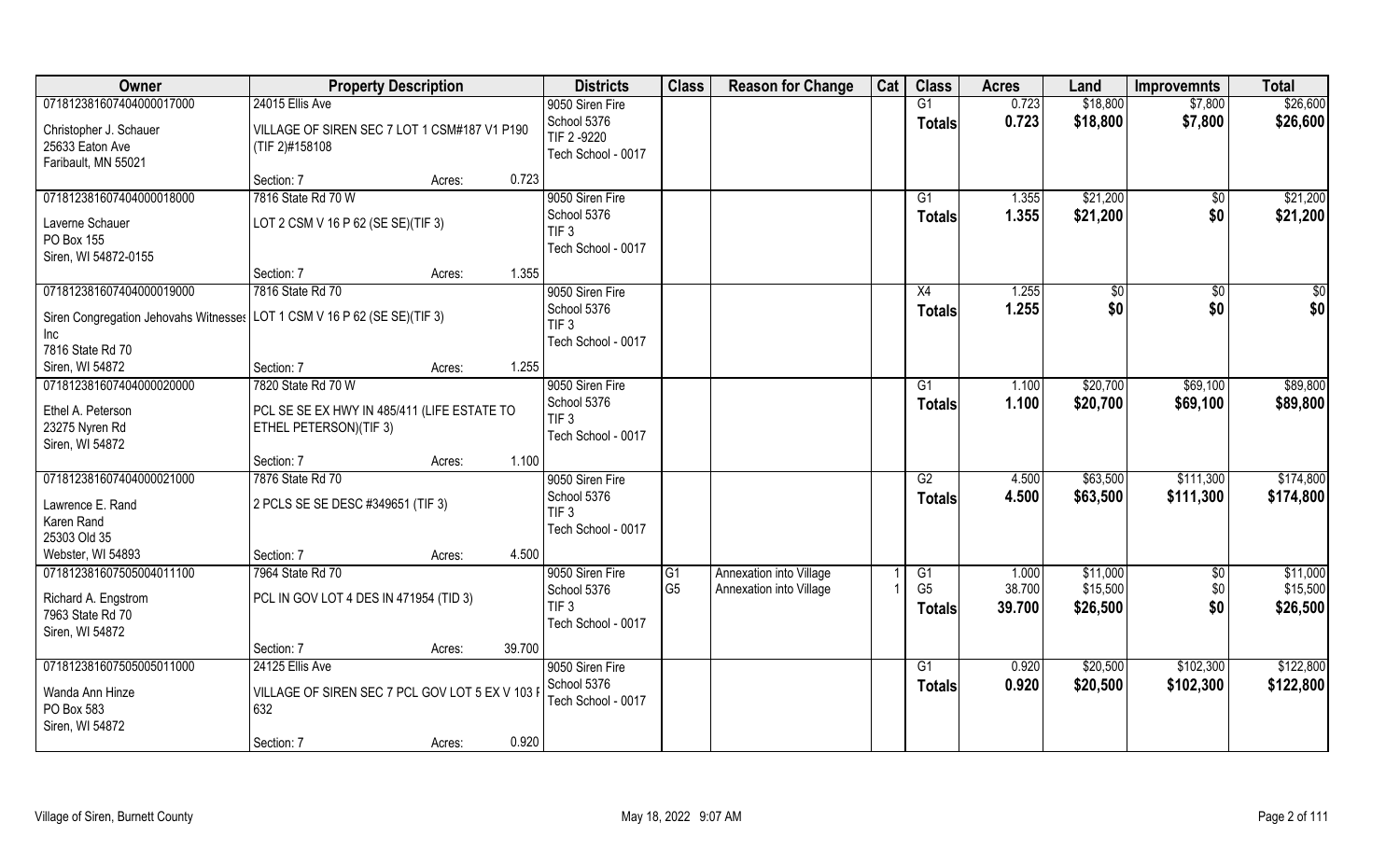| Owner                       | <b>Property Description</b>                      |        |       | <b>Districts</b>                       | <b>Class</b> | <b>Reason for Change</b>   | Cat | <b>Class</b>    | <b>Acres</b> | Land      | <b>Improvemnts</b> | <b>Total</b> |
|-----------------------------|--------------------------------------------------|--------|-------|----------------------------------------|--------------|----------------------------|-----|-----------------|--------------|-----------|--------------------|--------------|
| 071812381607505005012000    | 24101 Ellis Ave                                  |        |       | 9050 Siren Fire                        | G1           | Sold by County. assessable |     | G1              | 0.530        | \$17,100  | \$40,900           | \$58,000     |
| Jamie J. Newman             | VILLAGE OF SIREN SEC 7 PCL IN GOV LOT 5          |        |       | School 5376                            |              |                            |     | Totals          | 0.530        | \$17,100  | \$40,900           | \$58,000     |
| 2294 540th St               |                                                  |        |       | Tech School - 0017                     |              |                            |     |                 |              |           |                    |              |
| Braham, MN 55006            |                                                  |        |       |                                        |              |                            |     |                 |              |           |                    |              |
|                             | Section: 7                                       | Acres: | 0.530 |                                        |              |                            |     |                 |              |           |                    |              |
| 071812381607505005013000    | 24038 Doctor Tr E                                |        |       | 9050 Siren Fire                        |              |                            |     | G <sub>1</sub>  | 0.530        | \$17,100  | \$34,100           | \$51,200     |
| Michael J. Mckeehen         | VILLAGE OF SIREN SEC 7 W1/2 PCL IN GOV LOT 5     |        |       | School 5376                            |              |                            |     | <b>Totals</b>   | 0.530        | \$17,100  | \$34,100           | \$51,200     |
| 24038 E Doctor Trl          |                                                  |        |       | Tech School - 0017                     |              |                            |     |                 |              |           |                    |              |
| Siren, WI 54872             |                                                  |        |       |                                        |              |                            |     |                 |              |           |                    |              |
|                             | Section: 7                                       | Acres: | 0.530 |                                        |              |                            |     |                 |              |           |                    |              |
| 071812381607505005014000    | 24050 Doctor Tr E                                |        |       | 9050 Siren Fire                        |              |                            |     | G2              | 7.920        | \$27,900  | \$22,600           | \$50,500     |
| <b>Gordon Fick Sons LLC</b> | PCLS GOV LOT 5 (TID 3)                           |        |       | School 5376                            |              |                            |     | <b>Totals</b>   | 7.920        | \$27,900  | \$22,600           | \$50,500     |
| 964 43rd Ave NE             |                                                  |        |       | TIF <sub>3</sub><br>Tech School - 0017 |              |                            |     |                 |              |           |                    |              |
| Columbia Heights, MN 55421  |                                                  |        |       |                                        |              |                            |     |                 |              |           |                    |              |
|                             | Section: 7                                       | Acres: | 7.920 |                                        |              |                            |     |                 |              |           |                    |              |
| 071812381607505005015000    |                                                  |        |       | 9050 Siren Fire                        |              |                            |     | X4              | 1.130        | \$0       | $\sqrt{50}$        | \$0          |
| Village of Siren            | VILLAGE OF SIREN S 50' OF E 983' SEC 7 GOV LOT 5 |        |       | School 5376                            |              |                            |     | <b>Totals</b>   | 1.130        | \$0       | \$0                | \$0          |
| PO Box 23                   | (FOR VILLAGE STREET)                             |        |       | Tech School - 0017                     |              |                            |     |                 |              |           |                    |              |
| Siren, WI 54872             |                                                  |        |       |                                        |              |                            |     |                 |              |           |                    |              |
|                             | Section: 7                                       | Acres: | 1.130 |                                        |              |                            |     |                 |              |           |                    |              |
| 071812381607517000011000    |                                                  |        |       | 9050 Siren Fire                        |              |                            |     | $\overline{X2}$ | 1.190        | \$0       | \$0                | \$0          |
| Wisconsin Dot               | VILLAGE OF SIREN PCLS SEC 7 (HWY 70)             |        |       | School 5376                            |              |                            |     | <b>Totals</b>   | 1.190        | \$0       | \$0                | \$0          |
| 1701 N 4th St               |                                                  |        |       | Tech School - 0017                     |              |                            |     |                 |              |           |                    |              |
| Superior, WI 54880          |                                                  |        |       |                                        |              |                            |     |                 |              |           |                    |              |
|                             | Section: 7                                       | Acres: | 1.190 |                                        |              |                            |     |                 |              |           |                    |              |
| 071812381608203000011000    | 24271 State Rd 35/70                             |        |       | 9050 Siren Fire                        |              |                            |     | $\overline{G2}$ | 2.990        | \$215,100 | \$1,905,000        | \$2,120,100  |
| Ten Thousand Pines Inc      | VILLAGE OF SIREN - SEC 8 PCL D CSM V 4 P 75 EX   |        |       | School 5376                            |              |                            |     | <b>Totals</b>   | 2.990        | \$215,100 | \$1,905,000        | \$2,120,100  |
| PO Box 606                  | HWY(IN SW NW)                                    |        |       | Tech School - 0017                     |              |                            |     |                 |              |           |                    |              |
| Siren, WI 54872             |                                                  |        |       |                                        |              |                            |     |                 |              |           |                    |              |
|                             | Section: 8                                       | Acres: | 2.990 |                                        |              |                            |     |                 |              |           |                    |              |
| 071812381608203000012000    | 24271 State Rd 35/70                             |        |       | 9050 Siren Fire                        |              |                            |     | G2              | 0.972        | \$42,300  | $\overline{50}$    | \$42,300     |
| Ten Thousand Pines Inc      | VILLAGE OF SIREN - SEC 8 LOT 1 CSM V 2 P 191 EX  |        |       | School 5376                            |              |                            |     | <b>Totals</b>   | 0.972        | \$42,300  | \$0                | \$42,300     |
| PO Box 606                  | HWY 632/635 (SW NW)                              |        |       | Tech School - 0017                     |              |                            |     |                 |              |           |                    |              |
| Siren, WI 54872             |                                                  |        |       |                                        |              |                            |     |                 |              |           |                    |              |
|                             | Section: 8                                       | Acres: | 0.972 |                                        |              |                            |     |                 |              |           |                    |              |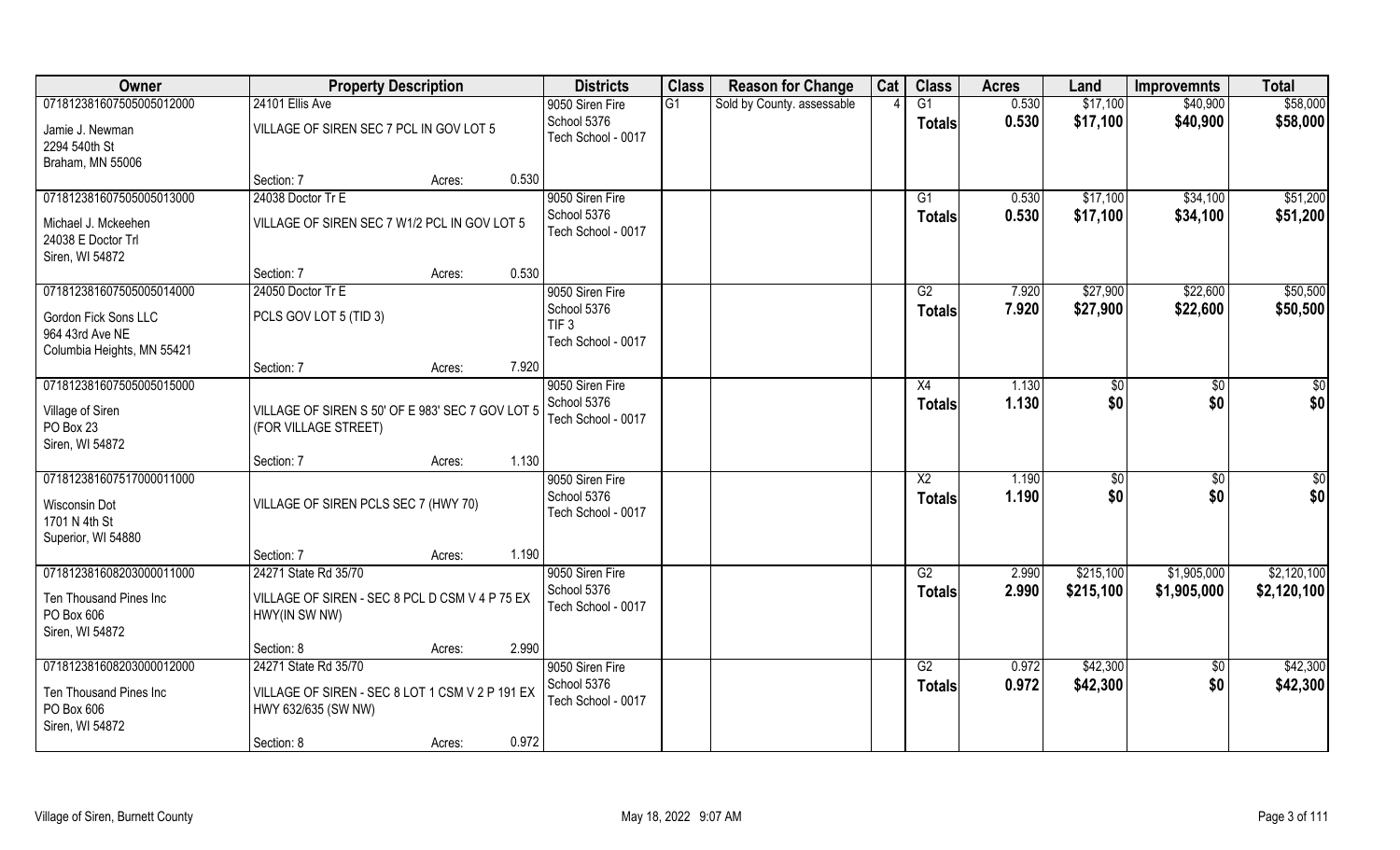| Owner                                                                                                        | <b>Property Description</b>                                                                                                                                       | <b>Districts</b>                                                   | <b>Class</b> | <b>Reason for Change</b> | Cat | <b>Class</b>                     | <b>Acres</b>   | Land                   | <b>Improvemnts</b>     | <b>Total</b>           |
|--------------------------------------------------------------------------------------------------------------|-------------------------------------------------------------------------------------------------------------------------------------------------------------------|--------------------------------------------------------------------|--------------|--------------------------|-----|----------------------------------|----------------|------------------------|------------------------|------------------------|
| 071812381608203000013000                                                                                     | State Rd 35/70                                                                                                                                                    | 9050 Siren Fire                                                    |              |                          |     | G2                               | 0.221          | \$9,600                | \$16,700               | \$26,300               |
| Ten Thousand Pines Inc<br>PO Box 606<br>Siren, WI 54872                                                      | VILLAGE OF SIREN - SEC 8 PCL B CSM V 4 P 75 &<br>ALSO LOT 1 CSM V 16 P 135 EX CSM V 17 P 92 & EX<br>HWY 632/636 (SW NW)                                           | School 5376<br>Tech School - 0017                                  |              |                          |     | <b>Totals</b>                    | 0.221          | \$9,600                | \$16,700               | \$26,300               |
|                                                                                                              | 0.221<br>Section: 8<br>Acres:                                                                                                                                     |                                                                    |              |                          |     |                                  |                |                        |                        |                        |
| 071812381608203000014000<br>Kannenberg Enterprises<br>PO Box 616<br>Siren, WI 54872                          | 7710 Park St W<br>LOT 1 CSM V 17 P 92 EX HWY DES #325829 (SW NW)                                                                                                  | 9050 Siren Fire<br>School 5376<br>Tech School - 0017               |              |                          |     | G2<br><b>Totals</b>              | 0.660<br>0.660 | \$105,000<br>\$105,000 | \$361,200<br>\$361,200 | \$466,200<br>\$466,200 |
|                                                                                                              | 0.660<br>Section: 8<br>Acres:                                                                                                                                     |                                                                    |              |                          |     |                                  |                |                        |                        |                        |
| 071812381608203000015000<br>Ten Thousand Pines Inc<br>PO Box 606<br>Siren, WI 54872                          | State Rd 35/70<br>VILLAGE OF SIREN - SEC 8 PCL A CSM V 4 P 75 EX<br>CSM V1 6 P135 & EX CSM V 17 P 92 & EX HWY<br>632/637 (SW NW)<br>0.425<br>Section: 8<br>Acres: | 9050 Siren Fire<br>School 5376<br>Tech School - 0017               |              |                          |     | G2<br><b>Totals</b>              | 0.425<br>0.425 | \$9,300<br>\$9,300     | \$3,900<br>\$3,900     | \$13,200<br>\$13,200   |
| 071812381608203000016000                                                                                     | 24271 State Rd 35                                                                                                                                                 | 9050 Siren Fire                                                    |              |                          |     | G2                               | 1.430          | \$49,800               | \$9,200                | \$59,000               |
| Ten Thousand Pines Inc<br>PO Box 606<br>Siren, WI 54872                                                      | VILLAGE OF SIREN - SEC 8 PCL C CSM V 4 P 75 EX<br>HWY 632/637 (SW NW)                                                                                             | School 5376<br>Tech School - 0017                                  |              |                          |     | <b>Totals</b>                    | 1.430          | \$49,800               | \$9,200                | \$59,000               |
|                                                                                                              | 1.430<br>Section: 8<br>Acres:                                                                                                                                     |                                                                    |              |                          |     |                                  |                |                        |                        |                        |
| 071812381608203000017000<br>Gandy Enterprises LLC<br>PO Box 460<br>Siren, WI 54872-0460                      | 7711 Park St W<br>VILLAGE OF SIREN - SEC 8 LOT 1 CSM V 2 P 262 EX<br>HWY 627/543 & EX RD DESC 635/745 (SW NW)                                                     | 9050 Siren Fire<br>School 5376<br>Tech School - 0017               |              |                          |     | $\overline{G2}$<br><b>Totals</b> | 0.900<br>0.900 | \$131,700<br>\$131,700 | \$493,100<br>\$493,100 | \$624,800<br>\$624,800 |
|                                                                                                              | 0.900<br>Section: 8<br>Acres:                                                                                                                                     |                                                                    |              |                          |     |                                  |                |                        |                        |                        |
| 071812381608203000018000<br>Mulligans at the Lodge LLC<br>PO Box 547<br>Siren, WI 54872                      | 24235 1st Ave<br>VILLAGE OF SIREN - SEC 8 LOT 1 CSM V20<br>P98(#267803) (PRT CSM V3 P73 & CSM V4 P18 SW<br>NW) (TIF 2)<br>Section: 8<br>1.739<br>Acres:           | 9050 Siren Fire<br>School 5376<br>TIF 2-9220<br>Tech School - 0017 |              |                          |     | G2<br><b>Totals</b>              | 1.739<br>1.739 | \$75,400<br>\$75,400   | \$53,400<br>\$53,400   | \$128,800<br>\$128,800 |
| 071812381608203000019000<br><b>William Struck</b><br>Krista K. Struck<br>2954 130th St<br>Frederic, WI 54837 | 24230 1st Ave<br>LOT 1 CSM#3484 V17 P 137 (SW NW INCL PRT LOT 2<br>CSM V 15 P 3)#327341<br>0.510<br>Section: 8<br>Acres:                                          | 9050 Siren Fire<br>School 5376<br>Tech School - 0017               |              |                          |     | G2<br><b>Totals</b>              | 0.510<br>0.510 | \$48,600<br>\$48,600   | \$131,400<br>\$131,400 | \$180,000<br>\$180,000 |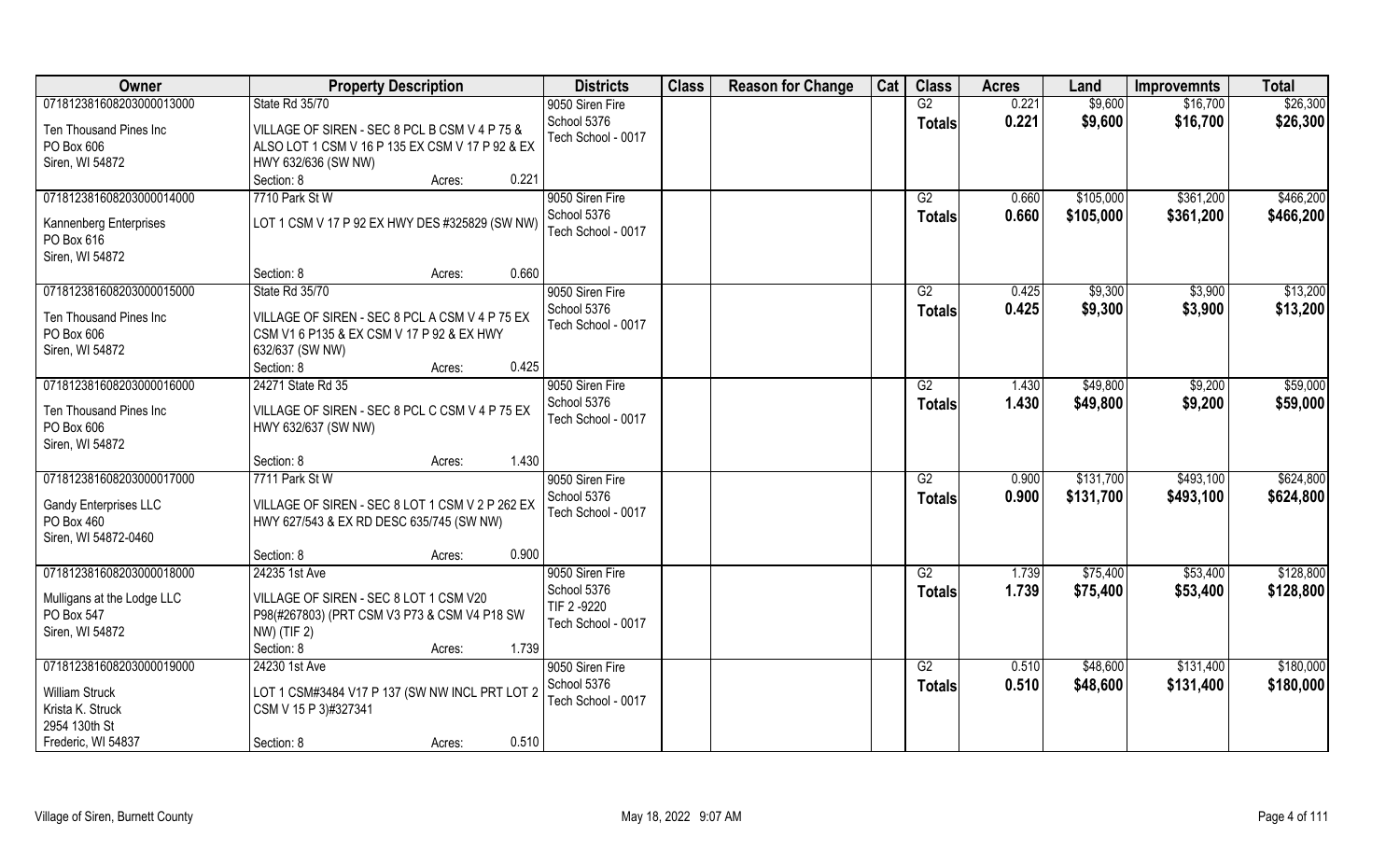| Owner                                                                                           | <b>Property Description</b>                                                                                                           |        |        | <b>Districts</b>                                                    | <b>Class</b> | <b>Reason for Change</b> | Cat | <b>Class</b>                     | <b>Acres</b>     | Land                   | <b>Improvemnts</b>   | <b>Total</b>           |
|-------------------------------------------------------------------------------------------------|---------------------------------------------------------------------------------------------------------------------------------------|--------|--------|---------------------------------------------------------------------|--------------|--------------------------|-----|----------------------------------|------------------|------------------------|----------------------|------------------------|
| 071812381608203000020000                                                                        | 24226 1st Ave                                                                                                                         |        |        | 9050 Siren Fire                                                     |              |                          |     | G2                               | 1.240            | \$64,500               | \$510,600            | \$575,100              |
| Happy Hour Holdings, LLC<br>1670 State Rd 48<br>Frederic, WI 54837                              | LOT 2 CSM V 17 P 137 (SW NW INCL PRT LOT 2 CSM<br>V 15 P3)                                                                            |        |        | School 5376<br>Tech School - 0017                                   |              |                          |     | <b>Totals</b>                    | 1.240            | \$64,500               | \$510,600            | \$575,100              |
|                                                                                                 | Section: 8                                                                                                                            | Acres: | 1.240  |                                                                     |              |                          |     |                                  |                  |                        |                      |                        |
| 071812381608203000021000<br>Happy Hour Holdings, LLC<br>1670 State Rd 48                        | 1st Ave<br>LOT 3 CSM V 17 P 137 (SW NW INCL PRT LOT 2 CSM<br>V 15 P 3) (TIF 2)                                                        |        |        | 9050 Siren Fire<br>School 5376<br>TIF 2 -9220<br>Tech School - 0017 |              |                          |     | G2<br><b>Totals</b>              | 0.720<br>0.720   | \$38,200<br>\$38,200   | $\sqrt{$0}$<br>\$0   | \$38,200<br>\$38,200   |
| Frederic, WI 54837                                                                              | Section: 8                                                                                                                            | Acres: | 0.720  |                                                                     |              |                          |     |                                  |                  |                        |                      |                        |
| 071812381608203000022000                                                                        |                                                                                                                                       |        |        | 9050 Siren Fire                                                     |              |                          |     | X4                               | 1.210            | $ $ \$0                | \$0                  | $\sqrt{50}$            |
| Vil of Siren<br>PO Box 23<br>Siren, WI 54872                                                    | <b>EXTENSION OF TOWN RD DESC</b><br>635/746,745-634/513,512 INCL OUTLOT 1 CSM V 17 P<br>137 EX PCL DESC #346788 (TIF 2)<br>Section: 8 | Acres: | 1.210  | School 5376<br>TIF 2-9220<br>Tech School - 0017                     |              |                          |     | <b>Totals</b>                    | 1.210            | \$0                    | \$0                  | \$0                    |
| 071812381608203000023100                                                                        | 24199 State Rd 35/70                                                                                                                  |        |        | 9050 Siren Fire                                                     |              |                          |     | G2                               | 1.119            | \$155,200              | \$949,800            | \$1,105,000            |
| Wolfpen Associates Inc<br>PO Box 17346<br>Covington, KY 41017-0346                              | LOT 1 CSM#4430 V24 P130 #414566 (N1/2 SW SW NW<br>& GL 3) TIF 2 (D-2073)                                                              |        |        | School 5376<br>TIF 2 -9220<br>Tech School - 0017                    |              |                          |     | <b>Totals</b>                    | 1.119            | \$155,200              | \$949,800            | \$1,105,000            |
|                                                                                                 | Section: 8                                                                                                                            | Acres: | 1.119  |                                                                     |              |                          |     |                                  |                  |                        |                      |                        |
| 071812381608203000023200<br>Chattering Squirrel, LLC<br>7641 Shady Ln<br>Siren, WI 54872        | 24217 State Rd 35/70<br>LOT 2 CSM#4430 V24 P130 #414566 (N1/2 SW SW NW<br>& GL 3) TIF 2                                               |        |        | 9050 Siren Fire<br>School 5376<br>TIF 2-9220<br>Tech School - 0017  |              |                          |     | $\overline{G2}$<br><b>Totals</b> | 0.819<br>0.819   | \$128,200<br>\$128,200 | \$66,400<br>\$66,400 | \$194,600<br>\$194,600 |
|                                                                                                 | Section: 8                                                                                                                            | Acres: | 0.819  |                                                                     |              |                          |     |                                  |                  |                        |                      |                        |
| 071812381608203000024000                                                                        | 24185 1st Ave                                                                                                                         |        |        | 9050 Siren Fire                                                     |              |                          |     | X4                               | 4.160            | \$0                    | \$0                  | \$0                    |
| <b>Burnett Co Youth Hockey</b><br>PO Box 82<br>Siren, WI 54872                                  | VILLAGE OF SIREN - SEC 8 LOT 1 CSM V21 P55<br>(#375689) (NW SW & SW NW) (TIF 2)                                                       |        |        | School 5376<br>TIF 2 -9220<br>Tech School - 0017                    |              |                          |     | <b>Totals</b>                    | 4.160            | \$0                    | \$0                  | \$0                    |
|                                                                                                 | Section: 8                                                                                                                            | Acres: | 4.160  |                                                                     |              |                          |     |                                  |                  |                        |                      |                        |
| 071812381608203000025100<br>North States Industries, Inc.<br>24138 Ellis Ave<br>Siren, WI 54872 | LOT 1 CSM V 27 P 236 (#459613)                                                                                                        |        |        | 9050 Siren Fire<br>School 5376<br>TIF 2 -9220<br>Tech School - 0017 |              |                          |     | G2<br><b>Totals</b>              | 10.810<br>10.810 | \$95,700<br>\$95,700   | $\sqrt{$0}$<br>\$0   | \$95,700<br>\$95,700   |
|                                                                                                 | Section: 8                                                                                                                            | Acres: | 10.810 |                                                                     |              |                          |     |                                  |                  |                        |                      |                        |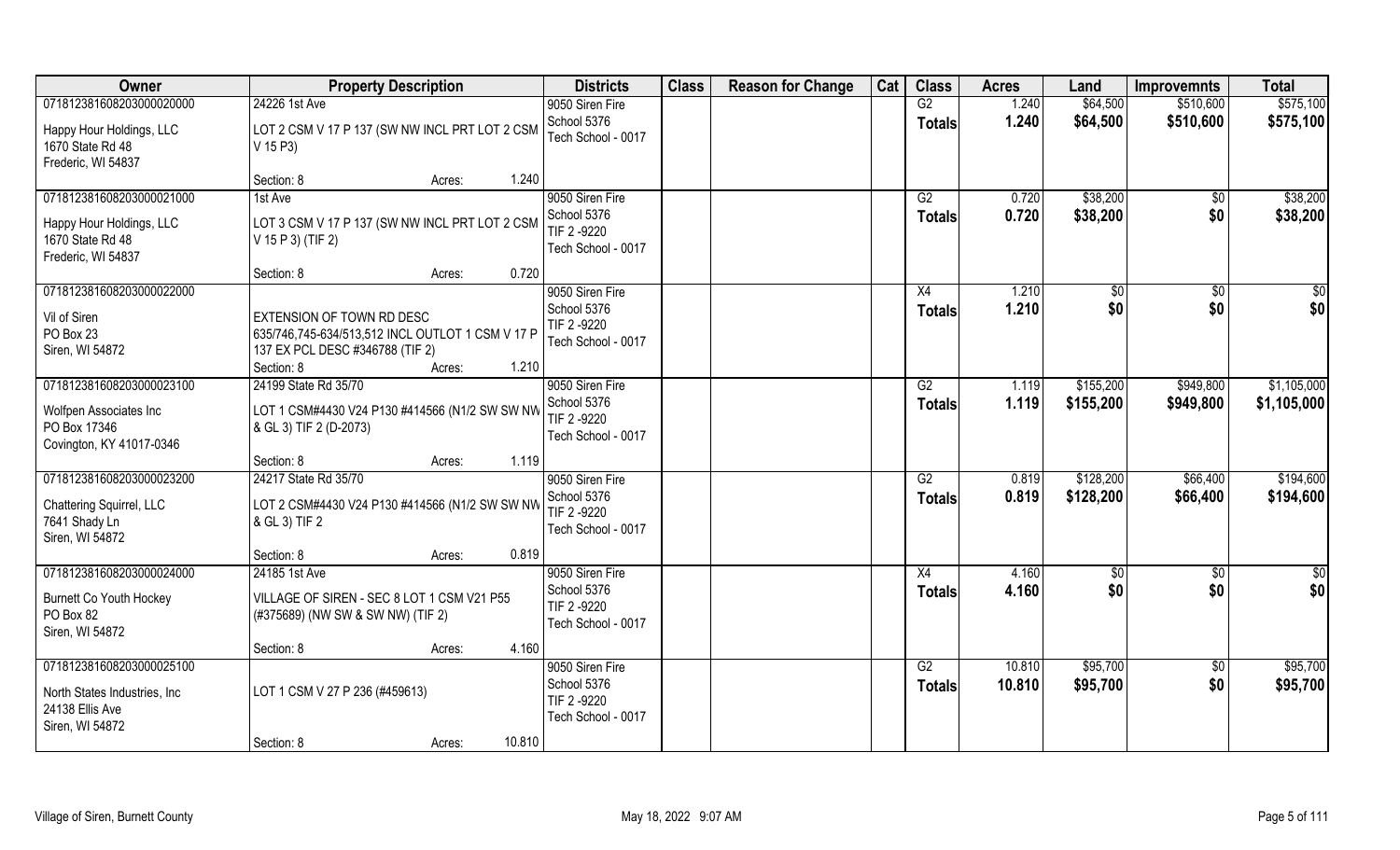| Owner                                                                                                   | <b>Property Description</b>                                                 | <b>Districts</b>                                                    | <b>Class</b>   | <b>Reason for Change</b> | Cat | <b>Class</b>                    | <b>Acres</b>   | Land                 | <b>Improvemnts</b>     | <b>Total</b>         |
|---------------------------------------------------------------------------------------------------------|-----------------------------------------------------------------------------|---------------------------------------------------------------------|----------------|--------------------------|-----|---------------------------------|----------------|----------------------|------------------------|----------------------|
| 071812381608203000025200<br>Village of Siren<br>PO Box 23<br>Siren, WI 54872                            | LOT 2 CSM V 27 P 236 (#459613)                                              | 9050 Siren Fire<br>School 5376<br>TIF 2-9220<br>Tech School - 0017  |                |                          |     | X4<br><b>Totals</b>             | 7.140<br>7.140 | \$0<br>\$0           | \$0<br>\$0             | \$0<br>\$0           |
|                                                                                                         | Section: 8<br>7.140<br>Acres:                                               |                                                                     |                |                          |     |                                 |                |                      |                        |                      |
| 071812381608301000011000<br>John P. Tinman Jr<br>Jill A. Tinman Jr<br>7565 S Shore Dr                   | 7637 South Shore Dr<br>VILLAGE OF SIREN SEC 8 (TIF 2) PCL NE SW             | 9050 Siren Fire<br>School 5376<br>TIF 2 -9220<br>Tech School - 0017 |                |                          |     | G <sub>1</sub><br><b>Totals</b> | 0.290<br>0.290 | \$11,700<br>\$11,700 | \$31,200<br>\$31,200   | \$42,900<br>\$42,900 |
| Siren, WI 54872                                                                                         | 0.290<br>Section: 8<br>Acres:                                               |                                                                     |                |                          |     |                                 |                |                      |                        |                      |
| 071812381608301000012000<br>Julie Rae Schauer<br>24192 3rd Ave<br>Siren, WI 54872                       | VILLAGE OF SIREN SEC 8 (TIF 2) PCL NE SW EX PCL<br>V 224 P 289              | 9050 Siren Fire<br>School 5376<br>TIF 2-9220<br>Tech School - 0017  | G <sub>1</sub> | Sold by the County       |     | G1<br><b>Totals</b>             | 1.000<br>1.000 | \$19,300<br>\$19,300 | \$0<br>\$0             | \$19,300<br>\$19,300 |
|                                                                                                         | 1.000<br>Section: 8<br>Acres:                                               |                                                                     |                |                          |     |                                 |                |                      |                        |                      |
| 071812381608301000013000<br>Julie Rae Schauer<br>24192 3rd Ave<br>Siren, WI 54872                       | VILLAGE OF SIREN SEC 8 (TIF 2) PCL NE SW                                    | 9050 Siren Fire<br>School 5376<br>TIF 2-9220<br>Tech School - 0017  | G <sub>1</sub> | Sold by the County       |     | G1<br><b>Totals</b>             | 1.080<br>1.080 | \$18,500<br>\$18,500 | \$0<br>\$0             | \$18,500<br>\$18,500 |
|                                                                                                         | 1.080<br>Section: 8<br>Acres:                                               |                                                                     |                |                          |     |                                 |                |                      |                        |                      |
| 071812381608301000014000<br><b>Walter Howard</b><br>1st Nat Bank Olney<br>PO Box 100                    | VILLAGE OF SIREN SEC 8 (TIF 2) PCL NE SW (1ST<br>PARCEL)                    | 9050 Siren Fire<br>School 5376<br>TIF 2-9220<br>Tech School - 0017  |                |                          |     | G1<br><b>Totals</b>             | 1.080<br>1.080 | \$16,500<br>\$16,500 | \$0<br>\$0             | \$16,500<br>\$16,500 |
| Olney, IL 62450                                                                                         | 1.080<br>Section: 8<br>Acres:                                               |                                                                     |                |                          |     |                                 |                |                      |                        |                      |
| 071812381608301000015000<br><b>Walter Howard</b><br>1st Nat Bank Olney<br>PO Box 100                    | VILLAGE OF SIREN SEC 8 (TIF 2) PCL NE SW (2ND<br>PCL)                       | 9050 Siren Fire<br>School 5376<br>TIF 2-9220<br>Tech School - 0017  |                |                          |     | G1<br><b>Totals</b>             | 1.080<br>1.080 | \$16,500<br>\$16,500 | $\overline{50}$<br>\$0 | \$16,500<br>\$16,500 |
| Olney, IL 62450                                                                                         | 1.080<br>Section: 8<br>Acres:                                               |                                                                     |                |                          |     |                                 |                |                      |                        |                      |
| 071812381608301000016000<br><b>Walter Howard</b><br>1st Nat Bank Olney<br>PO Box 100<br>Olney, IL 62450 | VILLAGE OF SIREN SEC 8 PCL NE SW (3RD PCL)<br>0.670<br>Section: 8<br>Acres: | 9050 Siren Fire<br>School 5376<br>Tech School - 0017                |                |                          |     | G1<br><b>Totals</b>             | 0.670<br>0.670 | \$9,200<br>\$9,200   | $\overline{50}$<br>\$0 | \$9,200<br>\$9,200   |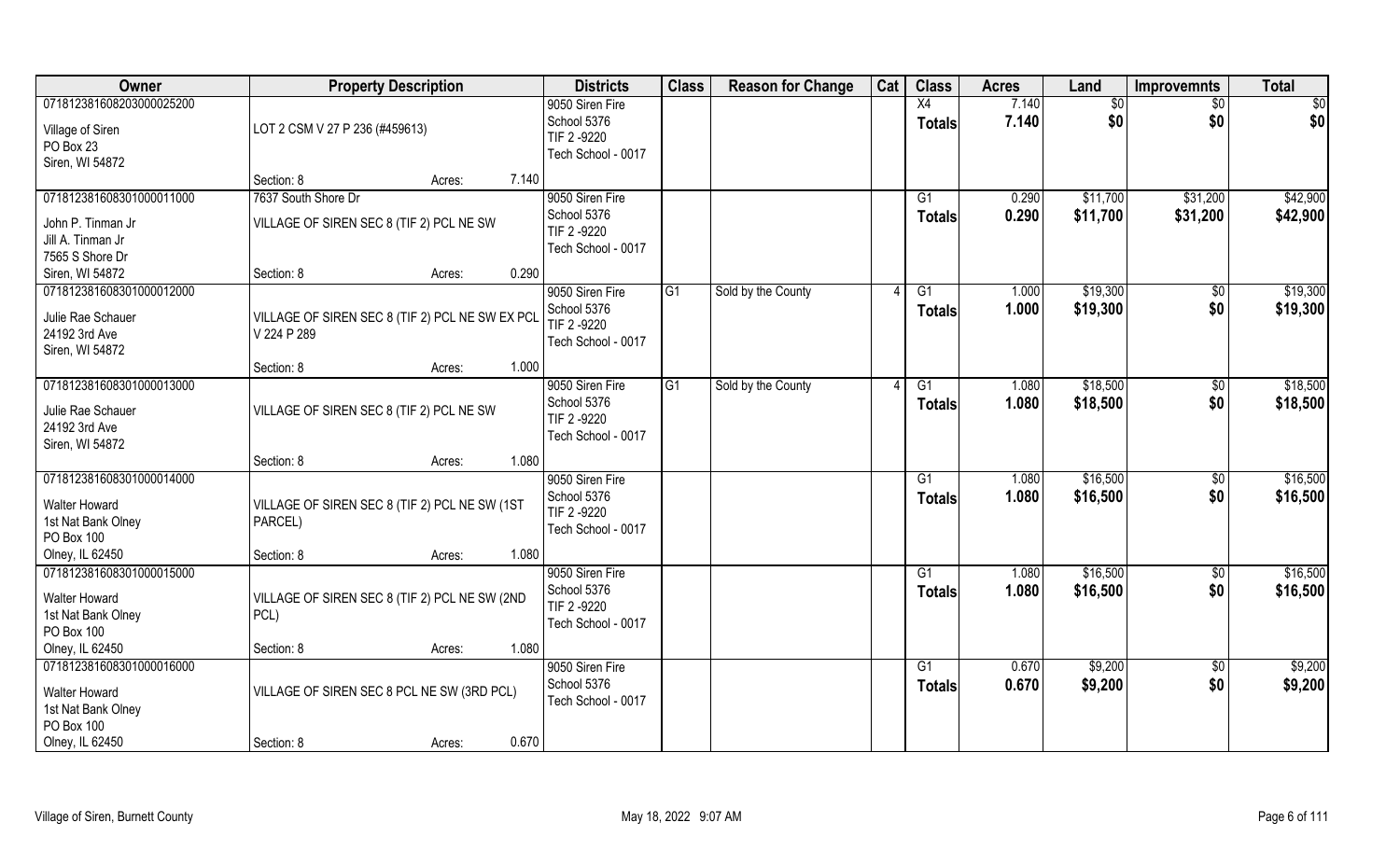| Owner                                                            | <b>Property Description</b>                                     |       | <b>Districts</b>                  | <b>Class</b> | <b>Reason for Change</b> | Cat | <b>Class</b>  | <b>Acres</b> | Land     | <b>Improvemnts</b> | <b>Total</b> |
|------------------------------------------------------------------|-----------------------------------------------------------------|-------|-----------------------------------|--------------|--------------------------|-----|---------------|--------------|----------|--------------------|--------------|
| 071812381608301000017000                                         | 24164 4th Ave                                                   |       | 9050 Siren Fire                   |              |                          |     | G1            | 0.400        | \$14,800 | \$72,800           | \$87,600     |
| Carlstrom Rev Trust<br>24164 4th Ave                             | VILLAGE OF SIREN SEC 8 PCL NE SW                                |       | School 5376<br>Tech School - 0017 |              |                          |     | <b>Totals</b> | 0.400        | \$14,800 | \$72,800           | \$87,600     |
| Siren, WI 54872                                                  |                                                                 |       |                                   |              |                          |     |               |              |          |                    |              |
|                                                                  | Section: 8<br>Acres:                                            | 0.400 |                                   |              |                          |     |               |              |          |                    |              |
| 071812381608301000018100                                         | 24158 4th Ave                                                   |       | 9050 Siren Fire                   |              |                          |     | G1            | 1.060        | \$20,600 | \$63,100           | \$83,700     |
| Faith Bergeron                                                   | LOT 1 CSM#4555 V25 P87 (NE SW)#431840                           |       | School 5376                       |              |                          |     | <b>Totals</b> | 1.060        | \$20,600 | \$63,100           | \$83,700     |
| Taylor Bergeron                                                  |                                                                 |       | Tech School - 0017                |              |                          |     |               |              |          |                    |              |
| 24158 4th Ave                                                    |                                                                 |       |                                   |              |                          |     |               |              |          |                    |              |
| Siren, WI 54872                                                  | Section: 8<br>Acres:                                            | 1.060 |                                   |              |                          |     |               |              |          |                    |              |
| 071812381608301000019000                                         | 24144 4th Ave                                                   |       | 9050 Siren Fire                   |              |                          |     | X3            | 0.570        | \$0      | \$0                | \$0          |
| Burnett Co Housing Auth<br>PO Box 41<br>Webster, WI 54893        | VILLAGE OF SIREN SEC 8 LOT 1 CSM V17 P224<br>(#331978) (NE SW)  |       | School 5376<br>Tech School - 0017 |              |                          |     | <b>Totals</b> | 0.570        | \$0      | \$0                | \$0          |
|                                                                  | Section: 8<br>Acres:                                            | 0.570 |                                   |              |                          |     |               |              |          |                    |              |
| 071812381608301000020000                                         | 24146 4th Ave                                                   |       | 9050 Siren Fire                   |              |                          |     | X3            | 1.550        | \$0      | $\sqrt{50}$        | \$0          |
| <b>Burnett Co Housing Auth</b><br>PO Box 41<br>Webster, WI 54893 | VILLAGE OF SIREN - SEC 8 LOT 2 CSM V17 224<br>(#331978) (NE SW) |       | School 5376<br>Tech School - 0017 |              |                          |     | <b>Totals</b> | 1.550        | \$0      | \$0                | \$0          |
|                                                                  | Section: 8<br>Acres:                                            | 1.550 |                                   |              |                          |     |               |              |          |                    |              |
| 071812381608301000021000                                         | 24130 4th Ave                                                   |       | 9050 Siren Fire                   |              |                          |     | G1            | 1.050        | \$20,600 | \$22,700           | \$43,300     |
| Joseph L. Emer<br>Rhonda R. Emer<br>25022 State Rd 35            | VILLAGE OF SIREN SEC 8 PCL NE SW                                |       | School 5376<br>Tech School - 0017 |              |                          |     | <b>Totals</b> | 1.050        | \$20,600 | \$22,700           | \$43,300     |
| Siren, WI 54872                                                  | Section: 8<br>Acres:                                            | 1.050 |                                   |              |                          |     |               |              |          |                    |              |
| 071812381608301000022000                                         | 24126 4th Ave                                                   |       | 9050 Siren Fire                   |              |                          |     | G1            | 1.050        | \$20,600 | \$41,900           | \$62,500     |
| Kristin Beebe<br>PO Box 173<br>Webster, WI 54893                 | VILLAGE OF SIREN SEC 8 PCL NE SW                                |       | School 5376<br>Tech School - 0017 |              |                          |     | <b>Totals</b> | 1.050        | \$20,600 | \$41,900           | \$62,500     |
|                                                                  | Section: 8<br>Acres:                                            | 1.050 |                                   |              |                          |     |               |              |          |                    |              |
| 071812381608301000023000                                         | 24124 4th Ave                                                   |       | 9050 Siren Fire                   |              |                          |     | G1            | 0.920        | \$20,500 | \$182,500          | \$203,000    |
| Charlene F. Harshbarger<br>1215 2nd St<br>Hudson, WI 54016       | VILLAGE OF SIREN SEC 8 LOT 2 CSM V18<br>P85(#341292) (NE SW)    |       | School 5376<br>Tech School - 0017 |              |                          |     | <b>Totals</b> | 0.920        | \$20,500 | \$182,500          | \$203,000    |
|                                                                  | Section: 8<br>Acres:                                            | 0.920 |                                   |              |                          |     |               |              |          |                    |              |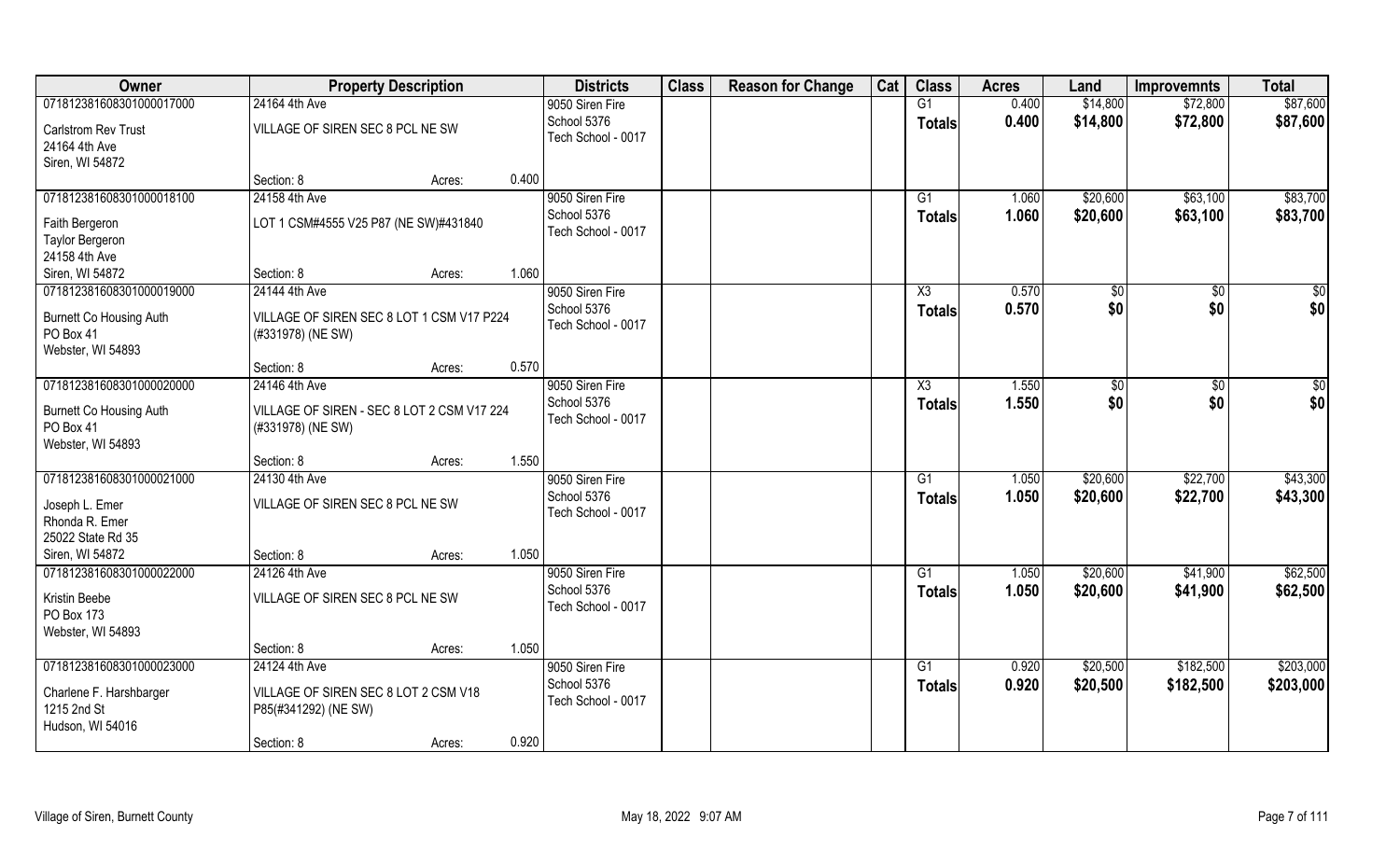| Owner                                                                     | <b>Property Description</b>                                |        |       | <b>Districts</b>                  | <b>Class</b> | <b>Reason for Change</b> | Cat | <b>Class</b>    | <b>Acres</b> | Land     | <b>Improvemnts</b> | <b>Total</b> |
|---------------------------------------------------------------------------|------------------------------------------------------------|--------|-------|-----------------------------------|--------------|--------------------------|-----|-----------------|--------------|----------|--------------------|--------------|
| 071812381608301000024000                                                  | 24104 4th Ave                                              |        |       | 9050 Siren Fire                   |              |                          |     | G1              | 0.910        | \$20,400 | \$92,900           | \$113,300    |
| Lynn Kern                                                                 | VILLAGE OF SIREN SEC 8 LOT 1 CSM V18                       |        |       | School 5376                       |              |                          |     | <b>Totals</b>   | 0.910        | \$20,400 | \$92,900           | \$113,300    |
| 24104 4th Ave                                                             | P85(#341292) (NE SW)                                       |        |       | Tech School - 0017                |              |                          |     |                 |              |          |                    |              |
| Siren, WI 54872                                                           |                                                            |        |       |                                   |              |                          |     |                 |              |          |                    |              |
|                                                                           | Section: 8                                                 | Acres: | 0.910 |                                   |              |                          |     |                 |              |          |                    |              |
| 071812381608301000025000                                                  | 24096 4th Ave                                              |        |       | 9050 Siren Fire                   |              |                          |     | G1              | 0.920        | \$20,500 | \$63,800           | \$84,300     |
| Allen K. Fingerson                                                        | VILLAGE OF SIREN SEC 8 PCL E1/2 SW EX CSM V17              |        |       | School 5376                       |              |                          |     | Totals          | 0.920        | \$20,500 | \$63,800           | \$84,300     |
| Mary Ann Fingerson                                                        | P184                                                       |        |       | Tech School - 0017                |              |                          |     |                 |              |          |                    |              |
| 13904 Sunset Lake Dr                                                      |                                                            |        |       |                                   |              |                          |     |                 |              |          |                    |              |
| Burnsville, MN 55337                                                      | Section: 8                                                 | Acres: | 0.920 |                                   |              |                          |     |                 |              |          |                    |              |
| 071812381608301000026000                                                  | 24143 4th Ave                                              |        |       | 9050 Siren Fire                   |              |                          |     | G1              | 0.149        | \$6,500  | \$43,700           | \$50,200     |
|                                                                           |                                                            |        |       | School 5376                       |              |                          |     | <b>Totals</b>   | 0.149        | \$6,500  | \$43,700           | \$50,200     |
| Elizabeth Blumhoefer<br>24143 4th Ave                                     | VILLAGE OF SIREN - SEC 8 LOT 2 CSM V 2 P 149 (IN<br>NE SW) |        |       | Tech School - 0017                |              |                          |     |                 |              |          |                    |              |
| Siren, WI 54872                                                           |                                                            |        |       |                                   |              |                          |     |                 |              |          |                    |              |
|                                                                           | Section: 8                                                 | Acres: | 0.149 |                                   |              |                          |     |                 |              |          |                    |              |
| 071812381608301000027000                                                  | 7643 D'Jock St                                             |        |       | 9050 Siren Fire                   |              |                          |     | G1              | 0.168        | \$7,300  | \$63,400           | \$70,700     |
|                                                                           |                                                            |        |       | School 5376                       |              |                          |     | <b>Totals</b>   | 0.168        | \$7,300  | \$63,400           | \$70,700     |
| Darrell M. Fossum                                                         | VILLAGE OF SIREN - SEC 8 LOT 1 CSM V 2 P 149 (IN           |        |       | Tech School - 0017                |              |                          |     |                 |              |          |                    |              |
| Laura J. Fossum                                                           | NE SW)                                                     |        |       |                                   |              |                          |     |                 |              |          |                    |              |
| 7643 Djock St                                                             |                                                            |        |       |                                   |              |                          |     |                 |              |          |                    |              |
| Siren, WI 54872                                                           | Section: 8                                                 | Acres: | 0.168 |                                   |              |                          |     |                 |              |          |                    |              |
| 071812381608301000028000                                                  | 7649 D'Jock St                                             |        |       | 9050 Siren Fire                   |              |                          |     | $\overline{G1}$ | 0.103        | \$4,500  | \$73,900           | \$78,400     |
| St Croix Chippewa Indians of Wisconsin   VILLAGE OF SIREN SEC 8 PCL NE SW |                                                            |        |       | School 5376<br>Tech School - 0017 |              |                          |     | <b>Totals</b>   | 0.103        | \$4,500  | \$73,900           | \$78,400     |
| 24663 Angeline Ave                                                        |                                                            |        |       |                                   |              |                          |     |                 |              |          |                    |              |
| Webster, WI 54893                                                         |                                                            |        |       |                                   |              |                          |     |                 |              |          |                    |              |
|                                                                           | Section: 8                                                 | Acres: | 0.103 |                                   |              |                          |     |                 |              |          |                    |              |
| 071812381608301000029000                                                  | 24139 4th Ave                                              |        |       | 9050 Siren Fire                   |              |                          |     | G1              | 0.560        | \$17,400 | \$69,300           | \$86,700     |
| Robert Lindberg                                                           | VILLAGE OF SIREN SEC 8 PCL NE SW                           |        |       | School 5376                       |              |                          |     | <b>Totals</b>   | 0.560        | \$17,400 | \$69,300           | \$86,700     |
| Dawn Lindberg                                                             |                                                            |        |       | Tech School - 0017                |              |                          |     |                 |              |          |                    |              |
| 7517 County Rd B                                                          |                                                            |        |       |                                   |              |                          |     |                 |              |          |                    |              |
| Siren, WI 54872                                                           | Section: 8                                                 | Acres: | 0.560 |                                   |              |                          |     |                 |              |          |                    |              |
| 071812381608301000030000                                                  | 24131 4th Ave                                              |        |       | 9050 Siren Fire                   |              |                          |     | G1              | 0.560        | \$17,400 | \$54,000           | \$71,400     |
| Jedediah Butt                                                             | VILLAGE OF SIREN SEC 8 PCL NE SW                           |        |       | School 5376                       |              |                          |     | <b>Totals</b>   | 0.560        | \$17,400 | \$54,000           | \$71,400     |
| 24131 4th Ave                                                             |                                                            |        |       | Tech School - 0017                |              |                          |     |                 |              |          |                    |              |
| Siren, WI 54872                                                           |                                                            |        |       |                                   |              |                          |     |                 |              |          |                    |              |
|                                                                           | Section: 8                                                 | Acres: | 0.560 |                                   |              |                          |     |                 |              |          |                    |              |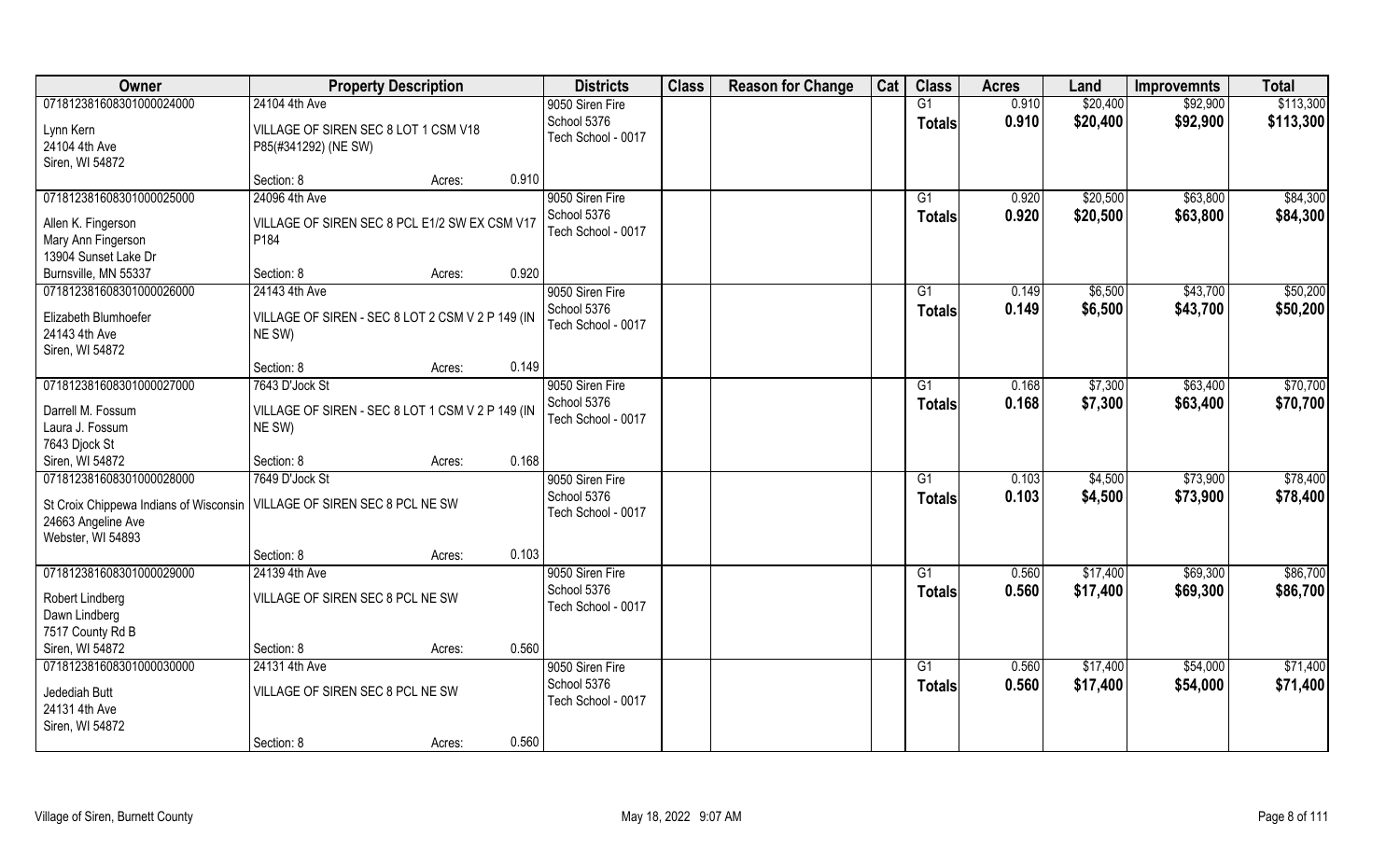| Owner                       | <b>Property Description</b>                       | <b>Districts</b>   | <b>Class</b> | <b>Reason for Change</b> | Cat | <b>Class</b>    | <b>Acres</b> | Land      | <b>Improvemnts</b> | <b>Total</b> |
|-----------------------------|---------------------------------------------------|--------------------|--------------|--------------------------|-----|-----------------|--------------|-----------|--------------------|--------------|
| 071812381608301000031000    | 24132 3rd Ave                                     | 9050 Siren Fire    |              |                          |     | G1              | 0.194        | \$8,500   | \$68,200           | \$76,700     |
| Keith G. Lindahl            | VILLAGE OF SIREN - SEC 8 LOT A CSM V 3 P 45 (IN   | School 5376        |              |                          |     | <b>Totals</b>   | 0.194        | \$8,500   | \$68,200           | \$76,700     |
| 24132 3rd Ave               | NE SW) & PCL V 338 P 645                          | Tech School - 0017 |              |                          |     |                 |              |           |                    |              |
| Siren, WI 54872             |                                                   |                    |              |                          |     |                 |              |           |                    |              |
|                             | 0.194<br>Section: 8<br>Acres:                     |                    |              |                          |     |                 |              |           |                    |              |
| 071812381608301000032000    | 24123 3rd Ave                                     | 9050 Siren Fire    |              |                          |     | G1              | 0.248        | \$10,500  | \$68,400           | \$78,900     |
| Gregory W. Hunter           | VILLAGE OF SIREN - SEC 8 LOT D CSM V 3 P 45 (IN   | School 5376        |              |                          |     | <b>Totals</b>   | 0.248        | \$10,500  | \$68,400           | \$78,900     |
| Susan L. Hunter             | NE SW)                                            | Tech School - 0017 |              |                          |     |                 |              |           |                    |              |
| PO Box 7                    |                                                   |                    |              |                          |     |                 |              |           |                    |              |
| Siren, WI 54872             | 0.248<br>Section: 8<br>Acres:                     |                    |              |                          |     |                 |              |           |                    |              |
| 071812381608301000033000    | 24136 State Rd 35/70                              | 9050 Siren Fire    |              |                          |     | G2              | 1.300        | \$163,100 | \$567,400          | \$730,500    |
|                             |                                                   | School 5376        |              |                          |     | <b>Totals</b>   | 1.300        | \$163,100 | \$567,400          | \$730,500    |
| Gregory W. Hunter           | VILLAGE OF SIREN - SEC 8 LOT 1 CSM V21 P57        | Tech School - 0017 |              |                          |     |                 |              |           |                    |              |
| Susan L. Hunter<br>PO Box 7 | (#375690) (FRMLY LOTS 1,2,3 CSM V18 P275- NE      |                    |              |                          |     |                 |              |           |                    |              |
| Siren, WI 54872             | SW) (POUR HOUSE)<br>1.300<br>Section: 8<br>Acres: |                    |              |                          |     |                 |              |           |                    |              |
| 071812381608301000036000    | 24126 3rd Ave                                     | 9050 Siren Fire    |              |                          |     | G1              | 0.390        | \$14,500  | $\sqrt{50}$        | \$14,500     |
|                             |                                                   | School 5376        |              |                          |     |                 |              |           | \$0                |              |
| Gregory W. Hunter           | VILLAGE OF SIREN - SEC 8 PCL NE SW, PRT OF LOT    | Tech School - 0017 |              |                          |     | <b>Totals</b>   | 0.390        | \$14,500  |                    | \$14,500     |
| Susan L. Hunter             | 3 CSM V 2 P 72 (200' X 84.50')                    |                    |              |                          |     |                 |              |           |                    |              |
| PO Box 7                    |                                                   |                    |              |                          |     |                 |              |           |                    |              |
| Siren, WI 54872             | 0.390<br>Section: 8<br>Acres:                     |                    |              |                          |     |                 |              |           |                    |              |
| 071812381608301000037000    | 24128 State Rd 35/70                              | 9050 Siren Fire    |              |                          |     | $\overline{G2}$ | 0.200        | \$52,300  | \$133,100          | \$185,400    |
| Travis L. Stanford          | VILLAGE OF SIREN - SEC 8 N 100' OF S 200' LOT 1   | School 5376        |              |                          |     | <b>Totals</b>   | 0.200        | \$52,300  | \$133,100          | \$185,400    |
| 8261 Waldora Rd             | CSM V 2 P 72 EX PCL V 265 P 499                   | Tech School - 0017 |              |                          |     |                 |              |           |                    |              |
| Siren, WI 54872             |                                                   |                    |              |                          |     |                 |              |           |                    |              |
|                             | 0.200<br>Section: 8<br>Acres:                     |                    |              |                          |     |                 |              |           |                    |              |
| 071812381608301000038000    | 24120 State Rd 35/70                              | 9050 Siren Fire    |              |                          |     | G2              | 0.961        | \$87,300  | \$117,700          | \$205,000    |
| John Peterson               | VILLAGE OF SIREN - SEC 8 S 100' OF LOTS 1 & 3     | School 5376        |              |                          |     | <b>Totals</b>   | 0.961        | \$87,300  | \$117,700          | \$205,000    |
| <b>Tiffany Peterson</b>     | CSM#360 V 2 P 72 #169741                          | Tech School - 0017 |              |                          |     |                 |              |           |                    |              |
| 1396 70th St                |                                                   |                    |              |                          |     |                 |              |           |                    |              |
| Amery, WI 54001             | 0.961<br>Section: 8<br>Acres:                     |                    |              |                          |     |                 |              |           |                    |              |
| 071812381608301000039000    | 24106 State Rd 35/70                              | 9050 Siren Fire    |              |                          |     | G2              | 0.337        | \$54,400  | \$172,800          | \$227,200    |
|                             |                                                   | School 5376        |              |                          |     | <b>Totals</b>   | 0.337        | \$54,400  | \$172,800          | \$227,200    |
| Madera Investments LLC      | VILLAGE OF SIREN - SEC 8 LOT 4 CSM V 2 P 72 &     | Tech School - 0017 |              |                          |     |                 |              |           |                    |              |
| 1396 70th St                | PCL V 249 P 469                                   |                    |              |                          |     |                 |              |           |                    |              |
| Amery, WI 54001             |                                                   |                    |              |                          |     |                 |              |           |                    |              |
|                             | 0.337<br>Section: 8<br>Acres:                     |                    |              |                          |     |                 |              |           |                    |              |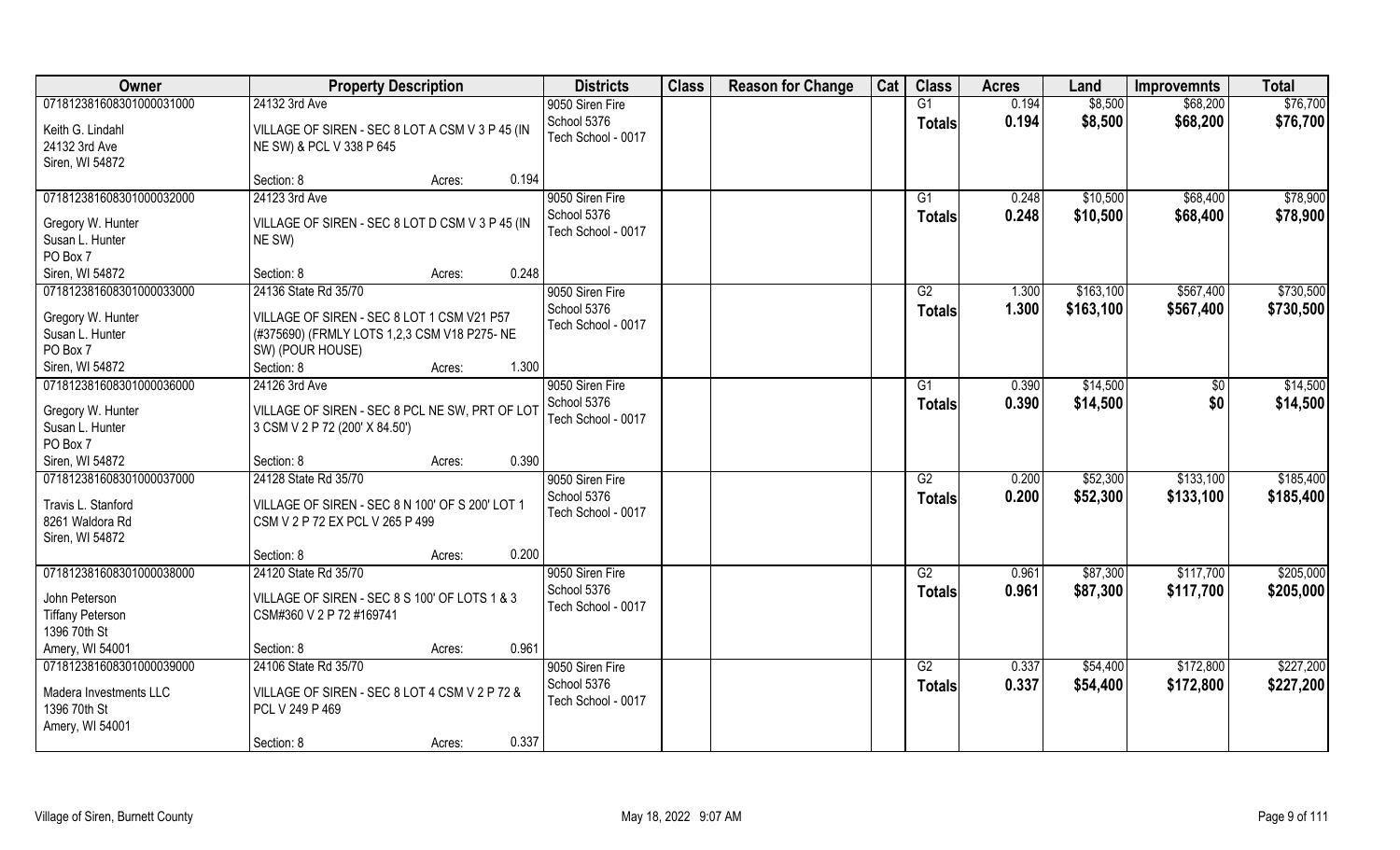| Owner                                                     | <b>Property Description</b>                     | <b>Districts</b>                  | <b>Class</b> | <b>Reason for Change</b> | Cat | <b>Class</b>    | <b>Acres</b> | Land        | <b>Improvemnts</b> | <b>Total</b> |
|-----------------------------------------------------------|-------------------------------------------------|-----------------------------------|--------------|--------------------------|-----|-----------------|--------------|-------------|--------------------|--------------|
| 071812381608301000040000                                  | State Rd 35/70                                  | 9050 Siren Fire                   |              |                          |     | G2              | 0.211        | \$7,800     | $\overline{50}$    | \$7,800      |
| Madera Investments LLC<br>1396 70th St<br>Amery, WI 54001 | VILLAGE OF SIREN SEC 8 PCL NE SW                | School 5376<br>Tech School - 0017 |              |                          |     | <b>Totals</b>   | 0.211        | \$7,800     | \$0                | \$7,800      |
|                                                           | 0.211<br>Section: 8<br>Acres:                   |                                   |              |                          |     |                 |              |             |                    |              |
| 071812381608301000041000                                  | 24121 4th Ave                                   | 9050 Siren Fire                   |              |                          |     | X4              | 1.160        | $\sqrt{50}$ | \$0                | $\sqrt{50}$  |
|                                                           |                                                 | School 5376                       |              |                          |     | <b>Totals</b>   | 1.160        | \$0         | \$0                | \$0          |
| Phoenix Villa Inc                                         | VILLAGE OF SIREN SEC 8 PCL NE SW                | Tech School - 0017                |              |                          |     |                 |              |             |                    |              |
| 1416 Cumming Ave                                          |                                                 |                                   |              |                          |     |                 |              |             |                    |              |
| Superior, WI 54880                                        |                                                 |                                   |              |                          |     |                 |              |             |                    |              |
|                                                           | 1.160<br>Section: 8<br>Acres:                   |                                   |              |                          |     |                 |              |             |                    |              |
| 071812381608301000042000                                  | 24103 4th Ave                                   | 9050 Siren Fire                   |              |                          |     | G1              | 0.790        | \$19,400    | $\sqrt[6]{30}$     | \$19,400     |
| Jd Hunter Trust                                           | VILLAGE OF SIREN SEC 8 PCL E1/2 SW EX N 225'    | School 5376                       |              |                          |     | <b>Totals</b>   | 0.790        | \$19,400    | \$0                | \$19,400     |
| 7653 Capes St                                             |                                                 | Tech School - 0017                |              |                          |     |                 |              |             |                    |              |
| Siren, WI 54872                                           |                                                 |                                   |              |                          |     |                 |              |             |                    |              |
|                                                           | 0.790<br>Section: 8<br>Acres:                   |                                   |              |                          |     |                 |              |             |                    |              |
| 071812381608302000011000                                  | 24161 State Rd 35/70                            | 9050 Siren Fire                   |              |                          |     | G2              | 0.300        | \$73,800    | \$289,300          | \$363,100    |
| Benson Law Office Ltd                                     | VILLAGE OF SIREN - SEC 8 N 84' OF PCL COM N     | School 5376                       |              |                          |     | <b>Totals</b>   | 0.300        | \$73,800    | \$289,300          | \$363,100    |
| PO Box 370                                                | TERM OF 2ND AVE ON CENTR LN OF STH 35-70 TH     | Tech School - 0017                |              |                          |     |                 |              |             |                    |              |
| Siren, WI 54872                                           | N 540' TH W 50' TO W RW & PT BEG TH W 185' TH N |                                   |              |                          |     |                 |              |             |                    |              |
|                                                           | 0.300<br>Section: 8<br>Acres:                   |                                   |              |                          |     |                 |              |             |                    |              |
| 071812381608302000012000                                  | 1st Ave                                         | 9050 Siren Fire                   |              |                          |     | $\overline{G2}$ | 0.202        | \$26,400    | $\sqrt[6]{30}$     | \$26,400     |
|                                                           |                                                 | School 5376                       |              |                          |     | <b>Totals</b>   | 0.202        | \$26,400    | \$0                | \$26,400     |
| Benson Law Office Ltd                                     | VILLAGE OF SIREN SEC 8 N 88' OF PCL NW SW (TIF  | TIF 2-9220                        |              |                          |     |                 |              |             |                    |              |
| PO Box 370                                                | 2)                                              | Tech School - 0017                |              |                          |     |                 |              |             |                    |              |
| Siren, WI 54872                                           |                                                 |                                   |              |                          |     |                 |              |             |                    |              |
|                                                           | 0.202<br>Section: 8<br>Acres:                   |                                   |              |                          |     |                 |              |             |                    | \$293,600    |
| 071812381608302000013000                                  | 24155 State Rd 35/70                            | 9050 Siren Fire<br>School 5376    |              |                          |     | G2              | 0.400        | \$93,400    | \$200,200          |              |
| Robson Property Management                                | VILLAGE OF SIREN - SEC 8 S 104' OF PCL COM AT N | Tech School - 0017                |              |                          |     | <b>Totals</b>   | 0.400        | \$93,400    | \$200,200          | \$293,600    |
| Company, LLC                                              | TERM OF 2ND AVE ON CENTR LN OF STH 35-70 TH     |                                   |              |                          |     |                 |              |             |                    |              |
| 84 St Croix Trl S                                         | N 540' TH W 50' TO W RW & PT BEG TH W 185' TH N |                                   |              |                          |     |                 |              |             |                    |              |
| Lakeland, MN 55043                                        | 0.400<br>Section: 8<br>Acres:                   |                                   |              |                          |     |                 |              |             |                    |              |
| 071812381608302000014000                                  | 1st Ave                                         | 9050 Siren Fire                   |              |                          |     | G2              | 0.400        | \$17,300    | $\sqrt{6}$         | \$17,300     |
| Shawn Fohrenkamm                                          | VILLAGE OF SIREN SEC 8 PCL NW SW EX N 88' & S   | School 5376                       |              |                          |     | <b>Totals</b>   | 0.400        | \$17,300    | \$0                | \$17,300     |
| Marci Fohrenkamm                                          | 40' (TIF 2)                                     | TIF 2 -9220                       |              |                          |     |                 |              |             |                    |              |
| PO Box 645                                                |                                                 | Tech School - 0017                |              |                          |     |                 |              |             |                    |              |
| Siren, WI 54872                                           | 0.400<br>Section: 8<br>Acres:                   |                                   |              |                          |     |                 |              |             |                    |              |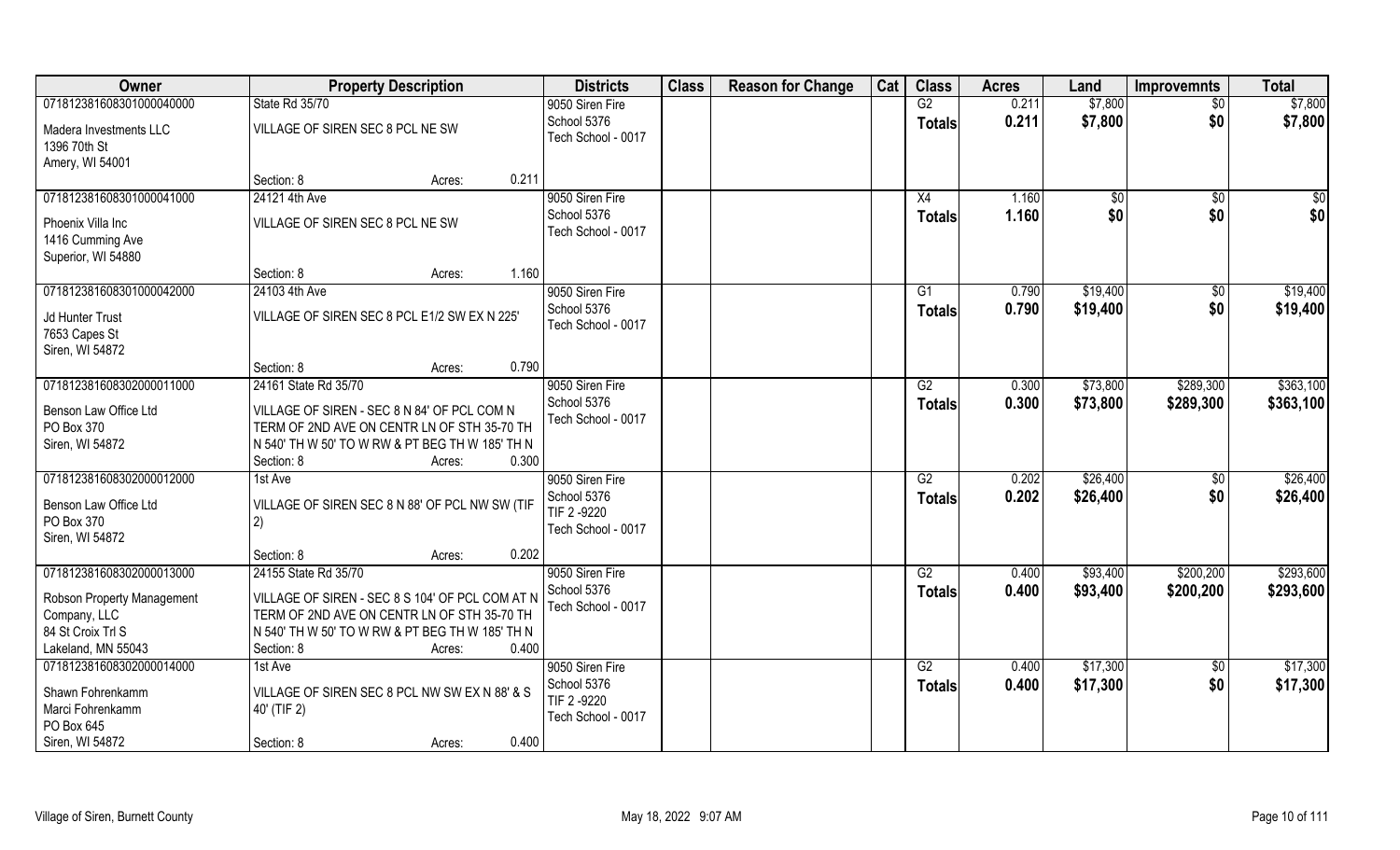| Owner                                                                                 | <b>Property Description</b>                            |                 | <b>Districts</b>               | <b>Class</b> | <b>Reason for Change</b> | Cat | <b>Class</b>        | <b>Acres</b>   | Land               | <b>Improvemnts</b> | <b>Total</b>       |
|---------------------------------------------------------------------------------------|--------------------------------------------------------|-----------------|--------------------------------|--------------|--------------------------|-----|---------------------|----------------|--------------------|--------------------|--------------------|
| 071812381608302000015000                                                              | 1st Ave                                                |                 | 9050 Siren Fire<br>School 5376 |              |                          |     | G2<br><b>Totals</b> | 0.092<br>0.092 | \$5,200<br>\$5,200 | $\sqrt{$0}$<br>\$0 | \$5,200<br>\$5,200 |
| Shawn Fohrenkamm                                                                      | VILLAGE OF SIREN SEC 8 S 40 ' OF PCL NW SW (TIF        |                 | TIF 2 -9220                    |              |                          |     |                     |                |                    |                    |                    |
| Marci Fohrenkamm                                                                      | 2)                                                     |                 | Tech School - 0017             |              |                          |     |                     |                |                    |                    |                    |
| PO Box 645                                                                            |                                                        | 0.092           |                                |              |                          |     |                     |                |                    |                    |                    |
| Siren, WI 54872                                                                       | Section: 8                                             | Acres:          |                                |              |                          |     |                     |                |                    |                    |                    |
| 071812381608302000016000                                                              | 24151 State Rd 35/70                                   |                 | 9050 Siren Fire                |              |                          |     | G2                  | 0.490          | \$85,900           | \$81,600           | \$167,500          |
| Jackie I. Myrmel                                                                      | VILLAGE OF SIREN-SEC 8 PCLS N 1/2 SW (TIF 2)           |                 | School 5376<br>TIF 2 -9220     |              |                          |     | <b>Totals</b>       | 0.490          | \$85,900           | \$81,600           | \$167,500          |
| 24191 E Doctor Trl                                                                    |                                                        |                 | Tech School - 0017             |              |                          |     |                     |                |                    |                    |                    |
| Siren, WI 54872                                                                       |                                                        |                 |                                |              |                          |     |                     |                |                    |                    |                    |
|                                                                                       | Section: 8                                             | 0.490<br>Acres: |                                |              |                          |     |                     |                |                    |                    |                    |
| 071812381608302000017100                                                              | 24133 State Rd 35/70                                   |                 | 9050 Siren Fire                |              |                          |     | G2                  | 2.210          | \$198,100          | \$438,100          | \$636,200          |
| St Croix Chippewa Indians of Wisconsin   VILLAGE OF SIREN - SEC 8 LOT 1 CSM #4331-V23 |                                                        |                 | School 5376                    |              |                          |     | <b>Totals</b>       | 2.210          | \$198,100          | \$438,100          | \$636,200          |
| 24663 Angeline Ave                                                                    | P211 (N 1/2 SW)(#402736) TIF 2                         |                 | TIF 2 -9220                    |              |                          |     |                     |                |                    |                    |                    |
| Webster, WI 54893                                                                     |                                                        |                 | Tech School - 0017             |              |                          |     |                     |                |                    |                    |                    |
|                                                                                       | Section: 8                                             | 2.210<br>Acres: |                                |              |                          |     |                     |                |                    |                    |                    |
| 071812381608302000019000                                                              | 24121 State Rd 35/70                                   |                 | 9050 Siren Fire                |              |                          |     | G2                  | 0.500          | \$108,100          | \$381,800          | \$489,900          |
|                                                                                       |                                                        |                 | School 5376                    |              |                          |     | <b>Totals</b>       | 0.500          | \$108,100          | \$381,800          | \$489,900          |
| O'Reilly Automotive Inc                                                               | VILLAGE OF SIREN SEC 8 (TIF 2) PCL SW1/2 EX V          |                 | TIF 2 -9220                    |              |                          |     |                     |                |                    |                    |                    |
| PO Box 9167                                                                           | 103 P 528, V 228 P 271; V 253 P 61; V 260 P 547, V 395 |                 | Tech School - 0017             |              |                          |     |                     |                |                    |                    |                    |
| Springfield, MO 65801                                                                 | P 300 (TIF 2)                                          |                 |                                |              |                          |     |                     |                |                    |                    |                    |
|                                                                                       | Section: 8                                             | 0.500<br>Acres: |                                |              |                          |     |                     |                |                    |                    |                    |
| 071812381608302000021000                                                              | 24159 1st Ave                                          |                 | 9050 Siren Fire                |              |                          |     | G <sub>1</sub>      | 0.400          | \$14,800           | \$97,400           | \$112,200          |
| Jill Glover                                                                           | VILLAGE OF SIREN SEC 8 (TIF 2) PCL NW SW &             |                 | School 5376                    |              |                          |     | <b>Totals</b>       | 0.400          | \$14,800           | \$97,400           | \$112,200          |
| 21609 N Bass Lake Rd                                                                  | OUTLOT 2 CSM V19 P268 (#363010)                        |                 | TIF 2 -9220                    |              |                          |     |                     |                |                    |                    |                    |
| Grantsburg, WI 54840                                                                  |                                                        |                 | Tech School - 0017             |              |                          |     |                     |                |                    |                    |                    |
|                                                                                       | Section: 8                                             | 0.400<br>Acres: |                                |              |                          |     |                     |                |                    |                    |                    |
| 071812381608302000022000                                                              | 24153 1st Ave                                          |                 | 9050 Siren Fire                |              |                          |     | G1                  | 0.300          | \$12,000           | \$62,300           | \$74,300           |
| Andrew E. Clark                                                                       | VILLAGE OF SIREN SEC 8 (TIF 2) PCL NW SW               |                 | School 5376                    |              |                          |     | <b>Totals</b>       | 0.300          | \$12,000           | \$62,300           | \$74,300           |
| Gloria L. Clark                                                                       | &OUTLOT 3 CSM V19 P268(#363010)                        |                 | TIF 2 -9220                    |              |                          |     |                     |                |                    |                    |                    |
| PO Box 343                                                                            |                                                        |                 | Tech School - 0017             |              |                          |     |                     |                |                    |                    |                    |
| Siren, WI 54872                                                                       | Section: 8                                             | 0.300<br>Acres: |                                |              |                          |     |                     |                |                    |                    |                    |
| 071812381608302000023000                                                              | 24149 1st Ave                                          |                 | 9050 Siren Fire                |              |                          |     | G1                  | 0.500          | \$16,900           | \$26,500           | \$43,400           |
|                                                                                       |                                                        |                 | School 5376                    |              |                          |     | <b>Totals</b>       | 0.500          | \$16,900           | \$26,500           | \$43,400           |
| Brenda Schaefer                                                                       | VILLAGE OF SIREN SEC 8 (TIF 2) PCL NW SW &             |                 | TIF 2 -9220                    |              |                          |     |                     |                |                    |                    |                    |
| 24149 1st Ave                                                                         | OUTLOT 4 CSM V19 P268(#363010)                         |                 | Tech School - 0017             |              |                          |     |                     |                |                    |                    |                    |
| PO Box 223                                                                            |                                                        |                 |                                |              |                          |     |                     |                |                    |                    |                    |
| Siren, WI 54872                                                                       | Section: 8                                             | 0.500<br>Acres: |                                |              |                          |     |                     |                |                    |                    |                    |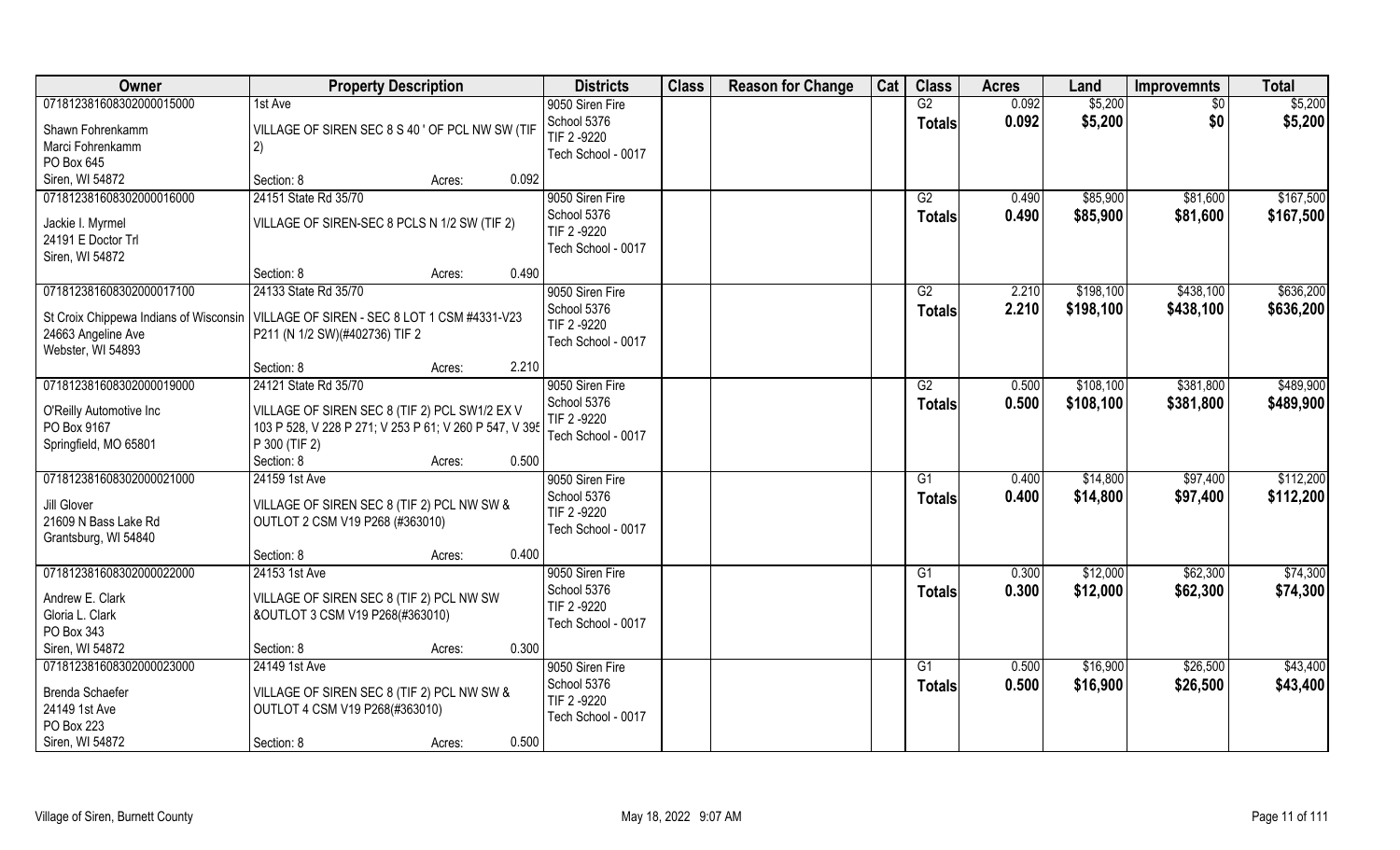| Owner                                                                                               | <b>Property Description</b>                                                                                 | <b>Districts</b>                                                    | <b>Class</b> | <b>Reason for Change</b> | Cat | <b>Class</b>                     | <b>Acres</b>   | Land                 | <b>Improvemnts</b>     | <b>Total</b>            |
|-----------------------------------------------------------------------------------------------------|-------------------------------------------------------------------------------------------------------------|---------------------------------------------------------------------|--------------|--------------------------|-----|----------------------------------|----------------|----------------------|------------------------|-------------------------|
| 071812381608302000024000                                                                            | 24145 1st Ave                                                                                               | 9050 Siren Fire                                                     |              |                          |     | X4                               | 0.900          | $\overline{50}$      | $\overline{50}$        | \$0                     |
| Lilac Grove Apartments Inc<br>1416 Cumming Ave<br>Superior, WI 54880                                | VILLAGE OF SIREN SEC 8 (TIF 2) LOT 1 CSM V19<br>P125 (#357079) (NW SW)                                      | School 5376<br>TIF 2 -9220<br>Tech School - 0017                    |              |                          |     | <b>Totals</b>                    | 0.900          | \$0                  | \$0                    | \$0                     |
|                                                                                                     | 0.900<br>Section: 8<br>Acres:                                                                               |                                                                     |              |                          |     |                                  |                |                      |                        |                         |
| 071812381608302000025000<br><b>Brian Bocan</b><br>Melissa Bocan<br>PO Box 6<br>Siren, WI 54872-0006 | VILLAGE OF SIREN - SEC 8 PCL N1/2 SW EX PCL V<br>280 P66 (TIF 2)<br>Section: 8<br>1.460<br>Acres:           | 9050 Siren Fire<br>School 5376<br>TIF 2-9220<br>Tech School - 0017  |              |                          |     | X3<br><b>Totals</b>              | 1.460<br>1.460 | \$0<br>\$0           | $\overline{50}$<br>\$0 | $\sqrt{50}$<br>\$0      |
| 071812381608302000026000                                                                            |                                                                                                             | 9050 Siren Fire                                                     |              |                          |     | G1                               | 0.420          | \$15,400             | $\sqrt[6]{30}$         | \$15,400                |
| Jay Wolgast<br>Barbara Wolgast<br>7722 Lake St                                                      | VILLAGE OF SIREN - SEC 8 LOT 1 CSM#1890 V 10 P<br>174 (NW SW)#238359 (TIF 2)                                | School 5376<br>TIF 2 -9220<br>Tech School - 0017                    |              |                          |     | <b>Totals</b>                    | 0.420          | \$15,400             | \$0                    | \$15,400                |
| Siren, WI 54872                                                                                     | 0.420<br>Section: 8<br>Acres:                                                                               |                                                                     |              |                          |     |                                  |                |                      |                        |                         |
| 071812381608302000027000<br>Jay Wolgast<br>Barbara Wolgast<br>7722 Lake St                          | 7722 Lake St<br>VILLAGE OF SIREN - SEC 8 LOT 2 CSM#1890 V10<br>P174 (NW SW)#238359 (TIF 2)                  | 9050 Siren Fire<br>School 5376<br>TIF 2 -9220<br>Tech School - 0017 |              |                          |     | G1<br>Totals                     | 0.660<br>0.660 | \$18,300<br>\$18,300 | \$100,800<br>\$100,800 | \$119,100<br>\$119,100  |
| Siren, WI 54872                                                                                     | 0.660<br>Section: 8<br>Acres:                                                                               |                                                                     |              |                          |     |                                  |                |                      |                        |                         |
| 071812381608302000028000<br>Vil of Siren<br>PO Box 23<br>Siren, WI 54872                            | OUTLOT 1 CSM V21 P55 (NW SW) (DITCH) (TIF 2)                                                                | 9050 Siren Fire<br>School 5376<br>TIF 2 -9220<br>Tech School - 0017 |              |                          |     | X4<br><b>Totals</b>              | 2.050<br>2.050 | $\sqrt[6]{}$<br>\$0  | \$0<br>\$0             | $\overline{50}$<br>\$0  |
|                                                                                                     | 2.050<br>Section: 8<br>Acres:                                                                               |                                                                     |              |                          |     |                                  |                |                      |                        |                         |
| 071812381608302000029000<br>State Of Wisconsin<br>101 E Wilson St<br>Madison, WI 53703              | VILLAGE OF SIREN SEC 8 PCL NW SW (GANDY<br>DANCER TRL) (TIF 2)                                              | 9050 Siren Fire<br>School 5376<br>TIF 2 -9220<br>Tech School - 0017 |              |                          |     | $\overline{X2}$<br><b>Totals</b> | 1.500<br>1.500 | \$0<br>\$0           | \$0<br>\$0             | $\frac{6}{3}$<br>\$0    |
|                                                                                                     | 1.500<br>Section: 8<br>Acres:                                                                               |                                                                     |              |                          |     |                                  |                |                      |                        |                         |
| 071812381608302000030000<br><b>North States Industries</b><br>5455 Hwy 169 N<br>Plymouth, MN 55442  | 24138 Ellis Ave<br>LOT 1 CSM V 14 P 197 (NW SW) (MANUFACTURING)<br>(TIF 2)<br>9.130<br>Section: 8<br>Acres: | 9050 Siren Fire<br>School 5376<br>TIF 2 -9220<br>Tech School - 0017 |              |                          |     | G3<br>Totals                     | 9.130<br>9.130 | \$0<br>\$0           | $\sqrt{$0}$<br>\$0     | $\overline{\$0}$<br>\$0 |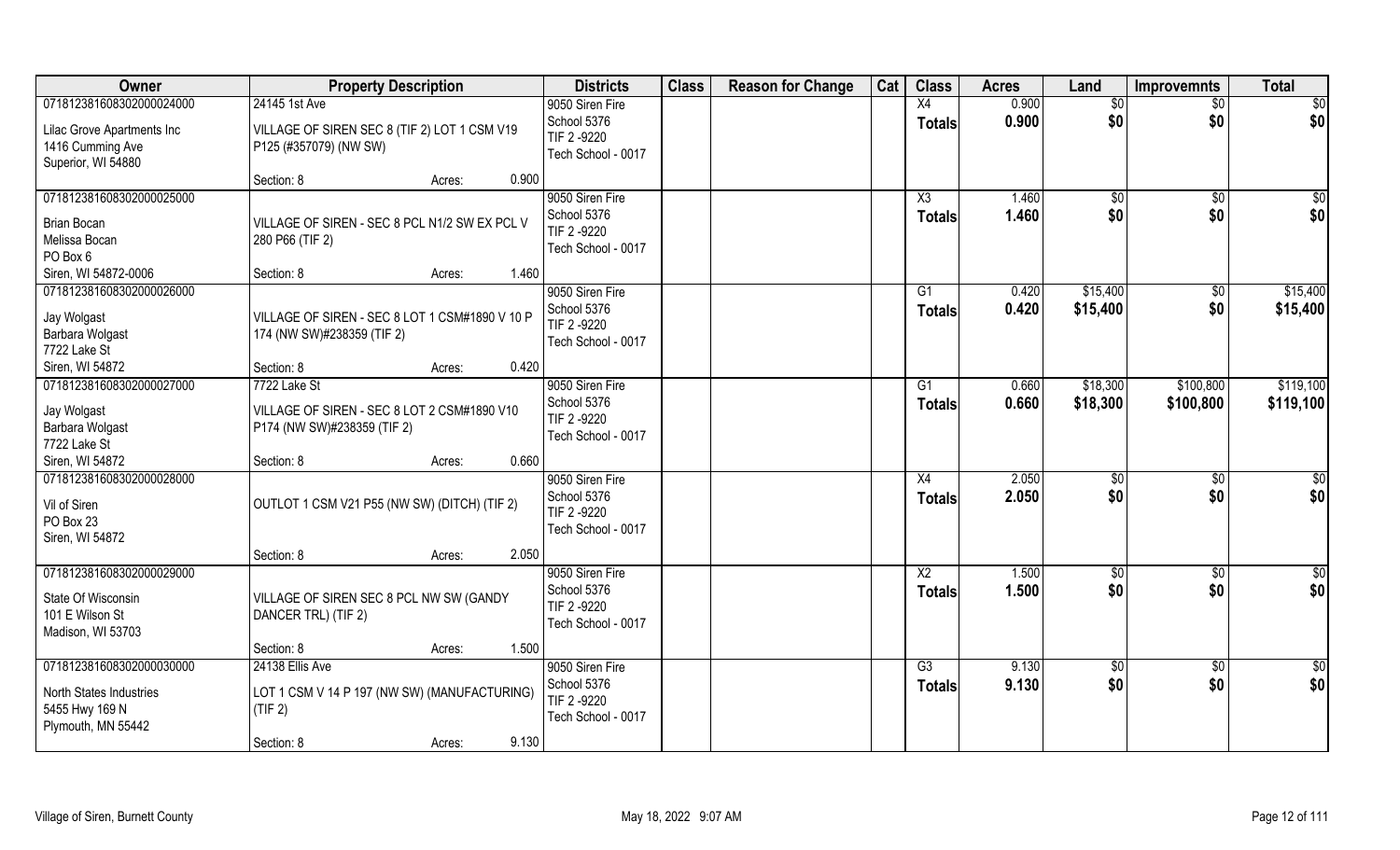| Owner                                                          | <b>Property Description</b>                                                       |        |       | <b>Districts</b>                                      | <b>Class</b> | <b>Reason for Change</b> | Cat | <b>Class</b>  | <b>Acres</b> | Land            | <b>Improvemnts</b> | <b>Total</b>  |
|----------------------------------------------------------------|-----------------------------------------------------------------------------------|--------|-------|-------------------------------------------------------|--------------|--------------------------|-----|---------------|--------------|-----------------|--------------------|---------------|
| 071812381608302000031000                                       | 24096 Ellis Ave                                                                   |        |       | 9050 Siren Fire                                       |              |                          |     | X4            | 6.800        | \$0             | \$0                | \$0           |
| Northwestern Wisconsin Electric Co<br>PO Box 9                 | PCL W1/2 SW EX PCL 309/438 (TIF 3)                                                |        |       | School 5376<br>TIF <sub>3</sub><br>Tech School - 0017 |              |                          |     | <b>Totals</b> | 6.800        | \$0             | \$0                | \$0           |
| Grantsburg, WI 54840                                           |                                                                                   |        |       |                                                       |              |                          |     |               |              |                 |                    |               |
|                                                                | Section: 8                                                                        | Acres: | 6.800 |                                                       |              |                          |     |               |              |                 |                    |               |
| 071812381608302000032000                                       | 7754 Main St                                                                      |        |       | 9050 Siren Fire                                       |              |                          |     | G2            | 2.420        | \$40,900        | \$42,400           | \$83,300      |
| Rudolf W. Mothes<br>Ruth A. Mothes                             | VILLAGE OF SIREN SEC 8 LOT 1 CSM V 16 P 26 (NW<br>SW & SW SW) (TIF 2)             |        |       | School 5376<br>TIF 2-9220                             |              |                          |     | <b>Totals</b> | 2.420        | \$40,900        | \$42,400           | \$83,300      |
| 7731 State Rd 70                                               |                                                                                   |        |       | Tech School - 0017                                    |              |                          |     |               |              |                 |                    |               |
| Siren, WI 54872                                                | Section: 8                                                                        | Acres: | 2.420 |                                                       |              |                          |     |               |              |                 |                    |               |
| 071812381608302000033000                                       | Ellis Ave                                                                         |        |       | 9050 Siren Fire                                       |              |                          |     | G2            | 0.280        | \$500           | $\sqrt[6]{}$       | \$500         |
| North States Industries                                        | VILLAGE OF SIREN SEC 8 OUTLOT 1 CSM V 16 P 26                                     |        |       | School 5376                                           |              |                          |     | <b>Totals</b> | 0.280        | \$500           | \$0                | \$500         |
| 5455 Hwy 169 N                                                 | (NW SW & SW SW) (TIF 2)                                                           |        |       | TIF 2 -9220                                           |              |                          |     |               |              |                 |                    |               |
| Plymouth, MN 55442                                             |                                                                                   |        |       | Tech School - 0017                                    |              |                          |     |               |              |                 |                    |               |
|                                                                | Section: 8                                                                        | Acres: | 0.280 |                                                       |              |                          |     |               |              |                 |                    |               |
| 071812381608302000034000                                       |                                                                                   |        |       | 9050 Siren Fire                                       |              |                          |     | X3            | 0.010        | \$0             | \$0                | \$0           |
| <b>Burnett County WI</b><br>7410 County Road K Ste 105         | VILLAGE OF SIREN SEC 8 OUTLOT 2 CSM V 16 P 26<br>(NW SW & SW SW) (TIF 2)          |        |       | School 5376<br>TIF 2-9220<br>Tech School - 0017       |              |                          |     | <b>Totals</b> | 0.010        | \$0             | \$0                | \$0           |
| Siren, WI 54872-9067                                           | Section: 8                                                                        | Acres: | 0.010 |                                                       |              |                          |     |               |              |                 |                    |               |
| 071812381608302000035000                                       |                                                                                   |        |       | 9050 Siren Fire                                       |              |                          |     | X4            | 0.860        | \$0             | \$0                | \$0           |
| Vil of Siren<br>PO Box 23<br>Siren, WI 54872                   | VILLAGE OF SIREN - SEC 8 OUTLOT 1 CSM V19 P268<br>(#363010) (FIRST AVENUE -NW SW) |        |       | School 5376<br>Tech School - 0017                     |              |                          |     | <b>Totals</b> | 0.860        | \$0             | \$0                | \$0           |
|                                                                | Section: 8                                                                        | Acres: | 0.860 |                                                       |              |                          |     |               |              |                 |                    |               |
| 071812381608303000011000                                       | Main St                                                                           |        |       | 9050 Siren Fire                                       |              |                          |     | G2            | 0.230        | \$12,500        | \$4,200            | \$16,700      |
| Rudolf W. Mothes<br>7731 State Rd 70<br>Siren, WI 54872        | VILLAGE OF SIREN SEC 8 PCL SW SW (TIF 2)                                          |        |       | School 5376<br>TIF 2-9220<br>Tech School - 0017       |              |                          |     | <b>Totals</b> | 0.230        | \$12,500        | \$4,200            | \$16,700      |
|                                                                | Section: 8                                                                        | Acres: | 0.230 |                                                       |              |                          |     |               |              |                 |                    |               |
| 071812381608303000012000                                       | 7764 Main St                                                                      |        |       | 9050 Siren Fire                                       |              |                          |     | X4            | 1.450        | $\overline{50}$ | $\overline{50}$    | $\frac{1}{2}$ |
| the Salvation Army<br>PO Box 26019<br>Wauwatosa, WI 53226-0019 | LOT 1 CSM V18 P193 346982 (SW SW)(TID 3)                                          |        |       | School 5376<br>TIF <sub>3</sub><br>Tech School - 0017 |              |                          |     | <b>Totals</b> | 1.450        | \$0             | \$0                | \$0           |
|                                                                | Section: 8                                                                        | Acres: | 1.450 |                                                       |              |                          |     |               |              |                 |                    |               |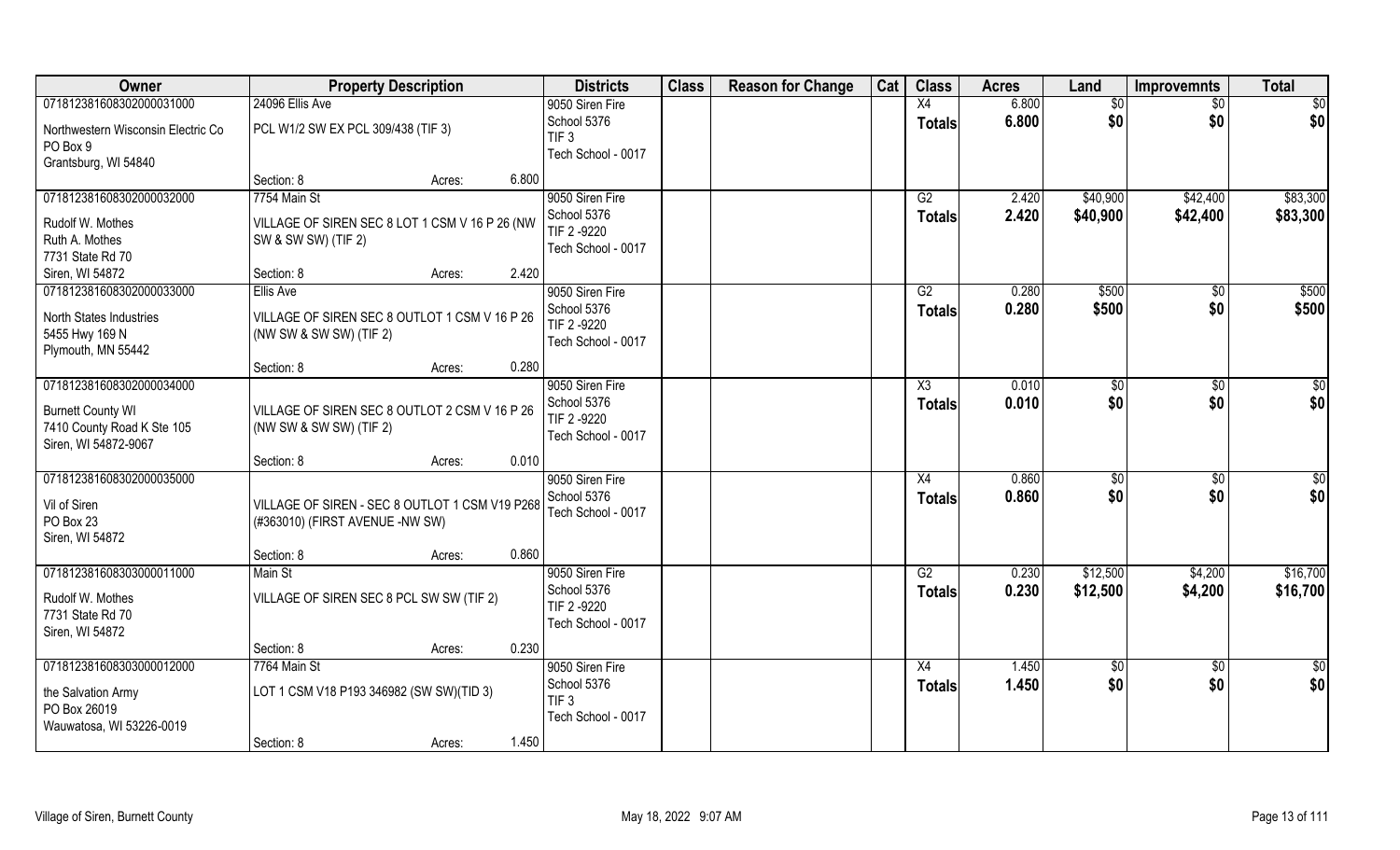| 071812381608303000013000<br>\$25,600<br>7745 Main St<br>9050 Siren Fire<br>G2<br>1.020<br>$\overline{50}$                                  |           |
|--------------------------------------------------------------------------------------------------------------------------------------------|-----------|
|                                                                                                                                            | \$25,600  |
| School 5376<br>1.020<br>\$25,600<br>\$0<br><b>Totals</b><br>Derek Jaskolka<br>VILLAGE OF SIREN LOT 1 CSM V 13 P 219 (SW SW                 | \$25,600  |
| TIF 2-9220<br>22612 Soderberg Rd<br>SEC 8 ADJ TO BLK 9 LOTS 7 THRU' 9) (TIF 2)                                                             |           |
| Tech School - 0017<br>Siren, WI 54872                                                                                                      |           |
| Section: 8<br>1.020<br>Acres:                                                                                                              |           |
| \$29,300<br>071812381608303000014000<br>Railroad St<br>9050 Siren Fire<br>G2<br>0.400<br>\$0                                               | \$29,300  |
| \$29,300<br>\$0<br>School 5376<br>0.400<br><b>Totals</b><br>Superior Fuel Company<br>VILLAGE OF SIREN LOT 2 CSM V 13 P 219 (SW SW          | \$29,300  |
| TIF 2 -9220<br>PO Box 51<br>SEC 8 ADJ TO BLK 9 LOTS 6 AND 7) (TIF 2)                                                                       |           |
| Tech School - 0017<br>Siren, WI 54872                                                                                                      |           |
| 0.400<br>Section: 8<br>Acres:                                                                                                              |           |
| 071812381608303000015000<br>9050 Siren Fire<br>\$37,300<br>24028 Railroad St<br>G2<br>0.680<br>\$129,800                                   | \$167,100 |
| School 5376<br>0.680<br>\$37,300<br>\$129,800<br><b>Totals</b><br>Lake Kab Inc<br>VILLAGE OF SIREN- SEC 8 LOT 31 CSM V20                   | \$167,100 |
| TIF 2 -9220<br>3452 Kilkare Ct<br>P233(#372069) (FRMLY PRT CSM 13 P219- ADJ TO                                                             |           |
| Tech School - 0017<br>BLK 9) (TIF 2)<br>Danbury, WI 54830                                                                                  |           |
| Section: 8<br>0.680<br>Acres:                                                                                                              |           |
| 071812381608303000015100<br>9050 Siren Fire<br>\$35,400<br>Railroad St<br>G2<br>0.590<br>\$0                                               | \$35,400  |
| School 5376<br>\$0<br>0.590<br>\$35,400<br><b>Totals</b><br>VILLAGE OF SIREN - SEC 8 LOT 32 CSM V20<br>Brown Bear Acres, LLC               | \$35,400  |
| TIF 2 -9220<br>7641 Shady Ln<br>P233(#372069) (FRMLY PRT CSM V13 P219 - ADJ TO                                                             |           |
| Tech School - 0017<br>Siren, WI 54872<br>BLK 9) (TIF 2)                                                                                    |           |
| Section: 8<br>0.590<br>Acres:                                                                                                              |           |
| 071812381608303000016000<br>1.550<br>9050 Siren Fire<br>X2<br>$\sqrt[6]{30}$<br>$\sqrt[6]{30}$                                             | \$0       |
| 1.550<br>\$0<br>\$0<br>School 5376<br><b>Totals</b><br>State Of Wisconsin<br>VILLAGE OF SIREN SEC 8 PCL SW SW (GANDY                       | \$0       |
| TIF 2 -9220<br>101 E Wilson St<br>DANCER TRL) (TIF 2)                                                                                      |           |
| Tech School - 0017<br>Madison, WI 53703                                                                                                    |           |
| 1.550<br>Section: 8<br>Acres:                                                                                                              |           |
| 071812381608303000017000<br>9050 Siren Fire<br>X4<br>1.000<br>\$0<br>\$0                                                                   | \$0       |
| \$0<br>\$0<br>School 5376<br>1.000<br><b>Totals</b>                                                                                        | \$0       |
| Village of Siren<br>VILLAGE OF SIREN OUTLOT 1 CSM#2301 V13 P199<br>TIF 2 -9220<br>PO Box 23<br>(SW SW ADJ BLK 4 & 5) SEC 8 #272139 (TIF 2) |           |
| Tech School - 0017<br>Siren, WI 54872                                                                                                      |           |
| 1.000<br>Section: 8<br>Acres:                                                                                                              |           |
| \$13,100<br>071812381608303000018000<br>24014 Hanson Ave<br>9050 Siren Fire<br>$\overline{G1}$<br>0.340<br>\$55,300                        | \$68,400  |
| School 5376<br>0.340<br>\$13,100<br>\$55,300<br><b>Totals</b>                                                                              | \$68,400  |
| William J. Krasselt<br>VILLAGE OF SIREN PCL<br>Tech School - 0017                                                                          |           |
| <b>Christin Krasselt</b><br>8765 Spangberg Rd                                                                                              |           |
| 0.340<br>Webster, WI 54893<br>Section: 8<br>Acres:                                                                                         |           |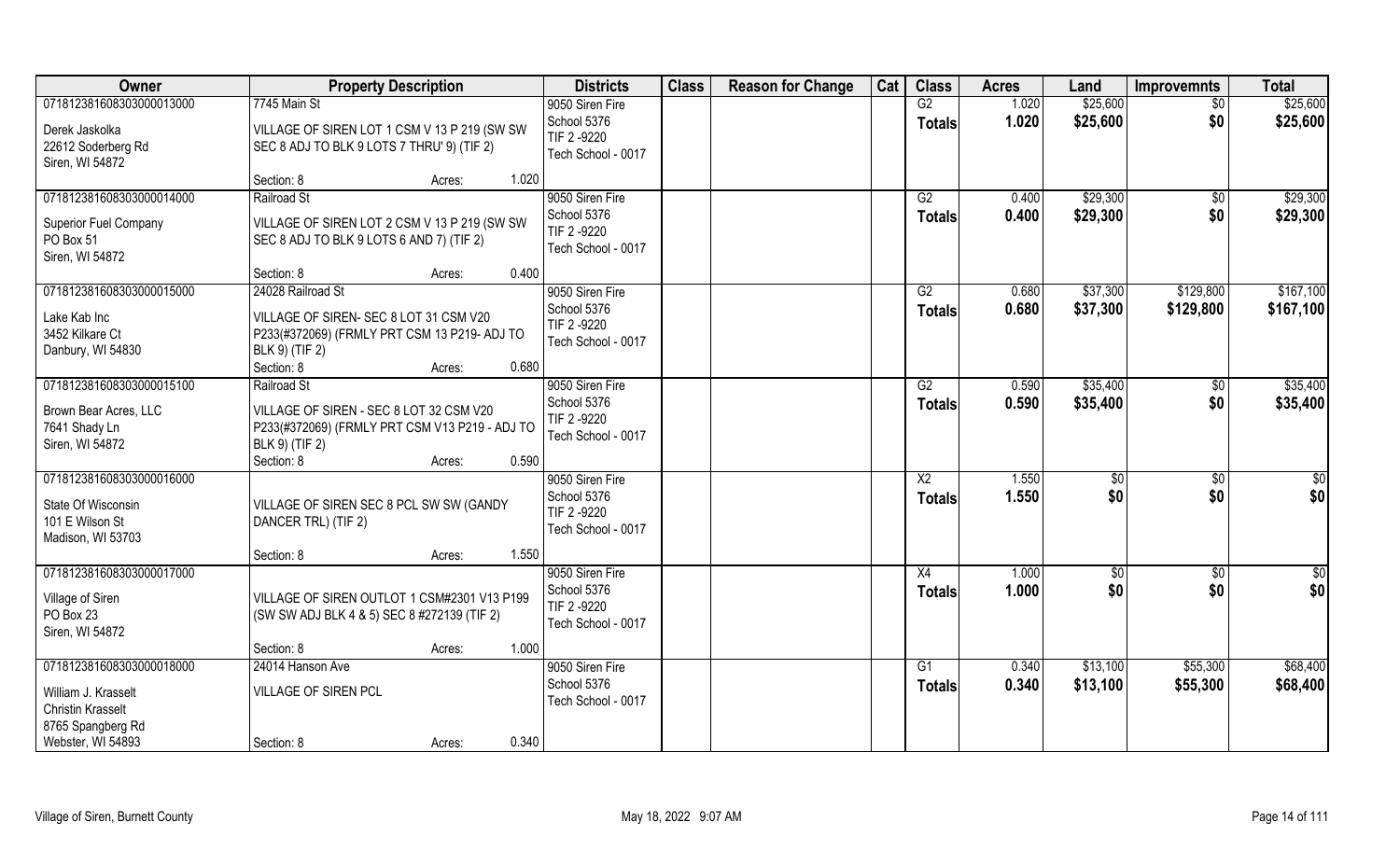| Owner                                                             | <b>Property Description</b>                                                                                                                                                  | <b>Districts</b>                                | <b>Class</b> | <b>Reason for Change</b> | Cat | <b>Class</b>        | <b>Acres</b>   | Land                 | <b>Improvemnts</b>   | <b>Total</b>         |
|-------------------------------------------------------------------|------------------------------------------------------------------------------------------------------------------------------------------------------------------------------|-------------------------------------------------|--------------|--------------------------|-----|---------------------|----------------|----------------------|----------------------|----------------------|
| 071812381608303000019000                                          | 7732 State Rd 70                                                                                                                                                             | 9050 Siren Fire                                 |              |                          |     | $\overline{G2}$     | 0.240          | \$20,600             | \$58,700             | \$79,300             |
| Jeff Howe Construction LLC<br>6684 Lonestar Rd<br>Siren, WI 54872 | VILLAGE OF SIREN PCL (TIF 2)                                                                                                                                                 | School 5376<br>Tech School - 0017               |              |                          |     | <b>Totals</b>       | 0.240          | \$20,600             | \$58,700             | \$79,300             |
|                                                                   | Section: 8<br>Acres:                                                                                                                                                         | 0.240                                           |              |                          |     |                     |                |                      |                      |                      |
| 071812381608304000011000                                          | 24088 4th Ave                                                                                                                                                                | 9050 Siren Fire<br>School 5376                  |              |                          |     | G1<br><b>Totals</b> | 0.910<br>0.910 | \$20,400<br>\$20,400 | \$75,000<br>\$75,000 | \$95,400<br>\$95,400 |
| Jerome Perius<br>PO Box 113<br>Siren, WI 54872                    | VILLAGE OF SIREN SEC 8 PCL SE SW EX CSM V17<br>P184                                                                                                                          | Tech School - 0017                              |              |                          |     |                     |                |                      |                      |                      |
|                                                                   | Section: 8<br>Acres:                                                                                                                                                         | 0.910                                           |              |                          |     |                     |                |                      |                      |                      |
| 071812381608304000012000                                          | 24082 4th Ave                                                                                                                                                                | 9050 Siren Fire                                 |              |                          |     | G1                  | 0.910          | \$20,400             | \$37,800             | \$58,200             |
| Charles J. Hahr Jr<br>460 Sleepy Hollow Rd<br>Roberts, WI 54023   | VILLAGE OF SIREN SEC 8 PCL SE SW EX CSM V17<br>P <sub>184</sub>                                                                                                              | School 5376<br>Tech School - 0017               |              |                          |     | <b>Totals</b>       | 0.910          | \$20,400             | \$37,800             | \$58,200             |
|                                                                   | Section: 8<br>Acres:                                                                                                                                                         | 0.910                                           |              |                          |     |                     |                |                      |                      |                      |
| 071812381608304000015000                                          | 24072 4th Ave                                                                                                                                                                | 9050 Siren Fire                                 |              |                          |     | G1                  | 0.380          | \$14,300             | \$59,700             | \$74,000             |
| Danielle Gehrke<br>24072 4th Ave<br>Siren, WI 54872               | VILLAGE OF SIREN SEC 8 PCL SE SW                                                                                                                                             | School 5376<br>Tech School - 0017               |              |                          |     | <b>Totals</b>       | 0.380          | \$14,300             | \$59,700             | \$74,000             |
|                                                                   | Section: 8<br>Acres:                                                                                                                                                         | 0.380                                           |              |                          |     |                     |                |                      |                      |                      |
| 071812381608304000016000                                          | 7640 Main St E                                                                                                                                                               | 9050 Siren Fire                                 |              |                          |     | G1                  | 0.460          | \$16,500             | \$65,000             | \$81,500             |
| Gloria L. Johnson<br>7640 Main St<br>Siren, WI 54872              | VILLAGE OF SIREN-SEC 8 PCL SE SW COM 100' N OF<br>NE COR BLK 13 OF EAST ADD. TH N 150', TH W<br>133.77', TH S 150', TH E 133.77' TO POB, DESC #<br>Section: 8<br>Acres:      | School 5376<br>Tech School - 0017<br>0.460      |              |                          |     | <b>Totals</b>       | 0.460          | \$16,500             | \$65,000             | \$81,500             |
| 071812381608304000017001                                          | 7646 Main St                                                                                                                                                                 | 9050 Siren Fire                                 |              |                          |     | G1                  | 0.230          | \$10,000             | \$81,000             | \$91,000             |
| James P. Rejsa<br>PO Box 226<br>Siren, WI 54872                   | VILLAGE OF SIREN-SEC 8 PCL SE SW COM 100' N &<br>100' W OF THE NE COR OF BLK 13 OF EAST ADD; N<br>150', W 135.1', TH S 150', TH E 135.1' TO POB EX E<br>Section: 8<br>Acres: | School 5376<br>Tech School - 0017<br>0.230      |              |                          |     | <b>Totals</b>       | 0.230          | \$10,000             | \$81,000             | \$91,000             |
| 071812381608304000019000                                          | 7650 Main St E                                                                                                                                                               | 9050 Siren Fire                                 |              |                          |     | G2                  | 2.460          | \$34,200             | $\sqrt{6}$           | \$34,200             |
| 24663 Angeline Ave<br>Webster, WI 54893                           | St Croix Chippewa Indians of Wisconsin   VILLAGE OF SIREN SEC 8 PCL E1/2 SW1/4 (TIF 2)                                                                                       | School 5376<br>TIF 2-9220<br>Tech School - 0017 |              |                          |     | <b>Totals</b>       | 2.460          | \$34,200             | \$0                  | \$34,200             |
|                                                                   | Section: 8<br>Acres:                                                                                                                                                         | 2.460                                           |              |                          |     |                     |                |                      |                      |                      |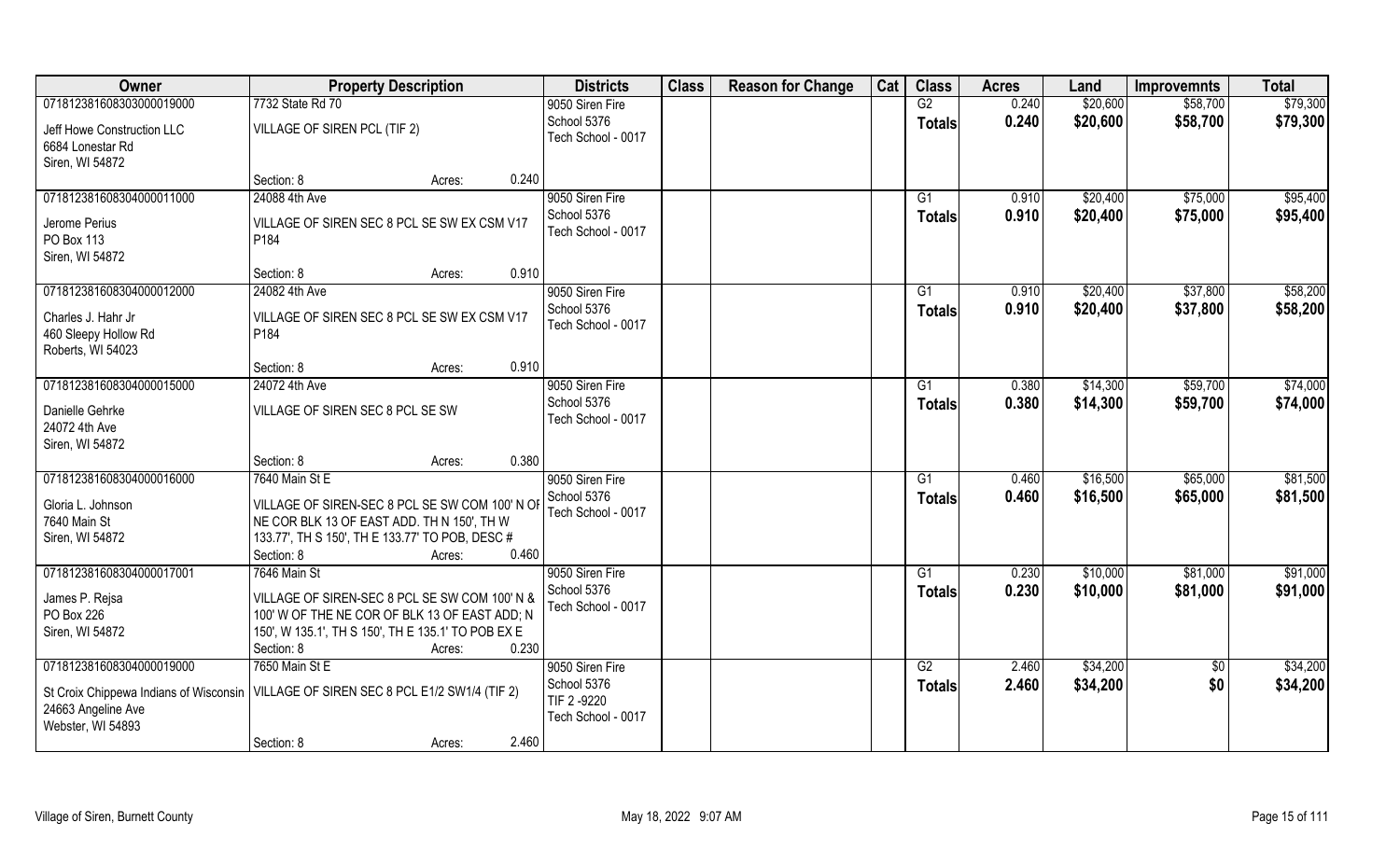| Owner                                                                                                  | <b>Property Description</b>                                                                      |        |       | <b>Districts</b>   | <b>Class</b> | <b>Reason for Change</b> | Cat | <b>Class</b>    | <b>Acres</b> | Land      | <b>Improvemnts</b> | <b>Total</b>  |
|--------------------------------------------------------------------------------------------------------|--------------------------------------------------------------------------------------------------|--------|-------|--------------------|--------------|--------------------------|-----|-----------------|--------------|-----------|--------------------|---------------|
| 071812381608304000020000                                                                               | 24096 State Rd 35/70                                                                             |        |       | 9050 Siren Fire    |              |                          |     | G2              | 0.720        | \$123,900 | \$377,100          | \$501,000     |
| Indianhead Oil Co                                                                                      | VILLAGE OF SIREN SEC 8 PCL E1/2 SW                                                               |        |       | School 5376        |              |                          |     | <b>Totals</b>   | 0.720        | \$123,900 | \$377,100          | \$501,000     |
| 4567 American Blvd W                                                                                   |                                                                                                  |        |       | Tech School - 0017 |              |                          |     |                 |              |           |                    |               |
| Minneapolis, MN 55437                                                                                  |                                                                                                  |        |       |                    |              |                          |     |                 |              |           |                    |               |
|                                                                                                        | Section: 8                                                                                       | Acres: | 0.720 |                    |              |                          |     |                 |              |           |                    |               |
| 071812381608304000021000                                                                               | State Rd 35/70                                                                                   |        |       | 9050 Siren Fire    |              |                          |     | G2              | 0.069        | \$9,000   | \$2,300            | \$11,300      |
| Ab Properties LLC                                                                                      | VILLAGE OF SIREN SEC 8 PCL SE SW (TIF 2)                                                         |        |       | School 5376        |              |                          |     | <b>Totals</b>   | 0.069        | \$9,000   | \$2,300            | \$11,300      |
| 1301 County Rd G                                                                                       |                                                                                                  |        |       | TIF 2 -9220        |              |                          |     |                 |              |           |                    |               |
| Milltown, WI 54858                                                                                     |                                                                                                  |        |       | Tech School - 0017 |              |                          |     |                 |              |           |                    |               |
|                                                                                                        | Section: 8                                                                                       | Acres: | 0.069 |                    |              |                          |     |                 |              |           |                    |               |
| 071812381608304000022000                                                                               | 24082 State Rd 35/70                                                                             |        |       | 9050 Siren Fire    |              |                          |     | G2              | 0.126        | \$32,900  | \$152,100          | \$185,000     |
| Ab Properties LLC                                                                                      | VILLAGE OF SIREN SEC 8 PCL SE SW (TIF 2)                                                         |        |       | School 5376        |              |                          |     | <b>Totals</b>   | 0.126        | \$32,900  | \$152,100          | \$185,000     |
| 1301 County Rd G                                                                                       |                                                                                                  |        |       | TIF 2 -9220        |              |                          |     |                 |              |           |                    |               |
| Milltown, WI 54858                                                                                     |                                                                                                  |        |       | Tech School - 0017 |              |                          |     |                 |              |           |                    |               |
|                                                                                                        | Section: 8                                                                                       | Acres: | 0.126 |                    |              |                          |     |                 |              |           |                    |               |
| 071812381608304000023000                                                                               | 7664 Main St                                                                                     |        |       | 9050 Siren Fire    |              |                          |     | X4              | 0.060        | \$0       | $\sqrt{50}$        | $\frac{6}{3}$ |
|                                                                                                        |                                                                                                  |        |       | School 5376        |              |                          |     | <b>Totals</b>   | 0.060        | \$0       | \$0                | \$0           |
| Veterans of Foreign Wars Bc Post 1256   VILLAGE OF SIREN SEC 8 PCL SE SW EX V 77 P 489<br>7664 Main St | (TIF 2)                                                                                          |        |       | TIF 2 -9220        |              |                          |     |                 |              |           |                    |               |
| Siren, WI 54872                                                                                        |                                                                                                  |        |       | Tech School - 0017 |              |                          |     |                 |              |           |                    |               |
|                                                                                                        | Section: 8                                                                                       | Acres: | 0.060 |                    |              |                          |     |                 |              |           |                    |               |
| 071812381608304000024000                                                                               | 24062 State Rd 35/70                                                                             |        |       | 9050 Siren Fire    |              |                          |     | $\overline{G2}$ | 0.344        | \$50,000  | \$97,400           | \$147,400     |
|                                                                                                        |                                                                                                  |        |       | School 5376        |              |                          |     | <b>Totals</b>   | 0.344        | \$50,000  | \$97,400           | \$147,400     |
| William J. Ryan<br>7677 Main St                                                                        | VILLAGE OF SIREN PCL SE SW COM AT SW COR SE<br>8 TH E 1458.5' TH N ALG E LN OF 2ND AVE 886.1' TO |        |       | Tech School - 0017 |              |                          |     |                 |              |           |                    |               |
| Siren, WI 54872                                                                                        | PT BEG TH E AT RT ANGLES TO 2ND AVE 150' TH N                                                    |        |       |                    |              |                          |     |                 |              |           |                    |               |
|                                                                                                        | Section: 8                                                                                       | Acres: | 0.344 |                    |              |                          |     |                 |              |           |                    |               |
| 071812381608304000025000                                                                               | 7655 Johnson St                                                                                  |        |       | 9050 Siren Fire    |              |                          |     | G1              | 0.320        | \$12,600  | \$45,800           | \$58,400      |
|                                                                                                        |                                                                                                  |        |       | School 5376        |              |                          |     | <b>Totals</b>   | 0.320        | \$12,600  | \$45,800           | \$58,400      |
| Henry & Virginia Martin - Life Estate                                                                  | VILLAGE OF SIREN SEC 8 PCL SE SW                                                                 |        |       | Tech School - 0017 |              |                          |     |                 |              |           |                    |               |
| 22422 Paulich Rd<br>Frederic, WI 54837                                                                 |                                                                                                  |        |       |                    |              |                          |     |                 |              |           |                    |               |
|                                                                                                        | Section: 8                                                                                       | Acres: | 0.320 |                    |              |                          |     |                 |              |           |                    |               |
| 071812381608304000026100                                                                               | 7656 Bradley St                                                                                  |        |       | 9050 Siren Fire    |              |                          |     | $\overline{G1}$ | 0.480        | \$16,700  | \$98,500           | \$115,200     |
|                                                                                                        |                                                                                                  |        |       | School 5376        |              |                          |     | <b>Totals</b>   | 0.480        | \$16,700  | \$98,500           | \$115,200     |
| Jake Anthony Beek                                                                                      | LOT 1 CSM V26 P162 (SE SW)                                                                       |        |       | Tech School - 0017 |              |                          |     |                 |              |           |                    |               |
| 7656 Bradley St                                                                                        |                                                                                                  |        |       |                    |              |                          |     |                 |              |           |                    |               |
| Siren, WI 54893                                                                                        | Section: 8                                                                                       | Acres: | 0.480 |                    |              |                          |     |                 |              |           |                    |               |
|                                                                                                        |                                                                                                  |        |       |                    |              |                          |     |                 |              |           |                    |               |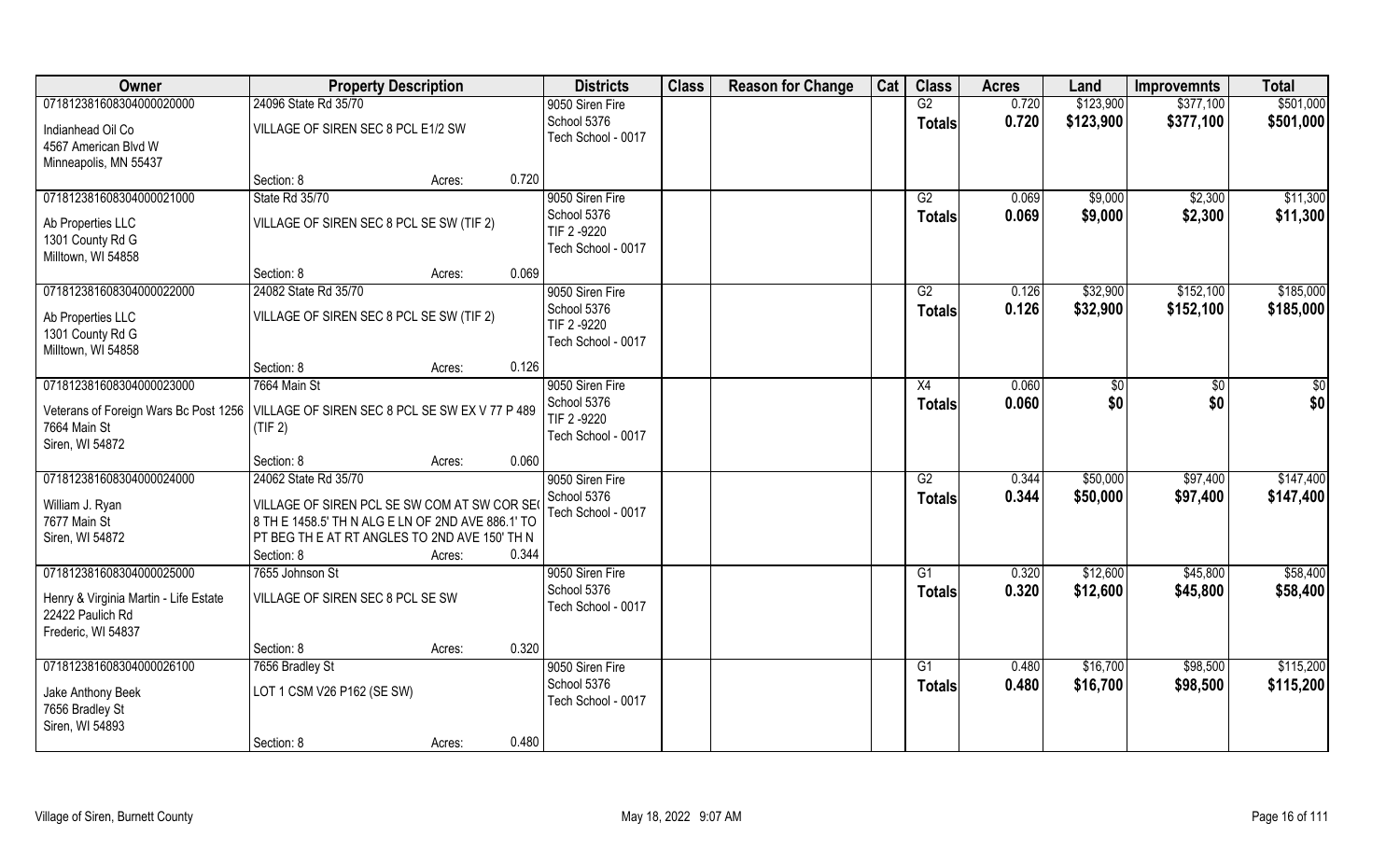| Owner                                                                          | <b>Property Description</b>                                                                                |        | <b>Districts</b>                  | <b>Class</b> | <b>Reason for Change</b> | Cat | <b>Class</b>        | <b>Acres</b>   | Land                 | <b>Improvemnts</b>   | <b>Total</b>         |
|--------------------------------------------------------------------------------|------------------------------------------------------------------------------------------------------------|--------|-----------------------------------|--------------|--------------------------|-----|---------------------|----------------|----------------------|----------------------|----------------------|
| 071812381608304000026200                                                       |                                                                                                            |        | 9050 Siren Fire                   |              |                          |     | X4                  | 0.480          | \$0                  | \$0                  | \$0                  |
| Siren School District<br>24022 4th Ave<br>Siren, WI 54872                      | LOT 2 CSM V26 P162 (SE SW)                                                                                 |        | School 5376<br>Tech School - 0017 |              |                          |     | <b>Totals</b>       | 0.480          | \$0                  | \$0                  | \$0                  |
|                                                                                | Section: 8                                                                                                 | Acres: | 0.480                             |              |                          |     |                     |                |                      |                      |                      |
| 071812381608304000027000                                                       | 24010 3rd Ave                                                                                              |        | 9050 Siren Fire<br>School 5376    |              |                          |     | G1<br><b>Totals</b> | 0.360<br>0.360 | \$13,700<br>\$13,700 | \$77,400<br>\$77,400 | \$91,100<br>\$91,100 |
| Housing Authority St Croix Chippewa<br>24663 Angeline Ave<br>Webster, WI 54893 | VILLAGE OF SIREN LOT 2 CSM V 3 P 55 (IN SE SW<br>SEC 8)                                                    |        | Tech School - 0017                |              |                          |     |                     |                |                      |                      |                      |
|                                                                                | Section: 8                                                                                                 | Acres: | 0.360                             |              |                          |     |                     |                |                      |                      |                      |
| 071812381608304000028000                                                       | 7650 County Rd B                                                                                           |        | 9050 Siren Fire                   |              |                          |     | G1                  | 0.370          | \$14,000             | \$56,700             | \$70,700             |
| David G. Schindeldecker<br>Lydia C. Schindeldecker<br>7650 Cty Rd B            | VILLAGE OF SIREN LOT 1 CSM V 3 P 55 (IN SE SW<br>SEC 8)                                                    |        | School 5376<br>Tech School - 0017 |              |                          |     | <b>Totals</b>       | 0.370          | \$14,000             | \$56,700             | \$70,700             |
| Siren, WI 54872                                                                | Section: 8                                                                                                 | Acres: | 0.370                             |              |                          |     |                     |                |                      |                      |                      |
| 071812381608403000012001                                                       | 24022 4th Ave                                                                                              |        | 9050 Siren Fire                   |              |                          |     | X4                  | 27.540         | \$0                  | $\sqrt{50}$          | \$0                  |
| Siren Integrated Schools<br>24022 4th Ave<br>Siren, WI 54872                   | VILLAGE OF SIREN-SEC 8 PCLS IN SWSE & GOV LOT<br>4 INCLUDING OUTLOT 1 CSM V17 P184 (#329849)<br>$(D-1492)$ |        | School 5376<br>Tech School - 0017 |              |                          |     | <b>Totals</b>       | 27.540         | \$0                  | \$0                  | \$0                  |
|                                                                                | Section: 8                                                                                                 | Acres: | 27.540                            |              |                          |     |                     |                |                      |                      |                      |
| 071812381608505002022000                                                       | 24306 State Rd 35 70                                                                                       |        | 9050 Siren Fire                   |              |                          |     | X4                  | 1.000          | \$0                  | \$0                  | \$0                  |
| Vil of Siren<br>PO Box 23<br>Siren, WI 54872                                   | LOT 2 CSM V#973 4 P 321 IN GOV LOT 2)#199152 (RF<br>$49-73$                                                |        | School 5376<br>Tech School - 0017 |              |                          |     | <b>Totals</b>       | 1.000          | \$0                  | \$0                  | \$0                  |
|                                                                                | Section: 8                                                                                                 | Acres: | 1.000                             |              |                          |     |                     |                |                      |                      |                      |
| 071812381608505003011000                                                       | 24244 State Rd 35                                                                                          |        | 9050 Siren Fire                   |              |                          |     | X4                  | 2.400          | \$0                  | $\sqrt{6}$           | $\overline{50}$      |
| Village of Siren<br>PO Box 23<br>Siren, WI 54872                               | VILLAGE OF SIREN - SEC 8 PCL GOV LOT 3 & PCL<br>SW NW LYING E OF HWY 35                                    |        | School 5376<br>Tech School - 0017 |              |                          |     | <b>Totals</b>       | 2.400          | \$0                  | \$0                  | \$0                  |
|                                                                                | Section: 8                                                                                                 | Acres: | 2.400                             |              |                          |     |                     |                |                      |                      |                      |
| 071812381608505003012000                                                       | 24258 State Rd 35/70                                                                                       |        | 9050 Siren Fire                   |              |                          |     | X4                  | 6.400          | $\overline{50}$      | $\overline{60}$      | \$0                  |
| Village of Siren<br>PO Box 23<br>Siren, WI 54872                               | VILLAGE OF SIREN SEC 8 PCL GOV LOT 3<br>(CROOKED LAKE PARK)                                                |        | School 5376<br>Tech School - 0017 |              |                          |     | <b>Totals</b>       | 6.400          | \$0                  | \$0                  | \$0                  |
|                                                                                | Section: 8                                                                                                 | Acres: | 6.400                             |              |                          |     |                     |                |                      |                      |                      |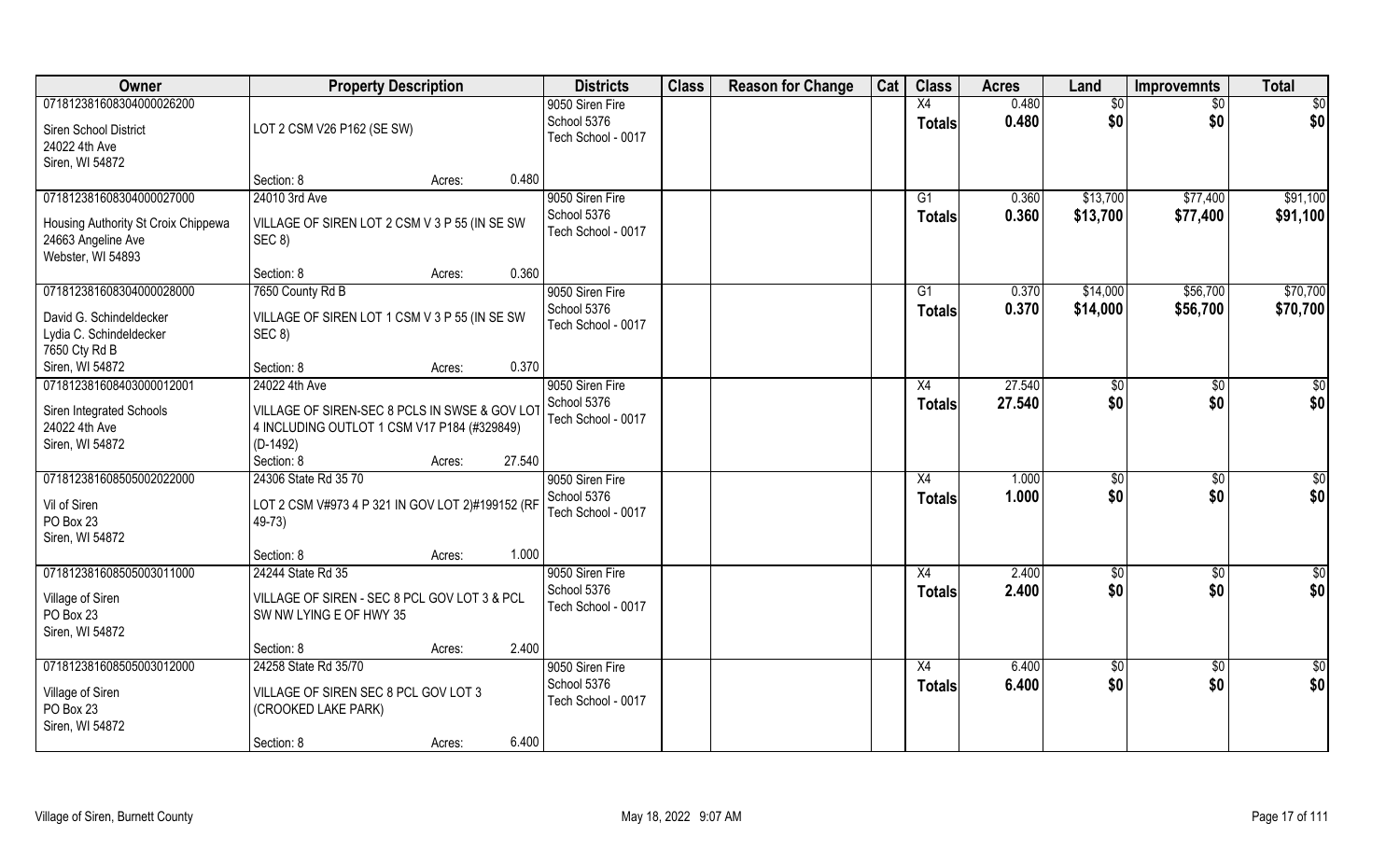| Owner                                                                            | <b>Property Description</b>                                                                 | <b>Districts</b>                                     | <b>Class</b> | <b>Reason for Change</b> | Cat | <b>Class</b>        | <b>Acres</b>   | Land                   | <b>Improvemnts</b>     | <b>Total</b>           |
|----------------------------------------------------------------------------------|---------------------------------------------------------------------------------------------|------------------------------------------------------|--------------|--------------------------|-----|---------------------|----------------|------------------------|------------------------|------------------------|
| 071812381608505004011000                                                         | 7504 South Shore Dr                                                                         | 9050 Siren Fire                                      |              |                          |     | G1                  | 2.110          | \$150,300              | \$30,000               | \$180,300              |
| Donald L & Alice J Moss - Life Estate<br>5236 Welcome Ave N<br>Crystal, MN 55429 | VILLAGE OF SIREN SEC 8 PCL GOV LOT 4                                                        | School 5376<br>Tech School - 0017                    |              |                          |     | <b>Totals</b>       | 2.110          | \$150,300              | \$30,000               | \$180,300              |
|                                                                                  | 2.110<br>Section: 8<br>Acres:                                                               |                                                      |              |                          |     |                     |                |                        |                        |                        |
| 071812381608505004012000<br>Norman & Nancy Jensen Trust Dtd My                   | 7526 South Shore Dr<br>LOT 1 CSM#3641 V18 P153 (GOV LOT 4)#344594                           | 9050 Siren Fire<br>School 5376<br>Tech School - 0017 |              |                          |     | G1<br><b>Totals</b> | 1.920<br>1.920 | \$143,300<br>\$143,300 | \$155,500<br>\$155,500 | \$298,800<br>\$298,800 |
| 18 2009<br>6210 Davenport Dr                                                     | (ESMT #341174)                                                                              |                                                      |              |                          |     |                     |                |                        |                        |                        |
| Madison, WI 53711                                                                | 1.920<br>Section: 8<br>Acres:                                                               |                                                      |              |                          |     |                     |                |                        |                        |                        |
| 071812381608505004013000                                                         | 7530 South Shore Dr                                                                         | 9050 Siren Fire                                      |              |                          |     | G1                  | 1.720          | \$140,300              | \$140,400              | \$280,700              |
| Three D's Family Trust<br>12967 Crooked Lake Ln                                  | VILLAGE OF SIREN SEC 8 LOT 2 CSM V18 P153<br>(#344594) (GOV LOT 4)(SUBJ/ESMT #392037) (ESMT | School 5376<br>Tech School - 0017                    |              |                          |     | <b>Totals</b>       | 1.720          | \$140,300              | \$140,400              | \$280,700              |
| Coon Rapids, MN 55448                                                            | #341174)                                                                                    |                                                      |              |                          |     |                     |                |                        |                        |                        |
|                                                                                  | Section: 8<br>1.720<br>Acres:                                                               |                                                      |              |                          |     |                     |                |                        |                        |                        |
| 071812381608505004014000                                                         | 7534 South Shore Dr                                                                         | 9050 Siren Fire                                      |              |                          |     | G1                  | 0.530          | \$99,000               | \$44,400               | \$143,400              |
| <b>Vivian Ramirez</b><br>2859 174th Ave NE<br>Ham Lake, MN 55304                 | VILLAGE OF SIREN SEC 8 LOT 3 CSM#3641 V18 P153<br>(GOV LOT 4)(#344594)                      | School 5376<br>Tech School - 0017                    |              |                          |     | <b>Totals</b>       | 0.530          | \$99,000               | \$44,400               | \$143,400              |
|                                                                                  | 0.530<br>Section: 8<br>Acres:                                                               |                                                      |              |                          |     |                     |                |                        |                        |                        |
| 071812381608505004015000                                                         | 7538 South Shore Dr                                                                         | 9050 Siren Fire<br>School 5376                       |              |                          |     | G1<br><b>Totals</b> | 0.540<br>0.540 | \$34,700<br>\$34,700   | \$95,400<br>\$95,400   | \$130,100<br>\$130,100 |
| Steven J. Young<br>Jan M. Young<br>7538 Southshore Dr                            | VILLAGE OF SIREN LOT 1 CSM V 2 P 102 SEC 8 (IN<br>GOV LOT 4)                                | Tech School - 0017                                   |              |                          |     |                     |                |                        |                        |                        |
| Siren, WI 54872-8142                                                             | 0.540<br>Section: 8<br>Acres:                                                               |                                                      |              |                          |     |                     |                |                        |                        |                        |
| 071812381608505004016000                                                         | 7542 South Shore Dr                                                                         | 9050 Siren Fire                                      |              |                          |     | G1                  | 0.520          | \$17,000               | \$45,600               | \$62,600               |
| <b>Trenton Forsberg</b><br>7452 Southshore Dr<br>Siren, WI 54872                 | LOT 2 CSM#390 V2 P102 SEC 8 (IN GOV LOT 4)<br>#171378                                       | School 5376<br>Tech School - 0017                    |              |                          |     | <b>Totals</b>       | 0.520          | \$17,000               | \$45,600               | \$62,600               |
|                                                                                  | 0.520<br>Section: 8<br>Acres:                                                               |                                                      |              |                          |     |                     |                |                        |                        |                        |
| 071812381608505004017000                                                         | 7572 South Shore Dr                                                                         | 9050 Siren Fire                                      |              |                          |     | G1                  | 1.500          | \$193,700              | \$77,500               | \$271,200              |
| Linda Jean Hopkins<br>7572 S Shore Dr<br>Siren, WI 54872                         | VILLAGE OF SIREN PCL GOV LOT 4 SEC 8<br>(TOGETHER WITH ESMT 106/494)                        | School 5376<br>Tech School - 0017                    |              |                          |     | <b>Totals</b>       | 1.500          | \$193,700              | \$77,500               | \$271,200              |
|                                                                                  | 1.500<br>Section: 8<br>Acres:                                                               |                                                      |              |                          |     |                     |                |                        |                        |                        |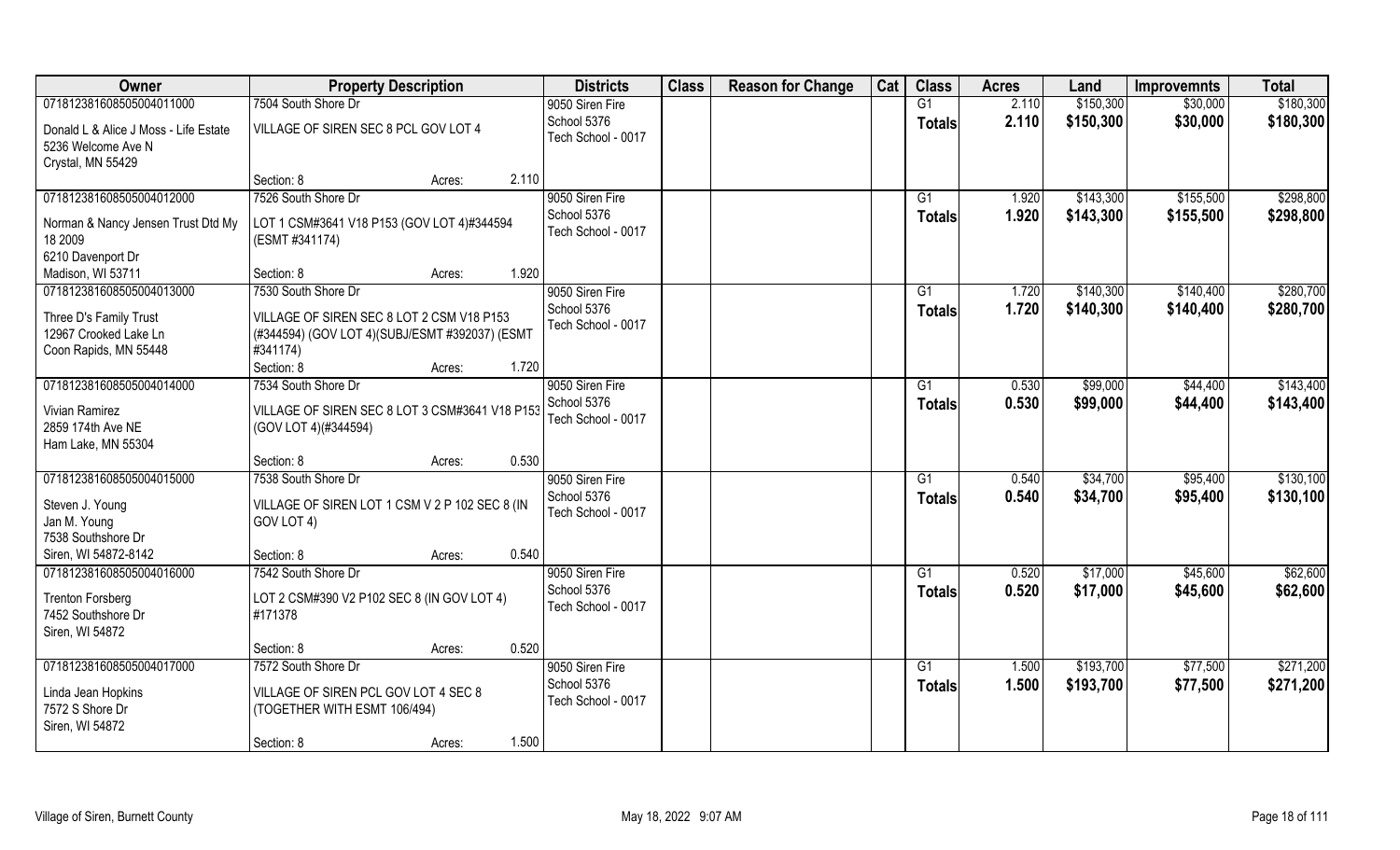| Owner                                                                        | <b>Property Description</b>                                               |                 | <b>Districts</b>                                 | <b>Class</b> | <b>Reason for Change</b> | Cat | <b>Class</b>        | <b>Acres</b>   | Land                 | <b>Improvemnts</b>   | <b>Total</b>           |
|------------------------------------------------------------------------------|---------------------------------------------------------------------------|-----------------|--------------------------------------------------|--------------|--------------------------|-----|---------------------|----------------|----------------------|----------------------|------------------------|
| 071812381608505004018000                                                     | 7554 South Shore Dr                                                       |                 | 9050 Siren Fire                                  |              |                          |     | G1                  | 0.570          | \$17,500             | \$61,300             | \$78,800               |
| Danny Jones<br>PO Box 422<br>Siren, WI 54872                                 | VILLAGE OF SIREN SEC 8 PCL GOV LOT 4                                      |                 | School 5376<br>Tech School - 0017                |              |                          |     | <b>Totals</b>       | 0.570          | \$17,500             | \$61,300             | \$78,800               |
|                                                                              | Section: 8                                                                | 0.570<br>Acres: |                                                  |              |                          |     |                     |                |                      |                      |                        |
| 071812381608505004019001                                                     | 7568 South Shore Dr                                                       |                 | 9050 Siren Fire<br>School 5376                   |              |                          |     | G1<br><b>Totals</b> | 0.900<br>0.900 | \$20,300<br>\$20,300 | \$81,800<br>\$81,800 | \$102,100<br>\$102,100 |
| Clarence F & Marilyn Johnson - Life<br>Estate                                | VILLAGE OF SIREN-SEC 8 PCL GOV LOT 4 DESC #<br>394160                     |                 | Tech School - 0017                               |              |                          |     |                     |                |                      |                      |                        |
| 7568 S Shore Dr<br>Siren, WI 54872                                           | Section: 8                                                                | 0.900<br>Acres: |                                                  |              |                          |     |                     |                |                      |                      |                        |
| 071812381608505004021000                                                     | 7576 South Shore Dr                                                       |                 | 9050 Siren Fire                                  |              |                          |     | G1                  | 0.280          | \$78,100             | \$118,800            | \$196,900              |
| Suzanne N. Postma<br>7576 S Shore Dr<br>Siren, WI 54872                      | VILLAGE OF SIREN SEC 8 PCL GOV LOT 4                                      |                 | School 5376<br>Tech School - 0017                |              |                          |     | <b>Totals</b>       | 0.280          | \$78,100             | \$118,800            | \$196,900              |
|                                                                              | Section: 8                                                                | 0.280<br>Acres: |                                                  |              |                          |     |                     |                |                      |                      |                        |
| 071812381608505004022000                                                     | 7588 South Shore Dr                                                       |                 | 9050 Siren Fire                                  |              |                          |     | G1                  | 1.190          | \$148,600            | \$173,200            | \$321,800              |
| M Collin & Patricia Eid Living Trust<br>4526 Pleasant Dr                     | VILLAGE OF SIREN LOT 1 CSM#1851 V10 P85 (GL 4)                            |                 | School 5376<br>Tech School - 0017                |              |                          |     | <b>Totals</b>       | 1.190          | \$148,600            | \$173,200            | \$321,800              |
| Arden Hills, MN 55112-5129                                                   | Section: 8                                                                | 1.190<br>Acres: |                                                  |              |                          |     |                     |                |                      |                      |                        |
| 071812381608505004023000                                                     | 7582 South Shore Dr                                                       |                 | 9050 Siren Fire                                  | G1           | <b>Deck</b>              |     | G1                  | 0.380          | \$14,300             | \$76,300             | \$90,600               |
| Judy M. Engstrom<br>7963 State Rd 70<br>Siren, WI 54872                      | VILLAGE OF SIREN LOT 2 CSM V 10 P 85 (IN GOV<br>LOT 4 SEC 8)              |                 | School 5376<br>Tech School - 0017                |              |                          |     | <b>Totals</b>       | 0.380          | \$14,300             | \$76,300             | \$90,600               |
|                                                                              | Section: 8                                                                | 0.380<br>Acres: |                                                  |              |                          |     |                     |                |                      |                      |                        |
| 071812381608505004024000                                                     | 7596 South Shore Dr                                                       |                 | 9050 Siren Fire                                  |              |                          |     | $\overline{G1}$     | 2.000          | \$189,000            | \$370,700            | \$559,700              |
| Kreg A & Julie A Hall Rev Living Trust<br>7596 S Shore Dr<br>Siren, WI 54872 | VILLAGE OF SIREN SEC 8 (TIF 2) PCLS GOV LOT 4                             |                 | School 5376<br>TIF 2 -9220<br>Tech School - 0017 |              |                          |     | <b>Totals</b>       | 2.000          | \$189,000            | \$370,700            | \$559,700              |
|                                                                              | Section: 8                                                                | 2.000<br>Acres: |                                                  |              |                          |     |                     |                |                      |                      |                        |
| 071812381608505004025100                                                     | 7606 South Shore Dr                                                       |                 | 9050 Siren Fire                                  |              |                          |     | G1                  | 0.460          | \$16,500             | \$55,100             | \$71,600               |
| Molly M. Engstrom<br>PO Box 221<br>Siren, WI 54872                           | VILLAGE OF SIREN SEC 8 (TIF 2) LOT 1 CSM V22 P51<br>(#386423) (GOV LOT 4) |                 | School 5376<br>TIF 2-9220<br>Tech School - 0017  |              |                          |     | <b>Totals</b>       | 0.460          | \$16,500             | \$55,100             | \$71,600               |
|                                                                              | Section: 8                                                                | 0.460<br>Acres: |                                                  |              |                          |     |                     |                |                      |                      |                        |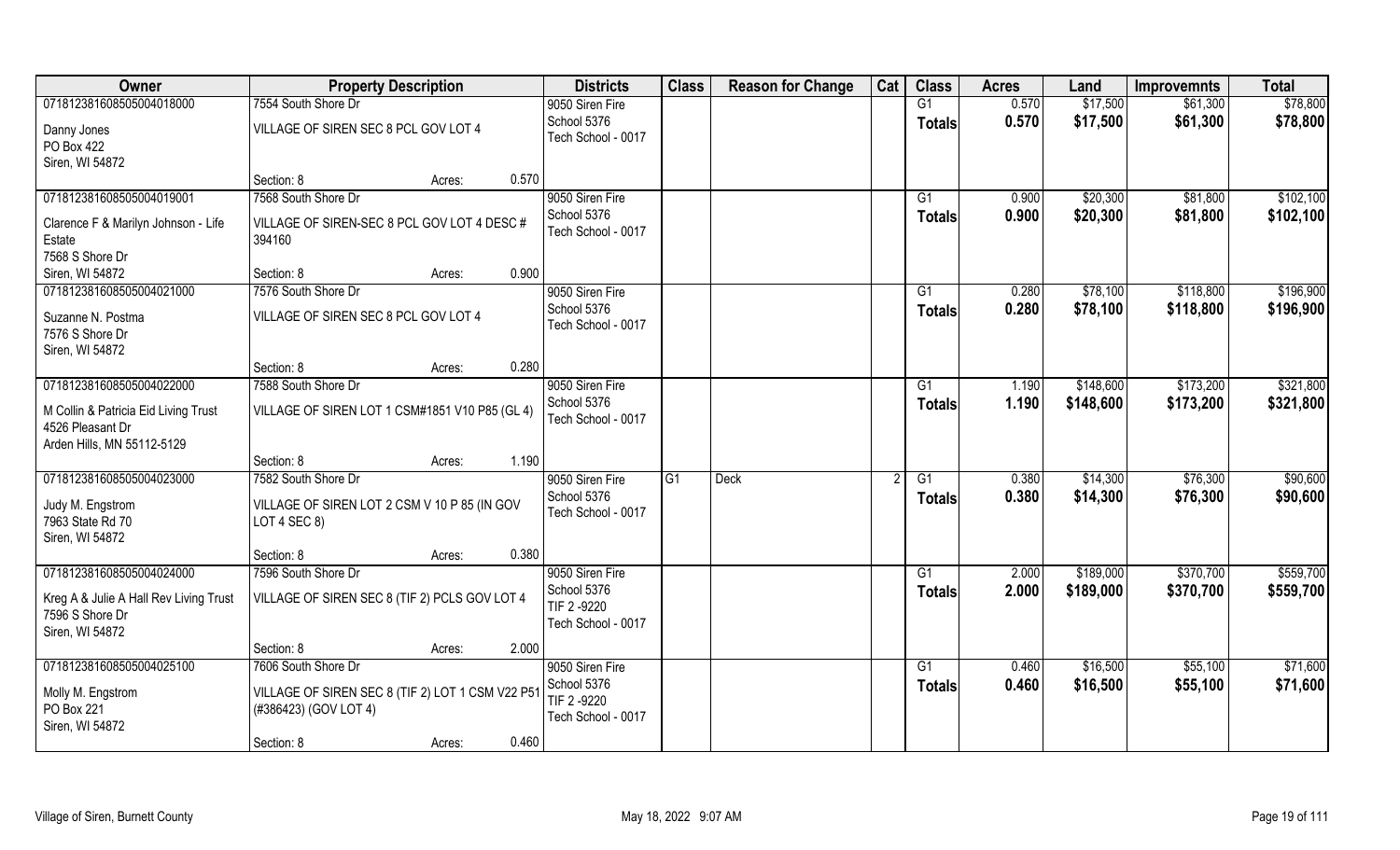| Owner                    | <b>Property Description</b>                                                                  | <b>Districts</b>                  | <b>Class</b> | <b>Reason for Change</b>    | Cat           | <b>Class</b>  | <b>Acres</b> | Land      | <b>Improvemnts</b> | <b>Total</b> |
|--------------------------|----------------------------------------------------------------------------------------------|-----------------------------------|--------------|-----------------------------|---------------|---------------|--------------|-----------|--------------------|--------------|
| 071812381608505004025102 | 7626 South Shore Dr                                                                          | 9050 Siren Fire                   | G1           | Correct acreage after split | $\mathcal{L}$ | G1            | 1.220        | \$100,700 | \$8,000            | \$108,700    |
| Richard A. Engstrom      | LOT 1 CSM 5084 VOL 28 P 302 RECORDED AS                                                      | School 5376                       |              |                             |               | <b>Totals</b> | 1.220        | \$100,700 | \$8,000            | \$108,700    |
| Judy M. Engstrom         | DOCUMENT 470651 (GOV LOT 4)                                                                  | TIF 2 -9220                       |              |                             |               |               |              |           |                    |              |
| 7963 State Rd 70         |                                                                                              | Tech School - 0017                |              |                             |               |               |              |           |                    |              |
| Siren, WI 54872          | Section: 8<br>1.220<br>Acres:                                                                |                                   |              |                             |               |               |              |           |                    |              |
| 071812381608505004025200 | 7628 South Shore Dr                                                                          | 9050 Siren Fire                   |              |                             |               | G1            | 1.220        | \$115,500 | \$64,900           | \$180,400    |
|                          |                                                                                              | School 5376                       |              |                             |               | <b>Totals</b> | 1.220        | \$115,500 | \$64,900           | \$180,400    |
| Richard A. Engstrom      | VILLAGE OF SIREN SEC 8 (TIF 2) LOT 1 CSM V22                                                 | TIF 2 -9220                       |              |                             |               |               |              |           |                    |              |
| 7963 State Rd 70         | P171 (#389760)                                                                               | Tech School - 0017                |              |                             |               |               |              |           |                    |              |
| Siren, WI 54872          | 1.220                                                                                        |                                   |              |                             |               |               |              |           |                    |              |
|                          | Section: 8<br>Acres:                                                                         |                                   |              |                             |               |               |              |           |                    |              |
| 071812381608505004025202 | 7602 South Shore Dr                                                                          | 9050 Siren Fire                   |              |                             |               | G1            | 0.860        | \$71,000  | \$2,000            | \$73,000     |
| Richard A. Engstrom      | LOT 2 CSM 5084 VOL 28 P 302 RECORDED AS                                                      | School 5376<br>TIF 2 -9220        |              |                             |               | <b>Totals</b> | 0.860        | \$71,000  | \$2,000            | \$73,000     |
| Judy M. Engstrom         | DOCUMENT 470651 (GOV LOT 4)                                                                  |                                   |              |                             |               |               |              |           |                    |              |
| 7963 State Rd 70         |                                                                                              | Tech School - 0017                |              |                             |               |               |              |           |                    |              |
| Siren, WI 54872          | 0.860<br>Section: 8<br>Acres:                                                                |                                   |              |                             |               |               |              |           |                    |              |
| 071812381608505004026000 | 7615 South Shore Dr                                                                          | 9050 Siren Fire                   |              |                             |               | G1            | 2.000        | \$22,500  | \$72,000           | \$94,500     |
|                          |                                                                                              | School 5376                       |              |                             |               | <b>Totals</b> | 2.000        | \$22,500  | \$72,000           | \$94,500     |
| David R. Nye             | VILLAGE OF SIREN SEC 8 PCL GOV LOT 4 BEG 528'<br>OF NW COR OF W 20AC OF N 40AC OF GOV LOT 4, | Tech School - 0017                |              |                             |               |               |              |           |                    |              |
| 7615 S Shore Dr          |                                                                                              |                                   |              |                             |               |               |              |           |                    |              |
| Siren, WI 54872          | TH S 660' ALG THIS LN, TH 132' E, TH 660' N, TH 132'<br>2.000<br>Section: 8                  |                                   |              |                             |               |               |              |           |                    |              |
| 071812381608505004027000 | Acres:<br>7611 South Shore Dr                                                                |                                   | G1           |                             |               | G1            | 2.000        | \$22,500  | \$69,800           | \$92,300     |
|                          |                                                                                              | 9050 Siren Fire                   |              | Garage                      |               |               |              |           |                    |              |
| Brian C. Soltau          | CSM#874 VOL 4 P 141 DOCUMENT #195408 (WITHIN                                                 | School 5376<br>Tech School - 0017 |              |                             |               | <b>Totals</b> | 2.000        | \$22,500  | \$69,800           | \$92,300     |
| Wanda A. Soltau          | GOV LOT 4) VILLAGE OF SIREN                                                                  |                                   |              |                             |               |               |              |           |                    |              |
| 7611 S Shore Dr          |                                                                                              |                                   |              |                             |               |               |              |           |                    |              |
| Siren, WI 54872          | Section: 8<br>2.000<br>Acres:                                                                |                                   |              |                             |               |               |              |           |                    |              |
| 071812381608505004028000 | South Shore Dr                                                                               | 9050 Siren Fire                   |              |                             |               | G1            | 4.630        | \$24,300  | $\sqrt{$0}$        | \$24,300     |
| Keith L. Harings         | VILLAGE OF SIREN - SEC 8 (TIF 2) LOT 2 CSM V 5 P                                             | School 5376                       |              |                             |               | <b>Totals</b> | 4.630        | \$24,300  | \$0                | \$24,300     |
| 10182 120th Ave          | 258 (PART GOV LOT 4)                                                                         | TIF 2 -9220                       |              |                             |               |               |              |           |                    |              |
| Bloomer, WI 54724        |                                                                                              | Tech School - 0017                |              |                             |               |               |              |           |                    |              |
|                          | 4.630<br>Section: 8<br>Acres:                                                                |                                   |              |                             |               |               |              |           |                    |              |
| 071812381608505004029000 | 7583 South Shore Dr                                                                          | 9050 Siren Fire                   |              |                             |               | G1            | 0.970        | \$21,000  | \$114,800          | \$135,800    |
|                          |                                                                                              | School 5376                       |              |                             |               |               | 0.970        | \$21,000  | \$114,800          | \$135,800    |
| David W. Ritchey Jr      | VILLAGE OF SIREN - SEC 8 LOT 1 CSM V 5 P 258                                                 | Tech School - 0017                |              |                             |               | Totals        |              |           |                    |              |
| Linda M. Ritchey Jr      | (PART GOV LOT 4) (SUBJ TO ESMNT #352045)                                                     |                                   |              |                             |               |               |              |           |                    |              |
| 7583 S Shore Dr          |                                                                                              |                                   |              |                             |               |               |              |           |                    |              |
| Siren, WI 54872          | 0.970<br>Section: 8<br>Acres:                                                                |                                   |              |                             |               |               |              |           |                    |              |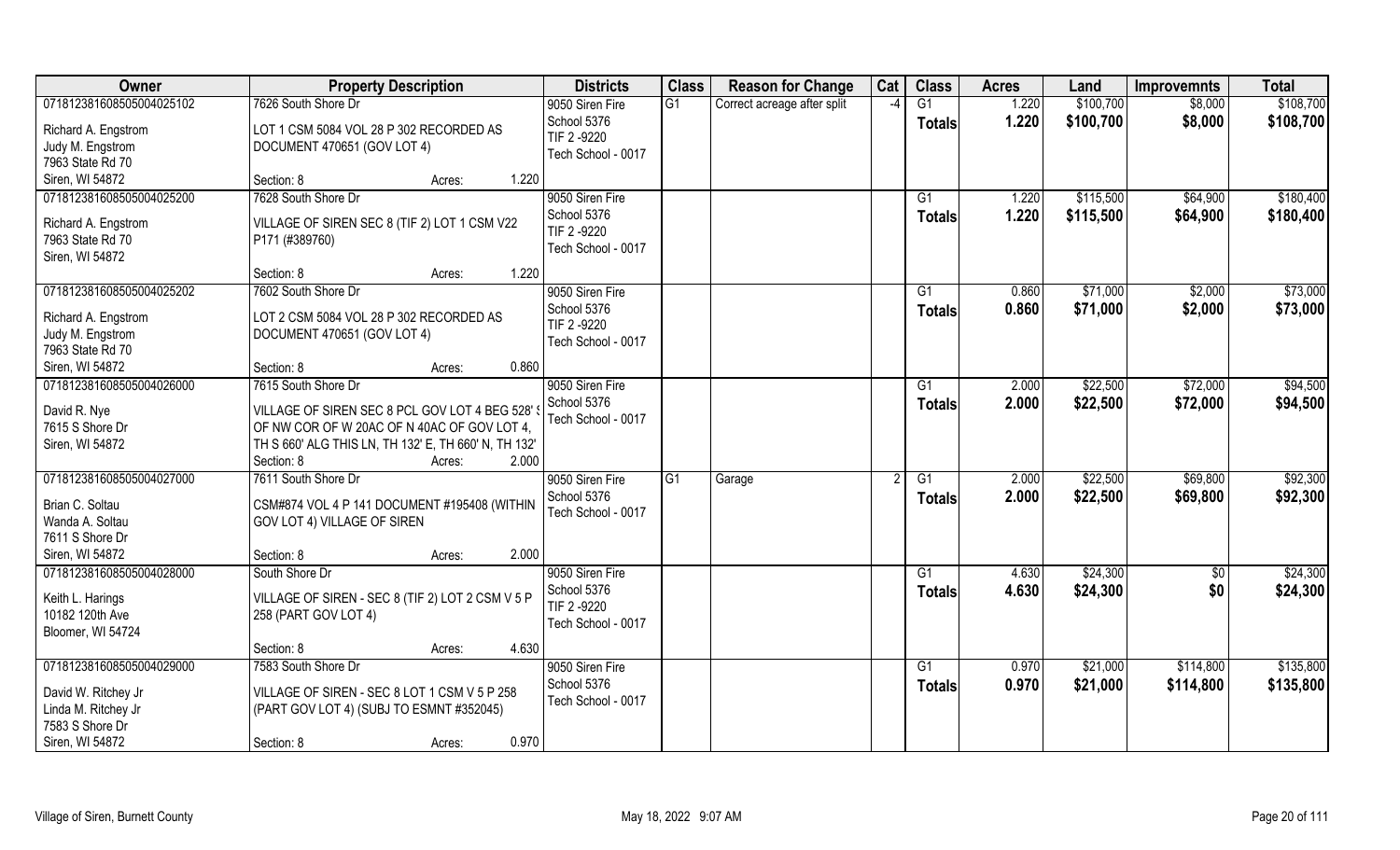| Owner                                 | <b>Property Description</b>                     |        |                 | <b>Districts</b>   | <b>Class</b> | <b>Reason for Change</b> | Cat | <b>Class</b>    | <b>Acres</b> | Land        | <b>Improvemnts</b> | <b>Total</b> |
|---------------------------------------|-------------------------------------------------|--------|-----------------|--------------------|--------------|--------------------------|-----|-----------------|--------------|-------------|--------------------|--------------|
| 071812381608505004030000              | 7557 South Shore Dr                             |        | 9050 Siren Fire |                    |              |                          |     | G1              | 0.720        | \$18,800    | \$111,000          | \$129,800    |
| Chad D. Fisher<br>7557 S Shore Dr     | VILLAGE OF SIREN SEC 8 PCL GOV LOT 4            |        | School 5376     | Tech School - 0017 |              |                          |     | <b>Totals</b>   | 0.720        | \$18,800    | \$111,000          | \$129,800    |
| Siren, WI 54872                       | Section: 8                                      | Acres: | 0.720           |                    |              |                          |     |                 |              |             |                    |              |
| 071812381608505004031000              | 7519 South Shore Dr                             |        | 9050 Siren Fire |                    |              |                          |     | X4              | 0.010        | $\sqrt{50}$ | \$0                | \$0          |
|                                       |                                                 |        | School 5376     |                    |              |                          |     |                 | 0.010        | \$0         | \$0                | \$0          |
| Village of Siren                      | VILLAGE OF SIREN SEC 8 PCL GOV LOT 4            |        |                 | Tech School - 0017 |              |                          |     | Totals          |              |             |                    |              |
| PO Box 23                             |                                                 |        |                 |                    |              |                          |     |                 |              |             |                    |              |
| Siren, WI 54872                       |                                                 |        |                 |                    |              |                          |     |                 |              |             |                    |              |
|                                       | Section: 8                                      | Acres: | 0.010           |                    |              |                          |     |                 |              |             |                    |              |
| 071812381608505004032000              | 7519 South Shore Dr                             |        | 9050 Siren Fire |                    |              |                          |     | G1              | 1.000        | \$23,600    | \$52,600           | \$76,200     |
| Fred & Mary Stener - Life Estate      | VILLAGE OF SIREN SEC 8 PCL GOV LOT 4 EX V 385 F |        | School 5376     | Tech School - 0017 |              |                          |     | <b>Totals</b>   | 1.000        | \$23,600    | \$52,600           | \$76,200     |
| 7519 S Shore Dr                       | 95 (DESC #334129)                               |        |                 |                    |              |                          |     |                 |              |             |                    |              |
| Siren, WI 54872                       |                                                 |        |                 |                    |              |                          |     |                 |              |             |                    |              |
|                                       | Section: 8                                      | Acres: | 1.000           |                    |              |                          |     |                 |              |             |                    |              |
| 071812381608505004033000              | 24170 Alden Rd                                  |        | 9050 Siren Fire |                    | G1           | Shed, garage             |     | G1              | 0.800        | \$45,300    | \$86,700           | \$132,000    |
| Timothy J. Henrichs                   | VILLAGE OF SIREN SEC 8 PCL GOV LOT 4            |        | School 5376     |                    |              |                          |     | <b>Totals</b>   | 0.800        | \$45,300    | \$86,700           | \$132,000    |
| Denise L. Henrichs                    |                                                 |        |                 | Tech School - 0017 |              |                          |     |                 |              |             |                    |              |
| 24170 Alden Rd                        |                                                 |        |                 |                    |              |                          |     |                 |              |             |                    |              |
| Siren, WI 54872                       | Section: 8                                      | Acres: | 0.800           |                    |              |                          |     |                 |              |             |                    |              |
| 071812381608505004034000              | 24166 Alden Rd                                  |        | 9050 Siren Fire |                    |              |                          |     | $\overline{G1}$ | 0.490        | \$37,500    | \$69,000           | \$106,500    |
| Olivia L. Cheever                     | VILLAGE OF SIREN - SEC 8 PCL GOV LOT 4          |        | School 5376     |                    |              |                          |     | Totals          | 0.490        | \$37,500    | \$69,000           | \$106,500    |
| 24166 Alden Rd                        |                                                 |        |                 | Tech School - 0017 |              |                          |     |                 |              |             |                    |              |
| Siren, WI 54872                       |                                                 |        |                 |                    |              |                          |     |                 |              |             |                    |              |
|                                       | Section: 8                                      | Acres: | 0.490           |                    |              |                          |     |                 |              |             |                    |              |
| 071812381608505004035000              | 24150 Alden Rd                                  |        | 9050 Siren Fire |                    |              |                          |     | G1              | 0.380        | \$33,800    | \$70,000           | \$103,800    |
|                                       |                                                 |        | School 5376     |                    |              |                          |     | <b>Totals</b>   | 0.380        | \$33,800    | \$70,000           | \$103,800    |
| David D. Kenyon                       | VILLAGE OF SIREN SEC 8 N 90' OF PCL GOV LOT 4   |        |                 | Tech School - 0017 |              |                          |     |                 |              |             |                    |              |
| Tracy E. Kenyon<br>24150 Alden Rd     |                                                 |        |                 |                    |              |                          |     |                 |              |             |                    |              |
| Siren, WI 54872                       | Section: 8                                      |        | 0.380           |                    |              |                          |     |                 |              |             |                    |              |
| 071812381608505004036000              | 24146 Alden Rd                                  | Acres: | 9050 Siren Fire |                    |              |                          |     | G1              | 0.390        | \$26,700    | \$65,800           | \$92,500     |
|                                       |                                                 |        | School 5376     |                    |              |                          |     |                 | 0.390        |             | \$65,800           |              |
| John C & Vicky R Anderson Irrev Trust | VILLAGE OF SIREN - SEC 8 N 100' OF PCL GOV LOT  |        |                 | Tech School - 0017 |              |                          |     | Totals          |              | \$26,700    |                    | \$92,500     |
| Dtd Aug 29 2016                       | EX V 368 P 171                                  |        |                 |                    |              |                          |     |                 |              |             |                    |              |
| 6422 17th Ave                         |                                                 |        |                 |                    |              |                          |     |                 |              |             |                    |              |
| Eau Claire, WI 54703                  | Section: 8                                      | Acres: | 0.390           |                    |              |                          |     |                 |              |             |                    |              |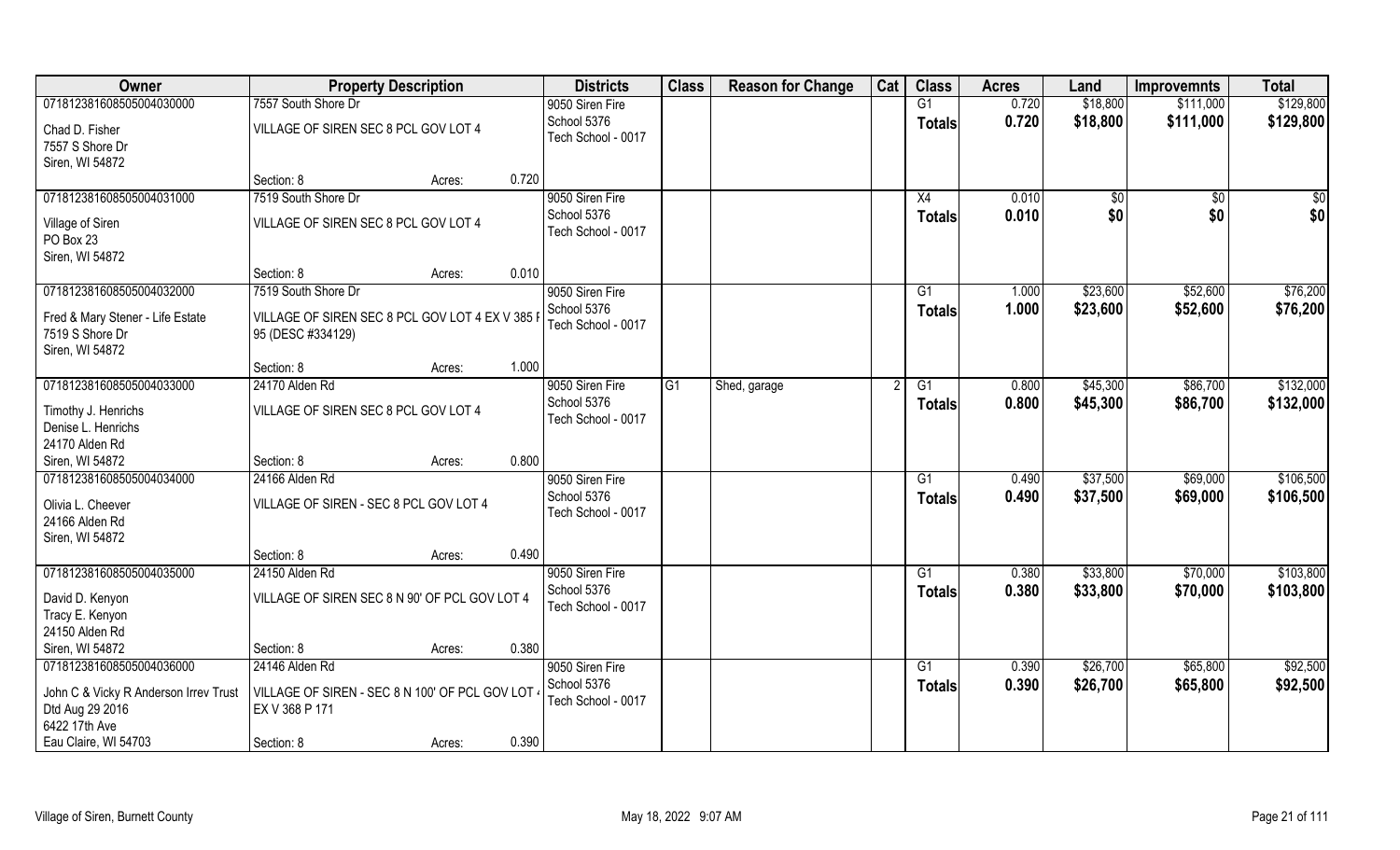| Owner                             | <b>Property Description</b>                   | <b>Districts</b>   | <b>Class</b> | <b>Reason for Change</b> | Cat  | <b>Class</b>  | <b>Acres</b> | Land      | <b>Improvemnts</b> | <b>Total</b> |
|-----------------------------------|-----------------------------------------------|--------------------|--------------|--------------------------|------|---------------|--------------|-----------|--------------------|--------------|
| 071812381608505004037000          | 24133 Alden Rd                                | 9050 Siren Fire    |              |                          |      | G1            | 3.530        | \$25,200  | \$87,600           | \$112,800    |
| Dair Stewart                      | VILLAGE OF SIREN - SEC 8 PCL GOV LOT 4 & NESE | School 5376        |              |                          |      | <b>Totals</b> | 3.530        | \$25,200  | \$87,600           | \$112,800    |
| 24133 Alden Rd                    | DESC 429/137 EX 429/607 & EX 433/201 & EX CSM | Tech School - 0017 |              |                          |      |               |              |           |                    |              |
| Siren, WI 54872                   | V17 P120 (INCL FRMR LOT 2 CSM V9 P190 & PRT   |                    |              |                          |      |               |              |           |                    |              |
|                                   | 3.530<br>Section: 8<br>Acres:                 |                    |              |                          |      |               |              |           |                    |              |
| 071812381608505004038000          | 24134 Alden Rd                                | 9050 Siren Fire    |              |                          |      | G1            | 0.778        | \$22,700  |                    | \$22,700     |
|                                   |                                               | School 5376        |              |                          |      |               |              |           | \$0                |              |
| Kory S. Weathers                  | VILLAGE OF SIREN SEC 18 LOT 1 CSM V 17 P120   | Tech School - 0017 |              |                          |      | Totals        | 0.778        | \$22,700  | \$0                | \$22,700     |
| 6254 17th Ave                     | (GOV LOT 4 & NE SE)                           |                    |              |                          |      |               |              |           |                    |              |
| Eau Claire, WI 54703              |                                               |                    |              |                          |      |               |              |           |                    |              |
|                                   | 0.778<br>Section: 8<br>Acres:                 |                    |              |                          |      |               |              |           |                    |              |
| 071812381608505004039000          | 24122 Alden Rd                                | 9050 Siren Fire    |              |                          |      | G1            | 3.520        | \$47,300  | \$139,000          | \$186,300    |
|                                   |                                               | School 5376        |              |                          |      | <b>Totals</b> | 3.520        | \$47,300  | \$139,000          | \$186,300    |
| Michael Bosak                     | VILLAGE OF SIREN - SEC 8 PCL GOV LOT 4 DES.   | Tech School - 0017 |              |                          |      |               |              |           |                    |              |
| Dianna Bosak                      | V429 P607                                     |                    |              |                          |      |               |              |           |                    |              |
| 24122 Alden Rd                    |                                               |                    |              |                          |      |               |              |           |                    |              |
| Siren, WI 54872                   | 3.520<br>Section: 8<br>Acres:                 |                    |              |                          |      |               |              |           |                    |              |
| 071812381608505004040100          | 24106 Alden Rd                                | 9050 Siren Fire    |              |                          |      | G1            | 3.020        | \$52,400  | \$0                | \$52,400     |
| Evan M. Neumann                   | PCL GOV LOT 4 DES #456019 (D-1008)            | School 5376        |              |                          |      | <b>Totals</b> | 3.020        | \$52,400  | \$0                | \$52,400     |
| 33446 Flamingo St NW              |                                               | Tech School - 0017 |              |                          |      |               |              |           |                    |              |
| Cambridge, MN 55008               |                                               |                    |              |                          |      |               |              |           |                    |              |
|                                   | 3.020<br>Section: 8<br>Acres:                 |                    |              |                          |      |               |              |           |                    |              |
| 071812381608505005011000          | 7490 South Shore Dr                           | 9050 Siren Fire    |              |                          |      | G1            | 2.900        | \$201,600 | \$74,900           | \$276,500    |
|                                   |                                               | School 5376        |              |                          |      | <b>Totals</b> | 2.900        | \$201,600 | \$74,900           | \$276,500    |
| <b>Emmett P Byrne Irrev Trust</b> | VILLAGE OF SIREN SEC 8 LOT 1 CSM V 14 P       | Tech School - 0017 |              |                          |      |               |              |           |                    |              |
| 7490 S Shore Dr                   | 47(#280573) (GOV LOT 5)MAP#3060               |                    |              |                          |      |               |              |           |                    |              |
| Siren, WI 54872                   |                                               |                    |              |                          |      |               |              |           |                    |              |
|                                   | 2.900<br>Section: 8<br>Acres:                 |                    |              |                          |      |               |              |           |                    |              |
| 071812381608505005012000          | 7513 South Shore Dr                           | 9050 Siren Fire    |              |                          |      | G1            | 1.030        | \$45,000  | \$124,800          | \$169,800    |
| Scott A. Mccabe                   | VILLAGE OF SIREN SEC 8 PCL GOV LOT 5          | School 5376        |              |                          |      | <b>Totals</b> | 1.030        | \$45,000  | \$124,800          | \$169,800    |
| 7513 S Shore Dr                   |                                               | Tech School - 0017 |              |                          |      |               |              |           |                    |              |
| Siren, WI 54872-8143              |                                               |                    |              |                          |      |               |              |           |                    |              |
|                                   | 1.030<br>Section: 8<br>Acres:                 |                    |              |                          |      |               |              |           |                    |              |
| 071812381608515019011000          | 24226 4th Ave                                 | 9050 Siren Fire    | G1           | Cabin and Shed Razed     | $-2$ | G1            | 0.430        | \$15,700  | $\overline{50}$    | \$15,700     |
|                                   |                                               | School 5376        |              |                          |      | Totals        | 0.430        | \$15,700  | \$0                | \$15,700     |
| <b>Todd Reibe</b>                 | VILLAGE OF SIREN - SEC 8 1ST ASSESSOR'S PLAT  | Tech School - 0017 |              |                          |      |               |              |           |                    |              |
| Traci Reibe                       | LOT 1 (GOV LOT 3)                             |                    |              |                          |      |               |              |           |                    |              |
| 23830 Leo St NE                   |                                               |                    |              |                          |      |               |              |           |                    |              |
| Stacy, MN 55079                   | 0.430<br>Section: 8<br>Acres:                 |                    |              |                          |      |               |              |           |                    |              |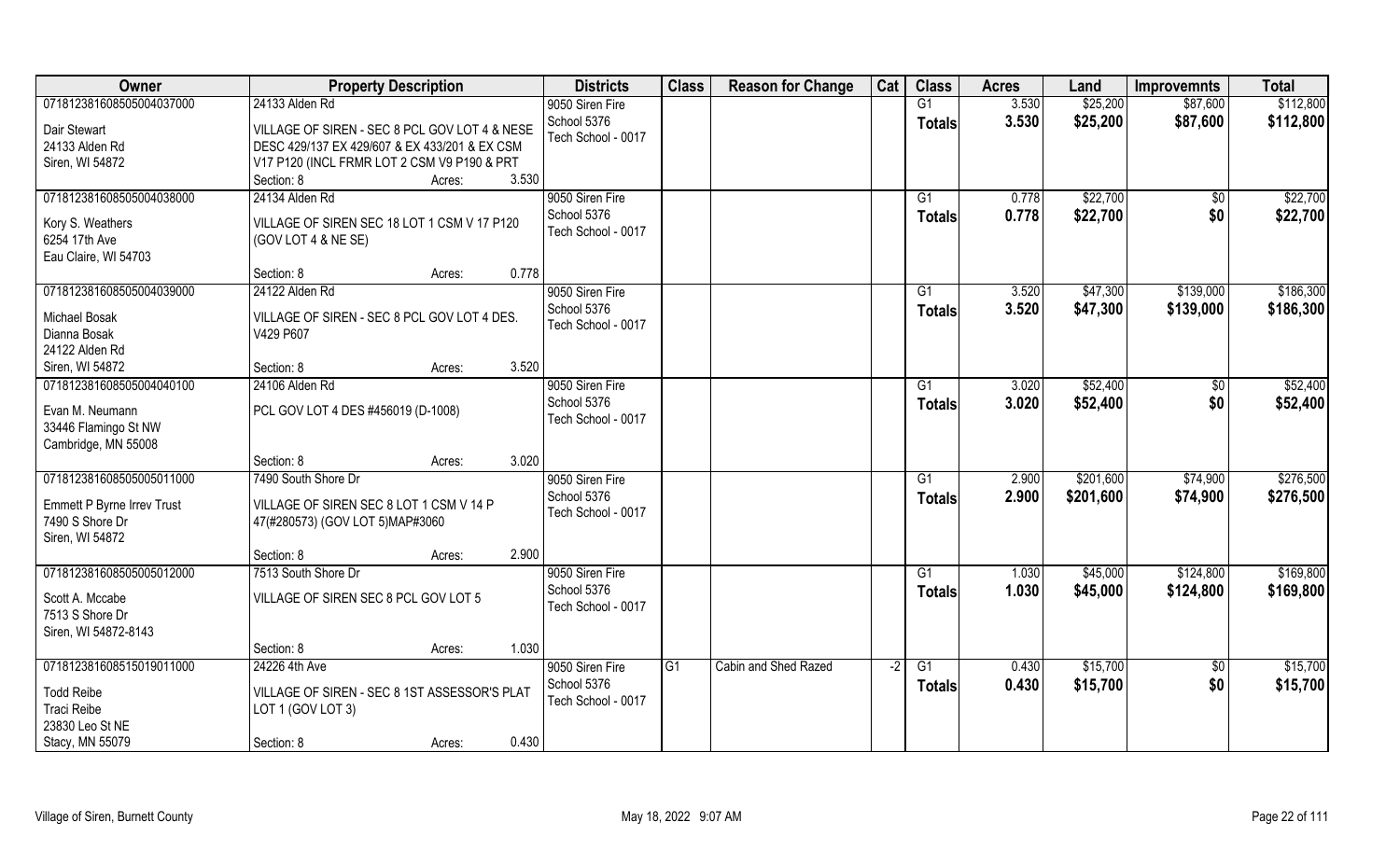| Owner                         | <b>Property Description</b>                    | <b>Districts</b>   | <b>Class</b> | <b>Reason for Change</b> | Cat | <b>Class</b>    | <b>Acres</b> | Land      | <b>Improvemnts</b> | <b>Total</b> |
|-------------------------------|------------------------------------------------|--------------------|--------------|--------------------------|-----|-----------------|--------------|-----------|--------------------|--------------|
| 071812381608515019012000      | 24240 4th Ave                                  | 9050 Siren Fire    |              |                          |     | G1              | 0.940        | \$48,500  | \$62,200           | \$110,700    |
| Judith Ann Bretoi Trust       | VILLAGE OF SIREN - SEC 8 1ST ASSESSOR'S PLAT   | School 5376        |              |                          |     | <b>Totals</b>   | 0.940        | \$48,500  | \$62,200           | \$110,700    |
| 6995 80th St S Apt 327        | LOT 2 (GOV LOT 3) (TIF 2)                      | TIF 2-9220         |              |                          |     |                 |              |           |                    |              |
| Cottage Grove, MN 55016       |                                                | Tech School - 0017 |              |                          |     |                 |              |           |                    |              |
|                               | 0.940<br>Section: 8<br>Acres:                  |                    |              |                          |     |                 |              |           |                    |              |
| 071812381608515019013000      | 24250 4th Ave                                  | 9050 Siren Fire    |              |                          |     | $\overline{G1}$ | 0.500        | \$37,000  | \$6,300            | \$43,300     |
| Kelly Ann Pederson            | VILLAGE OF SIREN - SEC 8 1ST ASSESSOR'S PLAT   | School 5376        |              |                          |     | Totals          | 0.500        | \$37,000  | \$6,300            | \$43,300     |
| Lori Ann Pederson             | LOT 3 (GOV LOT 3) (TIF 2)                      | TIF 2-9220         |              |                          |     |                 |              |           |                    |              |
| 7387 Old Mill Rd              |                                                | Tech School - 0017 |              |                          |     |                 |              |           |                    |              |
| Hugo, MN 55038-8737           | 0.500<br>Section: 8<br>Acres:                  |                    |              |                          |     |                 |              |           |                    |              |
| 071812381608515019014001      | 24254 4th Ave                                  | 9050 Siren Fire    |              |                          |     | G1              | 0.470        | \$89,100  | \$174,400          | \$263,500    |
| Ernest E. Swanson             | VILLAGE OF SIREN - SEC 8 1ST ASSESSOR'S PLAT   | School 5376        |              |                          |     | Totals          | 0.470        | \$89,100  | \$174,400          | \$263,500    |
| Beverly J. Swanson            | LOT 4 CSM V22 P131(#388770) (FMLY PRT LOTS 4 & | TIF 2 -9220        |              |                          |     |                 |              |           |                    |              |
| 24254 4th Ave                 | 5) (TIF 2)                                     | Tech School - 0017 |              |                          |     |                 |              |           |                    |              |
| Siren, WI 54872               | 0.470<br>Section: 8<br>Acres:                  |                    |              |                          |     |                 |              |           |                    |              |
| 071812381608515021011000      | 24165 State Rd 35/70                           | 9050 Siren Fire    |              |                          |     | G2              | 0.660        | \$120,300 | \$248,600          | \$368,900    |
|                               |                                                | School 5376        |              |                          |     | <b>Totals</b>   | 0.660        | \$120,300 | \$248,600          | \$368,900    |
| La Vonne & John R Boyer Trust | VILLAGE OF SIREN SEC 8 PCL NW SW (LOT 1 2ND    | Tech School - 0017 |              |                          |     |                 |              |           |                    |              |
| 512 Benson Rd                 | ASSESSOR'S PLAT)                               |                    |              |                          |     |                 |              |           |                    |              |
| Frederic, WI 54837            | 0.660<br>Section: 8<br>Acres:                  |                    |              |                          |     |                 |              |           |                    |              |
| 071812381608515021012000      | State Rd 35/70                                 | 9050 Siren Fire    |              |                          |     | $\overline{G2}$ | 0.450        | \$103,200 | $\sqrt[6]{30}$     | \$103,200    |
|                               |                                                | School 5376        |              |                          |     |                 | 0.450        | \$103,200 | \$0                | \$103,200    |
| Kenneth Nelson                | VILLAGE OF SIREN SEC 8 LOT 2 2ND ASSESSOR'S    | TIF 2-9220         |              |                          |     | <b>Totals</b>   |              |           |                    |              |
| Sheri Nelson                  | PLAT (N 1/2 SW) (TIF 2)                        | Tech School - 0017 |              |                          |     |                 |              |           |                    |              |
| 8454 Daniels 70               |                                                |                    |              |                          |     |                 |              |           |                    |              |
| Siren, WI 54872               | 0.450<br>Section: 8<br>Acres:                  |                    |              |                          |     |                 |              |           |                    |              |
| 071812381608515021013000      | <b>Works Progress St</b>                       | 9050 Siren Fire    |              |                          |     | G2              | 0.080        | \$10,500  | $\overline{60}$    | \$10,500     |
| Kenneth Nelson                | VILLAGE OF SIREN SEC 8 LOT 3 2ND ASSESSOR'S    | School 5376        |              |                          |     | <b>Totals</b>   | 0.080        | \$10,500  | \$0                | \$10,500     |
| Sheri Nelson                  | PLAT (NW SW) (TIF 2)                           | TIF 2-9220         |              |                          |     |                 |              |           |                    |              |
| 8454 Daniels 70               |                                                | Tech School - 0017 |              |                          |     |                 |              |           |                    |              |
| Siren, WI 54872               | 0.080<br>Section: 8<br>Acres:                  |                    |              |                          |     |                 |              |           |                    |              |
| 071812381608515021014000      | 1st Ave                                        | 9050 Siren Fire    |              |                          |     | G2              | 0.290        | \$41,500  | \$0                | \$41,500     |
| Kenneth Nelson                | VILLAGE OF SIREN SEC 8 LOT 4 2ND ASSESSOR'S    | School 5376        |              |                          |     | <b>Totals</b>   | 0.290        | \$41,500  | \$0                | \$41,500     |
| Sheri Nelson                  | PLAT (NW SW) (TIF 2)                           | TIF 2 -9220        |              |                          |     |                 |              |           |                    |              |
| 8454 Daniels 70               |                                                | Tech School - 0017 |              |                          |     |                 |              |           |                    |              |
| Siren, WI 54872               | 0.290<br>Section: 8<br>Acres:                  |                    |              |                          |     |                 |              |           |                    |              |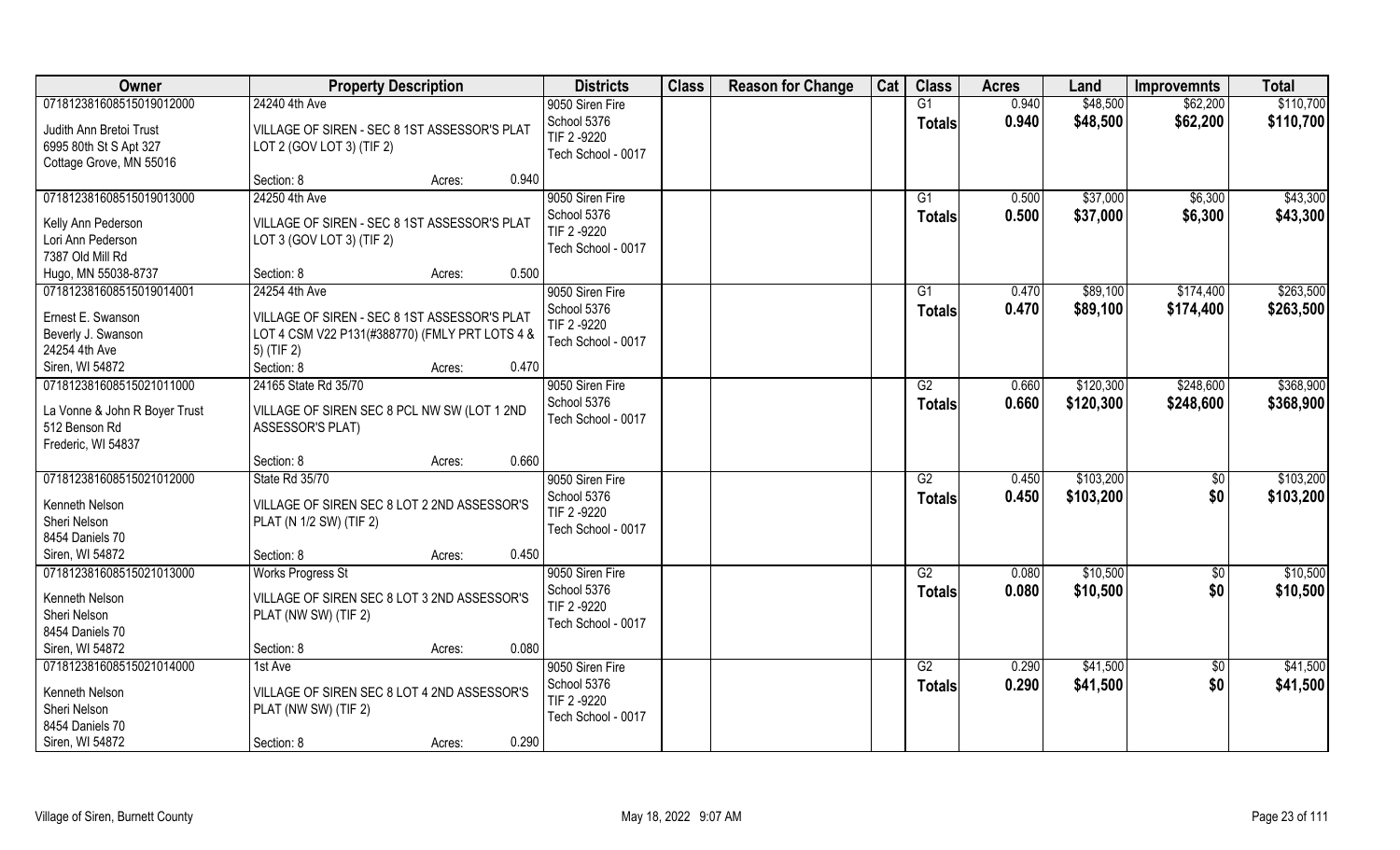| Owner                                                                                   | <b>Property Description</b>                                                                           | <b>Districts</b>                                                    | <b>Class</b> | <b>Reason for Change</b> | Cat | <b>Class</b>        | <b>Acres</b>   | Land                 | <b>Improvemnts</b>   | <b>Total</b>           |
|-----------------------------------------------------------------------------------------|-------------------------------------------------------------------------------------------------------|---------------------------------------------------------------------|--------------|--------------------------|-----|---------------------|----------------|----------------------|----------------------|------------------------|
| 071812381608515021016000                                                                | 24178 1st Ave                                                                                         | 9050 Siren Fire                                                     |              |                          |     | G2                  | 0.200          | \$26,100             | \$148,900            | \$175,000              |
| Siren Professional Building LLC<br>PO Box 71<br>Siren, WI 54872                         | VILLAGE OF SIREN SEC 8 LOT 6 2ND ASSESSOR'S<br>PLAT (IN NW SW) (TIF 2)                                | School 5376<br>TIF 2 -9220<br>Tech School - 0017                    |              |                          |     | <b>Totals</b>       | 0.200          | \$26,100             | \$148,900            | \$175,000              |
|                                                                                         | Section: 8<br>0.200<br>Acres:                                                                         |                                                                     |              |                          |     |                     |                |                      |                      |                        |
| 071812381608515021017000<br>Jeffrey W. Howe<br>6684 Lonestar Rd<br>Siren, WI 54872      | 1st Ave<br>VILLAGE OF SIREN SEC 8 LOT 7 2ND ASSESSOR'S<br>PLAT (IN NW SW) (TIF 2)                     | 9050 Siren Fire<br>School 5376<br>TIF 2-9220<br>Tech School - 0017  |              |                          |     | G2<br><b>Totals</b> | 0.440<br>0.440 | \$28,700<br>\$28,700 | \$0<br>\$0           | \$28,700<br>\$28,700   |
|                                                                                         | 0.440<br>Section: 8<br>Acres:                                                                         |                                                                     |              |                          |     |                     |                |                      |                      |                        |
| 071812381608515021018000<br>Jeffrey W. Howe<br>6684 Lonestar Rd<br>Siren, WI 54872      | 24175 1st Ave<br>VILLAGE OF SIREN SEC 8 LOT 8 2ND ASSESSOR'S<br>PLAT (NW SW) (TIF 2)                  | 9050 Siren Fire<br>School 5376<br>TIF 2-9220<br>Tech School - 0017  |              |                          |     | G2<br><b>Totals</b> | 0.980<br>0.980 | \$43,800<br>\$43,800 | $\sqrt[6]{3}$<br>\$0 | \$43,800<br>\$43,800   |
|                                                                                         | 0.980<br>Section: 8<br>Acres:                                                                         |                                                                     |              |                          |     |                     |                |                      |                      |                        |
| 071812381608515021019000                                                                | 24169 1st Ave                                                                                         | 9050 Siren Fire                                                     |              |                          |     | G1                  | 0.430          | \$15,700             | \$26,600             | \$42,300               |
| Robert J. Jellison<br>11453 N Avenida Palma<br>Kingman, AZ 86409                        | VILLAGE OF SIREN SEC 8 LOT 9 2ND ASSESSOR'S<br>PLAT (TIF 2)                                           | School 5376<br>TIF 2 -9220<br>Tech School - 0017                    |              |                          |     | <b>Totals</b>       | 0.430          | \$15,700             | \$26,600             | \$42,300               |
|                                                                                         | 0.430<br>Section: 8<br>Acres:                                                                         |                                                                     |              |                          |     |                     |                |                      |                      |                        |
| 071812381608515021020000<br>James Olson<br>24163 1st Ave<br>Siren, WI 54872-8220        | 24163 1st Ave<br>VILLAGE OF SIREN SEC 8 LOT 10 2ND ASSESSOR'S<br>PLAT (TIF 2)                         | 9050 Siren Fire<br>School 5376<br>TIF 2-9220<br>Tech School - 0017  |              |                          |     | G1<br><b>Totals</b> | 0.390<br>0.390 | \$14,500<br>\$14,500 | \$29,800<br>\$29,800 | \$44,300<br>\$44,300   |
|                                                                                         | 0.390<br>Section: 8<br>Acres:                                                                         |                                                                     |              |                          |     |                     |                |                      |                      |                        |
| 071812381608515021021000<br>Vil of Siren<br>PO Box 23<br>Siren, WI 54872                | VILLAGE OF SIREN SEC 8 OUT LOT 1 2ND<br>ASSESSOR'S PLAT (TIF 2)                                       | 9050 Siren Fire<br>School 5376<br>TIF 2 -9220<br>Tech School - 0017 |              |                          |     | X4<br><b>Totals</b> | 0.200<br>0.200 | \$0<br>\$0           | $\sqrt{$0}$<br>\$0   | \$0<br>\$0             |
|                                                                                         | 0.200<br>Section: 8<br>Acres:                                                                         |                                                                     |              |                          |     |                     |                |                      |                      |                        |
| 071812381608515022011000<br>Anders C. Bereiter<br>Cheryl A. Bereiter<br>7632 S Shore Dr | 7632 South Shore Dr<br>VILLAGE OF SIREN - SEC 8 3RD ASSESSOR'S PLAT<br>LOT 1 EX S 198.88' (GOV LOT 3) | 9050 Siren Fire<br>School 5376<br>Tech School - 0017                |              |                          |     | G1<br><b>Totals</b> | 0.548<br>0.548 | \$66,000<br>\$66,000 | \$90,500<br>\$90,500 | \$156,500<br>\$156,500 |
| Siren, WI 54872                                                                         | 0.548<br>Section: 8<br>Acres:                                                                         |                                                                     |              |                          |     |                     |                |                      |                      |                        |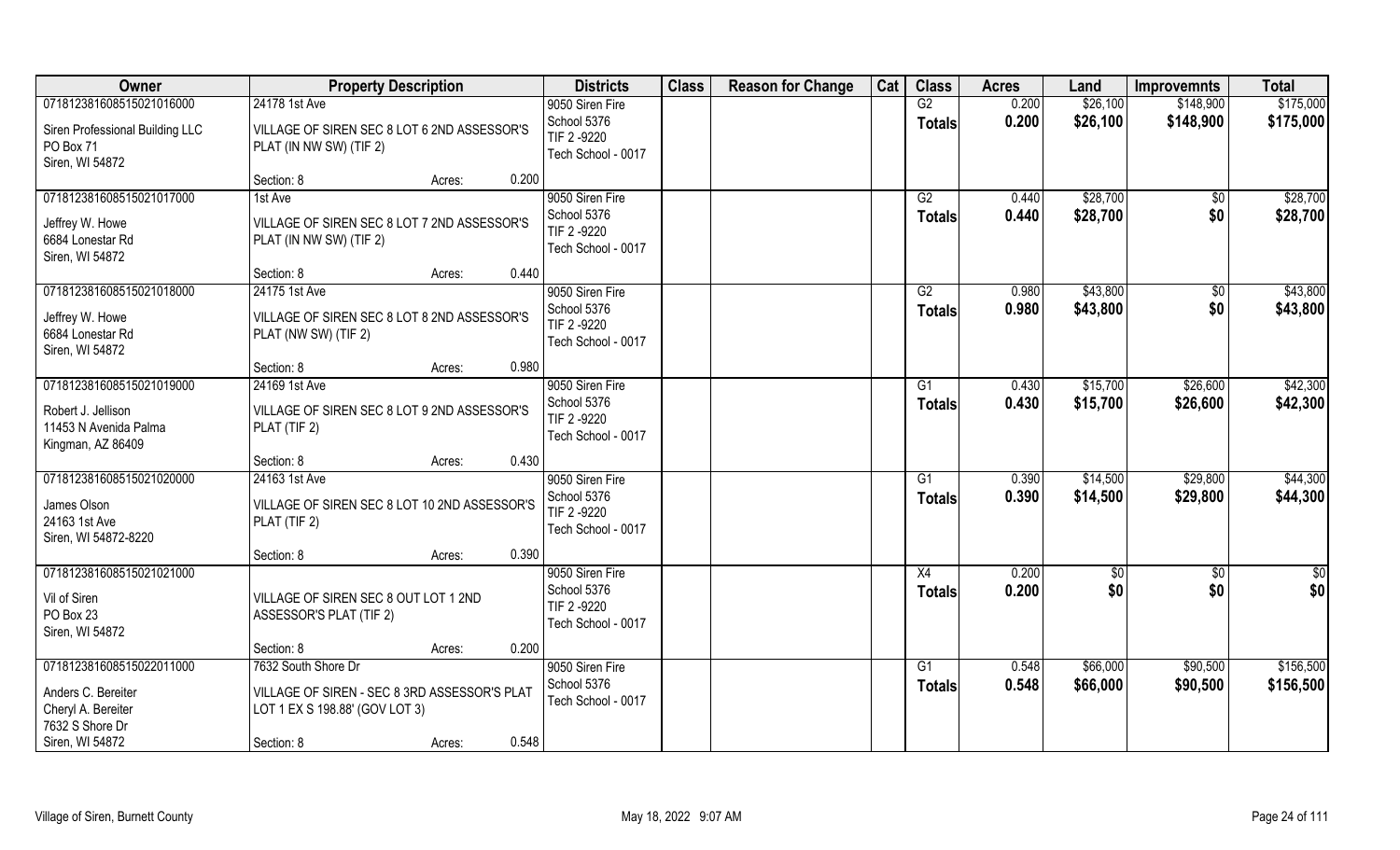| Owner                                                                                                  | <b>Property Description</b>                                                                      | <b>Districts</b>                                                    | <b>Class</b> | <b>Reason for Change</b> | Cat | <b>Class</b>        | <b>Acres</b>   | Land                   | <b>Improvemnts</b>     | <b>Total</b>           |
|--------------------------------------------------------------------------------------------------------|--------------------------------------------------------------------------------------------------|---------------------------------------------------------------------|--------------|--------------------------|-----|---------------------|----------------|------------------------|------------------------|------------------------|
| 071812381608515022012000<br>Anders C. Bereiter<br>Cheryl A. Bereiter<br>7632 S Shore Dr                | VILLAGE OF SIREN - SEC 8 3RD ASSESSORS PLAT S<br>198.88' OF LOT 1 (GOV LOT 3) (TIF 2)            | 9050 Siren Fire<br>School 5376<br>TIF 2 -9220<br>Tech School - 0017 |              |                          |     | G1<br><b>Totals</b> | 0.429<br>0.429 | \$15,600<br>\$15,600   | \$6,200<br>\$6,200     | \$21,800<br>\$21,800   |
| Siren, WI 54872                                                                                        | Section: 8<br>0.429<br>Acres:                                                                    |                                                                     |              |                          |     |                     |                |                        |                        |                        |
| 071812381608515022013000<br>Charles T. Keith<br>Connie E. Keith<br>7642 S Shore Dr                     | 7642 South Shore Dr<br>VILLAGE OF SIREN - SEC 8 3RD ASSESSOR'S PLAT<br>LOT 2 (GOV LOT 3)         | 9050 Siren Fire<br>School 5376<br>Tech School - 0017                |              |                          |     | G1<br>Totals        | 0.740<br>0.740 | \$95,700<br>\$95,700   | \$94,100<br>\$94,100   | \$189,800<br>\$189,800 |
| Siren, WI 54872                                                                                        | 0.740<br>Section: 8<br>Acres:                                                                    |                                                                     |              |                          |     |                     |                |                        |                        |                        |
| 071812381608515022014000<br>Cynthia Gordon<br>4771 127th Ln NE<br><b>Blaine, MN 55449</b>              | 7646 South Shore Dr<br>VILLAGE OF SIREN - SEC 8 3RD ASSESSOR'S PLAT<br>LOT 3 (GOV LOT 3) (TIF 2) | 9050 Siren Fire<br>School 5376<br>TIF 2-9220<br>Tech School - 0017  |              |                          |     | G1<br><b>Totals</b> | 0.770<br>0.770 | \$110,000<br>\$110,000 | \$60,400<br>\$60,400   | \$170,400<br>\$170,400 |
|                                                                                                        | 0.770<br>Section: 8<br>Acres:                                                                    |                                                                     |              |                          |     |                     |                |                        |                        |                        |
| 071812381608515022017000<br>David H. Kopecky<br>7654 S Shore Dr<br>Siren, WI 54872                     | 7654 South Shore Dr<br>VILLAGE OF SIREN - SEC 8 3RD ASSESSOR'S PLAT<br>LOT 6 (GOV LOT 3) (TIF 2) | 9050 Siren Fire<br>School 5376<br>TIF 2 -9220<br>Tech School - 0017 |              |                          |     | G1<br><b>Totals</b> | 1.110<br>1.110 | \$20,700<br>\$20,700   | \$83,000<br>\$83,000   | \$103,700<br>\$103,700 |
|                                                                                                        | 1.110<br>Section: 8<br>Acres:                                                                    |                                                                     |              |                          |     |                     |                |                        |                        |                        |
| 071812381608515033011000<br>Paul Underdahl<br>Ann Underdahl<br>7735 162nd Ave                          | VILLAGE OF SIREN CROOKED LAKE ADDITITON LOT<br>$1$ (TIF 2)                                       | 9050 Siren Fire<br>School 5376<br>TIF 2 -9220<br>Tech School - 0017 |              |                          |     | G1<br><b>Totals</b> | 0.355<br>0.355 | \$13,600<br>\$13,600   | $\sqrt[6]{30}$<br>\$0  | \$13,600<br>\$13,600   |
| Forest Lake, MN 55025                                                                                  | 0.355<br>Section: 8<br>Acres:                                                                    |                                                                     |              |                          |     |                     |                |                        |                        |                        |
| 071812381608515033012000<br>Paul Underdahl<br>Ann Underdahl<br>7735 162nd Ave                          | VILLAGE OF SIREN CROOKED LAKE ADDITION LOT 2<br>(TIF 2)                                          | 9050 Siren Fire<br>School 5376<br>TIF 2 -9220<br>Tech School - 0017 |              |                          |     | G1<br><b>Totals</b> | 0.302<br>0.302 | \$12,100<br>\$12,100   | $\overline{60}$<br>\$0 | \$12,100<br>\$12,100   |
| Forest Lake, MN 55025                                                                                  | 0.302<br>Section: 8<br>Acres:                                                                    |                                                                     |              |                          |     |                     |                |                        |                        |                        |
| 071812381608515033013000<br>Paul Underdahl<br>Ann Underdahl<br>7735 162nd Ave<br>Forest Lake, MN 55025 | VILLAGE OF SIREN CROOKED LAKE ADDITITON LOT<br>$3$ (TIF 2)<br>0.311<br>Section: 8<br>Acres:      | 9050 Siren Fire<br>School 5376<br>TIF 2-9220<br>Tech School - 0017  |              |                          |     | G1<br><b>Totals</b> | 0.311<br>0.311 | \$12,300<br>\$12,300   | $\overline{50}$<br>\$0 | \$12,300<br>\$12,300   |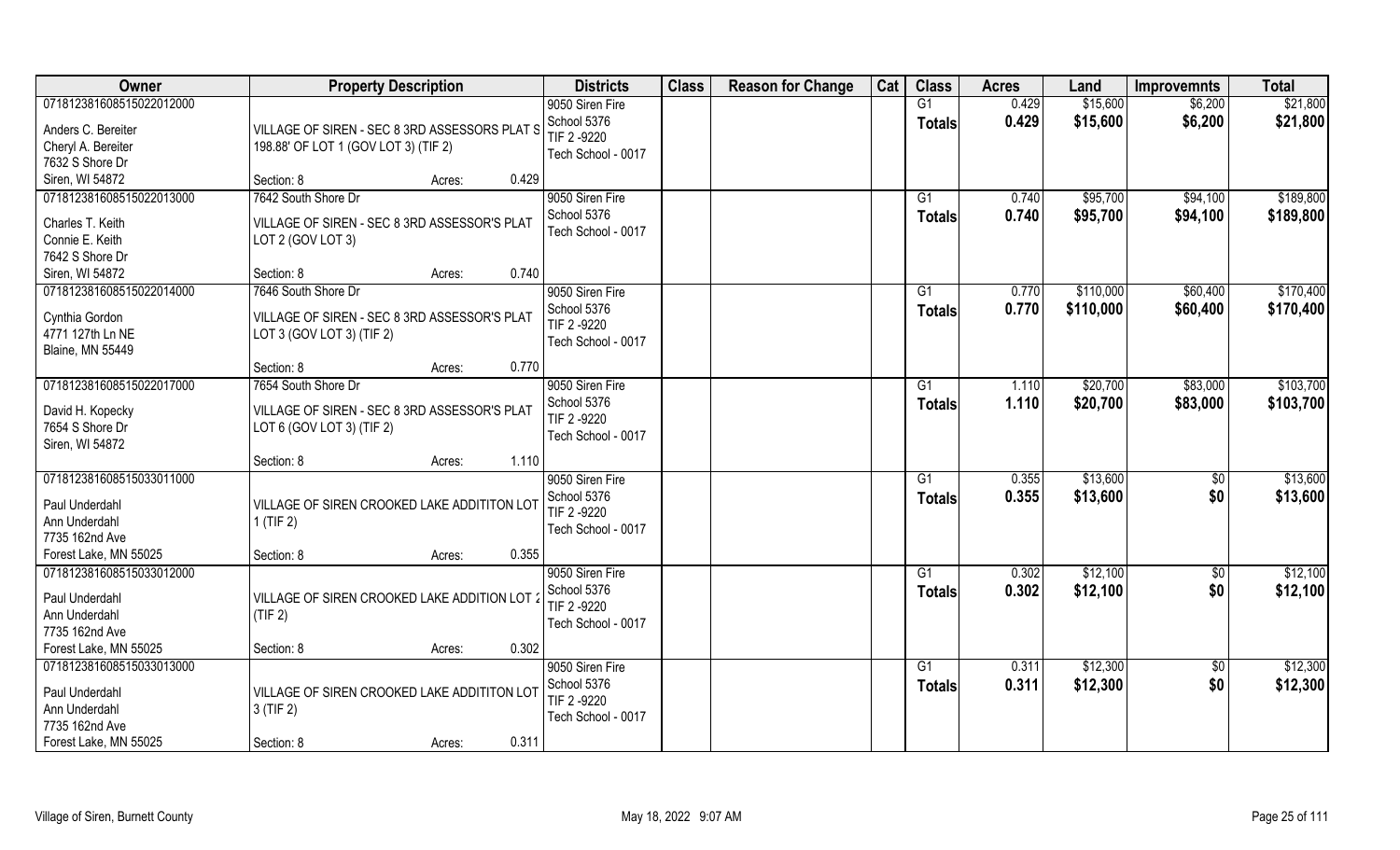| Owner                                                            |                                                            | <b>Property Description</b> |       | <b>Districts</b>                  | <b>Class</b> | <b>Reason for Change</b> | Cat | <b>Class</b>           | <b>Acres</b> | Land       | <b>Improvemnts</b> | <b>Total</b>  |
|------------------------------------------------------------------|------------------------------------------------------------|-----------------------------|-------|-----------------------------------|--------------|--------------------------|-----|------------------------|--------------|------------|--------------------|---------------|
| 071812381608515033014000                                         | 7666 South Shore Dr                                        |                             |       | 9050 Siren Fire                   |              |                          |     | G1                     | 0.581        | \$124,000  | \$141,100          | \$265,100     |
| Paul Underdahl<br>Ann Underdahl                                  | VILLAGE OF SIREN CROOKED LAKE ADDITITON LOT<br>4 (TIF 2)   |                             |       | School 5376<br>TIF 2 -9220        |              |                          |     | <b>Totals</b>          | 0.581        | \$124,000  | \$141,100          | \$265,100     |
| 7735 162nd Ave                                                   |                                                            |                             |       | Tech School - 0017                |              |                          |     |                        |              |            |                    |               |
| Forest Lake, MN 55025                                            | Section: 8                                                 | Acres:                      | 0.581 |                                   |              |                          |     |                        |              |            |                    |               |
| 071812381608515033015000                                         | 7662 South Shore Dr                                        |                             |       | 9050 Siren Fire                   |              |                          |     | G1                     | 0.464        | \$107,800  | \$62,000           | \$169,800     |
| Paul Underdahl<br>Ann Underdahl                                  | VILLAGE OF SIREN CROOKED LAKE ADDITITON LOT<br>$5$ (TIF 2) |                             |       | School 5376<br>TIF 2 -9220        |              |                          |     | <b>Totals</b>          | 0.464        | \$107,800  | \$62,000           | \$169,800     |
| 7735 162nd Ave                                                   |                                                            |                             |       | Tech School - 0017                |              |                          |     |                        |              |            |                    |               |
| Forest Lake, MN 55025                                            | Section: 8                                                 | Acres:                      | 0.464 |                                   |              |                          |     |                        |              |            |                    |               |
| 071812381608515033016000                                         |                                                            |                             |       | 9050 Siren Fire                   |              |                          |     | G1                     | 0.348        | \$13,400   | \$0                | \$13,400      |
| Paul Underdahl                                                   | VILLAGE OF SIREN CROOKED LAKE ADDITITON LOT                |                             |       | School 5376                       |              |                          |     | <b>Totals</b>          | 0.348        | \$13,400   | \$0                | \$13,400      |
| Ann Underdahl                                                    | $6$ (TIF 2)                                                |                             |       | TIF 2 -9220                       |              |                          |     |                        |              |            |                    |               |
| 7735 162nd Ave                                                   |                                                            |                             |       | Tech School - 0017                |              |                          |     |                        |              |            |                    |               |
| Forest Lake, MN 55025                                            | Section: 8                                                 | Acres:                      | 0.348 |                                   |              |                          |     |                        |              |            |                    |               |
| 071812381608515386011000                                         | 7549 South Shore Dr                                        |                             |       | 9050 Siren Fire                   |              |                          |     | G1                     | 0.400        | \$14,800   | \$82,900           | \$97,700      |
| Nicholas Olson<br>7549 S Shore Dr<br>Siren, WI 54872             | VILLAGE OF SIREN JR ADD LOT 1                              |                             |       | School 5376<br>Tech School - 0017 |              |                          |     | <b>Totals</b>          | 0.400        | \$14,800   | \$82,900           | \$97,700      |
|                                                                  | Section: 8                                                 | Acres:                      | 0.400 |                                   |              |                          |     |                        |              |            |                    |               |
| 071812381608515386012000                                         | 24195 Alden Rd                                             |                             |       | 9050 Siren Fire                   |              |                          |     | G1                     | 0.400        | \$14,800   | \$82,800           | \$97,600      |
| Sara J. Cremin<br>PO Box 428<br>Siren, WI 54872                  | VILLAGE OF SIREN J R ADD LOT 2                             |                             |       | School 5376<br>Tech School - 0017 |              |                          |     | <b>Totals</b>          | 0.400        | \$14,800   | \$82,800           | \$97,600      |
|                                                                  | Section: 8                                                 | Acres:                      | 0.400 |                                   |              |                          |     |                        |              |            |                    |               |
| 071812381608515386013000                                         | Alden Rd                                                   |                             |       | 9050 Siren Fire                   |              |                          |     | G1                     | 0.400        | \$14,800   | \$0                | \$14,800      |
| Chad D. Fisher<br>7557 S Shore Dr<br>Siren, WI 54872             | VILLAGE OF SIREN J R ADD LOT 3                             |                             |       | School 5376<br>Tech School - 0017 |              |                          |     | <b>Totals</b>          | 0.400        | \$14,800   | \$0                | \$14,800      |
|                                                                  | Section: 8                                                 | Acres:                      | 0.400 |                                   |              |                          |     |                        |              |            |                    |               |
| 071812381608515386014000                                         | 24167 Alden Rd                                             |                             |       | 9050 Siren Fire                   |              |                          |     | $\overline{\text{X3}}$ | 0.770        | $\sqrt{6}$ | $\overline{50}$    | $\frac{1}{2}$ |
| <b>Burnett Co Housing Auth</b><br>PO Box 41<br>Webster, WI 54893 | VILLAGE OF SIREN J R ADD LOT 4                             |                             |       | School 5376<br>Tech School - 0017 |              |                          |     | <b>Totals</b>          | 0.770        | \$0        | \$0                | \$0           |
|                                                                  | Section: 8                                                 | Acres:                      | 0.770 |                                   |              |                          |     |                        |              |            |                    |               |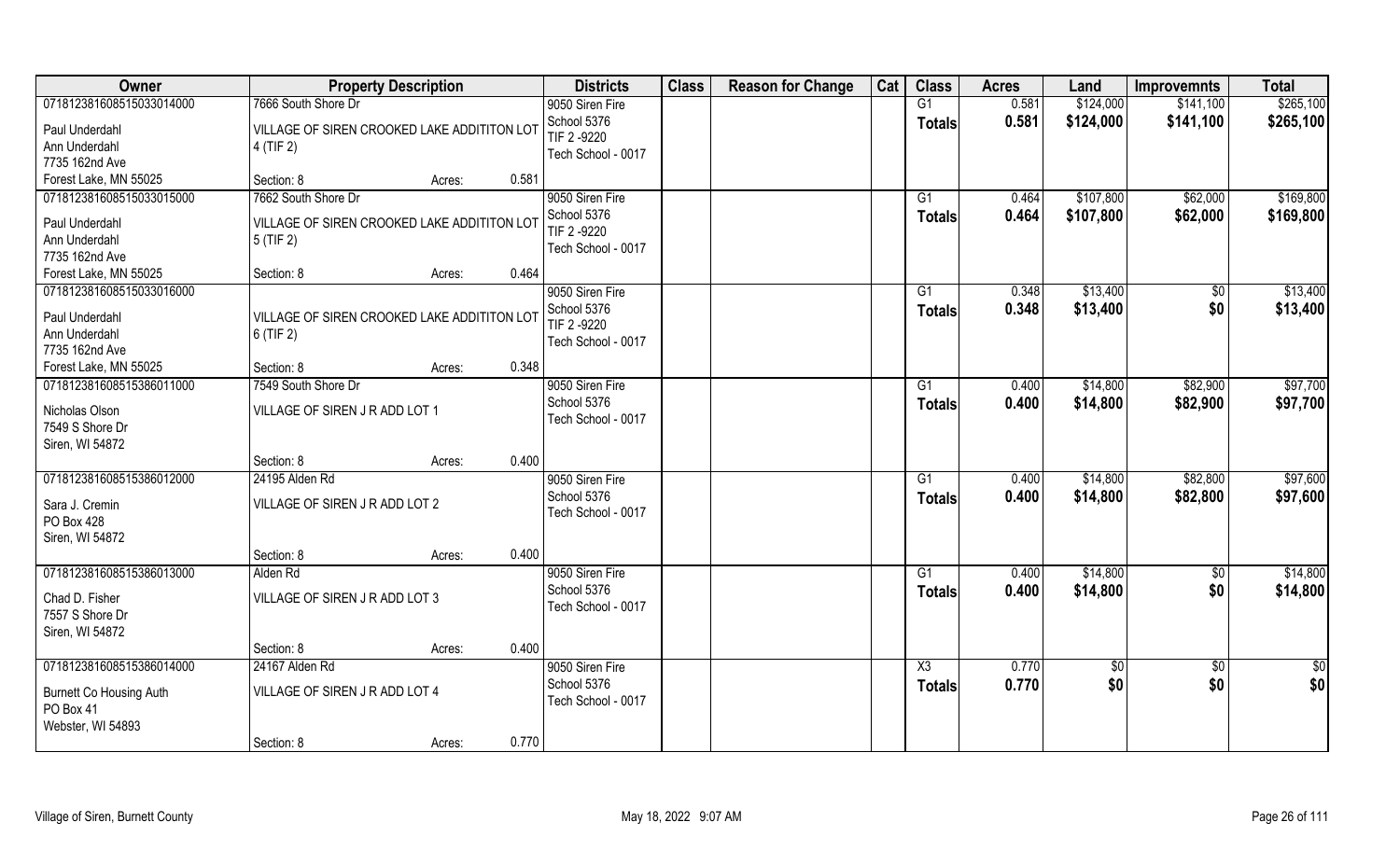| Owner                                                                               | <b>Property Description</b>                                          | <b>Districts</b>                                     | <b>Class</b> | <b>Reason for Change</b> | Cat | <b>Class</b>        | <b>Acres</b>   | Land                 | <b>Improvemnts</b>   | <b>Total</b>         |
|-------------------------------------------------------------------------------------|----------------------------------------------------------------------|------------------------------------------------------|--------------|--------------------------|-----|---------------------|----------------|----------------------|----------------------|----------------------|
| 071812381608515386015000                                                            | 24163 Alden Rd                                                       | 9050 Siren Fire                                      |              |                          |     | $\overline{X3}$     | 0.770          | \$0                  | $\sqrt{6}$           | \$0                  |
| Burnett Co Housing Auth<br>PO Box 41                                                | VILLAGE OF SIREN JR ADD LOT 5                                        | School 5376<br>Tech School - 0017                    |              |                          |     | <b>Totals</b>       | 0.770          | \$0                  | \$0                  | \$0                  |
| Webster, WI 54893                                                                   | 0.770<br>Section: 8<br>Acres:                                        |                                                      |              |                          |     |                     |                |                      |                      |                      |
| 071812381608515386016000                                                            | 24157 Alden Rd                                                       | 9050 Siren Fire<br>School 5376                       |              |                          |     | G1                  | 0.840<br>0.840 | \$19,800<br>\$19,800 | \$56,000<br>\$56,000 | \$75,800<br>\$75,800 |
| Rhonda Bennyhoff<br>24157 Alden Rd<br>Siren, WI 54872                               | VILLAGE OF SIREN J R ADD LOT 1 CSM V 9 P 190<br>(FORMERLY LOT 6)     | Tech School - 0017                                   |              |                          |     | Totals              |                |                      |                      |                      |
|                                                                                     | 0.840<br>Section: 8<br>Acres:                                        |                                                      |              |                          |     |                     |                |                      |                      |                      |
| 071812381608515386017000                                                            | 7565 South Shore Dr                                                  | 9050 Siren Fire                                      |              |                          |     | G1                  | 0.820          | \$19,600             | \$90,600             | \$110,200            |
| John P. Tinman Jr<br>Jill A. Tinman Jr<br>7565 S Shore Dr                           | VILLAGE OF SIREN J R ADD LOT 7                                       | School 5376<br>Tech School - 0017                    |              |                          |     | <b>Totals</b>       | 0.820          | \$19,600             | \$90,600             | \$110,200            |
| Siren, WI 54872                                                                     | 0.820<br>Section: 8<br>Acres:                                        |                                                      |              |                          |     |                     |                |                      |                      |                      |
| 071812381608515434011000                                                            | 7686 South Shore Dr                                                  | 9050 Siren Fire                                      |              |                          |     | G1                  | 0.161          | \$7,000              | \$60,100             | \$67,100             |
| Joseph Leverty<br>Margaret Leverty<br>1755 Beulah Ln                                | VILLAGE OF SIREN LAKEVIEW ADD LOT 1, BLK 19                          | School 5376<br>Tech School - 0017                    |              |                          |     | <b>Totals</b>       | 0.161          | \$7,000              | \$60,100             | \$67,100             |
| Eau Claire, WI 54701-8358                                                           | 0.161<br>Section: 8<br>Acres:                                        |                                                      |              |                          |     |                     |                |                      |                      |                      |
| 071812381608515434012000<br>Todd F. Schultz<br>Dawn M. Schultz<br>7623 Elizabeth St | 24212 3rd Ave<br>VILLAGE OF SIREN LAKEVIEW ADD LOTS 2 & 3, BLK<br>19 | 9050 Siren Fire<br>School 5376<br>Tech School - 0017 |              |                          |     | G1<br><b>Totals</b> | 0.321<br>0.321 | \$12,600<br>\$12,600 | \$23,700<br>\$23,700 | \$36,300<br>\$36,300 |
| Siren, WI 54872                                                                     | 0.321<br>Section: 8<br>Acres:                                        |                                                      |              |                          |     |                     |                |                      |                      |                      |
| 071812381608515434013000<br>Todd F. Schultz<br>Dawn M. Schultz                      | VILLAGE OF SIREN LAKEVIEW ADD S 1/2 LOT 4, BLK<br>19                 | 9050 Siren Fire<br>School 5376<br>Tech School - 0017 |              |                          |     | G1<br><b>Totals</b> | 0.080<br>0.080 | \$2,300<br>\$2,300   | \$0<br>\$0           | \$2,300<br>\$2,300   |
| 7653 Elizabeth St                                                                   |                                                                      |                                                      |              |                          |     |                     |                |                      |                      |                      |
| Siren, WI 54872                                                                     | 0.080<br>Section: 8<br>Acres:                                        |                                                      |              |                          |     |                     |                |                      |                      |                      |
| 071812381608515434014000<br>Todd F. Schultz<br>Dawn M. Schultz<br>7653 Elizabeth St | VILLAGE OF SIREN LAKEVIEW ADD N 1/2 LOT 4 BLK<br>19                  | 9050 Siren Fire<br>School 5376<br>Tech School - 0017 |              |                          |     | G1<br><b>Totals</b> | 0.080<br>0.080 | \$3,500<br>\$3,500   | $\sqrt[6]{}$<br>\$0  | \$3,500<br>\$3,500   |
| Siren, WI 54872                                                                     | 0.080<br>Section: 8<br>Acres:                                        |                                                      |              |                          |     |                     |                |                      |                      |                      |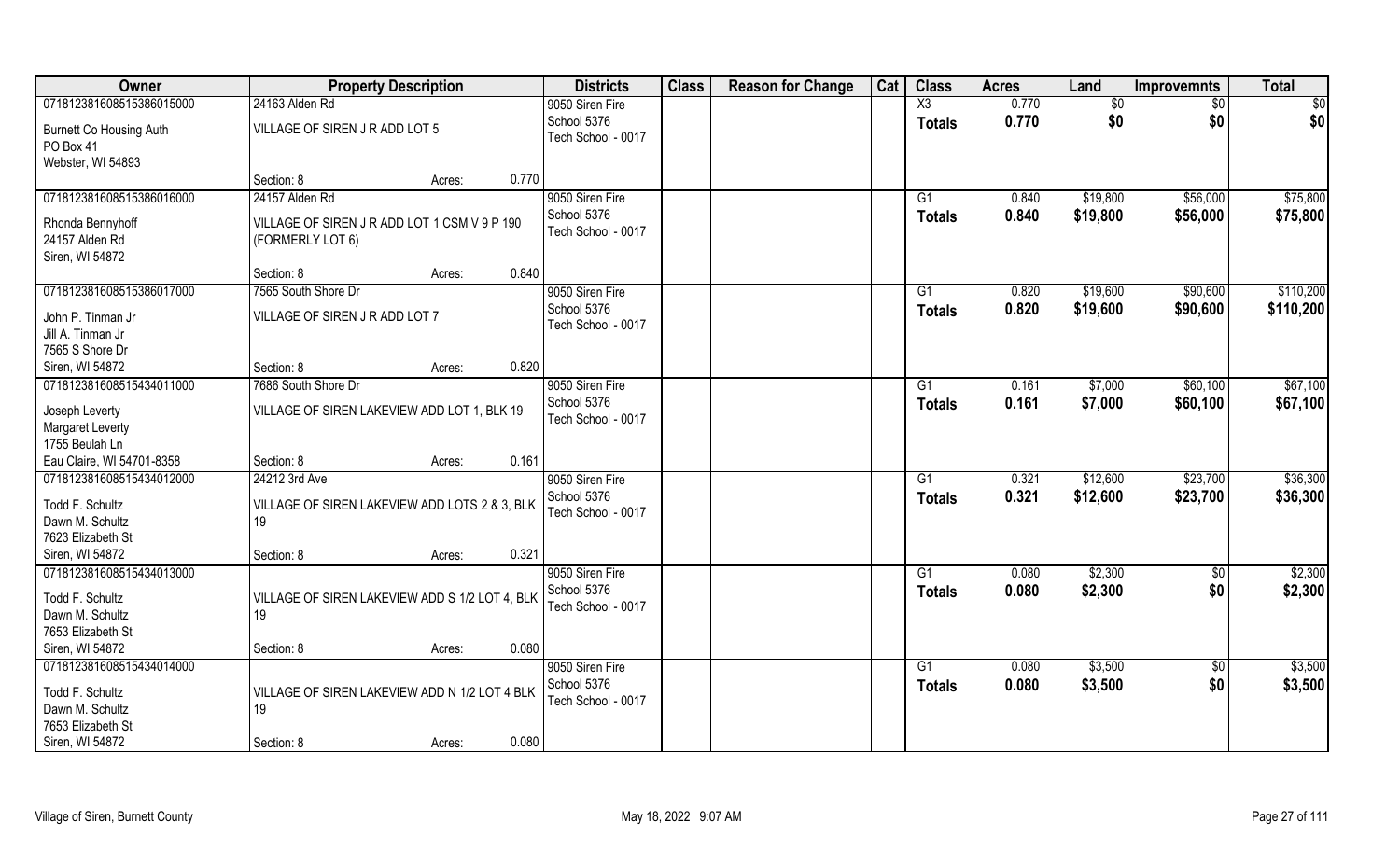| Owner                             | <b>Property Description</b>                   |        |       | <b>Districts</b>               | <b>Class</b> | <b>Reason for Change</b> | Cat | <b>Class</b>  | <b>Acres</b> | Land     | <b>Improvemnts</b> | <b>Total</b> |
|-----------------------------------|-----------------------------------------------|--------|-------|--------------------------------|--------------|--------------------------|-----|---------------|--------------|----------|--------------------|--------------|
| 071812381608515434015000          | 7653 Elizabeth St                             |        |       | 9050 Siren Fire                |              |                          |     | G1            | 0.161        | \$7,000  | \$94,200           | \$101,200    |
| Todd F. Schultz                   | VILLAGE OF SIREN LAKEVIEW ADD LOT 5, BLK 19   |        |       | School 5376                    |              |                          |     | <b>Totals</b> | 0.161        | \$7,000  | \$94,200           | \$101,200    |
| Dawn Cole M. Schultz              |                                               |        |       | Tech School - 0017             |              |                          |     |               |              |          |                    |              |
| 7653 Elizabeth St                 |                                               |        |       |                                |              |                          |     |               |              |          |                    |              |
| Siren, WI 54872                   | Section: 8                                    | Acres: | 0.161 |                                |              |                          |     |               |              |          |                    |              |
| 071812381608515434016000          |                                               |        |       | 9050 Siren Fire                |              |                          |     | G1            | 0.161        | \$7,000  | \$0                | \$7,000      |
| Todd F. Schultz                   | VILLAGE OF SIREN LAKEVIEW ADD LOT 6, BLK 19   |        |       | School 5376                    |              |                          |     | <b>Totals</b> | 0.161        | \$7,000  | \$0                | \$7,000      |
| Dawn Cole M. Schultz              |                                               |        |       | Tech School - 0017             |              |                          |     |               |              |          |                    |              |
| 7653 Elizabeth St                 |                                               |        |       |                                |              |                          |     |               |              |          |                    |              |
| Siren, WI 54872                   | Section: 8                                    | Acres: | 0.161 |                                |              |                          |     |               |              |          |                    |              |
| 071812381608515434017000          | 24221 4th Ave                                 |        |       | 9050 Siren Fire                |              |                          |     | X4            | 0.020        | \$0      | $\sqrt{6}$         | $\sqrt{50}$  |
|                                   |                                               |        |       | School 5376                    |              |                          |     | <b>Totals</b> | 0.020        | \$0      | \$0                | \$0          |
| Village of Siren                  | VILLAGE OF SIREN LAKEVIEW ADD N 25' LOT 7 BLK |        |       | Tech School - 0017             |              |                          |     |               |              |          |                    |              |
| PO Box 23                         | 19                                            |        |       |                                |              |                          |     |               |              |          |                    |              |
| Siren, WI 54872                   |                                               |        |       |                                |              |                          |     |               |              |          |                    |              |
|                                   | Section: 8                                    | Acres: | 0.020 |                                |              |                          |     |               |              |          |                    |              |
| 071812381608515434018000          | 7680 South Shore Dr                           |        |       | 9050 Siren Fire                |              |                          |     | G1            | 0.769        | \$19,200 | \$25,100           | \$44,300     |
| Todd F. Schultz                   | VILLAGE OF SIREN LAKEVIEW ADD LOT 7 BLK 19 EX |        |       | School 5376                    |              |                          |     | <b>Totals</b> | 0.769        | \$19,200 | \$25,100           | \$44,300     |
| Dawn M. Schultz                   | N 25'                                         |        |       | Tech School - 0017             |              |                          |     |               |              |          |                    |              |
| 7653 Elizabeth St                 |                                               |        |       |                                |              |                          |     |               |              |          |                    |              |
| Siren, WI 54872                   | Section: 8                                    | Acres: | 0.769 |                                |              |                          |     |               |              |          |                    |              |
| 071812381608515434019000          | 7694 South Shore Dr                           |        |       | 9050 Siren Fire                |              |                          |     | G1            | 0.321        | \$12,600 | \$86,800           | \$99,400     |
| Eugene A. Lund                    | VILLAGE OF SIREN LAKEVIEW ADD LOTS 1 & 2, BLK |        |       | School 5376                    |              |                          |     | <b>Totals</b> | 0.321        | \$12,600 | \$86,800           | \$99,400     |
| 7694 S Shore Dr                   | 20                                            |        |       | Tech School - 0017             |              |                          |     |               |              |          |                    |              |
| Siren, WI 54872                   |                                               |        |       |                                |              |                          |     |               |              |          |                    |              |
|                                   | Section: 8                                    | Acres: | 0.321 |                                |              |                          |     |               |              |          |                    |              |
| 071812381608515434020000          | 24214 Spruce Ln                               |        |       | 9050 Siren Fire                |              |                          |     | G1            | 0.161        | \$7,000  | \$55,800           | \$62,800     |
|                                   |                                               |        |       | School 5376                    |              |                          |     | <b>Totals</b> | 0.161        | \$7,000  | \$55,800           | \$62,800     |
| Wade & Debra L Rufsholm Liv Trust | VILLAGE OF SIREN LAKEVIEW ADD LOT 3, BLK 20   |        |       | Tech School - 0017             |              |                          |     |               |              |          |                    |              |
| PO Box 514                        |                                               |        |       |                                |              |                          |     |               |              |          |                    |              |
| Siren, WI 54872                   |                                               |        |       |                                |              |                          |     |               |              |          |                    |              |
|                                   | Section: 8                                    | Acres: | 0.161 |                                |              |                          |     |               |              |          |                    |              |
| 071812381608515434021000          |                                               |        |       | 9050 Siren Fire<br>School 5376 |              |                          |     | G1            | 0.161        | \$5,600  | $\overline{50}$    | \$5,600      |
| Wade & Debra L Rufsholm Liv Trust | VILLAGE OF SIREN LAKEVIEW ADD LOT 4, BLK 20   |        |       | Tech School - 0017             |              |                          |     | Totals        | 0.161        | \$5,600  | \$0                | \$5,600      |
| PO Box 514                        |                                               |        |       |                                |              |                          |     |               |              |          |                    |              |
| Siren, WI 54872                   |                                               |        |       |                                |              |                          |     |               |              |          |                    |              |
|                                   | Section: 8                                    | Acres: | 0.161 |                                |              |                          |     |               |              |          |                    |              |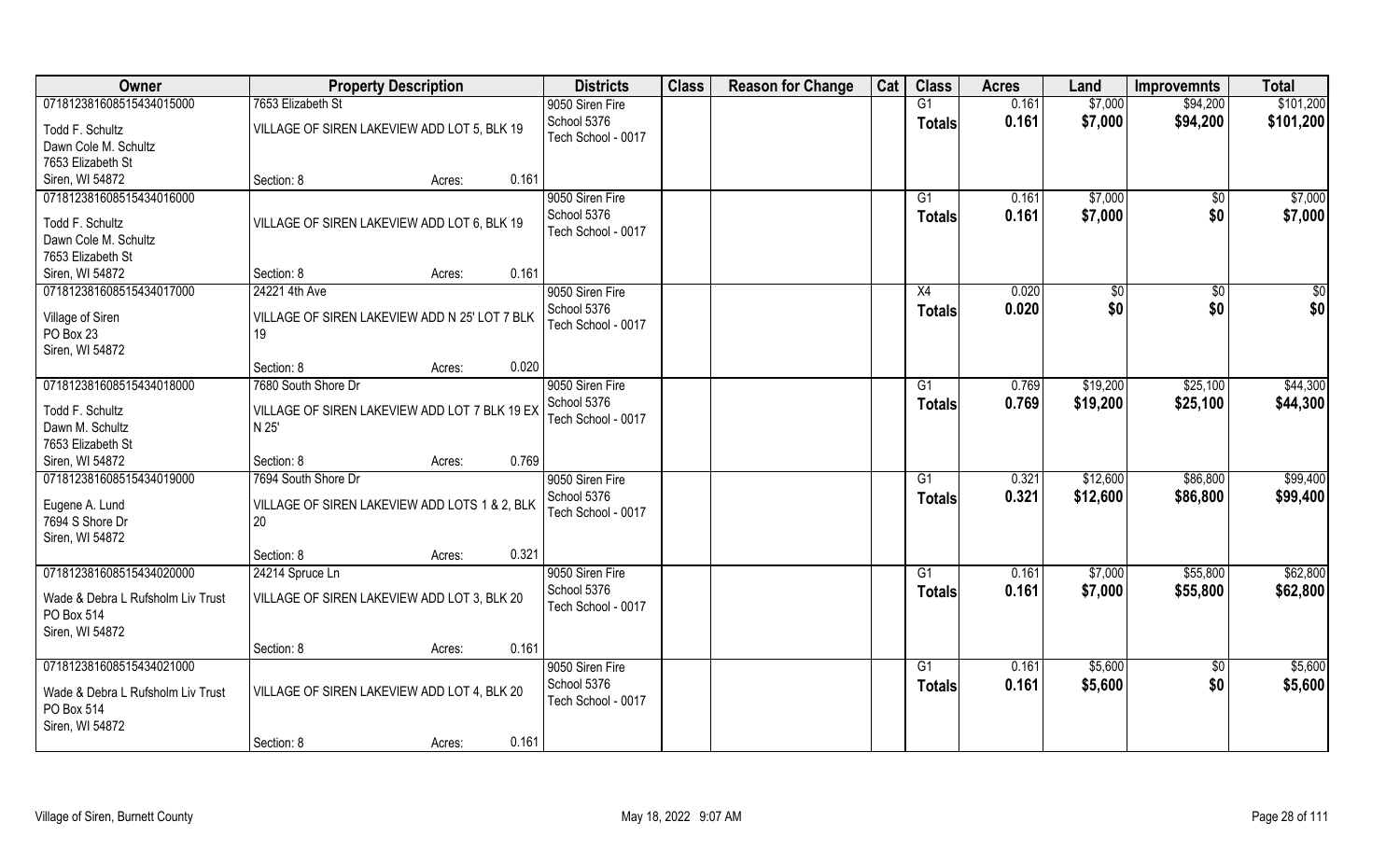| Owner                                                                                       | <b>Property Description</b>                                                                                     | <b>Districts</b>                                                    | <b>Class</b> | <b>Reason for Change</b> | Cat | <b>Class</b>        | <b>Acres</b>   | Land               | <b>Improvemnts</b>    | <b>Total</b>         |
|---------------------------------------------------------------------------------------------|-----------------------------------------------------------------------------------------------------------------|---------------------------------------------------------------------|--------------|--------------------------|-----|---------------------|----------------|--------------------|-----------------------|----------------------|
| 071812381608515434022000                                                                    | 7671 Elizabeth St                                                                                               | 9050 Siren Fire                                                     |              |                          |     | G1                  | 0.161          | \$7,000            | \$61,600              | \$68,600             |
| Yvonne M. Harrington<br>7671 Elizabeth St<br>Siren, WI 54872                                | VILLAGE OF SIREN LAKEVIEW ADD LOT 5, BLK 20                                                                     | School 5376<br>Tech School - 0017                                   |              |                          |     | <b>Totals</b>       | 0.161          | \$7,000            | \$61,600              | \$68,600             |
|                                                                                             | 0.161<br>Section: 8<br>Acres:                                                                                   |                                                                     |              |                          |     |                     |                |                    |                       |                      |
| 071812381608515434023000<br>Yvonne M. Harrington<br>7671 Elizabeth St<br>Siren, WI 54872    | VILLAGE OF SIREN LAKEVIEW ADD LOT 6 BLK 20                                                                      | 9050 Siren Fire<br>School 5376<br>Tech School - 0017                |              |                          |     | G1<br><b>Totals</b> | 0.161<br>0.161 | \$5,600<br>\$5,600 | \$3,800<br>\$3,800    | \$9,400<br>\$9,400   |
|                                                                                             | 0.161<br>Section: 8<br>Acres:                                                                                   |                                                                     |              |                          |     |                     |                |                    |                       |                      |
| 071812381608515434024000<br>Bonnie Thomas-Johnson<br>7685 Elizabeth St<br>Siren, WI 54872   | 7685 Elizabeth St<br>VILLAGE OF SIREN LAKEVIEW ADD LOT 7, BLK 20<br>(TIF 2)                                     | 9050 Siren Fire<br>School 5376<br>TIF 2 -9220<br>Tech School - 0017 |              |                          |     | G1<br><b>Totals</b> | 0.148<br>0.148 | \$6,400<br>\$6,400 | \$15,800<br>\$15,800  | \$22,200<br>\$22,200 |
|                                                                                             | 0.148<br>Section: 8<br>Acres:                                                                                   |                                                                     |              |                          |     |                     |                |                    |                       |                      |
| 071812381608515434025000<br>Kari L. Olson<br>1223 Everett St S<br>Stillwater, MN 55082      | VILLAGE OF SIREN LAKEVIEW ADD LOT 8, BLK 20<br>(TIF 2)                                                          | 9050 Siren Fire<br>School 5376<br>TIF 2 -9220<br>Tech School - 0017 |              |                          |     | G1<br><b>Totals</b> | 0.148<br>0.148 | \$6,400<br>\$6,400 | $\sqrt[6]{30}$<br>\$0 | \$6,400<br>\$6,400   |
|                                                                                             | 0.148<br>Section: 8<br>Acres:                                                                                   |                                                                     |              |                          |     |                     |                |                    |                       |                      |
| 071812381608515434026000<br>Bridgette A. Votruba<br>24216 State Rd 35/70<br>Siren, WI 54872 | 24220 State Rd 35<br>VILLAGE OF SIREN LAKEVIEW ADD LOT 9, BLK 20<br>(TIF 2)                                     | 9050 Siren Fire<br>School 5376<br>TIF 2 -9220<br>Tech School - 0017 |              |                          |     | G1<br><b>Totals</b> | 0.148<br>0.148 | \$6,400<br>\$6,400 | \$1,900<br>\$1,900    | \$8,300<br>\$8,300   |
|                                                                                             | 0.148<br>Section: 8<br>Acres:                                                                                   |                                                                     |              |                          |     |                     |                |                    |                       |                      |
| 071812381608515434027000<br>Bridgette A. Votruba<br>24216 State Rd 35/70<br>Siren, WI 54872 | 24216 State Rd 35/70<br>VILLAGE OF SIREN LAKEVIEW ADD LOT 10, BLK 20<br>(TIF 2)                                 | 9050 Siren Fire<br>School 5376<br>TIF 2 -9220<br>Tech School - 0017 |              |                          |     | G1<br><b>Totals</b> | 0.148<br>0.148 | \$6,400<br>\$6,400 | \$36,900<br>\$36,900  | \$43,300<br>\$43,300 |
|                                                                                             | 0.148<br>Section: 8<br>Acres:                                                                                   |                                                                     |              |                          |     |                     |                |                    |                       |                      |
| 071812381608515434028000<br>Christine L. Hagert<br>PO Box 186<br>Siren, WI 54872            | 7698 South Shore Dr<br>VILLAGE OF SIREN LAKEVIEW ADD LOT 11, BLK 20<br>(TIF 2)<br>0.148<br>Section: 8<br>Acres: | 9050 Siren Fire<br>School 5376<br>TIF 2 -9220<br>Tech School - 0017 |              |                          |     | G1<br><b>Totals</b> | 0.148<br>0.148 | \$6,400<br>\$6,400 | \$57,700<br>\$57,700  | \$64,100<br>\$64,100 |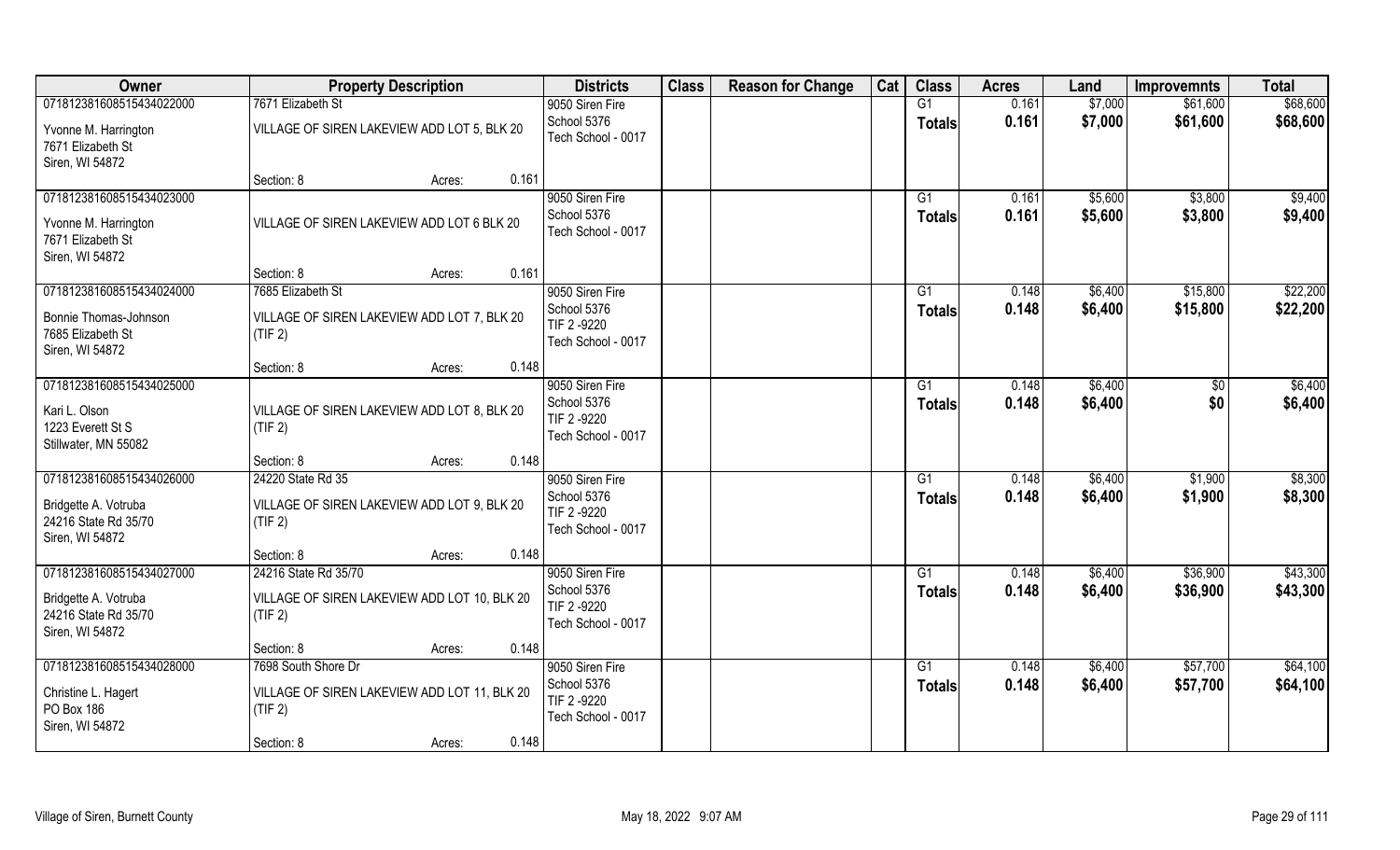| Owner                                          | <b>Property Description</b>                                               | <b>Districts</b>                  | <b>Class</b> | <b>Reason for Change</b> | Cat | <b>Class</b>  | <b>Acres</b>   | Land     | <b>Improvemnts</b>   | <b>Total</b> |
|------------------------------------------------|---------------------------------------------------------------------------|-----------------------------------|--------------|--------------------------|-----|---------------|----------------|----------|----------------------|--------------|
| 071812381608515434029000                       |                                                                           | 9050 Siren Fire                   |              |                          |     | G1            | 0.148          | \$6,400  | \$0                  | \$6,400      |
| Christine L. Hagert                            | VILLAGE OF SIREN LAKEVIEW ADD LOT 12, BLK 20                              | School 5376<br>TIF 2 -9220        |              |                          |     | <b>Totals</b> | 0.148          | \$6,400  | \$0                  | \$6,400      |
| PO Box 186                                     | (TIF 2)                                                                   | Tech School - 0017                |              |                          |     |               |                |          |                      |              |
| Siren, WI 54872                                | 0.148<br>Section: 8<br>Acres:                                             |                                   |              |                          |     |               |                |          |                      |              |
| 071812381608515434030000                       | 24248 State Rd 35/70                                                      | 9050 Siren Fire                   |              |                          |     | G2            | 0.192          | \$50,200 | \$364,800            | \$415,000    |
| Elizabeth Street Development LLC               | VILLAGE OF SIREN LAKEVIEW ADD LOT 1, BLK 21                               | School 5376                       |              |                          |     | <b>Totals</b> | 0.192          | \$50,200 | \$364,800            | \$415,000    |
| PO Box 514                                     | (TIF 2) (SUBJ/ESMT# 399750)                                               | TIF 2-9220<br>Tech School - 0017  |              |                          |     |               |                |          |                      |              |
| Siren, WI 54872                                |                                                                           |                                   |              |                          |     |               |                |          |                      |              |
| 071812381608515434031000                       | 0.192<br>Section: 8<br>Acres:<br>State Rd 35/70                           | 9050 Siren Fire                   |              |                          |     | G2            | 0.206          | \$53,800 | \$2,600              | \$56,400     |
|                                                |                                                                           | School 5376                       |              |                          |     | <b>Totals</b> | 0.206          | \$53,800 | \$2,600              | \$56,400     |
| Elizabeth Street Development LLC<br>PO Box 514 | VILLAGE OF SIREN LAKEVIEW ADD LOT 2, BLK 21<br>(TIF 2) SUBJ/ESMT #399750) | TIF 2-9220                        |              |                          |     |               |                |          |                      |              |
| Siren, WI 54872                                |                                                                           | Tech School - 0017                |              |                          |     |               |                |          |                      |              |
|                                                | 0.206<br>Section: 8<br>Acres:                                             |                                   |              |                          |     |               |                |          |                      |              |
| 071812381608515434032000                       | State Rd 35/70                                                            | 9050 Siren Fire                   |              |                          |     | G2            | 0.229          | \$59,900 | \$2,600              | \$62,500     |
| Elizabeth Street Development LLC               | VILLAGE OF SIREN LAKEVIEW ADD LOT 3, BLK 21                               | School 5376<br>TIF 2 -9220        |              |                          |     | <b>Totals</b> | 0.229          | \$59,900 | \$2,600              | \$62,500     |
| PO Box 514<br>Siren, WI 54872                  | (TIF 2) (SUBJ/ESMT #399750)                                               | Tech School - 0017                |              |                          |     |               |                |          |                      |              |
|                                                | 0.229<br>Section: 8<br>Acres:                                             |                                   |              |                          |     |               |                |          |                      |              |
| 071812381608515434033000                       | 7678 Elizabeth St                                                         | 9050 Siren Fire                   |              |                          |     | G1            | 0.216          | \$9,400  | \$34,300             | \$43,700     |
| David R. Anderson                              | VILLAGE OF SIREN LAKEVIEW ADD LOT 4, BLK 21                               | School 5376                       |              |                          |     | <b>Totals</b> | 0.216          | \$9,400  | \$34,300             | \$43,700     |
| 7678 Elizabeth St                              | (TIF 2)                                                                   | TIF 2 -9220<br>Tech School - 0017 |              |                          |     |               |                |          |                      |              |
| Siren, WI 54872                                |                                                                           |                                   |              |                          |     |               |                |          |                      |              |
| 071812381608515434034000                       | 0.216<br>Section: 8<br>Acres:<br>7670 Elizabeth St                        | 9050 Siren Fire                   |              |                          |     | G1            | 0.432          | \$15,700 | \$59,200             | \$74,900     |
|                                                |                                                                           | School 5376                       |              |                          |     | <b>Totals</b> | 0.432          | \$15,700 | \$59,200             | \$74,900     |
| Robyn Millar<br>7670 Elizabeth St              | VILLAGE OF SIREN LAKEVIEW ADD LOTS 5 & 6, BLK<br>21 (TIF 2)               | TIF 2 -9220                       |              |                          |     |               |                |          |                      |              |
| Siren, WI 54872                                |                                                                           | Tech School - 0017                |              |                          |     |               |                |          |                      |              |
|                                                | 0.432<br>Section: 8<br>Acres:                                             |                                   |              |                          |     |               |                |          |                      |              |
| 071812381608515434035000                       | 7662 Elizabeth St                                                         | 9050 Siren Fire<br>School 5376    |              |                          |     | G1            | 0.216<br>0.216 | \$9,400  | \$12,900<br>\$12,900 | \$22,300     |
| Karen M. Moynihan                              | VILLAGE OF SIREN LAKEVIEW ADD LOT 7, BLK 21                               | TIF 2-9220                        |              |                          |     | <b>Totals</b> |                | \$9,400  |                      | \$22,300     |
| 1535 Livingston Ave<br>West, ST PAUL           | (TIF 2)                                                                   | Tech School - 0017                |              |                          |     |               |                |          |                      |              |
|                                                | 0.216<br>Section: 8<br>Acres:                                             |                                   |              |                          |     |               |                |          |                      |              |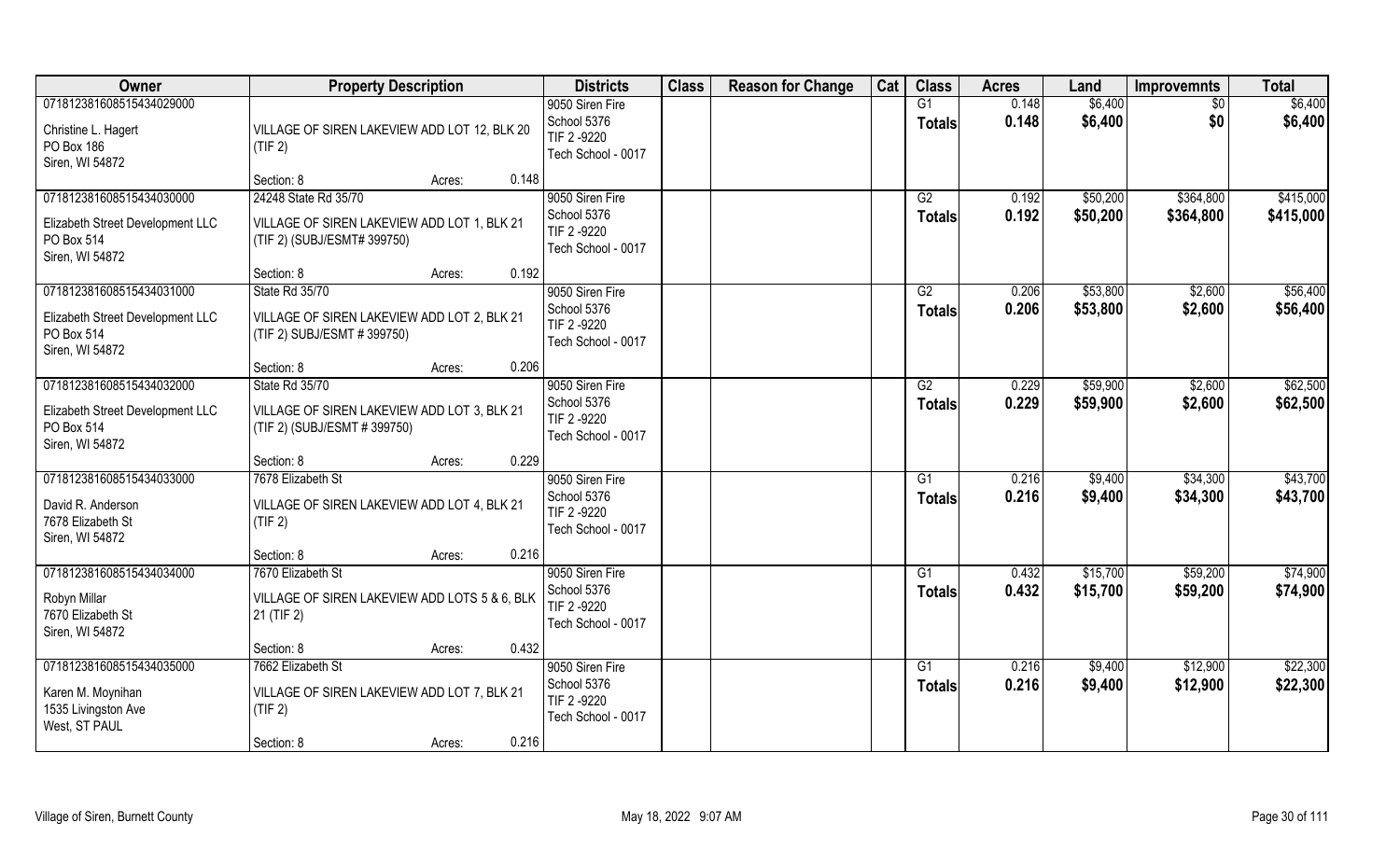| Owner                                                                                               | <b>Property Description</b>                                                 |                 | <b>Districts</b>                                                    | <b>Class</b> | <b>Reason for Change</b> | Cat | <b>Class</b>                     | <b>Acres</b>   | Land                 | <b>Improvemnts</b>   | <b>Total</b>         |
|-----------------------------------------------------------------------------------------------------|-----------------------------------------------------------------------------|-----------------|---------------------------------------------------------------------|--------------|--------------------------|-----|----------------------------------|----------------|----------------------|----------------------|----------------------|
| 071812381608515434036000<br>Karen M. Moynihan<br>1535 Livingston Ave<br>West, ST PAUL               | VILLAGE OF SIREN LAKEVIEW ADD LOT 8, BLK 21<br>(TIF 2)                      |                 | 9050 Siren Fire<br>School 5376<br>TIF 2-9220<br>Tech School - 0017  |              |                          |     | G1<br><b>Totals</b>              | 0.216<br>0.216 | \$9,400<br>\$9,400   | $\sqrt{$0}$<br>\$0   | \$9,400<br>\$9,400   |
|                                                                                                     | Section: 8                                                                  | 0.216<br>Acres: |                                                                     |              |                          |     |                                  |                |                      |                      |                      |
| 071812381608515434037000<br>Todd F. Schultz<br>Dawn M. Schultz<br>7653 Elizabeth St                 | 7652 Elizabeth St<br>VILLAGE OF SIREN LAKEVIEW ADD LOT 9, BLK 21<br>(TIF 2) |                 | 9050 Siren Fire<br>School 5376<br>TIF 2 -9220<br>Tech School - 0017 |              |                          |     | G1<br><b>Totals</b>              | 0.503<br>0.503 | \$16,900<br>\$16,900 | \$46,800<br>\$46,800 | \$63,700<br>\$63,700 |
| Siren, WI 54872                                                                                     | Section: 8                                                                  | 0.503<br>Acres: |                                                                     |              |                          |     |                                  |                |                      |                      |                      |
| 071812381608515659011000<br>James Kopecky<br>Amy Kopecky<br>7754 Horseshoe Dr                       | 7712 Johnson St<br>VILLAGE OF SIREN LOT 1 BLK 1                             |                 | 9050 Siren Fire<br>School 5376<br>Tech School - 0017                |              |                          |     | G1<br><b>Totals</b>              | 0.170<br>0.170 | \$7,400<br>\$7,400   | \$71,700<br>\$71,700 | \$79,100<br>\$79,100 |
| Siren, WI 54872                                                                                     | Section: 8                                                                  | 0.170<br>Acres: |                                                                     |              |                          |     |                                  |                |                      |                      |                      |
| 071812381608515659012000<br>James Kopecky<br>Amy Kopecky<br>7754 Horseshoe Dr                       | Johnson St<br>VILLAGE OF SIREN LOT 2 BLK 1                                  |                 | 9050 Siren Fire<br>School 5376<br>Tech School - 0017                |              |                          |     | G1<br><b>Totals</b>              | 0.170<br>0.170 | \$5,700<br>\$5,700   | \$0<br>\$0           | \$5,700<br>\$5,700   |
| Siren, WI 54872                                                                                     | Section: 8                                                                  | 0.170<br>Acres: |                                                                     |              |                          |     |                                  |                |                      |                      |                      |
| 071812381608515659013000<br>Michael P. Swanson<br>Kelly E. Swanson<br>PO Box 473                    | 7704 Johnson St<br>VILLAGE OF SIREN LOT 3 BLK 1                             |                 | 9050 Siren Fire<br>School 5376<br>Tech School - 0017                |              |                          |     | $\overline{G1}$<br><b>Totals</b> | 0.170<br>0.170 | \$7,400<br>\$7,400   | \$78,400<br>\$78,400 | \$85,800<br>\$85,800 |
| Siren, WI 54872                                                                                     | Section: 8                                                                  | 0.170<br>Acres: |                                                                     |              |                          |     |                                  |                |                      |                      |                      |
| 071812381608515659014000<br>Us Bank Firstar Corp Re Mngt<br>2800 E Lake St<br>Minneapolis, MN 55406 | Johnson St<br>VILLAGE OF SIREN LOT 4 BLK 1                                  |                 | 9050 Siren Fire<br>School 5376<br>Tech School - 0017                |              |                          |     | G2<br><b>Totals</b>              | 0.170<br>0.170 | \$14,800<br>\$14,800 | \$5,600<br>\$5,600   | \$20,400<br>\$20,400 |
|                                                                                                     | Section: 8                                                                  | 0.170<br>Acres: |                                                                     |              |                          |     |                                  |                |                      |                      |                      |
| 071812381608515659015000<br>Us Bank Firstar Corp Re Mngt<br>2800 E Lake St<br>Minneapolis, MN 55406 | Johnson St<br>VILLAGE OF SIREN W1/2 LOT 5 BLK 1<br>Section: 8               | 0.086<br>Acres: | 9050 Siren Fire<br>School 5376<br>Tech School - 0017                |              |                          |     | G2<br>Totals                     | 0.086<br>0.086 | \$7,500<br>\$7,500   | \$2,800<br>\$2,800   | \$10,300<br>\$10,300 |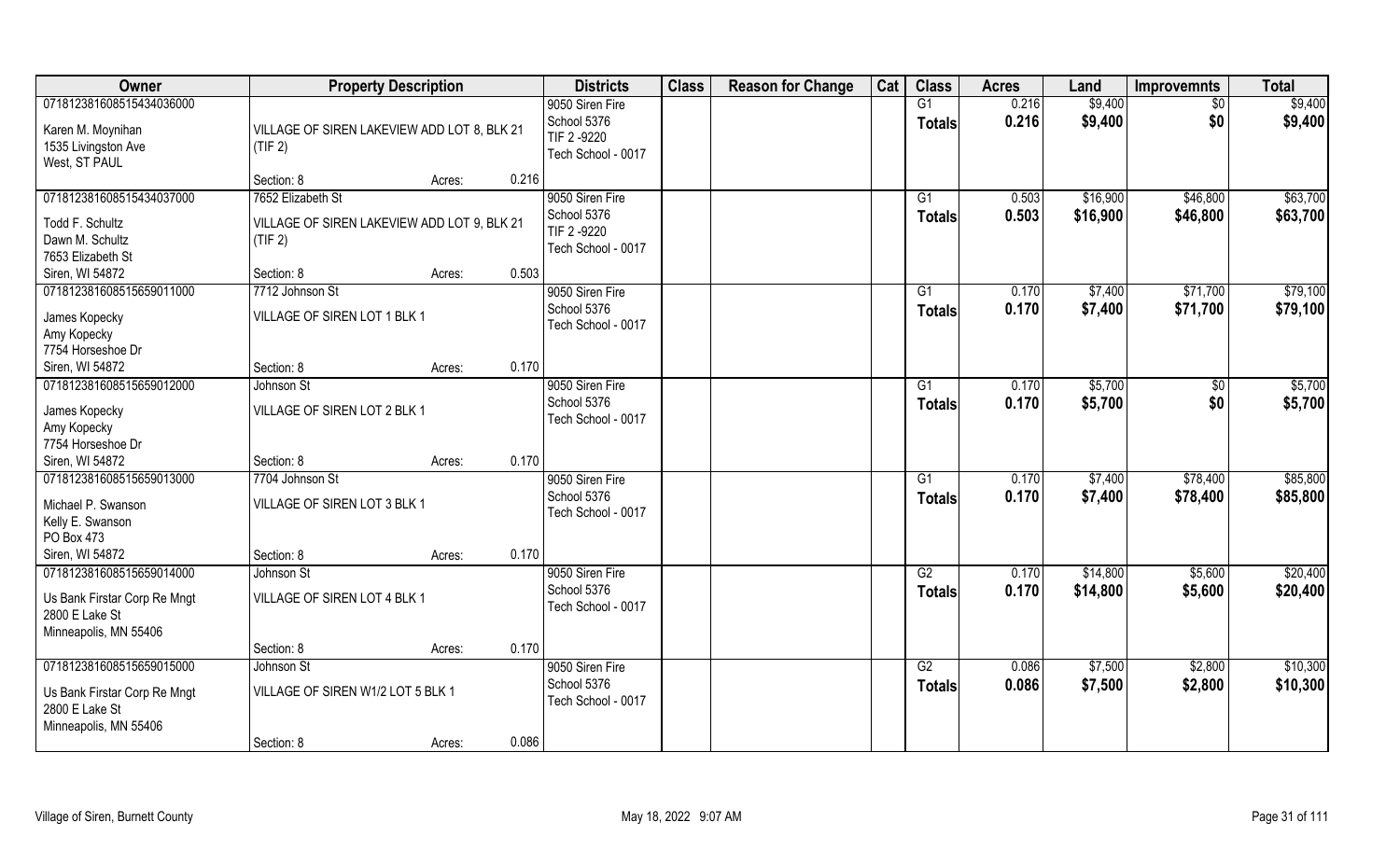| Owner                                  | <b>Property Description</b>                    |        |       | <b>Districts</b>               | <b>Class</b> | <b>Reason for Change</b> | Cat | <b>Class</b>    | <b>Acres</b>   | Land               | <b>Improvemnts</b>     | <b>Total</b> |
|----------------------------------------|------------------------------------------------|--------|-------|--------------------------------|--------------|--------------------------|-----|-----------------|----------------|--------------------|------------------------|--------------|
| 071812381608515659016000               | Johnson St                                     |        |       | 9050 Siren Fire                |              |                          |     | G2              | 0.086          | \$7,500            | \$2,800                | \$10,300     |
| Us Bank Firstar Corp Re Mngt           | VILLAGE OF SIREN E1/2 LOT 5 BLK 1              |        |       | School 5376                    |              |                          |     | <b>Totals</b>   | 0.086          | \$7,500            | \$2,800                | \$10,300     |
| 2800 E Lake St                         |                                                |        |       | Tech School - 0017             |              |                          |     |                 |                |                    |                        |              |
| Minneapolis, MN 55406                  |                                                |        |       |                                |              |                          |     |                 |                |                    |                        |              |
|                                        | Section: 8                                     | Acres: | 0.086 |                                |              |                          |     |                 |                |                    |                        |              |
| 071812381608515659017000               | 24049 State Rd 35/70                           |        |       | 9050 Siren Fire                |              |                          |     | G2              | 0.172          | \$45,000           | \$246,500              | \$291,500    |
| Us Bank Firstar Corp Re Mngt           | VILLAGE OF SIREN LOT 6 BLK 1                   |        |       | School 5376                    |              |                          |     | <b>Totals</b>   | 0.172          | \$45,000           | \$246,500              | \$291,500    |
| 2800 E Lake St                         |                                                |        |       | Tech School - 0017             |              |                          |     |                 |                |                    |                        |              |
| Minneapolis, MN 55406                  |                                                |        |       |                                |              |                          |     |                 |                |                    |                        |              |
|                                        | Section: 8                                     | Acres: | 0.172 |                                |              |                          |     |                 |                |                    |                        |              |
| 071812381608515659018000               | 24065 State Rd 35/70                           |        |       | 9050 Siren Fire                |              |                          |     | G2              | 0.149          | \$38,900           | \$61,100               | \$100,000    |
| Clete Strak                            | VILLAGE OF SIREN LOTS 7 & 8 BLK 1 (TIF 2)      |        |       | School 5376<br>TIF 2-9220      |              |                          |     | <b>Totals</b>   | 0.149          | \$38,900           | \$61,100               | \$100,000    |
| 1407 Brenner pass                      |                                                |        |       | Tech School - 0017             |              |                          |     |                 |                |                    |                        |              |
| Golden Valley, MN 55416                |                                                |        |       |                                |              |                          |     |                 |                |                    |                        |              |
|                                        | Section: 8                                     | Acres: | 0.149 |                                |              |                          |     |                 |                |                    |                        |              |
| 071812381608515659019000               | Main St                                        |        |       | 9050 Siren Fire                |              |                          |     | G2              | 0.075          | \$6,500            | \$137,000              | \$143,500    |
| Chad D. Fisher                         | VILLAGE OF SIREN LOT 9 BLK 1 (TIF 2)           |        |       | School 5376<br>TIF 2 -9220     |              |                          |     | <b>Totals</b>   | 0.075          | \$6,500            | \$137,000              | \$143,500    |
| Paula J. Fisher                        |                                                |        |       | Tech School - 0017             |              |                          |     |                 |                |                    |                        |              |
| 7557 S Shore Dr                        |                                                |        |       |                                |              |                          |     |                 |                |                    |                        |              |
| Siren, WI 54872                        | Section: 8                                     | Acres: | 0.075 |                                |              |                          |     |                 |                |                    |                        |              |
| 071812381608515659020000               | 7695 Main St                                   |        |       | 9050 Siren Fire<br>School 5376 |              |                          |     | $\overline{G2}$ | 0.075          | \$6,500            | \$0                    | \$6,500      |
| Chad D. Fisher                         | VILLAGE OF SIREN LOT 10 BLK 1 (TIF 2)          |        |       | TIF 2 -9220                    |              |                          |     | <b>Totals</b>   | 0.075          | \$6,500            | \$0                    | \$6,500      |
| Paula J. Fisher                        |                                                |        |       | Tech School - 0017             |              |                          |     |                 |                |                    |                        |              |
| 7557 S Shore Dr                        |                                                |        |       |                                |              |                          |     |                 |                |                    |                        |              |
| Siren, WI 54872                        | Section: 8                                     | Acres: | 0.075 |                                |              |                          |     |                 |                |                    |                        |              |
| 071812381608515659021000               | 7701 Main St                                   |        |       | 9050 Siren Fire<br>School 5376 |              |                          |     | G2              | 0.075<br>0.075 | \$6,500<br>\$6,500 | \$316,800<br>\$316,800 | \$323,300    |
| Kevin Jenneman Hardware Hank           | VILLAGE OF SIREN LOT 11 BLK 1 (D-1627) (TIF 2) |        |       | TIF 2 -9220                    |              |                          |     | <b>Totals</b>   |                |                    |                        | \$323,300    |
| Luann Swanso Jenneman Hardware         |                                                |        |       | Tech School - 0017             |              |                          |     |                 |                |                    |                        |              |
| Hank<br>PO Box 10                      |                                                |        | 0.075 |                                |              |                          |     |                 |                |                    |                        |              |
| Siren, WI 54872                        | Section: 8                                     | Acres: |       |                                |              |                          |     |                 |                |                    |                        |              |
| 071812381608515659022000               | Main St                                        |        |       | 9050 Siren Fire                |              |                          |     | G2              | 0.075          | \$6,500            | $\sqrt{6}$             | \$6,500      |
|                                        |                                                |        |       | School 5376                    |              |                          |     | <b>Totals</b>   | 0.075          | \$6,500            | \$0                    | \$6,500      |
| Kevin Jenneman Hardware Hank           | VILLAGE OF SIREN LOT 12 BLK 1 (D-1627) (TIF 2) |        |       | TIF 2 -9220                    |              |                          |     |                 |                |                    |                        |              |
| Luann Swanso Jenneman Hardware<br>Hank |                                                |        |       | Tech School - 0017             |              |                          |     |                 |                |                    |                        |              |
| PO Box 10                              | Section: 8                                     | Acres: | 0.075 |                                |              |                          |     |                 |                |                    |                        |              |
| Siren, WI 54872                        |                                                |        |       |                                |              |                          |     |                 |                |                    |                        |              |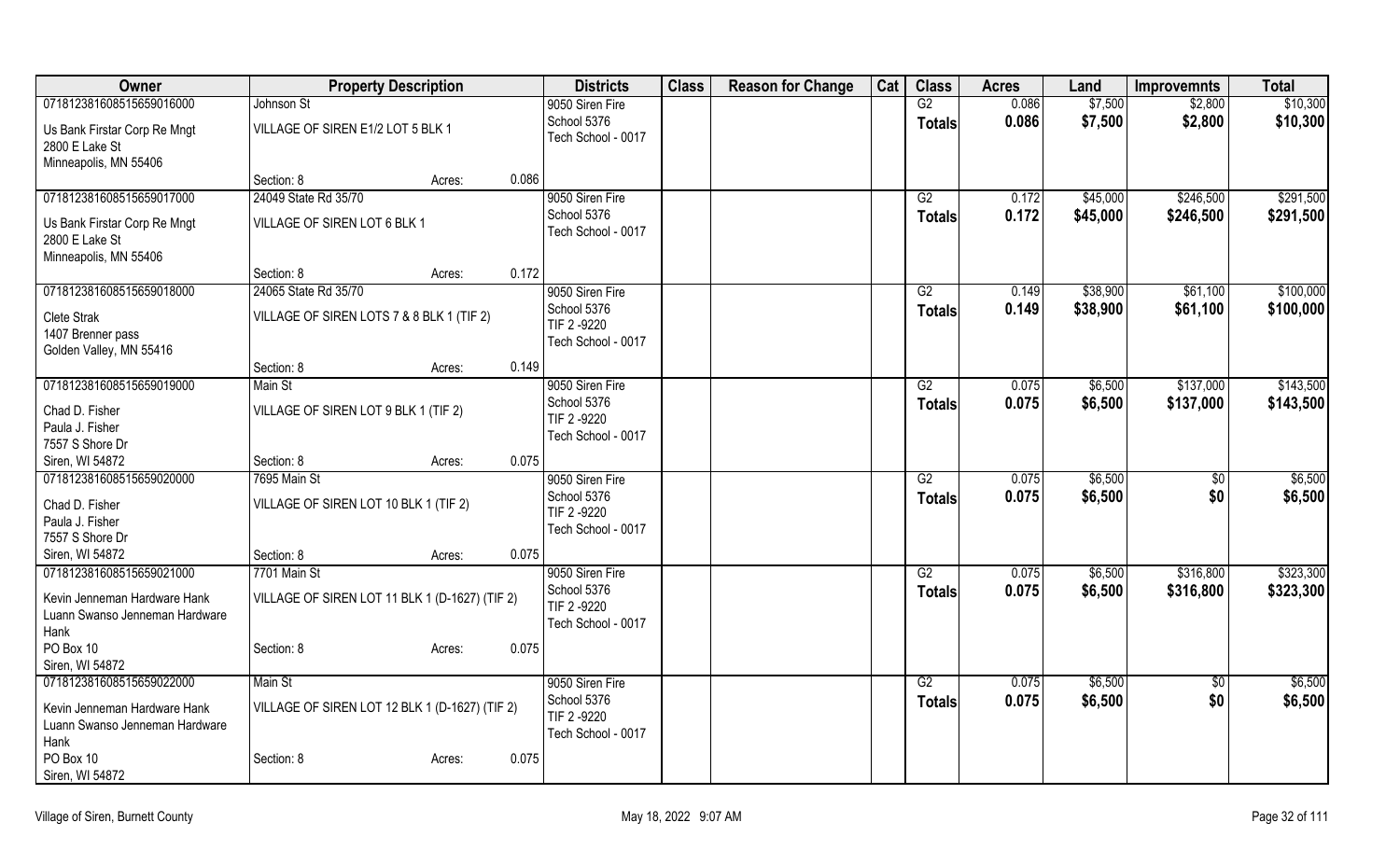| Owner                                   | <b>Property Description</b>                                                           | <b>Districts</b>           | <b>Class</b> | <b>Reason for Change</b> | Cat | <b>Class</b>    | <b>Acres</b> | Land     | <b>Improvemnts</b> | <b>Total</b> |
|-----------------------------------------|---------------------------------------------------------------------------------------|----------------------------|--------------|--------------------------|-----|-----------------|--------------|----------|--------------------|--------------|
| 071812381608515659023000                | 7699 Main St                                                                          | 9050 Siren Fire            |              |                          |     | G2              | 0.075        | \$6,500  | $\overline{50}$    | \$6,500      |
| Kevin Jenneman Hardware Hank            | VILLAGE OF SIREN LOT 13 BLK 1 (D-1627) (TIF 2)                                        | School 5376                |              |                          |     | <b>Totals</b>   | 0.075        | \$6,500  | \$0                | \$6,500      |
| Luann Swanso Jenneman Hardware          |                                                                                       | TIF 2-9220                 |              |                          |     |                 |              |          |                    |              |
| Hank                                    |                                                                                       | Tech School - 0017         |              |                          |     |                 |              |          |                    |              |
| PO Box 10                               | Section: 8<br>0.075<br>Acres:                                                         |                            |              |                          |     |                 |              |          |                    |              |
| Siren, WI 54872                         |                                                                                       |                            |              |                          |     |                 |              |          |                    |              |
| 071812381608515659024000                | Main St                                                                               | 9050 Siren Fire            |              |                          |     | G2              | 0.075        | \$6,500  | $\overline{50}$    | \$6,500      |
| Kevin Jenneman Hardware Hank            | VILLAGE OF SIREN LOT 14 BLK 1 (D-1627) (TIF 2)                                        | School 5376                |              |                          |     | <b>Totals</b>   | 0.075        | \$6,500  | \$0                | \$6,500      |
| Luann Swanso Jenneman Hardware          |                                                                                       | TIF 2 -9220                |              |                          |     |                 |              |          |                    |              |
| Hank                                    |                                                                                       | Tech School - 0017         |              |                          |     |                 |              |          |                    |              |
| PO Box 10                               | 0.075<br>Section: 8<br>Acres:                                                         |                            |              |                          |     |                 |              |          |                    |              |
| Siren, WI 54872                         |                                                                                       |                            |              |                          |     |                 |              |          |                    |              |
| 071812381608515659025000                | 7707 Main St                                                                          | 9050 Siren Fire            |              |                          |     | G2              | 0.037        | \$3,200  | \$54,400           | \$57,600     |
|                                         |                                                                                       | School 5376                |              |                          |     | <b>Totals</b>   | 0.037        | \$3,200  | \$54,400           | \$57,600     |
|                                         | St Croix Chippewa Indians of Wisconsin   VILLAGE OF SIREN N 66' LOT 15, BLK 1 (TIF 2) | TIF 2 -9220                |              |                          |     |                 |              |          |                    |              |
| 24663 Angeline Ave                      |                                                                                       | Tech School - 0017         |              |                          |     |                 |              |          |                    |              |
| Webster, WI 54893                       |                                                                                       |                            |              |                          |     |                 |              |          |                    |              |
|                                         | 0.037<br>Section: 8<br>Acres:                                                         |                            |              |                          |     |                 |              |          |                    |              |
| 071812381608515659026000                | Main St                                                                               | 9050 Siren Fire            |              |                          |     | G2              | 0.037        | \$3,200  | $\sqrt{6}$         | \$3,200      |
| Jennemans' Hardware Hank, Inc.          | VILLAGE OF SIREN S 64' LOT 15 BLK 1 (D-1627) (TIF                                     | School 5376<br>TIF 2 -9220 |              |                          |     | <b>Totals</b>   | 0.037        | \$3,200  | \$0                | \$3,200      |
| PO Box 10                               | 2)                                                                                    | Tech School - 0017         |              |                          |     |                 |              |          |                    |              |
| Siren, WI 54872                         |                                                                                       |                            |              |                          |     |                 |              |          |                    |              |
|                                         | 0.037<br>Section: 8<br>Acres:                                                         |                            |              |                          |     |                 |              |          |                    |              |
| 071812381608515659027000                | Main St                                                                               | 9050 Siren Fire            |              |                          |     | G2              | 0.075        | \$6,500  | \$0                | \$6,500      |
| Gary T. Fleischhacker                   | VILLAGE OF SIREN LOT 16 BLK 1 (D-1627) (TIF 2)                                        | School 5376                |              |                          |     | <b>Totals</b>   | 0.075        | \$6,500  | \$0                | \$6,500      |
| 6560 Bushey Rd                          |                                                                                       | TIF 2-9220                 |              |                          |     |                 |              |          |                    |              |
| Danbury, WI 54830                       |                                                                                       | Tech School - 0017         |              |                          |     |                 |              |          |                    |              |
|                                         | Section: 8<br>0.075<br>Acres:                                                         |                            |              |                          |     |                 |              |          |                    |              |
| 071812381608515659028000                | 7709 Main St                                                                          | 9050 Siren Fire            |              |                          |     | $\overline{G2}$ | 0.149        | \$13,000 | \$347,900          | \$360,900    |
|                                         |                                                                                       | School 5376                |              |                          |     | <b>Totals</b>   | 0.149        | \$13,000 | \$347,900          | \$360,900    |
| Gary T. Fleischhacker<br>6560 Bushey Rd | VILLAGE OF SIREN LOTS 17 & 18 BLK 1 (D-1627) (TIF                                     | TIF 2 -9220                |              |                          |     |                 |              |          |                    |              |
| Danbury, WI 54830                       | 2)                                                                                    | Tech School - 0017         |              |                          |     |                 |              |          |                    |              |
|                                         | 0.149<br>Section: 8<br>Acres:                                                         |                            |              |                          |     |                 |              |          |                    |              |
| 071812381608515659029000                | 7714 Main St                                                                          | 9050 Siren Fire            |              |                          |     | G1              | 0.149        | \$6,500  | \$69,000           | \$75,500     |
|                                         |                                                                                       | School 5376                |              |                          |     | Totals          | 0.149        | \$6,500  | \$69,000           | \$75,500     |
| Thomas C. Kemp                          | VILLAGE OF SIREN LOTS 1 & 2 BLK 2 (TIF 2)                                             | TIF 2 -9220                |              |                          |     |                 |              |          |                    |              |
| PO Box 411                              |                                                                                       | Tech School - 0017         |              |                          |     |                 |              |          |                    |              |
| Siren, WI 54872                         |                                                                                       |                            |              |                          |     |                 |              |          |                    |              |
|                                         | 0.149<br>Section: 8<br>Acres:                                                         |                            |              |                          |     |                 |              |          |                    |              |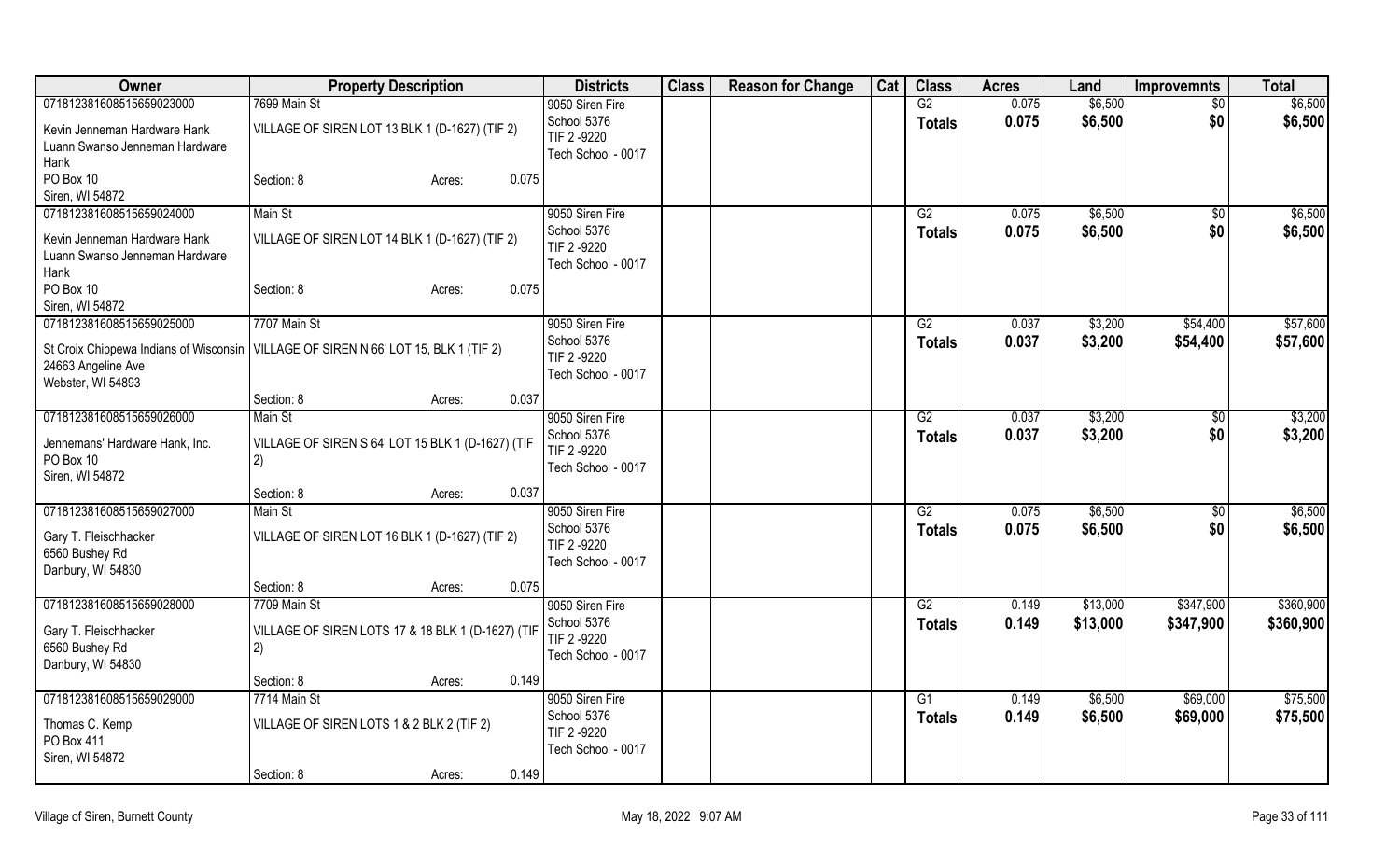| Owner                                                                                          | <b>Property Description</b>                                                                                                      | <b>Districts</b>                                                    | <b>Class</b> | <b>Reason for Change</b> | Cat | <b>Class</b>        | <b>Acres</b>   | Land                 | <b>Improvemnts</b>     | <b>Total</b>           |
|------------------------------------------------------------------------------------------------|----------------------------------------------------------------------------------------------------------------------------------|---------------------------------------------------------------------|--------------|--------------------------|-----|---------------------|----------------|----------------------|------------------------|------------------------|
| 071812381608515659030000<br>Matthew L. Bassing<br>W4459 Gill Coulee Rd<br>West Salem, WI 54669 | 7708 Main St<br>VILLAGE OF SIREN LOTS 3 & 4 BLK 2 (TIF 2)                                                                        | 9050 Siren Fire<br>School 5376<br>TIF 2 -9220<br>Tech School - 0017 |              |                          |     | G2<br><b>Totals</b> | 0.149<br>0.149 | \$13,000<br>\$13,000 | \$108,200<br>\$108,200 | \$121,200<br>\$121,200 |
| 071812381608515659031000<br>Kris A. Peterson<br>PO Box 274<br>Siren, WI 54872-0274             | 0.149<br>Section: 8<br>Acres:<br>7701 Burnett Ln<br>VILLAGE OF SIREN LOTS 5,6,7,8, BLK 2 (TIF 2)                                 | 9050 Siren Fire<br>School 5376<br>TIF 2 -9220<br>Tech School - 0017 |              |                          |     | G1<br>Totals        | 0.298<br>0.298 | \$11,900<br>\$11,900 | \$139,700<br>\$139,700 | \$151,600<br>\$151,600 |
| 071812381608515659032000<br>Kris A. Peterson<br>PO Box 274<br>Siren, WI 54872-0274             | 0.298<br>Section: 8<br>Acres:<br>7694 Main St<br>VILLAGE OF SIREN LOTS 9,10,11,12 BLK 2 (TIF 2)<br>0.298<br>Section: 8<br>Acres: | 9050 Siren Fire<br>School 5376<br>TIF 2 -9220<br>Tech School - 0017 |              |                          |     | G2<br><b>Totals</b> | 0.298<br>0.298 | \$73,400<br>\$73,400 | \$345,500<br>\$345,500 | \$418,900<br>\$418,900 |
| 071812381608515659033100<br>Bethany Lutheran Church<br>PO Box 62<br>Siren, WI 54872            | 24096 1st Ave<br>ORIGINAL VILLAGE OF SIREN LOTS 13 -18 BLK 2<br>(D-1603) (TIF 2)<br>1.030<br>Section: 8<br>Acres:                | 9050 Siren Fire<br>School 5376<br>TIF 2 -9220<br>Tech School - 0017 |              |                          |     | X4<br><b>Totals</b> | 1.030<br>1.030 | \$0<br>\$0           | $\sqrt{50}$<br>\$0     | $\frac{6}{3}$<br>\$0   |
| 071812381608515659039000<br>Jeffrey W. Howe<br>6684 Lonestar Rd<br>Siren, WI 54872             | Main St<br>VILLAGE OF SIREN LOT 1 BLK 3 (TIF 2)<br>0.110                                                                         | 9050 Siren Fire<br>School 5376<br>TIF 2 -9220<br>Tech School - 0017 |              |                          |     | G2<br><b>Totals</b> | 0.110<br>0.110 | \$9,600<br>\$9,600   | \$0<br>\$0             | \$9,600<br>\$9,600     |
| 071812381608515659040000<br>Jeffrey W. Howe<br>6684 Lonestar Rd<br>Siren, WI 54872             | Section: 8<br>Acres:<br>Main St<br>VILLAGE OF SIREN W1/2 LOT 2 BLK 3 (TIF 2)<br>0.037<br>Section: 8<br>Acres:                    | 9050 Siren Fire<br>School 5376<br>TIF 2 -9220<br>Tech School - 0017 |              |                          |     | G2<br><b>Totals</b> | 0.037<br>0.037 | \$3,200<br>\$3,200   | \$0<br>\$0             | \$3,200<br>\$3,200     |
| 071812381608515659041000<br>Shawn Fohrenkamm<br>PO Box 645<br>Siren, WI 54872                  | 7730 Main St<br>VILLAGE OF SIREN E1/2 LOT 2 BLK 3 (TIF 2)<br>0.037<br>Section: 8<br>Acres:                                       | 9050 Siren Fire<br>School 5376<br>TIF 2 -9220<br>Tech School - 0017 |              |                          |     | G2<br><b>Totals</b> | 0.037<br>0.037 | \$3,200<br>\$3,200   | $\sqrt{6}$<br>\$0      | \$3,200<br>\$3,200     |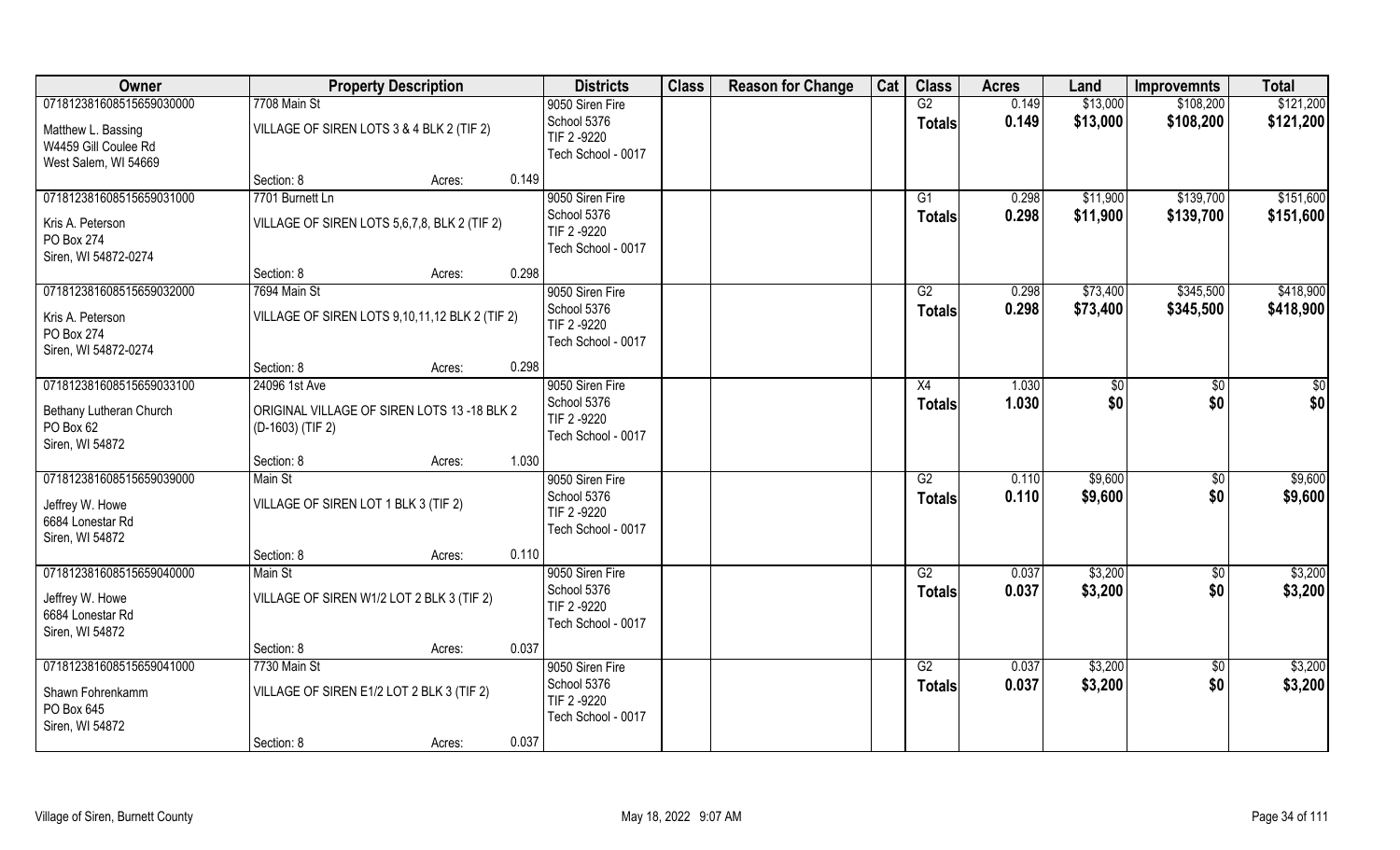| Owner                                | <b>Property Description</b>                       |                 | <b>Districts</b>   | <b>Class</b> | <b>Reason for Change</b> | Cat | <b>Class</b>    | <b>Acres</b> | Land    | <b>Improvemnts</b> | <b>Total</b> |
|--------------------------------------|---------------------------------------------------|-----------------|--------------------|--------------|--------------------------|-----|-----------------|--------------|---------|--------------------|--------------|
| 071812381608515659042000             | 7730 Main St                                      |                 | 9050 Siren Fire    |              |                          |     | G2              | 0.075        | \$6,500 | \$40,200           | \$46,700     |
| Shawn Fohrenkamm                     | VILLAGE OF SIREN LOT 3 BLK 3 (TIF 2)              |                 | School 5376        |              |                          |     | <b>Totals</b>   | 0.075        | \$6,500 | \$40,200           | \$46,700     |
| PO Box 645                           |                                                   |                 | TIF 2 -9220        |              |                          |     |                 |              |         |                    |              |
| Siren, WI 54872                      |                                                   |                 | Tech School - 0017 |              |                          |     |                 |              |         |                    |              |
|                                      | Section: 8                                        | 0.075<br>Acres: |                    |              |                          |     |                 |              |         |                    |              |
| 071812381608515659043000             | Main St                                           |                 | 9050 Siren Fire    |              |                          |     | G2              | 0.075        | \$6,500 | \$0                | \$6,500      |
|                                      |                                                   |                 | School 5376        |              |                          |     | <b>Totals</b>   | 0.075        | \$6,500 | \$0                | \$6,500      |
| Indianhead Medical Center Shell Lake | VILLAGE OF SIREN LOT 4 BLK 3 (TIF 2)              |                 | TIF 2 -9220        |              |                          |     |                 |              |         |                    |              |
| Inc<br>PO Box 300                    |                                                   |                 | Tech School - 0017 |              |                          |     |                 |              |         |                    |              |
| Shell Lake, WI 54871                 | Section: 8                                        | 0.075<br>Acres: |                    |              |                          |     |                 |              |         |                    |              |
| 071812381608515659044000             | 7728 Main St                                      |                 | 9050 Siren Fire    |              |                          |     | G2              | 0.075        | \$6,500 | \$95,000           | \$101,500    |
|                                      |                                                   |                 | School 5376        |              |                          |     |                 |              |         |                    |              |
| Indianhead Medical Center Shell Lake | VILLAGE OF SIREN LOT 5 BLK 3 (TIF 2)              |                 | TIF 2-9220         |              |                          |     | <b>Totals</b>   | 0.075        | \$6,500 | \$95,000           | \$101,500    |
| Inc                                  |                                                   |                 | Tech School - 0017 |              |                          |     |                 |              |         |                    |              |
| PO Box 300                           |                                                   |                 |                    |              |                          |     |                 |              |         |                    |              |
| Shell Lake, WI 54871                 | Section: 8                                        | 0.075<br>Acres: |                    |              |                          |     |                 |              |         |                    |              |
| 071812381608515659045000             | 7724 Main St                                      |                 | 9050 Siren Fire    |              |                          |     | G1              | 0.075        | \$6,500 | \$126,900          | \$133,400    |
| Lee J. Shafer                        | VILLAGE OF SIREN LOT 6 BLK 3 (TIF 2)              |                 | School 5376        |              |                          |     | <b>Totals</b>   | 0.075        | \$6,500 | \$126,900          | \$133,400    |
| PO Box 443                           |                                                   |                 | TIF 2 -9220        |              |                          |     |                 |              |         |                    |              |
| Siren, WI 54872-0443                 |                                                   |                 | Tech School - 0017 |              |                          |     |                 |              |         |                    |              |
|                                      | Section: 8                                        | 0.075<br>Acres: |                    |              |                          |     |                 |              |         |                    |              |
| 071812381608515659046000             | Main St                                           |                 | 9050 Siren Fire    |              |                          |     | $\overline{G2}$ | 0.075        | \$6,500 | $\sqrt[6]{}$       | \$6,500      |
|                                      |                                                   |                 | School 5376        |              |                          |     | <b>Totals</b>   | 0.075        | \$6,500 | \$0                | \$6,500      |
| Lee J. Shafer                        | VILLAGE OF SIREN LOT 7 BLK 3 (TIF 2)              |                 | TIF 2 -9220        |              |                          |     |                 |              |         |                    |              |
| PO Box 443                           |                                                   |                 | Tech School - 0017 |              |                          |     |                 |              |         |                    |              |
| Siren, WI 54872-0443                 |                                                   |                 |                    |              |                          |     |                 |              |         |                    |              |
|                                      | Section: 8                                        | 0.075<br>Acres: |                    |              |                          |     |                 |              |         |                    |              |
| 071812381608515659047000             | Main St                                           |                 | 9050 Siren Fire    |              |                          |     | G2              | 0.013        | \$1,100 | $\sqrt{6}$         | \$1,100      |
| Lee J. Shafer                        | VILLAGE OF SIREN LOT 8 BLK 3 EX E 20 3/4' (TIF 2) |                 | School 5376        |              |                          |     | <b>Totals</b>   | 0.013        | \$1,100 | \$0                | \$1,100      |
| PO Box 443                           |                                                   |                 | TIF 2 -9220        |              |                          |     |                 |              |         |                    |              |
| Siren, WI 54872-0443                 |                                                   |                 | Tech School - 0017 |              |                          |     |                 |              |         |                    |              |
|                                      | Section: 8                                        | 0.013<br>Acres: |                    |              |                          |     |                 |              |         |                    |              |
| 071812381608515659048000             | Main St                                           |                 | 9050 Siren Fire    |              |                          |     | G2              | 0.062        | \$5,400 | $\sqrt{6}$         | \$5,400      |
|                                      |                                                   |                 | School 5376        |              |                          |     | <b>Totals</b>   | 0.062        | \$5,400 | \$0                | \$5,400      |
| Trista N. Edaburn                    | VILLAGE OF SIREN E 20 3/4' LOT 8 BLK 3 (TIF 2)    |                 | TIF 2 -9220        |              |                          |     |                 |              |         |                    |              |
| Dan V. Edaburn Jr                    |                                                   |                 | Tech School - 0017 |              |                          |     |                 |              |         |                    |              |
| 412 Russell St N                     |                                                   |                 |                    |              |                          |     |                 |              |         |                    |              |
| Grantsburg, WI 54840                 | Section: 8                                        | 0.062<br>Acres: |                    |              |                          |     |                 |              |         |                    |              |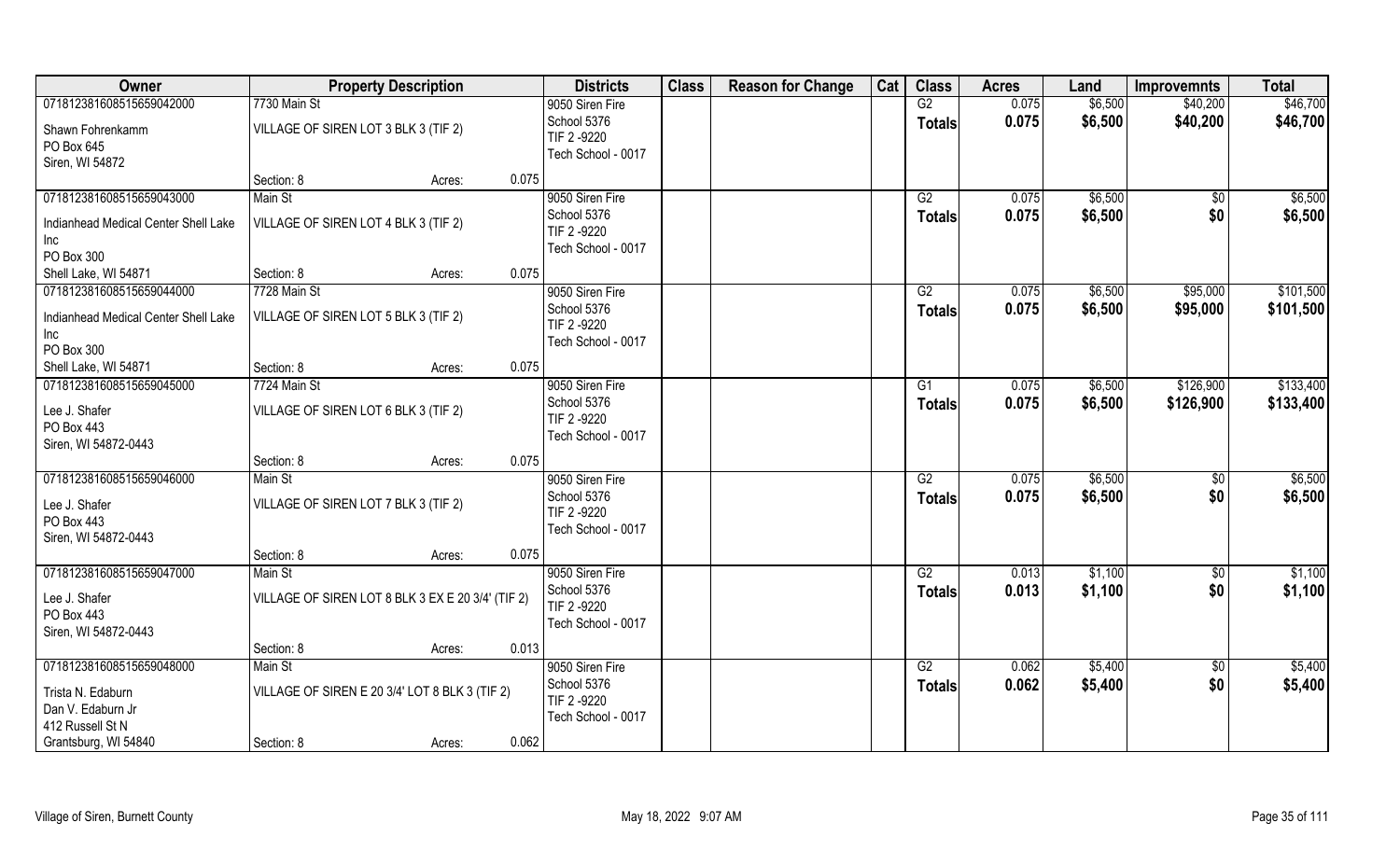| Owner                                              | <b>Property Description</b>                             |        |       | <b>Districts</b>                  | <b>Class</b> | <b>Reason for Change</b> | Cat | <b>Class</b>  | <b>Acres</b> | Land     | <b>Improvemnts</b> | <b>Total</b> |
|----------------------------------------------------|---------------------------------------------------------|--------|-------|-----------------------------------|--------------|--------------------------|-----|---------------|--------------|----------|--------------------|--------------|
| 071812381608515659049000                           | Main St                                                 |        |       | 9050 Siren Fire                   |              |                          |     | G2            | 0.156        | \$13,600 | $\sqrt{6}$         | \$13,600     |
| Trista N. Edaburn                                  | VILLAGE OF SIREN LOTS 9 & 10 BLK 3 & W 27 LOT 1         |        |       | School 5376                       |              |                          |     | <b>Totals</b> | 0.156        | \$13,600 | \$0                | \$13,600     |
| Dan V. Edaburn Jr                                  | (TIF 2)                                                 |        |       | TIF 2 -9220                       |              |                          |     |               |              |          |                    |              |
| 412 Russell St N                                   |                                                         |        |       | Tech School - 0017                |              |                          |     |               |              |          |                    |              |
| Grantsburg, WI 54840                               | Section: 8                                              | Acres: | 0.156 |                                   |              |                          |     |               |              |          |                    |              |
| 071812381608515659050000                           | 7716 Main St                                            |        |       | 9050 Siren Fire                   |              |                          |     | G2            | 0.068        | \$5,900  | \$67,600           | \$73,500     |
|                                                    |                                                         |        |       | School 5376                       |              |                          |     | <b>Totals</b> | 0.068        | \$5,900  | \$67,600           | \$73,500     |
| Timothy L. Meister<br>N5495 Rocky Ridge Rd         | VILLAGE OF SIREN LOT 11 BLK 3 EX W 27 INCHES<br>(TIF 2) |        |       | TIF 2 -9220                       |              |                          |     |               |              |          |                    |              |
| Spooner, WI 54801                                  |                                                         |        |       | Tech School - 0017                |              |                          |     |               |              |          |                    |              |
|                                                    | Section: 8                                              | Acres: | 0.068 |                                   |              |                          |     |               |              |          |                    |              |
| 071812381608515659051000                           |                                                         |        |       | 9050 Siren Fire                   |              |                          |     | X4            | 0.170        | \$0      | $\sqrt{50}$        | $\sqrt{50}$  |
|                                                    | VILLAGE OF SIREN LOT 12 BLK 3                           |        |       | School 5376                       |              |                          |     | <b>Totals</b> | 0.170        | \$0      | \$0                | \$0          |
| Bethany Lutheran Church<br>PO Box 62               |                                                         |        |       | Tech School - 0017                |              |                          |     |               |              |          |                    |              |
| Siren, WI 54872                                    |                                                         |        |       |                                   |              |                          |     |               |              |          |                    |              |
|                                                    | Section: 8                                              | Acres: | 0.170 |                                   |              |                          |     |               |              |          |                    |              |
| 071812381608515659052000                           | 7721 Lake St                                            |        |       | 9050 Siren Fire                   |              |                          |     | G1            | 0.344        | \$13,200 | \$147,700          | \$160,900    |
|                                                    |                                                         |        |       | School 5376                       |              |                          |     | <b>Totals</b> | 0.344        | \$13,200 | \$147,700          | \$160,900    |
| Catherine Schmidt                                  | VILLAGE OF SIREN LOT 13 & 14 BLK 3                      |        |       | Tech School - 0017                |              |                          |     |               |              |          |                    |              |
| Robert J. Schmidt                                  |                                                         |        |       |                                   |              |                          |     |               |              |          |                    |              |
| 24306 Howe Rd                                      |                                                         |        | 0.344 |                                   |              |                          |     |               |              |          |                    |              |
| Webster, WI 54893-8436<br>071812381608515659053000 | Section: 8<br>7725 Lake St                              | Acres: |       |                                   |              |                          |     | G1            | 0.172        |          | \$69,400           | \$76,900     |
|                                                    |                                                         |        |       | 9050 Siren Fire                   |              |                          |     |               |              | \$7,500  |                    |              |
| Dean Birch                                         | VILLAGE OF SIREN LOT 15 BLK 3                           |        |       | School 5376<br>Tech School - 0017 |              |                          |     | <b>Totals</b> | 0.172        | \$7,500  | \$69,400           | \$76,900     |
| Doris Birch                                        |                                                         |        |       |                                   |              |                          |     |               |              |          |                    |              |
| 7725 Lake St                                       |                                                         |        |       |                                   |              |                          |     |               |              |          |                    |              |
| Siren, WI 54872                                    | Section: 8                                              | Acres: | 0.172 |                                   |              |                          |     |               |              |          |                    |              |
| 071812381608515659054000                           |                                                         |        |       | 9050 Siren Fire                   |              |                          |     | G1            | 0.131        | \$4,600  | $\sqrt{$0}$        | \$4,600      |
| Dean Birch                                         | VILLAGE OF SIREN E 38' LOT 16, BLK 3                    |        |       | School 5376                       |              |                          |     | <b>Totals</b> | 0.131        | \$4,600  | \$0                | \$4,600      |
| Doris Birch                                        |                                                         |        |       | Tech School - 0017                |              |                          |     |               |              |          |                    |              |
| 7725 Lake St                                       |                                                         |        |       |                                   |              |                          |     |               |              |          |                    |              |
| Siren, WI 54872                                    | Section: 8                                              | Acres: | 0.131 |                                   |              |                          |     |               |              |          |                    |              |
| 071812381608515659055000                           | Lake St                                                 |        |       | 9050 Siren Fire                   |              |                          |     | G2            | 0.140        | \$6,100  | $\sqrt{$0}$        | \$6,100      |
| Jennemans' Hardware Hank, Inc.                     | VILLAGE OF SIREN LOT 16 BLK 3 EX E 38'                  |        |       | School 5376                       |              |                          |     | <b>Totals</b> | 0.140        | \$6,100  | \$0                | \$6,100      |
| PO Box 10                                          |                                                         |        |       | Tech School - 0017                |              |                          |     |               |              |          |                    |              |
| Siren, WI 54872                                    |                                                         |        |       |                                   |              |                          |     |               |              |          |                    |              |
|                                                    | Section: 8                                              | Acres: | 0.140 |                                   |              |                          |     |               |              |          |                    |              |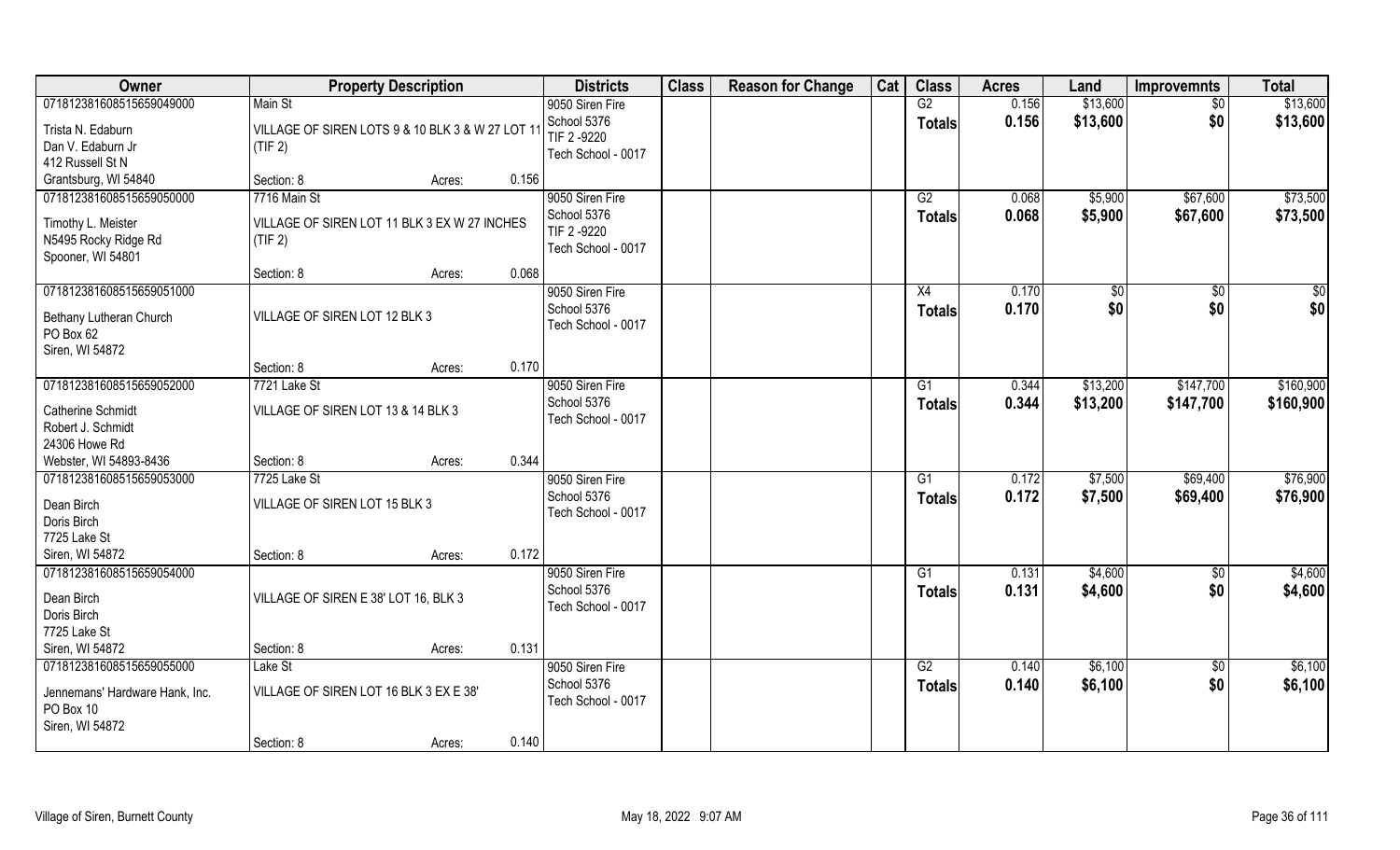| Owner                                     |                                                          | <b>Property Description</b> |       | <b>Districts</b>   | <b>Class</b> | <b>Reason for Change</b> | Cat | <b>Class</b>  | <b>Acres</b> | Land     | <b>Improvemnts</b> | <b>Total</b> |
|-------------------------------------------|----------------------------------------------------------|-----------------------------|-------|--------------------|--------------|--------------------------|-----|---------------|--------------|----------|--------------------|--------------|
| 071812381608515659056000                  | Johnson St                                               |                             |       | 9050 Siren Fire    |              |                          |     | G1            | 0.220        | \$7,100  | $\sqrt{6}$         | \$7,100      |
| Debra J. Mikkelson                        | VILLAGE OF SIREN LOT 1 BLK 4                             |                             |       | School 5376        |              |                          |     | <b>Totals</b> | 0.220        | \$7,100  | \$0                | \$7,100      |
| 7730 Johnson St                           |                                                          |                             |       | Tech School - 0017 |              |                          |     |               |              |          |                    |              |
| Siren, WI 54872                           |                                                          |                             |       |                    |              |                          |     |               |              |          |                    |              |
|                                           | Section: 8                                               | Acres:                      | 0.220 |                    |              |                          |     |               |              |          |                    |              |
| 071812381608515659057000                  | 7730 Johnson St                                          |                             |       | 9050 Siren Fire    |              |                          |     | G1            | 0.172        | \$7,500  | \$38,300           | \$45,800     |
| Debra J. Mikkelson                        | VILLAGE OF SIREN LOT 2 BLK 4                             |                             |       | School 5376        |              |                          |     | <b>Totals</b> | 0.172        | \$7,500  | \$38,300           | \$45,800     |
| 7730 Johnson St                           |                                                          |                             |       | Tech School - 0017 |              |                          |     |               |              |          |                    |              |
| Siren, WI 54872                           |                                                          |                             |       |                    |              |                          |     |               |              |          |                    |              |
|                                           | Section: 8                                               | Acres:                      | 0.172 |                    |              |                          |     |               |              |          |                    |              |
| 071812381608515659058000                  | 7720 Johnson St                                          |                             |       | 9050 Siren Fire    |              |                          |     | G2            | 0.344        | \$26,200 | \$360,000          | \$386,200    |
| Marlys J. Formell                         | VILLAGE OF SIREN LOTS 3 & 4 BLK 4                        |                             |       | School 5376        |              |                          |     | <b>Totals</b> | 0.344        | \$26,200 | \$360,000          | \$386,200    |
| 60 S 6th St Ste 2700                      |                                                          |                             |       | Tech School - 0017 |              |                          |     |               |              |          |                    |              |
| Minneapolis, MN 55402                     |                                                          |                             |       |                    |              |                          |     |               |              |          |                    |              |
|                                           | Section: 8                                               | Acres:                      | 0.344 |                    |              |                          |     |               |              |          |                    |              |
| 071812381608515659060000                  | Johnson St                                               |                             |       | 9050 Siren Fire    |              |                          |     | G2            | 0.344        | \$26,200 | \$18,600           | \$44,800     |
|                                           | VILLAGE OF SIREN S 50' LOTS 5 & 6 BLK 4                  |                             |       | School 5376        |              |                          |     | <b>Totals</b> | 0.344        | \$26,200 | \$18,600           | \$44,800     |
| Marlys J. Formell<br>60 S 6th St Ste 2700 |                                                          |                             |       | Tech School - 0017 |              |                          |     |               |              |          |                    |              |
| Minneapolis, MN 55402                     |                                                          |                             |       |                    |              |                          |     |               |              |          |                    |              |
|                                           | Section: 8                                               | Acres:                      | 0.344 |                    |              |                          |     |               |              |          |                    |              |
| 071812381608515659061100                  | 24051 1st Ave                                            |                             |       | 9050 Siren Fire    |              |                          |     | X4            | 0.230        | \$       | \$0                | \$0          |
|                                           |                                                          |                             |       | School 5376        |              |                          |     | <b>Totals</b> | 0.230        | \$0      | \$0                | \$0          |
| Village of Siren<br>PO Box 23             | VILLAGE OF SIREN N 100' LOT 5 BLK 4 & N 100' LOT<br>BLK4 |                             |       | Tech School - 0017 |              |                          |     |               |              |          |                    |              |
| Siren, WI 54872                           |                                                          |                             |       |                    |              |                          |     |               |              |          |                    |              |
|                                           | Section: 8                                               | Acres:                      | 0.230 |                    |              |                          |     |               |              |          |                    |              |
| 071812381608515659062000                  | 7715 Main St                                             |                             |       | 9050 Siren Fire    |              |                          |     | G2            | 0.149        | \$13,000 | \$165,600          | \$178,600    |
| Brown Bears Acres, LLC                    | VILLAGE OF SIREN LOTS 7 & 8 BLK 4 (TIF 2)                |                             |       | School 5376        |              |                          |     | <b>Totals</b> | 0.149        | \$13,000 | \$165,600          | \$178,600    |
| 7641 Shady Ln                             |                                                          |                             |       | TIF 2-9220         |              |                          |     |               |              |          |                    |              |
| Siren, WI 54872                           |                                                          |                             |       | Tech School - 0017 |              |                          |     |               |              |          |                    |              |
|                                           | Section: 8                                               | Acres:                      | 0.149 |                    |              |                          |     |               |              |          |                    |              |
| 071812381608515659063000                  | 7717 Main St                                             |                             |       | 9050 Siren Fire    |              |                          |     | G2            | 0.049        | \$4,300  | \$93,000           | \$97,300     |
| Brown Bears Acres, LLC                    | VILLAGE OF SIREN LOT 9, BLK 4 EX W 8' 8 (TIF 2)          |                             |       | School 5376        |              |                          |     | <b>Totals</b> | 0.049        | \$4,300  | \$93,000           | \$97,300     |
| 7641 Shady Ln                             |                                                          |                             |       | TIF 2-9220         |              |                          |     |               |              |          |                    |              |
| Siren, WI 54872                           |                                                          |                             |       | Tech School - 0017 |              |                          |     |               |              |          |                    |              |
|                                           | Section: 8                                               | Acres:                      | 0.049 |                    |              |                          |     |               |              |          |                    |              |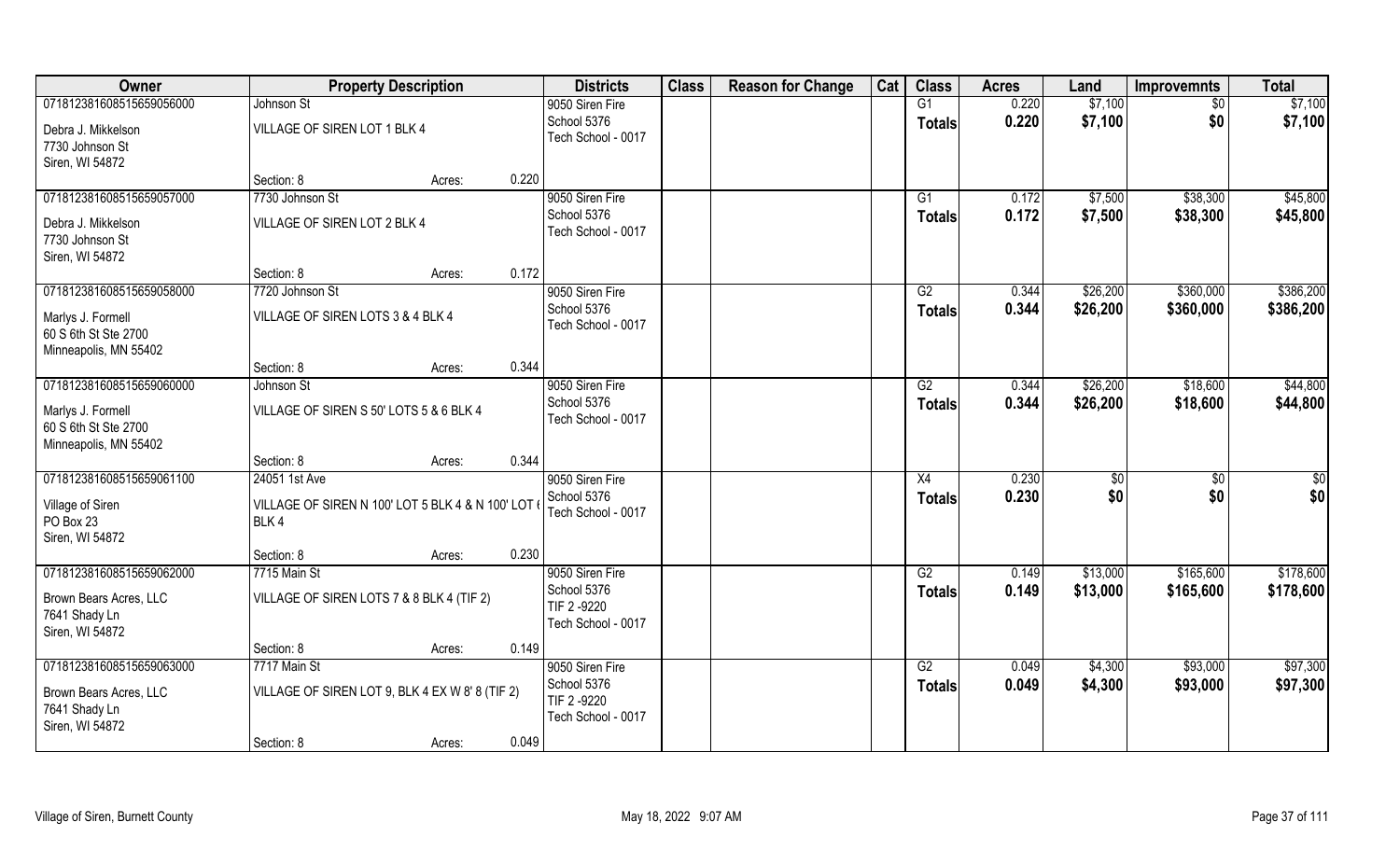| Owner                    | <b>Property Description</b>                    | <b>Districts</b>   | <b>Class</b> | <b>Reason for Change</b> | Cat | <b>Class</b>    | <b>Acres</b> | Land     | <b>Improvemnts</b> | <b>Total</b> |
|--------------------------|------------------------------------------------|--------------------|--------------|--------------------------|-----|-----------------|--------------|----------|--------------------|--------------|
| 071812381608515659064000 | 7719 Main St                                   | 9050 Siren Fire    |              |                          |     | G2              | 0.026        | \$2,300  | \$13,400           | \$15,700     |
| Brian R. Mcbroom         | VILLAGE OF SIREN W 8' 8 (TIF 2)                | School 5376        |              |                          |     | <b>Totals</b>   | 0.026        | \$2,300  | \$13,400           | \$15,700     |
| PO Box 88                |                                                | TIF 2-9220         |              |                          |     |                 |              |          |                    |              |
| Siren, WI 54872          |                                                | Tech School - 0017 |              |                          |     |                 |              |          |                    |              |
|                          | 0.026<br>Section: 8<br>Acres:                  |                    |              |                          |     |                 |              |          |                    |              |
| 071812381608515659065000 | 7721 Main St                                   | 9050 Siren Fire    |              |                          |     | G2              | 0.075        | \$6,500  | \$76,000           | \$82,500     |
| Jacqueline L. Kalin      | VILLAGE OF SIREN LOT 10, BLK 4 (TIF 2)         | School 5376        |              |                          |     | Totals          | 0.075        | \$6,500  | \$76,000           | \$82,500     |
| Sarah Kalin              |                                                | TIF 2 -9220        |              |                          |     |                 |              |          |                    |              |
| 7219 Gables Rd           |                                                | Tech School - 0017 |              |                          |     |                 |              |          |                    |              |
| Webster, WI 54893        | 0.075<br>Section: 8<br>Acres:                  |                    |              |                          |     |                 |              |          |                    |              |
| 071812381608515659069001 | 7723 Main St                                   | 9050 Siren Fire    |              |                          |     | X4              | 0.240        | \$0      | \$0                | \$0          |
|                          |                                                | School 5376        |              |                          |     | <b>Totals</b>   | 0.240        | \$0      | \$0                | \$0          |
| Siren Telephone Co Inc   | LOT 1 CSM#4458 V24 P204 #419384(FRMLY LOT      | TIF 2 -9220        |              |                          |     |                 |              |          |                    |              |
| PO Box 426               | 11,12,13 & PRT 14 BLK 4 VILL OF SIREN) TIF 2   | Tech School - 0017 |              |                          |     |                 |              |          |                    |              |
| Siren, WI 54872          | (STATE ASSESSED TELCO)                         |                    |              |                          |     |                 |              |          |                    |              |
|                          | 0.240<br>Section: 8<br>Acres:                  |                    |              |                          |     |                 |              |          |                    |              |
| 071812381608515659070001 | 7729 Main St                                   | 9050 Siren Fire    |              |                          |     | G2              | 0.130        | \$11,300 | \$66,300           | \$77,600     |
| Siren Telephone Co Inc   | LOT 2 CSM#4458 V24 P204 #419384(FRMLY LOT 15 & | School 5376        |              |                          |     | <b>Totals</b>   | 0.130        | \$11,300 | \$66,300           | \$77,600     |
| PO Box 426               | PRT 14 BLK4 VILLAGE OF SIREN) TIF 2            | TIF 2 -9220        |              |                          |     |                 |              |          |                    |              |
| Siren, WI 54872          |                                                | Tech School - 0017 |              |                          |     |                 |              |          |                    |              |
|                          | 0.130<br>Section: 8<br>Acres:                  |                    |              |                          |     |                 |              |          |                    |              |
| 071812381608515659071000 | Main St                                        | 9050 Siren Fire    |              |                          |     | $\overline{G2}$ | 0.075        | \$6,500  | $\overline{50}$    | \$6,500      |
| Jeffrey A. Zappa         | VILLAGE OF SIREN LOT 16, BLK 4 (TIF 2)         | School 5376        |              |                          |     | <b>Totals</b>   | 0.075        | \$6,500  | \$0                | \$6,500      |
| Mindy J. Zappa           |                                                | TIF 2-9220         |              |                          |     |                 |              |          |                    |              |
| 451 23rd Ave             |                                                | Tech School - 0017 |              |                          |     |                 |              |          |                    |              |
| Cumberland, WI 54829     | Section: 8<br>0.075<br>Acres:                  |                    |              |                          |     |                 |              |          |                    |              |
| 071812381608515659072000 | 7733 Main St                                   | 9050 Siren Fire    |              |                          |     | G2              | 0.161        | \$14,000 | \$73,500           | \$87,500     |
|                          |                                                | School 5376        |              |                          |     | <b>Totals</b>   | 0.161        | \$14,000 | \$73,500           | \$87,500     |
| Jeffrey A. Zappa         | VILLAGE OF SIREN LOT 17 & 18 BLK 4 (TIF 2)     | TIF 2-9220         |              |                          |     |                 |              |          |                    |              |
| Mindy J. Zappa           |                                                | Tech School - 0017 |              |                          |     |                 |              |          |                    |              |
| 451 23rd Ave             |                                                |                    |              |                          |     |                 |              |          |                    |              |
| Cumberland, WI 54829     | 0.161<br>Section: 8<br>Acres:                  |                    |              |                          |     |                 |              |          |                    |              |
| 071812381608515659073000 | 7732 Bradley St                                | 9050 Siren Fire    |              |                          |     | G1              | 0.281        | \$11,500 | \$42,600           | \$54,100     |
| Patricia J. Needham      | VILLAGE OF SIREN LOT 1, BLK 5                  | School 5376        |              |                          |     | <b>Totals</b>   | 0.281        | \$11,500 | \$42,600           | \$54,100     |
| PO Box 533               |                                                | Tech School - 0017 |              |                          |     |                 |              |          |                    |              |
| Siren, WI 54872          |                                                |                    |              |                          |     |                 |              |          |                    |              |
|                          | 0.281<br>Section: 8<br>Acres:                  |                    |              |                          |     |                 |              |          |                    |              |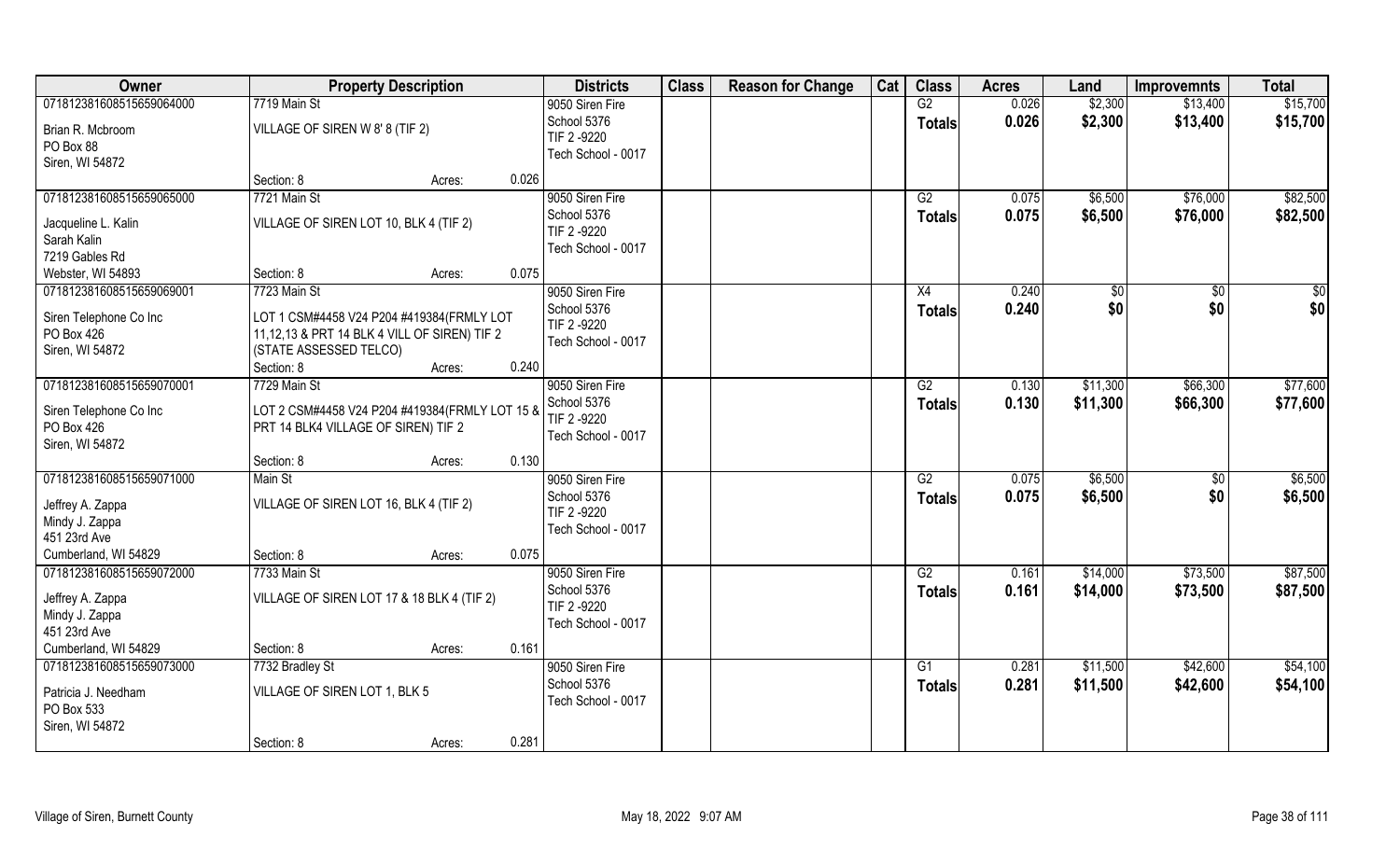| Owner                                                                 | <b>Property Description</b>                                      |        |       | <b>Districts</b>                  | <b>Class</b> | <b>Reason for Change</b> | Cat | <b>Class</b>  | <b>Acres</b> | Land           | <b>Improvemnts</b> | <b>Total</b>    |
|-----------------------------------------------------------------------|------------------------------------------------------------------|--------|-------|-----------------------------------|--------------|--------------------------|-----|---------------|--------------|----------------|--------------------|-----------------|
| 071812381608515659074000                                              | 7724 Bradley St                                                  |        |       | 9050 Siren Fire                   |              |                          |     | X4            | 0.161        | \$0            | $\sqrt{$0}$        | \$0             |
| Siren United Methodist Church<br>PO Box 312                           | VILLAGE OF SIREN LOT 2, BLK 5                                    |        |       | School 5376<br>Tech School - 0017 |              |                          |     | <b>Totals</b> | 0.161        | \$0            | \$0                | \$0             |
| Webster, WI 54893-0312                                                |                                                                  |        |       |                                   |              |                          |     |               |              |                |                    |                 |
|                                                                       | Section: 8                                                       | Acres: | 0.161 |                                   |              |                          |     |               |              |                |                    |                 |
| 071812381608515659075000                                              | 7724 Bradley St                                                  |        |       | 9050 Siren Fire                   |              |                          |     | X4            | 0.161        | $\sqrt{50}$    | $\sqrt{$0}$        | \$0             |
| Siren United Methodist Church<br>PO Box 312                           | VILLAGE OF SIREN LOT 3, BLK 5                                    |        |       | School 5376<br>Tech School - 0017 |              |                          |     | <b>Totals</b> | 0.161        | \$0            | \$0                | \$0             |
| Webster, WI 54893-0312                                                | Section: 8                                                       | Acres: | 0.161 |                                   |              |                          |     |               |              |                |                    |                 |
| 071812381608515659076000                                              |                                                                  |        |       | 9050 Siren Fire                   |              |                          |     | X4            | 0.160        | \$0            | $\overline{50}$    | $\sqrt{50}$     |
| Siren United Methodist Church<br>PO Box 312                           | VILLAGE OF SIREN LOT 4 BLK 5                                     |        |       | School 5376<br>Tech School - 0017 |              |                          |     | <b>Totals</b> | 0.160        | \$0            | \$0                | \$0             |
| Webster, WI 54893-0312                                                | Section: 8                                                       | Acres: | 0.160 |                                   |              |                          |     |               |              |                |                    |                 |
| 071812381608515659077000                                              |                                                                  |        |       | 9050 Siren Fire                   |              |                          |     | X4            | 0.160        | $\frac{1}{20}$ | $\sqrt[6]{3}$      | $\sqrt{50}$     |
| Swedish Methodist Church of Siren<br>24025 1st Ave<br>Siren, WI 54872 | VILLAGE OF SIREN LOT 5, BLK 5                                    |        |       | School 5376<br>Tech School - 0017 |              |                          |     | <b>Totals</b> | 0.160        | \$0            | \$0                | \$0             |
|                                                                       | Section: 8                                                       | Acres: | 0.160 |                                   |              |                          |     |               |              |                |                    |                 |
| 071812381608515659078000                                              | 24025 1st Ave                                                    |        |       | 9050 Siren Fire                   |              |                          |     | X4            | 0.160        | \$0            | $\overline{50}$    | $\overline{50}$ |
| Swedish Methodist Church of Siren<br>24025 1st Ave<br>Siren, WI 54872 | VILLAGE OF SIREN LOT 6, BLK 5                                    |        |       | School 5376<br>Tech School - 0017 |              |                          |     | <b>Totals</b> | 0.160        | \$0            | \$0                | \$0             |
|                                                                       | Section: 8                                                       | Acres: | 0.160 |                                   |              |                          |     |               |              |                |                    |                 |
| 071812381608515659079000                                              | 24035 1st Ave                                                    |        |       | 9050 Siren Fire                   |              |                          |     | X4            | 0.160        | \$0            | $\sqrt{$0}$        | \$0             |
| Siren Telephone Co Inc<br>PO Box 426<br>Siren, WI 54872               | VILLAGE OF SIREN LOT 7, BLK 5 (STATE ASSESSED<br>TELCO) (D-1621) |        |       | School 5376<br>Tech School - 0017 |              |                          |     | <b>Totals</b> | 0.160        | \$0            | \$0                | \$0             |
|                                                                       | Section: 8                                                       | Acres: | 0.160 |                                   |              |                          |     |               |              |                |                    |                 |
| 071812381608515659080000                                              | 7718 Lilac Ln                                                    |        |       | 9050 Siren Fire                   |              |                          |     | G1            | 0.161        | \$7,000        | \$74,600           | \$81,600        |
| lae Leasing, LLC<br>64316 Lake Lena Rd<br>Hinckley, MN 55037          | VILLAGE OF SIREN LOT 8, BLK 5                                    |        |       | School 5376<br>Tech School - 0017 |              |                          |     | <b>Totals</b> | 0.161        | \$7,000        | \$74,600           | \$81,600        |
|                                                                       | Section: 8                                                       | Acres: | 0.161 |                                   |              |                          |     |               |              |                |                    |                 |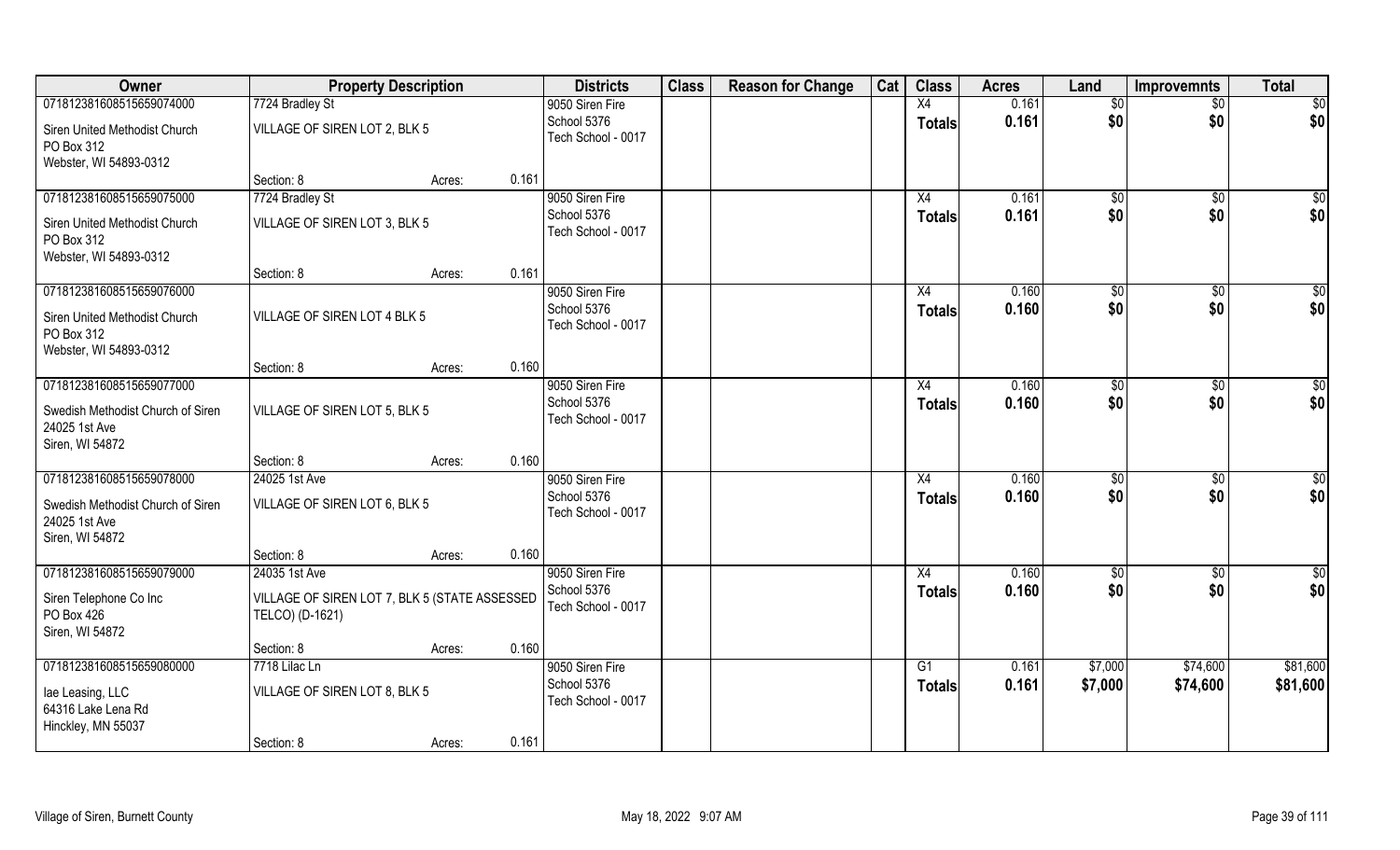| Owner                         |                                | <b>Property Description</b> |       | <b>Districts</b>   | <b>Class</b>   | <b>Reason for Change</b>  | Cat | <b>Class</b>    | <b>Acres</b> | Land     | <b>Improvemnts</b> | <b>Total</b> |
|-------------------------------|--------------------------------|-----------------------------|-------|--------------------|----------------|---------------------------|-----|-----------------|--------------|----------|--------------------|--------------|
| 071812381608515659081000      | 7722 Lilac Ln Unit 1           |                             |       | 9050 Siren Fire    |                |                           |     | G1              | 0.161        | \$7,000  | \$48,600           | \$55,600     |
| Leonard Chute                 | VILLAGE OF SIREN LOT 9, BLK 5  |                             |       | School 5376        |                |                           |     | <b>Totals</b>   | 0.161        | \$7,000  | \$48,600           | \$55,600     |
| 13975 County Rd O             |                                |                             |       | Tech School - 0017 |                |                           |     |                 |              |          |                    |              |
| Grantsburg, WI 54840          |                                |                             |       |                    |                |                           |     |                 |              |          |                    |              |
|                               | Section: 8                     | Acres:                      | 0.161 |                    |                |                           |     |                 |              |          |                    |              |
| 071812381608515659082000      | 7725 Johnson St                |                             |       | 9050 Siren Fire    |                |                           |     | G1              | 0.161        | \$7,000  | \$41,200           | \$48,200     |
| Brian & Marchell Pardun Trust | VILLAGE OF SIREN LOT 10 BLK 5  |                             |       | School 5376        |                |                           |     | <b>Totals</b>   | 0.161        | \$7,000  | \$41,200           | \$48,200     |
| 29376 Pardun Rd               |                                |                             |       | Tech School - 0017 |                |                           |     |                 |              |          |                    |              |
| Danbury, WI 54830             |                                |                             |       |                    |                |                           |     |                 |              |          |                    |              |
|                               | Section: 8                     | Acres:                      | 0.161 |                    |                |                           |     |                 |              |          |                    |              |
| 071812381608515659083000      | 7727 Johnson St                |                             |       | 9050 Siren Fire    |                |                           |     | G1              | 0.161        | \$7,000  | \$56,100           | \$63,100     |
| John Eret                     | VILLAGE OF SIREN LOT 11, BLK 5 |                             |       | School 5376        |                |                           |     | <b>Totals</b>   | 0.161        | \$7,000  | \$56,100           | \$63,100     |
| Marlee Eret                   |                                |                             |       | Tech School - 0017 |                |                           |     |                 |              |          |                    |              |
| 27695 Leah Ln                 |                                |                             |       |                    |                |                           |     |                 |              |          |                    |              |
| Chisago City, MN 55013        | Section: 8                     | Acres:                      | 0.161 |                    |                |                           |     |                 |              |          |                    |              |
| 071812381608515659084000      | 24040 Hanson Ave               |                             |       | 9050 Siren Fire    |                |                           |     | G <sub>1</sub>  | 0.260        | \$10,900 | \$121,700          | \$132,600    |
| Kevin L. Swanson              | VILLAGE OF SIREN LOT 12, BLK 5 |                             |       | School 5376        |                |                           |     | <b>Totals</b>   | 0.260        | \$10,900 | \$121,700          | \$132,600    |
| Luanne M. Swanson             |                                |                             |       | Tech School - 0017 |                |                           |     |                 |              |          |                    |              |
| PO Box 392                    |                                |                             |       |                    |                |                           |     |                 |              |          |                    |              |
| Siren, WI 54872               | Section: 8                     | Acres:                      | 0.260 |                    |                |                           |     |                 |              |          |                    |              |
| 071812381608515659085000      | <b>Bradley St</b>              |                             |       | 9050 Siren Fire    | G <sub>1</sub> | County sold, now assessed |     | $\overline{G1}$ | 0.161        | \$5,600  | $\overline{50}$    | \$5,600      |
| Nicholas W. Krause            | VILLAGE OF SIREN LOT 1, BLK 6  |                             |       | School 5376        |                |                           |     | <b>Totals</b>   | 0.161        | \$5,600  | \$0                | \$5,600      |
| 1802 Losey Blvd S             |                                |                             |       | Tech School - 0017 |                |                           |     |                 |              |          |                    |              |
| La Crosse, WI 54601           |                                |                             |       |                    |                |                           |     |                 |              |          |                    |              |
|                               | Section: 8                     | Acres:                      | 0.161 |                    |                |                           |     |                 |              |          |                    |              |
| 071812381608515659086000      | 7714 Bradley St                |                             |       | 9050 Siren Fire    | G1             | Purchased from the County |     | G1              | 0.161        | \$7,000  | \$75,300           | \$82,300     |
| Nicholas W. Krause            | VILLAGE OF SIREN LOT 2, BLK 6  |                             |       | School 5376        |                |                           |     | Totals          | 0.161        | \$7,000  | \$75,300           | \$82,300     |
| 1802 Losey Blvd S             |                                |                             |       | Tech School - 0017 |                |                           |     |                 |              |          |                    |              |
| La Crosse, WI 54601           |                                |                             |       |                    |                |                           |     |                 |              |          |                    |              |
|                               | Section: 8                     | Acres:                      | 0.161 |                    |                |                           |     |                 |              |          |                    |              |
| 071812381608515659087000      | <b>Bradley St</b>              |                             |       | 9050 Siren Fire    | G <sub>1</sub> | Purchased from the County |     | $\overline{G1}$ | 0.161        | \$4,100  | $\overline{50}$    | \$4,100      |
| Lori Richison A. Moody        | VILLAGE OF SIREN LOT 3, BLK 6  |                             |       | School 5376        |                |                           |     | <b>Totals</b>   | 0.161        | \$4,100  | \$0                | \$4,100      |
| PO Box 208                    |                                |                             |       | Tech School - 0017 |                |                           |     |                 |              |          |                    |              |
| Siren, WI 54872-0208          |                                |                             |       |                    |                |                           |     |                 |              |          |                    |              |
|                               | Section: 8                     | Acres:                      | 0.161 |                    |                |                           |     |                 |              |          |                    |              |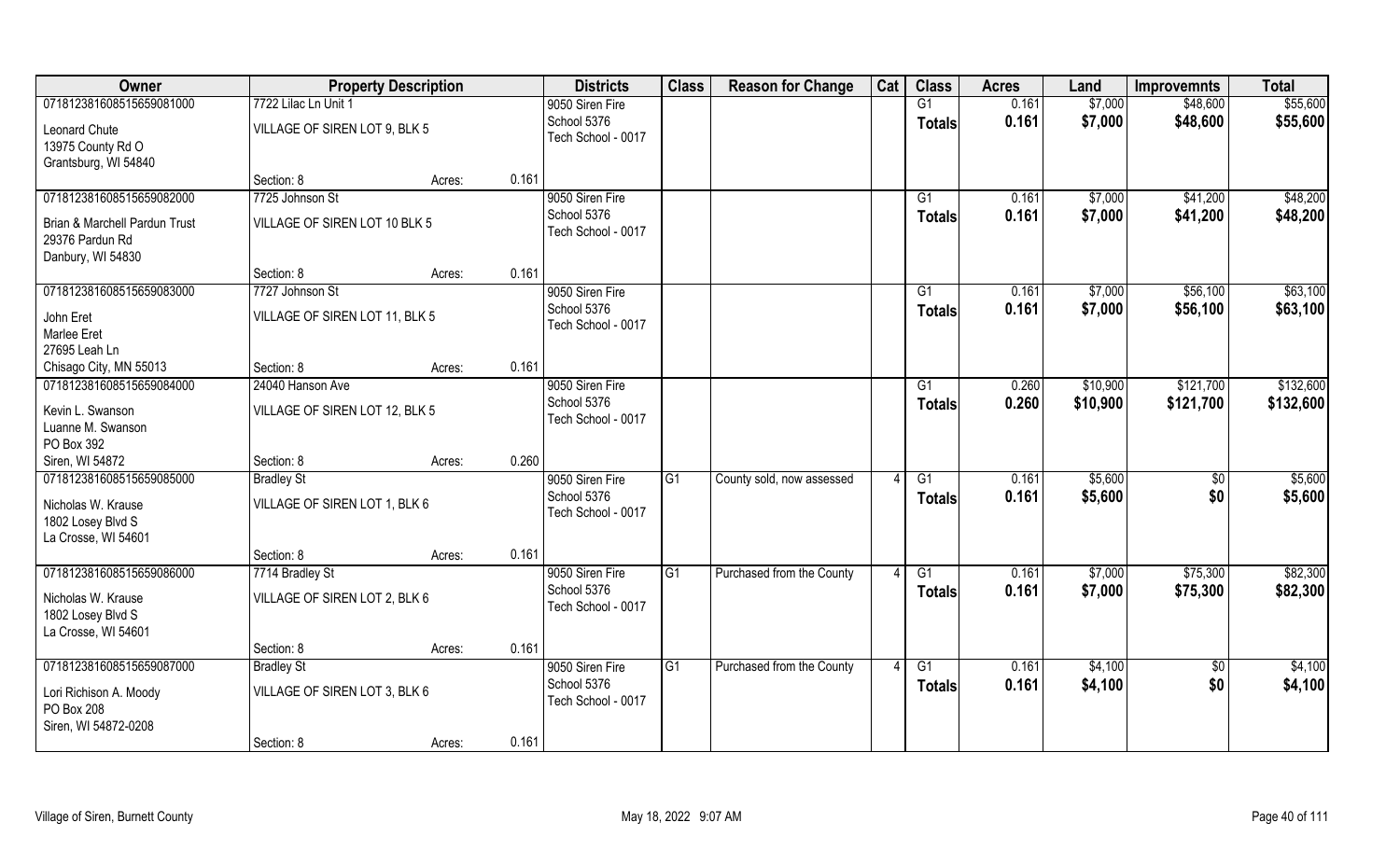| Owner                                        |                                                   | <b>Property Description</b> |       | <b>Districts</b>                  | <b>Class</b> | <b>Reason for Change</b> | Cat | <b>Class</b>        | <b>Acres</b>   | Land                 | <b>Improvemnts</b>   | <b>Total</b>         |
|----------------------------------------------|---------------------------------------------------|-----------------------------|-------|-----------------------------------|--------------|--------------------------|-----|---------------------|----------------|----------------------|----------------------|----------------------|
| 071812381608515659088000                     | 7700 Bradley St                                   |                             |       | 9050 Siren Fire                   |              |                          |     | G1                  | 0.161          | \$7,000              | \$59,900             | \$66,900             |
| Kenneth Gilbertson                           | VILLAGE OF SIREN LOT 4, BLK 6                     |                             |       | School 5376<br>Tech School - 0017 |              |                          |     | <b>Totals</b>       | 0.161          | \$7,000              | \$59,900             | \$66,900             |
| 7732 Bradley St<br>Siren, WI 54872           |                                                   |                             |       |                                   |              |                          |     |                     |                |                      |                      |                      |
|                                              | Section: 8                                        | Acres:                      | 0.161 |                                   |              |                          |     |                     |                |                      |                      |                      |
| 071812381608515659089000                     | <b>Bradley St</b>                                 |                             |       | 9050 Siren Fire                   |              |                          |     | G1                  | 0.161          | \$5,600              | \$0                  | \$5,600              |
| Kenneth Gilbertson                           | VILLAGE OF SIREN LOT 5, BLK 6 (TIF 2)             |                             |       | School 5376                       |              |                          |     | Totals              | 0.161          | \$5,600              | \$0                  | \$5,600              |
| 7732 Bradley St                              |                                                   |                             |       | TIF 2 -9220<br>Tech School - 0017 |              |                          |     |                     |                |                      |                      |                      |
| Siren, WI 54872                              | Section: 8                                        |                             | 0.161 |                                   |              |                          |     |                     |                |                      |                      |                      |
| 071812381608515659090000                     | 7690 Bradley St                                   | Acres:                      |       | 9050 Siren Fire                   |              |                          |     | G1                  | 0.094          | \$4,100              | \$46,800             | \$50,900             |
| <b>Erland Olson</b>                          | S 82 FT OF LOT 6 BLK 6 PLAT OF SIREN (SW) (TIF 2) |                             |       | School 5376                       |              |                          |     | <b>Totals</b>       | 0.094          | \$4,100              | \$46,800             | \$50,900             |
| 7690 Bradley St                              |                                                   |                             |       | TIF 2-9220                        |              |                          |     |                     |                |                      |                      |                      |
| Siren, WI 54872                              |                                                   |                             |       | Tech School - 0017                |              |                          |     |                     |                |                      |                      |                      |
|                                              | Section: 8                                        | Acres:                      | 0.094 |                                   |              |                          |     |                     |                |                      |                      |                      |
| 071812381608515659091000                     | 24027 State Rd 35/70                              |                             |       | 9050 Siren Fire<br>School 5376    |              |                          |     | G2<br><b>Totals</b> | 0.067<br>0.067 | \$17,500<br>\$17,500 | \$24,000<br>\$24,000 | \$41,500<br>\$41,500 |
| Robert J. Phernetton<br>Lisa B S. Phernetton | VILLAGE OF SIREN N 58' LOT 6, BLK 6 (TIF 2)       |                             |       | TIF 2-9220                        |              |                          |     |                     |                |                      |                      |                      |
| 2932 130th St                                |                                                   |                             |       | Tech School - 0017                |              |                          |     |                     |                |                      |                      |                      |
| Frederic, WI 54837                           | Section: 8                                        | Acres:                      | 0.067 |                                   |              |                          |     |                     |                |                      |                      |                      |
| 071812381608515659092000                     | 7697 Johnson St                                   |                             |       | 9050 Siren Fire                   |              |                          |     | $\overline{G2}$     | 0.161          | \$42,100             | \$104,500            | \$146,600            |
| <b>Taylor Land Company LLC</b>               | VILLAGE OF SIREN LOT 7, BLK 6 (TIF 2)             |                             |       | School 5376<br>TIF 2-9220         |              |                          |     | <b>Totals</b>       | 0.161          | \$42,100             | \$104,500            | \$146,600            |
| PO Box 6<br>Webster, WI 54893                |                                                   |                             |       | Tech School - 0017                |              |                          |     |                     |                |                      |                      |                      |
|                                              | Section: 8                                        | Acres:                      | 0.161 |                                   |              |                          |     |                     |                |                      |                      |                      |
| 071812381608515659093000                     | Johnson St                                        |                             |       | 9050 Siren Fire                   |              |                          |     | G2                  | 0.161          | \$36,000             | $\overline{50}$      | \$36,000             |
| <b>Taylor Land Company LLC</b>               | VILLAGE OF SIREN LOT 8, BLK 6 (TIF 2)             |                             |       | School 5376<br>TIF 2-9220         |              |                          |     | <b>Totals</b>       | 0.161          | \$36,000             | \$0                  | \$36,000             |
| PO Box 6                                     |                                                   |                             |       | Tech School - 0017                |              |                          |     |                     |                |                      |                      |                      |
| Webster, WI 54893                            | Section: 8                                        | Acres:                      | 0.161 |                                   |              |                          |     |                     |                |                      |                      |                      |
| 071812381608515659094000                     | 7701 Johnson St                                   |                             |       | 9050 Siren Fire                   |              |                          |     | G1                  | 0.161          | \$7,000              | \$51,300             | \$58,300             |
| <b>Taylor Land Company LLC</b>               | VILLAGE OF SIREN LOT 9 BLK 6                      |                             |       | School 5376                       |              |                          |     | <b>Totals</b>       | 0.161          | \$7,000              | \$51,300             | \$58,300             |
| PO Box 6                                     |                                                   |                             |       | Tech School - 0017                |              |                          |     |                     |                |                      |                      |                      |
| Webster, WI 54893                            |                                                   |                             |       |                                   |              |                          |     |                     |                |                      |                      |                      |
|                                              | Section: 8                                        | Acres:                      | 0.161 |                                   |              |                          |     |                     |                |                      |                      |                      |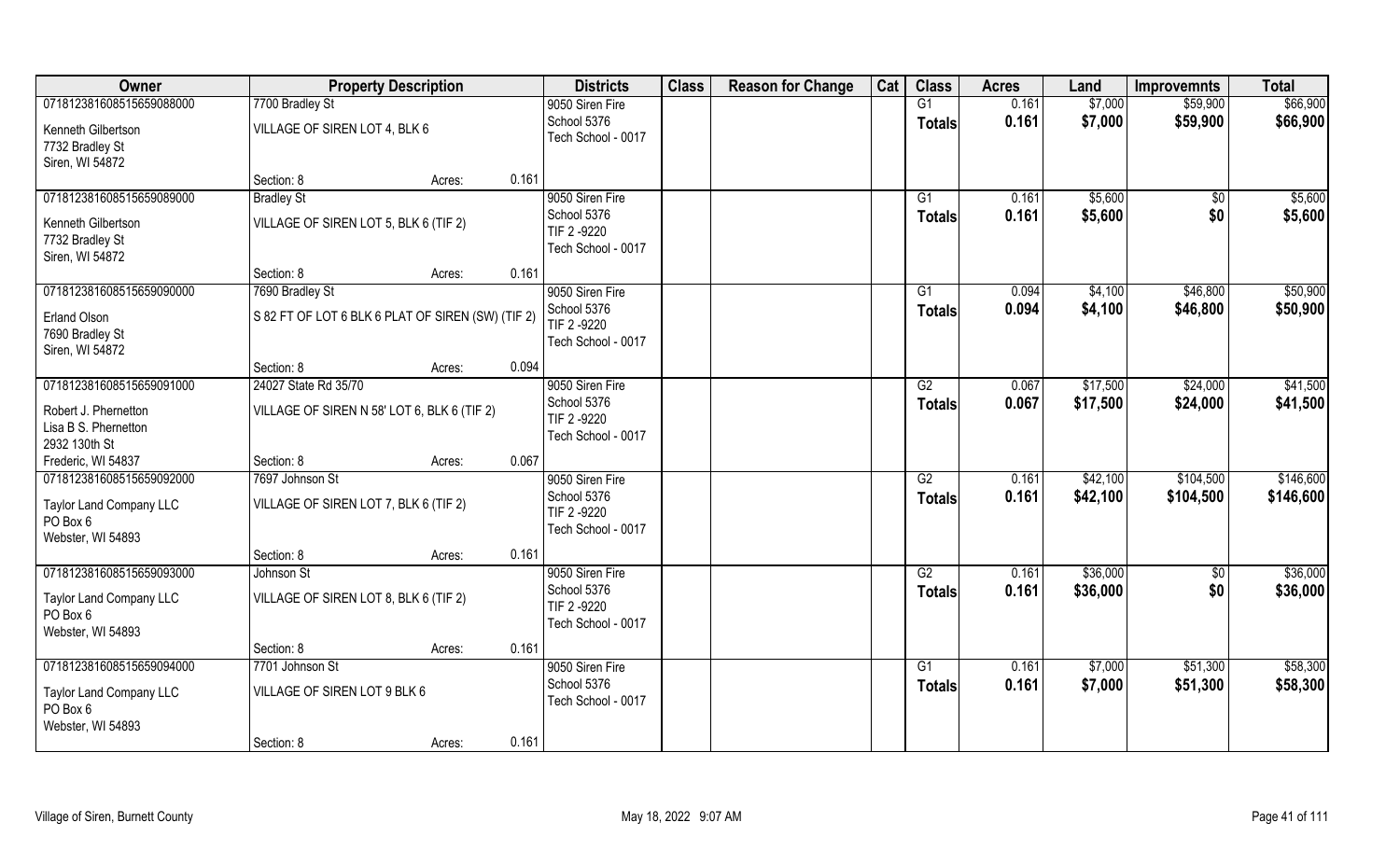| Owner                                    | <b>Property Description</b>                   |        |       | <b>Districts</b>   | <b>Class</b> | <b>Reason for Change</b> | Cat | <b>Class</b>  | <b>Acres</b> | Land     | <b>Improvemnts</b> | <b>Total</b> |
|------------------------------------------|-----------------------------------------------|--------|-------|--------------------|--------------|--------------------------|-----|---------------|--------------|----------|--------------------|--------------|
| 071812381608515659095000                 | Johnson St                                    |        |       | 9050 Siren Fire    |              |                          |     | G1            | 0.161        | \$7,000  | \$0                | \$7,000      |
| Taylor Land Company LLC                  | VILLAGE OF SIREN LOT 10, BLK 6                |        |       | School 5376        |              |                          |     | <b>Totals</b> | 0.161        | \$7,000  | \$0                | \$7,000      |
| PO Box 6                                 |                                               |        |       | Tech School - 0017 |              |                          |     |               |              |          |                    |              |
| Webster, WI 54893                        |                                               |        |       |                    |              |                          |     |               |              |          |                    |              |
|                                          | Section: 8                                    | Acres: | 0.161 |                    |              |                          |     |               |              |          |                    |              |
| 071812381608515659096000                 | Johnson St                                    |        |       | 9050 Siren Fire    |              |                          |     | G1            | 0.161        | \$5,600  | $\overline{50}$    | \$5,600      |
| David M. Close                           | VILLAGE OF SIREN LOT 11, BLK 6                |        |       | School 5376        |              |                          |     | <b>Totals</b> | 0.161        | \$5,600  | \$0                | \$5,600      |
| April M. Close                           |                                               |        |       | Tech School - 0017 |              |                          |     |               |              |          |                    |              |
| PO Box 199                               |                                               |        |       |                    |              |                          |     |               |              |          |                    |              |
| Siren, WI 54872                          | Section: 8                                    | Acres: | 0.161 |                    |              |                          |     |               |              |          |                    |              |
| 071812381608515659097000                 | 7713 Johnson St                               |        |       | 9050 Siren Fire    |              |                          |     | G1            | 0.161        | \$7,000  | \$114,600          | \$121,600    |
| David M. Close                           | VILLAGE OF SIREN LOT 12, BLK 6                |        |       | School 5376        |              |                          |     | <b>Totals</b> | 0.161        | \$7,000  | \$114,600          | \$121,600    |
| April M. Close                           |                                               |        |       | Tech School - 0017 |              |                          |     |               |              |          |                    |              |
| PO Box 199                               |                                               |        |       |                    |              |                          |     |               |              |          |                    |              |
| Siren, WI 54872                          | Section: 8                                    | Acres: | 0.161 |                    |              |                          |     |               |              |          |                    |              |
| 071812381608515659098000                 | 24014 1st Ave                                 |        |       | 9050 Siren Fire    |              |                          |     | G1            | 0.186        | \$8,100  | \$91,500           | \$99,600     |
| Zachary L. Benson                        | VILLAGE OF SIREN N 163' LOT 1, BLK 7 (TIF 2)  |        |       | School 5376        |              |                          |     | <b>Totals</b> | 0.186        | \$8,100  | \$91,500           | \$99,600     |
| Lisa M. Benson                           |                                               |        |       | TIF 2-9220         |              |                          |     |               |              |          |                    |              |
| 24014 1st Ave                            |                                               |        |       | Tech School - 0017 |              |                          |     |               |              |          |                    |              |
| Siren, WI 54872                          | Section: 8                                    | Acres: | 0.186 |                    |              |                          |     |               |              |          |                    |              |
| 071812381608515659099000                 | 24004 1st Ave                                 |        |       | 9050 Siren Fire    |              |                          |     | G2            | 0.058        | \$10,000 | \$83,900           | \$93,900     |
| Jacky L. Anderson                        | VILLAGE OF SIREN S 50.1' LOT 1, BLK 7 (TIF 2) |        |       | School 5376        |              |                          |     | <b>Totals</b> | 0.058        | \$10,000 | \$83,900           | \$93,900     |
| Richard I. Anderson                      |                                               |        |       | TIF 2 -9220        |              |                          |     |               |              |          |                    |              |
| PO Box 456                               |                                               |        |       | Tech School - 0017 |              |                          |     |               |              |          |                    |              |
| Siren, WI 54872                          | Section: 8                                    | Acres: | 0.058 |                    |              |                          |     |               |              |          |                    |              |
| 071812381608515659100000                 |                                               |        |       | 9050 Siren Fire    |              |                          |     | G1            | 0.186        | \$5,900  | \$0                | \$5,900      |
|                                          |                                               |        |       | School 5376        |              |                          |     | <b>Totals</b> | 0.186        | \$5,900  | \$0                | \$5,900      |
| Zachary L. Benson<br>Lisa M. Benson      | VILLAGE OF SIREN N 163' LOT 2, BLK 7 (TIF 2)  |        |       | TIF 2-9220         |              |                          |     |               |              |          |                    |              |
| 24014 1st Ave                            |                                               |        |       | Tech School - 0017 |              |                          |     |               |              |          |                    |              |
| Siren, WI 54872                          | Section: 8                                    | Acres: | 0.186 |                    |              |                          |     |               |              |          |                    |              |
| 071812381608515659101000                 | State Rd 70                                   |        |       | 9050 Siren Fire    |              |                          |     | G2            | 0.058        | \$10,100 | \$2,100            | \$12,200     |
|                                          |                                               |        |       | School 5376        |              |                          |     | <b>Totals</b> | 0.058        | \$10,100 | \$2,100            | \$12,200     |
| Jacky L. Anderson<br>Richard I. Anderson | VILLAGE OF SIREN S 50.1' LOT 2, BLK 7 (TIF 2) |        |       | TIF 2-9220         |              |                          |     |               |              |          |                    |              |
| PO Box 456                               |                                               |        |       | Tech School - 0017 |              |                          |     |               |              |          |                    |              |
| Siren, WI 54872                          | Section: 8                                    | Acres: | 0.058 |                    |              |                          |     |               |              |          |                    |              |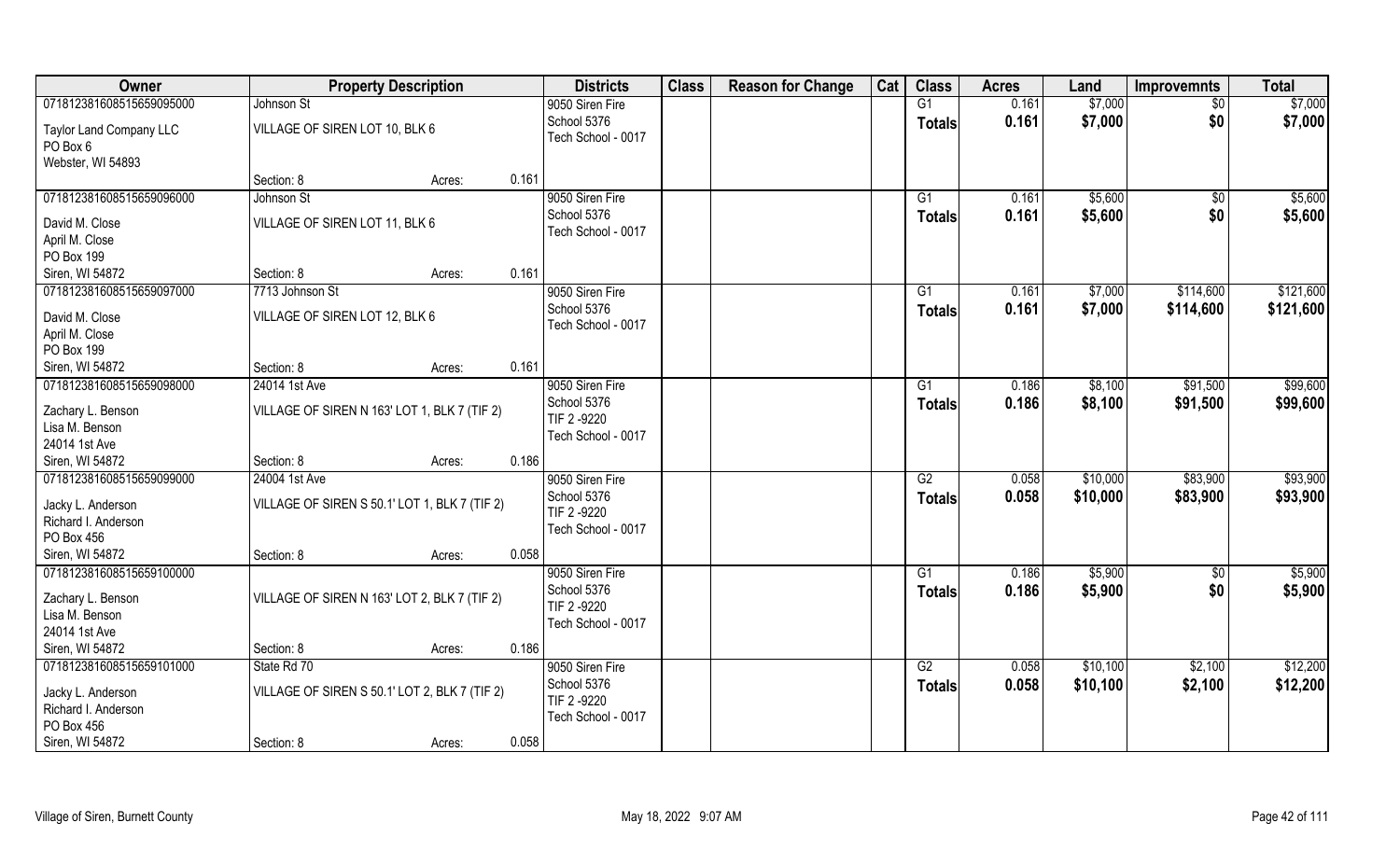| Owner                                                                                         | <b>Property Description</b>                                                          | <b>Districts</b>                                                    | <b>Class</b> | <b>Reason for Change</b> | Cat | <b>Class</b>                     | <b>Acres</b>   | Land                 | <b>Improvemnts</b>     | <b>Total</b>         |
|-----------------------------------------------------------------------------------------------|--------------------------------------------------------------------------------------|---------------------------------------------------------------------|--------------|--------------------------|-----|----------------------------------|----------------|----------------------|------------------------|----------------------|
| 071812381608515659102000                                                                      | 7705 Bradley St                                                                      | 9050 Siren Fire                                                     |              |                          |     | G1                               | 0.115          | \$5,000              | \$0                    | \$5,000              |
| Jacky L. Anderson<br>Richard I. Anderson<br>PO Box 456                                        | VILLAGE OF SIREN N 100' LOT 3, BLK 7 (LIFE<br>ESTATE TO E. OLSON) (TIF 2)            | School 5376<br>TIF 2 -9220<br>Tech School - 0017                    |              |                          |     | <b>Totals</b>                    | 0.115          | \$5,000              | \$0                    | \$5,000              |
| Siren, WI 54872                                                                               | Section: 8<br>0.115<br>Acres:                                                        |                                                                     |              |                          |     |                                  |                |                      |                        |                      |
| 071812381608515659103000<br>Jacky L. Anderson<br>Richard I. Anderson<br>PO Box 456            | State Rd 70<br>VILLAGE OF SIREN S 113.1' LOT 3, BLK 7 (TIF 2)                        | 9050 Siren Fire<br>School 5376<br>TIF 2 -9220<br>Tech School - 0017 |              |                          |     | G2<br><b>Totals</b>              | 0.130<br>0.130 | \$22,700<br>\$22,700 | \$0<br>\$0             | \$22,700<br>\$22,700 |
| Siren, WI 54872                                                                               | 0.130<br>Section: 8<br>Acres:                                                        |                                                                     |              |                          |     |                                  |                |                      |                        |                      |
| 071812381608515659104000<br>Jacky L. Anderson<br>Richard I. Anderson<br>PO Box 456            | VILLAGE OF SIREN N 100' LOT 4, BLK 7 (LIFE<br>ESTATE TO E. OLSON) (TIF 2)            | 9050 Siren Fire<br>School 5376<br>TIF 2 -9220<br>Tech School - 0017 |              |                          |     | G1<br><b>Totals</b>              | 0.115<br>0.115 | \$5,000<br>\$5,000   | $\sqrt[6]{30}$<br>\$0  | \$5,000<br>\$5,000   |
| Siren, WI 54872                                                                               | 0.115<br>Section: 8<br>Acres:                                                        |                                                                     |              |                          |     |                                  |                |                      |                        |                      |
| 071812381608515659105000<br>Jacky L. Anderson<br>Richard I. Anderson<br>PO Box 456            | State Rd 70<br>VILLAGE OF SIREN S 113.1' LOT 4, BLK 7 (TIF 2)                        | 9050 Siren Fire<br>School 5376<br>TIF 2-9220<br>Tech School - 0017  |              |                          |     | G2<br><b>Totals</b>              | 0.130<br>0.130 | \$22,700<br>\$22,700 | $\sqrt[6]{3}$<br>\$0   | \$22,700<br>\$22,700 |
| Siren, WI 54872                                                                               | 0.130<br>Section: 8<br>Acres:                                                        |                                                                     |              |                          |     |                                  |                |                      |                        |                      |
| 071812381608515659106000<br>Jacky L. Anderson<br>Richard I. Anderson<br>PO Box 456            | 24003 State Rd 35/70<br>VILLAGE OF SIREN LOTS 5 & 6, BLK 7 EX V 407 P 446<br>(TIF 2) | 9050 Siren Fire<br>School 5376<br>TIF 2 -9220<br>Tech School - 0017 |              |                          |     | $\overline{G2}$<br><b>Totals</b> | 0.410<br>0.410 | \$95,400<br>\$95,400 | $\sqrt[6]{30}$<br>\$0  | \$95,400<br>\$95,400 |
| Siren, WI 54872                                                                               | 0.410<br>Section: 8<br>Acres:                                                        |                                                                     |              |                          |     |                                  |                |                      |                        |                      |
| 071812381608515659107000<br>Jeremy A. Trenter<br>Ashley M. Trenter<br>PO Box 227              | <b>Bradley St</b><br>VILLAGE OF SIREN N1/2 LOT 1, BLK 8                              | 9050 Siren Fire<br>School 5376<br>Tech School - 0017                |              |                          |     | G1<br><b>Totals</b>              | 0.115<br>0.115 | \$3,300<br>\$3,300   | \$0<br>\$0             | \$3,300<br>\$3,300   |
| Siren, WI 54872                                                                               | 0.115<br>Section: 8<br>Acres:                                                        |                                                                     |              |                          |     |                                  |                |                      |                        |                      |
| 071812381608515659108000<br>Jeff Howe Construction LLC<br>6684 Lonestar Rd<br>Siren, WI 54872 | VILLAGE OF SIREN S1/2 LOT 1, BLK 8<br>0.130<br>Section: 8<br>Acres:                  | 9050 Siren Fire<br>School 5376<br>Tech School - 0017                |              |                          |     | G2<br><b>Totals</b>              | 0.130<br>0.130 | \$7,100<br>\$7,100   | $\overline{50}$<br>\$0 | \$7,100<br>\$7,100   |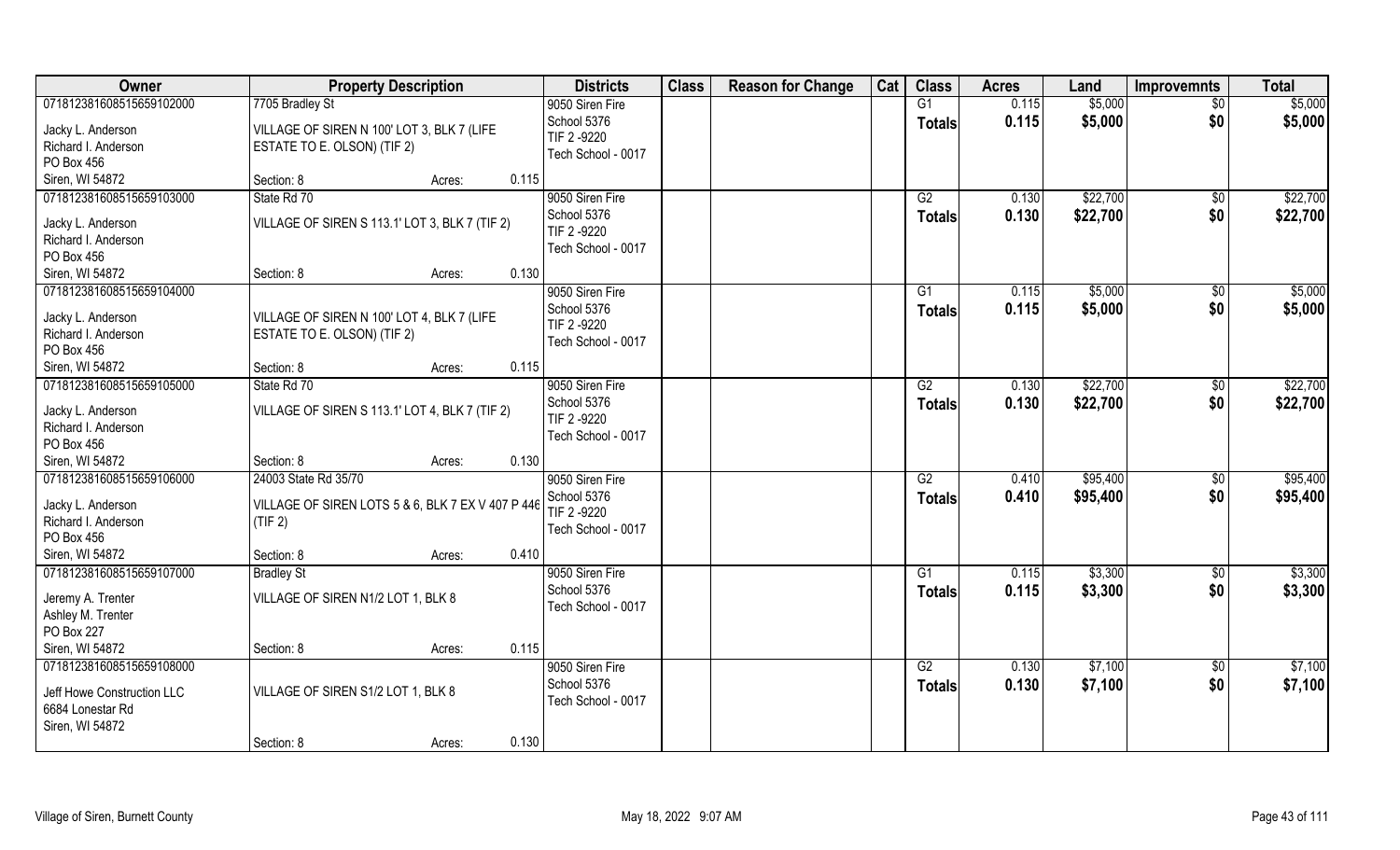| Owner                                  |                                                    | <b>Property Description</b> |       | <b>Districts</b>                  | <b>Class</b> | <b>Reason for Change</b> | Cat | <b>Class</b>    | <b>Acres</b> | Land     | <b>Improvemnts</b> | <b>Total</b> |
|----------------------------------------|----------------------------------------------------|-----------------------------|-------|-----------------------------------|--------------|--------------------------|-----|-----------------|--------------|----------|--------------------|--------------|
| 071812381608515659109000               | <b>Bradley St</b>                                  |                             |       | 9050 Siren Fire                   |              |                          |     | G1              | 0.122        | \$5,100  | $\sqrt{$0}$        | \$5,100      |
| Jeremy A. Trenter                      | VILLAGE OF SIREN N1/2 LOT 2, BLK 8                 |                             |       | School 5376<br>Tech School - 0017 |              |                          |     | <b>Totals</b>   | 0.122        | \$5,100  | \$0                | \$5,100      |
| Ashley M. Trenter                      |                                                    |                             |       |                                   |              |                          |     |                 |              |          |                    |              |
| PO Box 227                             |                                                    |                             |       |                                   |              |                          |     |                 |              |          |                    |              |
| Siren, WI 54872                        | Section: 8                                         | Acres:                      | 0.122 |                                   |              |                          |     |                 |              |          |                    |              |
| 071812381608515659110000               |                                                    |                             |       | 9050 Siren Fire                   |              |                          |     | G2              | 0.080        | \$4,400  | $\overline{50}$    | \$4,400      |
| Jeff Howe Construction LLC             | VILLAGE OF SIREN S1/2 LOT 2, BLK 8 EX E 25' OF S   |                             |       | School 5376                       |              |                          |     | Totals          | 0.080        | \$4,400  | \$0                | \$4,400      |
| 6684 Lonestar Rd                       | 65'                                                |                             |       | Tech School - 0017                |              |                          |     |                 |              |          |                    |              |
| Siren, WI 54872                        |                                                    |                             |       |                                   |              |                          |     |                 |              |          |                    |              |
|                                        | Section: 8                                         | Acres:                      | 0.080 |                                   |              |                          |     |                 |              |          |                    |              |
| 071812381608515659111000               | 7725 Bradley St                                    |                             |       | 9050 Siren Fire                   |              |                          |     | G1              | 0.122        | \$5,300  | \$47,900           | \$53,200     |
|                                        |                                                    |                             |       | School 5376                       |              |                          |     | Totals          | 0.122        | \$5,300  | \$47,900           | \$53,200     |
| Jeremy A. Trenter<br>Ashley M. Trenter | VILLAGE OF SIREN N1/2 LOT 3, BLK 8                 |                             |       | Tech School - 0017                |              |                          |     |                 |              |          |                    |              |
| PO Box 227                             |                                                    |                             |       |                                   |              |                          |     |                 |              |          |                    |              |
| Siren, WI 54872                        | Section: 8                                         | Acres:                      | 0.122 |                                   |              |                          |     |                 |              |          |                    |              |
| 071812381608515659111500               |                                                    |                             |       | 9050 Siren Fire                   |              |                          |     | G1              | 0.007        | \$100    | $\sqrt[6]{3}$      | \$100        |
|                                        |                                                    |                             |       | School 5376                       |              |                          |     |                 | 0.007        | \$100    | \$0                | \$100        |
| Edwin Larson                           | VILLAGE OF SIREN LOT 3 BLK 8 EXC S100' & N 1/2     |                             |       | Tech School - 0017                |              |                          |     | <b>Totals</b>   |              |          |                    |              |
| Mattie Larson                          |                                                    |                             |       |                                   |              |                          |     |                 |              |          |                    |              |
| Unknown                                |                                                    |                             |       |                                   |              |                          |     |                 |              |          |                    |              |
| Siren, WI 54872                        | Section: 8                                         | Acres:                      | 0.007 |                                   |              |                          |     |                 |              |          |                    |              |
| 071812381608515659112000               | 7722 State Rd 70                                   |                             |       | 9050 Siren Fire                   |              |                          |     | G1              | 0.150        | \$13,100 | \$34,800           | \$47,900     |
| Peter Monfre                           | VILLAGE OF SIREN E 25' OF S 65' LOT 2 & S 100' LOT |                             |       | School 5376                       |              |                          |     | <b>Totals</b>   | 0.150        | \$13,100 | \$34,800           | \$47,900     |
| Colleen Monfre                         | 3 BLK 8                                            |                             |       | Tech School - 0017                |              |                          |     |                 |              |          |                    |              |
| 7722 State Rd 70                       |                                                    |                             |       |                                   |              |                          |     |                 |              |          |                    |              |
| Siren, WI 54872                        | Section: 8                                         | Acres:                      | 0.150 |                                   |              |                          |     |                 |              |          |                    |              |
| 071812381608515659113000               |                                                    |                             |       | 9050 Siren Fire                   |              |                          |     | X4              | 0.120        | \$0      | \$0                | \$0          |
|                                        |                                                    |                             |       | School 5376                       |              |                          |     | <b>Totals</b>   | 0.120        | \$0      | \$0                | \$0          |
| Siren United Methodist Church          | VILLAGE OF SIREN N 113' LOT 4, BLK 8               |                             |       | Tech School - 0017                |              |                          |     |                 |              |          |                    |              |
| PO Box 312                             |                                                    |                             |       |                                   |              |                          |     |                 |              |          |                    |              |
| Webster, WI 54893-0312                 |                                                    |                             |       |                                   |              |                          |     |                 |              |          |                    |              |
|                                        | Section: 8                                         | Acres:                      | 0.120 |                                   |              |                          |     |                 |              |          |                    |              |
| 071812381608515659114000               | 1st Ave                                            |                             |       | 9050 Siren Fire                   |              |                          |     | $\overline{G1}$ | 0.122        | \$5,200  | \$2,800            | \$8,000      |
| Carol M. Titel                         | VILLAGE OF SIREN S 100' LOT 4, BLK 8               |                             |       | School 5376                       |              |                          |     | Totals          | 0.122        | \$5,200  | \$2,800            | \$8,000      |
| PO Box 626                             |                                                    |                             |       | Tech School - 0017                |              |                          |     |                 |              |          |                    |              |
| Siren, WI 54872                        |                                                    |                             |       |                                   |              |                          |     |                 |              |          |                    |              |
|                                        | Section: 8                                         | Acres:                      | 0.122 |                                   |              |                          |     |                 |              |          |                    |              |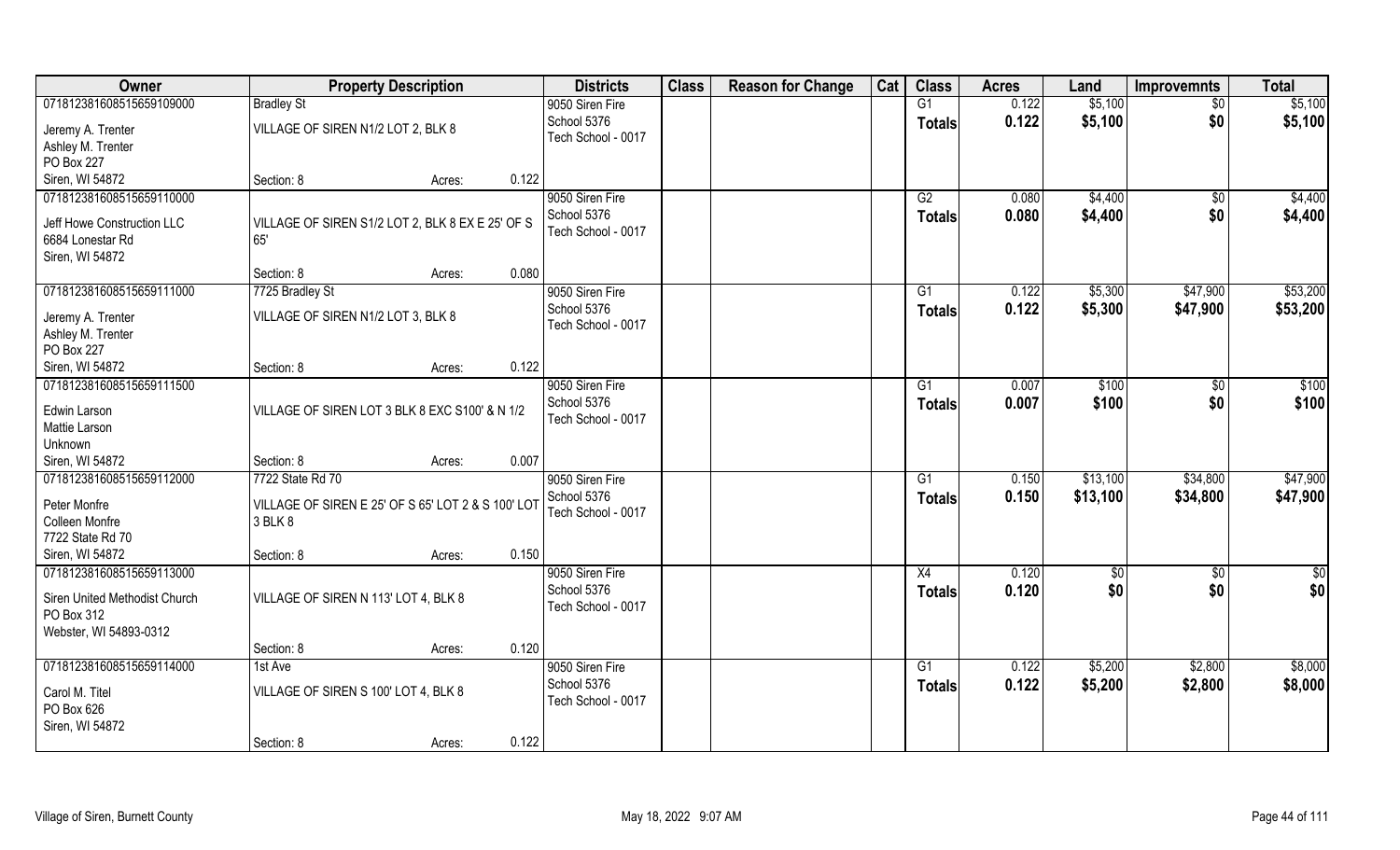| Owner                         | <b>Property Description</b>                        | <b>Districts</b>                  | <b>Class</b> | <b>Reason for Change</b> | Cat | <b>Class</b>   | <b>Acres</b> | Land     | <b>Improvemnts</b> | <b>Total</b> |
|-------------------------------|----------------------------------------------------|-----------------------------------|--------------|--------------------------|-----|----------------|--------------|----------|--------------------|--------------|
| 071812381608515659115000      |                                                    | 9050 Siren Fire                   |              |                          |     | X4             | 0.120        | \$0      | \$0                | \$0          |
| Siren United Methodist Church | VILLAGE OF SIREN N 113' LOT 5, BLK 8 (LIFE         | School 5376                       |              |                          |     | <b>Totals</b>  | 0.120        | \$0      | \$0                | \$0          |
| PO Box 312                    | ESTATE TO JEAN SCHMIDT                             | Tech School - 0017                |              |                          |     |                |              |          |                    |              |
| Webster, WI 54893-0312        |                                                    |                                   |              |                          |     |                |              |          |                    |              |
|                               | 0.120<br>Section: 8<br>Acres:                      |                                   |              |                          |     |                |              |          |                    |              |
| 071812381608515659116000      | 24001 1st Ave                                      | 9050 Siren Fire                   |              |                          |     | G <sub>1</sub> | 0.115        | \$5,000  | \$54,300           | \$59,300     |
| Carol M. Titel                | VILLAGE OF SIREN S 100' LOT 5, BLK 8               | School 5376                       |              |                          |     | Totals         | 0.115        | \$5,000  | \$54,300           | \$59,300     |
| PO Box 626                    |                                                    | Tech School - 0017                |              |                          |     |                |              |          |                    |              |
| Siren, WI 54872               |                                                    |                                   |              |                          |     |                |              |          |                    |              |
|                               | 0.115<br>Section: 8<br>Acres:                      |                                   |              |                          |     |                |              |          |                    |              |
| 071812381608515659117000      | 24009 Railroad St                                  | 9050 Siren Fire                   |              |                          |     | G1             | 0.560        | \$8,700  | \$47,700           | \$56,400     |
| Leo L. Anderson Jr            | VILLAGE OF SIREN LOT 1 CSM V 13 P 76 EX HWY        | School 5376                       |              |                          |     | <b>Totals</b>  | 0.560        | \$8,700  | \$47,700           | \$56,400     |
| Sally Anderson Jr             | DESC 481/531 (FMRLY PRT LOTS 1 & 2 BLK 9) (TIF 2)  | TIF 2 -9220<br>Tech School - 0017 |              |                          |     |                |              |          |                    |              |
| 5626 Linsay St                |                                                    |                                   |              |                          |     |                |              |          |                    |              |
| Minneapolis, MN 55422         | 0.560<br>Section: 8<br>Acres:                      |                                   |              |                          |     |                |              |          |                    |              |
| 071812381608515659118000      | 7780 State Rd 70                                   | 9050 Siren Fire                   |              |                          |     | G1             | 0.760        | \$19,100 | \$39,900           | \$59,000     |
| Lloyd W. Anderson             | VILLAGE OF SIREN LOT 2 CSM V 13 P 76 EX HWY        | School 5376                       |              |                          |     | <b>Totals</b>  | 0.760        | \$19,100 | \$39,900           | \$59,000     |
| 24029 Borg Rd                 | DESC 480/582 (FRMLY PRT LOTS 1 & 2 BLK 9) (LIFE    | TIF 2 -9220<br>Tech School - 0017 |              |                          |     |                |              |          |                    |              |
| Grantsburg, WI 54840          | ESTATE TO LEO & ELLA ANDERSON SR)                  |                                   |              |                          |     |                |              |          |                    |              |
|                               | 0.760<br>Section: 8<br>Acres:                      |                                   |              |                          |     |                |              |          |                    |              |
| 071812381608515659119000      |                                                    | 9050 Siren Fire                   |              |                          |     | G1             | 0.600        | \$17,700 | \$0                | \$17,700     |
| Thomas G. Anderson            | VILLAGE OF SIREN LOT 2 CSM#3410 V16 P265           | School 5376                       |              |                          |     | <b>Totals</b>  | 0.600        | \$17,700 | \$0                | \$17,700     |
| PO Box 511                    | (FRMLY PRT LOTS 3 & 4 BLK 9) (TIF 2)#318127        | TIF 2 -9220<br>Tech School - 0017 |              |                          |     |                |              |          |                    |              |
| Siren, WI 54872               |                                                    |                                   |              |                          |     |                |              |          |                    |              |
|                               | Section: 8<br>0.600<br>Acres:                      |                                   |              |                          |     |                |              |          |                    |              |
| 071812381608515659120000      | 24014 Ellis Ave                                    | 9050 Siren Fire                   |              |                          |     | G1             | 0.390        | \$14,500 | \$63,200           | \$77,700     |
| Molly O'Gara                  | VILLAGE OF SIREN LOT 1 CSM#3410 V16 P265 EX N      | School 5376<br>TIF 2 -9220        |              |                          |     | <b>Totals</b>  | 0.390        | \$14,500 | \$63,200           | \$77,700     |
| 24014 Ellis Ave               | 99/97' (#318127) (FRMLY PRT LOTS 3 & 4 BLK 9) (TIF | Tech School - 0017                |              |                          |     |                |              |          |                    |              |
| Siren, WI 54872               | 2)                                                 |                                   |              |                          |     |                |              |          |                    |              |
|                               | 0.390<br>Section: 8<br>Acres:                      |                                   |              |                          |     |                |              |          |                    |              |
| 071812381608515659121000      | 24018 Ellis Ave                                    | 9050 Siren Fire                   |              |                          |     | G1             | 0.390        | \$14,500 | \$58,700           | \$73,200     |
| David R. Engel                | VILLAGE OF SIREN N 99.97' LOT 1 CSM V16 P265       | School 5376<br>TIF 2 -9220        |              |                          |     | <b>Totals</b>  | 0.390        | \$14,500 | \$58,700           | \$73,200     |
| Julie E. Engel                | #318127(FRMLY PRT LOT 4 BLK 9) (TIF 2) MAP #3410   | Tech School - 0017                |              |                          |     |                |              |          |                    |              |
| 24018 Ellis Ave               |                                                    |                                   |              |                          |     |                |              |          |                    |              |
| Siren, WI 54872               | 0.390<br>Section: 8<br>Acres:                      |                                   |              |                          |     |                |              |          |                    |              |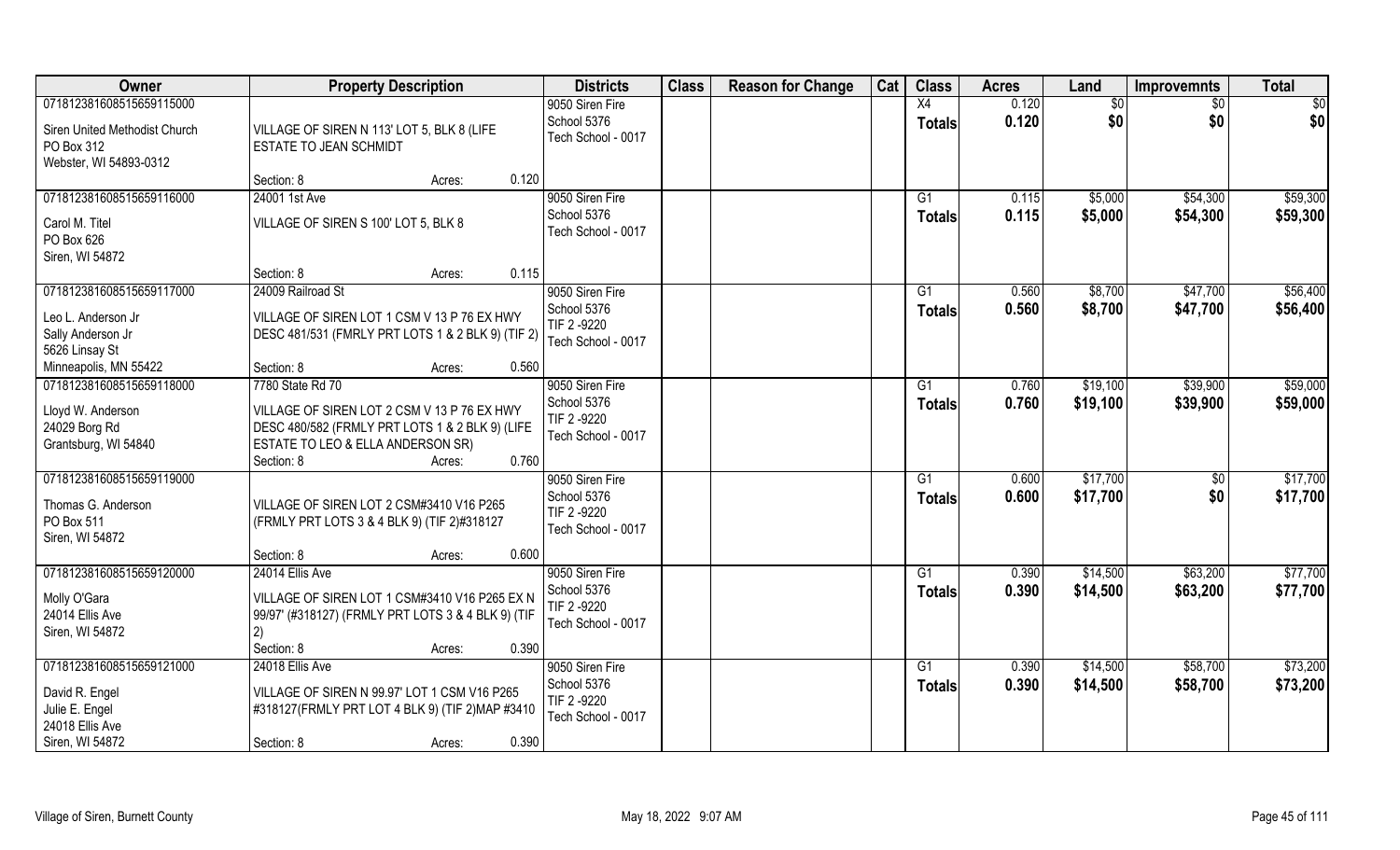| <b>Owner</b>                                                 | <b>Property Description</b>                     |        |       | <b>Districts</b>                                 | <b>Class</b>   | <b>Reason for Change</b>      | Cat  | <b>Class</b>        | <b>Acres</b>   | Land                 | <b>Improvemnts</b>   | <b>Total</b>         |
|--------------------------------------------------------------|-------------------------------------------------|--------|-------|--------------------------------------------------|----------------|-------------------------------|------|---------------------|----------------|----------------------|----------------------|----------------------|
| 071812381608515659122000                                     | 24022 Ellis Ave                                 |        |       | 9050 Siren Fire<br>School 5376                   |                |                               |      | G1<br><b>Totals</b> | 0.344<br>0.344 | \$13,200<br>\$13,200 | \$26,300<br>\$26,300 | \$39,500<br>\$39,500 |
| Pamela J. Hedlund<br>PO Box 51<br>Siren, WI 54872            | VILLAGE OF SIREN LOT 5, BLK 9 EX E 150' (TIF 2) |        |       | TIF 2 -9220<br>Tech School - 0017                |                |                               |      |                     |                |                      |                      |                      |
|                                                              | Section: 8                                      | Acres: | 0.344 |                                                  |                |                               |      |                     |                |                      |                      |                      |
| 071812381608515659123000                                     | Railroad St                                     |        |       | 9050 Siren Fire                                  |                |                               |      | G2                  | 0.345          | \$26,300             | $\overline{50}$      | \$26,300             |
| Superior Fuel Company<br>PO Box 51<br>Siren, WI 54872        | VILLAGE OF SIREN E 150' LOT 5, BLK 9 (TIF 2)    |        |       | School 5376<br>TIF 2 -9220<br>Tech School - 0017 |                |                               |      | Totals              | 0.345          | \$26,300             | \$0                  | \$26,300             |
|                                                              | Section: 8                                      | Acres: | 0.345 |                                                  |                |                               |      |                     |                |                      |                      |                      |
| 071812381608515659124000                                     | 24032 Ellis Ave                                 |        |       | 9050 Siren Fire                                  |                |                               |      | G1                  | 0.344          | \$13,200             | \$75,300             | \$88,500             |
| Jack C. Hedlund                                              | VILLAGE OF SIREN LOT 6, BLK 9 EX E 150' (TIF 2) |        |       | School 5376                                      |                |                               |      | <b>Totals</b>       | 0.344          | \$13,200             | \$75,300             | \$88,500             |
| Katherine A. Hedlund<br>PO Box 51                            |                                                 |        |       | TIF 2 -9220<br>Tech School - 0017                |                |                               |      |                     |                |                      |                      |                      |
| Siren, WI 54872                                              | Section: 8                                      | Acres: | 0.344 |                                                  |                |                               |      |                     |                |                      |                      |                      |
| 071812381608515659125000                                     | 24031 Railroad St                               |        |       | 9050 Siren Fire                                  |                |                               |      | G2                  | 0.345          | \$26,300             | \$40,300             | \$66,600             |
| Superior Fuel Company<br>PO Box 51<br>Siren, WI 54872        | VILLAGE OF SIREN E 150' LOT 6, BLK 9 (TIF 2)    |        |       | School 5376<br>TIF 2 -9220<br>Tech School - 0017 |                |                               |      | <b>Totals</b>       | 0.345          | \$26,300             | \$40,300             | \$66,600             |
|                                                              | Section: 8                                      | Acres: | 0.345 |                                                  |                |                               |      |                     |                |                      |                      |                      |
| 071812381608515659126000                                     | <b>Ellis Ave</b>                                |        |       | 9050 Siren Fire                                  |                |                               |      | G1                  | 0.379          | \$14,200             | \$0                  | \$14,200             |
| Jack C. Hedlund<br>Katherine A. Hedlund<br>PO Box 51         | VILLAGE OF SIREN LOT 7, BLK 9 EX E 150' (TIF 2) |        |       | School 5376<br>TIF 2 -9220<br>Tech School - 0017 |                |                               |      | <b>Totals</b>       | 0.379          | \$14,200             | \$0                  | \$14,200             |
| Siren, WI 54872                                              | Section: 8                                      | Acres: | 0.379 |                                                  |                |                               |      |                     |                |                      |                      |                      |
| 071812381608515659127000                                     | 24037 Railroad St                               |        |       | Sanitary E SIRE                                  | G2             | Do not assess tank            | $-2$ | G2                  | 0.345          | \$26,300             | \$43,300             | \$69,600             |
| <b>Superior Fuel Company</b><br>PO Box 51<br>Siren, WI 54872 | VILLAGE OF SIREN E 150' LOT 7, BLK 9 (TIF 2)    |        |       | 9050 Siren Fire<br>School 5376<br>TIF 2 -9220    | G <sub>2</sub> | Parking lot and one tank remo | $-2$ | <b>Totals</b>       | 0.345          | \$26,300             | \$43,300             | \$69,600             |
|                                                              | Section: 8                                      | Acres: | 0.345 | Tech School - 0017                               |                |                               |      |                     |                |                      |                      |                      |
| 071812381608515659128000                                     | Ellis Ave                                       |        |       | 9050 Siren Fire                                  |                |                               |      | G2                  | 0.689          | \$28,100             | \$2,300              | \$30,400             |
| John J. Howe<br>Rose L. Howe<br>PO Box 222                   | VILLAGE OF SIREN LOT 8, BLK 9 (TIF 2)           |        |       | School 5376<br>TIF 2 -9220<br>Tech School - 0017 |                |                               |      | <b>Totals</b>       | 0.689          | \$28,100             | \$2,300              | \$30,400             |
| Siren, WI 54872                                              | Section: 8                                      | Acres: | 0.689 |                                                  |                |                               |      |                     |                |                      |                      |                      |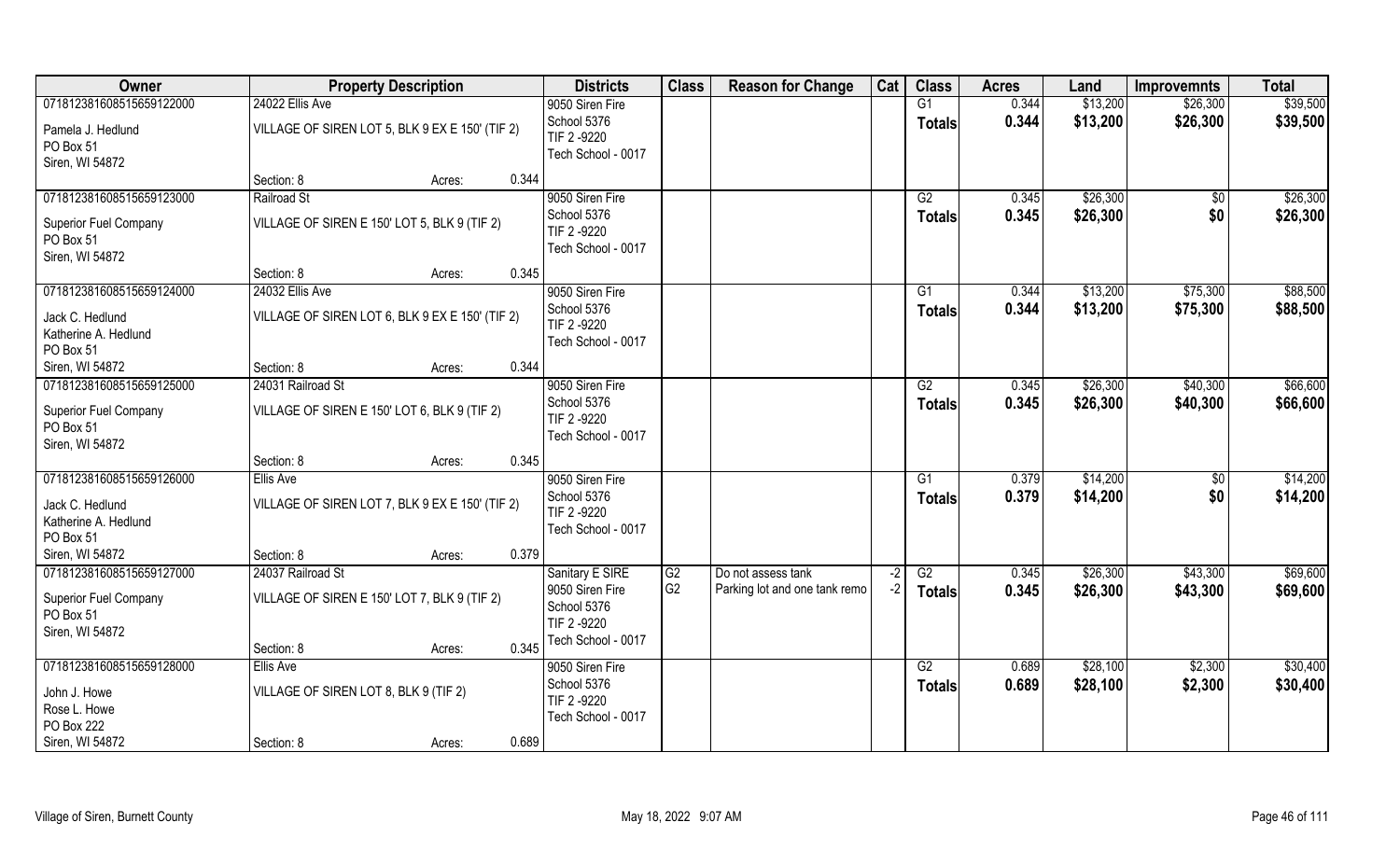| Owner                             | <b>Property Description</b>                  | <b>Districts</b>                  | <b>Class</b> | <b>Reason for Change</b> | Cat | <b>Class</b>  | <b>Acres</b> | Land      | <b>Improvemnts</b> | <b>Total</b> |
|-----------------------------------|----------------------------------------------|-----------------------------------|--------------|--------------------------|-----|---------------|--------------|-----------|--------------------|--------------|
| 071812381608515659129000          | 7765 Main St                                 | 9050 Siren Fire                   |              |                          |     | G2            | 1.193        | \$27,500  | \$40,400           | \$67,900     |
| John J. Howe                      | VILLAGE OF SIREN LOT 9, BLK 9 (TIF 2)        | School 5376                       |              |                          |     | <b>Totals</b> | 1.193        | \$27,500  | \$40,400           | \$67,900     |
| Rose L. Howe                      |                                              | TIF 2-9220                        |              |                          |     |               |              |           |                    |              |
| PO Box 222                        |                                              | Tech School - 0017                |              |                          |     |               |              |           |                    |              |
| Siren, WI 54872                   | Section: 8<br>Acres:                         | 1.193                             |              |                          |     |               |              |           |                    |              |
| 071812381608515659130001          | State Rd 35/70                               | 9050 Siren Fire                   |              |                          |     | G2            | 0.150        | \$39,200  | $\overline{50}$    | \$39,200     |
|                                   |                                              | School 5376                       |              |                          |     | <b>Totals</b> | 0.150        | \$39,200  | \$0                | \$39,200     |
| <b>Community Bank Cameron</b>     | VILLAGE OF SIREN LOTS 1 & 2 BLK 10 EX N 145' | Tech School - 0017                |              |                          |     |               |              |           |                    |              |
| 101 W Main St                     |                                              |                                   |              |                          |     |               |              |           |                    |              |
| Cameron, WI 54822                 |                                              | 0.150                             |              |                          |     |               |              |           |                    |              |
|                                   | Section: 8<br>Acres:                         |                                   |              |                          |     |               |              |           |                    |              |
| 071812381608515659130100          | 24006 State Rd 35/70                         | 9050 Siren Fire                   |              |                          |     | G2            | 0.489        | \$107,300 | \$332,700          | \$440,000    |
| <b>Community Bank Cameron</b>     | VILLAGE OF SIREN N 145' LOTS 1 & 2 BLK 10    | School 5376<br>Tech School - 0017 |              |                          |     | <b>Totals</b> | 0.489        | \$107,300 | \$332,700          | \$440,000    |
| 101 W Main St                     |                                              |                                   |              |                          |     |               |              |           |                    |              |
| Cameron, WI 54822                 |                                              |                                   |              |                          |     |               |              |           |                    |              |
|                                   | Section: 8<br>Acres:                         | 0.489                             |              |                          |     |               |              |           |                    |              |
| 071812381608515659131000          |                                              | 9050 Siren Fire                   |              |                          |     | G1            | 0.244        | \$10,400  | \$0                | \$10,400     |
| <b>Community Bank Cameron</b>     | VILLAGE OF SIREN LOT 3, BLK 10 (SUBJ TO ESMT | School 5376                       |              |                          |     | <b>Totals</b> | 0.244        | \$10,400  | \$0                | \$10,400     |
| 101 W Main St                     | #335122)                                     | Tech School - 0017                |              |                          |     |               |              |           |                    |              |
| Cameron, WI 54822                 |                                              |                                   |              |                          |     |               |              |           |                    |              |
|                                   | Section: 8<br>Acres:                         | 0.244                             |              |                          |     |               |              |           |                    |              |
| 071812381608515659132000          | 7671 Bradley St                              | 9050 Siren Fire                   |              |                          |     | G1            | 0.244        | \$10,400  | \$0                | \$10,400     |
|                                   |                                              | School 5376                       |              |                          |     | <b>Totals</b> | 0.244        | \$10,400  | \$0                | \$10,400     |
| <b>Community Bank Cameron</b>     | VILLAGE OF SIREN LOT 4, BLK 10 (SUBJ TO ESMT | Tech School - 0017                |              |                          |     |               |              |           |                    |              |
| 101 W Main St                     | #335122)                                     |                                   |              |                          |     |               |              |           |                    |              |
| Cameron, WI 54822                 |                                              |                                   |              |                          |     |               |              |           |                    |              |
|                                   | Section: 8<br>Acres:                         | 0.244                             |              |                          |     |               |              |           |                    |              |
| 071812381608515659134100          | 7665 Bradley St                              | 9050 Siren Fire                   |              |                          |     | G1            | 0.542        | \$17,200  | \$173,900          | \$191,100    |
| Neal Evan Wilson Rev Living Trust | VILLAGE OF SIREN LOT 5 & 6 BLK 10            | School 5376<br>Tech School - 0017 |              |                          |     | <b>Totals</b> | 0.542        | \$17,200  | \$173,900          | \$191,100    |
| 7665 Bradley St                   |                                              |                                   |              |                          |     |               |              |           |                    |              |
| Siren, WI 54872                   |                                              |                                   |              |                          |     |               |              |           |                    |              |
|                                   | Section: 8<br>Acres:                         | 0.542                             |              |                          |     |               |              |           |                    |              |
| 071812381608515659135000          | 24024 State Rd 35/70                         | 9050 Siren Fire                   |              |                          |     | G2            | 0.161        | \$42,100  | \$67,400           | \$109,500    |
| John & Shawn Baker Trust          | VILLAGE OF SIREN LOT 1, BLK 11               | School 5376                       |              |                          |     | <b>Totals</b> | 0.161        | \$42,100  | \$67,400           | \$109,500    |
| 28127 Village 28                  |                                              | Tech School - 0017                |              |                          |     |               |              |           |                    |              |
| Camarillo, CA 93012               |                                              |                                   |              |                          |     |               |              |           |                    |              |
|                                   | Section: 8<br>Acres:                         | 0.161                             |              |                          |     |               |              |           |                    |              |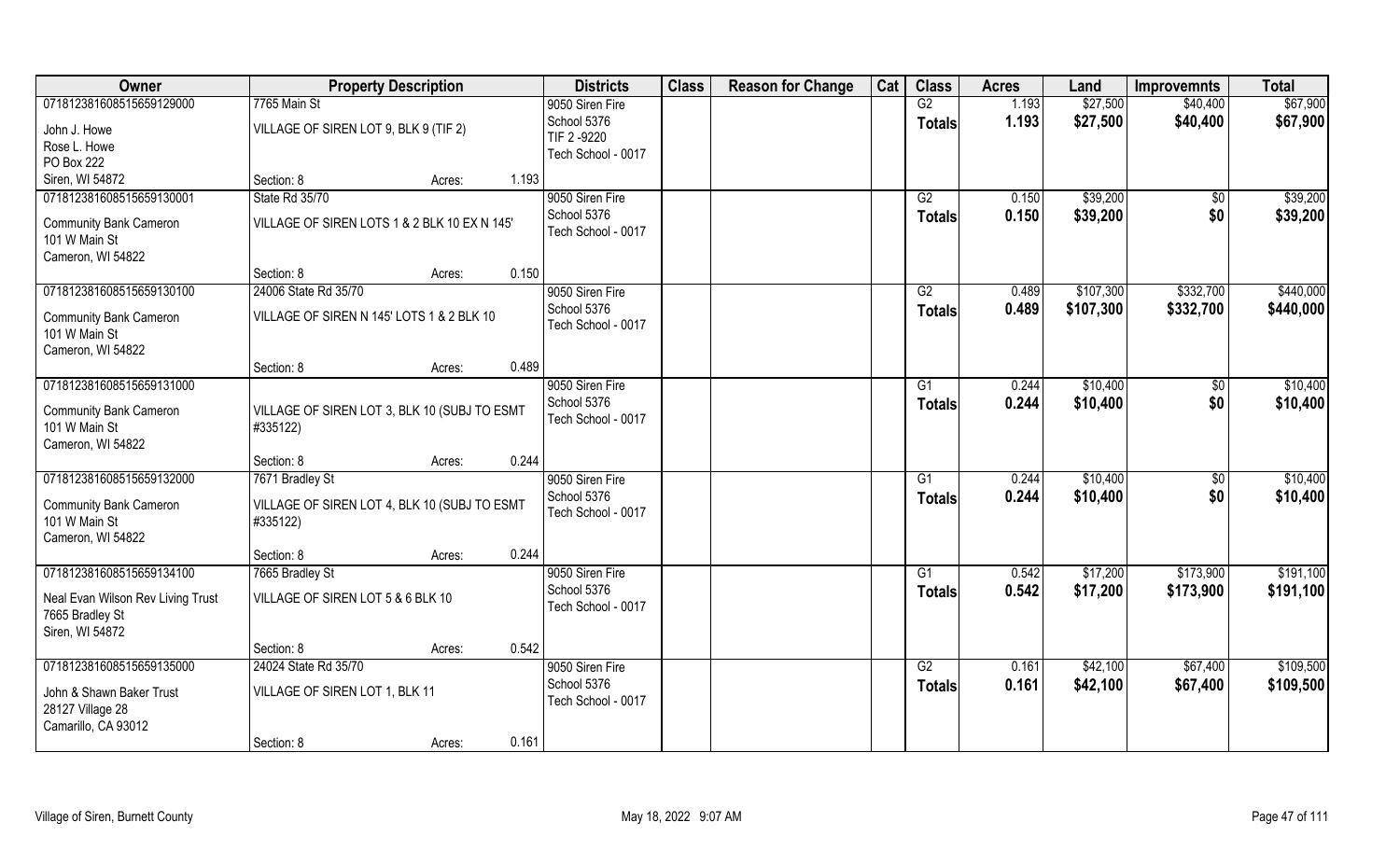| <b>Class</b><br><b>Class</b><br>Cat<br>Owner<br><b>Districts</b><br><b>Reason for Change</b><br><b>Property Description</b><br><b>Acres</b><br>Land<br><b>Improvemnts</b> | <b>Total</b>           |
|---------------------------------------------------------------------------------------------------------------------------------------------------------------------------|------------------------|
| \$36,000<br>071812381608515659136000<br>State Rd 35/70<br>9050 Siren Fire<br>G2<br>0.161                                                                                  | \$36,000<br>$\sqrt{6}$ |
| School 5376<br>\$36,000<br>0.161<br><b>Totals</b><br>VILLAGE OF SIREN LOT 2, BLK 11<br>John & Shawn Baker Trust                                                           | \$0<br>\$36,000        |
| Tech School - 0017<br>28127 Village 28                                                                                                                                    |                        |
| Camarillo, CA 93012                                                                                                                                                       |                        |
| Section: 8<br>0.161<br>Acres:                                                                                                                                             |                        |
| 071812381608515659137000<br>7678 Bradley St<br>9050 Siren Fire<br>0.161<br>\$7,000<br>\$39,500<br>G1                                                                      | \$46,500               |
| School 5376<br>\$7,000<br>0.161<br>\$39,500<br><b>Totals</b><br>VILLAGE OF SIREN LOT 3, BLK 11<br>John J. Howe                                                            | \$46,500               |
| Tech School - 0017<br>Rose L. Howe                                                                                                                                        |                        |
| 6362 Burnikel Rd                                                                                                                                                          |                        |
| 0.161<br>Siren, WI 54872<br>Section: 8<br>Acres:                                                                                                                          |                        |
| 071812381608515659138000<br>\$7,000<br>\$56,100<br>7672 Bradley St<br>9050 Siren Fire<br>G1<br>0.161                                                                      | \$63,100               |
| School 5376<br>\$7,000<br>0.161<br>\$56,100<br><b>Totals</b><br>VILLAGE OF SIREN LOT 4, BLK 11<br>Pattyann Sandberg                                                       | \$63,100               |
| Tech School - 0017<br>7672 Bradley St                                                                                                                                     |                        |
| Siren, WI 54872                                                                                                                                                           |                        |
| 0.161<br>Section: 8<br>Acres:                                                                                                                                             |                        |
| 071812381608515659139000<br>\$49,900<br>7668 Bradley St<br>9050 Siren Fire<br>0.161<br>\$7,000<br>G1                                                                      | \$56,900               |
| School 5376<br>0.161<br>\$7,000<br>\$49,900<br><b>Totals</b><br>VILLAGE OF SIREN LOT 5, BLK 11<br>Terrie B. Nyman                                                         | \$56,900               |
| Tech School - 0017<br>PO Box 555                                                                                                                                          |                        |
| 7668 Bradley St                                                                                                                                                           |                        |
| 0.161<br>Siren, WI 54872<br>Section: 8<br>Acres:                                                                                                                          |                        |
| 071812381608515659140000<br>\$27,800<br>7664 Bradley St<br>G1<br>0.161<br>\$7,000<br>9050 Siren Fire                                                                      | \$34,800               |
| \$7,000<br>School 5376<br>\$27,800<br>0.161<br><b>Totals</b><br><b>Tyler Anton</b><br>VILLAGE OF SIREN LOT 6, BLK 11                                                      | \$34,800               |
| Tech School - 0017<br>7664 Bradley St                                                                                                                                     |                        |
| Siren, WI 54872                                                                                                                                                           |                        |
| 0.161<br>Section: 8<br>Acres:                                                                                                                                             |                        |
| \$18,700<br>071812381608515659141100<br>24031 3rd Ave<br>9050 Siren Fire<br>G1<br>0.160<br>\$7,000                                                                        | \$25,700               |
| School 5376<br>0.160<br>\$7,000<br>\$18,700<br><b>Totals</b>                                                                                                              | \$25,700               |
| LOT 2 CSM#4609 V25 P225 (FRMLY LOT 7 & 8 BLK<br>Phyllis M. Kopecky<br>Tech School - 0017<br>23463 State Rd 35<br>11) #437433                                              |                        |
| Siren, WI 54872                                                                                                                                                           |                        |
| 0.160<br>Section: 8<br>Acres:                                                                                                                                             |                        |
| 071812381608515659142100<br>9050 Siren Fire<br>\$68,900<br>7671 Johnson St<br>G1<br>0.160<br>\$7,000                                                                      | \$75,900               |
| School 5376<br>0.160<br>\$7,000<br>\$68,900<br><b>Totals</b>                                                                                                              | \$75,900               |
| LOT 1 CSM V25 P225 #437433 (FRMLY LOT 7 & 8 BLK<br>Anthony Dalsveen<br>Tech School - 0017                                                                                 |                        |
| Julie Dalsveen<br>11)<br>23484 State Rd 35                                                                                                                                |                        |
| Siren, WI 54872<br>0.160<br>Section: 8<br>Acres:                                                                                                                          |                        |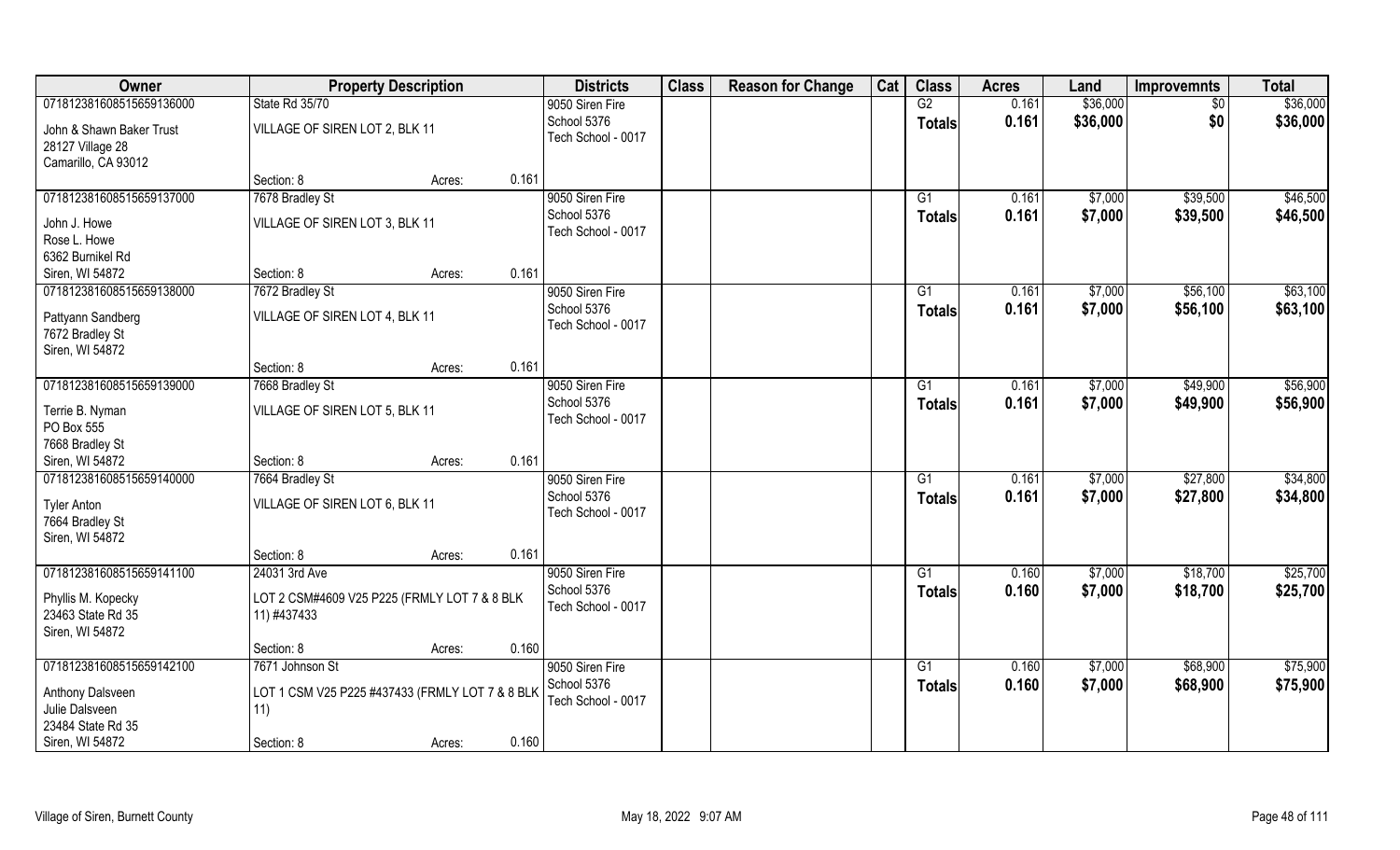|                                                                     |                                             | <b>Property Description</b> | <b>Districts</b>                  | <b>Class</b> | <b>Reason for Change</b> | Cat | <b>Class</b>    | <b>Acres</b> | Land     | <b>Improvemnts</b> | <b>Total</b> |
|---------------------------------------------------------------------|---------------------------------------------|-----------------------------|-----------------------------------|--------------|--------------------------|-----|-----------------|--------------|----------|--------------------|--------------|
| 071812381608515659143000                                            | 7673 Johnson St                             |                             | 9050 Siren Fire                   |              |                          |     | G1              | 0.161        | \$7,000  | \$64,400           | \$71,400     |
| Joseph P. Cremin<br>PO Box 428                                      | VILLAGE OF SIREN LOT 9, BLK 11              |                             | School 5376<br>Tech School - 0017 |              |                          |     | <b>Totals</b>   | 0.161        | \$7,000  | \$64,400           | \$71,400     |
| Siren, WI 54872                                                     |                                             |                             |                                   |              |                          |     |                 |              |          |                    |              |
|                                                                     | Section: 8                                  | 0.161<br>Acres:             |                                   |              |                          |     |                 |              |          |                    |              |
| 071812381608515659144000                                            | Johnson St                                  |                             | 9050 Siren Fire                   |              |                          |     | G2              | 0.161        | \$14,000 | $\overline{50}$    | \$14,000     |
| Joseph P. Cremin<br>PO Box 428                                      | VILLAGE OF SIREN LOT 10, BLK 11             |                             | School 5376<br>Tech School - 0017 |              |                          |     | <b>Totals</b>   | 0.161        | \$14,000 | \$0                | \$14,000     |
| Siren, WI 54872                                                     |                                             |                             |                                   |              |                          |     |                 |              |          |                    |              |
|                                                                     | Section: 8                                  | 0.161<br>Acres:             |                                   |              |                          |     |                 |              |          |                    |              |
| 071812381608515659145000                                            | 24038 State Rd 35/70                        |                             | 9050 Siren Fire                   |              |                          |     | G2              | 0.161        | \$36,000 | \$5,100            | \$41,100     |
| John & Shawn Baker Trust<br>28127 Village 28<br>Camarillo, CA 93012 | VILLAGE OF SIREN LOT 11, BLK 11             |                             | School 5376<br>Tech School - 0017 |              |                          |     | <b>Totals</b>   | 0.161        | \$36,000 | \$5,100            | \$41,100     |
|                                                                     | Section: 8                                  | 0.161<br>Acres:             |                                   |              |                          |     |                 |              |          |                    |              |
| 071812381608515659146000                                            | 24034 State Rd 35/70                        |                             | 9050 Siren Fire                   |              |                          |     | G2              | 0.161        | \$42,100 | \$38,200           | \$80,300     |
| John & Shawn Baker Trust<br>28127 Village 28<br>Camarillo, CA 93012 | VILLAGE OF SIREN LOT 12, BLK 11             |                             | School 5376<br>Tech School - 0017 |              |                          |     | <b>Totals</b>   | 0.161        | \$42,100 | \$38,200           | \$80,300     |
|                                                                     | Section: 8                                  | 0.161<br>Acres:             |                                   |              |                          |     |                 |              |          |                    |              |
| 071812381608515696011000                                            | 7670 Johnson St                             |                             | 9050 Siren Fire                   |              |                          |     | $\overline{G2}$ | 0.298        | \$23,700 | \$163,500          | \$187,200    |
| Ata Properties LLC                                                  | VILLAGE OF SIREN EAST ADD LOTS 1 & 2 BLK 12 |                             | School 5376                       |              |                          |     | <b>Totals</b>   | 0.298        | \$23,700 | \$163,500          | \$187,200    |
| PO Box 309                                                          |                                             |                             | Tech School - 0017                |              |                          |     |                 |              |          |                    |              |
| Siren, WI 54872                                                     |                                             |                             |                                   |              |                          |     |                 |              |          |                    |              |
|                                                                     | Section: 8                                  | 0.298<br>Acres:             |                                   |              |                          |     |                 |              |          |                    |              |
| 071812381608515696012000                                            | 3rd Ave                                     |                             | 9050 Siren Fire                   |              |                          |     | G2              | 0.149        | \$13,000 | \$35,900           | \$48,900     |
| Lee M. Helene<br>Suzanne Helene                                     | VILLAGE OF SIREN EAST ADD LOT 3, BLK 12     |                             | School 5376<br>Tech School - 0017 |              |                          |     | <b>Totals</b>   | 0.149        | \$13,000 | \$35,900           | \$48,900     |
| 24730 Larrabee Subd Rd                                              |                                             |                             |                                   |              |                          |     |                 |              |          |                    |              |
| Webster, WI 54893                                                   | Section: 8                                  | 0.149<br>Acres:             |                                   |              |                          |     |                 |              |          |                    |              |
| 071812381608515696013000                                            | 3rd Ave                                     |                             | 9050 Siren Fire                   |              |                          |     | G2              | 0.149        | \$13,000 | \$33,600           | \$46,600     |
| Lee M. Helene<br>Suzanne Helene                                     | VILLAGE OF SIREN EAST ADD LOT 4, BLK 12     |                             | School 5376<br>Tech School - 0017 |              |                          |     | <b>Totals</b>   | 0.149        | \$13,000 | \$33,600           | \$46,600     |
| 24730 Larrabee Subd Rd<br>Webster, WI 54893                         | Section: 8                                  | 0.149<br>Acres:             |                                   |              |                          |     |                 |              |          |                    |              |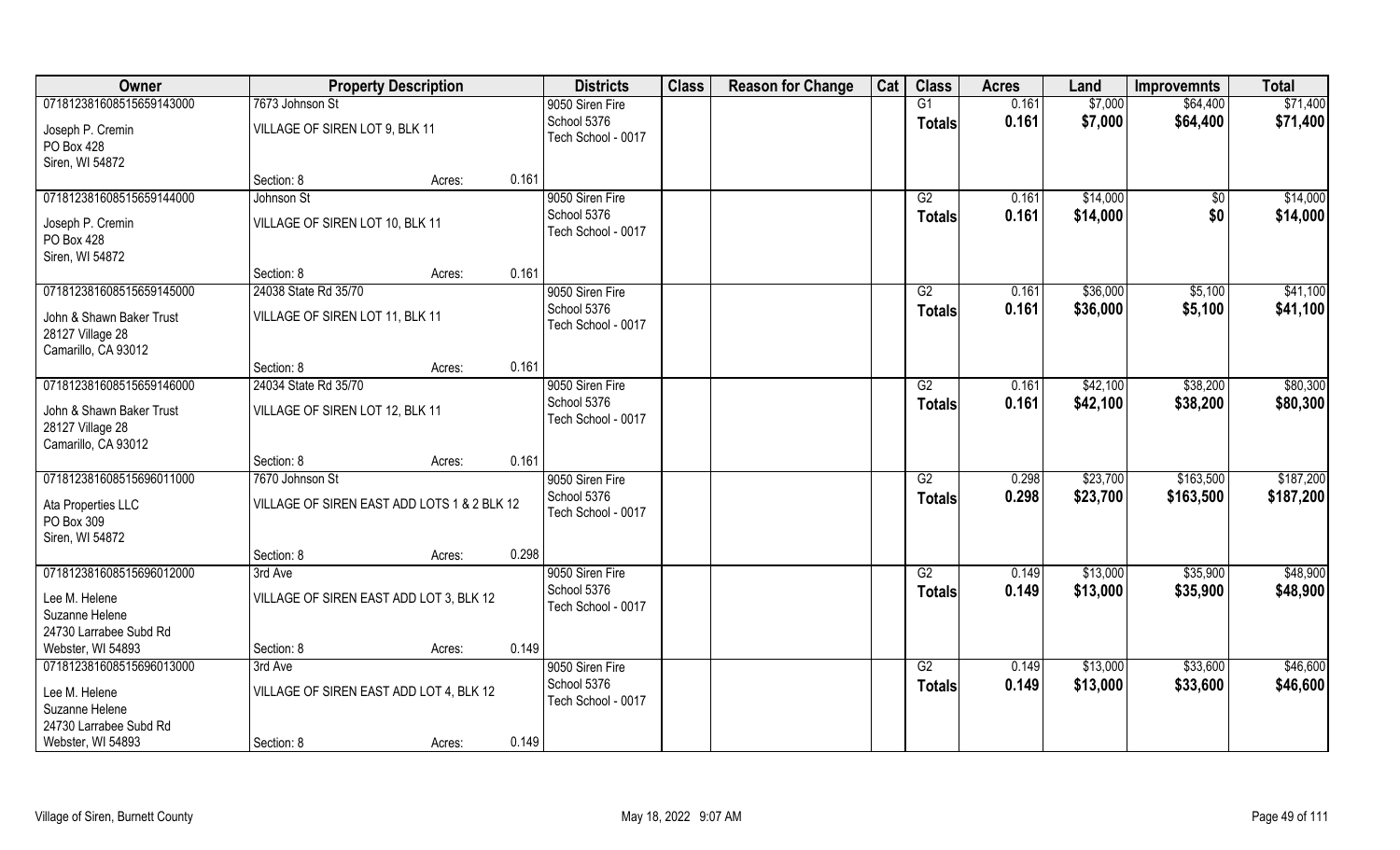| Owner                           | <b>Property Description</b>                   |        |       | <b>Districts</b>   | <b>Class</b> | <b>Reason for Change</b> | Cat | <b>Class</b>    | <b>Acres</b> | Land     | <b>Improvemnts</b> | <b>Total</b> |
|---------------------------------|-----------------------------------------------|--------|-------|--------------------|--------------|--------------------------|-----|-----------------|--------------|----------|--------------------|--------------|
| 071812381608515696014000        | 3rd Ave                                       |        |       | 9050 Siren Fire    |              |                          |     | G2              | 0.149        | \$13,000 | \$0                | \$13,000     |
| Donald Dingmann                 | VILLAGE OF SIREN EAST ADD LOT 5, BLK 12       |        |       | School 5376        |              |                          |     | <b>Totals</b>   | 0.149        | \$13,000 | \$0                | \$13,000     |
| Evelynne Dingmann               |                                               |        |       | Tech School - 0017 |              |                          |     |                 |              |          |                    |              |
| 24830 Sunfish Bay Rd            |                                               |        |       |                    |              |                          |     |                 |              |          |                    |              |
| Siren, WI 54872                 | Section: 8                                    | Acres: | 0.149 |                    |              |                          |     |                 |              |          |                    |              |
| 071812381608515696015000        | 24065 3rd Ave                                 |        |       | 9050 Siren Fire    |              |                          |     | G2              | 0.149        | \$13,000 | \$21,600           | \$34,600     |
| Donald Dingmann                 | VILLAGE OF SIREN EAST ADD LOT 6, BLK 12       |        |       | School 5376        |              |                          |     | <b>Totals</b>   | 0.149        | \$13,000 | \$21,600           | \$34,600     |
| Evelynne Dingmann               |                                               |        |       | Tech School - 0017 |              |                          |     |                 |              |          |                    |              |
| 24830 Sunfish Bay Rd            |                                               |        |       |                    |              |                          |     |                 |              |          |                    |              |
| Siren, WI 54872                 | Section: 8                                    | Acres: | 0.149 |                    |              |                          |     |                 |              |          |                    |              |
| 071812381608515696016000        | 24060 State Rd 35/70                          |        |       | 9050 Siren Fire    |              |                          |     | G2              | 0.172        | \$45,000 | \$56,300           | \$101,300    |
| Starwire Technologies           | VILLAGE OF SIREN EAST ADD LOT 7, BLK 12       |        |       | School 5376        |              |                          |     | <b>Totals</b>   | 0.172        | \$45,000 | \$56,300           | \$101,300    |
| PO Box 428                      |                                               |        |       | Tech School - 0017 |              |                          |     |                 |              |          |                    |              |
| Siren, WI 54872                 |                                               |        |       |                    |              |                          |     |                 |              |          |                    |              |
|                                 | Section: 8                                    | Acres: | 0.172 |                    |              |                          |     |                 |              |          |                    |              |
| 071812381608515696017000        | 24056 State Rd 35/70                          |        |       | 9050 Siren Fire    |              |                          |     | G2              | 0.172        | \$45,000 | \$89,000           | \$134,000    |
| R & R Investment Properties LLC | VILLAGE OF SIREN EAST ADD LOT 8, BLK 12       |        |       | School 5376        |              |                          |     | <b>Totals</b>   | 0.172        | \$45,000 | \$89,000           | \$134,000    |
| PO Box 331                      |                                               |        |       | Tech School - 0017 |              |                          |     |                 |              |          |                    |              |
| Siren, WI 54872                 |                                               |        |       |                    |              |                          |     |                 |              |          |                    |              |
|                                 | Section: 8                                    | Acres: | 0.172 |                    |              |                          |     |                 |              |          |                    |              |
| 071812381608515696018000        | State Rd 35/70                                |        |       | 9050 Siren Fire    |              |                          |     | $\overline{G2}$ | 0.034        | \$4,800  | \$0                | \$4,800      |
| R & R Investment Properties LLC | VILLAGE OF SIREN EAST ADD N 10' LOT 9, BLK 12 |        |       | School 5376        |              |                          |     | <b>Totals</b>   | 0.034        | \$4,800  | \$0                | \$4,800      |
| PO Box 331                      |                                               |        |       | Tech School - 0017 |              |                          |     |                 |              |          |                    |              |
| Siren, WI 54872                 |                                               |        |       |                    |              |                          |     |                 |              |          |                    |              |
|                                 | Section: 8                                    | Acres: | 0.034 |                    |              |                          |     |                 |              |          |                    |              |
| 071812381608515696019000        | 24054 State Rd 35/70                          |        |       | 9050 Siren Fire    |              |                          |     | G2              | 0.138        | \$36,100 | \$45,000           | \$81,100     |
| Mainstreet Investment Co LLC    | VILLAGE OF SIREN EAST ADD S 40' LOT 9, BLK 12 |        |       | School 5376        |              |                          |     | <b>Totals</b>   | 0.138        | \$36,100 | \$45,000           | \$81,100     |
| 731 S Shore Dr                  |                                               |        |       | Tech School - 0017 |              |                          |     |                 |              |          |                    |              |
| Forest Lake, MN 55025           |                                               |        |       |                    |              |                          |     |                 |              |          |                    |              |
|                                 | Section: 8                                    | Acres: | 0.138 |                    |              |                          |     |                 |              |          |                    |              |
| 071812381608515696020000        | 24050 State Rd 35/70                          |        |       | 9050 Siren Fire    |              |                          |     | G2              | 0.172        | \$45,000 | \$88,700           | \$133,700    |
|                                 | VILLAGE OF SIREN EAST ADD LOT 10, BLK 12      |        |       | School 5376        |              |                          |     | <b>Totals</b>   | 0.172        | \$45,000 | \$88,700           | \$133,700    |
| Lee M. Helene<br>Suzanne Helene |                                               |        |       | Tech School - 0017 |              |                          |     |                 |              |          |                    |              |
| 24730 Larrabee Subd Rd          |                                               |        |       |                    |              |                          |     |                 |              |          |                    |              |
| Webster, WI 54893               | Section: 8                                    | Acres: | 0.172 |                    |              |                          |     |                 |              |          |                    |              |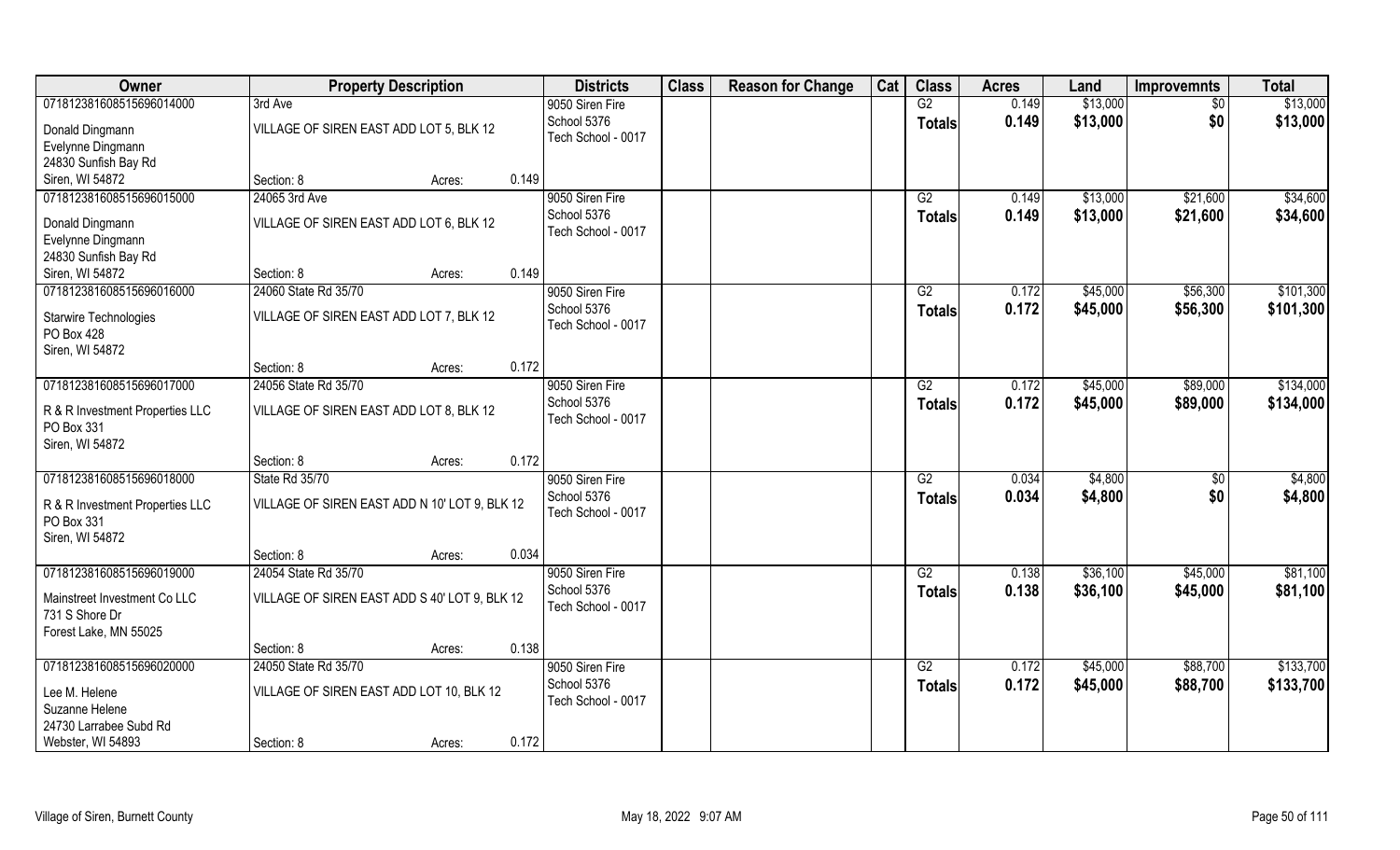| Owner                         | <b>Property Description</b>             |        |       | <b>Districts</b>   | <b>Class</b> | <b>Reason for Change</b> | Cat | <b>Class</b>    | <b>Acres</b> | Land    | <b>Improvemnts</b> | <b>Total</b> |
|-------------------------------|-----------------------------------------|--------|-------|--------------------|--------------|--------------------------|-----|-----------------|--------------|---------|--------------------|--------------|
| 071812381608515696021000      |                                         |        |       | 9050 Siren Fire    |              |                          |     | G1              | 0.172        | \$7,500 | $\sqrt{$0}$        | \$7,500      |
| Michael P. Swanson            | VILLAGE OF SIREN EAST ADD LOT 1, BLK 13 |        |       | School 5376        |              |                          |     | <b>Totals</b>   | 0.172        | \$7,500 | \$0                | \$7,500      |
| Kelly E. Swanson              |                                         |        |       | Tech School - 0017 |              |                          |     |                 |              |         |                    |              |
| PO Box 473                    |                                         |        |       |                    |              |                          |     |                 |              |         |                    |              |
| Siren, WI 54872               | Section: 8                              | Acres: | 0.172 |                    |              |                          |     |                 |              |         |                    |              |
| 071812381608515696022000      |                                         |        |       | 9050 Siren Fire    |              |                          |     | G1              | 0.172        | \$7,500 | $\sqrt{$0}$        | \$7,500      |
|                               |                                         |        |       | School 5376        |              |                          |     | <b>Totals</b>   | 0.172        | \$7,500 | \$0                | \$7,500      |
| Michael P. Swanson            | VILLAGE OF SIREN EAST ADD LOT 2 BLK 13  |        |       | Tech School - 0017 |              |                          |     |                 |              |         |                    |              |
| Kelly E. Swanson              |                                         |        |       |                    |              |                          |     |                 |              |         |                    |              |
| PO Box 473<br>Siren, WI 54872 | Section: 8                              |        | 0.172 |                    |              |                          |     |                 |              |         |                    |              |
|                               |                                         | Acres: |       |                    |              |                          |     |                 |              |         |                    |              |
| 071812381608515696023000      | 7650 Johnson St                         |        |       | 9050 Siren Fire    |              |                          |     | G1              | 0.172        | \$7,500 | \$67,800           | \$75,300     |
| Michael P. Swanson            | VILLAGE OF SIREN EAST ADD LOT 3, BLK 13 |        |       | School 5376        |              |                          |     | <b>Totals</b>   | 0.172        | \$7,500 | \$67,800           | \$75,300     |
| PO Box 473                    |                                         |        |       | Tech School - 0017 |              |                          |     |                 |              |         |                    |              |
| Siren, WI 54872               |                                         |        |       |                    |              |                          |     |                 |              |         |                    |              |
|                               | Section: 8                              | Acres: | 0.172 |                    |              |                          |     |                 |              |         |                    |              |
| 071812381608515696024000      |                                         |        |       | 9050 Siren Fire    |              |                          |     | G1              | 0.172        | \$5,700 | \$6,900            | \$12,600     |
| Michael P. Swanson            | VILLAGE OF SIREN EAST ADD LOT 4, BLK 13 |        |       | School 5376        |              |                          |     | <b>Totals</b>   | 0.172        | \$5,700 | \$6,900            | \$12,600     |
| PO Box 473                    |                                         |        |       | Tech School - 0017 |              |                          |     |                 |              |         |                    |              |
| Siren, WI 54872               |                                         |        |       |                    |              |                          |     |                 |              |         |                    |              |
|                               | Section: 8                              | Acres: | 0.172 |                    |              |                          |     |                 |              |         |                    |              |
| 071812381608515696025000      |                                         |        |       | 9050 Siren Fire    |              |                          |     | G1              | 0.172        | \$7,500 | \$0                | \$7,500      |
|                               |                                         |        |       | School 5376        |              |                          |     | <b>Totals</b>   | 0.172        | \$7,500 | \$0                | \$7,500      |
| Raymond M. Heller             | VILLAGE OF SIREN EAST ADD LOT 5, BLK 13 |        |       | Tech School - 0017 |              |                          |     |                 |              |         |                    |              |
| 24051 4th Ave                 |                                         |        |       |                    |              |                          |     |                 |              |         |                    |              |
| Siren, WI 54872               |                                         |        |       |                    |              |                          |     |                 |              |         |                    |              |
|                               | Section: 8                              | Acres: | 0.172 |                    |              |                          |     |                 |              |         |                    |              |
| 071812381608515696026000      | 24051 4th Ave                           |        |       | 9050 Siren Fire    |              |                          |     | G1              | 0.172        | \$7,500 | \$67,600           | \$75,100     |
| Raymond M. Heller             | VILLAGE OF SIREN EAST ADD LOT 6, BLK 13 |        |       | School 5376        |              |                          |     | <b>Totals</b>   | 0.172        | \$7,500 | \$67,600           | \$75,100     |
| 24051 4th Ave                 |                                         |        |       | Tech School - 0017 |              |                          |     |                 |              |         |                    |              |
| Siren, WI 54872               |                                         |        |       |                    |              |                          |     |                 |              |         |                    |              |
|                               | Section: 8                              | Acres: | 0.172 |                    |              |                          |     |                 |              |         |                    |              |
| 071812381608515696027000      | 7639 Main St E                          |        |       | 9050 Siren Fire    |              |                          |     | $\overline{G1}$ | 0.149        | \$6,500 | \$56,100           | \$62,600     |
|                               |                                         |        |       | School 5376        |              |                          |     | <b>Totals</b>   | 0.149        | \$6,500 | \$56,100           | \$62,600     |
| John J. Howe                  | VILLAGE OF SIREN EAST ADD LOT 7, BLK 13 |        |       | Tech School - 0017 |              |                          |     |                 |              |         |                    |              |
| Rose L. Howe                  |                                         |        |       |                    |              |                          |     |                 |              |         |                    |              |
| 7639 Main St                  |                                         |        |       |                    |              |                          |     |                 |              |         |                    |              |
| Siren, WI 54872               | Section: 8                              | Acres: | 0.149 |                    |              |                          |     |                 |              |         |                    |              |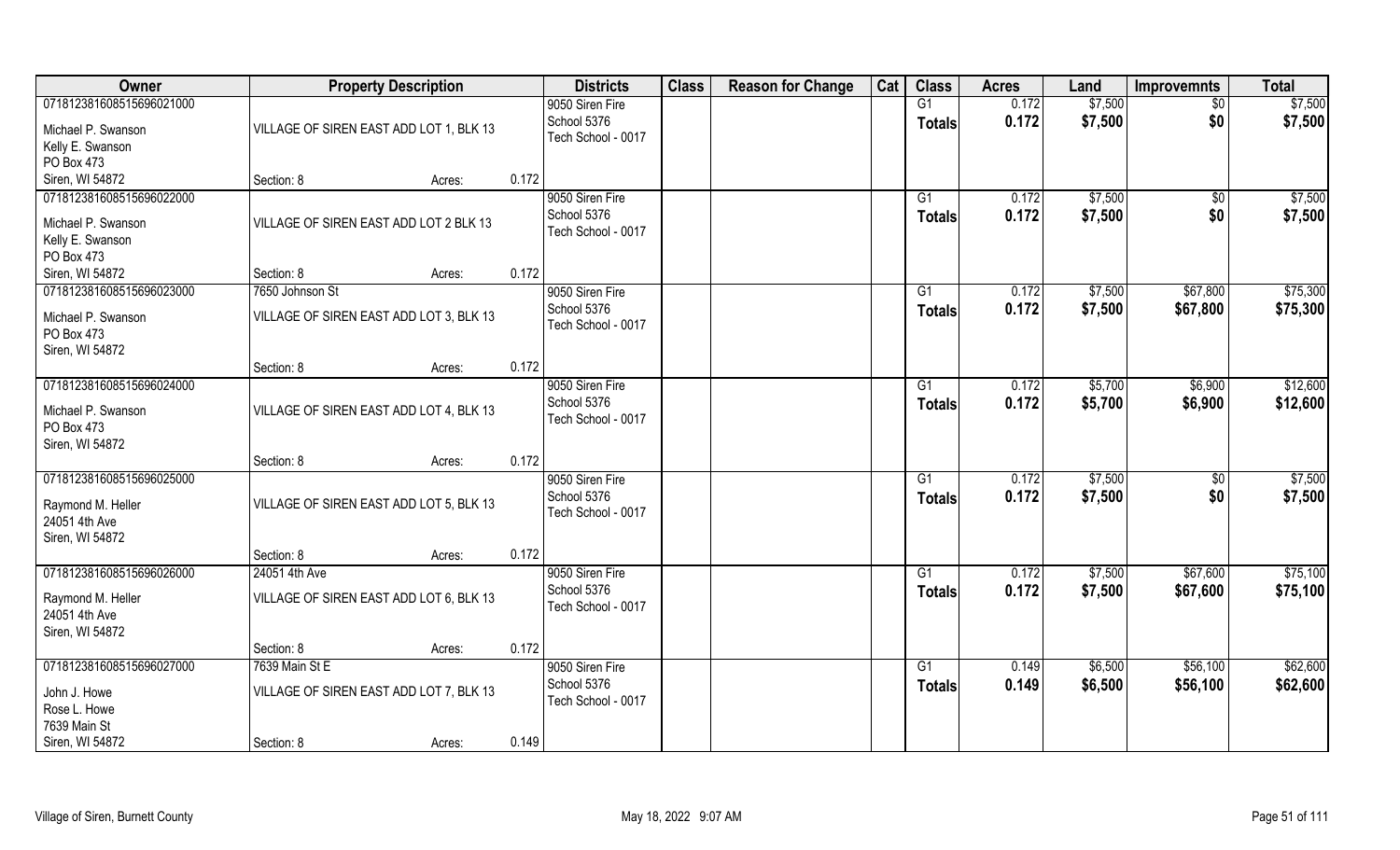| Owner                                                                               |                                                                | <b>Property Description</b> | <b>Districts</b>                                     | <b>Class</b> | <b>Reason for Change</b> | Cat | <b>Class</b>        | <b>Acres</b>   | Land               | <b>Improvemnts</b>     | <b>Total</b>       |
|-------------------------------------------------------------------------------------|----------------------------------------------------------------|-----------------------------|------------------------------------------------------|--------------|--------------------------|-----|---------------------|----------------|--------------------|------------------------|--------------------|
| 071812381608515696028000                                                            | 7643 Main St E                                                 |                             | 9050 Siren Fire                                      |              |                          |     | G1                  | 0.149          | \$6,500            | \$64,000               | \$70,500           |
| Jennifer E. Hultman<br>7643 Main St<br>Siren, WI 54872                              | VILLAGE OF SIREN EAST ADD LOT 8, BLK 13                        |                             | School 5376<br>Tech School - 0017                    |              |                          |     | <b>Totals</b>       | 0.149          | \$6,500            | \$64,000               | \$70,500           |
|                                                                                     | Section: 8                                                     | 0.149<br>Acres:             |                                                      |              |                          |     |                     |                |                    |                        |                    |
| 071812381608515696029000                                                            | 7645 Main St E                                                 |                             | 9050 Siren Fire                                      |              |                          |     | G1                  | 0.149          | \$6,500            | \$38,500               | \$45,000           |
| Robert Demarre III<br>Susan Demarre III<br>7645 Main St                             | VILLAGE OF SIREN EAST ADD LOT 9, BLK 13                        |                             | School 5376<br>Tech School - 0017                    |              |                          |     | <b>Totals</b>       | 0.149          | \$6,500            | \$38,500               | \$45,000           |
| PO Box 92<br>Siren, WI 54872                                                        | Section: 8                                                     | 0.149<br>Acres:             |                                                      |              |                          |     |                     |                |                    |                        |                    |
| 071812381608515696030000<br>Robert Demarre III<br>Susan Demarre III<br>7645 Main St | VILLAGE OF SIREN EAST ADD LOT 10, BLK 13                       |                             | 9050 Siren Fire<br>School 5376<br>Tech School - 0017 |              |                          |     | G1<br><b>Totals</b> | 0.149<br>0.149 | \$6,500<br>\$6,500 | $\overline{50}$<br>\$0 | \$6,500<br>\$6,500 |
| PO Box 92<br>Siren, WI 54872                                                        | Section: 8                                                     | 0.149<br>Acres:             |                                                      |              |                          |     |                     |                |                    |                        |                    |
| 071812381608515696031000                                                            | 7657 Main St E                                                 |                             | 9050 Siren Fire                                      | G1           | Exterior remodel         |     | $\overline{G1}$     | 0.298          | \$11,900           | \$61,000               | \$72,900           |
| Fern Woods<br>7657 Main St<br>Siren, WI 54872                                       | VILLAGE OF SIREN EAST ADD N 55' LOTS 11 & 12,<br><b>BLK 13</b> |                             | School 5376<br>Tech School - 0017                    |              |                          |     | <b>Totals</b>       | 0.298          | \$11,900           | \$61,000               | \$72,900           |
|                                                                                     | Section: 8                                                     | 0.298<br>Acres:             |                                                      |              |                          |     |                     |                |                    |                        |                    |
| 071812381608515696032000                                                            | 24064 3rd Ave                                                  |                             | 9050 Siren Fire                                      |              |                          |     | $\overline{G1}$     | 0.172          | \$7,500            | \$29,800               | \$37,300           |
| Kent Muschinske<br>Candace Muschinske<br>2129 100th Ave / Co Rd F                   | VILLAGE OF SIREN EAST ADD S 75' LOTS 11 & 12,<br><b>BLK 13</b> |                             | School 5376<br>Tech School - 0017                    |              |                          |     | <b>Totals</b>       | 0.172          | \$7,500            | \$29,800               | \$37,300           |
| Dresser, WI 54009                                                                   | Section: 8                                                     | 0.172<br>Acres:             |                                                      |              |                          |     |                     |                |                    |                        |                    |
| 071812381608515696033000                                                            | 24037 4th Ave                                                  |                             | 9050 Siren Fire                                      |              |                          |     | G1                  | 0.161          | \$7,000            | \$80,300               | \$87,300           |
| Rebecca A. Schrooten<br>24037 4th Ave<br>Siren, WI 54872                            | VILLAGE OF SIREN EAST ADDITION LOT 1, BLK 14                   |                             | School 5376<br>Tech School - 0017                    |              |                          |     | <b>Totals</b>       | 0.161          | \$7,000            | \$80,300               | \$87,300           |
|                                                                                     | Section: 8                                                     | 0.161<br>Acres:             |                                                      |              |                          |     |                     |                |                    |                        |                    |
| 071812381608515696034000                                                            |                                                                |                             | 9050 Siren Fire                                      |              |                          |     | G1                  | 0.080          | \$3,500            | $\overline{60}$        | \$3,500            |
| Rebecca A. Schrooten<br>24037 4th Ave<br>Siren, WI 54872                            | VILLAGE OF SIREN EAST ADD E1/2 LOT 2, BLK 14                   |                             | School 5376<br>Tech School - 0017                    |              |                          |     | <b>Totals</b>       | 0.080          | \$3,500            | \$0                    | \$3,500            |
|                                                                                     | Section: 8                                                     | 0.080<br>Acres:             |                                                      |              |                          |     |                     |                |                    |                        |                    |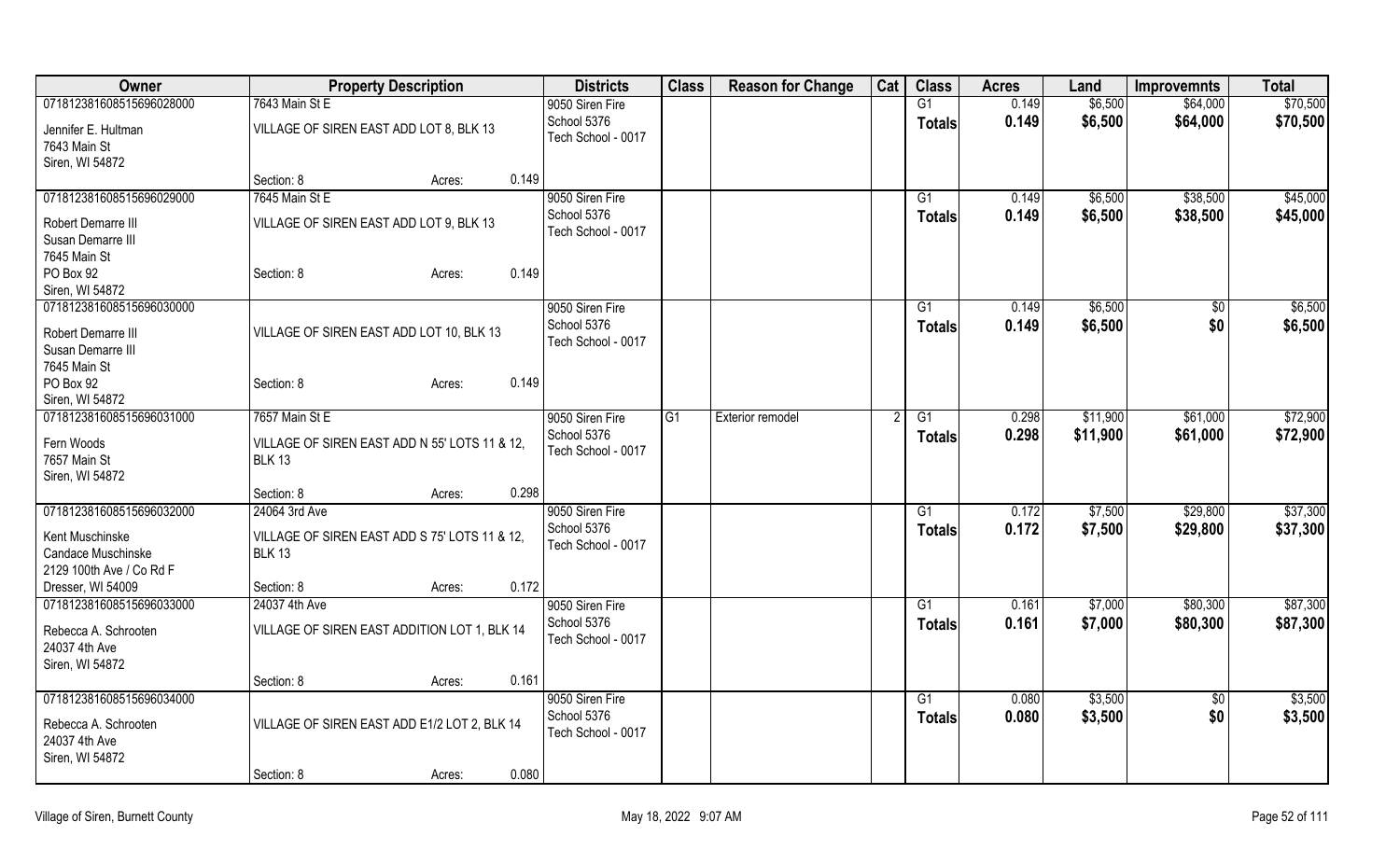| Owner                                                                                                       | <b>Property Description</b>                                                                | <b>Districts</b>                                     | <b>Class</b> | <b>Reason for Change</b> | Cat | <b>Class</b>                     | <b>Acres</b>   | Land               | <b>Improvemnts</b>   | <b>Total</b>         |
|-------------------------------------------------------------------------------------------------------------|--------------------------------------------------------------------------------------------|------------------------------------------------------|--------------|--------------------------|-----|----------------------------------|----------------|--------------------|----------------------|----------------------|
| 071812381608515696035000<br>Jerome J. Huseby<br>7644 Lilac Ln                                               | Lilac Ln<br>VILLAGE OF SIREN EAST ADD W1/2 LOT 2, BLK 14                                   | 9050 Siren Fire<br>School 5376<br>Tech School - 0017 |              |                          |     | G1<br><b>Totals</b>              | 0.080<br>0.080 | \$3,300<br>\$3,300 | \$6,100<br>\$6,100   | \$9,400<br>\$9,400   |
| Siren, WI 54872                                                                                             | 0.080<br>Section: 8<br>Acres:                                                              |                                                      |              |                          |     |                                  |                |                    |                      |                      |
| 071812381608515696036000<br>Jerome J. Huseby<br>7644 Lilac Ln<br>Siren, WI 54872                            | 7644 Lilac Ln<br>VILLAGE OF SIREN EAST ADD LOT 3, BLK 14                                   | 9050 Siren Fire<br>School 5376<br>Tech School - 0017 |              |                          |     | G1<br>Totals                     | 0.161<br>0.161 | \$7,000<br>\$7,000 | \$38,900<br>\$38,900 | \$45,900<br>\$45,900 |
|                                                                                                             | 0.161<br>Section: 8<br>Acres:                                                              |                                                      |              |                          |     |                                  |                |                    |                      |                      |
| 071812381608515696037000<br>Henry & Virginia Martin - Life Estate<br>22422 Paulich Rd<br>Frederic, WI 54837 | 7649 Johnson St<br>VILLAGE OF SIREN EAST ADD LOT 4, BLK 14                                 | 9050 Siren Fire<br>School 5376<br>Tech School - 0017 |              |                          |     | G1<br><b>Totals</b>              | 0.161<br>0.161 | \$7,000<br>\$7,000 | \$20,500<br>\$20,500 | \$27,500<br>\$27,500 |
|                                                                                                             | 0.161<br>Section: 8<br>Acres:                                                              |                                                      |              |                          |     |                                  |                |                    |                      |                      |
| 071812381608515697011000<br>William R. Hunter<br>Janet C. Hunter<br>PO Box 658                              | 7642 Works Progress St<br>VILLAGE OF SIREN NORTH ADD LOT 1, BLK 15                         | 9050 Siren Fire<br>School 5376<br>Tech School - 0017 |              |                          |     | G1<br>Totals                     | 0.161<br>0.161 | \$4,100<br>\$4,100 | \$0<br>\$0           | \$4,100<br>\$4,100   |
| Siren, WI 54872                                                                                             | 0.161<br>Section: 8<br>Acres:                                                              |                                                      |              |                          |     |                                  |                |                    |                      |                      |
| 071812381608515697012000<br>William R. Hunter<br>Janet C. Hunter<br>PO Box 658                              | Maple Ln<br>VILLAGE OF SIREN NORTH ADD LOT 2, BLK 15                                       | 9050 Siren Fire<br>School 5376<br>Tech School - 0017 |              |                          |     | $\overline{G1}$<br><b>Totals</b> | 0.161<br>0.161 | \$5,600<br>\$5,600 | \$0<br>\$0           | \$5,600<br>\$5,600   |
| Siren, WI 54872                                                                                             | 0.161<br>Section: 8<br>Acres:                                                              |                                                      |              |                          |     |                                  |                |                    |                      |                      |
| 071812381608515697013000<br>William R. Hunter<br>Janet C. Hunter<br>PO Box 658                              | Maple Ln<br>VILLAGE OF SIREN NORTH ADD LOT 3, BLK 15                                       | 9050 Siren Fire<br>School 5376<br>Tech School - 0017 |              |                          |     | G1<br><b>Totals</b>              | 0.161<br>0.161 | \$7,000<br>\$7,000 | \$0<br>\$0           | \$7,000<br>\$7,000   |
| Siren, WI 54872                                                                                             | 0.161<br>Section: 8<br>Acres:                                                              |                                                      |              |                          |     |                                  |                |                    |                      |                      |
| 071812381608515697014000<br>Travis D. Karrow<br>24189 4th Ave<br>Siren, WI 54872                            | 24189 4th Ave<br>VILLAGE OF SIREN NORTH ADD LOT 4, BLK 15<br>0.161<br>Section: 8<br>Acres: | 9050 Siren Fire<br>School 5376<br>Tech School - 0017 |              |                          |     | $\overline{G1}$<br><b>Totals</b> | 0.161<br>0.161 | \$7,000<br>\$7,000 | \$87,000<br>\$87,000 | \$94,000<br>\$94,000 |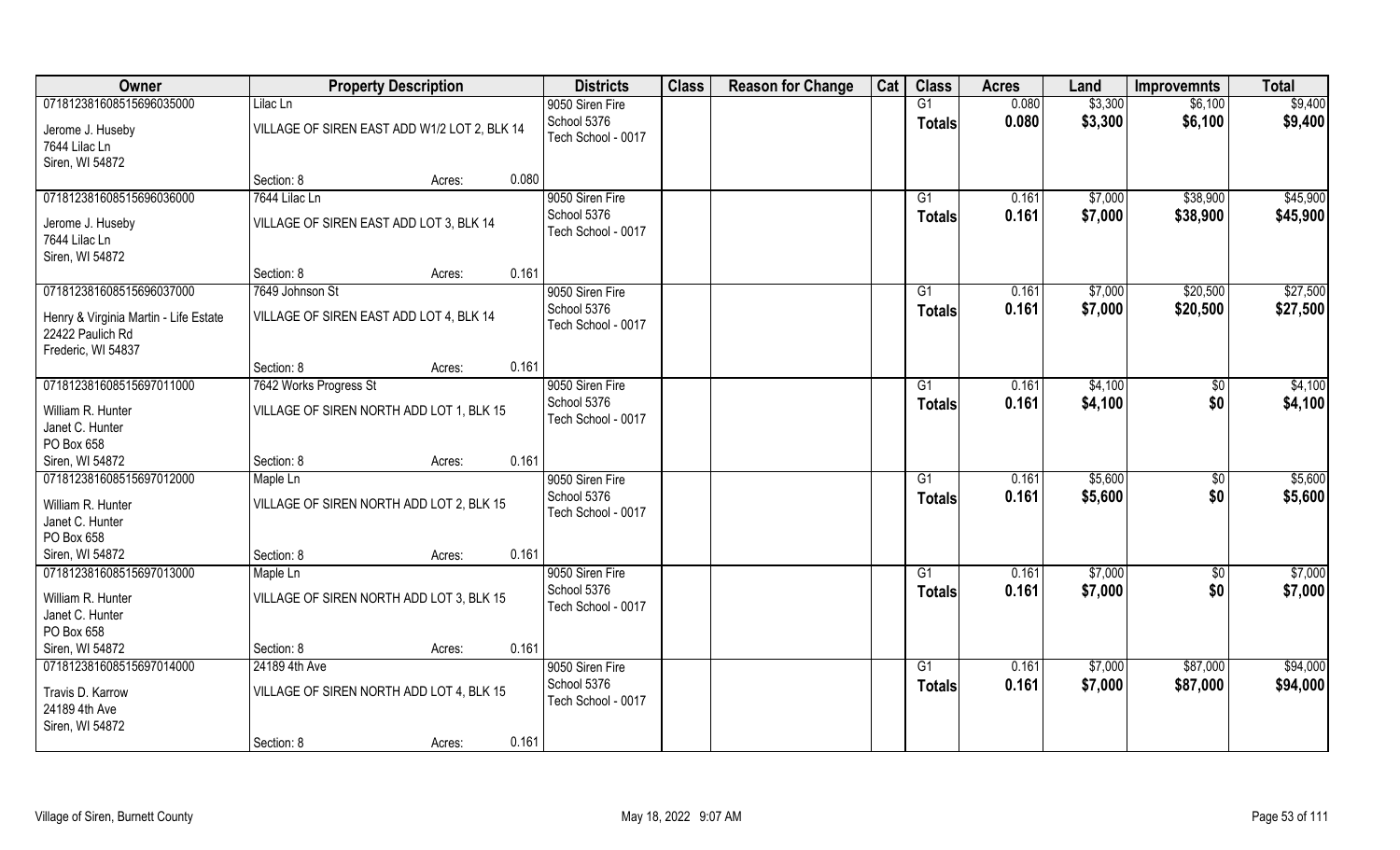| Owner                             | <b>Property Description</b>               | <b>Districts</b>                  | <b>Class</b> | <b>Reason for Change</b> | Cat | <b>Class</b>    | <b>Acres</b> | Land     | <b>Improvemnts</b> | <b>Total</b> |
|-----------------------------------|-------------------------------------------|-----------------------------------|--------------|--------------------------|-----|-----------------|--------------|----------|--------------------|--------------|
| 071812381608515697015000          | 4th Ave                                   | 9050 Siren Fire                   |              |                          |     | G1              | 0.161        | \$5,600  | $\sqrt{$0}$        | \$5,600      |
| Travis D. Karrow<br>24189 4th Ave | VILLAGE OF SIREN NORTH ADD LOT 5, BLK 15  | School 5376<br>Tech School - 0017 |              |                          |     | <b>Totals</b>   | 0.161        | \$5,600  | \$0                | \$5,600      |
| Siren, WI 54872                   |                                           |                                   |              |                          |     |                 |              |          |                    |              |
|                                   | 0.161<br>Section: 8<br>Acres:             |                                   |              |                          |     |                 |              |          |                    |              |
| 071812381608515697016000          | 7683 South Shore Dr                       | 9050 Siren Fire                   |              |                          |     | G1              | 0.161        | \$7,000  | \$31,500           | \$38,500     |
| Anastasia Thull                   | VILLAGE OF SIREN NORTH ADD LOT 6, BLK 15  | School 5376                       |              |                          |     | Totals          | 0.161        | \$7,000  | \$31,500           | \$38,500     |
| 7683 S Shore Dr                   |                                           | Tech School - 0017                |              |                          |     |                 |              |          |                    |              |
| Siren, WI 54872                   |                                           |                                   |              |                          |     |                 |              |          |                    |              |
|                                   | 0.161<br>Section: 8<br>Acres:             |                                   |              |                          |     |                 |              |          |                    |              |
| 071812381608515697017000          | 24198 3rd Ave                             | 9050 Siren Fire                   |              |                          |     | G1              | 0.161        | \$7,000  | \$67,600           | \$74,600     |
| <b>Terri Marie Moritz</b>         | VILLAGE OF SIREN NORTH ADD LOT 7, BLK 15  | School 5376                       |              |                          |     | <b>Totals</b>   | 0.161        | \$7,000  | \$67,600           | \$74,600     |
| 24198 3rd Ave                     |                                           | Tech School - 0017                |              |                          |     |                 |              |          |                    |              |
| Siren, WI 54872                   |                                           |                                   |              |                          |     |                 |              |          |                    |              |
|                                   | 0.161<br>Section: 8<br>Acres:             |                                   |              |                          |     |                 |              |          |                    |              |
| 071812381608515697019100          | 24192 3rd Ave                             | 9050 Siren Fire                   |              |                          |     | G <sub>1</sub>  | 1.000        | \$20,500 | \$59,300           | \$79,800     |
|                                   |                                           | School 5376                       |              |                          |     | Totals          | 1.000        | \$20,500 | \$59,300           | \$79,800     |
| Doris Schauer<br>24192 3rd Ave    | LOT 1 CSM V26 P197 (NE SW)                | Tech School - 0017                |              |                          |     |                 |              |          |                    |              |
| Siren, WI 54872                   |                                           |                                   |              |                          |     |                 |              |          |                    |              |
|                                   | 1.000<br>Section: 8<br>Acres:             |                                   |              |                          |     |                 |              |          |                    |              |
| 071812381608515697020000          | 3rd Ave                                   | 9050 Siren Fire                   |              |                          |     | $\overline{G1}$ | 0.161        | \$4,100  | $\overline{50}$    | \$4,100      |
|                                   |                                           | School 5376                       |              |                          |     | <b>Totals</b>   | 0.161        | \$4,100  | \$0                | \$4,100      |
| Paul Schauer                      | VILLAGE OF SIREN NORTH ADD LOT 10, BLK 15 | Tech School - 0017                |              |                          |     |                 |              |          |                    |              |
| 24192 3rd Ave                     | (LIFE ESTATE)                             |                                   |              |                          |     |                 |              |          |                    |              |
| Siren, WI 54872                   | 0.161<br>Section: 8<br>Acres:             |                                   |              |                          |     |                 |              |          |                    |              |
| 071812381608515697021000          | Maple Ln                                  | 9050 Siren Fire                   |              |                          |     | G1              | 0.161        | \$5,600  | \$0                | \$5,600      |
|                                   |                                           | School 5376                       |              |                          |     | <b>Totals</b>   | 0.161        | \$5,600  | \$0                | \$5,600      |
| William R. Hunter                 | VILLAGE OF SIREN NORTH ADD LOT 11, BLK 15 | Tech School - 0017                |              |                          |     |                 |              |          |                    |              |
| Janet C. Hunter                   |                                           |                                   |              |                          |     |                 |              |          |                    |              |
| PO Box 658                        |                                           |                                   |              |                          |     |                 |              |          |                    |              |
| Siren, WI 54872                   | 0.161<br>Section: 8<br>Acres:             |                                   |              |                          |     |                 |              |          |                    |              |
| 071812381608515697022000          | 7656 Works Progress St                    | 9050 Siren Fire<br>School 5376    |              |                          |     | $\overline{G1}$ | 0.161        | \$7,000  | \$95,700           | \$102,700    |
| William R. Hunter                 | VILLAGE OF SIREN NORTH ADD LOT 12, BLK 15 | Tech School - 0017                |              |                          |     | <b>Totals</b>   | 0.161        | \$7,000  | \$95,700           | \$102,700    |
| Janet C. Hunter                   |                                           |                                   |              |                          |     |                 |              |          |                    |              |
| PO Box 658                        |                                           |                                   |              |                          |     |                 |              |          |                    |              |
| Siren, WI 54872                   | 0.161<br>Section: 8<br>Acres:             |                                   |              |                          |     |                 |              |          |                    |              |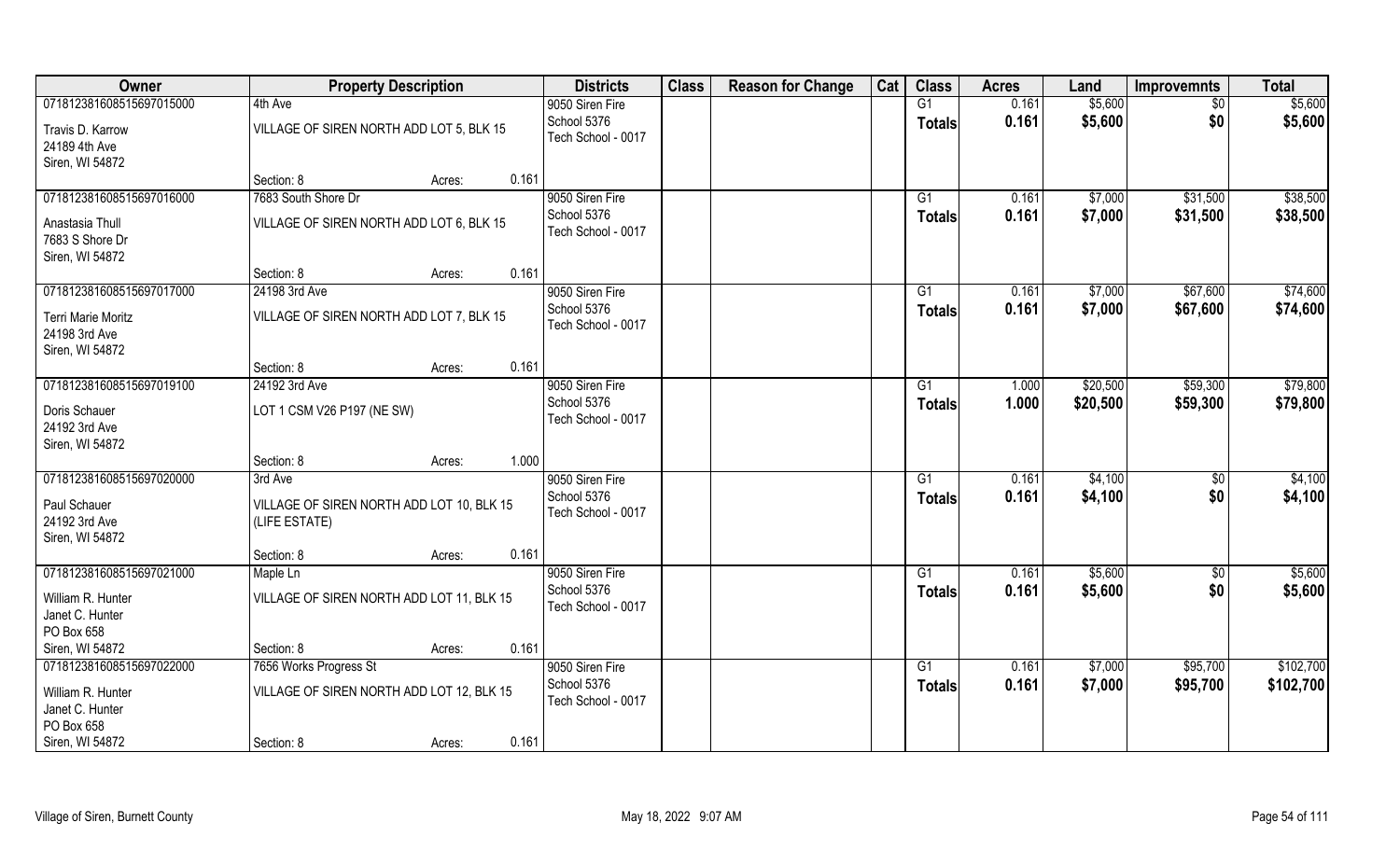| Owner                              | <b>Property Description</b>                   | <b>Districts</b>   | <b>Class</b> | <b>Reason for Change</b> | Cat | <b>Class</b>  | <b>Acres</b> | Land     | <b>Improvemnts</b> | <b>Total</b> |
|------------------------------------|-----------------------------------------------|--------------------|--------------|--------------------------|-----|---------------|--------------|----------|--------------------|--------------|
| 071812381608515697023000           | 3rd Ave                                       | 9050 Siren Fire    |              |                          |     | G1            | 0.161        | \$5,600  | \$0                | \$5,600      |
| <b>Ted Hunter</b>                  | VILLAGE OF SIREN NORTH ADD LOT 1, BLK 16      | School 5376        |              |                          |     | <b>Totals</b> | 0.161        | \$5,600  | \$0                | \$5,600      |
| 24179 3rd Ave                      |                                               | Tech School - 0017 |              |                          |     |               |              |          |                    |              |
| Siren, WI 54872                    |                                               |                    |              |                          |     |               |              |          |                    |              |
|                                    | 0.161<br>Section: 8<br>Acres:                 |                    |              |                          |     |               |              |          |                    |              |
| 071812381608515697024000           | 24179 3rd Ave                                 | 9050 Siren Fire    |              |                          |     | G1            | 0.161        | \$7,000  | \$18,900           | \$25,900     |
| <b>Ted Hunter</b>                  | VILLAGE OF SIREN NORTH ADD LOT 2, BLK 16      | School 5376        |              |                          |     | <b>Totals</b> | 0.161        | \$7,000  | \$18,900           | \$25,900     |
| 24179 3rd Ave                      |                                               | Tech School - 0017 |              |                          |     |               |              |          |                    |              |
| Siren, WI 54872                    |                                               |                    |              |                          |     |               |              |          |                    |              |
|                                    | 0.161<br>Section: 8<br>Acres:                 |                    |              |                          |     |               |              |          |                    |              |
| 071812381608515697025000           | 24183 3rd Ave                                 | 9050 Siren Fire    |              |                          |     | G1            | 0.241        | \$10,300 | \$65,100           | \$75,400     |
| Peggy Moore                        | VILLAGE OF SIREN NORTH ADD LOT 3 & S 25' OF   | School 5376        |              |                          |     | <b>Totals</b> | 0.241        | \$10,300 | \$65,100           | \$75,400     |
| PO Box 5                           | LOT 4 BLK 16 (W/ESMT #344542)                 | Tech School - 0017 |              |                          |     |               |              |          |                    |              |
| Siren, WI 54872                    |                                               |                    |              |                          |     |               |              |          |                    |              |
|                                    | 0.241<br>Section: 8<br>Acres:                 |                    |              |                          |     |               |              |          |                    |              |
| 071812381608515697026000           | South Shore Dr                                | 9050 Siren Fire    |              |                          |     | G1            | 0.080        | \$2,300  | $\sqrt[6]{}$       | \$2,300      |
| Sandra E. Surrell                  | VILLAGE OF SIREN NORTH ADD LOT 4, BLK 16 EX S | School 5376        |              |                          |     | <b>Totals</b> | 0.080        | \$2,300  | \$0                | \$2,300      |
| PO Box 163                         | 25' (SUBJ/ESMT #344542)                       | Tech School - 0017 |              |                          |     |               |              |          |                    |              |
| Siren, WI 54872                    |                                               |                    |              |                          |     |               |              |          |                    |              |
|                                    | 0.080<br>Section: 8<br>Acres:                 |                    |              |                          |     |               |              |          |                    |              |
| 071812381608515697027000           | 7691 South Shore Dr                           | 9050 Siren Fire    |              |                          |     | G1            | 0.321        | \$12,600 | \$50,400           | \$63,000     |
| Sandra E. Surrell                  | VILLAGE OF SIREN NORTH ADD LOTS 5, 6, BLK 16  | School 5376        |              |                          |     | <b>Totals</b> | 0.321        | \$12,600 | \$50,400           | \$63,000     |
| PO Box 163                         |                                               | Tech School - 0017 |              |                          |     |               |              |          |                    |              |
| Siren, WI 54872                    |                                               |                    |              |                          |     |               |              |          |                    |              |
|                                    | 0.321<br>Section: 8<br>Acres:                 |                    |              |                          |     |               |              |          |                    |              |
| 071812381608515697028000           | State Rd 35/70                                | 9050 Siren Fire    |              |                          |     | G2            | 0.148        | \$34,400 | \$0                | \$34,400     |
| Twin City Petroleum & Property LLC | VILLAGE OF SIREN NORTH ADD LOT 7, BLK 16      | School 5376        |              |                          |     | <b>Totals</b> | 0.148        | \$34,400 | \$0                | \$34,400     |
| 233 E Bay St Ste 110               |                                               | Tech School - 0017 |              |                          |     |               |              |          |                    |              |
| Jacksonville, FL 32202-3452        |                                               |                    |              |                          |     |               |              |          |                    |              |
|                                    | 0.148<br>Section: 8<br>Acres:                 |                    |              |                          |     |               |              |          |                    |              |
| 071812381608515697029000           | State Rd 35/70                                | 9050 Siren Fire    |              |                          |     | G2            | 0.148        | \$38,700 | \$74,200           | \$112,900    |
| Twin City Petroleum & Property LLC | VILLAGE OF SIREN NORTH ADD LOT 8, BLK 16      | School 5376        |              |                          |     | <b>Totals</b> | 0.148        | \$38,700 | \$74,200           | \$112,900    |
| 233 E Bay St Ste 110               |                                               | Tech School - 0017 |              |                          |     |               |              |          |                    |              |
| Jacksonville, FL 32202-3452        |                                               |                    |              |                          |     |               |              |          |                    |              |
|                                    | 0.148<br>Section: 8<br>Acres:                 |                    |              |                          |     |               |              |          |                    |              |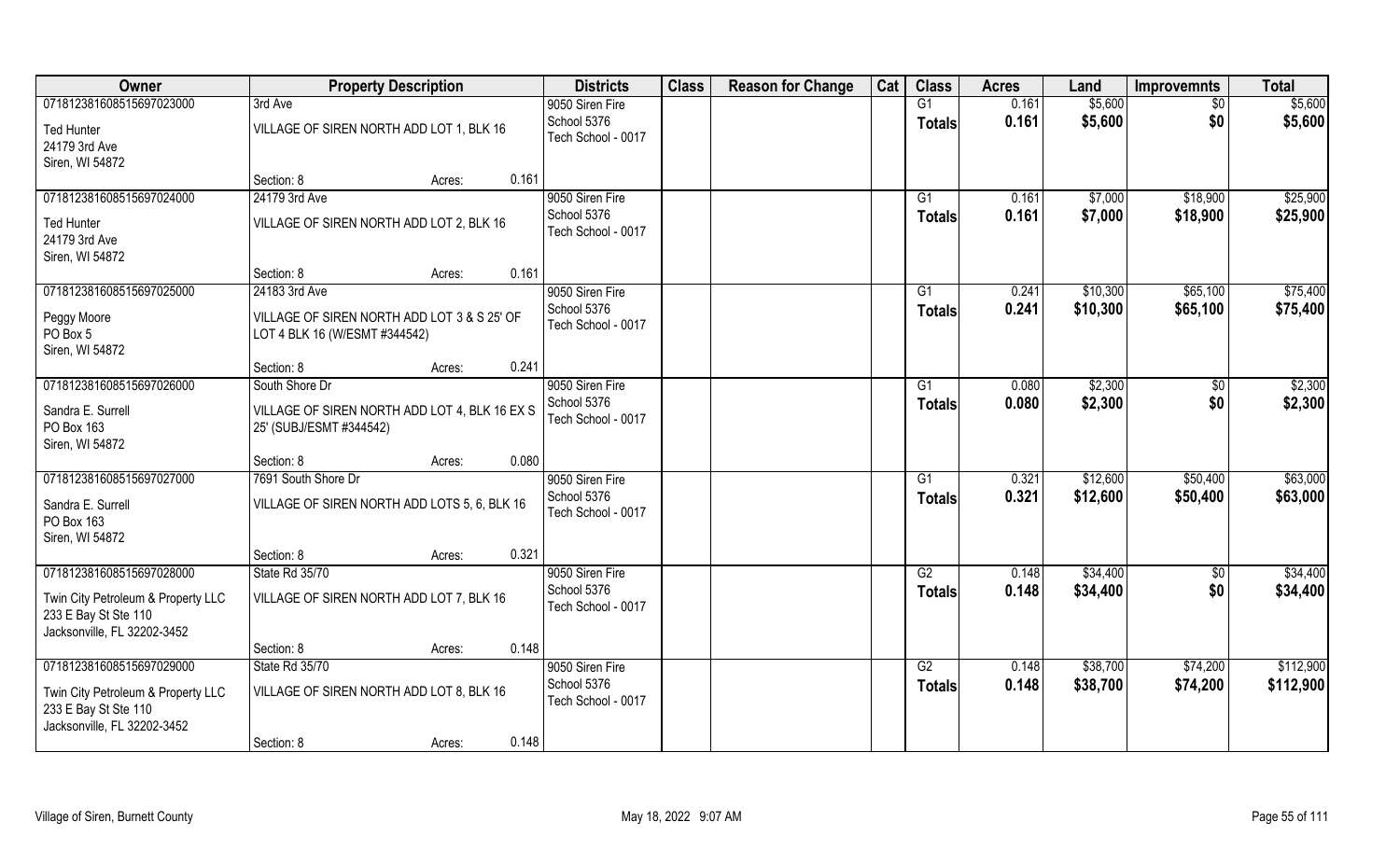| Owner                                                                                                                 | <b>Property Description</b>                                                                                       | <b>Districts</b>                                     | <b>Class</b> | <b>Reason for Change</b> | Cat | <b>Class</b>                     | <b>Acres</b>   | Land                 | <b>Improvemnts</b>     | <b>Total</b>           |
|-----------------------------------------------------------------------------------------------------------------------|-------------------------------------------------------------------------------------------------------------------|------------------------------------------------------|--------------|--------------------------|-----|----------------------------------|----------------|----------------------|------------------------|------------------------|
| 071812381608515697030000                                                                                              | State Rd 35/70                                                                                                    | 9050 Siren Fire                                      |              |                          |     | G2                               | 0.148          | \$38,700             | \$0                    | \$38,700               |
| Twin City Petroleum & Property LLC<br>233 E Bay St Ste 110<br>Jacksonville, FL 32202-3452                             | VILLAGE OF SIREN NORTH ADD LOT 9 BLK 16                                                                           | School 5376<br>Tech School - 0017                    |              |                          |     | <b>Totals</b>                    | 0.148          | \$38,700             | \$0                    | \$38,700               |
|                                                                                                                       | 0.148<br>Section: 8<br>Acres:                                                                                     |                                                      |              |                          |     |                                  |                |                      |                        |                        |
| 071812381608515697031000<br>Twin City Petroleum & Property LLC<br>233 E Bay St Ste 110<br>Jacksonville, FL 32202-3452 | 24184 State Rd 35/70<br>VILLAGE OF SIREN NORTH ADD LOTS 10 & 11, BLK<br>16                                        | 9050 Siren Fire<br>School 5376<br>Tech School - 0017 |              |                          |     | $\overline{G2}$<br><b>Totals</b> | 0.296<br>0.296 | \$73,100<br>\$73,100 | \$265,200<br>\$265,200 | \$338,300<br>\$338,300 |
|                                                                                                                       | 0.296<br>Section: 8<br>Acres:                                                                                     |                                                      |              |                          |     |                                  |                |                      |                        |                        |
| 071812381608515697032000                                                                                              | State Rd 35/70                                                                                                    | 9050 Siren Fire                                      |              |                          |     | G2                               | 0.148          | \$29,000             | \$1,000                | \$30,000               |
| Twin City Petroleum & Property LLC<br>233 E Bay St Ste 110<br>Jacksonville, FL 32202-3452                             | VILLAGE OF SIREN NORTH ADD LOT 12, BLK 16                                                                         | School 5376<br>Tech School - 0017                    |              |                          |     | <b>Totals</b>                    | 0.148          | \$29,000             | \$1,000                | \$30,000               |
|                                                                                                                       | 0.148<br>Section: 8<br>Acres:                                                                                     |                                                      |              |                          |     |                                  |                |                      |                        |                        |
| 071812381608515697033000<br>Kenneth L. Liljegren<br>5211 Buena Vista Ave<br>Fair Oaks, CA 95628-3860                  | VILLAGE OF SIREN NORTH ADD LOT 1, BLK 17                                                                          | 9050 Siren Fire<br>School 5376<br>Tech School - 0017 |              |                          |     | G1<br><b>Totals</b>              | 0.140<br>0.140 | \$6,100<br>\$6,100   | $\sqrt{50}$<br>\$0     | \$6,100<br>\$6,100     |
|                                                                                                                       | 0.140<br>Section: 8<br>Acres:                                                                                     |                                                      |              |                          |     |                                  |                |                      |                        |                        |
| 071812381608515697034000<br>Kenneth L. Liljegren<br>5211 Buena Vista Ave<br>Fair Oaks, CA 95628-3860                  | VILLAGE OF SIREN NORTH ADD LOT 2, BLK 17                                                                          | 9050 Siren Fire<br>School 5376<br>Tech School - 0017 |              |                          |     | G1<br><b>Totals</b>              | 0.161<br>0.161 | \$7,000<br>\$7,000   | \$0<br>\$0             | \$7,000<br>\$7,000     |
|                                                                                                                       | 0.161<br>Section: 8<br>Acres:                                                                                     |                                                      |              |                          |     |                                  |                |                      |                        |                        |
| 071812381608515697035000<br>Karen C. Dunn<br>904 Burton Cir<br>Montrose, MN 55363                                     | 24155 3rd Ave<br>VILLAGE OF SIREN NORTH ADD LOT 3, BLK 17                                                         | 9050 Siren Fire<br>School 5376<br>Tech School - 0017 |              |                          |     | G1<br><b>Totals</b>              | 0.161<br>0.161 | \$7,000<br>\$7,000   | \$56,700<br>\$56,700   | \$63,700<br>\$63,700   |
|                                                                                                                       | 0.161<br>Section: 8<br>Acres:                                                                                     |                                                      |              |                          |     |                                  |                |                      |                        |                        |
| 071812381608515697036000<br>Debbie Jack<br>PO Box 246<br>Siren, WI 54872                                              | 24157 3rd Ave<br>VILLAGE OF SIREN NORTH ADD LOT 4 & S 1/2 LOT 5<br><b>BLK 17</b><br>0.241<br>Section: 8<br>Acres: | 9050 Siren Fire<br>School 5376<br>Tech School - 0017 |              |                          |     | G1<br><b>Totals</b>              | 0.241<br>0.241 | \$10,300<br>\$10,300 | \$57,200<br>\$57,200   | \$67,500<br>\$67,500   |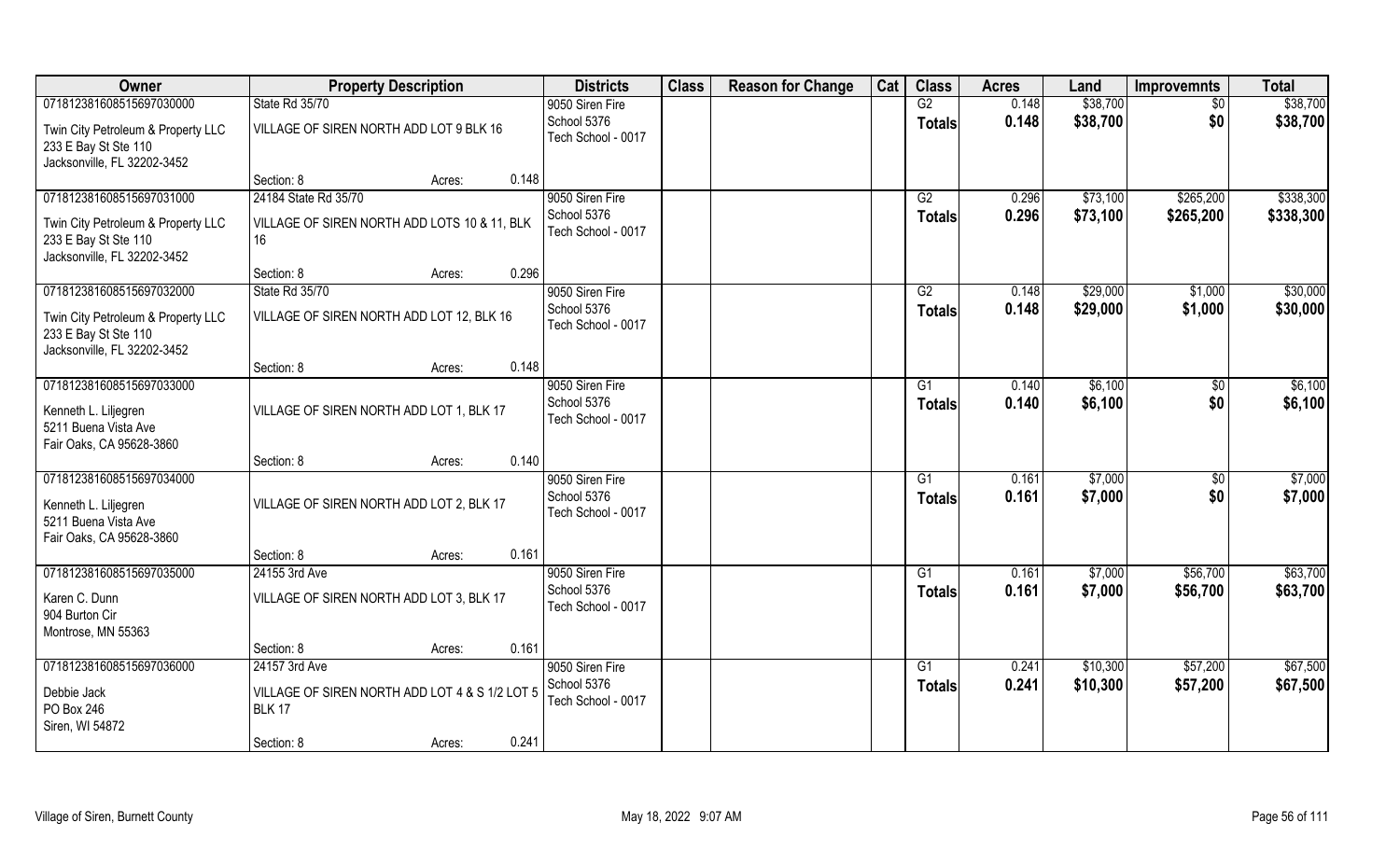| Owner                                                      | <b>Property Description</b>                    | <b>Districts</b>   | <b>Class</b> | <b>Reason for Change</b> | Cat | <b>Class</b>    | <b>Acres</b> | Land     | <b>Improvemnts</b> | <b>Total</b> |
|------------------------------------------------------------|------------------------------------------------|--------------------|--------------|--------------------------|-----|-----------------|--------------|----------|--------------------|--------------|
| 071812381608515697037000                                   | 24163 3rd Ave                                  | 9050 Siren Fire    |              |                          |     | G1              | 0.241        | \$10,300 | \$64,300           | \$74,600     |
| Christopher Dugger                                         | VILLAGE OF SIREN NORTH ADD N 1/2 LOT 5 & ALL   | School 5376        |              |                          |     | <b>Totals</b>   | 0.241        | \$10,300 | \$64,300           | \$74,600     |
| Lisa Dugger                                                | LOT 6, BLK 17                                  | Tech School - 0017 |              |                          |     |                 |              |          |                    |              |
| 24163 3rd Ave                                              |                                                |                    |              |                          |     |                 |              |          |                    |              |
| Siren, WI 54872                                            | 0.241<br>Section: 8<br>Acres:                  |                    |              |                          |     |                 |              |          |                    |              |
| 071812381608515697038000                                   | 24164 State Rd 35/70                           | 9050 Siren Fire    |              |                          |     | G2              | 0.296        | \$73,100 | \$346,900          | \$420,000    |
|                                                            | VILLAGE OF SIREN NORTH ADD LOTS 7 & 8 BLK 17   | School 5376        |              |                          |     | <b>Totals</b>   | 0.296        | \$73,100 | \$346,900          | \$420,000    |
| Soaring Eagle Properties Family LP<br>24164 State Rd 35 70 |                                                | Tech School - 0017 |              |                          |     |                 |              |          |                    |              |
| Siren, WI 54872                                            |                                                |                    |              |                          |     |                 |              |          |                    |              |
|                                                            | 0.296<br>Section: 8<br>Acres:                  |                    |              |                          |     |                 |              |          |                    |              |
| 071812381608515697039000                                   | State Rd 35/70                                 | 9050 Siren Fire    |              |                          |     | G2              | 0.148        | \$38,700 | $\sqrt[6]{}$       | \$38,700     |
|                                                            |                                                | School 5376        |              |                          |     | <b>Totals</b>   | 0.148        | \$38,700 | \$0                | \$38,700     |
| Rita Gjonnes                                               | VILLAGE OF SIREN NORTH ADD LOT 9, BLK 17       | Tech School - 0017 |              |                          |     |                 |              |          |                    |              |
| PO Box 607                                                 |                                                |                    |              |                          |     |                 |              |          |                    |              |
| Siren, WI 54872-0607                                       | 0.148<br>Section: 8<br>Acres:                  |                    |              |                          |     |                 |              |          |                    |              |
| 071812381608515697040000                                   | State Rd 35/70                                 | 9050 Siren Fire    |              |                          |     | G2              | 0.148        | \$38,700 | \$4,100            | \$42,800     |
|                                                            |                                                | School 5376        |              |                          |     | <b>Totals</b>   | 0.148        | \$38,700 | \$4,100            | \$42,800     |
| Rita Gjonnes                                               | VILLAGE OF SIREN NORTH ADD LOT 10, BLK 17      | Tech School - 0017 |              |                          |     |                 |              |          |                    |              |
| PO Box 607                                                 |                                                |                    |              |                          |     |                 |              |          |                    |              |
| Siren, WI 54872-0607                                       | 0.148                                          |                    |              |                          |     |                 |              |          |                    |              |
| 071812381608515697041000                                   | Section: 8<br>Acres:<br>24154 State Rd 35/70   | 9050 Siren Fire    |              |                          |     | $\overline{G2}$ | 0.148        | \$38,700 | \$203,000          | \$241,700    |
|                                                            |                                                | School 5376        |              |                          |     |                 | 0.148        |          |                    | \$241,700    |
| Rita Gjonnes                                               | VILLAGE OF SIREN NORTH ADD LOT 11 & 12, BLK 17 | Tech School - 0017 |              |                          |     | <b>Totals</b>   |              | \$38,700 | \$203,000          |              |
| PO Box 607                                                 |                                                |                    |              |                          |     |                 |              |          |                    |              |
| Siren, WI 54872-0607                                       |                                                |                    |              |                          |     |                 |              |          |                    |              |
|                                                            | 0.148<br>Section: 8<br>Acres:                  |                    |              |                          |     |                 |              |          |                    |              |
| 071812381608515697042000                                   |                                                | 9050 Siren Fire    |              |                          |     | G1              | 0.129        | \$4,700  | \$0                | \$4,700      |
| Rita Gjonnes                                               | VILLAGE OF SIREN NORTH ADD LOT 1, BLK 18       | School 5376        |              |                          |     | <b>Totals</b>   | 0.129        | \$4,700  | \$0                | \$4,700      |
| PO Box 607                                                 |                                                | Tech School - 0017 |              |                          |     |                 |              |          |                    |              |
| Siren, WI 54872-0607                                       |                                                |                    |              |                          |     |                 |              |          |                    |              |
|                                                            | 0.129<br>Section: 8<br>Acres:                  |                    |              |                          |     |                 |              |          |                    |              |
| 071812381608515697043000                                   | 24155 4th Ave                                  | 9050 Siren Fire    |              |                          |     | G1              | 0.161        | \$7,000  | \$116,800          | \$123,800    |
| Rita Gjonnes                                               | VILLAGE OF SIREN NORTH ADD LOT 2, BLK 18       | School 5376        |              |                          |     | <b>Totals</b>   | 0.161        | \$7,000  | \$116,800          | \$123,800    |
| PO Box 607                                                 |                                                | Tech School - 0017 |              |                          |     |                 |              |          |                    |              |
| Siren, WI 54872-0607                                       |                                                |                    |              |                          |     |                 |              |          |                    |              |
|                                                            | 0.161<br>Section: 8<br>Acres:                  |                    |              |                          |     |                 |              |          |                    |              |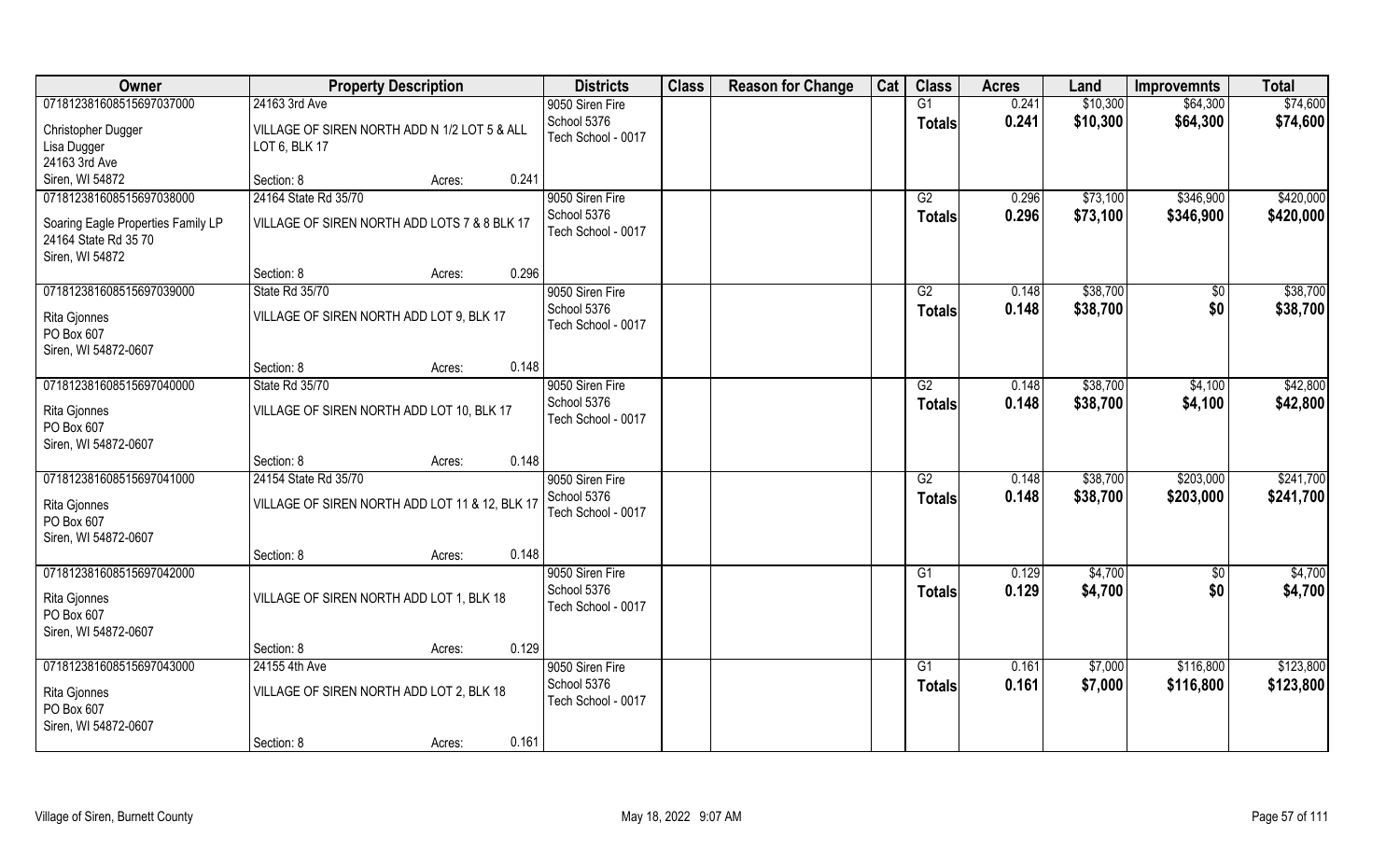| Owner                                | <b>Property Description</b>                    |       | <b>Districts</b>   | <b>Class</b>    | <b>Reason for Change</b>      | Cat  | <b>Class</b>           | <b>Acres</b> | Land        | <b>Improvemnts</b> | <b>Total</b>    |
|--------------------------------------|------------------------------------------------|-------|--------------------|-----------------|-------------------------------|------|------------------------|--------------|-------------|--------------------|-----------------|
| 071812381608515697044000             | 24157 4th Ave                                  |       | 9050 Siren Fire    |                 |                               |      | G1                     | 0.161        | \$7,000     | \$66,200           | \$73,200        |
| Jean M Marion Life Estate            | VILLAGE OF SIREN NORTH ADD LOT 3, BLK 18 (LIFE |       | School 5376        |                 |                               |      | <b>Totals</b>          | 0.161        | \$7,000     | \$66,200           | \$73,200        |
| PO Box 137                           | ESTATE TO JEAN MARION)                         |       | Tech School - 0017 |                 |                               |      |                        |              |             |                    |                 |
| Siren, WI 54872                      |                                                |       |                    |                 |                               |      |                        |              |             |                    |                 |
|                                      | Section: 8<br>Acres:                           | 0.161 |                    |                 |                               |      |                        |              |             |                    |                 |
| 071812381608515697045000             | 4th Ave                                        |       | 9050 Siren Fire    |                 |                               |      | G1                     | 0.161        | \$5,600     | $\sqrt{$0}$        | \$5,600         |
|                                      |                                                |       | School 5376        |                 |                               |      | <b>Totals</b>          | 0.161        | \$5,600     | \$0                | \$5,600         |
| Robert L. Johnson                    | VILLAGE OF SIREN NORTH ADD LOT 4, BLK 18       |       | Tech School - 0017 |                 |                               |      |                        |              |             |                    |                 |
| Sandra Johnson<br>9325 County Rd 116 |                                                |       |                    |                 |                               |      |                        |              |             |                    |                 |
| Corcoran, MN 55340                   | Section: 8<br>Acres:                           | 0.161 |                    |                 |                               |      |                        |              |             |                    |                 |
| 071812381608515697046000             | 24159 4th Ave                                  |       | 9050 Siren Fire    |                 |                               |      | G1                     | 0.161        | \$7,000     | \$110,400          | \$117,400       |
|                                      |                                                |       | School 5376        |                 |                               |      |                        |              |             |                    |                 |
| Robert L. Johnson                    | VILLAGE OF SIREN NORTH ADD LOT 5, BLK 18       |       | Tech School - 0017 |                 |                               |      | <b>Totals</b>          | 0.161        | \$7,000     | \$110,400          | \$117,400       |
| Sandra Johnson                       |                                                |       |                    |                 |                               |      |                        |              |             |                    |                 |
| 9325 County Rd 116                   |                                                |       |                    |                 |                               |      |                        |              |             |                    |                 |
| Corcoran, MN 55340                   | Section: 8<br>Acres:                           | 0.161 |                    |                 |                               |      |                        |              |             |                    |                 |
| 071812381608515697047000             | 7643 Works Progress St                         |       | 9050 Siren Fire    |                 |                               |      | G1                     | 0.161        | \$7,000     | \$99,900           | \$106,900       |
| Cynthia Mattson                      | VILLAGE OF SIREN NORTH ADD LOT 6, BLK 18       |       | School 5376        |                 |                               |      | <b>Totals</b>          | 0.161        | \$7,000     | \$99,900           | \$106,900       |
| Douglas A. Mattson                   |                                                |       | Tech School - 0017 |                 |                               |      |                        |              |             |                    |                 |
| 7643 Works Progress St               |                                                |       |                    |                 |                               |      |                        |              |             |                    |                 |
| Siren, WI 54872                      | Section: 8<br>Acres:                           | 0.161 |                    |                 |                               |      |                        |              |             |                    |                 |
| 071812381608515697048000             | 24161 Maple Ln                                 |       | 9050 Siren Fire    |                 |                               |      | G1                     | 0.480        | \$16,700    | \$120,800          | \$137,500       |
|                                      |                                                |       | School 5376        |                 |                               |      | <b>Totals</b>          | 0.480        | \$16,700    | \$120,800          | \$137,500       |
| Lewis Taylor                         | VILLAGE OF SIREN NORTH ADD LOT 1 CSM V18 P58   |       | Tech School - 0017 |                 |                               |      |                        |              |             |                    |                 |
| 25023 Angeline Ave                   | (#339455) (IOTS 7,8,9 BLK 18)                  |       |                    |                 |                               |      |                        |              |             |                    |                 |
| Webster, WI 54893                    |                                                |       |                    |                 |                               |      |                        |              |             |                    |                 |
|                                      | Section: 8<br>Acres:                           | 0.480 |                    |                 |                               |      |                        |              |             |                    |                 |
| 071812381608515697049000             | Maple Ln                                       |       | 9050 Siren Fire    |                 |                               |      | G1                     | 0.161        | \$1,400     | $\sqrt{$0}$        | \$1,400         |
| Lewis Taylor                         | VILLAGE OF SIREN NORTH ADD LOT 10, BLK 18      |       | School 5376        |                 |                               |      | <b>Totals</b>          | 0.161        | \$1,400     | \$0                | \$1,400         |
| 25023 Angeline Ave                   |                                                |       | Tech School - 0017 |                 |                               |      |                        |              |             |                    |                 |
| Webster, WI 54893                    |                                                |       |                    |                 |                               |      |                        |              |             |                    |                 |
|                                      | Section: 8<br>Acres:                           | 0.161 |                    |                 |                               |      |                        |              |             |                    |                 |
| 071812381608515697050000             |                                                |       | 9050 Siren Fire    | $\overline{G1}$ | Taken over by County-tax lein | $-4$ | $\overline{\text{X3}}$ | 0.161        | $\sqrt{50}$ | $\sqrt{$0}$        | $\overline{50}$ |
| <b>Burnett County</b>                | VILLAGE OF SIREN NORTH ADD LOT 11, BLK 18      |       | School 5376        |                 |                               |      | <b>Totals</b>          | 0.161        | \$0         | \$0                | \$0             |
| 7410 County Rd K Box 105             |                                                |       | Tech School - 0017 |                 |                               |      |                        |              |             |                    |                 |
| Siren, WI 54872                      |                                                |       |                    |                 |                               |      |                        |              |             |                    |                 |
|                                      | Section: 8<br>Acres:                           | 0.161 |                    |                 |                               |      |                        |              |             |                    |                 |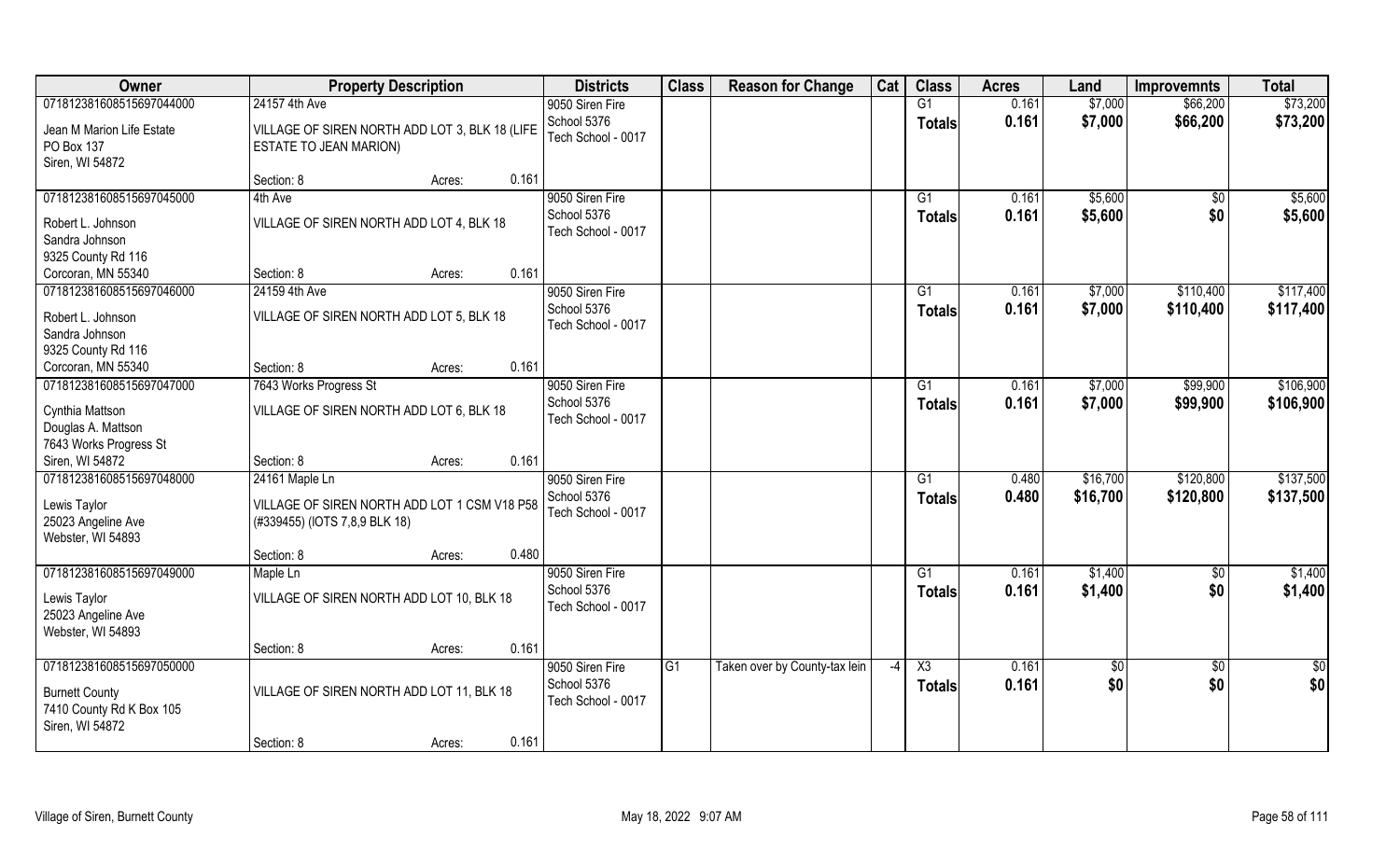| Owner                                                                                            | <b>Property Description</b>                                                                                                                 | <b>Districts</b>                                                    | <b>Class</b> | <b>Reason for Change</b>      | Cat  | <b>Class</b>                            | <b>Acres</b>   | Land                  | <b>Improvemnts</b>     | <b>Total</b>           |
|--------------------------------------------------------------------------------------------------|---------------------------------------------------------------------------------------------------------------------------------------------|---------------------------------------------------------------------|--------------|-------------------------------|------|-----------------------------------------|----------------|-----------------------|------------------------|------------------------|
| 071812381608515697051000<br><b>Burnett County</b><br>7410 County Rd K Box 105<br>Siren, WI 54872 | 7652 D'Jock St<br>VILLAGE OF SIREN NORTH ADD LOT 12, BLK 18                                                                                 | 9050 Siren Fire<br>School 5376<br>Tech School - 0017                | G1           | Taken over by County-tax lein | $-4$ | $\overline{\text{X3}}$<br><b>Totals</b> | 0.136<br>0.136 | \$0<br>\$0            | $\sqrt{6}$<br>\$0      | \$0<br>\$0             |
|                                                                                                  | 0.136<br>Section: 8<br>Acres:                                                                                                               |                                                                     |              |                               |      |                                         |                |                       |                        |                        |
| 071812381608516161011000<br><b>Basten LLC</b><br>22962 County Rd Y<br>Grantsburg, WI 54840       | 24187 State Rd 35/70<br>ENGSTROM OFFICE BLDG CONDO UNIT 1 (TIF 2)                                                                           | 9050 Siren Fire<br>School 5376<br>TIF 2 -9220<br>Tech School - 0017 |              |                               |      | G2<br>Totals                            | 0.120<br>0.120 | \$31,400<br>\$31,400  | \$135,500<br>\$135,500 | \$166,900<br>\$166,900 |
|                                                                                                  | 0.120<br>Section: 8<br>Acres:                                                                                                               |                                                                     |              |                               |      |                                         |                |                       |                        |                        |
| 071812381608516161012000<br>Michael Alderman<br>Carol Alderman<br>11525 N Shore Dr               | 24185 State Rd 35/70<br>ENGSTROM OFFICE BLDG CONDO UNIT 2 (TIF 2)                                                                           | 9050 Siren Fire<br>School 5376<br>TIF 2 -9220<br>Tech School - 0017 |              |                               |      | G2<br><b>Totals</b>                     | 0.120<br>0.120 | \$31,400<br>\$31,400  | \$135,500<br>\$135,500 | \$166,900<br>\$166,900 |
| Grantsburg, WI 54840                                                                             | 0.120<br>Section: 8<br>Acres:                                                                                                               |                                                                     |              |                               |      |                                         |                |                       |                        |                        |
| 071812381608516161013000<br>Engstrom Condo Ass'n                                                 | ENGSTROM OFFICE BLDG CONDO COMMON<br>ELEMENT (TIF 2)                                                                                        | 9050 Siren Fire<br>School 5376<br>TIF 2 -9220<br>Tech School - 0017 |              |                               |      | X4<br><b>Totals</b>                     | 0.240<br>0.240 | \$0<br>\$0            | \$0<br>\$0             | $\frac{6}{3}$<br>\$0   |
|                                                                                                  | 0.240<br>Section: 8<br>Acres:                                                                                                               |                                                                     |              |                               |      |                                         |                |                       |                        |                        |
| 071812381608517000011000<br>Wisconsin Dot<br>1701 N 4th St<br>Superior, WI 54880                 | VILLAGE OF SIREN PCL SEC 8 FOR HWY                                                                                                          | 9050 Siren Fire<br>School 5376<br>Tech School - 0017                |              |                               |      | X2<br><b>Totals</b>                     | 0.220<br>0.220 | $\sqrt[6]{30}$<br>\$0 | \$0<br>\$0             | \$0<br>\$0             |
|                                                                                                  | 0.220<br>Section: 8<br>Acres:                                                                                                               |                                                                     |              |                               |      |                                         |                |                       |                        |                        |
| 071812381617102000011000<br>Raymond C. Erickson<br>Tina M. Erickson<br>PO Box 532                | 7583 County Rd B<br>VILLAGE OF SIREN - SEC 17 W 10A NW NE EX PCL V<br>240 P 212 & EX CSM V 16 P 107                                         | 9050 Siren Fire<br>School 5376<br>Tech School - 0017                |              |                               |      | G1<br><b>Totals</b>                     | 8.830<br>8.830 | \$39,900<br>\$39,900  | \$70,300<br>\$70,300   | \$110,200<br>\$110,200 |
| Siren, WI 54872<br>071812381617102000012000                                                      | 8.830<br>Section: 17<br>Acres:                                                                                                              |                                                                     |              |                               |      |                                         |                |                       |                        | \$85,700               |
| <b>Ricky Garbow</b><br>7599 County Rd B<br>Siren, WI 54872                                       | 7599 County Rd B<br>VILLAGE OF SIREN - SEC 17 LOT 2 CSM V20<br>P229(#371857) (NW NE - FRMLY CSM V16 P107)<br>0.580<br>Section: 17<br>Acres: | 9050 Siren Fire<br>School 5376<br>Tech School - 0017                |              |                               |      | G1<br><b>Totals</b>                     | 0.580<br>0.580 | \$17,600<br>\$17,600  | \$68,100<br>\$68,100   | \$85,700               |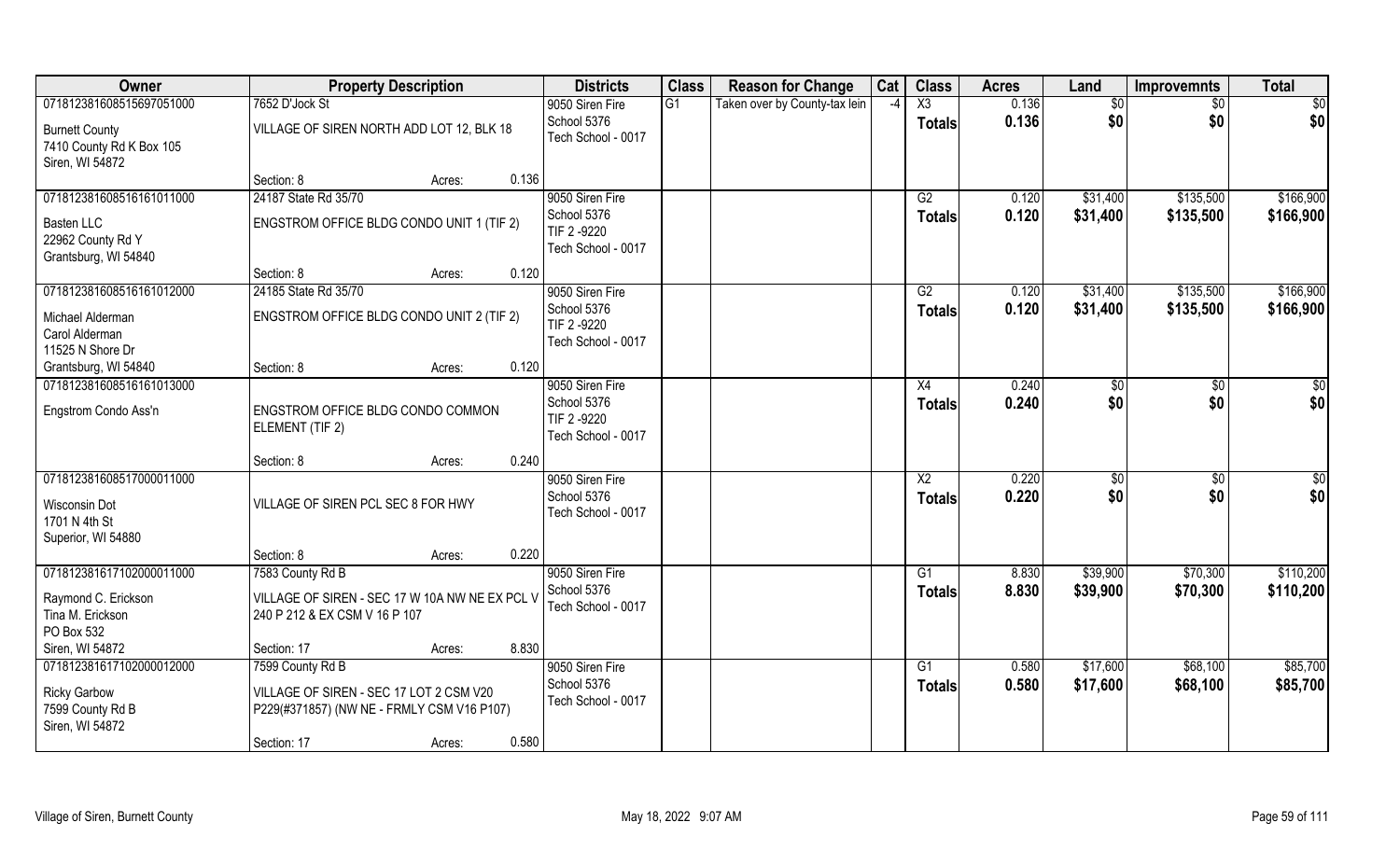| Owner                                                                        | <b>Property Description</b>                                                                 | <b>Districts</b>                                                    | <b>Class</b> | <b>Reason for Change</b> | Cat | <b>Class</b>        | <b>Acres</b>   | Land                   | <b>Improvemnts</b>     | <b>Total</b>               |
|------------------------------------------------------------------------------|---------------------------------------------------------------------------------------------|---------------------------------------------------------------------|--------------|--------------------------|-----|---------------------|----------------|------------------------|------------------------|----------------------------|
| 071812381617102000012100                                                     | 7607 County Rd B                                                                            | 9050 Siren Fire                                                     |              |                          |     | X4                  | 0.440          | \$0                    | $\sqrt{6}$             | \$0                        |
| Northwest Passage Limited<br>7417 N Bass Lake Rd<br>Webster, WI 54893        | VILLAGE OF SIREN - SEC 17 LOT 1 CSM#3950 V20<br>P229 (NW NE - FRMLY CSM V16 P107) (#371857) | School 5376<br>Tech School - 0017                                   |              |                          |     | <b>Totals</b>       | 0.440          | \$0                    | \$0                    | \$0                        |
|                                                                              | 0.440<br>Section: 17<br>Acres:                                                              |                                                                     |              |                          |     |                     |                |                        |                        |                            |
| 071812381617201000011101<br>Gerald F. Gadke                                  | 23986 State Rd 35<br>LOT 1 CSM#4459 V24 P207 #419385 (FRMLY PRT                             | 9050 Siren Fire<br>School 5376<br>TIF 2 -9220                       |              |                          |     | G2<br><b>Totals</b> | 2.270<br>2.270 | \$199,400<br>\$199,400 | \$920,600<br>\$920,600 | \$1,120,000<br>\$1,120,000 |
| PO Box 218<br>Siren, WI 54872                                                | LOT 1 V24 P38)NE NW (TIF 2)<br>2.270<br>Section: 17<br>Acres:                               | Tech School - 0017                                                  |              |                          |     |                     |                |                        |                        |                            |
| 071812381617201000011200                                                     | 23989 3rd Ave                                                                               | 9050 Siren Fire                                                     |              |                          |     | G1                  | 0.460          | \$16,500               | \$116,000              | \$132,500                  |
| Cindy L. Carlson<br>23989 3rd Ave<br>Siren, WI 54872                         | LOT 2 CSM#4459 V24 P207 #419385(FRMLY PRT LOT<br>1 V24 P38) NE NW (TIF 2)                   | School 5376<br>TIF 2 -9220<br>Tech School - 0017                    |              |                          |     | <b>Totals</b>       | 0.460          | \$16,500               | \$116,000              | \$132,500                  |
|                                                                              | 0.460<br>Section: 17<br>Acres:                                                              |                                                                     |              |                          |     |                     |                |                        |                        |                            |
| 071812381617201000011300                                                     | 3rd Ave                                                                                     | 9050 Siren Fire                                                     |              |                          |     | G2                  | 0.290          | \$2,500                | \$0                    | \$2,500                    |
| Jeffrey W. Howe<br>6684 Lonestar Rd<br>Siren, WI 54872                       | LOT 3 CSM#4459 V24 P207 #409385 (FRMLY PRT<br>LOT 1 V24 P38) NE NW (TIF 2)                  | School 5376<br>TIF 2 -9220<br>Tech School - 0017                    |              |                          |     | <b>Totals</b>       | 0.290          | \$2,500                | \$0                    | \$2,500                    |
|                                                                              | 0.290<br>Section: 17<br>Acres:                                                              |                                                                     |              |                          |     |                     |                |                        |                        |                            |
| 071812381617201000019000<br>Village of Siren<br>PO Box 23<br>Siren, WI 54872 | 2 PCLS NE SW DESC 576/400 (TIF 2)                                                           | 9050 Siren Fire<br>School 5376<br>TIF 2 -9220<br>Tech School - 0017 |              |                          |     | X4<br><b>Totals</b> | 0.660<br>0.660 | \$0<br>\$0             | $\overline{50}$<br>\$0 | \$0<br>\$0                 |
|                                                                              | Section: 17<br>0.660<br>Acres:                                                              |                                                                     |              |                          |     |                     |                |                        |                        |                            |
| 071812381617201000020000                                                     | 23971 3rd Ave                                                                               | 9050 Siren Fire                                                     |              |                          |     | G1                  | 2.070          | \$22,600               | \$96,700               | \$119,300                  |
| Harry B. Hunter<br>23971 3rd Ave<br>Siren, WI 54872                          | VILLAGE OF SIREN SEC 17 PCL NE NW (TRACT D)<br>(TIF 2)                                      | School 5376<br>TIF 2-9220<br>Tech School - 0017                     |              |                          |     | <b>Totals</b>       | 2.070          | \$22,600               | \$96,700               | \$119,300                  |
|                                                                              | 2.070<br>Section: 17<br>Acres:                                                              |                                                                     |              |                          |     |                     |                |                        |                        |                            |
| 071812381617201000021000<br>Joseph Pigman<br>25603 Lhotka Rd                 | 23970 State Rd 35<br>VILLAGE OF SIREN SEC 17 PCL NE NW (TRACT 1)<br>(TIF 2)                 | 9050 Siren Fire<br>School 5376<br>TIF 2-9220<br>Tech School - 0017  |              |                          |     | G1<br><b>Totals</b> | 0.400<br>0.400 | \$14,800<br>\$14,800   | \$65,200<br>\$65,200   | \$80,000<br>\$80,000       |
| Webster, WI 54893                                                            | 0.400<br>Section: 17<br>Acres:                                                              |                                                                     |              |                          |     |                     |                |                        |                        |                            |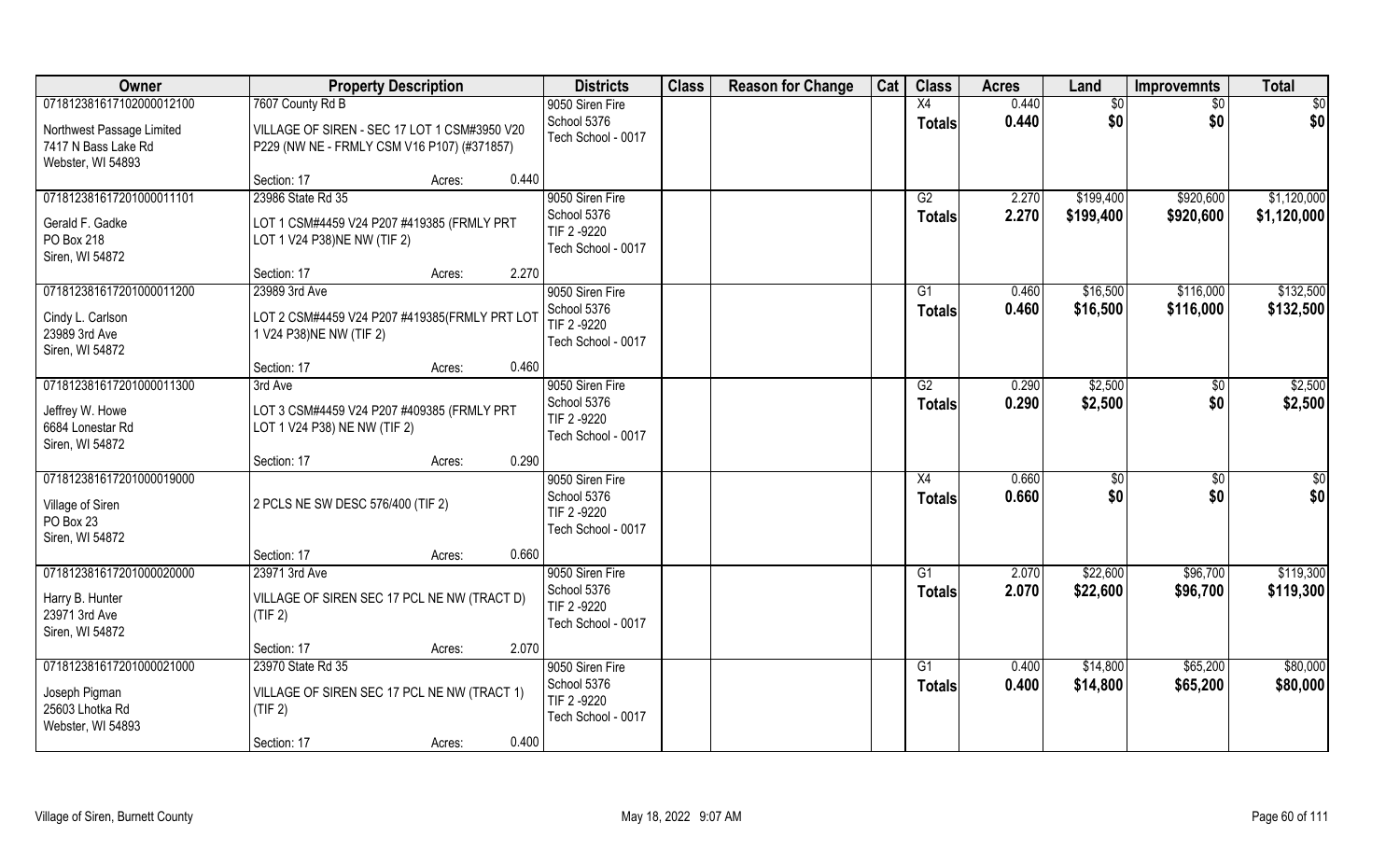| Owner                                                                                              | <b>Property Description</b>                                                                                                      | <b>Districts</b>                                                    | <b>Class</b> | <b>Reason for Change</b> | Cat | <b>Class</b>        | <b>Acres</b>   | Land                 | <b>Improvemnts</b>     | <b>Total</b>           |
|----------------------------------------------------------------------------------------------------|----------------------------------------------------------------------------------------------------------------------------------|---------------------------------------------------------------------|--------------|--------------------------|-----|---------------------|----------------|----------------------|------------------------|------------------------|
| 071812381617201000022000<br>Daymon C. Brown<br>W9216 Carlton Rd<br>Spooner, WI 54801               | VILLAGE OF SIREN SEC 17 PCL NE NW (TRACT 2)<br>(TIF 2)                                                                           | 9050 Siren Fire<br>School 5376<br>TIF 2-9220<br>Tech School - 0017  |              |                          |     | G1<br><b>Totals</b> | 0.610<br>0.610 | \$21,100<br>\$21,100 | $\overline{50}$<br>\$0 | \$21,100<br>\$21,100   |
|                                                                                                    | 0.610<br>Section: 17<br>Acres:                                                                                                   |                                                                     |              |                          |     |                     |                |                      |                        |                        |
| 071812381617201000023000<br>Village of Siren<br>PO Box 23<br>Siren, WI 54872                       | VILLAGE OF SIREN SEC 17 PCL NE NW (TRACT 3)<br>(TIF 2)                                                                           | 9050 Siren Fire<br>School 5376<br>TIF 2 -9220<br>Tech School - 0017 |              |                          |     | X4<br><b>Totals</b> | 0.080<br>0.080 | \$0<br>\$0           | \$0<br>\$0             | \$0<br>\$0             |
|                                                                                                    | 0.080<br>Section: 17<br>Acres:                                                                                                   |                                                                     |              |                          |     |                     |                |                      |                        |                        |
| 071812381617201000024000<br>Dayton R & Nancy J Daniels Trust<br>PO Box 287<br>Siren, WI 54872-0287 | 23936 State Rd 35<br>VILLAGE OF SIREN PCLS NE NW (TRACT 4) (TIF 2)                                                               | 9050 Siren Fire<br>School 5376<br>TIF 2-9220<br>Tech School - 0017  |              |                          |     | G1<br><b>Totals</b> | 0.520<br>0.520 | \$17,000<br>\$17,000 | \$39,700<br>\$39,700   | \$56,700<br>\$56,700   |
|                                                                                                    | 0.520<br>Section: 17<br>Acres:                                                                                                   |                                                                     |              |                          |     |                     |                |                      |                        |                        |
| 071812381617201000025000<br>Bruce D. Johnson<br>24635 Herman Johnson Rd<br>Siren, WI 54872         | 23928 State Rd 35<br>VILLAGE OF SIREN SEC 17 PCL NE NW (TRACT 5)<br>(TIF 2)                                                      | 9050 Siren Fire<br>School 5376<br>TIF 2-9220<br>Tech School - 0017  |              |                          |     | G1<br><b>Totals</b> | 0.440<br>0.440 | \$16,000<br>\$16,000 | \$43,000<br>\$43,000   | \$59,000<br>\$59,000   |
|                                                                                                    | 0.440<br>Section: 17<br>Acres:                                                                                                   |                                                                     |              |                          |     |                     |                |                      |                        |                        |
| 071812381617201000025500<br>Village of Siren<br>PO Box 23<br>Siren, WI 54872                       | PCL NE NW (STREET)                                                                                                               | 9050 Siren Fire<br>School 5376<br>TIF 2 -9220<br>Tech School - 0017 |              |                          |     | X4<br>Totals        | 0.230<br>0.230 | \$0<br>\$0           | $\overline{50}$<br>\$0 | \$0<br>\$0             |
|                                                                                                    | 0.230<br>Section: 17<br>Acres:                                                                                                   |                                                                     |              |                          |     |                     |                |                      |                        |                        |
| 071812381617201000026000<br>Alden Apartments LLC<br>23862 State Rd 35<br>Siren, WI 54872           | 23916 State Rd 35<br>VILLAGE OF SIREN - SEC 17 N 100.2' OF PCL EX N<br>50' (IN NE NW) (TRACT 6) (TIF 2)                          | 9050 Siren Fire<br>School 5376<br>TIF 2-9220<br>Tech School - 0017  |              |                          |     | G2<br><b>Totals</b> | 0.230<br>0.230 | \$20,000<br>\$20,000 | \$110,800<br>\$110,800 | \$130,800<br>\$130,800 |
|                                                                                                    | 0.230<br>Section: 17<br>Acres:                                                                                                   |                                                                     |              |                          |     |                     |                |                      |                        |                        |
| 071812381617201000027000<br>Alden Apartments LLC<br>23862 State Rd 35<br>Siren, WI 54872           | 23914 State Rd 35<br>VILLAGE OF SIREN - SEC 17 E 100' (TRACT 7) OF<br>PCL DESC 652/338 (TIF 2)<br>0.510<br>Section: 17<br>Acres: | 9050 Siren Fire<br>School 5376<br>TIF 2 -9220<br>Tech School - 0017 |              |                          |     | G2<br><b>Totals</b> | 0.510<br>0.510 | \$33,600<br>\$33,600 | \$354,200<br>\$354,200 | \$387,800<br>\$387,800 |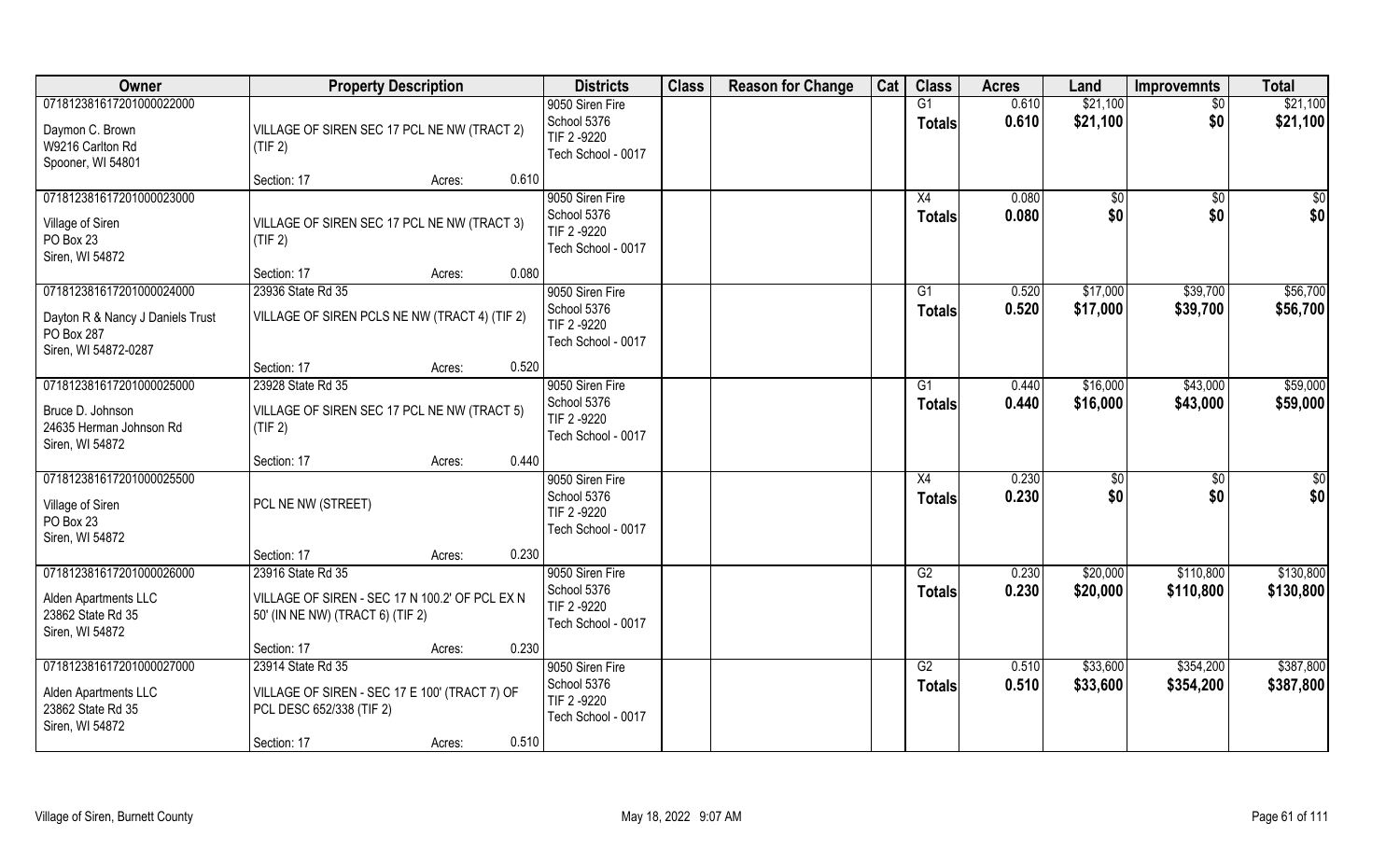| Owner                                                                                       | <b>Property Description</b>                                                                                                          | <b>Districts</b>                                                    | <b>Class</b> | <b>Reason for Change</b> | Cat | <b>Class</b>                     | <b>Acres</b>   | Land                 | <b>Improvemnts</b>   | <b>Total</b>         |
|---------------------------------------------------------------------------------------------|--------------------------------------------------------------------------------------------------------------------------------------|---------------------------------------------------------------------|--------------|--------------------------|-----|----------------------------------|----------------|----------------------|----------------------|----------------------|
| 071812381617201000028000                                                                    | 23916 State Rd 35                                                                                                                    | 9050 Siren Fire                                                     |              |                          |     | $\overline{G1}$                  | 0.277          | \$11,300             | \$36,000             | \$47,300             |
| Alden Apartments LLC<br>23862 State Rd 35<br>Siren, WI 54872                                | VILLAGE OF SIREN - SEC 17 PCL NE NW EX E 100'<br>(TIF 2)                                                                             | School 5376<br>TIF 2 -9220<br>Tech School - 0017                    |              |                          |     | <b>Totals</b>                    | 0.277          | \$11,300             | \$36,000             | \$47,300             |
|                                                                                             | 0.277<br>Section: 17<br>Acres:                                                                                                       |                                                                     |              |                          |     |                                  |                |                      |                      |                      |
| 071812381617201000029000<br>Alden Apartments LLC<br>23862 State Rd 35<br>Siren, WI 54872    | State Rd 35<br>VILLAGE OF SIREN SEC 17 E 100' EX PCL V 368 P 27<br>(TIF 2)                                                           | 9050 Siren Fire<br>School 5376<br>TIF 2 -9220<br>Tech School - 0017 |              |                          |     | G2<br><b>Totals</b>              | 0.210<br>0.210 | \$18,300<br>\$18,300 | \$31,500<br>\$31,500 | \$49,800<br>\$49,800 |
|                                                                                             | Section: 17<br>0.210<br>Acres:                                                                                                       |                                                                     |              |                          |     |                                  |                |                      |                      |                      |
| 071812381617201000030000                                                                    | 23941 3rd Ave                                                                                                                        | 9050 Siren Fire                                                     |              |                          |     | X4                               | 0.480          | \$0                  | \$0                  | \$0                  |
| Siren Telephone Co Inc<br>PO Box 426<br>Siren, WI 54872                                     | VILLAGE OF SIREN - SEC 17 LOT 1 CSM V19<br>P187(#359497) (NE NW) (STATE ASSESSED TELCO)<br>(TIF 2)<br>Section: 17<br>0.480<br>Acres: | School 5376<br>TIF 2-9220<br>Tech School - 0017                     |              |                          |     | <b>Totals</b>                    | 0.480          | \$0                  | \$0                  | \$0                  |
| 071812381617201000031100                                                                    | 7660 Anderson St                                                                                                                     | 9050 Siren Fire                                                     |              |                          |     | G2                               | 1.290          | \$28,600             | \$41,700             | \$70,300             |
| Lofty Pines of Siren, LLC<br>PO Box 287<br>Siren, WI 54872-0287                             | VILLAGE OF SIREN - SEC 17 LOT 3 CSM #4355-V23<br>P268 (NE NW) (#405936) TIF 2                                                        | School 5376<br>TIF 2-9220<br>Tech School - 0017                     |              |                          |     | <b>Totals</b>                    | 1.290          | \$28,600             | \$41,700             | \$70,300             |
|                                                                                             | 1.290<br>Section: 17<br>Acres:                                                                                                       |                                                                     |              |                          |     |                                  |                |                      |                      |                      |
| 071812381617201000031200<br>Lofty Pines of Siren, LLC<br>PO Box 287<br>Siren, WI 54872-0287 | <b>Landquist St</b><br>VILLAGE OF SIREN - SEC 17 LOT 2 CSM #4355-V23<br>P268 (NE NW) (#405936) TIF 2                                 | 9050 Siren Fire<br>School 5376<br>TIF 2 -9220<br>Tech School - 0017 |              |                          |     | $\overline{G2}$<br><b>Totals</b> | 0.190<br>0.190 | \$8,300<br>\$8,300   | \$0<br>\$0           | \$8,300<br>\$8,300   |
|                                                                                             | Section: 17<br>0.190<br>Acres:                                                                                                       |                                                                     |              |                          |     |                                  |                |                      |                      |                      |
| 071812381617201000032000                                                                    | 7660 Capes St                                                                                                                        | 9050 Siren Fire                                                     |              |                          |     | X4                               | 0.630          | \$0                  | \$0                  | $\frac{1}{2}$        |
| Village of Siren<br>PO Box 23<br>Siren, WI 54872                                            | VILLAGE OF SIREN SEC 17 PCL NE NW (W1/2 TRACT<br>$J)$ (TIF 2)                                                                        | School 5376<br>TIF 2 -9220<br>Tech School - 0017                    |              |                          |     | <b>Totals</b>                    | 0.630          | \$0                  | \$0                  | \$0                  |
|                                                                                             | 0.630<br>Section: 17<br>Acres:                                                                                                       |                                                                     |              |                          |     |                                  |                |                      |                      |                      |
| 071812381617201000033000                                                                    | 7659 Anderson St                                                                                                                     | 9050 Siren Fire                                                     |              |                          |     | G1                               | 0.650          | \$18,200             | \$61,000             | \$79,200             |
| Jacqulyn M. Schultz Highstrom<br>PO Box 323<br>7659 Anderson St                             | VILLAGE OF SIREN SEC 17 PCL NE NW (E1/2 TRACT<br>$J)$ (TIF 2)                                                                        | School 5376<br>TIF 2 -9220<br>Tech School - 0017                    |              |                          |     | <b>Totals</b>                    | 0.650          | \$18,200             | \$61,000             | \$79,200             |
| Siren, WI 54872                                                                             | 0.650<br>Section: 17<br>Acres:                                                                                                       |                                                                     |              |                          |     |                                  |                |                      |                      |                      |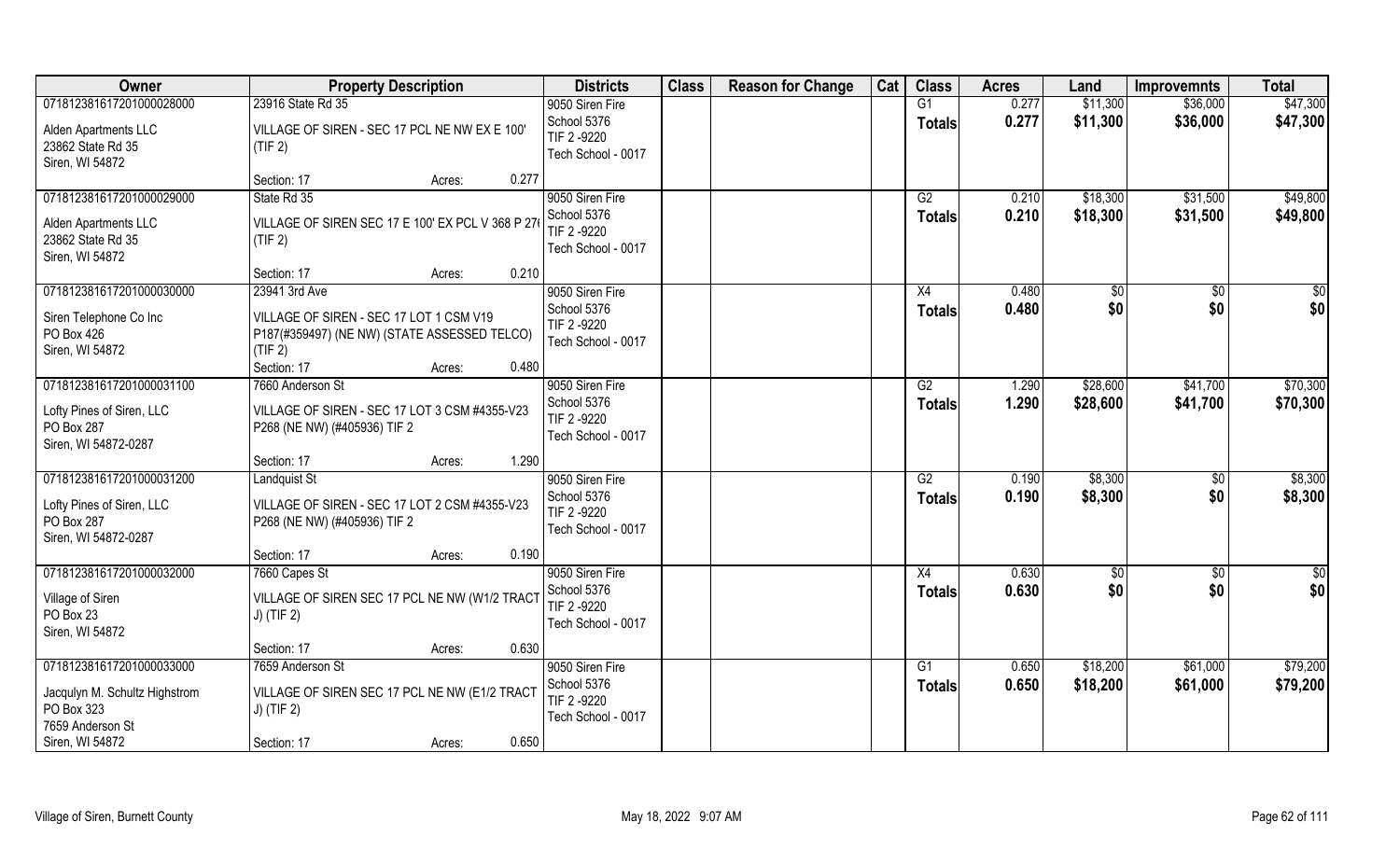| Owner                                                                                             | <b>Property Description</b>                                                                                                                  | <b>Districts</b>                                                    | <b>Class</b> | <b>Reason for Change</b> | Cat | <b>Class</b>        | <b>Acres</b>   | Land                 | <b>Improvemnts</b>     | <b>Total</b>           |
|---------------------------------------------------------------------------------------------------|----------------------------------------------------------------------------------------------------------------------------------------------|---------------------------------------------------------------------|--------------|--------------------------|-----|---------------------|----------------|----------------------|------------------------|------------------------|
| 071812381617201000034000<br>Nathaniel D'Jock<br>23490 3rd Ave<br>Siren, WI 54872                  | 23940 3rd Ave<br>VILLAGE OF SIREN - SEC 17 LOT 1 CSM V19 P183<br>(#359355) (NE NW) (TIF 2)                                                   | 9050 Siren Fire<br>School 5376<br>TIF 2 -9220<br>Tech School - 0017 | G1           | Addition complete        |     | G1<br><b>Totals</b> | 0.340<br>0.340 | \$13,100<br>\$13,100 | \$109,500<br>\$109,500 | \$122,600<br>\$122,600 |
| 071812381617201000034010<br>Nathaniel D'Jock<br>Angela D'Jock<br>23490 3rd Ave<br>Siren, WI 54872 | 0.340<br>Section: 17<br>Acres:<br>VILLAGE OF SIREN - SEC 17 LOT 2 CSM V19<br>P183(#359355) (NE NW) (TIF 2)<br>0.680<br>Section: 17<br>Acres: | 9050 Siren Fire<br>School 5376<br>TIF 2 -9220<br>Tech School - 0017 |              |                          |     | G1<br>Totals        | 0.680<br>0.680 | \$18,400<br>\$18,400 | \$0<br>\$0             | \$18,400<br>\$18,400   |
| 071812381617201000035000<br>Harry J. Hunter<br>PO Box 224<br>Siren, WI 54872                      | 7644 Anderson St<br>VILLAGE OF SIREN - SEC 17 LOT 1 CSM V 3 P 240 (IN<br>NE NW) (TIF 2)<br>0.260<br>Section: 17<br>Acres:                    | 9050 Siren Fire<br>School 5376<br>TIF 2-9220<br>Tech School - 0017  |              |                          |     | G1<br><b>Totals</b> | 0.260<br>0.260 | \$10,900<br>\$10,900 | \$50,300<br>\$50,300   | \$61,200<br>\$61,200   |
| 071812381617201000036000<br>Harry J. Hunter<br>PO Box 224<br>Siren, WI 54872                      | Anderson St<br>VILLAGE OF SIREN - SEC 17 LOT 2 CSM V 3 P 240 (IN<br>NE NW) (TIF 2)<br>0.260<br>Section: 17<br>Acres:                         | 9050 Siren Fire<br>School 5376<br>TIF 2 -9220<br>Tech School - 0017 |              |                          |     | G1<br><b>Totals</b> | 0.260<br>0.260 | \$6,200<br>\$6,200   | \$0<br>\$0             | \$6,200<br>\$6,200     |
| 071812381617201000037000<br>Chad Lessard<br>7632 Anderson St<br>Siren, WI 54872                   | Anderson St<br>VILLAGE OF SIREN - SEC 17 LOT 3 CSM#790 V 3 P<br>240 (IN NE NW) #191926 (TIF 2)<br>Section: 17<br>0.260<br>Acres:             | 9050 Siren Fire<br>School 5376<br>TIF 2 -9220<br>Tech School - 0017 |              |                          |     | G1<br><b>Totals</b> | 0.260<br>0.260 | \$6,200<br>\$6,200   | \$7,700<br>\$7,700     | \$13,900<br>\$13,900   |
| 071812381617201000038000<br>Chad Lessard<br>7632 Anderson St<br>Siren, WI 54872                   | 7632 Anderson St<br>VILLAGE OF SIREN - SEC 17 LOT 4 CSM#790 V 3 P<br>240 (IN NE NW) #191926 (TIF 2)<br>0.260<br>Section: 17<br>Acres:        | 9050 Siren Fire<br>School 5376<br>TIF 2 -9220<br>Tech School - 0017 |              |                          |     | G1<br><b>Totals</b> | 0.260<br>0.260 | \$10,900<br>\$10,900 | \$50,700<br>\$50,700   | \$61,600<br>\$61,600   |
| 071812381617201000039000<br>Richard D. Beedle<br>7639 Capes St<br>Siren, WI 54872                 | VILLAGE OF SIREN LOT 2 CSM V17 P14 (NE NW) (TIF<br>2)<br>0.340<br>Section: 17<br>Acres:                                                      | 9050 Siren Fire<br>School 5376<br>TIF 2-9220<br>Tech School - 0017  |              |                          |     | G1<br><b>Totals</b> | 0.340<br>0.340 | \$13,100<br>\$13,100 | $\overline{50}$<br>\$0 | \$13,100<br>\$13,100   |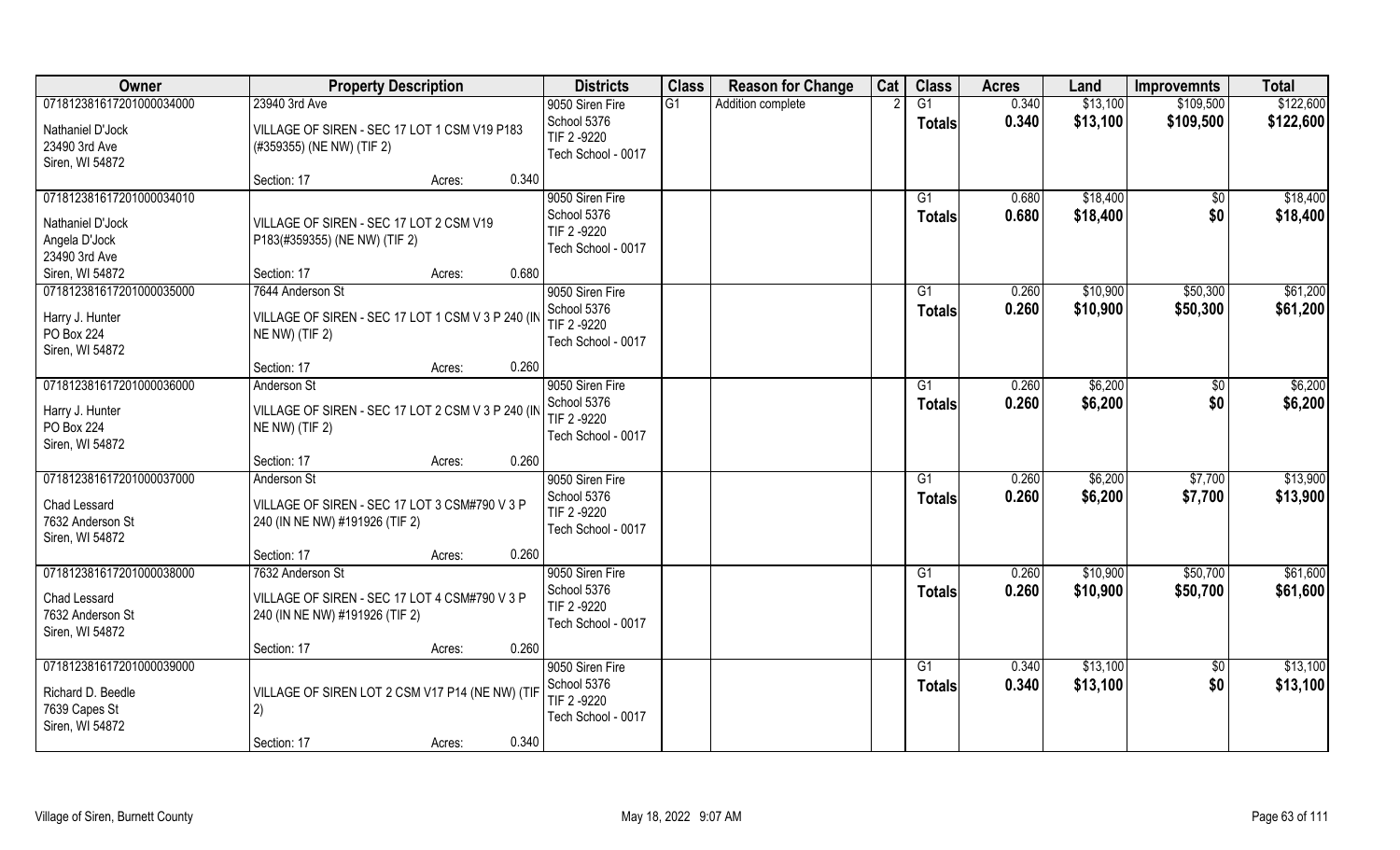| Owner                                | <b>Property Description</b>                                                                            | <b>Districts</b>               | <b>Class</b>    | <b>Reason for Change</b>      | Cat  | <b>Class</b>        | <b>Acres</b>   | Land                 | <b>Improvemnts</b> | <b>Total</b>         |
|--------------------------------------|--------------------------------------------------------------------------------------------------------|--------------------------------|-----------------|-------------------------------|------|---------------------|----------------|----------------------|--------------------|----------------------|
| 071812381617201000040000             |                                                                                                        | 9050 Siren Fire<br>School 5376 |                 |                               |      | G1<br><b>Totals</b> | 0.340<br>0.340 | \$13,100<br>\$13,100 | $\sqrt{6}$<br>\$0  | \$13,100<br>\$13,100 |
| Richard D. Beedle<br>7639 Capes St   | VILLAGE OF SIREN LOT 1 CSM V17 PG14 (NE NW)                                                            | TIF 2 -9220                    |                 |                               |      |                     |                |                      |                    |                      |
| Siren, WI 54872                      | (TIF 2)                                                                                                | Tech School - 0017             |                 |                               |      |                     |                |                      |                    |                      |
|                                      | 0.340<br>Section: 17<br>Acres:                                                                         |                                |                 |                               |      |                     |                |                      |                    |                      |
| 071812381617201000041000             | 7631 Anderson St                                                                                       | 9050 Siren Fire                |                 |                               |      | G1                  | 0.690          | \$18,500             | \$88,600           | \$107,100            |
| David Doty                           | VILLAGE OF SIREN SEC 17 LOT 3 CSM V17 P14 (NE                                                          | School 5376                    |                 |                               |      | Totals              | 0.690          | \$18,500             | \$88,600           | \$107,100            |
| Jean Doty                            | NW) (TIF 2)                                                                                            | TIF 2 -9220                    |                 |                               |      |                     |                |                      |                    |                      |
| 7631 Anderson St                     |                                                                                                        | Tech School - 0017             |                 |                               |      |                     |                |                      |                    |                      |
| Siren, WI 54872                      | 0.690<br>Section: 17<br>Acres:                                                                         |                                |                 |                               |      |                     |                |                      |                    |                      |
| 071812381617201000042000             | 23926 4th Ave                                                                                          | 9050 Siren Fire                |                 |                               |      | G2                  | 4.080          | \$59,000             | \$470,600          | \$529,600            |
| Richard R. Rossow                    | VILLAGE OF SIREN - SEC 17 PCL NE NW (TRACT G &                                                         | School 5376                    |                 |                               |      | <b>Totals</b>       | 4.080          | \$59,000             | \$470,600          | \$529,600            |
| Theresa Rossow                       | L) (SUBJ/ESMT #397053) (TIF 2)                                                                         | TIF 2 -9220                    |                 |                               |      |                     |                |                      |                    |                      |
| 27975 Moser Dr                       |                                                                                                        | Tech School - 0017             |                 |                               |      |                     |                |                      |                    |                      |
| Webster, WI 54893                    | 4.080<br>Section: 17<br>Acres:                                                                         |                                |                 |                               |      |                     |                |                      |                    |                      |
| 071812381617201000043500             | 23968 4th Ave                                                                                          | 9050 Siren Fire                | G <sub>1</sub>  | Correct acreage               |      | G1                  | 1.900          | \$22,400             | \$20,000           | \$42,400             |
| <b>Brittany Kaye Coulter</b>         | VILLAGE OF SIREN SEC 17 PCL NE NW (TRACT F)                                                            | School 5376                    |                 |                               |      | <b>Totals</b>       | 1.900          | \$22,400             | \$20,000           | \$42,400             |
| 23968 4th Ave                        | LESS THAT PRT DESCRIBED IN 468152                                                                      | Tech School - 0017             |                 |                               |      |                     |                |                      |                    |                      |
| Siren, WI 54872                      |                                                                                                        |                                |                 |                               |      |                     |                |                      |                    |                      |
|                                      | 1.900<br>Section: 17<br>Acres:                                                                         |                                |                 |                               |      |                     |                |                      |                    |                      |
| 071812381617201000044000             | County Rd B                                                                                            | 9050 Siren Fire                |                 |                               |      | G1                  | 0.260          | \$6,500              | \$0                | \$6,500              |
|                                      |                                                                                                        | School 5376                    |                 |                               |      | Totals              | 0.260          | \$6,500              | \$0                | \$6,500              |
| Robert A. Lindberg                   | VILLAGE OF SIREN SEC 17 PCL NE NW COM 1/4 COF                                                          | Tech School - 0017             |                 |                               |      |                     |                |                      |                    |                      |
| Dawn M. Lindberg<br>7517 County Rd B | SEC 8 & 17 TH S 6 DEG 12 MIN E 33' TO PT BEG TH S<br>83 DEG 40 MIN W 37.5' TH S 6 DEG 12 MIN E 300' TH |                                |                 |                               |      |                     |                |                      |                    |                      |
| Siren, WI 54872                      | 0.260<br>Section: 17<br>Acres:                                                                         |                                |                 |                               |      |                     |                |                      |                    |                      |
| 071812381617202000012000             | 7711 State Rd 70                                                                                       | 9050 Siren Fire                | $\overline{G2}$ | Farm Building Razed           | $-2$ | G2                  | 0.280          | \$44,400             | $\sqrt{6}$         | \$44,400             |
|                                      |                                                                                                        | School 5376                    |                 |                               |      | <b>Totals</b>       | 0.280          | \$44,400             | \$0                | \$44,400             |
| James Hunter                         | VILLAGE OF SIREN SEC 17 PCL NW NW EX V 405 P                                                           | TIF 2 -9220                    |                 |                               |      |                     |                |                      |                    |                      |
| Mary Hunter                          | 612 (TIF 2)                                                                                            | Tech School - 0017             |                 |                               |      |                     |                |                      |                    |                      |
| 23340 Soderberg Rd                   |                                                                                                        |                                |                 |                               |      |                     |                |                      |                    |                      |
| Siren, WI 54872-9126                 | 0.280<br>Section: 17<br>Acres:                                                                         |                                |                 |                               |      |                     |                |                      |                    |                      |
| 071812381617202000016000             | 23995 1st Ave                                                                                          | 9050 Siren Fire                | $\overline{G2}$ | Adjustment to sale and remode | -5   | G2                  | 0.340          | \$49,600             | \$59,900           | \$109,500            |
| Gandy Dancer Antiques, LLC           | VILLAGE OF SIREN SEC 17 PCL NW NW EX V 405 P                                                           | School 5376                    |                 |                               |      | <b>Totals</b>       | 0.340          | \$49,600             | \$59,900           | \$109,500            |
| PO Box 362                           | 364 (TIF 2)                                                                                            | TIF 2 -9220                    |                 |                               |      |                     |                |                      |                    |                      |
| Siren, WI 54872                      |                                                                                                        | Tech School - 0017             |                 |                               |      |                     |                |                      |                    |                      |
|                                      | 0.340<br>Section: 17<br>Acres:                                                                         |                                |                 |                               |      |                     |                |                      |                    |                      |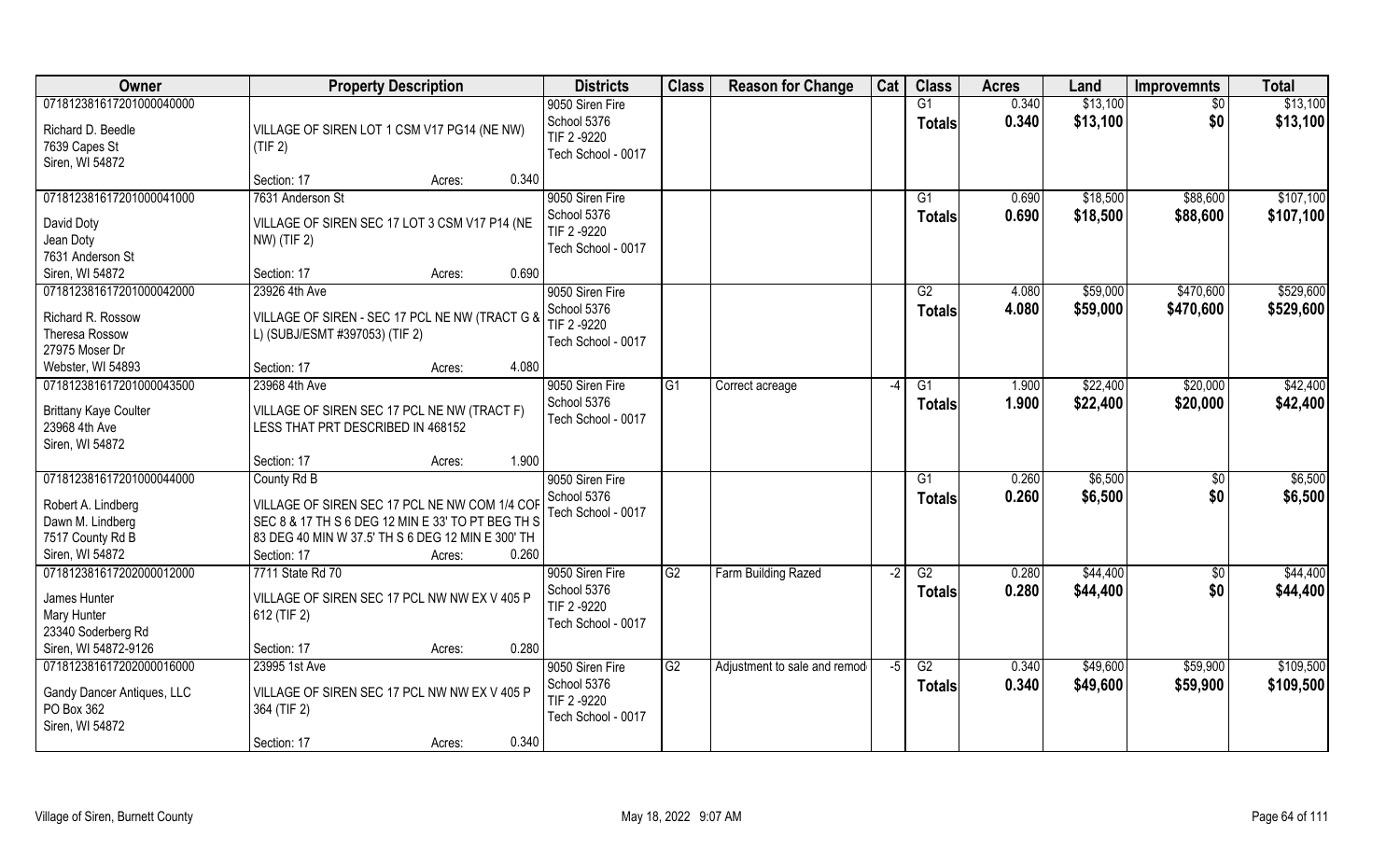| Owner                                      | <b>Property Description</b>                                | <b>Districts</b>                  | <b>Class</b> | <b>Reason for Change</b> | Cat | <b>Class</b>    | <b>Acres</b> | Land     | <b>Improvemnts</b> | <b>Total</b>     |
|--------------------------------------------|------------------------------------------------------------|-----------------------------------|--------------|--------------------------|-----|-----------------|--------------|----------|--------------------|------------------|
| 071812381617202000017000                   | 23981 1st Ave                                              | 9050 Siren Fire                   | G1           | Concrete patio           |     | G1              | 0.350        | \$13,400 | \$76,900           | \$90,300         |
| Kevin L. Swanson                           | VILLAGE OF SIREN SEC 17 LOT 1 CSM V10 P192-A (             | School 5376<br>TIF 2 -9220        |              |                          |     | <b>Totals</b>   | 0.350        | \$13,400 | \$76,900           | \$90,300         |
| Luanne M. Swanson                          | NW NW)#455257 (TIF 2)                                      | Tech School - 0017                |              |                          |     |                 |              |          |                    |                  |
| PO Box 392                                 |                                                            |                                   |              |                          |     |                 |              |          |                    |                  |
| Siren, WI 54872                            | 0.350<br>Section: 17<br>Acres:                             |                                   |              |                          |     |                 |              |          |                    |                  |
| 071812381617202000019000                   |                                                            | 9050 Siren Fire                   |              |                          |     | $\overline{X2}$ | 3.060        | \$0      | \$0                | $\overline{\$0}$ |
| State Of Wisconsin                         | VILLAGE OF SIREN SEC 17 PCL NW NW (ORAP)                   | School 5376                       |              |                          |     | <b>Totals</b>   | 3.060        | \$0      | \$0                | \$0              |
| 101 E Wilson St                            |                                                            | Tech School - 0017                |              |                          |     |                 |              |          |                    |                  |
| Madison, WI 53703                          |                                                            |                                   |              |                          |     |                 |              |          |                    |                  |
|                                            | Section: 17<br>3.060<br>Acres:                             |                                   |              |                          |     |                 |              |          |                    |                  |
| 071812381617202000020000                   | 7759 State Rd 70 W                                         | 9050 Siren Fire                   |              |                          |     | G1              | 0.970        | \$21,000 | \$15,100           | \$36,100         |
| David G. Schindeldecker                    | VILLAGE OF SIREN SEC 17 PCL NW NW DESC                     | School 5376                       |              |                          |     | <b>Totals</b>   | 0.970        | \$21,000 | \$15,100           | \$36,100         |
| Lydia C. Schindeldecker                    | 434/239 EX 475/512 FOR HWY (TIF 2)                         | TIF 2 -9220                       |              |                          |     |                 |              |          |                    |                  |
| 46461 Tucker St NE                         |                                                            | Tech School - 0017                |              |                          |     |                 |              |          |                    |                  |
| Cambridge, MN 55008                        | 0.970<br>Section: 17<br>Acres:                             |                                   |              |                          |     |                 |              |          |                    |                  |
| 071812381617202000021000                   | 22895 Carlson Rd                                           | 9050 Siren Fire                   |              |                          |     | G1              | 8.300        | \$3,300  | \$0                | \$3,300          |
| Radke Revocable Trust                      | VILLAGE OF SIREN SEC 17 ALL THAT PRT NW NW                 | School 5376                       |              |                          |     | Totals          | 8.300        | \$3,300  | \$0                | \$3,300          |
| 23835 State Rd 35                          | LYG W OF RR RW EX V 225 P 472                              | Tech School - 0017                |              |                          |     |                 |              |          |                    |                  |
| Siren, WI 54872                            |                                                            |                                   |              |                          |     |                 |              |          |                    |                  |
|                                            | 8.300<br>Section: 17<br>Acres:                             |                                   |              |                          |     |                 |              |          |                    |                  |
| 071812381617203000016000                   |                                                            | 9050 Siren Fire                   |              |                          |     | G <sub>1</sub>  | 6.000        | \$2,700  | \$0                | \$2,700          |
|                                            |                                                            | School 5376                       |              |                          |     | <b>Totals</b>   | 6.000        | \$2,700  | \$0                | \$2,700          |
| Radke Revocable Trust<br>23835 State Rd 35 | ALL THAT PART N1/2 SW NW LYG W OF RR RW DES<br>V 208 P 610 | Tech School - 0017                |              |                          |     |                 |              |          |                    |                  |
| Siren, WI 54872                            |                                                            |                                   |              |                          |     |                 |              |          |                    |                  |
|                                            | 6.000<br>Section: 17<br>Acres:                             |                                   |              |                          |     |                 |              |          |                    |                  |
| 071812381617203000017000                   | 23835 State Rd 35                                          | 9050 Siren Fire                   |              |                          |     | G1              | 8.900        | \$26,500 | \$17,800           | \$44,300         |
|                                            |                                                            | School 5376                       |              |                          |     | <b>Totals</b>   | 8.900        | \$26,500 | \$17,800           | \$44,300         |
| Radke Revocable Trust                      | VILLAGE OF SIREN SEC 17 N1/2 S1/2 SW NW EX                 | TIF 2 -9220                       |              |                          |     |                 |              |          |                    |                  |
| 23835 State Rd 35                          | <b>GANDY DANCER TRL (TIF 2)</b>                            | Tech School - 0017                |              |                          |     |                 |              |          |                    |                  |
| Siren, WI 54872                            |                                                            |                                   |              |                          |     |                 |              |          |                    |                  |
|                                            | 8.900<br>Section: 17<br>Acres:                             |                                   |              |                          |     |                 |              |          |                    |                  |
| 071812381617203000018000                   |                                                            | 9050 Siren Fire                   |              |                          |     | X4              | 5.700        | \$0      | $\overline{50}$    | \$0              |
| Siren Assembly of God                      | VILLAGE OF SIREN SEC 17 S1/2 S1/2 SW NW EX                 | School 5376<br>Tech School - 0017 |              |                          |     | Totals          | 5.700        | \$0      | \$0                | \$0              |
| 23811 State Rd 35                          | PCLS IN V 58 P 114; V 63 P 499 & EX RR RW & HWY            |                                   |              |                          |     |                 |              |          |                    |                  |
| Siren, WI 54872                            | <b>RR</b>                                                  |                                   |              |                          |     |                 |              |          |                    |                  |
|                                            | 5.700<br>Section: 17<br>Acres:                             |                                   |              |                          |     |                 |              |          |                    |                  |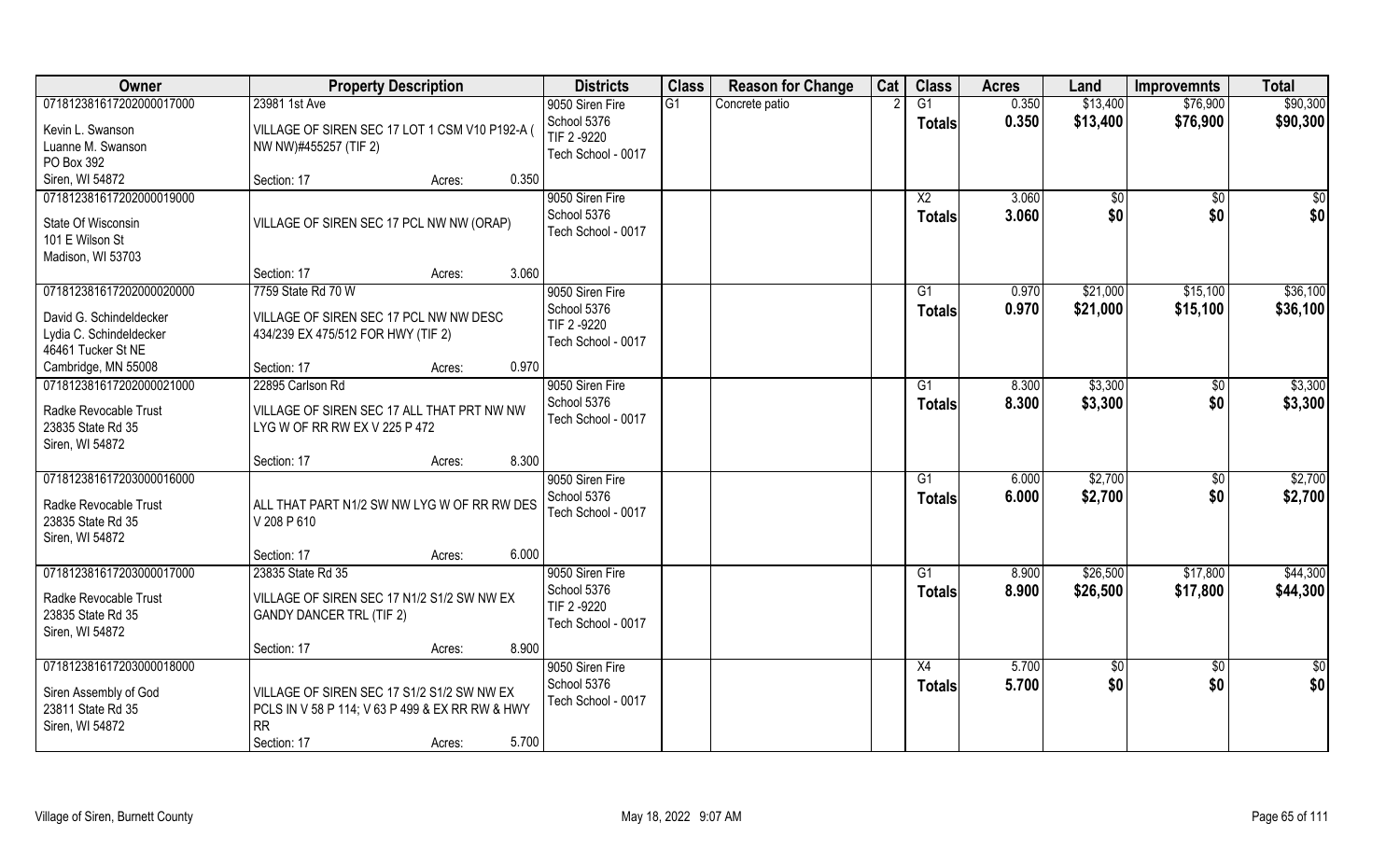| Owner                                                                                          | <b>Property Description</b>                                                                                                                                                       | <b>Districts</b>                                                    | <b>Class</b> | <b>Reason for Change</b> | Cat | <b>Class</b>                     | <b>Acres</b>   | Land                 | <b>Improvemnts</b>   | <b>Total</b>           |
|------------------------------------------------------------------------------------------------|-----------------------------------------------------------------------------------------------------------------------------------------------------------------------------------|---------------------------------------------------------------------|--------------|--------------------------|-----|----------------------------------|----------------|----------------------|----------------------|------------------------|
| 071812381617203000019000<br>State Of Wisconsin<br>101 E Wilson St<br>Madison, WI 53703         | VILLAGE OF SIREN SEC 17 PCL SW NW (ORAP)                                                                                                                                          | 9050 Siren Fire<br>School 5376<br>Tech School - 0017                |              |                          |     | $\overline{X2}$<br><b>Totals</b> | 3.060<br>3.060 | \$0<br>\$0           | \$0<br>\$0           | \$0<br>\$0             |
|                                                                                                | Section: 17<br>3.060<br>Acres:                                                                                                                                                    |                                                                     |              |                          |     |                                  |                |                      |                      |                        |
| 071812381617203000020000<br>Siren Assembly of God Church, Inc.<br>PO Box 21<br>Siren, WI 54872 | 23811 State Rd 35<br>VILLAGE OF SIREN SEC 17 PCL S1/2 S1/2 SW NW                                                                                                                  | 9050 Siren Fire<br>School 5376<br>Tech School - 0017                |              |                          |     | X4<br><b>Totals</b>              | 2.290<br>2.290 | \$0<br>\$0           | \$0<br>\$0           | \$0<br>\$0             |
| 071812381617204000011000                                                                       | 2.290<br>Section: 17<br>Acres:<br>7681 Capes St                                                                                                                                   | 9050 Siren Fire                                                     |              |                          |     | G2                               | 0.520          | \$20,200             | \$24,000             | \$44,200               |
| Linda Hornung<br>22915 Imme Rd<br>Siren, WI 54872                                              | VILLAGE OF SIREN SEC 17 PCL SE NW (TIF 2)                                                                                                                                         | School 5376<br>TIF 2 -9220<br>Tech School - 0017                    |              |                          |     | <b>Totals</b>                    | 0.520          | \$20,200             | \$24,000             | \$44,200               |
|                                                                                                | 0.520<br>Section: 17<br>Acres:                                                                                                                                                    |                                                                     |              |                          |     |                                  |                |                      |                      |                        |
| 071812381617204000012000<br>Siren Bus Company Inc<br>24524 State Rd 35/70<br>Siren, WI 54872   | 23890 State Rd 35<br>VILLAGE OF SIREN- SEC 17 CSM #4330-V23 P208<br>(#402722) LOT 1 (SE NW) (TIF 2)                                                                               | 9050 Siren Fire<br>School 5376<br>TIF 2-9220<br>Tech School - 0017  |              |                          |     | G2<br><b>Totals</b>              | 0.770<br>0.770 | \$51,800<br>\$51,800 | \$72,100<br>\$72,100 | \$123,900<br>\$123,900 |
|                                                                                                | 0.770<br>Section: 17<br>Acres:                                                                                                                                                    |                                                                     |              |                          |     |                                  |                |                      |                      |                        |
| 071812381617204000013000<br>Lake Country Riders Club<br>PO Box 127<br>Siren, WI 54872          | 23882 State Rd 35<br>VILLAGE OF SIREN - SEC 17 N1/2 SE NW EX PCLS V<br>106 P 462; V 107 P 146; V 208 P 302; V 219 P 222; V<br>228 P 248 (TIF 2)<br>Section: 17<br>0.260<br>Acres: | 9050 Siren Fire<br>School 5376<br>TIF 2 -9220<br>Tech School - 0017 |              |                          |     | $\overline{G2}$<br><b>Totals</b> | 0.260<br>0.260 | \$13,400<br>\$13,400 | \$24,000<br>\$24,000 | \$37,400<br>\$37,400   |
| 071812381617204000014000                                                                       | 23862 State Rd 35                                                                                                                                                                 | 9050 Siren Fire                                                     |              |                          |     | G2                               | 2.750          | \$94,900             | \$211,000            | \$305,900              |
| David Alden<br>Michelle Alden<br>23862 State Rd 35<br>Siren, WI 54872                          | VILLAGE OF SIREN SEC 17 PCL SE NW (TIF 2)<br>2.750<br>Section: 17<br>Acres:                                                                                                       | School 5376<br>TIF 2-9220<br>Tech School - 0017                     |              |                          |     | <b>Totals</b>                    | 2.750          | \$94,900             | \$211,000            | \$305,900              |
| 071812381617204000015000                                                                       |                                                                                                                                                                                   | 9050 Siren Fire                                                     |              |                          |     | X4                               | 1.010          | \$0                  | $\overline{50}$      | \$0                    |
| Village of Siren<br>PO Box 23<br>Siren, WI 54872                                               | VILLAGE OF SIREN - SEC 17 S 33.50' SE NW (FOR RD<br>PURPOSE)<br>1.010<br>Section: 17<br>Acres:                                                                                    | School 5376<br>Tech School - 0017                                   |              |                          |     | <b>Totals</b>                    | 1.010          | \$0                  | \$0                  | \$0                    |
|                                                                                                |                                                                                                                                                                                   |                                                                     |              |                          |     |                                  |                |                      |                      |                        |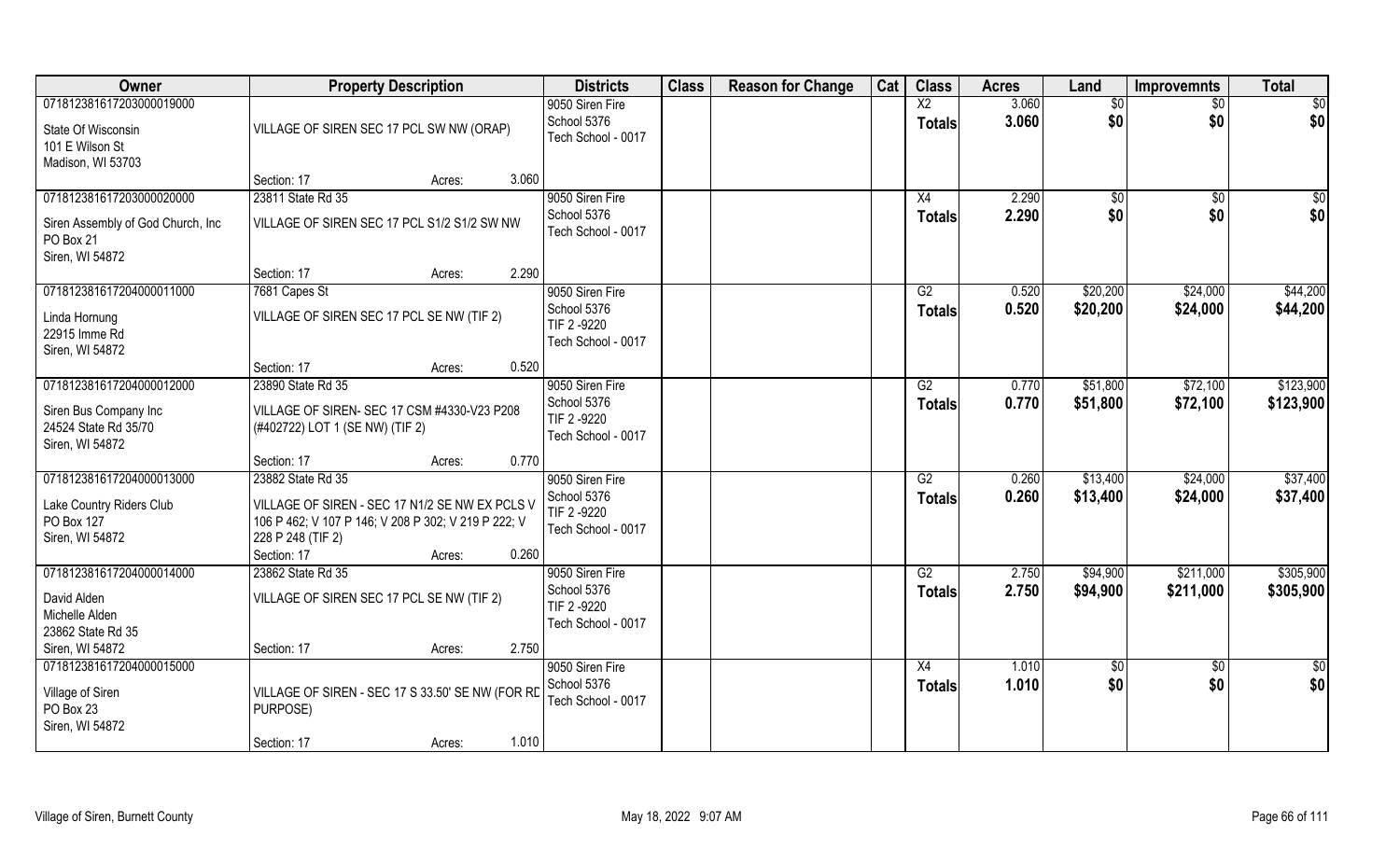| Owner                                                                        | <b>Property Description</b>                                                                                                          |        |        | <b>Districts</b>                                     | <b>Class</b> | <b>Reason for Change</b> | Cat | <b>Class</b>        | <b>Acres</b>   | Land        | <b>Improvemnts</b> | <b>Total</b>       |
|------------------------------------------------------------------------------|--------------------------------------------------------------------------------------------------------------------------------------|--------|--------|------------------------------------------------------|--------------|--------------------------|-----|---------------------|----------------|-------------|--------------------|--------------------|
| 071812381617301000011000                                                     | 7649 Tower Rd                                                                                                                        |        |        | 9050 Siren Fire                                      |              |                          |     | X4                  | 6.330          | \$0         | $\sqrt{$0}$        | $\sqrt{50}$        |
| Diversified Services Center Inc<br>PO Box 501<br>Siren, WI 54893             | VILLAGE OF SIREN SEC 17 PCL N1/2 N1/2 NE SW<br>(PCL 1 D-1022) (MFG)                                                                  |        |        | School 5376<br>Tech School - 0017                    |              |                          |     | <b>Totals</b>       | 6.330          | \$0         | \$0                | \$0                |
|                                                                              | Section: 17                                                                                                                          | Acres: | 6.330  |                                                      |              |                          |     |                     |                |             |                    |                    |
| 071812381617301000011001<br>Village of Siren<br>PO Box 23<br>Siren, WI 54872 | N 1 ROD NE SW                                                                                                                        |        |        | 9050 Siren Fire<br>School 5376<br>Tech School - 0017 |              |                          |     | X4<br>Totals        | 0.500<br>0.500 | \$0<br>\$0  | \$0<br>\$0         | $\sqrt{50}$<br>\$0 |
|                                                                              | Section: 17                                                                                                                          | Acres: | 0.500  |                                                      |              |                          |     |                     |                |             |                    |                    |
| 071812381617301000011002                                                     | 7657 Tower Rd                                                                                                                        |        |        | 9050 Siren Fire                                      |              |                          |     | X4                  | 0.150          | \$0         | $\overline{50}$    | \$0                |
| Village of Siren<br>PO Box 23<br>Siren, WI 54872                             | NE SW PCL                                                                                                                            |        |        | School 5376<br>Tech School - 0017                    |              |                          |     | <b>Totals</b>       | 0.150          | \$0         | \$0                | \$0                |
|                                                                              | Section: 17                                                                                                                          | Acres: | 0.150  |                                                      |              |                          |     |                     |                |             |                    |                    |
| 071812381617301000011003<br>Village of Siren<br>PO Box 23                    | NE SW PCL (STREET)                                                                                                                   |        |        | 9050 Siren Fire<br>School 5376<br>Tech School - 0017 |              |                          |     | X4<br><b>Totals</b> | 0.300<br>0.300 | \$0<br>\$0  | \$0<br>\$0         | \$0<br>\$0         |
| Siren, WI 54872                                                              | Section: 17                                                                                                                          | Acres: | 0.300  |                                                      |              |                          |     |                     |                |             |                    |                    |
| 071812381617301000012000                                                     | 7649 Tower Rd                                                                                                                        |        |        | 9050 Siren Fire                                      |              |                          |     | X4                  | 3.760          | \$0         | \$0                | $\overline{50}$    |
| Diversified Services Center Inc<br>PO Box 501<br>Siren, WI 54893             | VILLAGE OF SIREN - SEC 17 PCL N1/2 NE SW EX<br>#353077 (MFG)                                                                         |        |        | School 5376<br>Tech School - 0017                    |              |                          |     | <b>Totals</b>       | 3.760          | \$0         | \$0                | \$0                |
|                                                                              | Section: 17                                                                                                                          | Acres: | 3.760  |                                                      |              |                          |     |                     |                |             |                    |                    |
| 071812381617301000013000                                                     | 7670 Rasmussen St                                                                                                                    |        |        | 9050 Siren Fire                                      |              |                          |     | X4                  | 10.460         | $\sqrt{50}$ | $\sqrt{$0}$        | $\overline{50}$    |
| Village of Siren<br>PO Box 23<br>Siren, WI 54872                             | VILLAGE OF SIREN - SEC 17 LOT 1 CSM V19<br>P189(#359557)( (NE SW) (SUBJ TO USE<br>RESTRICTIONS & REVERSIONARY CLAUSE)<br>Section: 17 | Acres: | 10.460 | School 5376<br>Tech School - 0017                    |              |                          |     | <b>Totals</b>       | 10.460         | \$0         | \$0                | \$0                |
| 071812381617301000014000                                                     | 23788 State Rd 35                                                                                                                    |        |        | 9050 Siren Fire                                      |              |                          |     | X4                  | 0.730          | \$0         | $\sqrt{$0}$        | \$0                |
| Siren Fire Association<br>7732 State Rd 70<br>Siren, WI 54872                | VILLAGE OF SIREN SEC 17 PCLS NE SW (TIF 2)<br>$(D-2071)$                                                                             |        | 0.730  | School 5376<br>TIF 2 -9220<br>Tech School - 0017     |              |                          |     | <b>Totals</b>       | 0.730          | \$0         | \$0                | \$0                |
|                                                                              | Section: 17                                                                                                                          | Acres: |        |                                                      |              |                          |     |                     |                |             |                    |                    |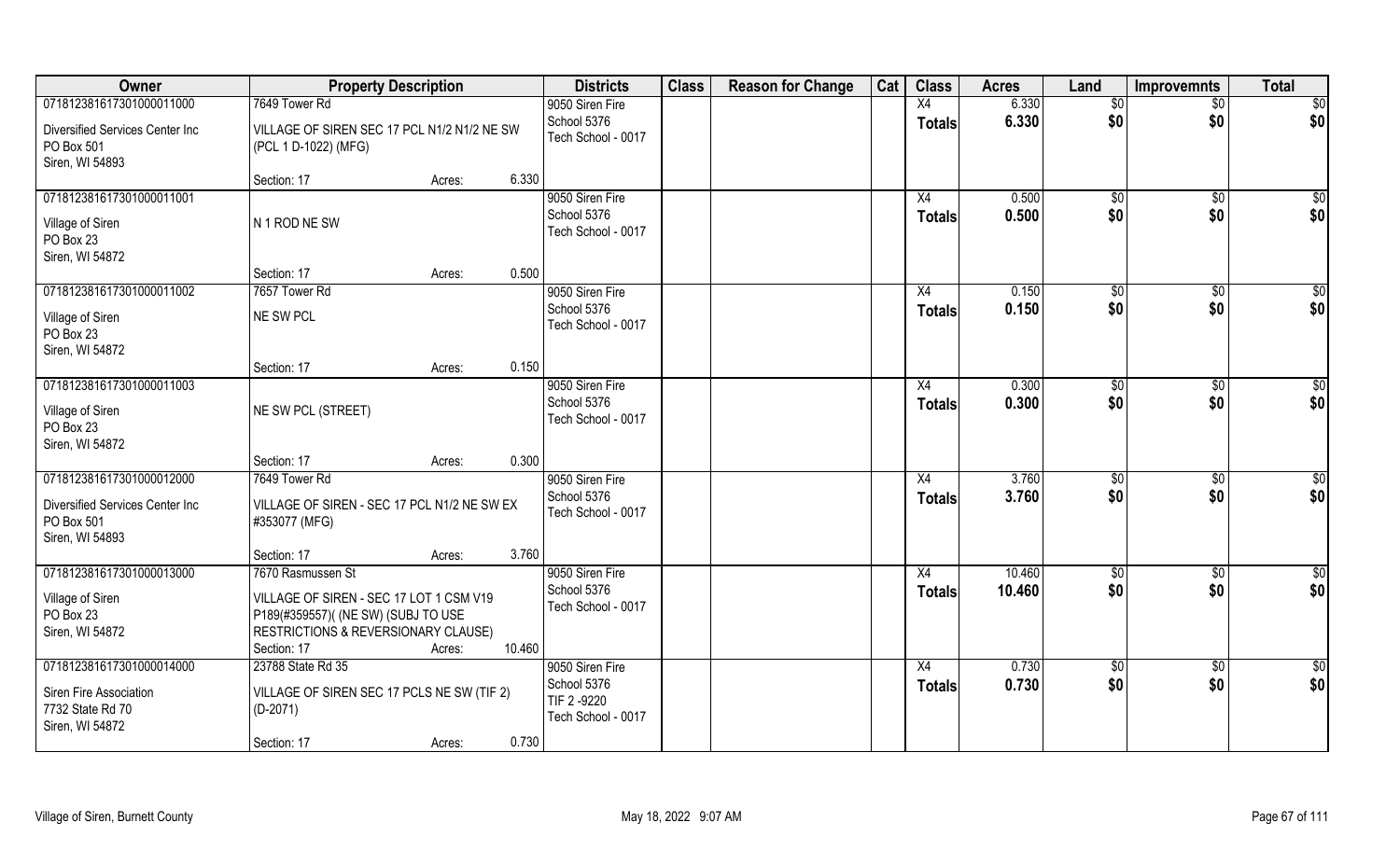| Owner                                                                                                         | <b>Property Description</b>                                                                                                                                                                     | <b>Districts</b>                                                    | <b>Class</b>    | <b>Reason for Change</b> | Cat | <b>Class</b>        | <b>Acres</b>   | Land                 | <b>Improvemnts</b>   | <b>Total</b>         |
|---------------------------------------------------------------------------------------------------------------|-------------------------------------------------------------------------------------------------------------------------------------------------------------------------------------------------|---------------------------------------------------------------------|-----------------|--------------------------|-----|---------------------|----------------|----------------------|----------------------|----------------------|
| 071812381617301000015000                                                                                      | 23781 3rd Ave                                                                                                                                                                                   | 9050 Siren Fire                                                     |                 |                          |     | $\overline{G2}$     | 0.770          | \$22,900             | \$62,100             | \$85,000             |
| Larry C. Salley<br>28752 W Yellow River Rd<br>Danbury, WI 54830                                               | VILLAGAE OF SIREN SEC 17 PCL N1/2 N1/2 NE SW<br>$(MFG)$ (TIF 2)                                                                                                                                 | School 5376<br>TIF 2-9220<br>Tech School - 0017                     |                 |                          |     | <b>Totals</b>       | 0.770          | \$22,900             | \$62,100             | \$85,000             |
|                                                                                                               | Section: 17<br>0.770<br>Acres:                                                                                                                                                                  |                                                                     |                 |                          |     |                     |                |                      |                      |                      |
| 071812381617301000015500<br>Siren Fire Association<br>7732 State Rd 70<br>Siren, WI 54872                     | 7657 Tower Rd<br>W 1/2 PCL IN N 1/2 N 1/2 NE SW COM @ NW COR, TH<br>S ALG W LN OF NE SW 116.5' TO POB, TH E 322.44'<br>TO W BNDRY OF RASMUSSEN ST, TH S ALG W<br>0.770<br>Section: 17<br>Acres: | 9050 Siren Fire<br>School 5376<br>TIF 2 -9220<br>Tech School - 0017 |                 |                          |     | X4<br><b>Totals</b> | 0.770<br>0.770 | \$0<br>\$0           | \$0<br>\$0           | \$0<br>\$0           |
| 071812381617301000016000                                                                                      | 23769 Third Ave S                                                                                                                                                                               | 9050 Siren Fire                                                     |                 |                          |     | G1                  | 0.780          | \$19,300             | \$60,100             | \$79,400             |
| Sampson Richter<br>23769 3rd Ave<br>Siren, WI 54872                                                           | LOT 2 CSM 921 VOL 4 P 227 RECORDED AS<br>DOCUMENT 197219 (NE SW)                                                                                                                                | School 5376<br>Tech School - 0017                                   |                 |                          |     | <b>Totals</b>       | 0.780          | \$19,300             | \$60,100             | \$79,400             |
|                                                                                                               | 0.780<br>Section: 17<br>Acres:                                                                                                                                                                  |                                                                     |                 |                          |     |                     |                |                      |                      |                      |
| 071812381617301000017000                                                                                      | 23766 State Rd 35                                                                                                                                                                               | 9050 Siren Fire                                                     | $\overline{G1}$ | Addition                 |     | G1                  | 0.490          | \$16,800             | \$81,300             | \$98,100             |
| Johnson Family Trust<br>23766 State Rd 35<br>Siren, WI 54872                                                  | VILLAGE OF SIREN - SEC 17 LOT 1 CSM V 6 P 343 &<br>PCL V 376 P 323 (IN NE SW) (TIF 2)                                                                                                           | School 5376<br>TIF 2 -9220<br>Tech School - 0017                    |                 |                          |     | <b>Totals</b>       | 0.490          | \$16,800             | \$81,300             | \$98,100             |
|                                                                                                               | 0.490<br>Section: 17<br>Acres:                                                                                                                                                                  |                                                                     |                 |                          |     |                     |                |                      |                      |                      |
| 071812381617301000018000<br>Kevin Link<br>23758 State Rd 35<br>Siren, WI 54872                                | 23758 State Rd 35<br>VILLAGE OF SIREN - SEC 17 S 65' LOT 2 CSM V 6 P<br>343 (IN NE SW) & PCL DESC #374336 PCL C (TIF 2)                                                                         | 9050 Siren Fire<br>School 5376<br>TIF 2-9220<br>Tech School - 0017  |                 |                          |     | G1<br><b>Totals</b> | 0.240<br>0.240 | \$10,300<br>\$10,300 | \$60,900<br>\$60,900 | \$71,200<br>\$71,200 |
|                                                                                                               | 0.240<br>Section: 17<br>Acres:                                                                                                                                                                  |                                                                     |                 |                          |     |                     |                |                      |                      |                      |
| 071812381617301000019000                                                                                      | 23750 State Rd 35                                                                                                                                                                               | 9050 Siren Fire                                                     |                 |                          |     | G2                  | 0.510          | \$42,200             | \$38,900             | \$81,100             |
| Scott G. Thomas<br>Elaine F. Thomas<br>PO Box 182                                                             | VILLAGE OF SIREN - SEC 17 LOT 1 CSM V 12 P 75<br>(NE SW) (TIF 2)                                                                                                                                | School 5376<br>TIF 2-9220<br>Tech School - 0017                     |                 |                          |     | <b>Totals</b>       | 0.510          | \$42,200             | \$38,900             | \$81,100             |
| Siren, WI 54872                                                                                               | 0.510<br>Section: 17<br>Acres:                                                                                                                                                                  |                                                                     |                 |                          |     |                     |                |                      |                      |                      |
| 071812381617301000020000<br>Southside Auto Repair Inc<br>c/o Scott G. Thomas<br>PO Box 182<br>Siren, WI 54872 | 23744 State Rd 35<br>VILLAGE OF SIREN SEC 17 LOT 2 CSM V 12 P 75 (NE<br>SW) (TIF 2)<br>0.300<br>Section: 17<br>Acres:                                                                           | 9050 Siren Fire<br>School 5376<br>TIF 2-9220<br>Tech School - 0017  |                 |                          |     | G1<br><b>Totals</b> | 0.300<br>0.300 | \$12,000<br>\$12,000 | \$35,200<br>\$35,200 | \$47,200<br>\$47,200 |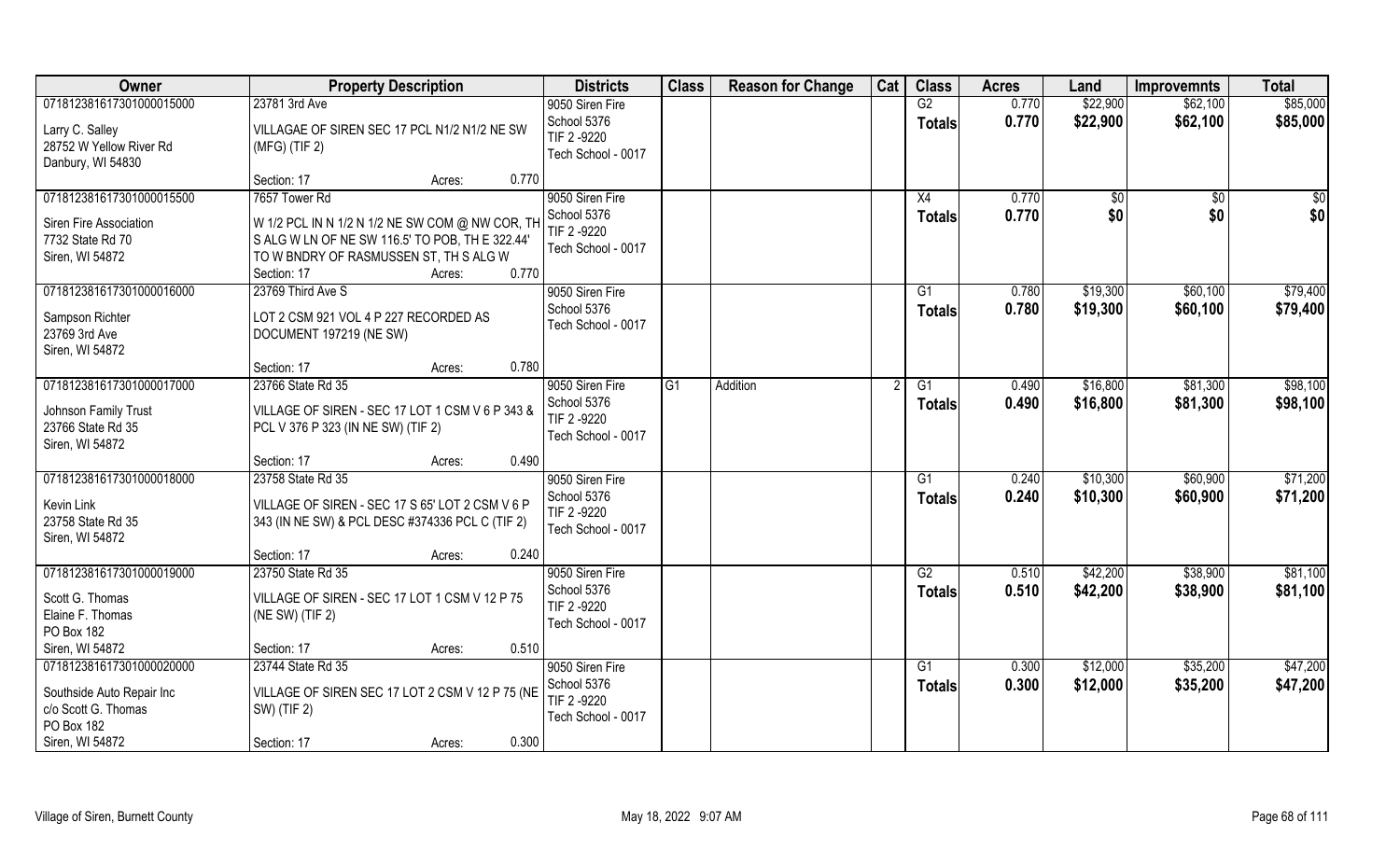| Owner                                                                                    | <b>Property Description</b>                                                                                                                                           | <b>Districts</b>                                                    | <b>Class</b> | <b>Reason for Change</b> | Cat | <b>Class</b>                     | <b>Acres</b>   | Land                 | <b>Improvemnts</b>     | <b>Total</b>         |
|------------------------------------------------------------------------------------------|-----------------------------------------------------------------------------------------------------------------------------------------------------------------------|---------------------------------------------------------------------|--------------|--------------------------|-----|----------------------------------|----------------|----------------------|------------------------|----------------------|
| 071812381617301000021000<br>Scott G. Thomas<br>Elaine F. Thomas<br>PO Box 182            | VILLAGE OF SIREN - SEC 17 LOT 3 CSM#2139 V 12 P<br>75 (NE SW)#256712 (TIF 2)                                                                                          | 9050 Siren Fire<br>School 5376<br>TIF 2 -9220<br>Tech School - 0017 |              |                          |     | $\overline{G1}$<br><b>Totals</b> | 0.620<br>0.620 | \$7,000<br>\$7,000   | $\overline{50}$<br>\$0 | \$7,000<br>\$7,000   |
| Siren, WI 54872                                                                          | 0.620<br>Section: 17<br>Acres:                                                                                                                                        |                                                                     |              |                          |     |                                  |                |                      |                        |                      |
| 071812381617301000022000<br>Janet L. Koch<br>11246 E Olla Ave<br>Mesa, AZ 85212          | 23751 3rd Ave<br>VILLAGE OF SIREN - SEC 17 LOT 1 CSM V18<br>P54(#339453) (FMLY PRT LOT 4 CSMV12 P75 NE<br>SW) MAP #3596<br>Section: 17<br>0.490<br>Acres:             | 9050 Siren Fire<br>School 5376<br>Tech School - 0017                |              |                          |     | G <sub>1</sub><br>Totals         | 0.490<br>0.490 | \$7,000<br>\$7,000   | \$22,400<br>\$22,400   | \$29,400<br>\$29,400 |
| 071812381617301000023000<br>Village of Siren<br>PO Box 23<br>Siren, WI 54872             | VILLAGE OF SIREN - SEC 17 LOT 2 CSM V18<br>P54(#339453) (FMLY PART LOT 4 CSM V12 P75 NE<br>SW)<br>0.390<br>Section: 17<br>Acres:                                      | 9050 Siren Fire<br>School 5376<br>Tech School - 0017                |              |                          |     | X4<br><b>Totals</b>              | 0.390<br>0.390 | \$0<br>\$0           | \$0<br>\$0             | \$0<br>\$0           |
| 071812381617301000024000<br>Village of Siren<br>PO Box 23<br>Siren, WI 54872             | VILLAGE OF SIREN - SEC 17 LOT 3 CSM V18<br>P54(#339453) (FMLY PRT LOT 4 CSM V12 P75 NE<br>SW)<br>0.390<br>Section: 17<br>Acres:                                       | 9050 Siren Fire<br>School 5376<br>Tech School - 0017                |              |                          |     | X4<br><b>Totals</b>              | 0.390<br>0.390 | $\sqrt[6]{3}$<br>\$0 | $\frac{1}{20}$<br>\$0  | \$0<br>\$0           |
| 071812381617301000025000<br>Village of Siren<br>PO Box 23<br>Siren, WI 54872             | VILLAGE OF SIREN - SEC 17 LOT 4 CSM V18<br>P54(#339453) (FMLY PRT LOT 4 CSM V12 P75 NE<br>SW)<br>Section: 17<br>0.390<br>Acres:                                       | 9050 Siren Fire<br>School 5376<br>Tech School - 0017                |              |                          |     | X4<br><b>Totals</b>              | 0.390<br>0.390 | \$0<br>\$0           | $\sqrt[6]{30}$<br>\$0  | \$0<br>\$0           |
| 071812381617301000026000<br>Village of Siren<br>PO Box 23<br>Siren, WI 54872             | VILLAGE OF SIREN SEC 17 PCL NE SW EX V 390 P<br>614<br>1.440<br>Section: 17<br>Acres:                                                                                 | 9050 Siren Fire<br>School 5376<br>Tech School - 0017                |              |                          |     | X4<br><b>Totals</b>              | 1.440<br>1.440 | \$0<br>\$0           | \$0<br>\$0             | \$0<br>\$0           |
| 071812381617301000027000<br>William G. Bruski Sr<br>23710 State Rd 35<br>Siren, WI 54872 | 23710 State Rd 35<br>VILLAGE OF SIREN - SEC 17 S1/2 S1/2 NE SW EX E<br>400' & PCL V 227 P 452 & EX CSM V18 P56 & EX CSM<br>V20 P174<br>2.790<br>Section: 17<br>Acres: | 9050 Siren Fire<br>School 5376<br>Tech School - 0017                |              |                          |     | G1<br>Totals                     | 2.790<br>2.790 | \$23,300<br>\$23,300 | \$69,200<br>\$69,200   | \$92,500<br>\$92,500 |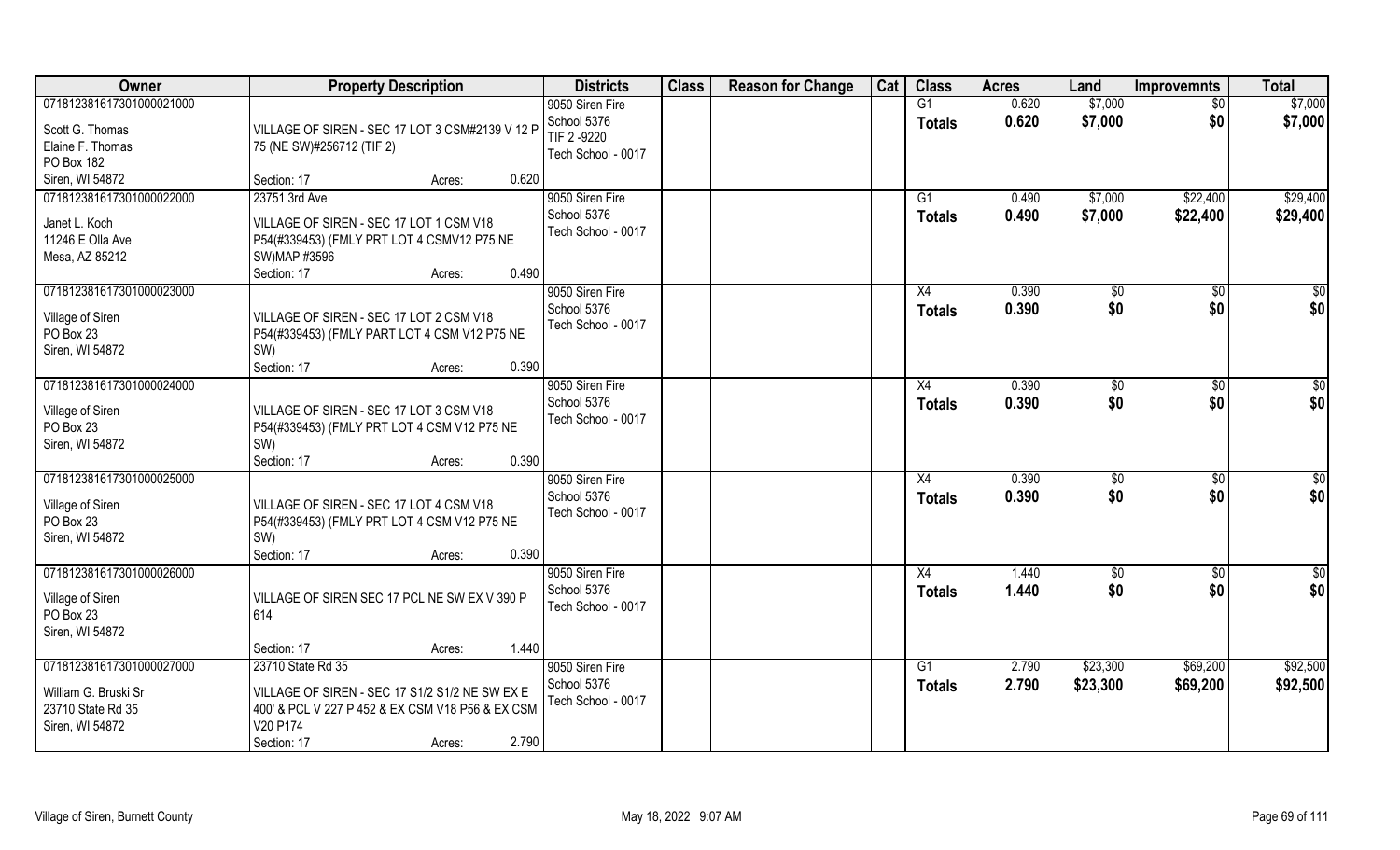| Owner                    | <b>Property Description</b>                    |       | <b>Districts</b>   | <b>Class</b> | <b>Reason for Change</b> | Cat | <b>Class</b>    | <b>Acres</b> | Land     | <b>Improvemnts</b> | <b>Total</b> |
|--------------------------|------------------------------------------------|-------|--------------------|--------------|--------------------------|-----|-----------------|--------------|----------|--------------------|--------------|
| 071812381617301000027100 | 9634 Cemetery Rd                               |       | 9050 Siren Fire    |              |                          |     | G1              | 0.770        | \$19,200 | $\sqrt{$0}$        | \$19,200     |
| Dennis R. Gravesen       | VILLAGE OF SIREN - SEC 17 LOT 21 CSM V20       |       | School 5376        |              |                          |     | <b>Totals</b>   | 0.770        | \$19,200 | \$0                | \$19,200     |
| Carol I. Gravesen        | P283(#373227) (PRT CSM V20 P274 - NE SW)       |       | Tech School - 0017 |              |                          |     |                 |              |          |                    |              |
| 7634 Cemetery Rd         |                                                |       |                    |              |                          |     |                 |              |          |                    |              |
| Siren, WI 54872-8306     | Section: 17<br>Acres:                          | 0.770 |                    |              |                          |     |                 |              |          |                    |              |
| 071812381617301000027110 | Cemetery Rd                                    |       | 9050 Siren Fire    |              |                          |     | G1              | 0.560        | \$17,400 | \$0                | \$17,400     |
|                          |                                                |       | School 5376        |              |                          |     | <b>Totals</b>   | 0.560        | \$17,400 | \$0                | \$17,400     |
| John C. Conway           | VILLAGE OF SIREN- SEC 17 LOT 22 CSM V20        |       | Tech School - 0017 |              |                          |     |                 |              |          |                    |              |
| Dianna A. Conway         | P283(#373227) (PRT CSM V20 P174- NE SW)        |       |                    |              |                          |     |                 |              |          |                    |              |
| 1135 Mcknight Rd         |                                                |       |                    |              |                          |     |                 |              |          |                    |              |
| St Paul, MN 55119        | Section: 17<br>Acres:                          | 0.560 |                    |              |                          |     |                 |              |          |                    |              |
| 071812381617301000027120 | 7652 Cemetery Rd                               |       | 9050 Siren Fire    |              |                          |     | $\overline{G1}$ | 0.560        | \$17,400 | \$72,500           | \$89,900     |
| Earl Ortez               | VILLAGE OF SIREN- SEC 17 LOT 23 CSM V20        |       | School 5376        |              |                          |     | <b>Totals</b>   | 0.560        | \$17,400 | \$72,500           | \$89,900     |
| <b>Wendy Ortez</b>       | P283(#373227) (PRT CSM V20 P274 - NE SW)       |       | Tech School - 0017 |              |                          |     |                 |              |          |                    |              |
| 7652 Cemetery Rd         |                                                |       |                    |              |                          |     |                 |              |          |                    |              |
| Siren, WI 54872          | Section: 17<br>Acres:                          | 0.560 |                    |              |                          |     |                 |              |          |                    |              |
| 071812381617301000027130 | 7673 Rasmussen St                              |       | 9050 Siren Fire    |              |                          |     | G1              | 0.830        | \$19,700 | \$174,800          | \$194,500    |
|                          |                                                |       | School 5376        |              |                          |     | <b>Totals</b>   | 0.830        | \$19,700 | \$174,800          | \$194,500    |
| Constance M. Graf        | VILLAGE OF SIREN - SEC 17 LOT 24 CSM V20       |       | Tech School - 0017 |              |                          |     |                 |              |          |                    |              |
| 7673 Rasmussen St        | P283(#373227) (PRT CSM V20 P274 - NE SW)       |       |                    |              |                          |     |                 |              |          |                    |              |
| Siren, WI 54872          |                                                |       |                    |              |                          |     |                 |              |          |                    |              |
|                          | Section: 17<br>Acres:                          | 0.830 |                    |              |                          |     |                 |              |          |                    |              |
| 071812381617301000028000 | 7632 Cemetery Rd                               |       | 9050 Siren Fire    |              |                          |     | G1              | 1.610        | \$21,700 | \$131,000          | \$152,700    |
| Lauren B. Amundson       | VILLAGE OF SIREN - SEC 17 LOT 1 CSM V18        |       | School 5376        |              |                          |     | <b>Totals</b>   | 1.610        | \$21,700 | \$131,000          | \$152,700    |
| 7632 Cemetery Rd         | P56(#339454) (NE SW)                           |       | Tech School - 0017 |              |                          |     |                 |              |          |                    |              |
| Siren, WI 54872          |                                                |       |                    |              |                          |     |                 |              |          |                    |              |
|                          | Section: 17<br>Acres:                          | 1.610 |                    |              |                          |     |                 |              |          |                    |              |
| 071812381617301000029000 |                                                |       | 9050 Siren Fire    |              |                          |     | $\overline{X4}$ | 2.580        | \$0      | \$0                | \$0          |
|                          |                                                |       | School 5376        |              |                          |     | <b>Totals</b>   | 2.580        | \$0      | \$0                | \$0          |
| Lakeview Cemetery Ass'n  | VILLAGE OF SIREN SEC 17 E 400' S1/2 S1/2 NE SW |       | Tech School - 0017 |              |                          |     |                 |              |          |                    |              |
|                          |                                                |       |                    |              |                          |     |                 |              |          |                    |              |
|                          |                                                |       |                    |              |                          |     |                 |              |          |                    |              |
|                          | Section: 17<br>Acres:                          | 2.580 |                    |              |                          |     |                 |              |          |                    |              |
| 071812381617302000011000 |                                                |       | 9050 Siren Fire    |              |                          |     | $\overline{G1}$ | 2.000        | \$22,500 | $\sqrt{$0}$        | \$22,500     |
| Hursh Family Trust       | VILLAGE OF SIREN SEC 17 N 60' N1/4 N1/2 NW SW  |       | School 5376        |              |                          |     | <b>Totals</b>   | 2.000        | \$22,500 | \$0                | \$22,500     |
| 7251 County Rd B         |                                                |       | Tech School - 0017 |              |                          |     |                 |              |          |                    |              |
| Siren, WI 54872          |                                                |       |                    |              |                          |     |                 |              |          |                    |              |
|                          | Section: 17<br>Acres:                          | 2.000 |                    |              |                          |     |                 |              |          |                    |              |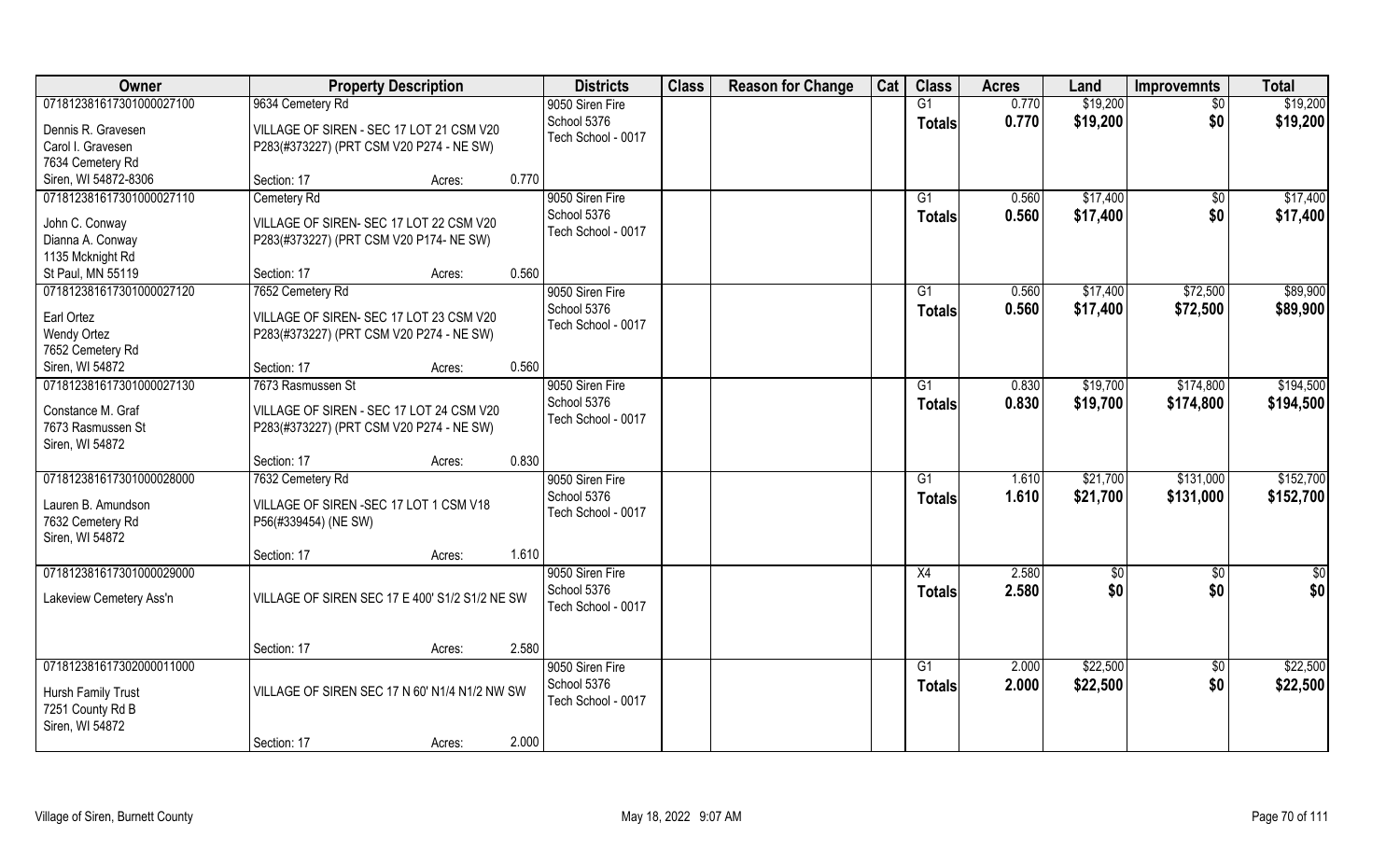| Owner                                                                                             | <b>Property Description</b>                                                                                                                 | <b>Districts</b>                                     | <b>Class</b> | <b>Reason for Change</b> | Cat | <b>Class</b>                     | <b>Acres</b>   | Land                 | <b>Improvemnts</b>     | <b>Total</b>           |
|---------------------------------------------------------------------------------------------------|---------------------------------------------------------------------------------------------------------------------------------------------|------------------------------------------------------|--------------|--------------------------|-----|----------------------------------|----------------|----------------------|------------------------|------------------------|
| 071812381617302000012000                                                                          | 23793 State Rd 35                                                                                                                           | 9050 Siren Fire                                      |              |                          |     | G1                               | 2.850          | \$23,400             | \$0                    | \$23,400               |
| Hursh Family Trust<br>7251 County Rd B<br>Siren, WI 54872                                         | VILLAGE OF SIREN - SEC 17 N1/4 N1/2 NW SW EX N<br>60' & RR RW                                                                               | School 5376<br>Tech School - 0017                    |              |                          |     | <b>Totals</b>                    | 2.850          | \$23,400             | \$0                    | \$23,400               |
|                                                                                                   | 2.850<br>Section: 17<br>Acres:                                                                                                              |                                                      |              |                          |     |                                  |                |                      |                        |                        |
| 071812381617302000013000<br>Jeffrey W. Kline<br>Melissa Kline<br>23777 State Rd 35                | 23777 State Rd 35<br>VILLAGE OF SIREN SEC 17 PCL N1/2 N1/2 NW SW<br><b>DESC IN 550/340</b>                                                  | 9050 Siren Fire<br>School 5376<br>Tech School - 0017 |              |                          |     | G1<br><b>Totals</b>              | 4.600<br>4.600 | \$24,300<br>\$24,300 | \$86,800<br>\$86,800   | \$111,100<br>\$111,100 |
| Siren, WI 54872                                                                                   | 4.600<br>Section: 17<br>Acres:                                                                                                              |                                                      |              |                          |     |                                  |                |                      |                        |                        |
| 071812381617302000014000<br>James O. Beam<br>23769 State Rd 35<br>Siren, WI 54872                 | 23769 State Rd 35<br>VILLAGE OF SIREN SEC 17 N1/2 S1/2 N1/2 NW SW<br><b>EXC RR ROW</b>                                                      | 9050 Siren Fire<br>School 5376<br>Tech School - 0017 |              |                          |     | G1<br><b>Totals</b>              | 4.730<br>4.730 | \$24,400<br>\$24,400 | \$45,100<br>\$45,100   | \$69,500<br>\$69,500   |
|                                                                                                   | 4.730<br>Section: 17<br>Acres:                                                                                                              |                                                      |              |                          |     |                                  |                |                      |                        |                        |
| 071812381617302000015000<br>Starwire Technologies<br>PO Box 428<br>Siren, WI 54872                | 23755 State Rd 35<br>VILLAGE OF SIREN SEC 17 S1/2 S1/2 N1/2 NW SW                                                                           | 9050 Siren Fire<br>School 5376<br>Tech School - 0017 |              |                          |     | G2<br><b>Totals</b>              | 1.250<br>1.250 | \$62,200<br>\$62,200 | \$162,600<br>\$162,600 | \$224,800<br>\$224,800 |
|                                                                                                   | 1.250<br>Section: 17<br>Acres:                                                                                                              |                                                      |              |                          |     |                                  |                |                      |                        |                        |
| 071812381617302000016000<br>Alan B. Loerzel<br>PO Box 63<br>Siren, WI 54872                       | VILLLAGE OF SIREN SEC 17 PCL NW SW IN S1/2 S1/2<br>N1/2 NW SW EX V 399 P 306 & EX S 25' AS DESC<br>105/93<br>2.980<br>Section: 17<br>Acres: | 9050 Siren Fire<br>School 5376<br>Tech School - 0017 |              |                          |     | G1<br><b>Totals</b>              | 2.980<br>2.980 | \$23,500<br>\$23,500 | \$0<br>\$0             | \$23,500<br>\$23,500   |
| 071812381617302000017000<br>Alan B. Loerzel<br>PO Box 63<br>Siren, WI 54872                       | VILLAGE OF SIREN - SEC 17 PRT OF N1/2 S1/2 NW<br>SW THAT LIES W OF RR RW<br>2.650<br>Section: 17<br>Acres:                                  | 9050 Siren Fire<br>School 5376<br>Tech School - 0017 |              |                          |     | $\overline{G1}$<br><b>Totals</b> | 2.650<br>2.650 | \$1,000<br>\$1,000   | $\sqrt{6}$<br>\$0      | \$1,000<br>\$1,000     |
| 071812381617302000018000<br>Northwest Passage Limited<br>7417 N Bass Lake Rd<br>Webster, WI 54893 | VILLAGE OF SIREN - SEC 17 PCL S1/2 S1/2 NW SW<br>EX CSM V 9 P 196<br>2.270<br>Section: 17<br>Acres:                                         | 9050 Siren Fire<br>School 5376<br>Tech School - 0017 |              |                          |     | X4<br><b>Totals</b>              | 2.270<br>2.270 | \$0<br>\$0           | $\overline{60}$<br>\$0 | \$0<br>\$0             |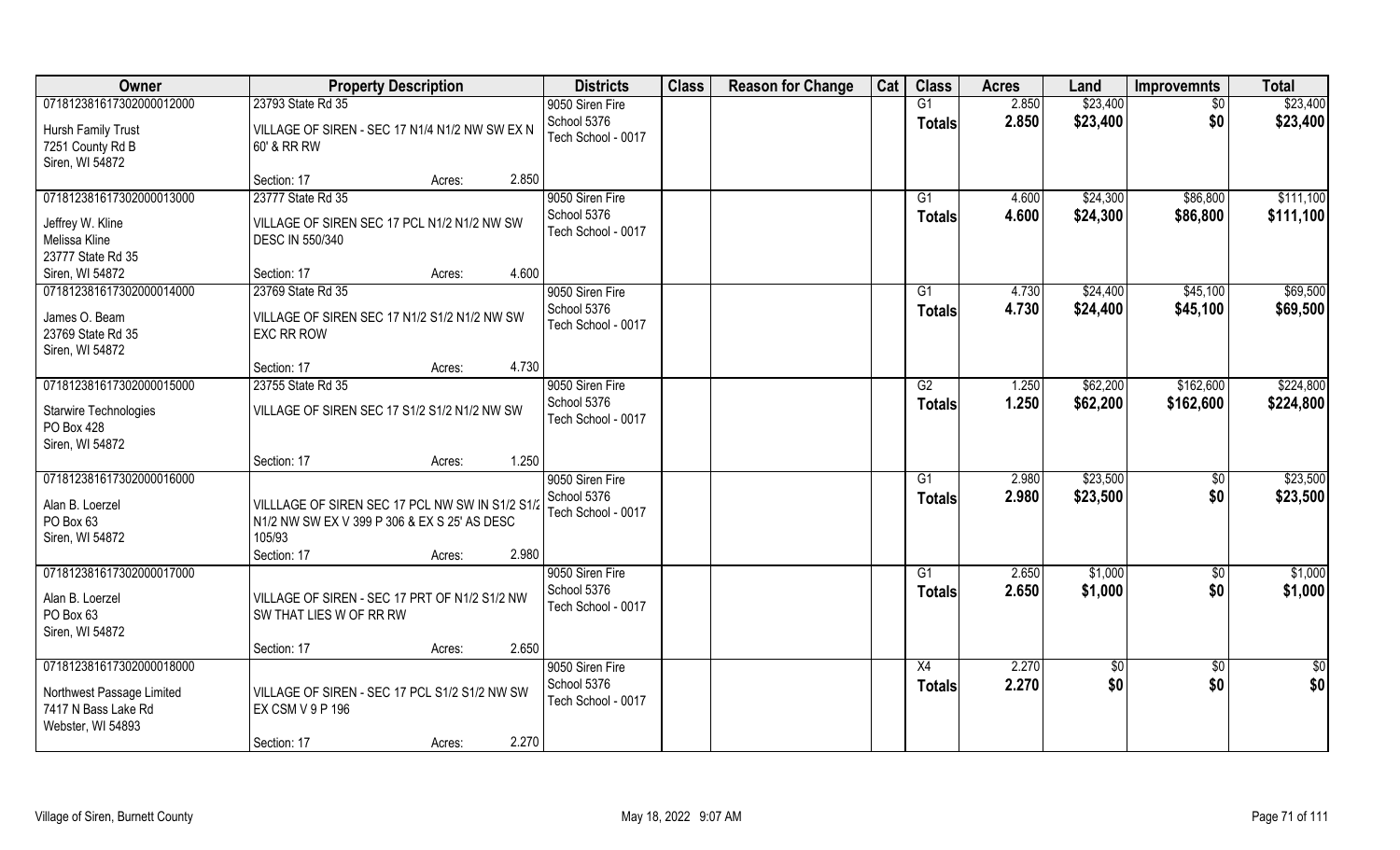| Owner                                         | <b>Property Description</b>                       | <b>Districts</b>                  | <b>Class</b> | <b>Reason for Change</b> | Cat | <b>Class</b>    | <b>Acres</b>   | Land         | <b>Improvemnts</b>   | <b>Total</b>         |
|-----------------------------------------------|---------------------------------------------------|-----------------------------------|--------------|--------------------------|-----|-----------------|----------------|--------------|----------------------|----------------------|
| 071812381617302000019000                      |                                                   | 9050 Siren Fire                   |              |                          |     | $\overline{X2}$ | 3.080          | \$0          | $\sqrt{6}$           | \$0                  |
| State Of Wisconsin<br>101 E Wilson St         | VILLAGE OF SIREN SEC 17 PCL NW SW (ORAP)          | School 5376<br>Tech School - 0017 |              |                          |     | <b>Totals</b>   | 3.080          | \$0          | \$0                  | \$0                  |
| Madison, WI 53703                             |                                                   |                                   |              |                          |     |                 |                |              |                      |                      |
|                                               | 3.080<br>Section: 17<br>Acres:                    |                                   |              |                          |     |                 |                |              |                      |                      |
| 071812381617302000020000                      |                                                   | 9050 Siren Fire                   |              |                          |     | X4              | 0.960          | $\sqrt[6]{}$ | $\sqrt{$0}$          | \$0                  |
| Diversified Services Center Inc<br>PO Box 501 | VILLAGE OF SIREN SEC 17 PCL N1/2 S1/2 NW SW       | School 5376<br>Tech School - 0017 |              |                          |     | <b>Totals</b>   | 0.960          | \$0          | \$0                  | \$0                  |
| Siren, WI 54893                               |                                                   |                                   |              |                          |     |                 |                |              |                      |                      |
| 071812381617302000021000                      | 0.960<br>Section: 17<br>Acres:<br>7731 Olson St   |                                   |              |                          |     | G1              | 0.520          | \$17,000     | \$31,200             | \$48,200             |
|                                               |                                                   | 9050 Siren Fire<br>School 5376    |              |                          |     |                 | 0.520          | \$17,000     | \$31,200             | \$48,200             |
| Stephenie Kuzniecki                           | VILLAGE OF SIREN SEC 17 W1/2 E 300' N1/2 S1/2 NW  | Tech School - 0017                |              |                          |     | <b>Totals</b>   |                |              |                      |                      |
| 6762 N Bass Lake Rd                           | SW & PCL N1/2 NW SW                               |                                   |              |                          |     |                 |                |              |                      |                      |
| Webster, WI 54893                             |                                                   |                                   |              |                          |     |                 |                |              |                      |                      |
| 071812381617302000022000                      | 0.520<br>Section: 17<br>Acres:                    |                                   |              |                          |     |                 |                |              |                      |                      |
|                                               |                                                   | 9050 Siren Fire<br>School 5376    |              |                          |     | X4              | 0.520<br>0.520 | \$0<br>\$0   | $\sqrt[6]{3}$<br>\$0 | \$0<br>\$0           |
| Diversified Services Center Inc               | VILLAGE OF SIREN - SEC 17 E1/2 E 300' OF PCL N1/2 | Tech School - 0017                |              |                          |     | <b>Totals</b>   |                |              |                      |                      |
| PO Box 501                                    | S1/2 NW SW                                        |                                   |              |                          |     |                 |                |              |                      |                      |
| Siren, WI 54893                               | 0.520                                             |                                   |              |                          |     |                 |                |              |                      |                      |
| 071812381617302000023000                      | Section: 17<br>Acres:<br>7717 Olson St            | 9050 Siren Fire                   |              |                          |     | G1              | 0.340          | \$13,100     | \$51,000             | \$64,100             |
|                                               |                                                   | School 5376                       |              |                          |     |                 | 0.340          | \$13,100     | \$51,000             | \$64,100             |
| William Klein                                 | VILLAGE OF SIREN SEC 17 LOT 1 CSM V 17 P 44 (NW   | Tech School - 0017                |              |                          |     | <b>Totals</b>   |                |              |                      |                      |
| Sheila Klein                                  | SW)                                               |                                   |              |                          |     |                 |                |              |                      |                      |
| 4760 Stagecoach Trl                           |                                                   |                                   |              |                          |     |                 |                |              |                      |                      |
| Stillwater, MN 55082                          | 0.340<br>Section: 17<br>Acres:<br>7711 Olson St   |                                   |              |                          |     |                 |                |              |                      |                      |
| 071812381617302000024000                      |                                                   | 9050 Siren Fire<br>School 5376    |              |                          |     | G1              | 0.340<br>0.340 | \$13,100     | \$56,800             | \$69,900             |
| Jennifer N. Eideh                             | VILLAGE OF SIREN SEC 17 LOT 2 CSM#3436 V 17 P     | Tech School - 0017                |              |                          |     | <b>Totals</b>   |                | \$13,100     | \$56,800             | \$69,900             |
| 7711 Olson St                                 | 44 (NW SW)#322184                                 |                                   |              |                          |     |                 |                |              |                      |                      |
| Siren, WI 54872                               |                                                   |                                   |              |                          |     |                 |                |              |                      |                      |
|                                               | 0.340<br>Section: 17<br>Acres:                    |                                   |              |                          |     |                 |                |              |                      |                      |
| 071812381617302000025000                      | 7710 Rasmussen St                                 | 9050 Siren Fire<br>School 5376    |              |                          |     | $\overline{G1}$ | 0.580<br>0.580 | \$17,600     | \$34,600             | \$52,200<br>\$52,200 |
| Larry J. Briggs                               | VILLAGE OF SIREN SEC 17 PCL N1/2 S1/2 NW SW       | Tech School - 0017                |              |                          |     | <b>Totals</b>   |                | \$17,600     | \$34,600             |                      |
| 7710 Rasmussen St                             |                                                   |                                   |              |                          |     |                 |                |              |                      |                      |
| Siren, WI 54872                               |                                                   |                                   |              |                          |     |                 |                |              |                      |                      |
|                                               | 0.580<br>Section: 17<br>Acres:                    |                                   |              |                          |     |                 |                |              |                      |                      |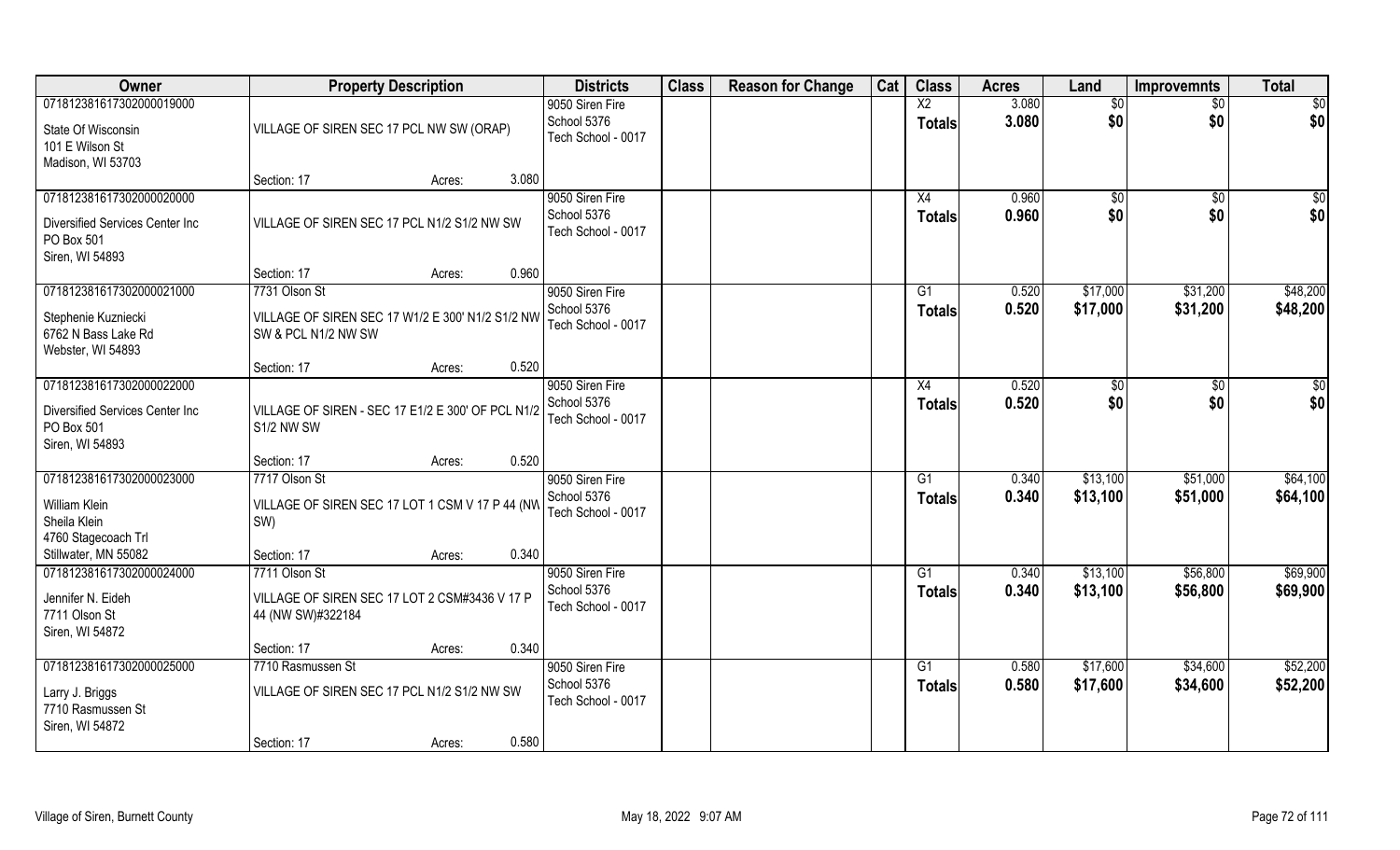| Owner                                                                                                  | <b>Property Description</b>                                                                                                                 | <b>Districts</b>                                     | <b>Class</b> | <b>Reason for Change</b> | Cat | <b>Class</b>        | <b>Acres</b>   | Land                  | <b>Improvemnts</b>     | <b>Total</b>           |
|--------------------------------------------------------------------------------------------------------|---------------------------------------------------------------------------------------------------------------------------------------------|------------------------------------------------------|--------------|--------------------------|-----|---------------------|----------------|-----------------------|------------------------|------------------------|
| 071812381617302000025500<br>Scott G. Thomas<br>Elaine F. Thomas<br>PO Box 182                          | N 1/2 S 1/2 NW SW LYING E OF ST HWY 35                                                                                                      | 9050 Siren Fire<br>School 5376<br>Tech School - 0017 |              |                          |     | G1<br><b>Totals</b> | 0.140<br>0.140 | \$100<br>\$100        | $\overline{30}$<br>\$0 | \$100<br>\$100         |
| Siren, WI 54872                                                                                        | 0.140<br>Section: 17<br>Acres:                                                                                                              |                                                      |              |                          |     |                     |                |                       |                        |                        |
| 071812381617302000026000<br>Diversified Services Center Inc<br>PO Box 501<br>Siren, WI 54893           | 7726 Rasmussen St<br>VILLAGE OF SIREN - SEC 17 LOT 1 CSM V 5 P 233 (IN<br>N1/2 S1/2 NW SW)<br>0.580<br>Section: 17<br>Acres:                | 9050 Siren Fire<br>School 5376<br>Tech School - 0017 |              |                          |     | X4<br><b>Totals</b> | 0.580<br>0.580 | \$0<br>\$0            | \$0<br>\$0             | \$0<br>\$0             |
| 071812381617302000027000                                                                               |                                                                                                                                             | 9050 Siren Fire                                      |              |                          |     | X4                  | 0.590          | \$0                   | \$0                    | \$0                    |
| Diversified Services Center Inc<br>PO Box 501<br>Siren, WI 54893                                       | VILLAGE OF SIREN - SEC 17 LOT 2 CSM V 5 P 233 (IN<br>N1/2 S1/2 NW SW)                                                                       | School 5376<br>Tech School - 0017                    |              |                          |     | <b>Totals</b>       | 0.590          | \$0                   | \$0                    | \$0                    |
|                                                                                                        | 0.590<br>Section: 17<br>Acres:                                                                                                              |                                                      |              |                          |     |                     |                |                       |                        |                        |
| 071812381617302000028000<br>Alternatives to Home Inc<br>23560 Jensen Rd<br>Grantsburg, WI 54840        | 7754 Rasmussen St<br>VILLAGE OF SIREN SEC 17 LOT 3 CSM#1104 V5 P233<br>(IN N1/2 S1/2 NW SW) (#204724)                                       | 9050 Siren Fire<br>School 5376<br>Tech School - 0017 |              |                          |     | G1<br><b>Totals</b> | 0.440<br>0.440 | \$16,000<br>\$16,000  | \$163,900<br>\$163,900 | \$179,900<br>\$179,900 |
|                                                                                                        | 0.440<br>Section: 17<br>Acres:                                                                                                              |                                                      |              |                          |     |                     |                |                       |                        |                        |
| 071812381617302000029000<br><b>Bureau Catholic Charities</b><br>1416 Cumming Ave<br>Superior, WI 54880 | VILLAGE OF SIREN - SEC 17 OUT LOT 1 CSM V 5 P<br>233 (IN N1/2 S1/2 NW SW)<br>0.050                                                          | 9050 Siren Fire<br>School 5376<br>Tech School - 0017 |              |                          |     | X4<br><b>Totals</b> | 0.050<br>0.050 | $\sqrt[6]{30}$<br>\$0 | $\overline{50}$<br>\$0 | $\overline{50}$<br>\$0 |
| 071812381617302000030000                                                                               | Section: 17<br>Acres:                                                                                                                       | 9050 Siren Fire                                      |              |                          |     | X4                  | 0.810          | \$0                   | \$0                    | $\frac{6}{3}$          |
| Northwest Passage Limited<br>7417 N Bass Lake Rd<br>Webster, WI 54893                                  | VILLAGE OF SIREN LOT 1 CSM#1760 V9 P196 (IN<br>S1/2 S1/2 NW SW SEC 17) #232748                                                              | School 5376<br>Tech School - 0017                    |              |                          |     | <b>Totals</b>       | 0.810          | \$0                   | \$0                    | \$0                    |
|                                                                                                        | 0.810<br>Section: 17<br>Acres:                                                                                                              |                                                      |              |                          |     |                     |                |                       |                        |                        |
| 071812381617302000031000<br>Northwest Passage Limited<br>7417 N Bass Lake Rd<br>Webster, WI 54893      | 7723 Rasmussen St<br>VILLAGE OF SIREN LOT 1 CSM#3809 V19 P216 (PRT<br>LOT 2 CSM V9 P196 - NW SW)(#360222)<br>0.420<br>Section: 17<br>Acres: | 9050 Siren Fire<br>School 5376<br>Tech School - 0017 |              |                          |     | G2<br>Totals        | 0.420<br>0.420 | \$15,400<br>\$15,400  | \$164,400<br>\$164,400 | \$179,800<br>\$179,800 |
|                                                                                                        |                                                                                                                                             |                                                      |              |                          |     |                     |                |                       |                        |                        |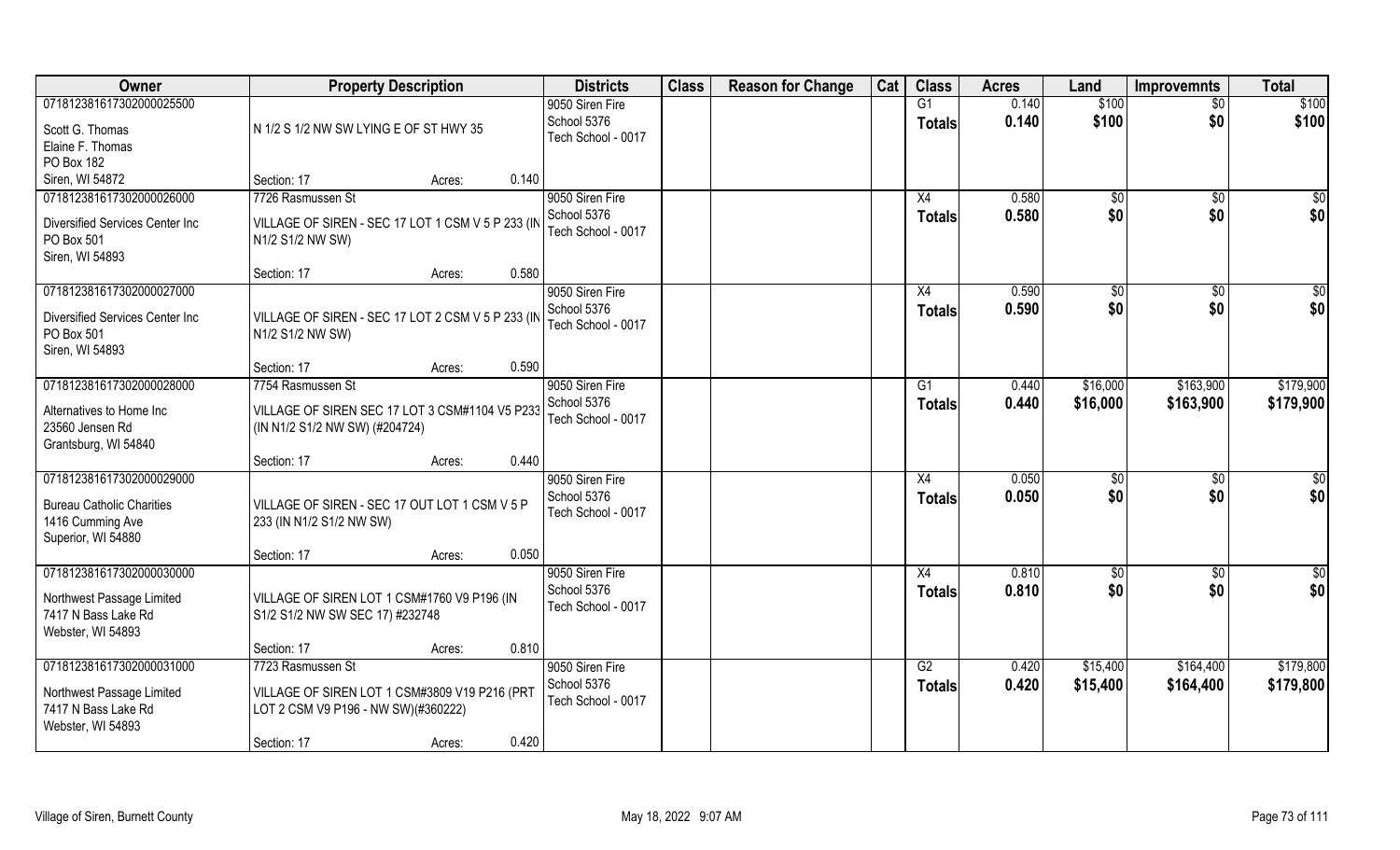| Owner                                                                                             | <b>Property Description</b>                                                                                   | <b>Districts</b>                                     | <b>Class</b> | <b>Reason for Change</b> | Cat | <b>Class</b>                     | <b>Acres</b>   | Land                 | <b>Improvemnts</b>     | <b>Total</b>           |
|---------------------------------------------------------------------------------------------------|---------------------------------------------------------------------------------------------------------------|------------------------------------------------------|--------------|--------------------------|-----|----------------------------------|----------------|----------------------|------------------------|------------------------|
| 071812381617302000031100                                                                          | 7741 Rasmussen St                                                                                             | 9050 Siren Fire                                      |              |                          |     | G2                               | 0.420          | \$15,400             | \$164,400              | \$179,800              |
| Northwest Passage Limited<br>7417 N Bass Lake Rd<br>Webster, WI 54893                             | VILLAGE OF SIREN - SEC 17 LOT 2 CSM#3809 V19<br>P216 (PRT LOT 2 CSM V9 P196- NW SW) (#360222)                 | School 5376<br>Tech School - 0017                    |              |                          |     | <b>Totals</b>                    | 0.420          | \$15,400             | \$164,400              | \$179,800              |
|                                                                                                   | 0.420<br>Section: 17<br>Acres:                                                                                |                                                      |              |                          |     |                                  |                |                      |                        |                        |
| 071812381617302000032000<br>Northwest Passage Limited<br>7417 N Bass Lake Rd<br>Webster, WI 54893 | VILLAGE OF SIREN LOT 3 CSM#3809 V19 P216 PRT<br>LOT 3 CSM V9 0 196 - NW SW)(#360222)                          | 9050 Siren Fire<br>School 5376<br>Tech School - 0017 |              |                          |     | X4<br><b>Totals</b>              | 0.670<br>0.670 | \$0<br>\$0           | $\frac{1}{30}$<br>\$0  | \$0<br>\$0             |
|                                                                                                   | 0.670<br>Section: 17<br>Acres:                                                                                |                                                      |              |                          |     |                                  |                |                      |                        |                        |
| 071812381617302000032100<br>Northwest Passage Limited<br>7417 N Bass Lake Rd<br>Webster, WI 54893 | VILLAGE OF SIREN - SEC 17 LOT 4 CSM#3809 V19<br>P216 (PRT LOT 3 CSM V9 P196 _- NW SW)(#360222)                | 9050 Siren Fire<br>School 5376<br>Tech School - 0017 |              |                          |     | X4<br><b>Totals</b>              | 1.120<br>1.120 | $ $ \$0<br>\$0       | $\sqrt{6}$<br>\$0      | \$0<br>\$0             |
|                                                                                                   | 1.120<br>Section: 17<br>Acres:                                                                                |                                                      |              |                          |     |                                  |                |                      |                        |                        |
| 071812381617302000033000<br>Northwest Passage Limited<br>7417 N Bass Lake Rd<br>Webster, WI 54893 | 7753 Rasmussen St<br>VILLAGE OF SIREN LOT 4 CSM#1760 V9 P196 (IN<br>S1/2 S1/2 NW SW SEC 17) #232748           | 9050 Siren Fire<br>School 5376<br>Tech School - 0017 |              |                          |     | G2<br><b>Totals</b>              | 1.550<br>1.550 | \$21,600<br>\$21,600 | \$156,100<br>\$156,100 | \$177,700<br>\$177,700 |
|                                                                                                   | 1.550<br>Section: 17<br>Acres:                                                                                |                                                      |              |                          |     |                                  |                |                      |                        |                        |
| 071812381617302000034000<br>Barbara L. Murphy<br>23713 State Rd 35<br>Siren, WI 54872             | 23713 State Rd 35<br>LOT 1 CSM VOL 2 P 154 AS DOC 173860 (IN NW SW)                                           | 9050 Siren Fire<br>School 5376<br>Tech School - 0017 |              |                          |     | G1<br><b>Totals</b>              | 0.740<br>0.740 | \$18,900<br>\$18,900 | \$79,200<br>\$79,200   | \$98,100<br>\$98,100   |
|                                                                                                   | 0.740<br>Section: 17<br>Acres:                                                                                |                                                      |              |                          |     |                                  |                |                      |                        |                        |
| 071812381617302000035000<br>Sharon K. Johnson<br>PO Box 485<br>Siren, WI 54872                    | VILLAGE OF SIREN - SEC 17 LOT 2 CSM V 2 P 154 (IN<br>NW SW)                                                   | 9050 Siren Fire<br>School 5376<br>Tech School - 0017 |              |                          |     | $\overline{G1}$<br><b>Totals</b> | 0.090<br>0.090 | \$800<br>\$800       | \$0<br>\$0             | \$800<br>\$800         |
|                                                                                                   | 0.090<br>Section: 17<br>Acres:                                                                                |                                                      |              |                          |     |                                  |                |                      |                        |                        |
| 071812381617302000036000<br>William G. Bruski Sr<br>23710 State Rd 35<br>Siren, WI 54872          | VILLAGE OF SIREN - SEC 17 PRT OF S1/2 S1/2 NW<br>SW LYING E OF RW OF STH 35<br>1.000<br>Section: 17<br>Acres: | 9050 Siren Fire<br>School 5376<br>Tech School - 0017 |              |                          |     | G1<br><b>Totals</b>              | 1.000<br>1.000 | \$500<br>\$500       | $\overline{50}$<br>\$0 | \$500<br>\$500         |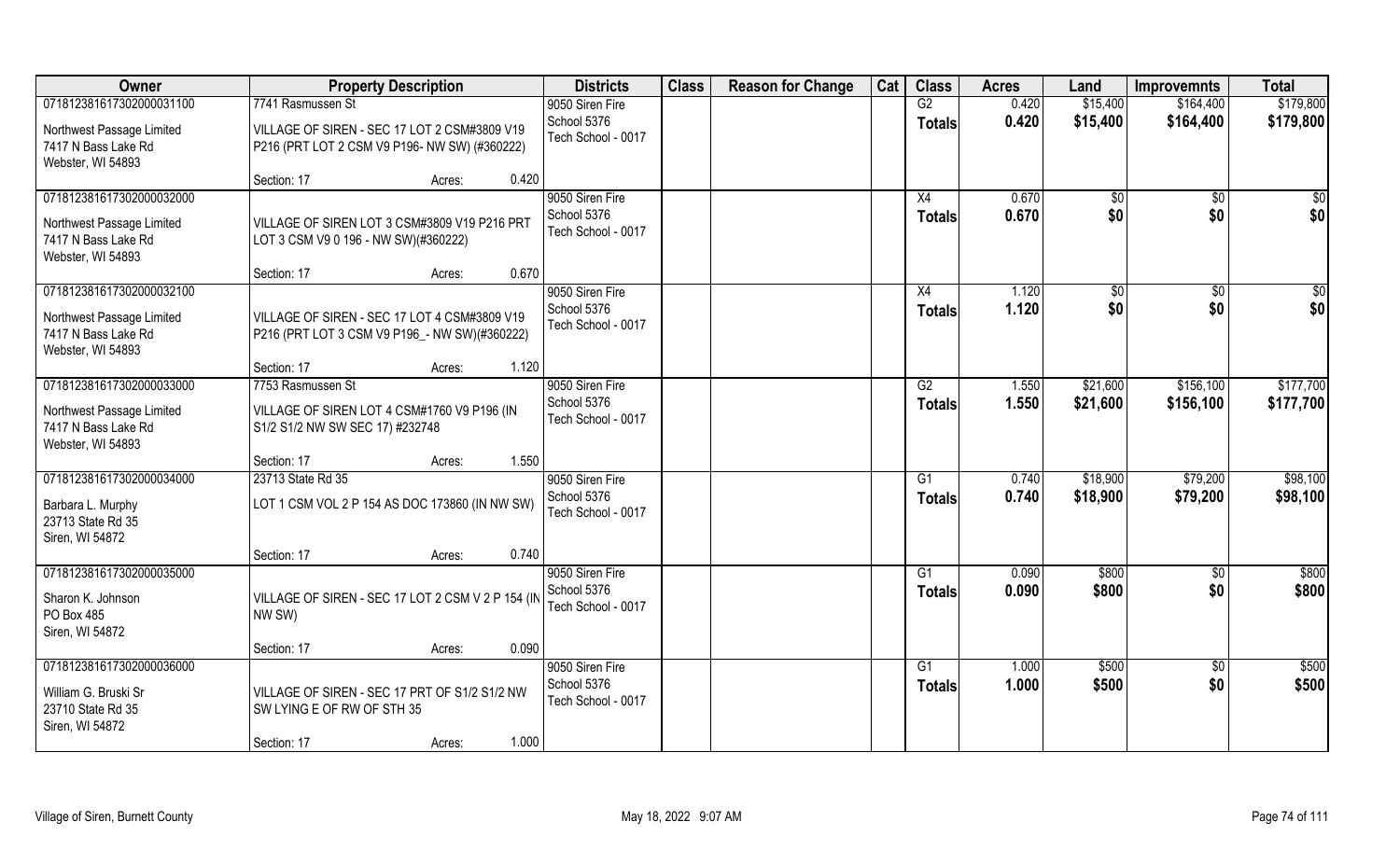| Owner                                                     | <b>Property Description</b>                                            |        | <b>Districts</b>                                     | <b>Class</b> | <b>Reason for Change</b> | Cat | <b>Class</b>        | <b>Acres</b>   | Land                 | <b>Improvemnts</b>   | <b>Total</b>         |
|-----------------------------------------------------------|------------------------------------------------------------------------|--------|------------------------------------------------------|--------------|--------------------------|-----|---------------------|----------------|----------------------|----------------------|----------------------|
| 071812381617505003011000                                  |                                                                        |        | 9050 Siren Fire                                      |              |                          |     | X4                  | 3.000          | \$0                  | \$0                  | \$0                  |
| Lakeview Cemetery Ass'n                                   | VILLAGE OF SIREN - SEC 17 N 18 RDS OF E 26 RDS<br>GOV LOT 3            |        | School 5376<br>Tech School - 0017                    |              |                          |     | <b>Totals</b>       | 3.000          | \$0                  | \$0                  | \$0                  |
|                                                           | Section: 17<br>Acres:                                                  | 3.000  |                                                      |              |                          |     |                     |                |                      |                      |                      |
| 071812381617505003012001                                  | 23642 State Rd 35                                                      |        | 9050 Siren Fire                                      |              |                          |     | G2                  | 22.000         | \$143,700            | \$182,400            | \$326,100            |
| Clear Lake Estates Cooperatvie<br>23642 State Rd 35       | PCL GL 3 & PRT CSM V10 P 314 DESC IN 636/182<br>EXC PCL #417583 (GL 3) |        | School 5376<br>Tech School - 0017                    |              |                          |     | <b>Totals</b>       | 22.000         | \$143,700            | \$182,400            | \$326,100            |
| Lot 13<br>Siren, WI 54872                                 | Section: 17<br>Acres:                                                  | 22.000 |                                                      |              |                          |     |                     |                |                      |                      |                      |
| 071812381617505003013100                                  | 23620 State Rd 35                                                      |        | 9050 Siren Fire                                      |              |                          |     | G1                  | 1.300          | \$75,000             | \$97,800             | \$172,800            |
| Michael J. Vasatka<br>Judi L. Vasatka<br>PO Box 41        | LOT 1 CSM#1951 V10 P314 & PCL DESC #417583 (GL<br>3)                   |        | School 5376<br>Tech School - 0017                    |              |                          |     | <b>Totals</b>       | 1.300          | \$75,000             | \$97,800             | \$172,800            |
| Siren, WI 54872                                           | Section: 17<br>Acres:                                                  | 1.300  |                                                      |              |                          |     |                     |                |                      |                      |                      |
| 071812381617505003014000                                  | 7637 Cemetery Rd                                                       |        | 9050 Siren Fire                                      |              |                          |     | G1                  | 2.030          | \$22,500             | \$62,300             | \$84,800             |
| Ryan J. Einberger<br>7637 Cemetery Rd<br>Siren, WI 54872  | VILLAGE OF SIREN - SEC 17 W 300' OF E 815' OF N<br>297' GOV LOT 3      |        | School 5376<br>Tech School - 0017                    |              |                          |     | <b>Totals</b>       | 2.030          | \$22,500             | \$62,300             | \$84,800             |
|                                                           | Section: 17<br>Acres:                                                  | 2.030  |                                                      |              |                          |     |                     |                |                      |                      |                      |
| 071812381617505003015000<br>Mark Knoepke<br>Julie Knoepke | 7649 Cemetery Rd<br>VILLAGE OF SIREN SEC 17 PCL GOV LOT 3              |        | 9050 Siren Fire<br>School 5376<br>Tech School - 0017 |              |                          |     | G1<br><b>Totals</b> | 1.000<br>1.000 | \$20,500<br>\$20,500 | \$60,600<br>\$60,600 | \$81,100<br>\$81,100 |
| 7649 Cemetery Rd<br>Siren, WI 54872                       | Section: 17                                                            | 1.000  |                                                      |              |                          |     |                     |                |                      |                      |                      |
| 071812381617505003016000                                  | Acres:<br>7653 Cemetery Rd                                             |        | 9050 Siren Fire                                      |              |                          |     | G2                  | 0.860          | \$23,900             | \$157,500            | \$181,400            |
| Michael P. Swanson<br>Kelly E. Swanson<br>PO Box 473      | VILLAGE OF SIREN SEC 17 PCL GOV LOT 3                                  |        | School 5376<br>Tech School - 0017                    |              |                          |     | <b>Totals</b>       | 0.860          | \$23,900             | \$157,500            | \$181,400            |
| Siren, WI 54872                                           | Section: 17<br>Acres:                                                  | 0.860  |                                                      |              |                          |     |                     |                |                      |                      |                      |
| 071812381617505003017000                                  | 23690 State Rd 35                                                      |        | 9050 Siren Fire                                      |              |                          |     | G1                  | 0.860          | \$23,900             | \$34,000             | \$57,900             |
| Michael P. Swanson<br>Kelly E. Swanson<br>PO Box 473      | VILLAGE OF SIREN SEC 17 PCL GOV LOT 3                                  |        | School 5376<br>Tech School - 0017                    |              |                          |     | <b>Totals</b>       | 0.860          | \$23,900             | \$34,000             | \$57,900             |
| Siren, WI 54872                                           | Section: 17<br>Acres:                                                  | 0.860  |                                                      |              |                          |     |                     |                |                      |                      |                      |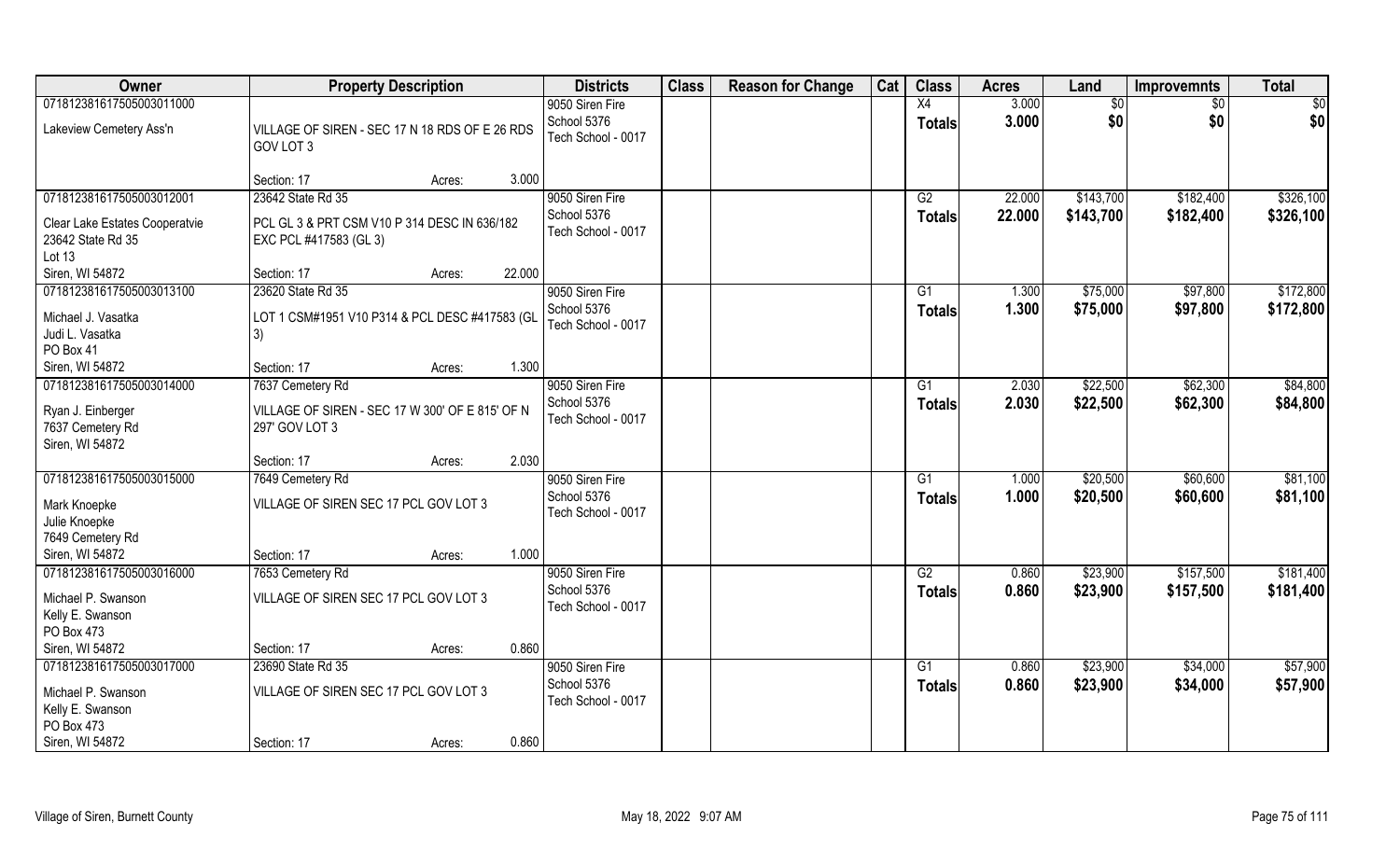| Owner                    | <b>Property Description</b>                    |        |       | <b>Districts</b>                  | <b>Class</b> | <b>Reason for Change</b> | Cat | <b>Class</b>  | <b>Acres</b> | Land      | <b>Improvemnts</b> | <b>Total</b> |
|--------------------------|------------------------------------------------|--------|-------|-----------------------------------|--------------|--------------------------|-----|---------------|--------------|-----------|--------------------|--------------|
| 071812381617505003018000 | 23680 State Rd 35                              |        |       | 9050 Siren Fire                   |              |                          |     | G1            | 0.860        | \$20,000  | \$63,400           | \$83,400     |
| Amie Jo Simon            | VILLAGE OF SIREN SEC 17 PCL GOV LOT 3          |        |       | School 5376                       |              |                          |     | <b>Totals</b> | 0.860        | \$20,000  | \$63,400           | \$83,400     |
| PO Box 245               |                                                |        |       | Tech School - 0017                |              |                          |     |               |              |           |                    |              |
| Siren, WI 54872          |                                                |        |       |                                   |              |                          |     |               |              |           |                    |              |
|                          | Section: 17                                    | Acres: | 0.860 |                                   |              |                          |     |               |              |           |                    |              |
| 071812381617505003019000 | 23674 State Rd 35                              |        |       | 9050 Siren Fire                   |              |                          |     | G1            | 0.860        | \$20,000  | \$47,400           | \$67,400     |
| Duncan Properties, LLC   | VILLAGE OF SIREN SEC 17 PCL GOV LOT 3          |        |       | School 5376                       |              |                          |     | <b>Totals</b> | 0.860        | \$20,000  | \$47,400           | \$67,400     |
| 21724 Agate Rd           |                                                |        |       | Tech School - 0017                |              |                          |     |               |              |           |                    |              |
| Frederic, WI 54837       |                                                |        |       |                                   |              |                          |     |               |              |           |                    |              |
|                          | Section: 17                                    | Acres: | 0.860 |                                   |              |                          |     |               |              |           |                    |              |
| 071812381617505003020000 | 23664 State Rd 35                              |        |       | 9050 Siren Fire                   |              |                          |     | G1            | 0.860        | \$20,000  | \$75,400           | \$95,400     |
| Laura M. Gade            | VILLAGE OF SIREN SEC 17 PCL GOV LOT 3          |        |       | School 5376                       |              |                          |     | <b>Totals</b> | 0.860        | \$20,000  | \$75,400           | \$95,400     |
| 23664 State Rd 35        |                                                |        |       | Tech School - 0017                |              |                          |     |               |              |           |                    |              |
| Siren, WI 54872          |                                                |        |       |                                   |              |                          |     |               |              |           |                    |              |
|                          | Section: 17                                    | Acres: | 0.860 |                                   |              |                          |     |               |              |           |                    |              |
| 071812381617505003021000 | 23656 State Rd 35                              |        |       | 9050 Siren Fire                   |              |                          |     | G1            | 0.860        | \$20,000  | \$26,300           | \$46,300     |
| Donald B. Daniels        | VILLAGE OF SIREN SEC 17 PCL GOV LOT 3          |        |       | School 5376                       |              |                          |     | <b>Totals</b> | 0.860        | \$20,000  | \$26,300           | \$46,300     |
| Joan E. Daniels          |                                                |        |       | Tech School - 0017                |              |                          |     |               |              |           |                    |              |
| PO Box 383               |                                                |        |       |                                   |              |                          |     |               |              |           |                    |              |
| Siren, WI 54872-0383     | Section: 17                                    | Acres: | 0.860 |                                   |              |                          |     |               |              |           |                    |              |
| 071812381617505003022000 | 7688 Clear Lake St                             |        |       | 9050 Siren Fire                   |              |                          |     | G1            | 0.250        | \$15,100  | \$60,700           | \$75,800     |
| Diane Myers              | VILLAGE OF SIREN SEC 17 PCL GOV LOT 3          |        |       | School 5376                       |              |                          |     | <b>Totals</b> | 0.250        | \$15,100  | \$60,700           | \$75,800     |
| Andrew M. Myers          |                                                |        |       | Tech School - 0017                |              |                          |     |               |              |           |                    |              |
| 11222 86th Ave N         |                                                |        |       |                                   |              |                          |     |               |              |           |                    |              |
| Maple Grove, MN 55369    | Section: 17                                    | Acres: | 0.250 |                                   |              |                          |     |               |              |           |                    |              |
| 071812381617505003023000 | 7689 Clear Lake St                             |        |       | 9050 Siren Fire                   |              |                          |     | G1            | 0.860        | \$127,500 | \$254,700          | \$382,200    |
| Andrew M. Myers          | VILLAGE OF SIREN SEC 17 PCL GOV LOT 3 EX V 389 |        |       | School 5376<br>Tech School - 0017 |              |                          |     | <b>Totals</b> | 0.860        | \$127,500 | \$254,700          | \$382,200    |
| Diane Myers              | P 223 & E 1/2 LOT 22 PINE GROVE BEACH          |        |       |                                   |              |                          |     |               |              |           |                    |              |
| 11222 86th Ave N         |                                                |        |       |                                   |              |                          |     |               |              |           |                    |              |
| Maple Grove, MN 55130    | Section: 17                                    | Acres: | 0.860 |                                   |              |                          |     |               |              |           |                    |              |
| 071812381617505003024000 | 7685 Clear Lake St                             |        |       | 9050 Siren Fire                   |              |                          |     | G1            | 0.670        | \$132,000 | \$219,200          | \$351,200    |
| Martin B. Dikkers        | VILLAGE OF SIREN SEC 17 PCLS GOV LOT 3         |        |       | School 5376                       |              |                          |     | <b>Totals</b> | 0.670        | \$132,000 | \$219,200          | \$351,200    |
| Kathryn K. Dikkers       |                                                |        |       | Tech School - 0017                |              |                          |     |               |              |           |                    |              |
| 7685 Clear Lake St       |                                                |        |       |                                   |              |                          |     |               |              |           |                    |              |
| Siren, WI 54872          | Section: 17                                    | Acres: | 0.670 |                                   |              |                          |     |               |              |           |                    |              |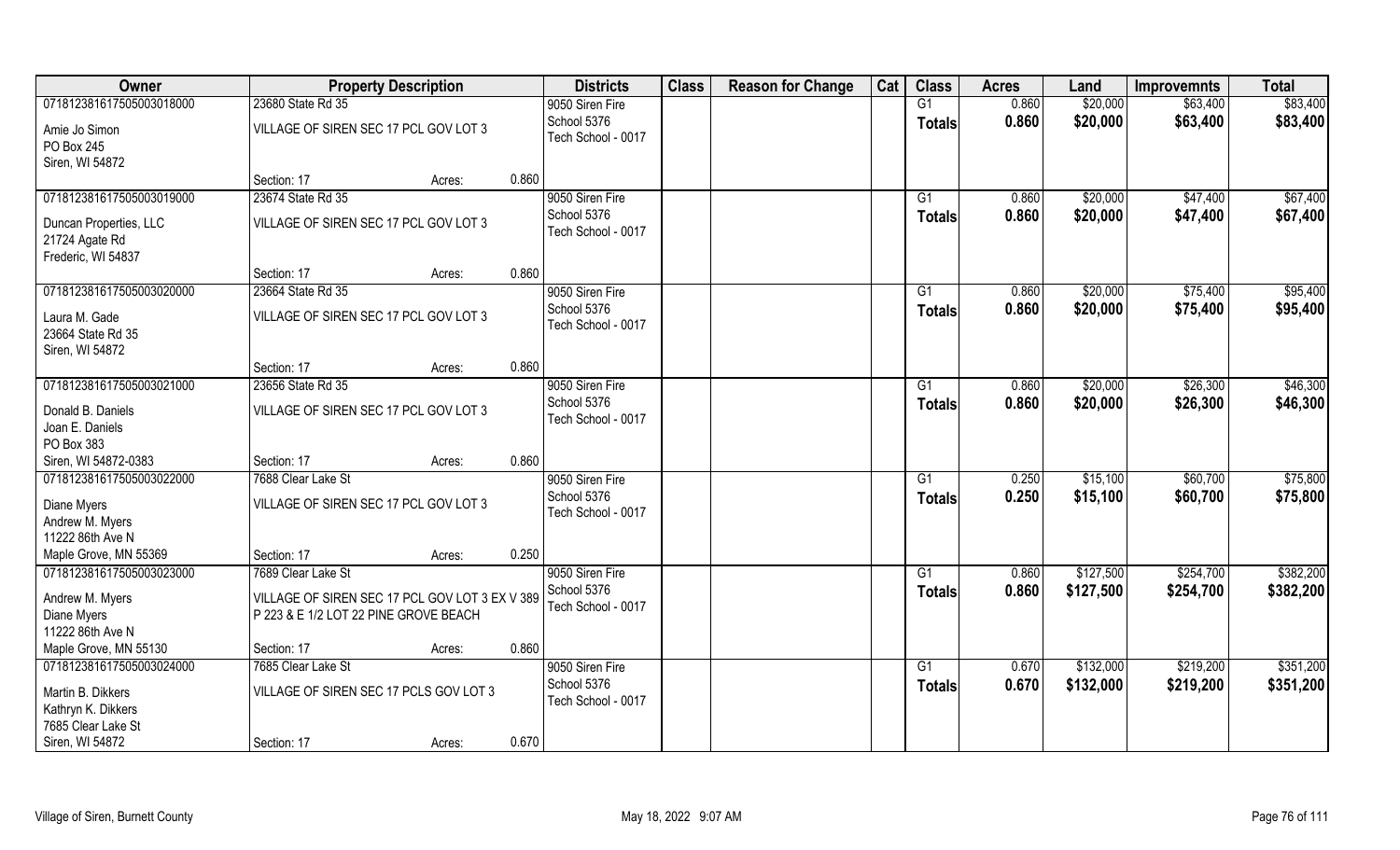| Owner                                                                                  | <b>Property Description</b>                                         |        |       | <b>Districts</b>                                     | <b>Class</b> | <b>Reason for Change</b> | Cat | <b>Class</b>                     | <b>Acres</b>   | Land                 | <b>Improvemnts</b>     | <b>Total</b>         |
|----------------------------------------------------------------------------------------|---------------------------------------------------------------------|--------|-------|------------------------------------------------------|--------------|--------------------------|-----|----------------------------------|----------------|----------------------|------------------------|----------------------|
| 071812381617505003025000                                                               | State Rd 35                                                         |        |       | 9050 Siren Fire<br>School 5376                       |              |                          |     | X4<br><b>Totals</b>              | 0.001<br>0.001 | \$0<br>\$0           | \$0<br>\$0             | \$0<br>\$0           |
| Village of Siren<br>PO Box 23                                                          | VILLAGE OF SIREN SEC 17 LOT 1 CSM V 1 P 141                         |        |       | Tech School - 0017                                   |              |                          |     |                                  |                |                      |                        |                      |
| Siren, WI 54872                                                                        | Section: 17                                                         | Acres: | 0.001 |                                                      |              |                          |     |                                  |                |                      |                        |                      |
| 071812381617505004011000                                                               | 23697 State Rd 35                                                   |        |       | 9050 Siren Fire                                      |              |                          |     | G1                               | 7.250          | \$25,600             | \$53,000               | \$78,600             |
| Sharon K. Johnson<br>PO Box 485                                                        | VILLAGE OF SIREN SEC 17 N 10A GOV LOT 4 EX RR<br>RW, CSM V 11 P 298 |        |       | School 5376<br>Tech School - 0017                    |              |                          |     | <b>Totals</b>                    | 7.250          | \$25,600             | \$53,000               | \$78,600             |
| Siren, WI 54872                                                                        | Section: 17                                                         | Acres: | 7.250 |                                                      |              |                          |     |                                  |                |                      |                        |                      |
| 071812381617505004012000                                                               | 23683 State Rd 35                                                   |        |       | 9050 Siren Fire                                      |              |                          |     | G1                               | 1.990          | \$22,500             | \$78,900               | \$101,400            |
| Jerome D. Jackson<br>Laura L. Jackson<br>23683 State Rd 35                             | VILLAGE OF SIREN SEC 17 LOT 1 CSM V 11 P 298 (IN<br>GOV LOT 4)      |        |       | School 5376<br>Tech School - 0017                    |              |                          |     | <b>Totals</b>                    | 1.990          | \$22,500             | \$78,900               | \$101,400            |
| Siren, WI 54872                                                                        | Section: 17                                                         | Acres: | 1.990 |                                                      |              |                          |     |                                  |                |                      |                        |                      |
| 071812381617505004013000<br>Alan B. Loerzel<br>PO Box 63                               | THAT PRT GOV LOT 4 LYG W OF RR ROW, EX N 330                        |        |       | 9050 Siren Fire<br>School 5376<br>Tech School - 0017 |              |                          |     | G1<br><b>Totals</b>              | 1.480<br>1.480 | \$600<br>\$600       | $\sqrt[6]{}$<br>\$0    | \$600<br>\$600       |
| Siren, WI 54872                                                                        | Section: 17                                                         | Acres: | 1.480 |                                                      |              |                          |     |                                  |                |                      |                        |                      |
| 071812381617505004014000<br>State Of Wisconsin<br>101 E Wilson St<br>Madison, WI 53703 | VILLAGE OF SIREN SEC 17 PCL GOV LOT 4 (ORAP)                        |        |       | 9050 Siren Fire<br>School 5376<br>Tech School - 0017 |              |                          |     | $\overline{X2}$<br><b>Totals</b> | 2.920<br>2.920 | \$<br>\$0            | \$0<br>\$0             | \$0<br>\$0           |
|                                                                                        | Section: 17                                                         | Acres: | 2.920 |                                                      |              |                          |     |                                  |                |                      |                        |                      |
| 071812381617505004015001<br>James P. Flanigan<br>23889 1st Ave                         | GL 4 PCL DESC #342072 EXC OL 1 CSM V 24 P 109                       |        |       | 9050 Siren Fire<br>School 5376<br>Tech School - 0017 |              |                          |     | G1<br><b>Totals</b>              | 0.780<br>0.780 | \$16,700<br>\$16,700 | \$0<br>\$0             | \$16,700<br>\$16,700 |
| Siren, WI 54872                                                                        | Section: 17                                                         | Acres: | 0.780 |                                                      |              |                          |     |                                  |                |                      |                        |                      |
| 071812381617505004015100<br>Village of Siren<br>PO Box 23<br>Siren, WI 54872           | OUTLOT 1 CSM #4423 V24 P109 (GL 4)                                  |        |       | 9050 Siren Fire<br>School 5376<br>Tech School - 0017 |              |                          |     | X4<br><b>Totals</b>              | 0.120<br>0.120 | $\sqrt{6}$<br>\$0    | $\overline{50}$<br>\$0 | $\frac{1}{2}$<br>\$0 |
|                                                                                        | Section: 17                                                         | Acres: | 0.120 |                                                      |              |                          |     |                                  |                |                      |                        |                      |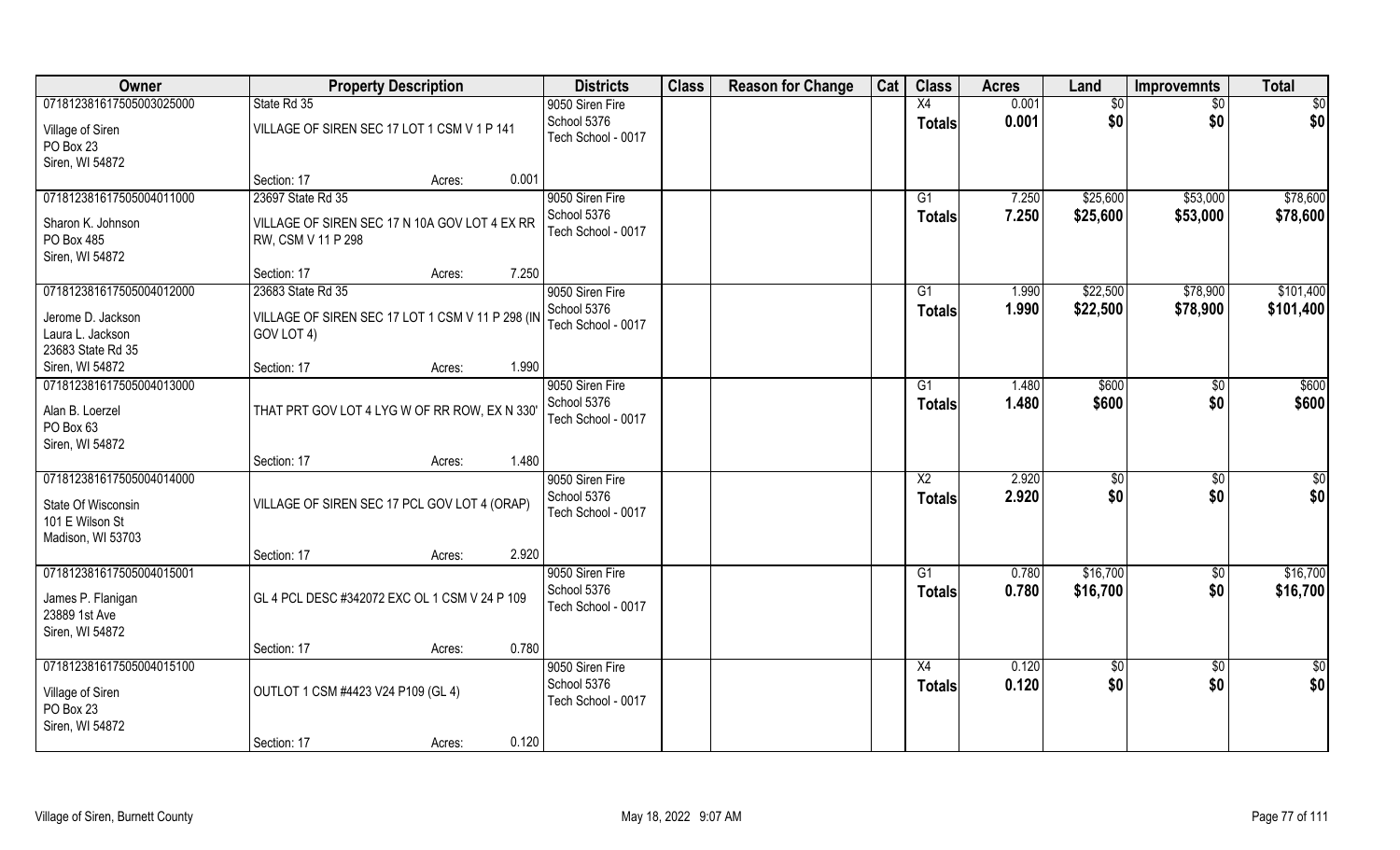| Owner                                                                                                   | <b>Property Description</b>                                                                                                                                                        | <b>Districts</b>                                     | <b>Class</b> | <b>Reason for Change</b> | Cat | <b>Class</b>        | <b>Acres</b>   | Land                 | <b>Improvemnts</b>     | <b>Total</b>           |
|---------------------------------------------------------------------------------------------------------|------------------------------------------------------------------------------------------------------------------------------------------------------------------------------------|------------------------------------------------------|--------------|--------------------------|-----|---------------------|----------------|----------------------|------------------------|------------------------|
| 071812381617505004016000                                                                                | 7764 Clear Lake St                                                                                                                                                                 | 9050 Siren Fire                                      |              |                          |     | G1                  | 0.480          | \$21,200             | \$126,600              | \$147,800              |
| Wanda Flanigan - Life Estate<br>7764 Clear Lake St<br>Siren, WI 54872                                   | VILLAGE OF SIREN SEC 17 PCL GOV LOT 4 EX V 338<br>P 357                                                                                                                            | School 5376<br>Tech School - 0017                    |              |                          |     | <b>Totals</b>       | 0.480          | \$21,200             | \$126,600              | \$147,800              |
|                                                                                                         | 0.480<br>Section: 17<br>Acres:                                                                                                                                                     |                                                      |              |                          |     |                     |                |                      |                        |                        |
| 071812381617505004017000<br>James P. Leckel<br>Mariia Y. Leckel                                         | 7750 Clear Lake St<br>VILLAGE OF SIREN SEC 17 PCL GOV LOT 4                                                                                                                        | 9050 Siren Fire<br>School 5376<br>Tech School - 0017 |              |                          |     | G1<br><b>Totals</b> | 0.430<br>0.430 | \$15,700<br>\$15,700 | \$97,900<br>\$97,900   | \$113,600<br>\$113,600 |
| 7750 Clear Lake St<br>Siren, WI 54872                                                                   | 0.430<br>Section: 17<br>Acres:                                                                                                                                                     |                                                      |              |                          |     |                     |                |                      |                        |                        |
| 071812381617505004018000                                                                                |                                                                                                                                                                                    | 9050 Siren Fire                                      |              |                          |     | G1                  | 0.460          | \$21,000             | $\sqrt[6]{}$           | \$21,000               |
| Lindsey D. Prall<br>4716 Eastwood Rd<br>Minnetonka, MN 55345                                            | VILLAGE OF SIREN SEC 17 W 100' OF PCL BEG 25' N<br>OF CNTR OF LOT 12 PLAT OF PINE GROVE BEACH,<br>TH W 210', TH NE 6 DEG. TO S BNDRY OF N 10 AC,<br>Section: 17<br>0.460<br>Acres: | School 5376<br>Tech School - 0017                    |              |                          |     | <b>Totals</b>       | 0.460          | \$21,000             | \$0                    | \$21,000               |
| 071812381617505004019000                                                                                | 7746 Clear Lake St                                                                                                                                                                 | 9050 Siren Fire                                      |              |                          |     | G1                  | 0.540          | \$21,700             | \$134,800              | \$156,500              |
| Matthew L. Morrison<br>Avis E. Morrison<br>7746 Clear Lake St<br>Siren, WI 54872                        | PCL GOV LOT 4 BEG 25' N OF CNTR OF LOT 12 PLAT<br>OF PINE GROVE BEACH, TH W 210', TH NE 6 DEG TO<br>S BNDRY OF N 10 AC, THE TO PT 6 DEG NE OF<br>0.540<br>Section: 17<br>Acres:    | School 5376<br>Tech School - 0017                    |              |                          |     | <b>Totals</b>       | 0.540          | \$21,700             | \$134,800              | \$156,500              |
| 071812381617505004020000<br>Francis W. Laqua<br>Jeanette Laqua<br>7726 Clear Lake St<br>Siren, WI 54872 | 7726 Clear Lake St<br>VILLAGE OF SIREN - SEC 17 LOT 2 CSM V20<br>P225(#371346) (PRT CSM V12 P161-GOV LOT 4)<br>1.020<br>Section: 17<br>Acres:                                      | 9050 Siren Fire<br>School 5376<br>Tech School - 0017 |              |                          |     | G1<br><b>Totals</b> | 1.020<br>1.020 | \$25,900<br>\$25,900 | \$130,600<br>\$130,600 | \$156,500<br>\$156,500 |
| 071812381617505004020100<br>Cole T. Engstrand<br>7738 Clear Lake St<br>Siren, WI 54872                  | 7738 Clear Lake St<br>VILLAGE OF SIREN - SEC 17 LOT 1 CSM V20<br>P225(#361346) (PRT CSM V12 P161-GOV LOT 4)<br>0.420<br>Section: 17<br>Acres:                                      | 9050 Siren Fire<br>School 5376<br>Tech School - 0017 |              |                          |     | G1<br><b>Totals</b> | 0.420<br>0.420 | \$19,900<br>\$19,900 | \$108,500<br>\$108,500 | \$128,400<br>\$128,400 |
| 071812381617505004021000                                                                                |                                                                                                                                                                                    | 9050 Siren Fire                                      |              |                          |     | G1                  | 0.940          | \$25,200             | $\sqrt{6}$             | \$25,200               |
| <b>Terry Gibbs</b><br>5506 Chokecherry Rd<br>Eau Claire, WI 54701                                       | VILLAGE OF SIREN SEC 17 LOT 2 CSM V 12 P 161<br>(GOV LOT 4)<br>0.940<br>Section: 17<br>Acres:                                                                                      | School 5376<br>Tech School - 0017                    |              |                          |     | <b>Totals</b>       | 0.940          | \$25,200             | \$0                    | \$25,200               |
|                                                                                                         |                                                                                                                                                                                    |                                                      |              |                          |     |                     |                |                      |                        |                        |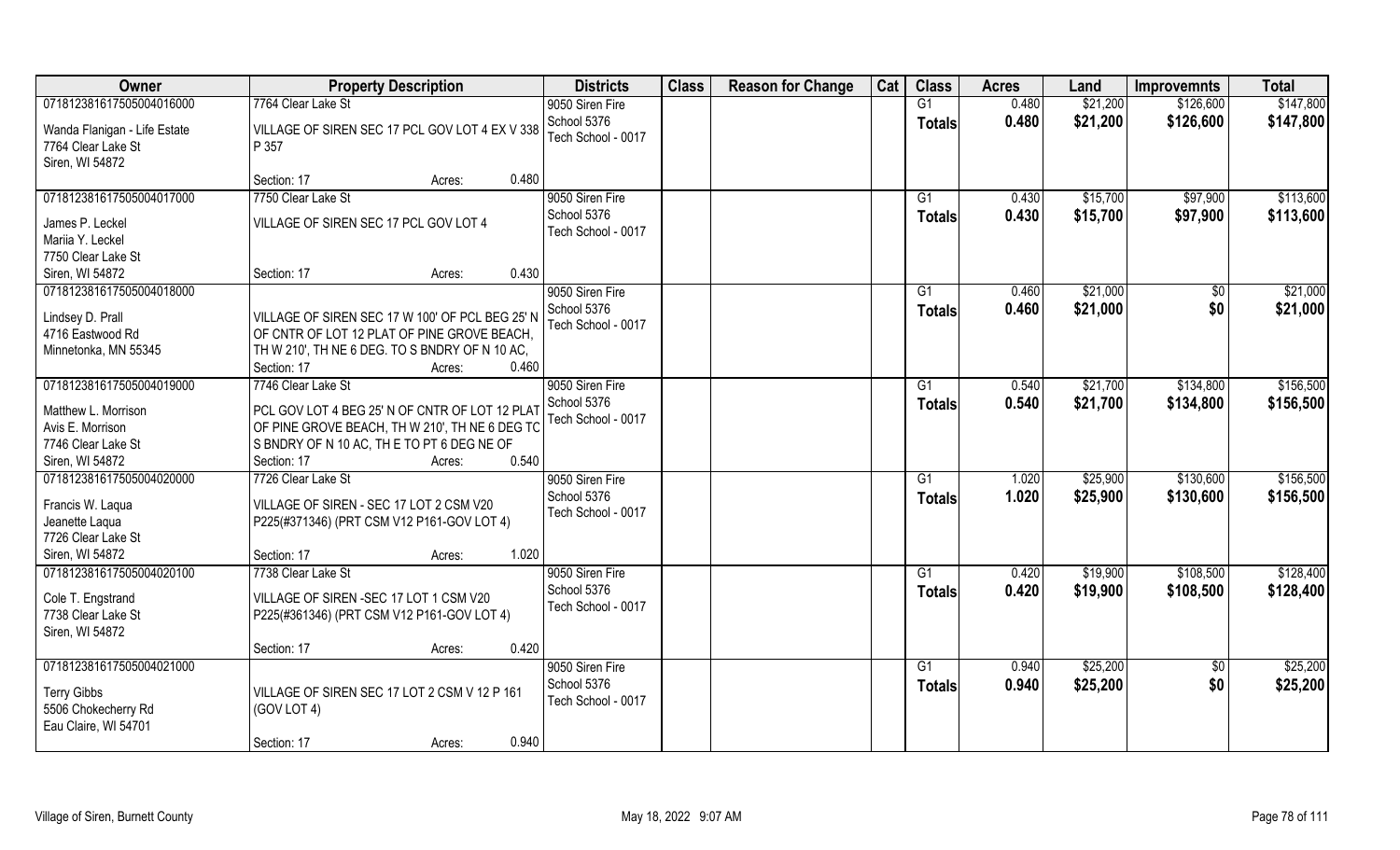| Owner                                                                                                | <b>Property Description</b>                                                                     |        |       | <b>Districts</b>                                     | <b>Class</b> | <b>Reason for Change</b> | Cat | <b>Class</b>                    | <b>Acres</b>   | Land                 | <b>Improvemnts</b>     | <b>Total</b>         |
|------------------------------------------------------------------------------------------------------|-------------------------------------------------------------------------------------------------|--------|-------|------------------------------------------------------|--------------|--------------------------|-----|---------------------------------|----------------|----------------------|------------------------|----------------------|
| 071812381617505004022000<br>Andrew M. Myers<br>Diana N. Myers                                        | VILLAGE OF SIREN SEC 17 LOT 3 CSM V 12 P 161<br>(GOV LOT 4)                                     |        |       | 9050 Siren Fire<br>School 5376<br>Tech School - 0017 |              |                          |     | G1<br><b>Totals</b>             | 1.030<br>1.030 | \$25,800<br>\$25,800 | \$0<br>\$0             | \$25,800<br>\$25,800 |
| 11222 86th Ave N                                                                                     |                                                                                                 |        |       |                                                      |              |                          |     |                                 |                |                      |                        |                      |
| Maple Grove, MN 55130                                                                                | Section: 17                                                                                     | Acres: | 1.030 |                                                      |              |                          |     |                                 |                |                      |                        |                      |
| 071812381617515024011000                                                                             | 7707 Anderson St                                                                                |        |       | 9050 Siren Fire                                      |              |                          |     | G1                              | 0.650          | \$18,200             | \$64,000               | \$82,200             |
| Gary Olson<br>PO Box 481<br>Siren, WI 54872                                                          | VILL SIREN ASSESSOR'S PLAT #4 LOT 1                                                             |        |       | School 5376<br>Tech School - 0017                    |              |                          |     | <b>Totals</b>                   | 0.650          | \$18,200             | \$64,000               | \$82,200             |
|                                                                                                      | Section: 17                                                                                     | Acres: | 0.650 |                                                      |              |                          |     |                                 |                |                      |                        |                      |
| 071812381617515024012000                                                                             | 23913 State Rd 35                                                                               |        |       | 9050 Siren Fire                                      |              |                          |     | G1                              | 0.520          | \$17,000             | \$97,800               | \$114,800            |
| Lenny Carlstrom<br>Jennie Carlstrom                                                                  | VILL SIREN ASSESSOR'S PLAT #4 LOT 2                                                             |        |       | School 5376<br>Tech School - 0017                    |              |                          |     | <b>Totals</b>                   | 0.520          | \$17,000             | \$97,800               | \$114,800            |
| 23913 State Rd 35                                                                                    |                                                                                                 |        | 0.520 |                                                      |              |                          |     |                                 |                |                      |                        |                      |
| Siren, WI 54872                                                                                      | Section: 17                                                                                     | Acres: |       |                                                      |              |                          |     |                                 |                |                      |                        | \$69,600             |
| 071812381617515024013100<br><b>Scott Allent</b><br>23893 State Rd 35<br>Siren, WI 54872              | 23893 State Rd 35<br>LOT 1 CSM#4549 V25 P74 (FRMLY PRT LOT 3<br>ASSESSOR PLT 4)(W1/2 NW)#430529 |        |       | 9050 Siren Fire<br>School 5376<br>Tech School - 0017 |              |                          |     | G1<br><b>Totals</b>             | 0.340<br>0.340 | \$13,100<br>\$13,100 | \$56,500<br>\$56,500   | \$69,600             |
|                                                                                                      | Section: 17                                                                                     | Acres: | 0.340 |                                                      |              |                          |     |                                 |                |                      |                        |                      |
| 071812381617515024013200<br>David G. Schindeldecker<br>Lydia C. Schindeldecker<br>46461 Tucker St NE | LOT 2 CSM 4549 VOL 25 P 74 RECORDED AS<br>DOCUMENT 430529 (LOT 3 ASSESSOR PLT 4)                |        |       | 9050 Siren Fire<br>School 5376<br>Tech School - 0017 |              |                          |     | G <sub>1</sub><br><b>Totals</b> | 0.300<br>0.300 | \$8,800<br>\$8,800   | $\overline{50}$<br>\$0 | \$8,800<br>\$8,800   |
| Cambridge, MN 55008                                                                                  | Section: 17                                                                                     | Acres: | 0.300 |                                                      |              |                          |     |                                 |                |                      |                        |                      |
| 071812381617515024014000<br>William J. Krasselt<br><b>Christin Krasselt</b><br>8765 Spangberg Rd     | 23883 State Rd 35<br>VILL SIREN ASSESSOR'S PLAT #4 LOT 4                                        |        |       | 9050 Siren Fire<br>School 5376<br>Tech School - 0017 |              |                          |     | G1<br><b>Totals</b>             | 0.180<br>0.180 | \$7,800<br>\$7,800   | \$29,400<br>\$29,400   | \$37,200<br>\$37,200 |
| Webster, WI 54893                                                                                    | Section: 17                                                                                     | Acres: | 0.180 |                                                      |              |                          |     |                                 |                |                      |                        |                      |
| 071812381617515024015000                                                                             | 23871 State Rd 35                                                                               |        |       | 9050 Siren Fire                                      |              |                          |     | G1                              | 0.180          | \$7,800              | \$30,200               | \$38,000             |
| Acorn Acres<br>3330 60th St<br>Frederic, WI 54837                                                    | VILL SIREN ASSESSOR'S PLAT #4 LOT 5                                                             |        |       | School 5376<br>Tech School - 0017                    |              |                          |     | Totals                          | 0.180          | \$7,800              | \$30,200               | \$38,000             |
|                                                                                                      | Section: 17                                                                                     | Acres: | 0.180 |                                                      |              |                          |     |                                 |                |                      |                        |                      |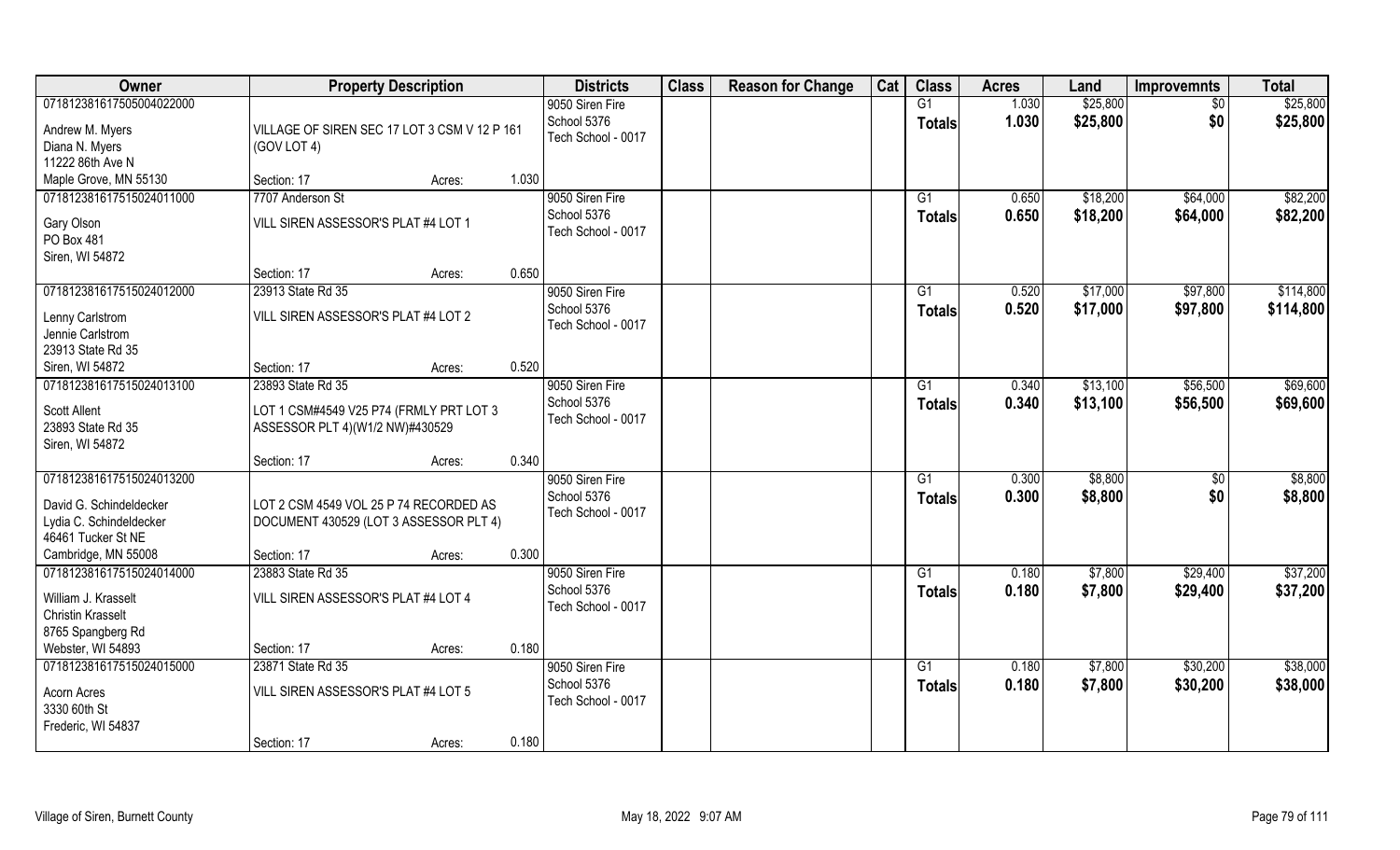| Owner                                                                             | <b>Property Description</b>                                     | <b>Districts</b>                                     | <b>Class</b> | <b>Reason for Change</b> | Cat | <b>Class</b>        | <b>Acres</b>   | Land                   | <b>Improvemnts</b>     | <b>Total</b>         |
|-----------------------------------------------------------------------------------|-----------------------------------------------------------------|------------------------------------------------------|--------------|--------------------------|-----|---------------------|----------------|------------------------|------------------------|----------------------|
| 071812381617515024016000                                                          | 23865 State Rd 35                                               | 9050 Siren Fire                                      |              |                          |     | G1                  | 0.180          | \$7,800                | \$46,500               | \$54,300             |
| Lawrence Wachewicz<br>23865 State Rd 35<br>Siren, WI 54872-8213                   | VILL SIREN ASSESSOR'S PLAT #4 LOT 6                             | School 5376<br>Tech School - 0017                    |              |                          |     | <b>Totals</b>       | 0.180          | \$7,800                | \$46,500               | \$54,300             |
|                                                                                   | 0.180<br>Section: 17<br>Acres:                                  |                                                      |              |                          |     |                     |                |                        |                        |                      |
| 071812381617515024017000<br>David Alden                                           | 23859 State Rd 35<br>VILL SIREN ASSESSOR'S PLAT LOT 7           | 9050 Siren Fire<br>School 5376<br>Tech School - 0017 |              |                          |     | G1<br><b>Totals</b> | 0.360<br>0.360 | \$13,700<br>\$13,700   | \$77,600<br>\$77,600   | \$91,300<br>\$91,300 |
| Michelle Alden<br>23862 State Rd 35<br>Siren, WI 54872                            | 0.360<br>Section: 17<br>Acres:                                  |                                                      |              |                          |     |                     |                |                        |                        |                      |
| 071812381617515024018000                                                          |                                                                 | 9050 Siren Fire                                      |              |                          |     | G1                  | 0.490          | \$16,800               | \$0                    | \$16,800             |
| Radke Revocable Trust<br>23835 State Rd 35<br>Siren, WI 54872                     | VILL SIREN ASSESSOR'S PLAT #4 LOT 8 (TIF 2)                     | School 5376<br>TIF 2 -9220<br>Tech School - 0017     |              |                          |     | <b>Totals</b>       | 0.490          | \$16,800               | \$0                    | \$16,800             |
|                                                                                   | 0.490<br>Section: 17<br>Acres:                                  |                                                      |              |                          |     |                     |                |                        |                        |                      |
| 071812381617515438011000                                                          | 7686 Lofty Pines Dr                                             | 9050 Siren Fire                                      |              |                          |     | X4                  | 3.880          | \$0                    | $\sqrt{50}$            | \$0                  |
| Siren Covenant Church<br>PO Box 12<br>Siren, WI 54872                             | VILLAGE OF SIREN LOFTY PINES ADD LOT 1, BLK 1<br>(TIF 2)        | School 5376<br>TIF 2-9220<br>Tech School - 0017      |              |                          |     | <b>Totals</b>       | 3.880          | \$0                    | \$0                    | \$0                  |
|                                                                                   | 3.880<br>Section: 17<br>Acres:                                  |                                                      |              |                          |     |                     |                |                        |                        |                      |
| 071812381617515438012000<br>Siren Covenant Church<br>PO Box 12<br>Siren, WI 54872 | VILLAGE OF SIREN LOFTY PINES ADD OUT LOT 1,<br>BLK <sub>1</sub> | 9050 Siren Fire<br>School 5376<br>Tech School - 0017 |              |                          |     | X4<br><b>Totals</b> | 0.070<br>0.070 | \$0<br>\$0             | \$0<br>\$0             | $\frac{6}{3}$<br>\$0 |
|                                                                                   | 0.070<br>Section: 17<br>Acres:                                  |                                                      |              |                          |     |                     |                |                        |                        |                      |
| 071812381617515438013000<br>Siren Covenant Church<br>PO Box 12<br>Siren, WI 54872 | VILLAGE OF SIREN LOFTY PINES ADD OUT LOT 2,<br>BLK <sub>1</sub> | 9050 Siren Fire<br>School 5376<br>Tech School - 0017 |              |                          |     | X4<br><b>Totals</b> | 0.010<br>0.010 | \$0<br>\$0             | $\sqrt{6}$<br>\$0      | $\frac{6}{3}$<br>\$0 |
|                                                                                   | 0.010<br>Section: 17<br>Acres:                                  |                                                      |              |                          |     |                     |                |                        |                        |                      |
| 071812381617515438014000<br>Siren Covenant Church<br>PO Box 12<br>Siren, WI 54872 | VILLAGE OF SIREN LOFTY PINES ADD OUT LOT 3.<br>BLK <sub>1</sub> | 9050 Siren Fire<br>School 5376<br>Tech School - 0017 |              |                          |     | X4<br><b>Totals</b> | 0.000<br>0.000 | $\overline{50}$<br>\$0 | $\overline{60}$<br>\$0 | \$0<br>\$0           |
|                                                                                   | 0.000<br>Section: 17<br>Acres:                                  |                                                      |              |                          |     |                     |                |                        |                        |                      |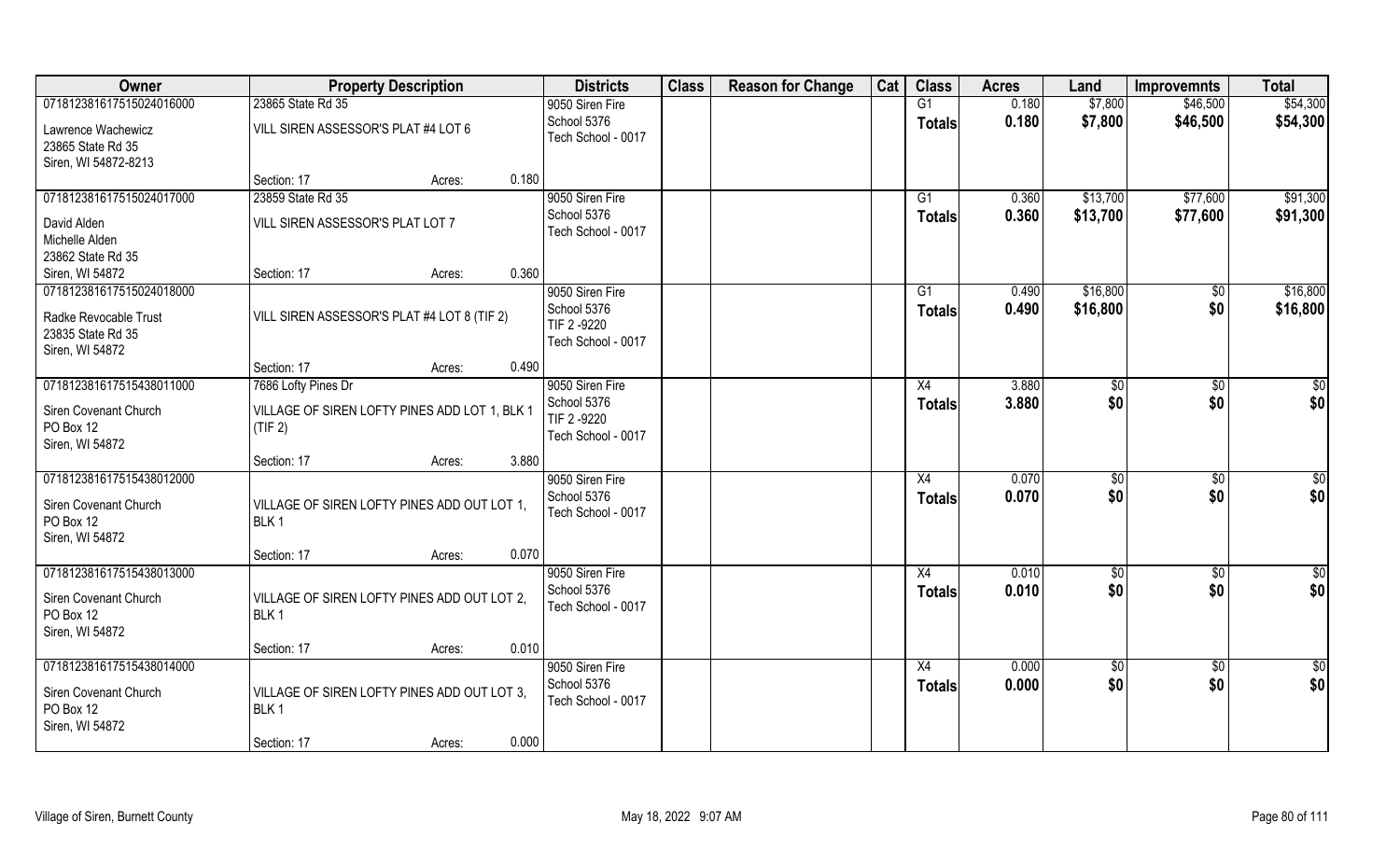| Owner                    | <b>Property Description</b>                    | <b>Districts</b>   | <b>Class</b> | <b>Reason for Change</b> | Cat | <b>Class</b>   | <b>Acres</b> | Land     | <b>Improvemnts</b> | <b>Total</b> |
|--------------------------|------------------------------------------------|--------------------|--------------|--------------------------|-----|----------------|--------------|----------|--------------------|--------------|
| 071812381617515438015000 | 7633 Lofty Pines Dr                            | 9050 Siren Fire    |              |                          |     | G1             | 0.240        | \$12,800 | \$63,700           | \$76,500     |
| Daniel D. Klitzke        | VILLAGE OF SIREN LOFTY PINES ADD LOT 1, BLK 2  | School 5376        |              |                          |     | <b>Totals</b>  | 0.240        | \$12,800 | \$63,700           | \$76,500     |
| 27501 Cty Rd Ff          |                                                | Tech School - 0017 |              |                          |     |                |              |          |                    |              |
| Webster, WI 54893        |                                                |                    |              |                          |     |                |              |          |                    |              |
|                          | 0.240<br>Section: 17<br>Acres:                 |                    |              |                          |     |                |              |          |                    |              |
| 071812381617515438016000 | 7630 Tower Rd                                  | 9050 Siren Fire    |              |                          |     | G1             | 0.310        | \$14,800 | \$61,700           | \$76,500     |
| Jennifer Lee             | VILLAGE OF SIREN LOFTY PINES ADD LOT 2, BLK 2  | School 5376        |              |                          |     | <b>Totals</b>  | 0.310        | \$14,800 | \$61,700           | \$76,500     |
| 7630 Tower Rd            | <b>EX W 25'</b>                                | Tech School - 0017 |              |                          |     |                |              |          |                    |              |
| Siren, WI 54872          |                                                |                    |              |                          |     |                |              |          |                    |              |
|                          | 0.310<br>Section: 17<br>Acres:                 |                    |              |                          |     |                |              |          |                    |              |
| 071812381617515438017000 | 7636 Tower Rd                                  | 9050 Siren Fire    |              |                          |     | G1             | 0.310        | \$14,800 | \$136,000          | \$150,800    |
| Tania Mcknight           | VILLAGE OF SIREN LOFTY PINES ADD LOT 3, & W 25 | School 5376        |              |                          |     | <b>Totals</b>  | 0.310        | \$14,800 | \$136,000          | \$150,800    |
| 7636 Tower Rd            | LOT 2 BLK 2                                    | Tech School - 0017 |              |                          |     |                |              |          |                    |              |
| Siren, WI 54872          |                                                |                    |              |                          |     |                |              |          |                    |              |
|                          | 0.310<br>Section: 17<br>Acres:                 |                    |              |                          |     |                |              |          |                    |              |
| 071812381617515438018000 | 7640 Tower Rd                                  | 9050 Siren Fire    |              |                          |     | G <sub>1</sub> | 0.230        | \$12,500 | \$88,300           | \$100,800    |
| Gerlyn Erichsen          | VILLAGE OF SIREN LOFTY PINES ADD LOT 4, BLK 2  | School 5376        |              |                          |     | <b>Totals</b>  | 0.230        | \$12,500 | \$88,300           | \$100,800    |
| Andrea Erichsen          |                                                | Tech School - 0017 |              |                          |     |                |              |          |                    |              |
| 7640 Tower Rd            |                                                |                    |              |                          |     |                |              |          |                    |              |
| Siren, WI 54872          | 0.230<br>Section: 17<br>Acres:                 |                    |              |                          |     |                |              |          |                    |              |
| 071812381617515438019000 | 7646 Tower Rd                                  | 9050 Siren Fire    |              |                          |     | G1             | 0.230        | \$12,500 | \$71,700           | \$84,200     |
| Sylvia Stockman          | VILLAGE OF SIREN LOFTY PINES ADD LOT 5, BLK 2  | School 5376        |              |                          |     | <b>Totals</b>  | 0.230        | \$12,500 | \$71,700           | \$84,200     |
| 7646 Tower Rd            |                                                | Tech School - 0017 |              |                          |     |                |              |          |                    |              |
| Siren, WI 54872          |                                                |                    |              |                          |     |                |              |          |                    |              |
|                          | 0.230<br>Section: 17<br>Acres:                 |                    |              |                          |     |                |              |          |                    |              |
| 071812381617515438020000 | 7650 Tower Rd                                  | 9050 Siren Fire    |              |                          |     | G1             | 0.230        | \$12,500 | \$70,400           | \$82,900     |
| Brian Johnson            | VILLAGE OF SIREN LOFTY PINES ADD LOT 6, BLK 2  | School 5376        |              |                          |     | <b>Totals</b>  | 0.230        | \$12,500 | \$70,400           | \$82,900     |
| 7650 Tower Rd            |                                                | Tech School - 0017 |              |                          |     |                |              |          |                    |              |
| Siren, WI 54872          |                                                |                    |              |                          |     |                |              |          |                    |              |
|                          | 0.230<br>Section: 17<br>Acres:                 |                    |              |                          |     |                |              |          |                    |              |
| 071812381617515438021000 | 7654 Tower Rd                                  | 9050 Siren Fire    |              |                          |     | G1             | 0.330        | \$15,300 | \$95,800           | \$111,100    |
| Joel R. Struck           | VILLAGE OF SIREN LOFTY PINES ADD LOT 7, BLK 2  | School 5376        |              |                          |     | <b>Totals</b>  | 0.330        | \$15,300 | \$95,800           | \$111,100    |
| Cary Struck              |                                                | Tech School - 0017 |              |                          |     |                |              |          |                    |              |
| 7654 Tower Rd            |                                                |                    |              |                          |     |                |              |          |                    |              |
| Siren, WI 54872-8301     | 0.330<br>Section: 17<br>Acres:                 |                    |              |                          |     |                |              |          |                    |              |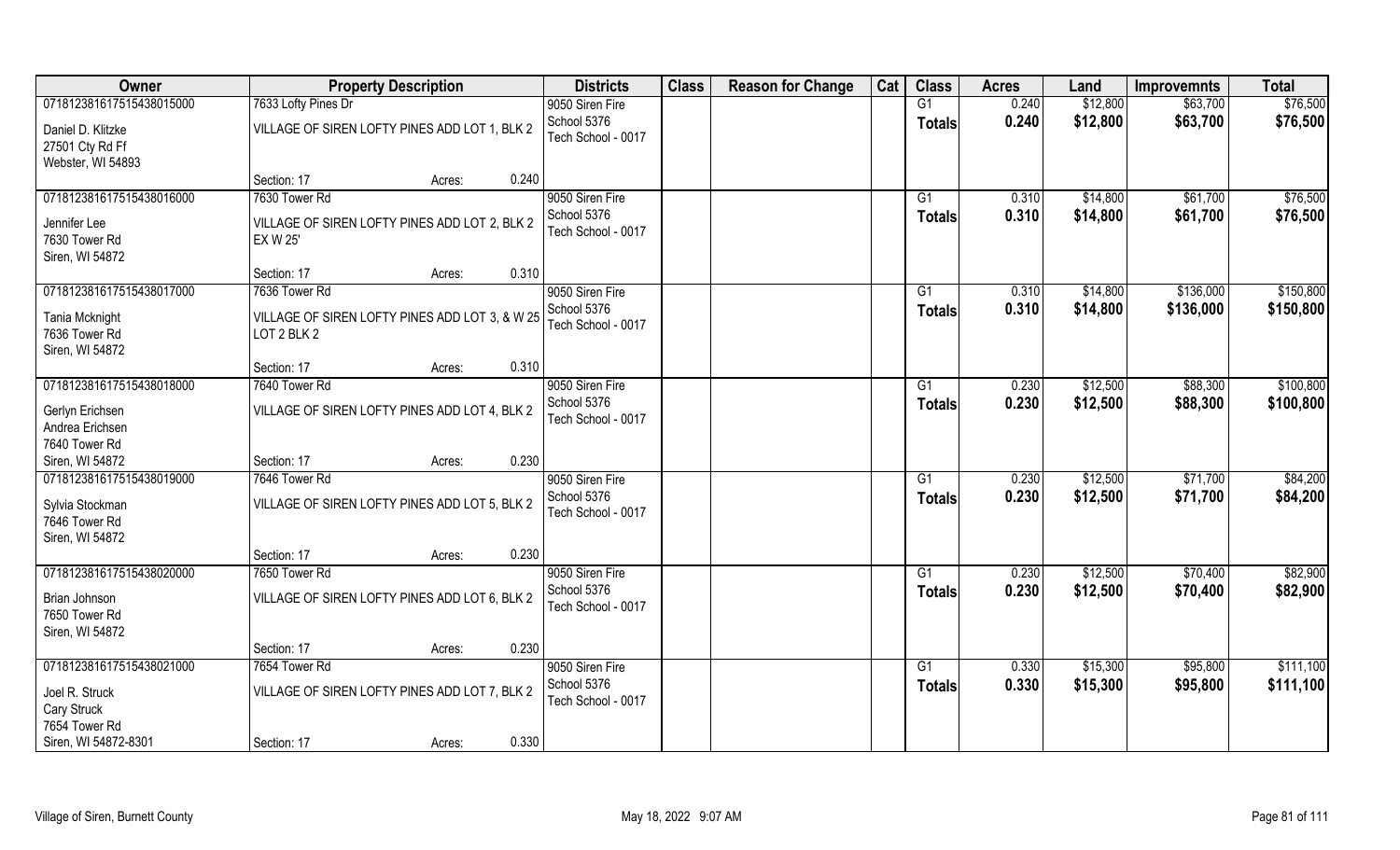| Owner                                                        | <b>Property Description</b>                                         |                 | <b>Districts</b>                  | <b>Class</b> | <b>Reason for Change</b> | Cat | <b>Class</b>  | <b>Acres</b> | Land     | <b>Improvemnts</b> | <b>Total</b> |
|--------------------------------------------------------------|---------------------------------------------------------------------|-----------------|-----------------------------------|--------------|--------------------------|-----|---------------|--------------|----------|--------------------|--------------|
| 071812381617515438022000                                     | 7695 Lofty Pines Dr                                                 |                 | 9050 Siren Fire                   |              |                          |     | G1            | 0.260        | \$13,400 | \$115,100          | \$128,500    |
| <b>Bradley Morris</b><br>Wendi Morris                        | VILLAGE OF SIREN LOFTY PINES ADD LOT 8, BLK 2                       |                 | School 5376<br>Tech School - 0017 |              |                          |     | <b>Totals</b> | 0.260        | \$13,400 | \$115,100          | \$128,500    |
| 7695 Lofty Pines Dr                                          |                                                                     |                 |                                   |              |                          |     |               |              |          |                    |              |
| Siren, WI 54872                                              | Section: 17                                                         | 0.260<br>Acres: |                                   |              |                          |     |               |              |          |                    |              |
| 071812381617515438023000                                     | Lofty Pines Dr                                                      |                 | 9050 Siren Fire                   |              |                          |     | G1            | 0.140        | \$4,000  | $\sqrt{$0}$        | \$4,000      |
| <b>Bradley Morris</b>                                        | VILLAGE OF SIREN LOFTY PINES ADD PRT LOT 9,                         |                 | School 5376                       |              |                          |     | <b>Totals</b> | 0.140        | \$4,000  | \$0                | \$4,000      |
| Wendi Morris                                                 | BLK 2 DESC #334060                                                  |                 | Tech School - 0017                |              |                          |     |               |              |          |                    |              |
| 7695 Lofty Pines Dr                                          |                                                                     |                 |                                   |              |                          |     |               |              |          |                    |              |
| Siren, WI 54872                                              | Section: 17                                                         | 0.140<br>Acres: |                                   |              |                          |     |               |              |          |                    |              |
| 071812381617515438023100                                     | 7685 Lofty Pines Dr                                                 |                 | 9050 Siren Fire                   |              |                          |     | G1            | 0.120        | \$6,500  | \$101,100          | \$107,600    |
| Christopher Anderson<br>Keri Anderson                        | VILLAGE OF SIREN LOFTY PINES ADD LOT 9 BLK 2<br>EX #334060 (D-2050) |                 | School 5376<br>Tech School - 0017 |              |                          |     | <b>Totals</b> | 0.120        | \$6,500  | \$101,100          | \$107,600    |
| 7685 Lofty Pines Dr                                          |                                                                     |                 |                                   |              |                          |     |               |              |          |                    |              |
| Siren, WI 54872                                              | Section: 17                                                         | 0.120<br>Acres: |                                   |              |                          |     |               |              |          |                    |              |
| 071812381617515438024000                                     | 7685 Lofty Pines Dr                                                 |                 | 9050 Siren Fire                   |              |                          |     | G1            | 0.250        | \$9,900  | \$0                | \$9,900      |
| Christopher Anderson<br>Keri Anderson<br>7685 Lofty Pines Dr | VILLAGE OF SIREN LOFTY PINES ADD LOT 10, BLK 2                      |                 | School 5376<br>Tech School - 0017 |              |                          |     | <b>Totals</b> | 0.250        | \$9,900  | \$0                | \$9,900      |
| Siren, WI 54872                                              | Section: 17                                                         | 0.250<br>Acres: |                                   |              |                          |     |               |              |          |                    |              |
| 071812381617515438025000                                     | 7681 Lofty Pines Dr                                                 |                 | 9050 Siren Fire                   | G1           | Garage                   |     | G1            | 0.250        | \$13,100 | \$73,300           | \$86,400     |
|                                                              |                                                                     |                 | School 5376                       |              |                          |     | Totals        | 0.250        | \$13,100 | \$73,300           | \$86,400     |
| Stephanie Bakke<br>7681 Lofty Pines Dr<br>Siren, WI 54872    | VILLAGE OF SIREN LOFTY PINES ADD LOT 11, BLK 2                      |                 | Tech School - 0017                |              |                          |     |               |              |          |                    |              |
|                                                              | Section: 17                                                         | 0.250<br>Acres: |                                   |              |                          |     |               |              |          |                    |              |
| 071812381617515438026000                                     |                                                                     |                 | 9050 Siren Fire                   |              |                          |     | G1            | 0.240        | \$9,500  | \$0                | \$9,500      |
| Larry D. Esler<br>7673 Lofty Pines Dr<br>Siren, WI 54872     | VILLAGE OF SIREN LOFTY PINES ADD LOT 12, BLK 2                      |                 | School 5376<br>Tech School - 0017 |              |                          |     | <b>Totals</b> | 0.240        | \$9,500  | \$0                | \$9,500      |
|                                                              | Section: 17                                                         | 0.240<br>Acres: |                                   |              |                          |     |               |              |          |                    |              |
| 071812381617515438027000                                     | 7673 Lofty Pines Dr                                                 |                 | 9050 Siren Fire                   |              |                          |     | G1            | 0.250        | \$13,100 | \$116,600          | \$129,700    |
| Larry D. Esler<br>7673 Lofty Pines Dr<br>Siren, WI 54872     | VILLAGE OF SIREN LOFTY PINES ADD LOT 13, BLK 2                      |                 | School 5376<br>Tech School - 0017 |              |                          |     | <b>Totals</b> | 0.250        | \$13,100 | \$116,600          | \$129,700    |
|                                                              | Section: 17                                                         | 0.250<br>Acres: |                                   |              |                          |     |               |              |          |                    |              |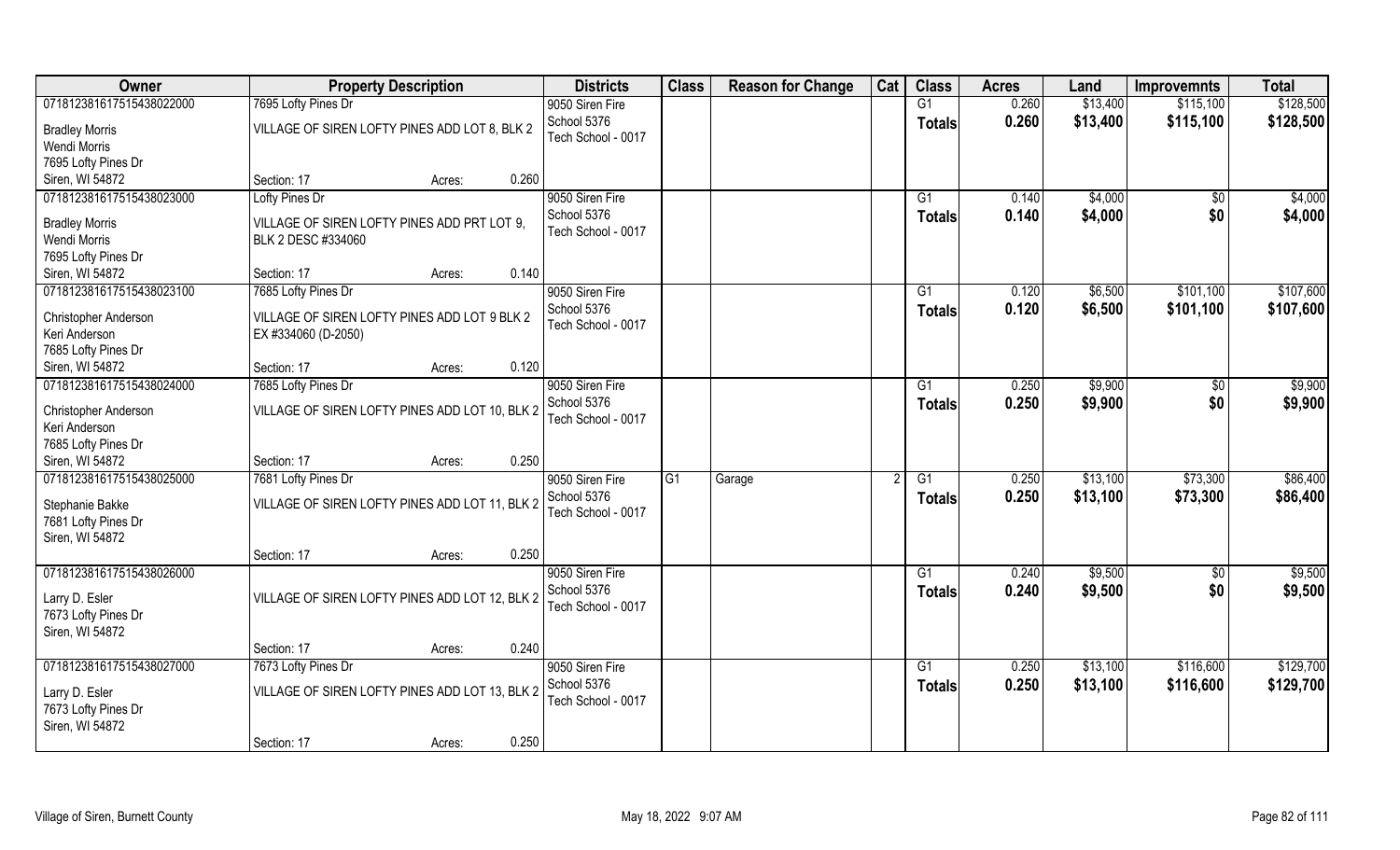| Owner                                   | <b>Property Description</b>                    |                 | <b>Districts</b>   | <b>Class</b> | <b>Reason for Change</b> | Cat | <b>Class</b>  | <b>Acres</b> | Land     | <b>Improvemnts</b> | <b>Total</b> |
|-----------------------------------------|------------------------------------------------|-----------------|--------------------|--------------|--------------------------|-----|---------------|--------------|----------|--------------------|--------------|
| 071812381617515438028000                | 7667 Lofty Pines Dr                            |                 | 9050 Siren Fire    |              |                          |     | G1            | 0.310        | \$14,800 | \$112,000          | \$126,800    |
| Jon D. Kellgren                         | VILLAGE OF SIREN LOFTY PINES ADD LOT 14, BLK 2 |                 | School 5376        |              |                          |     | <b>Totals</b> | 0.310        | \$14,800 | \$112,000          | \$126,800    |
| Mary Lue Kellgren                       |                                                |                 | Tech School - 0017 |              |                          |     |               |              |          |                    |              |
| 7667 Lofty Pines Dr                     |                                                |                 |                    |              |                          |     |               |              |          |                    |              |
| Siren, WI 54872                         | Section: 17                                    | 0.310<br>Acres: |                    |              |                          |     |               |              |          |                    |              |
| 071812381617515438029000                | 7661 Lofty Pines Dr                            |                 | 9050 Siren Fire    |              |                          |     | G1            | 0.250        | \$13,100 | \$78,400           | \$91,500     |
|                                         |                                                |                 | School 5376        |              |                          |     | Totals        | 0.250        | \$13,100 | \$78,400           | \$91,500     |
| Jack E. Thiex<br>Eileen M. Thiex        | VILLAGE OF SIREN LOFTY PINES ADD LOT 15, BLK 2 |                 | Tech School - 0017 |              |                          |     |               |              |          |                    |              |
| 7661 Lofty Pines Dr                     |                                                |                 |                    |              |                          |     |               |              |          |                    |              |
| Siren, WI 54872                         | Section: 17                                    | 0.250<br>Acres: |                    |              |                          |     |               |              |          |                    |              |
| 071812381617515438030000                | 7655 Lofty Pines Dr                            |                 | 9050 Siren Fire    |              |                          |     | X4            | 0.450        | \$0      | $\sqrt{6}$         | \$0          |
|                                         |                                                |                 | School 5376        |              |                          |     | <b>Totals</b> | 0.450        | \$0      | \$0                | \$0          |
| Vil of Siren                            | VILLAGE OF SIREN LOFTY PINES ADD LOT 16, BLK 2 |                 | Tech School - 0017 |              |                          |     |               |              |          |                    |              |
| PO Box 23                               |                                                |                 |                    |              |                          |     |               |              |          |                    |              |
| Siren, WI 54872                         |                                                |                 |                    |              |                          |     |               |              |          |                    |              |
|                                         | Section: 17                                    | 0.450<br>Acres: |                    |              |                          |     |               |              |          |                    |              |
| 071812381617515438031000                | 7644 Shady Ln                                  |                 | 9050 Siren Fire    |              |                          |     | G1            | 0.400        | \$14,800 | \$149,200          | \$164,000    |
| Ryan R. Karsten                         | VILLAGE OF SIREN LOFTY PINES ADD LOT 17, BLK 2 |                 | School 5376        |              |                          |     | <b>Totals</b> | 0.400        | \$14,800 | \$149,200          | \$164,000    |
| Tina A. Karsten                         |                                                |                 | Tech School - 0017 |              |                          |     |               |              |          |                    |              |
| 7644 Shady Ln                           |                                                |                 |                    |              |                          |     |               |              |          |                    |              |
| Siren, WI 54872                         | Section: 17                                    | 0.400<br>Acres: |                    |              |                          |     |               |              |          |                    |              |
| 071812381617515438032000                |                                                |                 | 9050 Siren Fire    |              |                          |     | G1            | 0.270        | \$6,100  | $\sqrt[6]{30}$     | \$6,100      |
| Brittany L. Fry                         | VILLAGE OF SIREN LOFTY PINES ADD LOT 18, BLK 2 |                 | School 5376        |              |                          |     | <b>Totals</b> | 0.270        | \$6,100  | \$0                | \$6,100      |
| 7658 Shady Ln                           |                                                |                 | Tech School - 0017 |              |                          |     |               |              |          |                    |              |
| Siren, WI 54872                         |                                                |                 |                    |              |                          |     |               |              |          |                    |              |
|                                         | Section: 17                                    | 0.270<br>Acres: |                    |              |                          |     |               |              |          |                    |              |
| 071812381617515438033000                | 7658 Shady Ln                                  |                 | 9050 Siren Fire    |              |                          |     | G1            | 0.270        | \$11,100 | \$155,700          | \$166,800    |
|                                         |                                                |                 | School 5376        |              |                          |     | Totals        | 0.270        | \$11,100 | \$155,700          | \$166,800    |
| Brittany L. Fry                         | VILLAGE OF SIREN LOFTY PINES ADD LOT 19, BLK 2 |                 | Tech School - 0017 |              |                          |     |               |              |          |                    |              |
| 7658 Shady Ln                           |                                                |                 |                    |              |                          |     |               |              |          |                    |              |
| Siren, WI 54872                         |                                                | 0.270           |                    |              |                          |     |               |              |          |                    |              |
| 071812381617515438034000                | Section: 17<br>7660 Shady Ln                   | Acres:          | 9050 Siren Fire    |              |                          |     | G1            | 0.290        | \$11,700 | \$139,300          | \$151,000    |
|                                         |                                                |                 | School 5376        |              |                          |     |               |              |          |                    |              |
| Jeffrey M & Bonnie K Sullivan Rev Trust | VILLAGE OF SIREN LOFTY PINES ADD LOT 20, BLK 2 |                 | Tech School - 0017 |              |                          |     | <b>Totals</b> | 0.290        | \$11,700 | \$139,300          | \$151,000    |
| 7660 Shady Ln                           |                                                |                 |                    |              |                          |     |               |              |          |                    |              |
| Siren, WI 54872                         |                                                |                 |                    |              |                          |     |               |              |          |                    |              |
|                                         | Section: 17                                    | 0.290<br>Acres: |                    |              |                          |     |               |              |          |                    |              |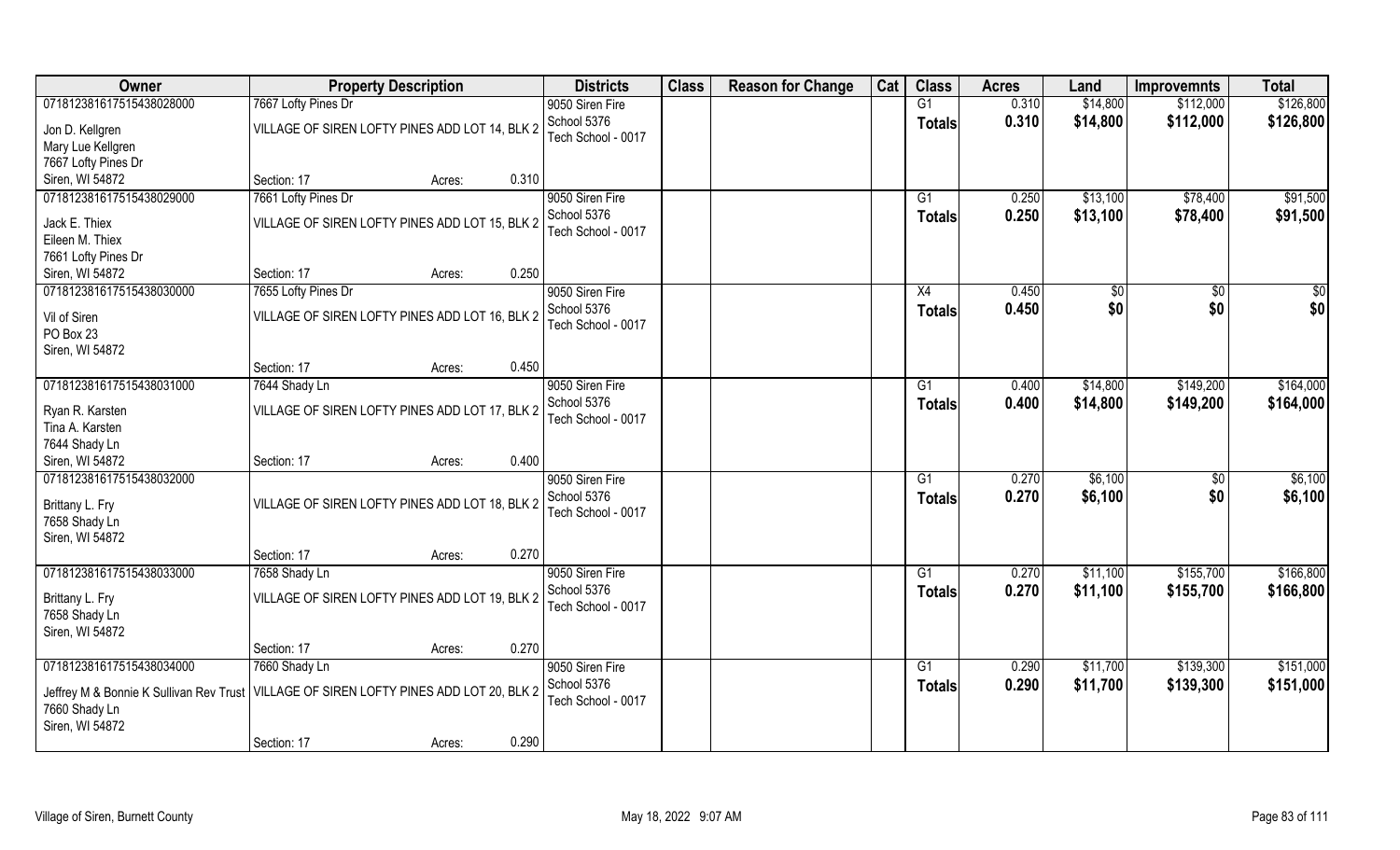| \$12,600<br>\$12,600<br>071812381617515438035000<br>G1<br>0.320<br>9050 Siren Fire<br>$\sqrt{$0}$<br>School 5376<br>0.320<br>\$12,600<br>\$0<br>\$12,600<br><b>Totals</b><br>VILLAGE OF SIREN LOFTY PINES ADD LOT 21, BLK 2<br>Jeanne Cook<br>Tech School - 0017<br>9227 Spangberg Rd<br>Webster, WI 54893<br>0.320<br>Section: 17<br>Acres:<br>071812381617515438036000<br>7661 Shady Ln<br>9050 Siren Fire<br>$\overline{G1}$<br>0.250<br>\$10,600<br>\$124,900<br>School 5376<br>0.250<br>\$10,600<br>\$124,900<br>\$135,500<br><b>Totals</b><br>VILLAGE OF SIREN LOFTY PINES ADD LOT 22, BLK 2<br>Paul A. Riemer<br>Tech School - 0017<br>Laurie J. Riemer<br>7661 Shady Ln<br>0.250<br>Siren, WI 54872<br>Section: 17<br>Acres:<br>071812381617515438037000<br>\$10,300<br>\$124,800<br>7659 Shady Ln<br>9050 Siren Fire<br>G1<br>0.240<br>School 5376<br>0.240<br>\$10,300<br>\$124,800<br><b>Totals</b><br>VILLAGE OF SIREN LOFTY PINES ADD LOT 23, BLK 2<br>Timothy A. Hallin<br>Tech School - 0017<br>Crysta Hallin<br>7659 Shady Ln<br>0.240<br>Siren, WI 54872<br>Section: 17<br>Acres:<br>\$117,000<br>071812381617515438039002<br>9050 Siren Fire<br>0.620<br>\$20,400<br>7645 Shady Ln<br>G1<br>School 5376<br>0.620<br>\$20,400<br>\$117,000<br><b>Totals</b><br>Andrew Dahlberg<br>VILLAGE OF SIREN LOT 1 CSM#4429 V24 P127<br>Tech School - 0017<br>(LOFTY PINES ADD LOTS 24, 25 & W 1/2 LOT 26 BLK<br>Rosann Dahlberg<br>7645 Shady Ln<br>2)#414466 (D-2050)<br>0.620<br>Siren, WI 54872<br>Section: 17<br>Acres:<br>071812381617515438041001<br>\$17,500<br>\$157,900<br>7641 Shady Ln<br>G1<br>0.405<br>9050 Siren Fire<br>School 5376<br>0.405<br>\$17,500<br>\$157,900<br><b>Totals</b><br>Kevin J. Clark<br>VILLAGE OF SIREN LOFTY PINES ADD LOT 27 BLK 2<br>Tech School - 0017<br>& E 43' OF LOT 26<br>Melinda J. Clark<br>7641 Shady Ln<br>0.405<br>Siren, WI 54872<br>Section: 17<br>Acres:<br>\$3,700<br>071812381617515438042000<br>9050 Siren Fire<br>G1<br>0.300<br>\$0<br>Shady Ln<br>School 5376<br>0.300<br>\$3,700<br>\$0<br><b>Totals</b><br>VILLAGE OF SIREN LOFTY PINES ADD LOT 28, BLK 2<br>Kevin J. Clark<br>Tech School - 0017<br>Melinda J. Clark<br>7641 Shady Ln<br>0.300<br>Siren, WI 54872<br>Section: 17<br>Acres:<br>071812381617515438043000<br>9050 Siren Fire<br>G1<br>0.010<br>\$200<br>$\sqrt{6}$<br>School 5376<br>0.010<br>\$200<br>\$0<br><b>Totals</b><br>Janice C. Lind<br>VILLAGE OF SIREN LOFTY PINES ADD OUT LOT 1<br>Tech School - 0017<br>417 8th Street Ct<br>BLK <sub>3</sub><br>Luck, WI 54853-9096<br>0.010<br>Section: 17<br>Acres: | Owner | <b>Property Description</b> | <b>Districts</b> | <b>Class</b> | <b>Reason for Change</b> | Cat | <b>Class</b> | <b>Acres</b> | Land | <b>Improvemnts</b> | <b>Total</b> |
|--------------------------------------------------------------------------------------------------------------------------------------------------------------------------------------------------------------------------------------------------------------------------------------------------------------------------------------------------------------------------------------------------------------------------------------------------------------------------------------------------------------------------------------------------------------------------------------------------------------------------------------------------------------------------------------------------------------------------------------------------------------------------------------------------------------------------------------------------------------------------------------------------------------------------------------------------------------------------------------------------------------------------------------------------------------------------------------------------------------------------------------------------------------------------------------------------------------------------------------------------------------------------------------------------------------------------------------------------------------------------------------------------------------------------------------------------------------------------------------------------------------------------------------------------------------------------------------------------------------------------------------------------------------------------------------------------------------------------------------------------------------------------------------------------------------------------------------------------------------------------------------------------------------------------------------------------------------------------------------------------------------------------------------------------------------------------------------------------------------------------------------------------------------------------------------------------------------------------------------------------------------------------------------------------------------------------------------------------------------------------------------------------------------------------------------------------------------------------------------------------------------------------------------------------------------------------------------------------------|-------|-----------------------------|------------------|--------------|--------------------------|-----|--------------|--------------|------|--------------------|--------------|
|                                                                                                                                                                                                                                                                                                                                                                                                                                                                                                                                                                                                                                                                                                                                                                                                                                                                                                                                                                                                                                                                                                                                                                                                                                                                                                                                                                                                                                                                                                                                                                                                                                                                                                                                                                                                                                                                                                                                                                                                                                                                                                                                                                                                                                                                                                                                                                                                                                                                                                                                                                                                        |       |                             |                  |              |                          |     |              |              |      |                    |              |
|                                                                                                                                                                                                                                                                                                                                                                                                                                                                                                                                                                                                                                                                                                                                                                                                                                                                                                                                                                                                                                                                                                                                                                                                                                                                                                                                                                                                                                                                                                                                                                                                                                                                                                                                                                                                                                                                                                                                                                                                                                                                                                                                                                                                                                                                                                                                                                                                                                                                                                                                                                                                        |       |                             |                  |              |                          |     |              |              |      |                    |              |
| \$135,500<br>\$135,100<br>\$135,100<br>\$137,400<br>\$137,400<br>\$175,400<br>\$175,400<br>\$3,700<br>\$3,700<br>\$200<br>\$200                                                                                                                                                                                                                                                                                                                                                                                                                                                                                                                                                                                                                                                                                                                                                                                                                                                                                                                                                                                                                                                                                                                                                                                                                                                                                                                                                                                                                                                                                                                                                                                                                                                                                                                                                                                                                                                                                                                                                                                                                                                                                                                                                                                                                                                                                                                                                                                                                                                                        |       |                             |                  |              |                          |     |              |              |      |                    |              |
|                                                                                                                                                                                                                                                                                                                                                                                                                                                                                                                                                                                                                                                                                                                                                                                                                                                                                                                                                                                                                                                                                                                                                                                                                                                                                                                                                                                                                                                                                                                                                                                                                                                                                                                                                                                                                                                                                                                                                                                                                                                                                                                                                                                                                                                                                                                                                                                                                                                                                                                                                                                                        |       |                             |                  |              |                          |     |              |              |      |                    |              |
|                                                                                                                                                                                                                                                                                                                                                                                                                                                                                                                                                                                                                                                                                                                                                                                                                                                                                                                                                                                                                                                                                                                                                                                                                                                                                                                                                                                                                                                                                                                                                                                                                                                                                                                                                                                                                                                                                                                                                                                                                                                                                                                                                                                                                                                                                                                                                                                                                                                                                                                                                                                                        |       |                             |                  |              |                          |     |              |              |      |                    |              |
|                                                                                                                                                                                                                                                                                                                                                                                                                                                                                                                                                                                                                                                                                                                                                                                                                                                                                                                                                                                                                                                                                                                                                                                                                                                                                                                                                                                                                                                                                                                                                                                                                                                                                                                                                                                                                                                                                                                                                                                                                                                                                                                                                                                                                                                                                                                                                                                                                                                                                                                                                                                                        |       |                             |                  |              |                          |     |              |              |      |                    |              |
|                                                                                                                                                                                                                                                                                                                                                                                                                                                                                                                                                                                                                                                                                                                                                                                                                                                                                                                                                                                                                                                                                                                                                                                                                                                                                                                                                                                                                                                                                                                                                                                                                                                                                                                                                                                                                                                                                                                                                                                                                                                                                                                                                                                                                                                                                                                                                                                                                                                                                                                                                                                                        |       |                             |                  |              |                          |     |              |              |      |                    |              |
|                                                                                                                                                                                                                                                                                                                                                                                                                                                                                                                                                                                                                                                                                                                                                                                                                                                                                                                                                                                                                                                                                                                                                                                                                                                                                                                                                                                                                                                                                                                                                                                                                                                                                                                                                                                                                                                                                                                                                                                                                                                                                                                                                                                                                                                                                                                                                                                                                                                                                                                                                                                                        |       |                             |                  |              |                          |     |              |              |      |                    |              |
|                                                                                                                                                                                                                                                                                                                                                                                                                                                                                                                                                                                                                                                                                                                                                                                                                                                                                                                                                                                                                                                                                                                                                                                                                                                                                                                                                                                                                                                                                                                                                                                                                                                                                                                                                                                                                                                                                                                                                                                                                                                                                                                                                                                                                                                                                                                                                                                                                                                                                                                                                                                                        |       |                             |                  |              |                          |     |              |              |      |                    |              |
|                                                                                                                                                                                                                                                                                                                                                                                                                                                                                                                                                                                                                                                                                                                                                                                                                                                                                                                                                                                                                                                                                                                                                                                                                                                                                                                                                                                                                                                                                                                                                                                                                                                                                                                                                                                                                                                                                                                                                                                                                                                                                                                                                                                                                                                                                                                                                                                                                                                                                                                                                                                                        |       |                             |                  |              |                          |     |              |              |      |                    |              |
|                                                                                                                                                                                                                                                                                                                                                                                                                                                                                                                                                                                                                                                                                                                                                                                                                                                                                                                                                                                                                                                                                                                                                                                                                                                                                                                                                                                                                                                                                                                                                                                                                                                                                                                                                                                                                                                                                                                                                                                                                                                                                                                                                                                                                                                                                                                                                                                                                                                                                                                                                                                                        |       |                             |                  |              |                          |     |              |              |      |                    |              |
|                                                                                                                                                                                                                                                                                                                                                                                                                                                                                                                                                                                                                                                                                                                                                                                                                                                                                                                                                                                                                                                                                                                                                                                                                                                                                                                                                                                                                                                                                                                                                                                                                                                                                                                                                                                                                                                                                                                                                                                                                                                                                                                                                                                                                                                                                                                                                                                                                                                                                                                                                                                                        |       |                             |                  |              |                          |     |              |              |      |                    |              |
|                                                                                                                                                                                                                                                                                                                                                                                                                                                                                                                                                                                                                                                                                                                                                                                                                                                                                                                                                                                                                                                                                                                                                                                                                                                                                                                                                                                                                                                                                                                                                                                                                                                                                                                                                                                                                                                                                                                                                                                                                                                                                                                                                                                                                                                                                                                                                                                                                                                                                                                                                                                                        |       |                             |                  |              |                          |     |              |              |      |                    |              |
|                                                                                                                                                                                                                                                                                                                                                                                                                                                                                                                                                                                                                                                                                                                                                                                                                                                                                                                                                                                                                                                                                                                                                                                                                                                                                                                                                                                                                                                                                                                                                                                                                                                                                                                                                                                                                                                                                                                                                                                                                                                                                                                                                                                                                                                                                                                                                                                                                                                                                                                                                                                                        |       |                             |                  |              |                          |     |              |              |      |                    |              |
|                                                                                                                                                                                                                                                                                                                                                                                                                                                                                                                                                                                                                                                                                                                                                                                                                                                                                                                                                                                                                                                                                                                                                                                                                                                                                                                                                                                                                                                                                                                                                                                                                                                                                                                                                                                                                                                                                                                                                                                                                                                                                                                                                                                                                                                                                                                                                                                                                                                                                                                                                                                                        |       |                             |                  |              |                          |     |              |              |      |                    |              |
|                                                                                                                                                                                                                                                                                                                                                                                                                                                                                                                                                                                                                                                                                                                                                                                                                                                                                                                                                                                                                                                                                                                                                                                                                                                                                                                                                                                                                                                                                                                                                                                                                                                                                                                                                                                                                                                                                                                                                                                                                                                                                                                                                                                                                                                                                                                                                                                                                                                                                                                                                                                                        |       |                             |                  |              |                          |     |              |              |      |                    |              |
|                                                                                                                                                                                                                                                                                                                                                                                                                                                                                                                                                                                                                                                                                                                                                                                                                                                                                                                                                                                                                                                                                                                                                                                                                                                                                                                                                                                                                                                                                                                                                                                                                                                                                                                                                                                                                                                                                                                                                                                                                                                                                                                                                                                                                                                                                                                                                                                                                                                                                                                                                                                                        |       |                             |                  |              |                          |     |              |              |      |                    |              |
|                                                                                                                                                                                                                                                                                                                                                                                                                                                                                                                                                                                                                                                                                                                                                                                                                                                                                                                                                                                                                                                                                                                                                                                                                                                                                                                                                                                                                                                                                                                                                                                                                                                                                                                                                                                                                                                                                                                                                                                                                                                                                                                                                                                                                                                                                                                                                                                                                                                                                                                                                                                                        |       |                             |                  |              |                          |     |              |              |      |                    |              |
|                                                                                                                                                                                                                                                                                                                                                                                                                                                                                                                                                                                                                                                                                                                                                                                                                                                                                                                                                                                                                                                                                                                                                                                                                                                                                                                                                                                                                                                                                                                                                                                                                                                                                                                                                                                                                                                                                                                                                                                                                                                                                                                                                                                                                                                                                                                                                                                                                                                                                                                                                                                                        |       |                             |                  |              |                          |     |              |              |      |                    |              |
|                                                                                                                                                                                                                                                                                                                                                                                                                                                                                                                                                                                                                                                                                                                                                                                                                                                                                                                                                                                                                                                                                                                                                                                                                                                                                                                                                                                                                                                                                                                                                                                                                                                                                                                                                                                                                                                                                                                                                                                                                                                                                                                                                                                                                                                                                                                                                                                                                                                                                                                                                                                                        |       |                             |                  |              |                          |     |              |              |      |                    |              |
|                                                                                                                                                                                                                                                                                                                                                                                                                                                                                                                                                                                                                                                                                                                                                                                                                                                                                                                                                                                                                                                                                                                                                                                                                                                                                                                                                                                                                                                                                                                                                                                                                                                                                                                                                                                                                                                                                                                                                                                                                                                                                                                                                                                                                                                                                                                                                                                                                                                                                                                                                                                                        |       |                             |                  |              |                          |     |              |              |      |                    |              |
|                                                                                                                                                                                                                                                                                                                                                                                                                                                                                                                                                                                                                                                                                                                                                                                                                                                                                                                                                                                                                                                                                                                                                                                                                                                                                                                                                                                                                                                                                                                                                                                                                                                                                                                                                                                                                                                                                                                                                                                                                                                                                                                                                                                                                                                                                                                                                                                                                                                                                                                                                                                                        |       |                             |                  |              |                          |     |              |              |      |                    |              |
|                                                                                                                                                                                                                                                                                                                                                                                                                                                                                                                                                                                                                                                                                                                                                                                                                                                                                                                                                                                                                                                                                                                                                                                                                                                                                                                                                                                                                                                                                                                                                                                                                                                                                                                                                                                                                                                                                                                                                                                                                                                                                                                                                                                                                                                                                                                                                                                                                                                                                                                                                                                                        |       |                             |                  |              |                          |     |              |              |      |                    |              |
|                                                                                                                                                                                                                                                                                                                                                                                                                                                                                                                                                                                                                                                                                                                                                                                                                                                                                                                                                                                                                                                                                                                                                                                                                                                                                                                                                                                                                                                                                                                                                                                                                                                                                                                                                                                                                                                                                                                                                                                                                                                                                                                                                                                                                                                                                                                                                                                                                                                                                                                                                                                                        |       |                             |                  |              |                          |     |              |              |      |                    |              |
|                                                                                                                                                                                                                                                                                                                                                                                                                                                                                                                                                                                                                                                                                                                                                                                                                                                                                                                                                                                                                                                                                                                                                                                                                                                                                                                                                                                                                                                                                                                                                                                                                                                                                                                                                                                                                                                                                                                                                                                                                                                                                                                                                                                                                                                                                                                                                                                                                                                                                                                                                                                                        |       |                             |                  |              |                          |     |              |              |      |                    |              |
|                                                                                                                                                                                                                                                                                                                                                                                                                                                                                                                                                                                                                                                                                                                                                                                                                                                                                                                                                                                                                                                                                                                                                                                                                                                                                                                                                                                                                                                                                                                                                                                                                                                                                                                                                                                                                                                                                                                                                                                                                                                                                                                                                                                                                                                                                                                                                                                                                                                                                                                                                                                                        |       |                             |                  |              |                          |     |              |              |      |                    |              |
|                                                                                                                                                                                                                                                                                                                                                                                                                                                                                                                                                                                                                                                                                                                                                                                                                                                                                                                                                                                                                                                                                                                                                                                                                                                                                                                                                                                                                                                                                                                                                                                                                                                                                                                                                                                                                                                                                                                                                                                                                                                                                                                                                                                                                                                                                                                                                                                                                                                                                                                                                                                                        |       |                             |                  |              |                          |     |              |              |      |                    |              |
|                                                                                                                                                                                                                                                                                                                                                                                                                                                                                                                                                                                                                                                                                                                                                                                                                                                                                                                                                                                                                                                                                                                                                                                                                                                                                                                                                                                                                                                                                                                                                                                                                                                                                                                                                                                                                                                                                                                                                                                                                                                                                                                                                                                                                                                                                                                                                                                                                                                                                                                                                                                                        |       |                             |                  |              |                          |     |              |              |      |                    |              |
|                                                                                                                                                                                                                                                                                                                                                                                                                                                                                                                                                                                                                                                                                                                                                                                                                                                                                                                                                                                                                                                                                                                                                                                                                                                                                                                                                                                                                                                                                                                                                                                                                                                                                                                                                                                                                                                                                                                                                                                                                                                                                                                                                                                                                                                                                                                                                                                                                                                                                                                                                                                                        |       |                             |                  |              |                          |     |              |              |      |                    |              |
|                                                                                                                                                                                                                                                                                                                                                                                                                                                                                                                                                                                                                                                                                                                                                                                                                                                                                                                                                                                                                                                                                                                                                                                                                                                                                                                                                                                                                                                                                                                                                                                                                                                                                                                                                                                                                                                                                                                                                                                                                                                                                                                                                                                                                                                                                                                                                                                                                                                                                                                                                                                                        |       |                             |                  |              |                          |     |              |              |      |                    |              |
|                                                                                                                                                                                                                                                                                                                                                                                                                                                                                                                                                                                                                                                                                                                                                                                                                                                                                                                                                                                                                                                                                                                                                                                                                                                                                                                                                                                                                                                                                                                                                                                                                                                                                                                                                                                                                                                                                                                                                                                                                                                                                                                                                                                                                                                                                                                                                                                                                                                                                                                                                                                                        |       |                             |                  |              |                          |     |              |              |      |                    |              |
|                                                                                                                                                                                                                                                                                                                                                                                                                                                                                                                                                                                                                                                                                                                                                                                                                                                                                                                                                                                                                                                                                                                                                                                                                                                                                                                                                                                                                                                                                                                                                                                                                                                                                                                                                                                                                                                                                                                                                                                                                                                                                                                                                                                                                                                                                                                                                                                                                                                                                                                                                                                                        |       |                             |                  |              |                          |     |              |              |      |                    |              |
|                                                                                                                                                                                                                                                                                                                                                                                                                                                                                                                                                                                                                                                                                                                                                                                                                                                                                                                                                                                                                                                                                                                                                                                                                                                                                                                                                                                                                                                                                                                                                                                                                                                                                                                                                                                                                                                                                                                                                                                                                                                                                                                                                                                                                                                                                                                                                                                                                                                                                                                                                                                                        |       |                             |                  |              |                          |     |              |              |      |                    |              |
|                                                                                                                                                                                                                                                                                                                                                                                                                                                                                                                                                                                                                                                                                                                                                                                                                                                                                                                                                                                                                                                                                                                                                                                                                                                                                                                                                                                                                                                                                                                                                                                                                                                                                                                                                                                                                                                                                                                                                                                                                                                                                                                                                                                                                                                                                                                                                                                                                                                                                                                                                                                                        |       |                             |                  |              |                          |     |              |              |      |                    |              |
|                                                                                                                                                                                                                                                                                                                                                                                                                                                                                                                                                                                                                                                                                                                                                                                                                                                                                                                                                                                                                                                                                                                                                                                                                                                                                                                                                                                                                                                                                                                                                                                                                                                                                                                                                                                                                                                                                                                                                                                                                                                                                                                                                                                                                                                                                                                                                                                                                                                                                                                                                                                                        |       |                             |                  |              |                          |     |              |              |      |                    |              |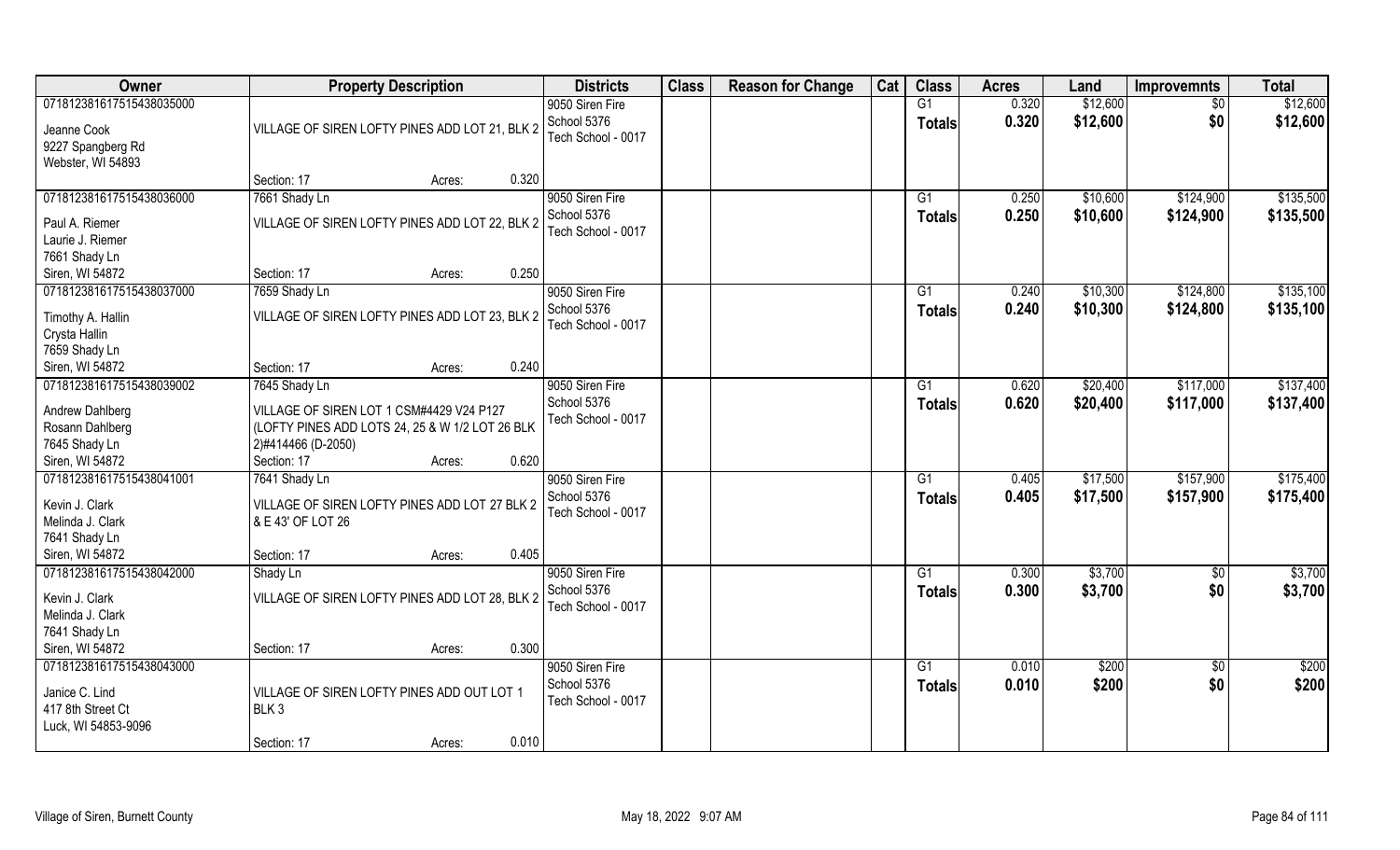| Owner                                                                              | <b>Property Description</b>                                                   | <b>Districts</b>                                     | <b>Class</b> | <b>Reason for Change</b> | Cat | <b>Class</b>        | <b>Acres</b>   | Land               | <b>Improvemnts</b>     | <b>Total</b>       |
|------------------------------------------------------------------------------------|-------------------------------------------------------------------------------|------------------------------------------------------|--------------|--------------------------|-----|---------------------|----------------|--------------------|------------------------|--------------------|
| 071812381617515438044000                                                           |                                                                               | 9050 Siren Fire                                      |              |                          |     | G1                  | 0.040          | \$200              | $\overline{50}$        | \$200              |
| Julieann R. Fox<br>PO Box 613<br>Siren, WI 54872                                   | VILLAGE OF SIREN LOFTY PINES ADD OUT LOT 2<br>BLK <sub>3</sub>                | School 5376<br>Tech School - 0017                    |              |                          |     | <b>Totals</b>       | 0.040          | \$200              | \$0                    | \$200              |
|                                                                                    | 0.040<br>Section: 17<br>Acres:                                                |                                                      |              |                          |     |                     |                |                    |                        |                    |
| 071812381617515438045000<br>Julieann R. Fox<br>PO Box 613<br>Siren, WI 54872       | VILLAGE OF SIREN LOFTY PINES ADD OUT LOT 3<br>BLK3                            | 9050 Siren Fire<br>School 5376<br>Tech School - 0017 |              |                          |     | G1<br><b>Totals</b> | 0.070<br>0.070 | \$200<br>\$200     | \$0<br>\$0             | \$200<br>\$200     |
|                                                                                    | 0.070<br>Section: 17<br>Acres:                                                |                                                      |              |                          |     |                     |                |                    |                        |                    |
| 071812381617515438046000<br>Village of Siren<br>PO Box 23<br>Siren, WI 54872       | VILLAGE OF SIREN LOFTY PINES ADD OUT LOT 4                                    | 9050 Siren Fire<br>School 5376<br>Tech School - 0017 |              |                          |     | X4<br><b>Totals</b> | 0.001<br>0.001 | \$0<br>\$0         | $\sqrt{6}$<br>\$0      | \$0<br>\$0         |
|                                                                                    | 0.001<br>Section: 17<br>Acres:                                                |                                                      |              |                          |     |                     |                |                    |                        |                    |
| 071812381617515438047000                                                           | 7648 Lofty Pines Dr                                                           | 9050 Siren Fire                                      |              |                          |     | G1                  | 0.260          | \$17,400           | \$139,900              | \$157,300          |
| Julieann R. Fox<br>PO Box 613<br>Siren, WI 54872                                   | VILLAGE OF SIREN LOFTY PINES ADD LOT 1, BLK 3                                 | School 5376<br>Tech School - 0017                    |              |                          |     | <b>Totals</b>       | 0.260          | \$17,400           | \$139,900              | \$157,300          |
|                                                                                    | 0.260<br>Section: 17<br>Acres:                                                |                                                      |              |                          |     |                     |                |                    |                        |                    |
| 071812381617515438048000<br>Julieann R. Fox<br>PO Box 613<br>Siren, WI 54872       | Lofty Pines Dr<br>VILLAGE OF SIREN LOFTY PINES ADD LOT 2, BLK 3               | 9050 Siren Fire<br>School 5376<br>Tech School - 0017 |              |                          |     | G1<br><b>Totals</b> | 0.230<br>0.230 | \$9,000<br>\$9,000 | $\sqrt[6]{30}$<br>\$0  | \$9,000<br>\$9,000 |
|                                                                                    | 0.230<br>Section: 17<br>Acres:                                                |                                                      |              |                          |     |                     |                |                    |                        |                    |
| 071812381617515438049000                                                           | Lofty Pines Dr                                                                | 9050 Siren Fire                                      |              |                          |     | G1                  | 0.250          | \$6,900            | \$0                    | \$6,900            |
| Holly J. Mangelsen<br>7641 Shady Ln<br>Siren, WI 54872                             | VILLAGE OF SIREN LOFTY PINES ADD LOT 3, BLK 3                                 | School 5376<br>Tech School - 0017                    |              |                          |     | <b>Totals</b>       | 0.250          | \$6,900            | \$0                    | \$6,900            |
|                                                                                    | 0.250<br>Section: 17<br>Acres:                                                |                                                      |              |                          |     |                     |                |                    |                        |                    |
| 071812381617515438050000<br>Holly J. Mangelsen<br>7641 Shady Ln<br>Siren, WI 54872 | Lofty Pines Dr<br>VILLAGE OF SIREN LOFTY PINES ADD LOT 4, BLK 3<br>$(D-2050)$ | 9050 Siren Fire<br>School 5376<br>Tech School - 0017 |              |                          |     | G1<br><b>Totals</b> | 0.270<br>0.270 | \$8,400<br>\$8,400 | $\overline{50}$<br>\$0 | \$8,400<br>\$8,400 |
|                                                                                    | 0.270<br>Section: 17<br>Acres:                                                |                                                      |              |                          |     |                     |                |                    |                        |                    |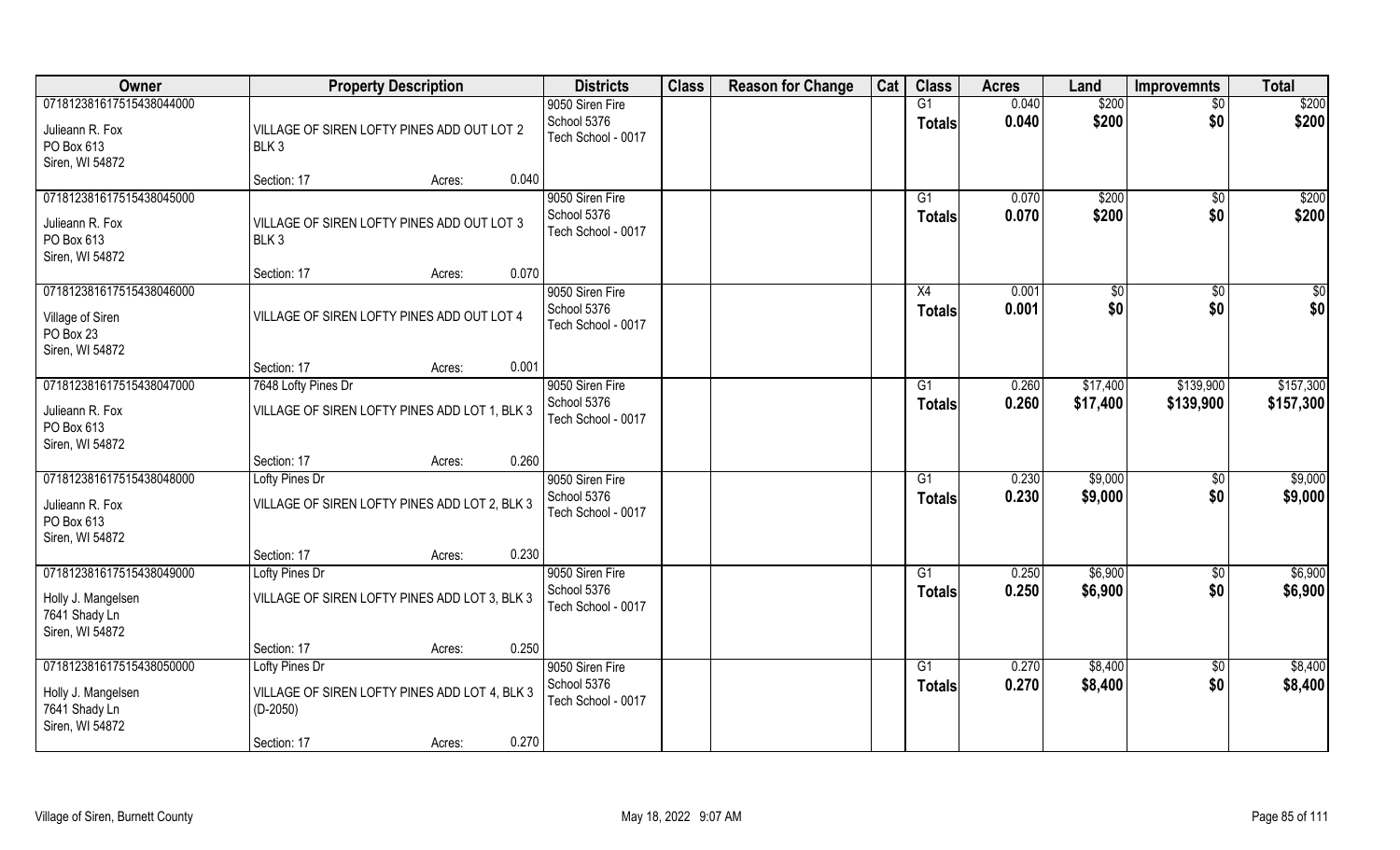| Owner                                                  | <b>Property Description</b>                                 | <b>Districts</b>                  | <b>Class</b> | <b>Reason for Change</b> | Cat | <b>Class</b>   | <b>Acres</b>   | Land               | <b>Improvemnts</b>     | <b>Total</b>       |
|--------------------------------------------------------|-------------------------------------------------------------|-----------------------------------|--------------|--------------------------|-----|----------------|----------------|--------------------|------------------------|--------------------|
| 071812381617515438051000                               | Lofty Pines Dr                                              | 9050 Siren Fire                   |              |                          |     | G1             | 0.310          | \$8,500            | \$0                    | \$8,500            |
| Holly J. Mangelsen<br>7641 Shady Ln<br>Siren, WI 54872 | VILLAGE OF SIREN LOFTY PINES ADD LOT 5, BLK 3<br>$(D-2050)$ | School 5376<br>Tech School - 0017 |              |                          |     | <b>Totals</b>  | 0.310          | \$8,500            | \$0                    | \$8,500            |
|                                                        | 0.310<br>Section: 17<br>Acres:                              |                                   |              |                          |     |                |                |                    |                        |                    |
| 071812381617515438052000                               | Lofty Pines Dr                                              | 9050 Siren Fire<br>School 5376    |              |                          |     | G1<br>Totals   | 0.480<br>0.480 | \$9,500<br>\$9,500 | $\overline{50}$<br>\$0 | \$9,500<br>\$9,500 |
| Holly J. Mangelsen<br>7641 Shady Ln<br>Siren, WI 54872 | VILLAGE OF SIREN LOFTY PINES ADD LOT 6, BLK 3               | Tech School - 0017                |              |                          |     |                |                |                    |                        |                    |
|                                                        | 0.480<br>Section: 17<br>Acres:                              |                                   |              |                          |     |                |                |                    |                        |                    |
| 071812381617515438053000                               |                                                             | 9050 Siren Fire                   |              |                          |     | G1             | 0.320          | \$12,600           | $\sqrt[6]{30}$         | \$12,600           |
| Holly J. Mangelsen<br>7641 Shady Ln<br>Siren, WI 54872 | VILLAGE OF SIREN LOFTY PINES ADD LOT 7, BLK 3               | School 5376<br>Tech School - 0017 |              |                          |     | <b>Totals</b>  | 0.320          | \$12,600           | \$0                    | \$12,600           |
|                                                        | 0.320<br>Section: 17<br>Acres:                              |                                   |              |                          |     |                |                |                    |                        |                    |
| 071812381617515438054000                               |                                                             | 9050 Siren Fire                   |              |                          |     | G1             | 0.260          | \$10,900           | \$111,800              | \$122,700          |
| James A. Muus<br>Therese R. Muus<br>7610 Tower Rd      | VILLAGE OF SIREN LOFTY PINES ADD LOT 8, BLK 3               | School 5376<br>Tech School - 0017 |              |                          |     | <b>Totals</b>  | 0.260          | \$10,900           | \$111,800              | \$122,700          |
| Siren, WI 54872                                        | 0.260<br>Section: 17<br>Acres:                              |                                   |              |                          |     |                |                |                    |                        |                    |
| 071812381617515438055000                               | 7610 Tower Rd                                               | 9050 Siren Fire                   |              |                          |     | G <sub>1</sub> | 0.250          | \$10,600           | \$0                    | \$10,600           |
| James A. Muus<br>Therese R. Muus<br>7610 Tower Rd      | VILLAGE OF SIREN LOFTY PINES ADD LOT 9, BLK 3               | School 5376<br>Tech School - 0017 |              |                          |     | <b>Totals</b>  | 0.250          | \$10,600           | \$0                    | \$10,600           |
| Siren, WI 54872                                        | 0.250<br>Section: 17<br>Acres:                              |                                   |              |                          |     |                |                |                    |                        |                    |
| 071812381617515601011100                               | 7775 Clear Lake St                                          | 9050 Siren Fire                   |              |                          |     | G1             | 0.280          | \$112,500          | \$62,900               | \$175,400          |
| Donald M T. Laqua<br>Karen M. Laqua<br>7711 Park Rd W  | PINE GROVE BEACH LOT 1 & OL 2 CSM V24 P109                  | School 5376<br>Tech School - 0017 |              |                          |     | <b>Totals</b>  | 0.280          | \$112,500          | \$62,900               | \$175,400          |
| Siren, WI 54872                                        | 0.280<br>Section: 17<br>Acres:                              |                                   |              |                          |     |                |                |                    |                        |                    |
| 071812381617515601012000                               | 7763 Clear Lake St                                          | 9050 Siren Fire                   |              |                          |     | G1             | 0.200          | \$75,000           | \$43,000               | \$118,000          |
| Keith R. Peterson<br>Julie K. Peterson                 | VILLAGE OF SIREN PINE GROVE BEACH LOT 6                     | School 5376<br>Tech School - 0017 |              |                          |     | <b>Totals</b>  | 0.200          | \$75,000           | \$43,000               | \$118,000          |
| 525 Winnetka Pl                                        |                                                             |                                   |              |                          |     |                |                |                    |                        |                    |
| Cambridge, MN 55008                                    | 0.200<br>Section: 17<br>Acres:                              |                                   |              |                          |     |                |                |                    |                        |                    |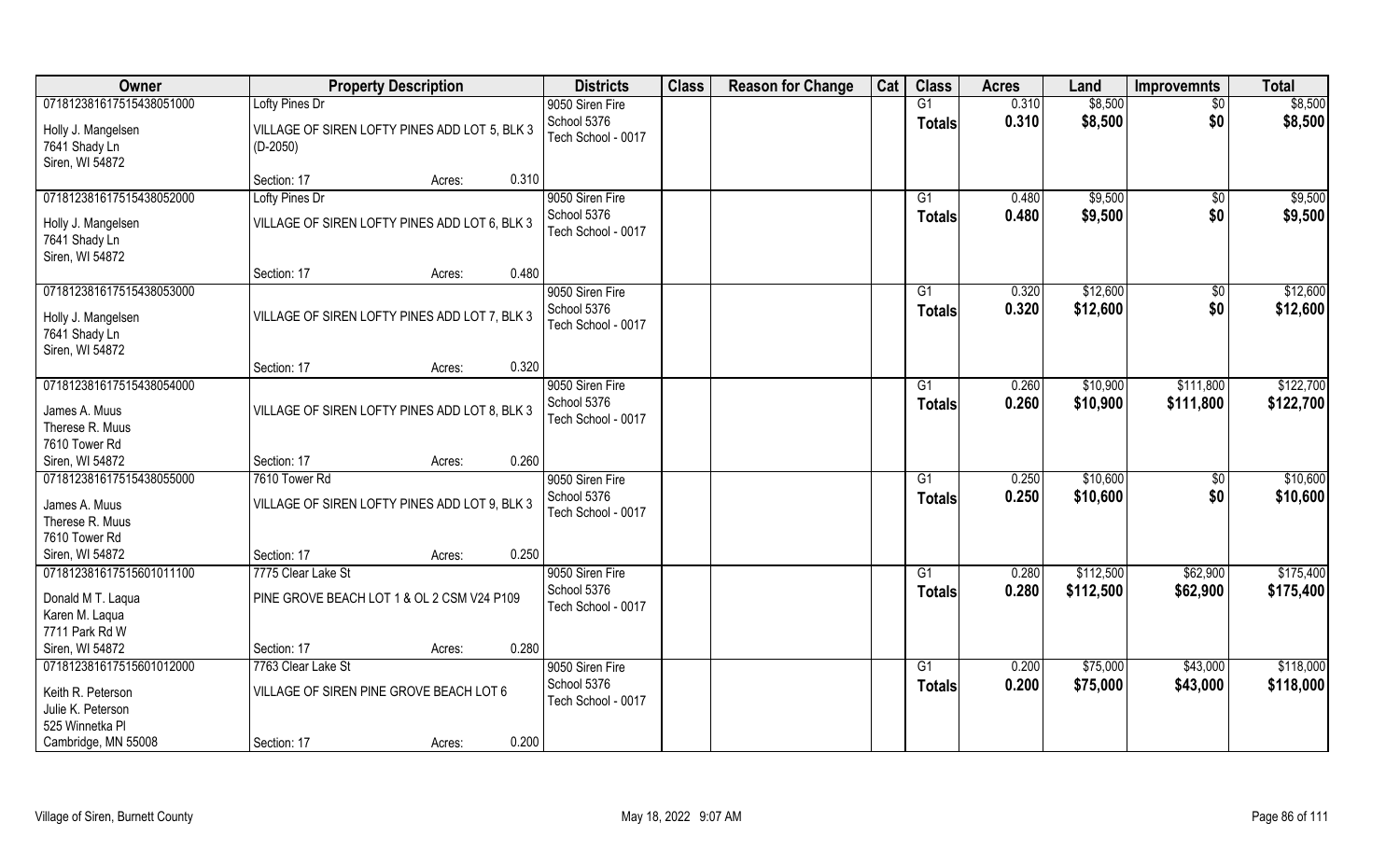| Owner                                    | <b>Property Description</b>                   | <b>Districts</b>   | <b>Class</b> | <b>Reason for Change</b> | Cat | <b>Class</b>  | <b>Acres</b> | Land      | <b>Improvemnts</b> | <b>Total</b> |
|------------------------------------------|-----------------------------------------------|--------------------|--------------|--------------------------|-----|---------------|--------------|-----------|--------------------|--------------|
| 071812381617515601013000                 | <b>Clear Lake St</b>                          | 9050 Siren Fire    |              |                          |     | G1            | 0.210        | \$37,500  | \$4,000            | \$41,500     |
| David L. Smith                           | VILLAGE OF SIREN PINE GROVE BEACH LOT 7       | School 5376        |              |                          |     | <b>Totals</b> | 0.210        | \$37,500  | \$4,000            | \$41,500     |
| Marilyn J. Smith                         |                                               | Tech School - 0017 |              |                          |     |               |              |           |                    |              |
| 7757 Clear Lake St                       |                                               |                    |              |                          |     |               |              |           |                    |              |
| Siren, WI 54872                          | 0.210<br>Section: 17<br>Acres:                |                    |              |                          |     |               |              |           |                    |              |
| 071812381617515601014000                 | 7757 Clear Lake St                            | 9050 Siren Fire    |              |                          |     | G1            | 0.210        | \$75,000  | \$48,700           | \$123,700    |
|                                          | VILLAGE OF SIREN PINE GROVE BEACH LOT 8       | School 5376        |              |                          |     | <b>Totals</b> | 0.210        | \$75,000  | \$48,700           | \$123,700    |
| David L. Smith                           |                                               | Tech School - 0017 |              |                          |     |               |              |           |                    |              |
| Marilyn J. Smith<br>7757 Clear Lake St   |                                               |                    |              |                          |     |               |              |           |                    |              |
| Siren, WI 54872                          | 0.210<br>Section: 17<br>Acres:                |                    |              |                          |     |               |              |           |                    |              |
| 071812381617515601016100                 | 7749 Clear Lake St                            | 9050 Siren Fire    |              |                          |     | G1            | 0.600        | \$137,500 | \$279,700          | \$417,200    |
|                                          |                                               | School 5376        |              |                          |     | <b>Totals</b> | 0.600        | \$137,500 | \$279,700          | \$417,200    |
| Beverly A. Doriott                       | PINE GROVE BEACH LOT 9, 10 & 11               | Tech School - 0017 |              |                          |     |               |              |           |                    |              |
| 7749 Clear Lake St                       |                                               |                    |              |                          |     |               |              |           |                    |              |
| Siren, WI 54872                          |                                               |                    |              |                          |     |               |              |           |                    |              |
|                                          | 0.600<br>Section: 17<br>Acres:                |                    |              |                          |     |               |              |           |                    |              |
| 071812381617515601017000                 | Clear Lake St                                 | 9050 Siren Fire    |              |                          |     | G1            | 0.110        | \$37,500  | \$0                | \$37,500     |
| Beverly A. Doriott                       | VILLAGE OF SIREN PINE GROVE BEACH W1/2 LOT 1: | School 5376        |              |                          |     | <b>Totals</b> | 0.110        | \$37,500  | \$0                | \$37,500     |
| 7749 Clear Lake St                       |                                               | Tech School - 0017 |              |                          |     |               |              |           |                    |              |
| Siren, WI 54872                          |                                               |                    |              |                          |     |               |              |           |                    |              |
|                                          | 0.110<br>Section: 17<br>Acres:                |                    |              |                          |     |               |              |           |                    |              |
| 071812381617515601018000                 | <b>Clear Lake St</b>                          | 9050 Siren Fire    |              |                          |     | G1            | 0.090        | \$18,800  | \$0                | \$18,800     |
| Thomas E. Macdonald                      | VILLAGE OF SIREN PINE GROVE BEACH E1/2 LOT 12 | School 5376        |              |                          |     | <b>Totals</b> | 0.090        | \$18,800  | \$0                | \$18,800     |
| Kathryn F. Macdonald                     |                                               | Tech School - 0017 |              |                          |     |               |              |           |                    |              |
| 307 N 34th Ave E                         |                                               |                    |              |                          |     |               |              |           |                    |              |
| Duluth, MN 55804                         | 0.090<br>Section: 17<br>Acres:                |                    |              |                          |     |               |              |           |                    |              |
| 071812381617515601019000                 | 7741 Clear Lake St                            | 9050 Siren Fire    |              |                          |     | G1            | 0.210        | \$75,000  | \$13,800           | \$88,800     |
|                                          |                                               | School 5376        |              |                          |     | <b>Totals</b> | 0.210        | \$75,000  | \$13,800           | \$88,800     |
| Thomas E. Macdonald                      | VILLAGE OF SIREN PINE GROVE BEACH LOT 13      | Tech School - 0017 |              |                          |     |               |              |           |                    |              |
| Kathryn F. Macdonald<br>307 N 34th Ave E |                                               |                    |              |                          |     |               |              |           |                    |              |
| Duluth, MN 55804                         | 0.210<br>Section: 17                          |                    |              |                          |     |               |              |           |                    |              |
| 071812381617515601020000                 | Acres:<br>7737 Clear Lake St                  | 9050 Siren Fire    |              |                          |     | G1            | 0.210        | \$75,000  | \$3,300            | \$78,300     |
|                                          |                                               | School 5376        |              |                          |     |               | 0.210        | \$75,000  | \$3,300            | \$78,300     |
| Kelly Meyer                              | VILLAGE OF SIREN PINE GROVE BEACH LOT 14      | Tech School - 0017 |              |                          |     | <b>Totals</b> |              |           |                    |              |
| 606 267th St                             |                                               |                    |              |                          |     |               |              |           |                    |              |
| Osceola, WI 54020                        |                                               |                    |              |                          |     |               |              |           |                    |              |
|                                          | 0.210<br>Section: 17<br>Acres:                |                    |              |                          |     |               |              |           |                    |              |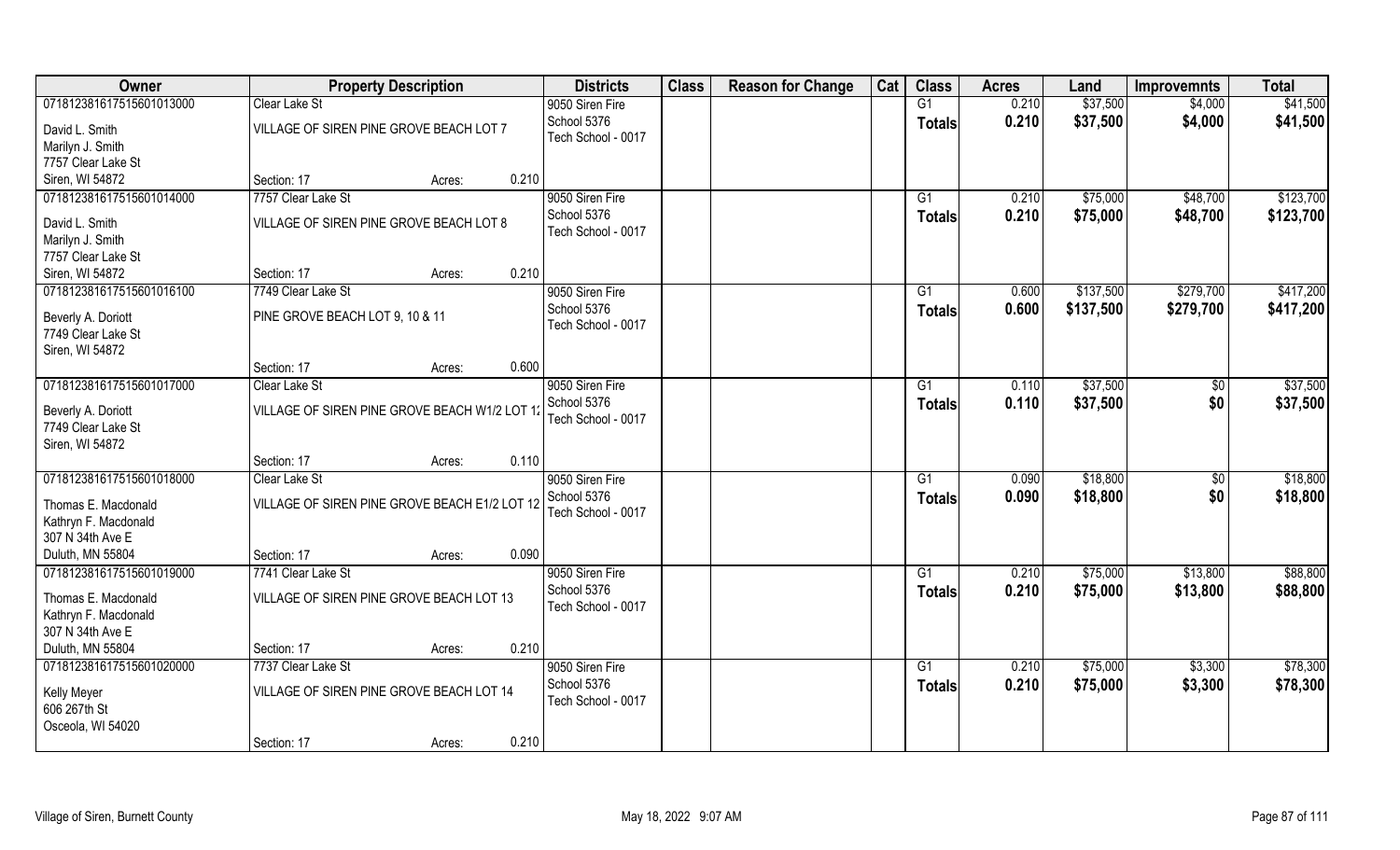| Owner                                                                                                                   | <b>Property Description</b>                       |        |       | <b>Districts</b>                  | <b>Class</b> | <b>Reason for Change</b> | Cat | <b>Class</b>  | <b>Acres</b> | Land      | <b>Improvemnts</b> | <b>Total</b> |
|-------------------------------------------------------------------------------------------------------------------------|---------------------------------------------------|--------|-------|-----------------------------------|--------------|--------------------------|-----|---------------|--------------|-----------|--------------------|--------------|
| 071812381617515601021000                                                                                                | 7729 Clear Lake St                                |        |       | 9050 Siren Fire                   |              |                          |     | G1            | 0.400        | \$112,500 | \$108,700          | \$221,200    |
| Dennis Cottor<br>Janet Cottor                                                                                           | VILLAGE OF SIREN PINE GROVE BEACH LOTS 15 &<br>16 |        |       | School 5376<br>Tech School - 0017 |              |                          |     | <b>Totals</b> | 0.400        | \$112,500 | \$108,700          | \$221,200    |
| 95 250th St                                                                                                             |                                                   |        |       |                                   |              |                          |     |               |              |           |                    |              |
| Osceola, WI 54020                                                                                                       | Section: 17                                       | Acres: | 0.400 |                                   |              |                          |     |               |              |           |                    |              |
| 071812381617515601022000                                                                                                | 7721 Clear Lake St                                |        |       | 9050 Siren Fire                   |              |                          |     | G1            | 0.210        | \$75,000  | \$45,300           | \$120,300    |
| Nicholas Thoen                                                                                                          | VILLAGE OF SIREN PINE GROVE BEACH LOT 17          |        |       | School 5376                       |              |                          |     | <b>Totals</b> | 0.210        | \$75,000  | \$45,300           | \$120,300    |
| Katie Thoen                                                                                                             |                                                   |        |       | Tech School - 0017                |              |                          |     |               |              |           |                    |              |
| N6752 Cty Rd F                                                                                                          |                                                   |        |       |                                   |              |                          |     |               |              |           |                    |              |
| Prescott, WI 54021                                                                                                      | Section: 17                                       | Acres: | 0.210 |                                   |              |                          |     |               |              |           |                    |              |
| 071812381617515601023000                                                                                                | 7715 Clear Lake St                                |        |       | 9050 Siren Fire                   |              |                          |     | G1            | 0.210        | \$75,000  | \$106,200          | \$181,200    |
| Erin Skold                                                                                                              | VILLAGE OF SIREN PINE GROVE BEACH LOT 18          |        |       | School 5376<br>Tech School - 0017 |              |                          |     | <b>Totals</b> | 0.210        | \$75,000  | \$106,200          | \$181,200    |
| 5506 Chokecherry Rd                                                                                                     |                                                   |        |       |                                   |              |                          |     |               |              |           |                    |              |
| Eau Claire, WI 54701                                                                                                    | Section: 17                                       | Acres: | 0.210 |                                   |              |                          |     |               |              |           |                    |              |
| 071812381617515601024000                                                                                                | Clear Lake St                                     |        |       | 9050 Siren Fire                   |              |                          |     |               | 0.210        |           | \$0                | \$0          |
|                                                                                                                         |                                                   |        |       | School 5376                       |              |                          |     | X4            |              | \$0       |                    |              |
| Village of Siren<br>PO Box 23                                                                                           | VILLAGE OF SIREN PINE GROVE BEACH LOT 19          |        |       | Tech School - 0017                |              |                          |     | <b>Totals</b> | 0.210        | \$0       | \$0                | \$0          |
| Siren, WI 54872                                                                                                         |                                                   |        |       |                                   |              |                          |     |               |              |           |                    |              |
|                                                                                                                         | Section: 17                                       | Acres: | 0.210 |                                   |              |                          |     |               |              |           |                    |              |
| 071812381617515601025000                                                                                                | 7711 Clear Lake St                                |        |       | 9050 Siren Fire                   |              |                          |     | G1            | 0.250        | \$82,500  | \$82,100           | \$164,600    |
| Sim Lee                                                                                                                 | VILLAGE OF SIREN PINE GROVE BEACH LOT 20 & W      |        |       | School 5376                       |              |                          |     | <b>Totals</b> | 0.250        | \$82,500  | \$82,100           | \$164,600    |
| Claudia Lee                                                                                                             | 10' LOT 21                                        |        |       | Tech School - 0017                |              |                          |     |               |              |           |                    |              |
| 7711 Clear Lake St                                                                                                      |                                                   |        |       |                                   |              |                          |     |               |              |           |                    |              |
| Siren, WI 54872-8218                                                                                                    | Section: 17                                       | Acres: | 0.250 |                                   |              |                          |     |               |              |           |                    |              |
| 071812381617515601026000                                                                                                | 7701 Clear Lake St                                |        |       | 9050 Siren Fire                   |              |                          |     | G1            | 0.190        | \$60,000  | \$122,500          | \$182,500    |
| Ralph A & Nona G Severson - Life Estat   VILLAGE OF SIREN PINE GROVE BEACH LOT 21 EX<br>PO Box 308                      | W 10'                                             |        |       | School 5376<br>Tech School - 0017 |              |                          |     | <b>Totals</b> | 0.190        | \$60,000  | \$122,500          | \$182,500    |
| Siren, WI 54872                                                                                                         |                                                   |        |       |                                   |              |                          |     |               |              |           |                    |              |
|                                                                                                                         | Section: 17                                       | Acres: | 0.190 |                                   |              |                          |     |               |              |           |                    |              |
| 071812381617515601027000                                                                                                | Clear Lake St                                     |        |       | 9050 Siren Fire                   |              |                          |     | G1            | 0.120        | \$49,500  | $\overline{50}$    | \$49,500     |
| Ralph A & Nona G Severson - Life Estat   VILLAGE OF SIREN PINE GROVE BEACH W1/2 LOT 2:<br>PO Box 308<br>Siren, WI 54872 |                                                   |        |       | School 5376<br>Tech School - 0017 |              |                          |     | <b>Totals</b> | 0.120        | \$49,500  | \$0                | \$49,500     |
|                                                                                                                         | Section: 17                                       | Acres: | 0.120 |                                   |              |                          |     |               |              |           |                    |              |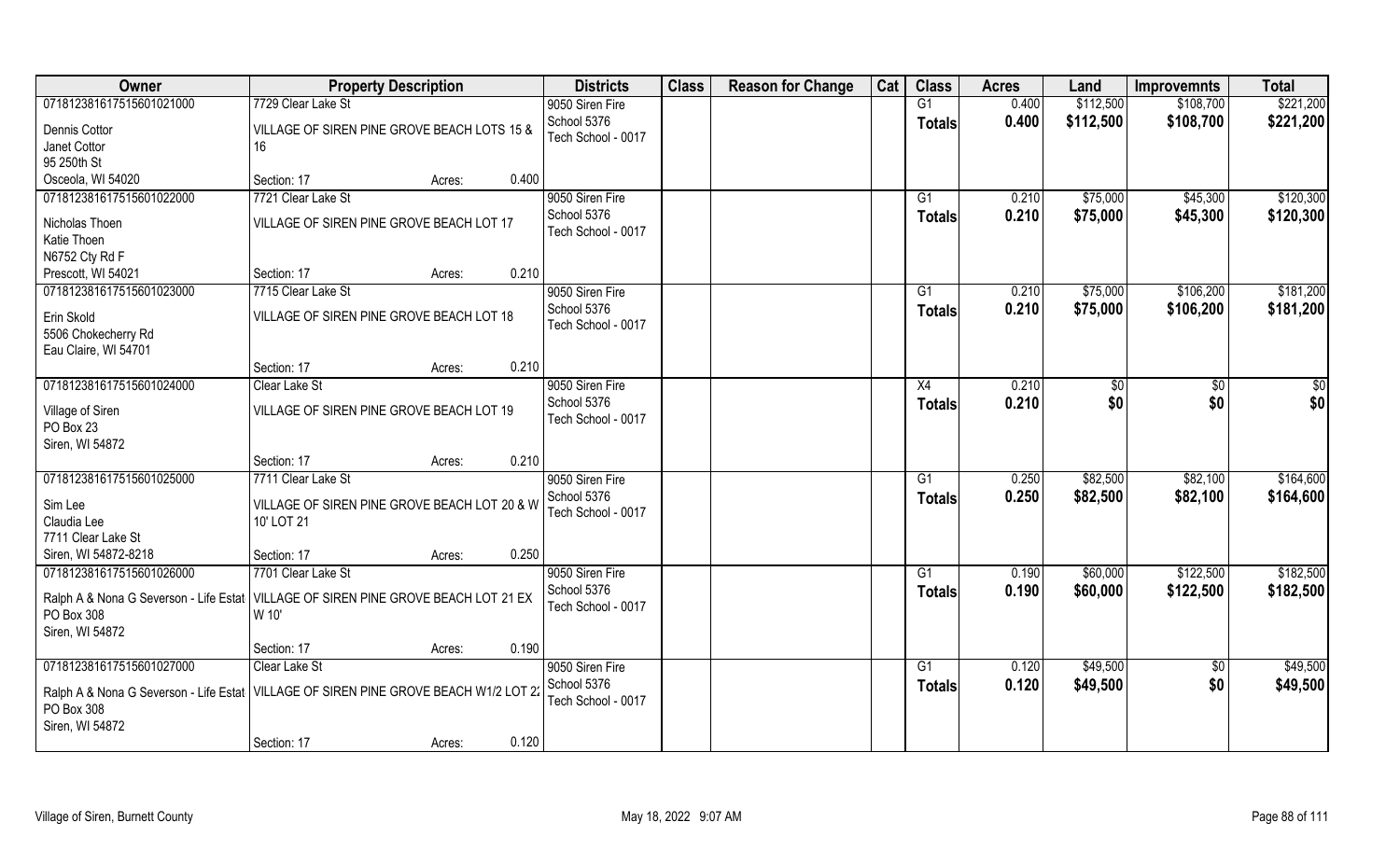| Owner                                                                                                            | <b>Property Description</b>                                                            | <b>Districts</b>                                     | <b>Class</b> | <b>Reason for Change</b> | Cat | <b>Class</b>             | <b>Acres</b>   | Land                   | <b>Improvemnts</b>   | <b>Total</b>           |
|------------------------------------------------------------------------------------------------------------------|----------------------------------------------------------------------------------------|------------------------------------------------------|--------------|--------------------------|-----|--------------------------|----------------|------------------------|----------------------|------------------------|
| 071812381617515602011000                                                                                         | 7771 Clear Lake St                                                                     | 9050 Siren Fire                                      |              |                          |     | G1                       | 0.380          | \$110,300              | \$3,300              | \$113,600              |
| Robert L Jr & Caroly Thompson Living<br>Trust                                                                    | VILLAGE OF SIREN FIRST ADD TO PINE GROVE BCH<br><b>LOT 23</b>                          | School 5376<br>Tech School - 0017                    |              |                          |     | <b>Totals</b>            | 0.380          | \$110,300              | \$3,300              | \$113,600              |
| 740 E Rudasill Rd                                                                                                |                                                                                        |                                                      |              |                          |     |                          |                |                        |                      |                        |
| Tucson, AZ 85718                                                                                                 | 0.380<br>Section: 17<br>Acres:                                                         |                                                      |              |                          |     |                          |                |                        |                      |                        |
| 071812381617515602012000<br>Joseph E Paral Trust Dtd Nov 12 2012<br>6 S 444 Millcreek Ct<br>Naperville, IL 60540 | 7767 Clear Lake St<br>VILLAGE OF SIREN FIRST ADD TO PINE GROVE BCH<br><b>LOT 24</b>    | 9050 Siren Fire<br>School 5376<br>Tech School - 0017 |              |                          |     | G <sub>1</sub><br>Totals | 0.420<br>0.420 | \$112,500<br>\$112,500 | \$63,300<br>\$63,300 | \$175,800<br>\$175,800 |
|                                                                                                                  | 0.420<br>Section: 17<br>Acres:                                                         |                                                      |              |                          |     |                          |                |                        |                      |                        |
| 071812381617515602013000                                                                                         | 7764 Clear Lake Rd                                                                     | 9050 Siren Fire                                      |              |                          |     | G1                       | 0.130          | \$27,900               | \$0                  | \$27,900               |
| Wanda Flanigan - Life Estate<br>7764 Clear Lake St<br>Siren, WI 54872                                            | VILLAGE OF SIREN FIRST ADD TO PINE GROVE BCH<br>OUT LOT 1 (LIFE ESTATE WANDA FLANIGAN) | School 5376<br>Tech School - 0017                    |              |                          |     | <b>Totals</b>            | 0.130          | \$27,900               | \$0                  | \$27,900               |
|                                                                                                                  | 0.130<br>Section: 17<br>Acres:                                                         |                                                      |              |                          |     |                          |                |                        |                      |                        |
| 071812381617515603011000                                                                                         | 7706 Anderson St                                                                       | 9050 Siren Fire                                      |              |                          |     | G1                       | 0.179          | \$7,800                | \$67,900             | \$75,700               |
| Thomas Scott Howe<br>23930 1st Ave<br>Siren, WI 54872                                                            | VILLAGE OF SIREN PIONEER ADD LOT 1 EX W 10'<br>(TIF 2)                                 | School 5376<br>TIF 2-9220<br>Tech School - 0017      |              |                          |     | <b>Totals</b>            | 0.179          | \$7,800                | \$67,900             | \$75,700               |
|                                                                                                                  | 0.179<br>Section: 17<br>Acres:                                                         |                                                      |              |                          |     |                          |                |                        |                      |                        |
| 071812381617515603012000                                                                                         | Anderson St                                                                            | 9050 Siren Fire                                      |              |                          |     | G1                       | 0.230          | \$6,200                | \$0                  | \$6,200                |
| Thomas Scott Howe<br>23930 1st Ave<br>Siren, WI 54872                                                            | VILLAGE OF SIREN PIONEER ADD LOT 2 (TIF 2)                                             | School 5376<br>TIF 2 -9220<br>Tech School - 0017     |              |                          |     | <b>Totals</b>            | 0.230          | \$6,200                | \$0                  | \$6,200                |
|                                                                                                                  | Section: 17<br>0.230<br>Acres:                                                         |                                                      |              |                          |     |                          |                |                        |                      |                        |
| 071812381617515603013000                                                                                         | 23943 State Rd 35                                                                      | 9050 Siren Fire                                      |              |                          |     | X4                       | 0.001          | \$0                    | \$0                  | $\frac{6}{3}$          |
| Siren Senior Community Center<br>23943 State Rd 35<br>Siren, WI 54872-0047                                       | VILLAGE OF SIREN PIONEER ADD LOT 3 (TIF 2)                                             | School 5376<br>TIF 2 -9220<br>Tech School - 0017     |              |                          |     | <b>Totals</b>            | 0.001          | \$0                    | \$0                  | \$0                    |
|                                                                                                                  | 0.001<br>Section: 17<br>Acres:                                                         |                                                      |              |                          |     |                          |                |                        |                      |                        |
| 071812381617515603014000                                                                                         | South Shore Dr                                                                         | 9050 Siren Fire                                      |              |                          |     | X4                       | 0.001          | \$0                    | $\overline{60}$      | \$0                    |
| Siren Senior Community Center<br>23943 State Rd 35<br>Siren, WI 54872-0047                                       | VILLAGE OF SIREN PIONEER ADD LOT 4 (TIF 2)                                             | School 5376<br>TIF 2 -9220<br>Tech School - 0017     |              |                          |     | <b>Totals</b>            | 0.001          | \$0                    | \$0                  | \$0                    |
|                                                                                                                  | 0.001<br>Section: 17<br>Acres:                                                         |                                                      |              |                          |     |                          |                |                        |                      |                        |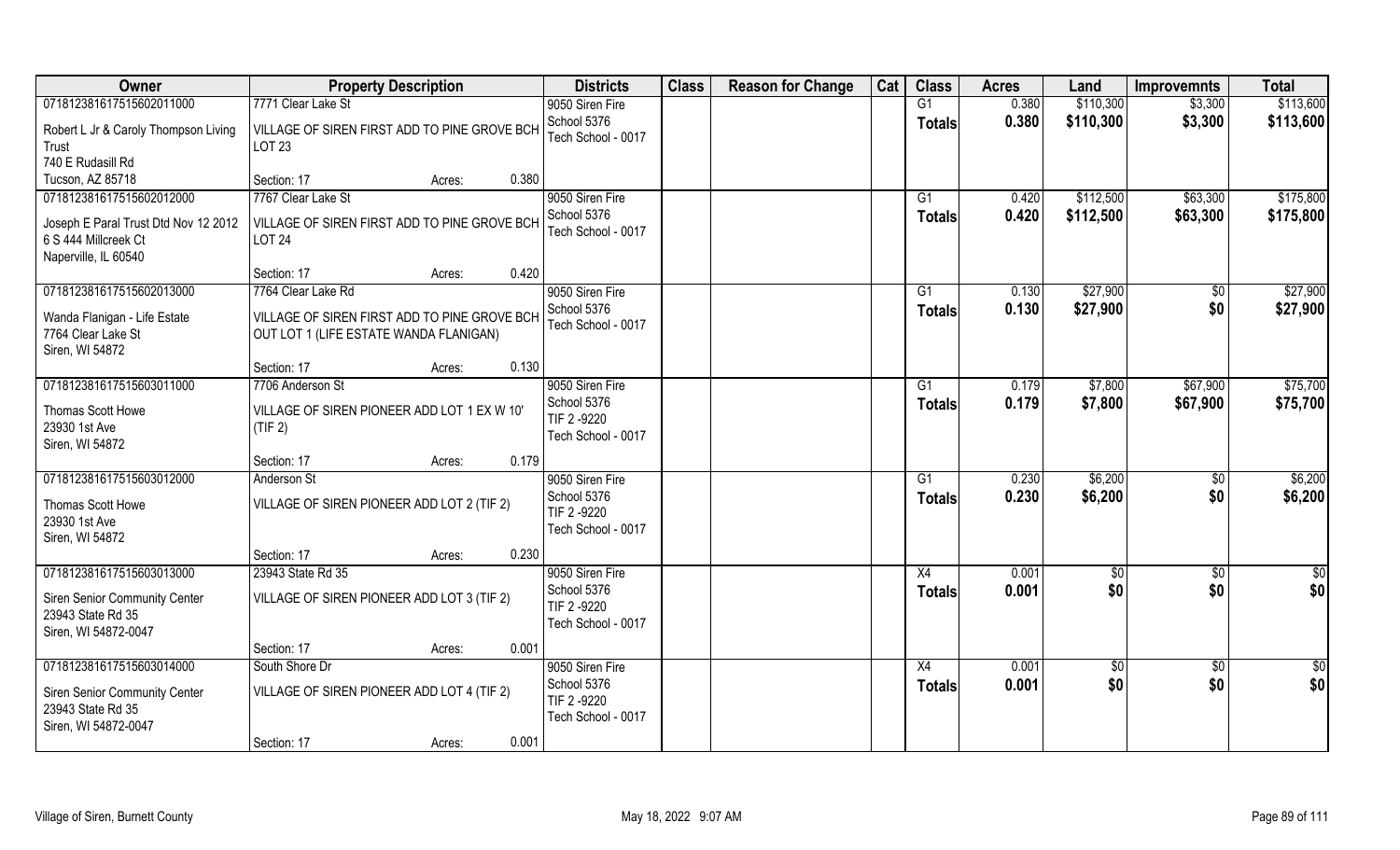| Owner                                                                                | <b>Property Description</b>                                                                                          | <b>Districts</b>                                                    | <b>Class</b> | <b>Reason for Change</b> | Cat | <b>Class</b>        | <b>Acres</b>   | Land                 | <b>Improvemnts</b>   | <b>Total</b>           |
|--------------------------------------------------------------------------------------|----------------------------------------------------------------------------------------------------------------------|---------------------------------------------------------------------|--------------|--------------------------|-----|---------------------|----------------|----------------------|----------------------|------------------------|
| 071812381617515603015100                                                             | 23985 State Rd 35                                                                                                    | 9050 Siren Fire                                                     |              |                          |     | X4                  | 2.290          | \$0                  | \$0                  | \$0                    |
| Siren Assembly of God Church, Inc<br>PO Box 21<br>Siren, WI 54872                    | VILLAGE OF SIREN PIONEER ADD LOT 1 CSM V22<br>P231(#391674) (PRT LOTS 5-8 & OTHER LANDS) (TIF<br>2)                  | School 5376<br>TIF 2-9220<br>Tech School - 0017                     |              |                          |     | <b>Totals</b>       | 2.290          | \$0                  | \$0                  | \$0                    |
|                                                                                      | Section: 17<br>2.290<br>Acres:                                                                                       |                                                                     |              |                          |     |                     |                |                      |                      |                        |
| 071812381617515603015200<br><b>Blake Hall</b><br>3968 1st Ave<br>Siren, WI 54872     | 23968 1st Ave<br>VILLAGE OF SIREN PIONEER ADD LOT 2 CSM V22<br>P231 (#391674) (PRT LOTS 5-8) (TIF 2)                 | 9050 Siren Fire<br>School 5376<br>TIF 2-9220<br>Tech School - 0017  |              |                          |     | G1<br><b>Totals</b> | 0.360<br>0.360 | \$13,700<br>\$13,700 | \$98,100<br>\$98,100 | \$111,800<br>\$111,800 |
|                                                                                      | Section: 17<br>0.360<br>Acres:                                                                                       |                                                                     |              |                          |     |                     |                |                      |                      |                        |
| 071812381617515603019000<br>Ryan S. Madden<br>Christina A. Madden<br>23950 First Ave | 23950 1st Ave<br>VILLAGE OF SIREN PIONEER ADD LOT 9<br>(W/DRAINAGE ESMNT #360803) (TIF 2)                            | 9050 Siren Fire<br>School 5376<br>TIF 2-9220<br>Tech School - 0017  |              |                          |     | G1<br><b>Totals</b> | 0.230<br>0.230 | \$10,000<br>\$10,000 | \$80,100<br>\$80,100 | \$90,100<br>\$90,100   |
| Siren, WI 54872                                                                      | 0.230<br>Section: 17<br>Acres:                                                                                       |                                                                     |              |                          |     |                     |                |                      |                      |                        |
| 071812381617515603020000<br>George Buskirk<br>PO Box 591<br>Siren, WI 54872          | 23944 1st Ave<br>VILLAGE OF SIREN PIONEER ADD LOT 10 (TIF 2)                                                         | 9050 Siren Fire<br>School 5376<br>TIF 2 -9220<br>Tech School - 0017 |              |                          |     | G1<br><b>Totals</b> | 0.230<br>0.230 | \$10,000<br>\$10,000 | \$54,400<br>\$54,400 | \$64,400<br>\$64,400   |
|                                                                                      | 0.230<br>Section: 17<br>Acres:                                                                                       |                                                                     |              |                          |     |                     |                |                      |                      |                        |
| 071812381617515603021000<br>Thomas Scott Howe<br>23930 1st Ave<br>Siren, WI 54872    | 23930 1st Ave<br>VILLAGE OF SIREN PIONEER ADD LOT 11 & W 10'<br>LOT 1 (TIF 2)                                        | 9050 Siren Fire<br>School 5376<br>TIF 2 -9220<br>Tech School - 0017 |              |                          |     | G1<br><b>Totals</b> | 0.230<br>0.230 | \$10,000<br>\$10,000 | \$70,700<br>\$70,700 | \$80,700<br>\$80,700   |
|                                                                                      | 0.230<br>Section: 17<br>Acres:                                                                                       |                                                                     |              |                          |     |                     |                |                      |                      |                        |
| 071812381617515604011100                                                             | 7731 State Rd 70                                                                                                     | 9050 Siren Fire                                                     |              |                          |     | G1                  | 4.240          | \$24,100             | \$70,400             | \$94,500               |
| Rudolf W. Mothes<br>7731 State Rd 70<br>Siren, WI 54872                              | LOT 3 CSM#4436 V24 P144 #415461(NW NW & WEST<br>PIONEER PART OF LOTS 1,2,3)                                          | School 5376<br>TIF 2 -9220<br>Tech School - 0017                    |              |                          |     | <b>Totals</b>       | 4.240          | \$24,100             | \$70,400             | \$94,500               |
|                                                                                      | 4.240<br>Section: 17<br>Acres:                                                                                       |                                                                     |              |                          |     |                     |                |                      |                      |                        |
| 071812381617515604012100<br>Rudolf W. Mothes<br>7731 State Rd 70<br>Siren, WI 54872  | 23975 1st Ave<br>LOT 2 CSM#4436 V24 P144 #415461(WEST PIONEER<br>ADD PRT LOTS 1,2)<br>0.340<br>Section: 17<br>Acres: | 9050 Siren Fire<br>School 5376<br>TIF 2-9220<br>Tech School - 0017  |              |                          |     | G1<br><b>Totals</b> | 0.340<br>0.340 | \$13,100<br>\$13,100 | \$5,600<br>\$5,600   | \$18,700<br>\$18,700   |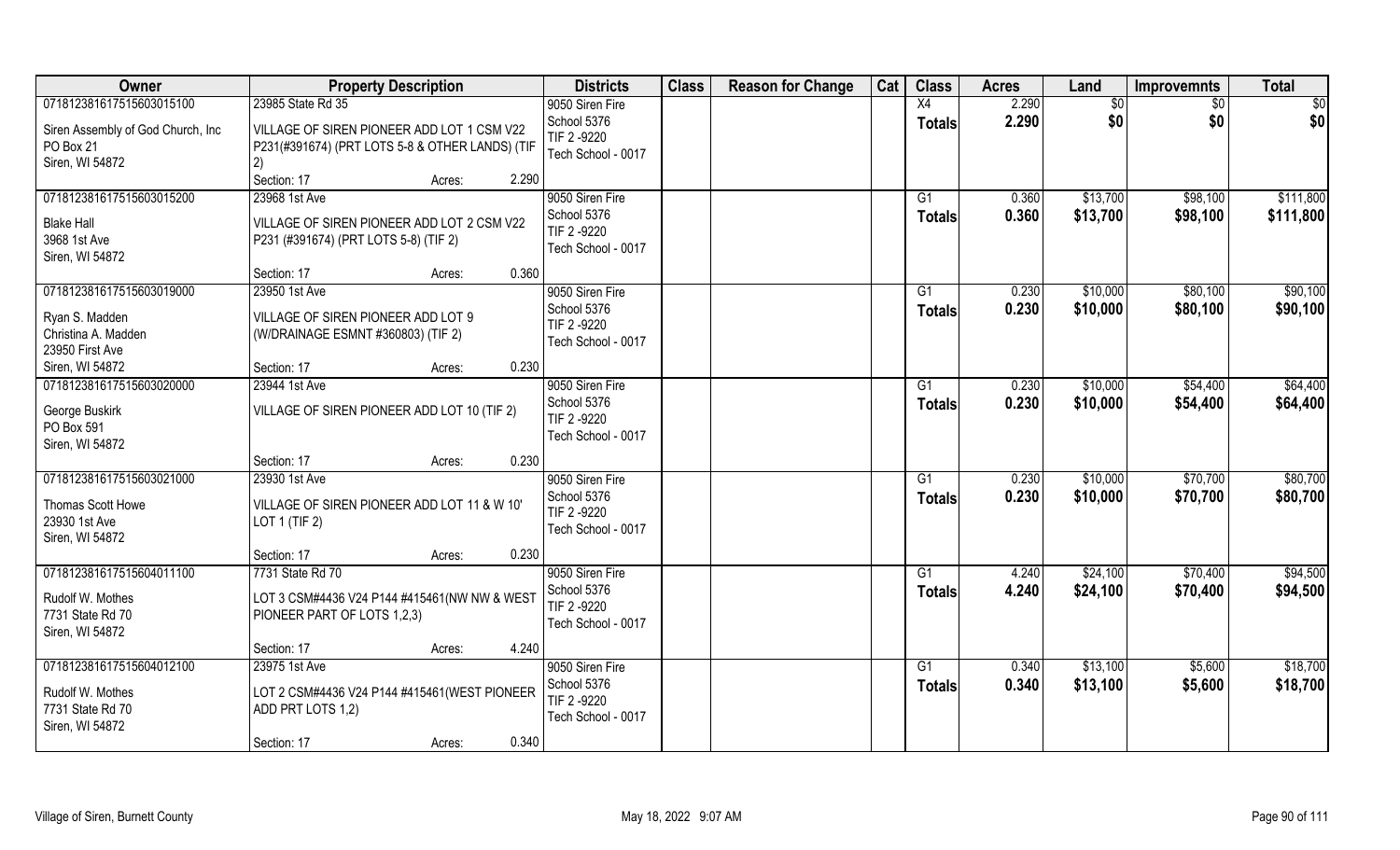| Owner                                                                                             | <b>Property Description</b>                                                                 | <b>Districts</b>                                                    | <b>Class</b> | <b>Reason for Change</b> | Cat | <b>Class</b>                     | <b>Acres</b>   | Land                 | <b>Improvemnts</b>   | <b>Total</b>           |
|---------------------------------------------------------------------------------------------------|---------------------------------------------------------------------------------------------|---------------------------------------------------------------------|--------------|--------------------------|-----|----------------------------------|----------------|----------------------|----------------------|------------------------|
| 071812381617515604013100<br>Brian & Marchell Pardun Trust<br>29376 Pardun Rd<br>Danbury, WI 54830 | 23967 1st Ave<br>LOT 1 CSM#4436 V24 P144 #415461(WEST PIONEER<br>ADD PRT LOTS 2&3)          | 9050 Siren Fire<br>School 5376<br>TIF 2 -9220<br>Tech School - 0017 |              |                          |     | G1<br><b>Totals</b>              | 0.340<br>0.340 | \$13,100<br>\$13,100 | \$38,500<br>\$38,500 | \$51,600<br>\$51,600   |
|                                                                                                   | 0.340<br>Section: 17<br>Acres:                                                              |                                                                     |              |                          |     |                                  |                |                      |                      |                        |
| 071812381617515604014000<br>Village of Siren<br>PO Box 23<br>Siren, WI 54872                      | 23951 1st Ave<br>VILLAGE OF SIREN WEST PIONEER ADD S1/2 LOT 3<br>& 4 EX S 20' (TIF 2)       | 9050 Siren Fire<br>School 5376<br>TIF 2 -9220<br>Tech School - 0017 |              |                          |     | X4<br><b>Totals</b>              | 0.001<br>0.001 | \$0<br>\$0           | $\sqrt{$0}$<br>\$0   | \$0<br>\$0             |
|                                                                                                   | 0.001<br>Section: 17<br>Acres:                                                              |                                                                     |              |                          |     |                                  |                |                      |                      |                        |
| 071812381617515604015000<br>Kent Lindquist<br>Jenelle Lindquist<br>23937 1st Ave                  | 23937 1st Ave<br>VILLAGE OF SIREN WEST PIONEER ADD S 20' LOT 4<br>& ALL LOT 5               | 9050 Siren Fire<br>School 5376<br>Tech School - 0017                |              |                          |     | G1<br><b>Totals</b>              | 1.370<br>1.370 | \$21,200<br>\$21,200 | \$82,700<br>\$82,700 | \$103,900<br>\$103,900 |
| Siren, WI 54872                                                                                   | 1.370<br>Section: 17<br>Acres:                                                              |                                                                     |              |                          |     |                                  |                |                      |                      |                        |
| 071812381617515604016000<br>Larry A. Swanson<br>Jean D. Swanson<br>1676 Rose Hill Cir             | 23929 1st Ave<br>VILLAGE OF SIREN WEST PIONEER ADD LOT 6                                    | 9050 Siren Fire<br>School 5376<br>Tech School - 0017                |              |                          |     | G1<br><b>Totals</b>              | 1.160<br>1.160 | \$20,800<br>\$20,800 | \$58,400<br>\$58,400 | \$79,200<br>\$79,200   |
| Lauderdale, MN 55108                                                                              | 1.160<br>Section: 17<br>Acres:                                                              |                                                                     |              |                          |     |                                  |                |                      |                      |                        |
| 071812381617515604017000<br>Christopher Engstrom<br>23923 1st Ave<br>Siren, WI 54872              | 23923 1st Ave<br>VILLAGE OF SIREN WEST PIONEER ADD LOT 7                                    | 9050 Siren Fire<br>School 5376<br>Tech School - 0017                |              |                          |     | G1<br><b>Totals</b>              | 1.170<br>1.170 | \$20,800<br>\$20,800 | \$57,200<br>\$57,200 | \$78,000<br>\$78,000   |
|                                                                                                   | 1.170<br>Section: 17<br>Acres:                                                              |                                                                     |              |                          |     |                                  |                |                      |                      |                        |
| 071812381617515604018000<br>Doris Kosloski - Life Estate<br>23917 1st Ave<br>Siren, WI 54872      | 23917 1st Ave<br>VILLAGE OF SIREN WEST PIONEER ADD LOT 8 & 9                                | 9050 Siren Fire<br>School 5376<br>Tech School - 0017                |              |                          |     | G1<br><b>Totals</b>              | 2.390<br>2.390 | \$22,900<br>\$22,900 | \$61,500<br>\$61,500 | \$84,400<br>\$84,400   |
|                                                                                                   | 2.390<br>Section: 17<br>Acres:                                                              |                                                                     |              |                          |     |                                  |                |                      |                      |                        |
| 071812381617515604019000<br>John Howe<br>Rosie Howe<br>6362 Burnikel Rd<br>Siren, WI 54872        | 23911 1st Ave<br>VILLAGE OF SIREN WEST PIONEER ADD LOT 10<br>1.220<br>Section: 17<br>Acres: | 9050 Siren Fire<br>School 5376<br>Tech School - 0017                |              |                          |     | $\overline{G1}$<br><b>Totals</b> | 1.220<br>1.220 | \$20,900<br>\$20,900 | \$51,000<br>\$51,000 | \$71,900<br>\$71,900   |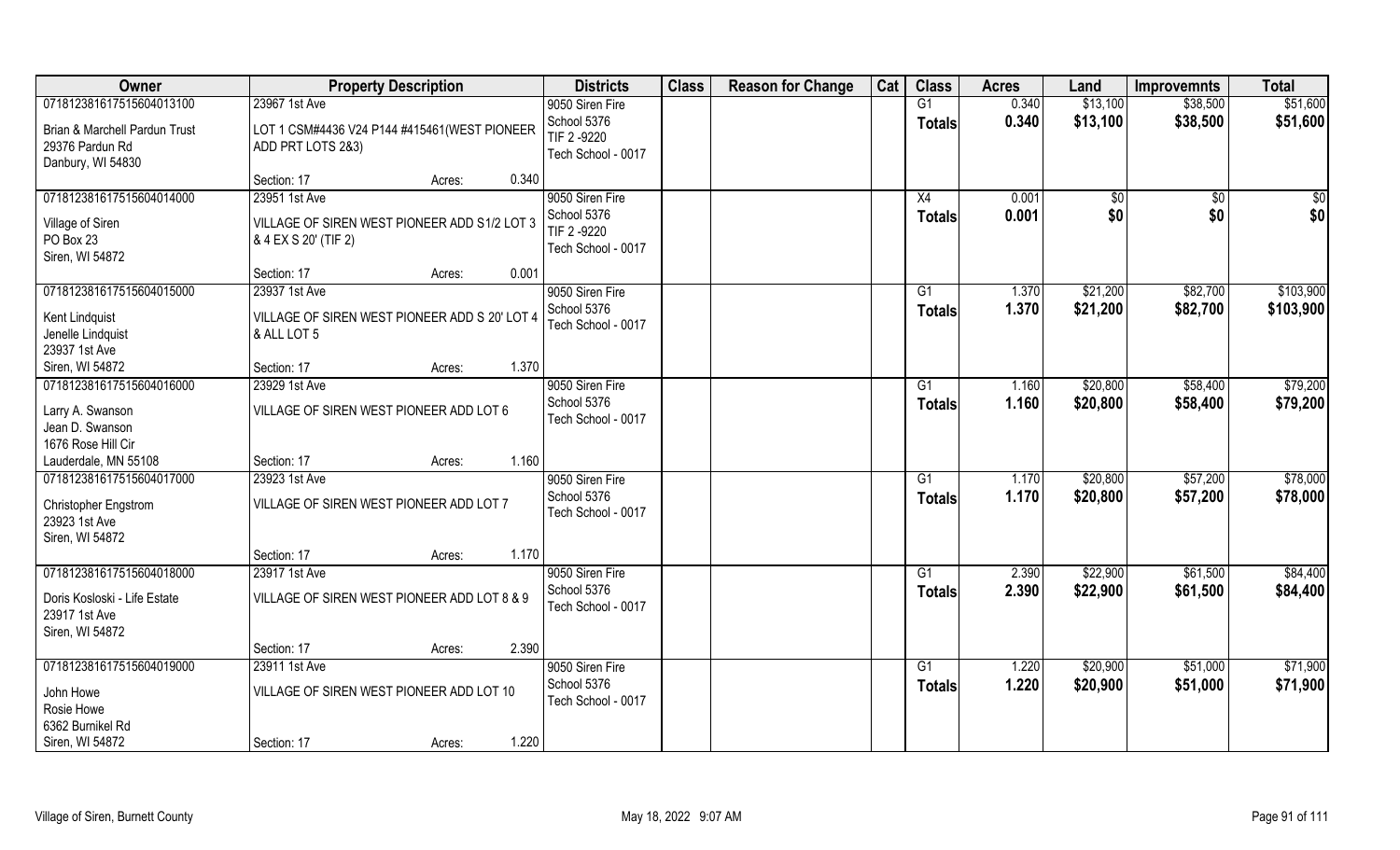| Owner                    | <b>Property Description</b>                   | <b>Districts</b>                  | <b>Class</b> | <b>Reason for Change</b> | Cat | <b>Class</b>    | <b>Acres</b> | Land     | <b>Improvemnts</b> | <b>Total</b> |
|--------------------------|-----------------------------------------------|-----------------------------------|--------------|--------------------------|-----|-----------------|--------------|----------|--------------------|--------------|
| 071812381617515604020000 |                                               | 9050 Siren Fire                   |              |                          |     | G1              | 1.230        | \$21,000 | \$0                | \$21,000     |
| Richard Kosloski         | VILLAGE OF SIREN WEST PIONEER ADD LOT 11      | School 5376                       |              |                          |     | <b>Totals</b>   | 1.230        | \$21,000 | \$0                | \$21,000     |
| 23778 Nyberg Rd          | (LIFE ESTATE TO DORIS KOSLOSKI                | Tech School - 0017                |              |                          |     |                 |              |          |                    |              |
| Siren, WI 54872-8467     |                                               |                                   |              |                          |     |                 |              |          |                    |              |
|                          | 1.230<br>Section: 17<br>Acres:                |                                   |              |                          |     |                 |              |          |                    |              |
| 071812381617515604021000 | 23889 1st Ave                                 | 9050 Siren Fire                   |              |                          |     | G1              | 1.240        | \$21,000 | \$77,900           | \$98,900     |
| James P. Flanigan        | VILLAGE OF SIREN WEST PIONEER ADD LOT 12      | School 5376                       |              |                          |     | <b>Totals</b>   | 1.240        | \$21,000 | \$77,900           | \$98,900     |
| Beverly A. Flanigan      |                                               | Tech School - 0017                |              |                          |     |                 |              |          |                    |              |
| 23889 1st Ave            |                                               |                                   |              |                          |     |                 |              |          |                    |              |
| Siren, WI 54872          | 1.240<br>Section: 17<br>Acres:                |                                   |              |                          |     |                 |              |          |                    |              |
| 071812381617515604022000 |                                               | 9050 Siren Fire                   |              |                          |     | G1              | 1.260        | \$5,000  | \$0                | \$5,000      |
| James P. Flanigan        | VILLAGE OF SIREN WEST PIONEER ADD LOT 13 (TIF | School 5376                       |              |                          |     | <b>Totals</b>   | 1.260        | \$5,000  | \$0                | \$5,000      |
| 23889 1st Ave            | 2)                                            | TIF 2 -9220                       |              |                          |     |                 |              |          |                    |              |
| Siren, WI 54872          |                                               | Tech School - 0017                |              |                          |     |                 |              |          |                    |              |
|                          | 1.260<br>Section: 17<br>Acres:                |                                   |              |                          |     |                 |              |          |                    |              |
| 071812381617515604023000 | 23867 1st Ave                                 | 9050 Siren Fire                   |              |                          |     | G <sub>1</sub>  | 1.280        | \$5,000  | \$4,700            | \$9,700      |
| James P. Flanigan        | VILLAGE OF SIREN WEST PIONEER ADD LOT 14 (TIF | School 5376                       |              |                          |     | <b>Totals</b>   | 1.280        | \$5,000  | \$4,700            | \$9,700      |
| 23889 1st Ave            | 2)                                            | TIF 2 -9220<br>Tech School - 0017 |              |                          |     |                 |              |          |                    |              |
| Siren, WI 54872          |                                               |                                   |              |                          |     |                 |              |          |                    |              |
|                          | 1.280<br>Section: 17<br>Acres:                |                                   |              |                          |     |                 |              |          |                    |              |
| 071812381617515604024000 |                                               | 9050 Siren Fire                   |              |                          |     | G1              | 1.290        | \$5,000  | $\sqrt[6]{30}$     | \$5,000      |
| James P. Flanigan        | VILLAGE OF SIREN WEST PIONEER ADD LOT 15      | School 5376                       |              |                          |     | <b>Totals</b>   | 1.290        | \$5,000  | \$0                | \$5,000      |
| 23889 1st Ave            |                                               | TIF 2 -9220<br>Tech School - 0017 |              |                          |     |                 |              |          |                    |              |
| Siren, WI 54872          |                                               |                                   |              |                          |     |                 |              |          |                    |              |
|                          | 1.290<br>Section: 17<br>Acres:                |                                   |              |                          |     |                 |              |          |                    |              |
| 071812381617515604025000 |                                               | 9050 Siren Fire                   |              |                          |     | G1              | 1.920        | \$5,000  | \$0                | \$5,000      |
| James P. Flanigan        | VILLAGE OF SIREN WEST PIONEER ADD LOT 16 (TIF | School 5376<br>TIF 2 -9220        |              |                          |     | <b>Totals</b>   | 1.920        | \$5,000  | \$0                | \$5,000      |
| 23889 1st Ave            | 2)                                            | Tech School - 0017                |              |                          |     |                 |              |          |                    |              |
| Siren, WI 54872          |                                               |                                   |              |                          |     |                 |              |          |                    |              |
|                          | 1.920<br>Section: 17<br>Acres:                |                                   |              |                          |     |                 |              |          |                    |              |
| 071812381617515691011000 | 7611 County Rd B                              | 9050 Siren Fire                   |              |                          |     | $\overline{G1}$ | 0.161        | \$7,000  | \$68,800           | \$75,800     |
| Robert A. Lindberg       | VILLAGE OF SIREN SOUTH ADD LOT 1, BLK 1       | School 5376<br>Tech School - 0017 |              |                          |     | <b>Totals</b>   | 0.161        | \$7,000  | \$68,800           | \$75,800     |
| Dawn M. Lindberg         |                                               |                                   |              |                          |     |                 |              |          |                    |              |
| 7517 County Rd B         |                                               |                                   |              |                          |     |                 |              |          |                    |              |
| Siren, WI 54872          | 0.161<br>Section: 17<br>Acres:                |                                   |              |                          |     |                 |              |          |                    |              |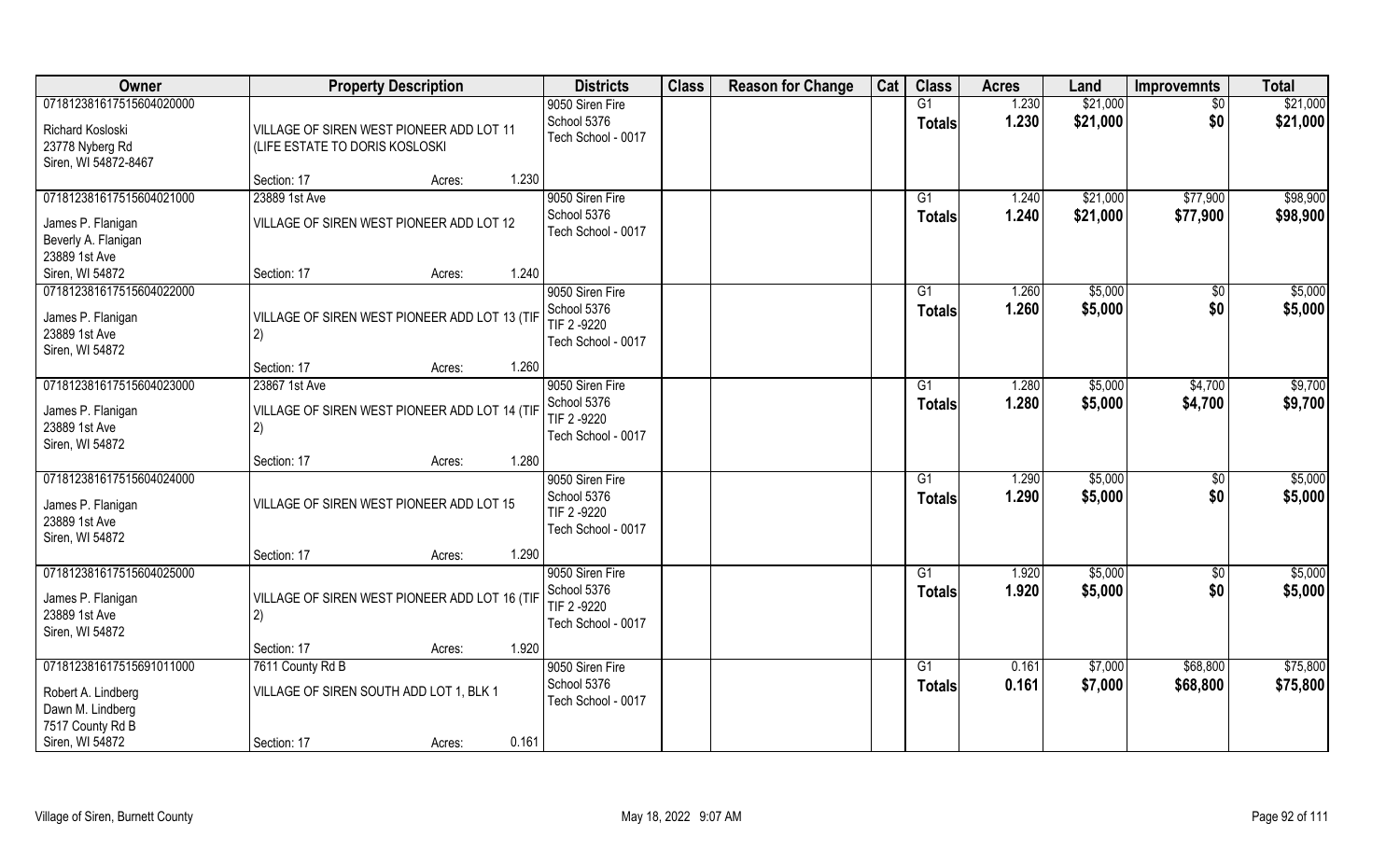| <b>Owner</b>                                          | <b>Property Description</b>                                | <b>Districts</b>                  | <b>Class</b> | <b>Reason for Change</b> | Cat | <b>Class</b>   | <b>Acres</b> | Land     | <b>Improvemnts</b> | <b>Total</b> |
|-------------------------------------------------------|------------------------------------------------------------|-----------------------------------|--------------|--------------------------|-----|----------------|--------------|----------|--------------------|--------------|
| 071812381617515691012000                              | County Rd B                                                | 9050 Siren Fire                   |              |                          |     | G1             | 0.161        | \$2,200  | $\overline{50}$    | \$2,200      |
| Robert A. Lindberg<br>Dawn M. Lindberg                | VILLAGE OF SIREN SOUTH ADD LOT 2 BLK 1, PCL V<br>366 P 421 | School 5376<br>Tech School - 0017 |              |                          |     | <b>Totals</b>  | 0.161        | \$2,200  | \$0                | \$2,200      |
| 7517 County Rd B                                      |                                                            |                                   |              |                          |     |                |              |          |                    |              |
| Siren, WI 54872                                       | 0.161<br>Section: 17<br>Acres:                             |                                   |              |                          |     |                |              |          |                    |              |
| 071812381617515691013100                              | 7617 County Rd B                                           | 9050 Siren Fire                   |              |                          |     | G1             | 0.172        | \$7,500  | \$40,000           | \$47,500     |
| Todd L. Java                                          | SOUTH ADD LOT 3 BLK 1 & N 10' OF VACATED                   | School 5376                       |              |                          |     | <b>Totals</b>  | 0.172        | \$7,500  | \$40,000           | \$47,500     |
| Alaina N H. Java                                      | ALLEY LYING S OF SAID LOT (#441656)                        | Tech School - 0017                |              |                          |     |                |              |          |                    |              |
| 7617 County Rd B                                      |                                                            |                                   |              |                          |     |                |              |          |                    |              |
| Siren, WI 54872                                       | 0.172<br>Section: 17<br>Acres:                             |                                   |              |                          |     |                |              |          |                    |              |
| 071812381617515691014100                              |                                                            | 9050 Siren Fire                   |              |                          |     | G1             | 0.172        | \$5,900  | $\sqrt[6]{3}$      | \$5,900      |
| Todd L. Java                                          | SOUTH ADD LOT 4 BLK 1 & N 10' OF VACATED                   | School 5376                       |              |                          |     | <b>Totals</b>  | 0.172        | \$5,900  | \$0                | \$5,900      |
| Alaina N H. Java                                      | ALLEY LYING S OF SAID LOT (#441656)                        | Tech School - 0017                |              |                          |     |                |              |          |                    |              |
| 7617 County Rd B                                      |                                                            |                                   |              |                          |     |                |              |          |                    |              |
| Siren, WI 54872                                       | 0.172<br>Section: 17<br>Acres:                             |                                   |              |                          |     |                |              |          |                    |              |
| 071812381617515691015000                              | 7623 County Rd B                                           | 9050 Siren Fire                   |              |                          |     | G <sub>1</sub> | 0.321        | \$12,600 | \$69,200           | \$81,800     |
|                                                       |                                                            | School 5376                       |              |                          |     | <b>Totals</b>  | 0.321        | \$12,600 | \$69,200           | \$81,800     |
| Jeffery Miller<br>7623 County Rd B<br>Siren, WI 54872 | VILLAGE OF SIREN SOUTH ADD LOTS 5 & 6, BLK 1               | Tech School - 0017                |              |                          |     |                |              |          |                    |              |
|                                                       | 0.321<br>Section: 17<br>Acres:                             |                                   |              |                          |     |                |              |          |                    |              |
| 071812381617515691016000                              | 23980 4th Ave                                              | 9050 Siren Fire                   |              |                          |     | G1             | 0.161        | \$7,000  | \$88,200           | \$95,200     |
| Glen Talmadge                                         | VILLAGE OF SIREN SOUTH ADD LOT 7, BLK 1                    | School 5376                       |              |                          |     | <b>Totals</b>  | 0.161        | \$7,000  | \$88,200           | \$95,200     |
| 7803 Tewalt Rd                                        |                                                            | Tech School - 0017                |              |                          |     |                |              |          |                    |              |
| Siren, WI 54872                                       |                                                            |                                   |              |                          |     |                |              |          |                    |              |
|                                                       | 0.161<br>Section: 17<br>Acres:                             |                                   |              |                          |     |                |              |          |                    |              |
| 071812381617515691017000                              | Bacon St                                                   | 9050 Siren Fire                   |              |                          |     | G1             | 0.161        | \$5,600  | \$0                | \$5,600      |
|                                                       |                                                            | School 5376                       |              |                          |     | <b>Totals</b>  | 0.161        | \$5,600  | \$0                | \$5,600      |
| Glen Talmadge                                         | VILLAGE OF SIREN SOUTH ADD LOT 8, BLK 1                    | Tech School - 0017                |              |                          |     |                |              |          |                    |              |
| 7803 Tewalt Rd                                        |                                                            |                                   |              |                          |     |                |              |          |                    |              |
| Siren, WI 54872                                       |                                                            |                                   |              |                          |     |                |              |          |                    |              |
|                                                       | 0.161<br>Section: 17<br>Acres:                             |                                   |              |                          |     |                |              |          |                    |              |
| 071812381617515691018100                              |                                                            | 9050 Siren Fire                   |              |                          |     | G <sub>1</sub> | 0.172        | \$7,500  | $\overline{50}$    | \$7,500      |
| Glen Talmadge                                         | SOUTH ADD LOT 9 BLK 1 & S 10' OF VACATED ALLEY             | School 5376                       |              |                          |     | Totals         | 0.172        | \$7,500  | \$0                | \$7,500      |
| 7803 Tewalt Rd                                        | LYING N OF SAID LOT (#441656)                              | Tech School - 0017                |              |                          |     |                |              |          |                    |              |
| Siren, WI 54872                                       |                                                            |                                   |              |                          |     |                |              |          |                    |              |
|                                                       | 0.172<br>Section: 17<br>Acres:                             |                                   |              |                          |     |                |              |          |                    |              |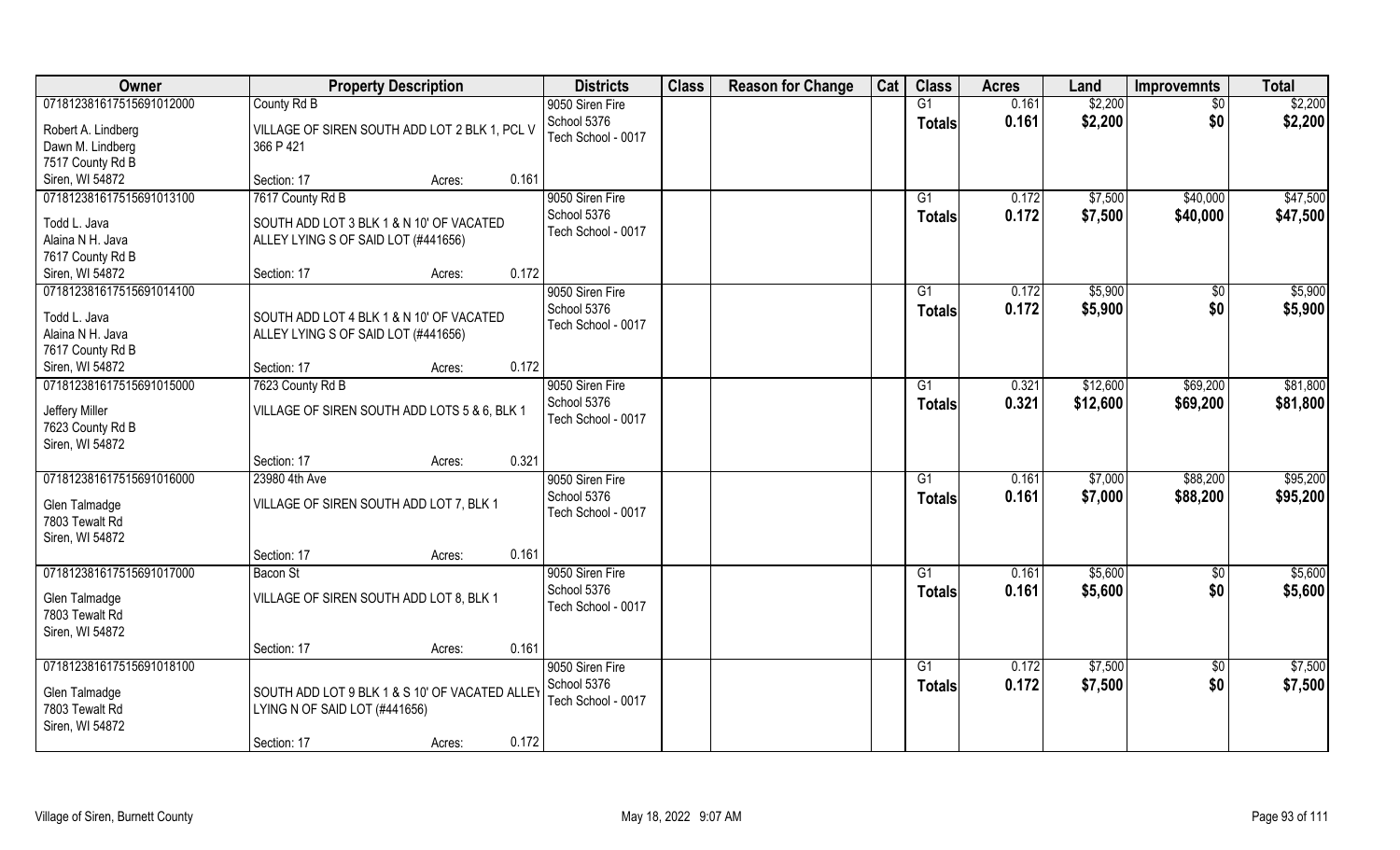| Owner                    | <b>Property Description</b>                     | <b>Districts</b>           | <b>Class</b> | <b>Reason for Change</b> | Cat | <b>Class</b>   | <b>Acres</b> | Land    | <b>Improvemnts</b> | <b>Total</b> |
|--------------------------|-------------------------------------------------|----------------------------|--------------|--------------------------|-----|----------------|--------------|---------|--------------------|--------------|
| 071812381617515691019100 |                                                 | 9050 Siren Fire            |              |                          |     | G1             | 0.172        | \$5,700 | $\overline{50}$    | \$5,700      |
| Glen Talmadge            | SOUTH ADD LOT 10 BLK 1 & S 10' OF VACATED       | School 5376                |              |                          |     | <b>Totals</b>  | 0.172        | \$5,700 | \$0                | \$5,700      |
| 7803 Tewalt Rd           | ALLEY LYING N OF SAID LOT (#441656)             | Tech School - 0017         |              |                          |     |                |              |         |                    |              |
| Siren, WI 54872          |                                                 |                            |              |                          |     |                |              |         |                    |              |
|                          | 0.172<br>Section: 17<br>Acres:                  |                            |              |                          |     |                |              |         |                    |              |
| 071812381617515691020000 | County Rd B                                     | 9050 Siren Fire            |              |                          |     | G <sub>1</sub> | 0.161        | \$1,400 | \$0                | \$1,400      |
| Robert A. Lindberg       | VILLAGE OF SIREN SOUTH ADD LOT 11, BLK 1        | School 5376                |              |                          |     | <b>Totals</b>  | 0.161        | \$1,400 | \$0                | \$1,400      |
| Dawn M. Lindberg         |                                                 | Tech School - 0017         |              |                          |     |                |              |         |                    |              |
| 7517 County Rd B         |                                                 |                            |              |                          |     |                |              |         |                    |              |
| Siren, WI 54872          | 0.161<br>Section: 17<br>Acres:                  |                            |              |                          |     |                |              |         |                    |              |
| 071812381617515691021000 | County Rd B                                     | 9050 Siren Fire            |              |                          |     | G1             | 0.161        | \$1,400 | \$0                | \$1,400      |
| Robert A. Lindberg       | VILLAGE OF SIREN SOUTH ADD LOT 12, BLK 1        | School 5376                |              |                          |     | <b>Totals</b>  | 0.161        | \$1,400 | \$0                | \$1,400      |
| Dawn M. Lindberg         |                                                 | Tech School - 0017         |              |                          |     |                |              |         |                    |              |
| 7517 County Rd B         |                                                 |                            |              |                          |     |                |              |         |                    |              |
| Siren, WI 54872          | 0.161<br>Section: 17<br>Acres:                  |                            |              |                          |     |                |              |         |                    |              |
| 071812381617515691022000 |                                                 | 9050 Siren Fire            |              |                          |     | G <sub>1</sub> | 0.161        | \$5,600 | $\sqrt[6]{3}$      | \$5,600      |
| Grace K. Sexton          | VILLAGE OF SIREN SOUTH ADD LOT 1, BLK 2 (TIF 2) | School 5376<br>TIF 2 -9220 |              |                          |     | <b>Totals</b>  | 0.161        | \$5,600 | \$0                | \$5,600      |
| 7631 County Rd B         |                                                 | Tech School - 0017         |              |                          |     |                |              |         |                    |              |
| Siren, WI 54872          |                                                 |                            |              |                          |     |                |              |         |                    |              |
|                          | 0.161<br>Section: 17<br>Acres:                  |                            |              |                          |     |                |              |         |                    |              |
| 071812381617515691023000 | 7631 County Rd B                                | 9050 Siren Fire            |              |                          |     | G1             | 0.161        | \$7,000 | \$74,400           | \$81,400     |
| Grace K. Sexton          | VILLAGE OF SIREN SOUTH ADD LOT 2, BLK 2 (TIF 2) | School 5376<br>TIF 2-9220  |              |                          |     | <b>Totals</b>  | 0.161        | \$7,000 | \$74,400           | \$81,400     |
| 7631 County Rd B         |                                                 | Tech School - 0017         |              |                          |     |                |              |         |                    |              |
| Siren, WI 54872          |                                                 |                            |              |                          |     |                |              |         |                    |              |
|                          | 0.161<br>Section: 17<br>Acres:                  |                            |              |                          |     |                |              |         |                    |              |
| 071812381617515691024000 | 7637 County Rd B                                | 9050 Siren Fire            |              |                          |     | G <sub>1</sub> | 0.161        | \$7,000 | \$54,600           | \$61,600     |
| Ryan J. Jansen           | VILLAGE OF SIREN SOUTH ADD LOT 3, BLK 2 (TIF 2) | School 5376<br>TIF 2 -9220 |              |                          |     | <b>Totals</b>  | 0.161        | \$7,000 | \$54,600           | \$61,600     |
| 7637 County Rd B         |                                                 | Tech School - 0017         |              |                          |     |                |              |         |                    |              |
| Siren, WI 54872          |                                                 |                            |              |                          |     |                |              |         |                    |              |
|                          | 0.161<br>Section: 17<br>Acres:                  |                            |              |                          |     |                |              |         |                    |              |
| 071812381617515691025000 | 7643 County Rd B                                | 9050 Siren Fire            |              |                          |     | G1             | 0.161        | \$7,000 | \$43,300           | \$50,300     |
| Paul Sexton              | VILLAGE OF SIREN SOUTH ADD LOT 4, BLK 2 (TIF 2) | School 5376<br>TIF 2 -9220 |              |                          |     | <b>Totals</b>  | 0.161        | \$7,000 | \$43,300           | \$50,300     |
| <b>Grace Sexton</b>      |                                                 | Tech School - 0017         |              |                          |     |                |              |         |                    |              |
| 7631 County Rd B         |                                                 |                            |              |                          |     |                |              |         |                    |              |
| Siren, WI 54872          | 0.161<br>Section: 17<br>Acres:                  |                            |              |                          |     |                |              |         |                    |              |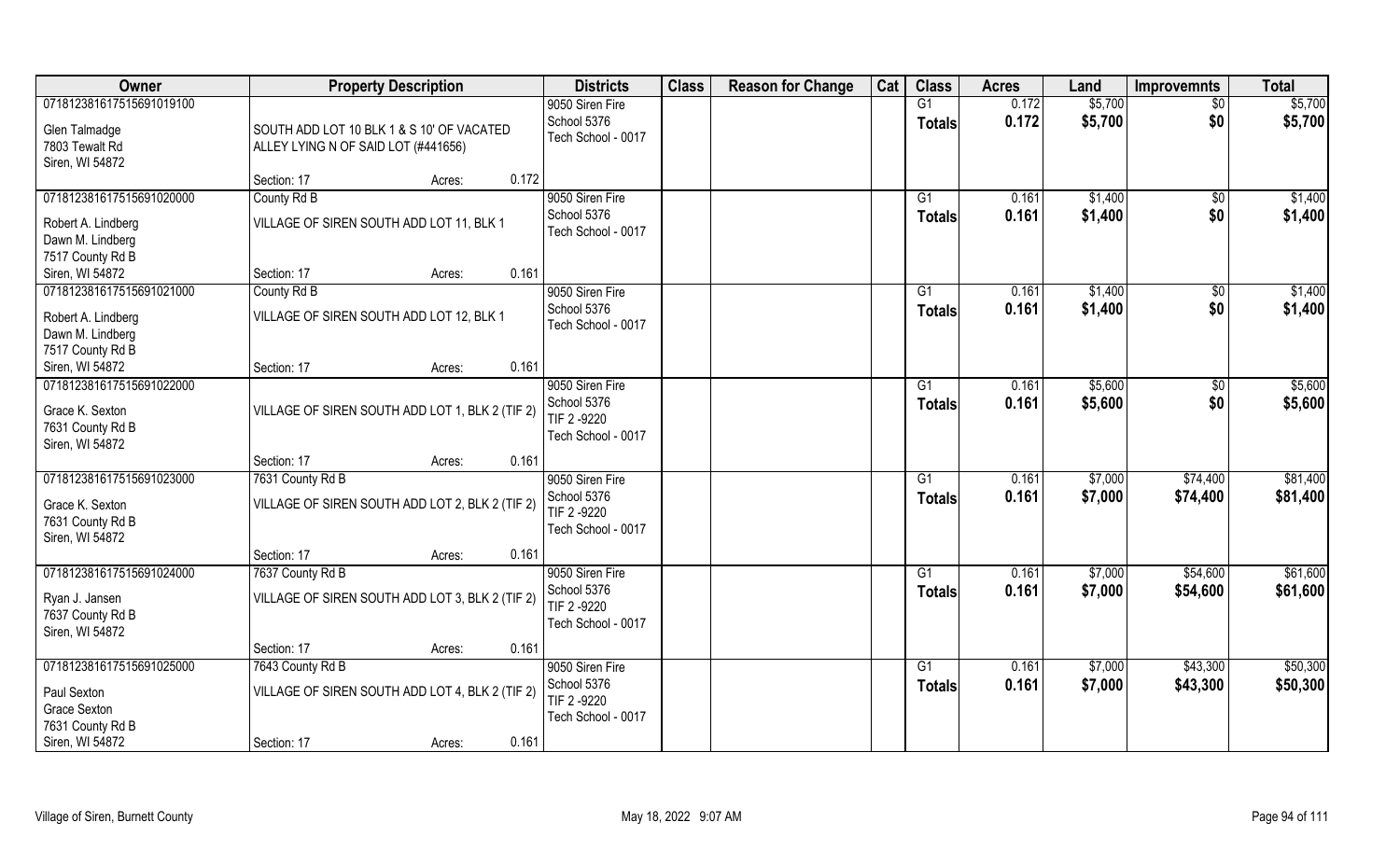| Owner                    | <b>Property Description</b>                     | <b>Districts</b>          | <b>Class</b> | <b>Reason for Change</b> | Cat | <b>Class</b>    | <b>Acres</b> | Land    | <b>Improvemnts</b> | <b>Total</b> |
|--------------------------|-------------------------------------------------|---------------------------|--------------|--------------------------|-----|-----------------|--------------|---------|--------------------|--------------|
| 071812381617515691026000 | County Rd B                                     | 9050 Siren Fire           |              |                          |     | G1              | 0.161        | \$5,600 | $\sqrt{$0}$        | \$5,600      |
| Paul Sexton              | VILLAGE OF SIREN SOUTH ADD LOT 5, BLK 2 (TIF 2) | School 5376               |              |                          |     | <b>Totals</b>   | 0.161        | \$5,600 | \$0                | \$5,600      |
| <b>Grace Sexton</b>      |                                                 | TIF 2 -9220               |              |                          |     |                 |              |         |                    |              |
| 7631 County Rd B         |                                                 | Tech School - 0017        |              |                          |     |                 |              |         |                    |              |
| Siren, WI 54872          | Section: 17<br>0.161<br>Acres:                  |                           |              |                          |     |                 |              |         |                    |              |
| 071812381617515691027000 | County Rd B                                     | 9050 Siren Fire           |              |                          |     | G1              | 0.161        | \$4,100 | \$2,300            | \$6,400      |
|                          |                                                 | School 5376               |              |                          |     | Totals          | 0.161        | \$4,100 | \$2,300            | \$6,400      |
| Paul Sexton              | VILLAGE OF SIREN SOUTH ADD LOT 6, BLK 2 (TIF 2) | TIF 2 -9220               |              |                          |     |                 |              |         |                    |              |
| Grace Sexton             |                                                 | Tech School - 0017        |              |                          |     |                 |              |         |                    |              |
| 7631 County Rd B         | 0.161<br>Section: 17                            |                           |              |                          |     |                 |              |         |                    |              |
| Siren, WI 54872          | Acres:                                          |                           |              |                          |     |                 |              |         |                    | \$5,600      |
| 071812381617515691028000 | 3rd Ave                                         | 9050 Siren Fire           |              |                          |     | G1              | 0.161        | \$5,600 | \$0                |              |
| Marc D. Hobbie           | LOT 7 BLOCK 2 SOUTH ADDITION TO SIREN (NE NW)   | School 5376<br>TIF 2-9220 |              |                          |     | <b>Totals</b>   | 0.161        | \$5,600 | \$0                | \$5,600      |
| PO Box 516               |                                                 | Tech School - 0017        |              |                          |     |                 |              |         |                    |              |
| Siren, WI 54872          |                                                 |                           |              |                          |     |                 |              |         |                    |              |
|                          | 0.161<br>Section: 17<br>Acres:                  |                           |              |                          |     |                 |              |         |                    |              |
| 071812381617515691029000 | 23978 3rd Ave                                   | 9050 Siren Fire           |              |                          |     | G1              | 0.161        | \$7,000 | \$58,500           | \$65,500     |
| Marc D. Hobbie           | LOT 8 BLOCK 2 SOUTH ADDITION TO SIREN (NE NW)   | School 5376               |              |                          |     | Totals          | 0.161        | \$7,000 | \$58,500           | \$65,500     |
| PO Box 516               |                                                 | TIF 2 -9220               |              |                          |     |                 |              |         |                    |              |
| Siren, WI 54872          |                                                 | Tech School - 0017        |              |                          |     |                 |              |         |                    |              |
|                          | 0.161<br>Section: 17<br>Acres:                  |                           |              |                          |     |                 |              |         |                    |              |
| 071812381617515691030000 | 7640 Bacon St                                   | 9050 Siren Fire           |              |                          |     | $\overline{G1}$ | 0.161        | \$7,000 | \$53,900           | \$60,900     |
|                          |                                                 | School 5376               |              |                          |     |                 | 0.161        | \$7,000 | \$53,900           | \$60,900     |
| Shawn S. Swanson         | VILLAGE OF SIREN SOUTH ADD LOT 9, BLK 2 (TIF 2) | TIF 2 -9220               |              |                          |     | <b>Totals</b>   |              |         |                    |              |
| 7640 Bacon St            |                                                 | Tech School - 0017        |              |                          |     |                 |              |         |                    |              |
| Siren, WI 54872          |                                                 |                           |              |                          |     |                 |              |         |                    |              |
|                          | Section: 17<br>0.161<br>Acres:                  |                           |              |                          |     |                 |              |         |                    |              |
| 071812381617515691031000 | 7636 Bacon St                                   | 9050 Siren Fire           |              |                          |     | G1              | 0.161        | \$7,000 | \$36,800           | \$43,800     |
| John S. Kiger            | VILLAGE OF SIREN SOUTH ADD LOT 10, BLK 2 (TIF   | School 5376               |              |                          |     | <b>Totals</b>   | 0.161        | \$7,000 | \$36,800           | \$43,800     |
| 24282 Nelson Rd          | 2)                                              | TIF 2 -9220               |              |                          |     |                 |              |         |                    |              |
| Webster, WI 54893        |                                                 | Tech School - 0017        |              |                          |     |                 |              |         |                    |              |
|                          | 0.161<br>Section: 17<br>Acres:                  |                           |              |                          |     |                 |              |         |                    |              |
| 071812381617515691032000 |                                                 | 9050 Siren Fire           |              |                          |     | G1              | 0.161        | \$5,600 | $\sqrt{$0}$        | \$5,600      |
|                          |                                                 | School 5376               |              |                          |     | <b>Totals</b>   | 0.161        | \$5,600 | \$0                | \$5,600      |
| James Stenberg           | VILLAGE OF SIREN SOUTH ADD LOT 11, BLK 2 (TIF   | TIF 2-9220                |              |                          |     |                 |              |         |                    |              |
| 23979 4th Ave            | 2)                                              | Tech School - 0017        |              |                          |     |                 |              |         |                    |              |
| Siren, WI 54872          | 0.161                                           |                           |              |                          |     |                 |              |         |                    |              |
|                          | Section: 17<br>Acres:                           |                           |              |                          |     |                 |              |         |                    |              |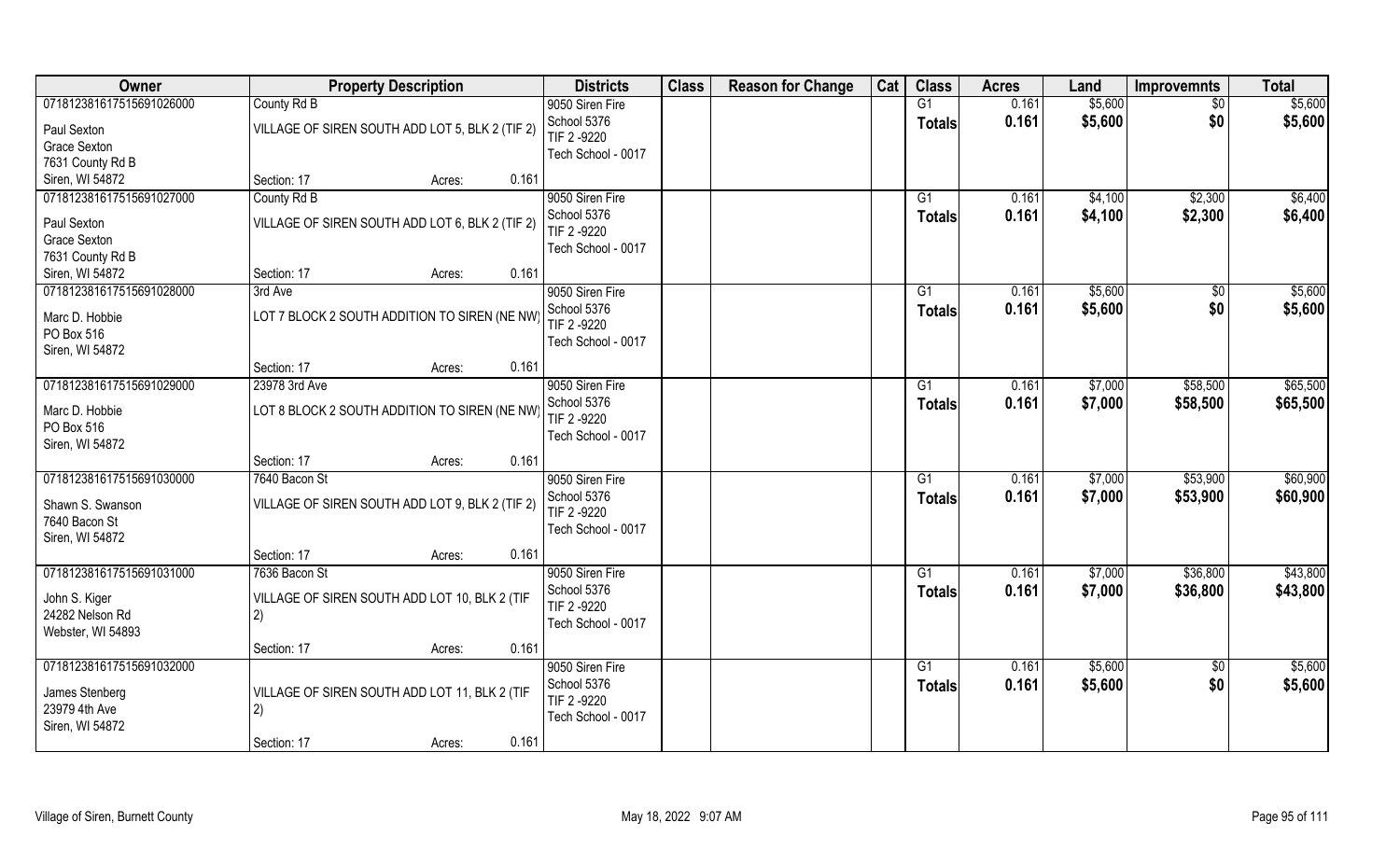| Owner                             | <b>Property Description</b>                     | <b>Districts</b>                 | <b>Class</b> | <b>Reason for Change</b> | Cat | <b>Class</b>  | <b>Acres</b> | Land     | <b>Improvemnts</b> | <b>Total</b> |
|-----------------------------------|-------------------------------------------------|----------------------------------|--------------|--------------------------|-----|---------------|--------------|----------|--------------------|--------------|
| 071812381617515691033000          | 23979 4th Ave                                   | 9050 Siren Fire                  |              |                          |     | G1            | 0.161        | \$7,000  | \$76,600           | \$83,600     |
| James Stenberg                    | VILLAGE OF SIREN SOUTH ADD LOT 12, BLK 2 (TIF   | School 5376<br>TIF 2 -9220       |              |                          |     | <b>Totals</b> | 0.161        | \$7,000  | \$76,600           | \$83,600     |
| 23979 4th Ave                     | 2)                                              | Tech School - 0017               |              |                          |     |               |              |          |                    |              |
| Siren, WI 54872                   | 0.161                                           |                                  |              |                          |     |               |              |          |                    |              |
| 071812381617515691034000          | Section: 17<br>Acres:<br>7631 Bacon St          | 9050 Siren Fire                  |              |                          |     | G1            | 0.482        | \$16,700 | \$130,300          | \$147,000    |
|                                   |                                                 | School 5376                      |              |                          |     | Totals        | 0.482        | \$16,700 | \$130,300          | \$147,000    |
| Louis D'Jock Revoc Living Trust   | VILLAGE OF SIREN SOUTH ADD LOTS 1, 2 & 3, BLK 3 | TIF 2-9220                       |              |                          |     |               |              |          |                    |              |
| Poa David D'Jock                  | (TIF 2)                                         | Tech School - 0017               |              |                          |     |               |              |          |                    |              |
| 7764 Tewalt Rd<br>Siren, WI 54872 | 0.482<br>Section: 17<br>Acres:                  |                                  |              |                          |     |               |              |          |                    |              |
| 071812381617515691035000          | <b>Bacon St</b>                                 | 9050 Siren Fire                  |              |                          |     | G1            | 0.161        | \$5,600  | $\sqrt{6}$         | \$5,600      |
|                                   |                                                 | School 5376                      |              |                          |     | <b>Totals</b> | 0.161        | \$5,600  | \$0                | \$5,600      |
| David B. Hall                     | VILLAGE OF SIREN SOUTH ADD LOT 4, BLK 3 (TIF 2) | TIF 2-9220                       |              |                          |     |               |              |          |                    |              |
| PO Box 637<br>Siren, WI 54872     |                                                 | Tech School - 0017               |              |                          |     |               |              |          |                    |              |
|                                   | 0.161<br>Section: 17<br>Acres:                  |                                  |              |                          |     |               |              |          |                    |              |
| 071812381617515691036000          | 7643 Bacon St                                   | 9050 Siren Fire                  |              |                          |     | G1            | 0.161        | \$7,000  | \$83,400           | \$90,400     |
|                                   |                                                 | School 5376                      |              |                          |     | <b>Totals</b> | 0.161        | \$7,000  | \$83,400           | \$90,400     |
| David B. Hall<br>PO Box 637       | VILLAGE OF SIREN SOUTH ADD LOT 5, BLK 3 (TIF 2) | TIF 2 -9220                      |              |                          |     |               |              |          |                    |              |
| Siren, WI 54872                   |                                                 | Tech School - 0017               |              |                          |     |               |              |          |                    |              |
|                                   | 0.161<br>Section: 17<br>Acres:                  |                                  |              |                          |     |               |              |          |                    |              |
| 071812381617515691037000          |                                                 | 9050 Siren Fire                  |              |                          |     | G1            | 0.161        | \$4,100  | $\sqrt[6]{30}$     | \$4,100      |
| David B. Hall                     | VILLAGE OF SIREN SOUTH ADD LOT 6, BLK 3 (TIF 2) | School 5376                      |              |                          |     | <b>Totals</b> | 0.161        | \$4,100  | \$0                | \$4,100      |
| PO Box 637                        |                                                 | TIF 2-9220                       |              |                          |     |               |              |          |                    |              |
| Siren, WI 54872                   |                                                 | Tech School - 0017               |              |                          |     |               |              |          |                    |              |
|                                   | Section: 17<br>0.161<br>Acres:                  |                                  |              |                          |     |               |              |          |                    |              |
| 071812381617515691038000          | 23954 3rd Ave                                   | 9050 Siren Fire                  |              |                          |     | G1            | 0.161        | \$7,000  | \$58,500           | \$65,500     |
| Dale Dornburg                     | VILLAGE OF SIREN SOUTH ADD LOT 7, BLK 3 (TIF 2) | School 5376                      |              |                          |     | <b>Totals</b> | 0.161        | \$7,000  | \$58,500           | \$65,500     |
| Jodi Dornburg                     |                                                 | TIF 2 -9220                      |              |                          |     |               |              |          |                    |              |
| 27427 Stonegate Rd                |                                                 | Tech School - 0017               |              |                          |     |               |              |          |                    |              |
| Webster, WI 54893                 | 0.161<br>Section: 17<br>Acres:                  |                                  |              |                          |     |               |              |          |                    |              |
| 071812381617515691039000          |                                                 | 9050 Siren Fire                  |              |                          |     | G1            | 0.161        | \$5,600  | $\overline{50}$    | \$5,600      |
| Dale Dornburg                     | VILLAGE OF SIREN SOUTH ADD LOT 8, BLK 3 (TIF 2) | School 5376                      |              |                          |     | Totals        | 0.161        | \$5,600  | \$0                | \$5,600      |
| Jodi Dornburg                     |                                                 | TIF 2-9220<br>Tech School - 0017 |              |                          |     |               |              |          |                    |              |
| 27427 Stonegate Rd                |                                                 |                                  |              |                          |     |               |              |          |                    |              |
| Webster, WI 54893                 | Section: 17<br>0.161<br>Acres:                  |                                  |              |                          |     |               |              |          |                    |              |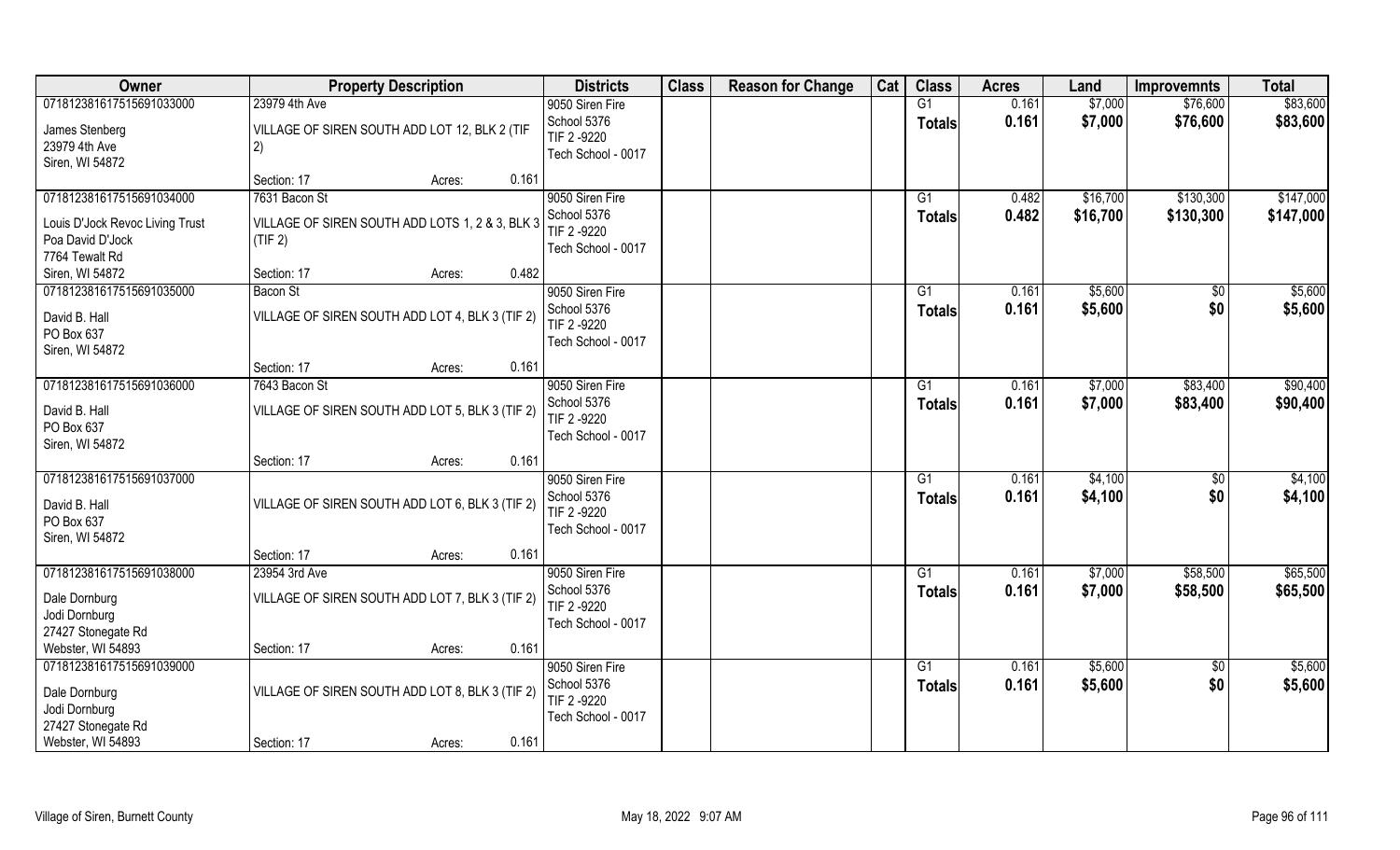| Owner                           | <b>Property Description</b>                     |        |       | <b>Districts</b>           | <b>Class</b> | <b>Reason for Change</b> | Cat | <b>Class</b>  | <b>Acres</b> | Land     | <b>Improvemnts</b> | <b>Total</b> |
|---------------------------------|-------------------------------------------------|--------|-------|----------------------------|--------------|--------------------------|-----|---------------|--------------|----------|--------------------|--------------|
| 071812381617515691040000        | Bacon St                                        |        |       | 9050 Siren Fire            |              |                          |     | G1            | 0.161        | \$4,100  | \$0                | \$4,100      |
| Dale Dornburg                   | VILLAGE OF SIREN SOUTH ADD LOT 9, BLK 3 (TIF 2) |        |       | School 5376<br>TIF 2 -9220 |              |                          |     | <b>Totals</b> | 0.161        | \$4,100  | \$0                | \$4,100      |
| Jodi Dornburg                   |                                                 |        |       | Tech School - 0017         |              |                          |     |               |              |          |                    |              |
| 27427 Stonegate Rd              |                                                 |        |       |                            |              |                          |     |               |              |          |                    |              |
| Webster, WI 54893               | Section: 17                                     | Acres: | 0.161 |                            |              |                          |     |               |              |          |                    |              |
| 071812381617515691041000        | 23951 4th Ave                                   |        |       | 9050 Siren Fire            |              |                          |     | G2            | 0.480        | \$19,700 | \$19,800           | \$39,500     |
| Louis D'Jock Revoc Living Trust | VILLAGE OF SIREN SOUTH ADD LOTS 10, 11 & 12,    |        |       | School 5376                |              |                          |     | <b>Totals</b> | 0.480        | \$19,700 | \$19,800           | \$39,500     |
| Poa David D'Jock                | <b>BLK 3 (TIF 2)</b>                            |        |       | TIF 2 -9220                |              |                          |     |               |              |          |                    |              |
| 7764 Tewalt Rd                  |                                                 |        |       | Tech School - 0017         |              |                          |     |               |              |          |                    |              |
| Siren, WI 54872                 | Section: 17                                     | Acres: | 0.480 |                            |              |                          |     |               |              |          |                    |              |
| 071812381617515702011000        | 7621 Capes St                                   |        |       | 9050 Siren Fire            |              |                          |     | G1            | 0.340        | \$15,800 | \$82,500           | \$98,300     |
| <b>Michael Stewart</b>          | VILLAGE OF SIREN SUNNYSIDE ADD LOT 1, BLK A     |        |       | School 5376                |              |                          |     | <b>Totals</b> | 0.340        | \$15,800 | \$82,500           | \$98,300     |
| Jennifer Stewart                |                                                 |        |       | Tech School - 0017         |              |                          |     |               |              |          |                    |              |
| 7621 Capes St                   |                                                 |        |       |                            |              |                          |     |               |              |          |                    |              |
| Siren, WI 54872                 | Section: 17                                     | Acres: | 0.340 |                            |              |                          |     |               |              |          |                    |              |
| 071812381617515702012000        | 23888 4th Ave                                   |        |       | 9050 Siren Fire            |              |                          |     | G1            | 0.610        | \$33,200 | \$53,700           | \$86,900     |
|                                 |                                                 |        |       | School 5376                |              |                          |     | <b>Totals</b> | 0.610        | \$33,200 | \$53,700           | \$86,900     |
| Joseph E. Krear Sr              | VILLAGE OF SIREN SUNNYSIDE ADD LOT 2, BLK A     |        |       | Tech School - 0017         |              |                          |     |               |              |          |                    |              |
| 160 Vine St                     |                                                 |        |       |                            |              |                          |     |               |              |          |                    |              |
| Prescott, WI 54021              | Section: 17                                     | Acres: | 0.610 |                            |              |                          |     |               |              |          |                    |              |
| 071812381617515702013000        | 23891 4th Ave                                   |        |       | 9050 Siren Fire            |              |                          |     | G1            | 0.280        | \$11,400 | \$104,900          | \$116,300    |
|                                 |                                                 |        |       | School 5376                |              |                          |     |               | 0.280        | \$11,400 | \$104,900          | \$116,300    |
| Andrew B. Douglas               | VILLAGE OF SIREN SUNNYSIDE ADD LOT 1, BLK B     |        |       | TIF 2-9220                 |              |                          |     | Totals        |              |          |                    |              |
| 23891 4th Ave                   | (TIF 2)                                         |        |       | Tech School - 0017         |              |                          |     |               |              |          |                    |              |
| Siren, WI 54872                 |                                                 |        |       |                            |              |                          |     |               |              |          |                    |              |
|                                 | Section: 17                                     | Acres: | 0.280 |                            |              |                          |     |               |              |          |                    |              |
| 071812381617515702014000        | 7639 Capes St                                   |        |       | 9050 Siren Fire            |              |                          |     | G1            | 0.500        | \$16,900 | \$77,300           | \$94,200     |
| Douglas Beedle                  | VILLAGE OF SIREN SUNNYSIDE ADD LOTS 2 & 3.      |        |       | School 5376                |              |                          |     | <b>Totals</b> | 0.500        | \$16,900 | \$77,300           | \$94,200     |
| 7639 Capes St                   | BLK B (TIF 2)                                   |        |       | TIF 2 -9220                |              |                          |     |               |              |          |                    |              |
| Siren, WI 54872                 |                                                 |        |       | Tech School - 0017         |              |                          |     |               |              |          |                    |              |
|                                 | Section: 17                                     | Acres: | 0.500 |                            |              |                          |     |               |              |          |                    |              |
| 071812381617515702015000        | 23894 3rd Ave                                   |        |       | 9050 Siren Fire            |              |                          |     | G1            | 0.250        | \$10,600 | \$83,600           | \$94,200     |
| Sonya J. Morse                  | VILLAGE OF SIREN SUNNYSIDE ADD LOT 4, BLK B     |        |       | School 5376                |              |                          |     | <b>Totals</b> | 0.250        | \$10,600 | \$83,600           | \$94,200     |
| 23894 3rd Ave                   | (TIF 2)                                         |        |       | TIF 2-9220                 |              |                          |     |               |              |          |                    |              |
| Siren, WI 54872                 |                                                 |        |       | Tech School - 0017         |              |                          |     |               |              |          |                    |              |
|                                 | Section: 17                                     | Acres: | 0.250 |                            |              |                          |     |               |              |          |                    |              |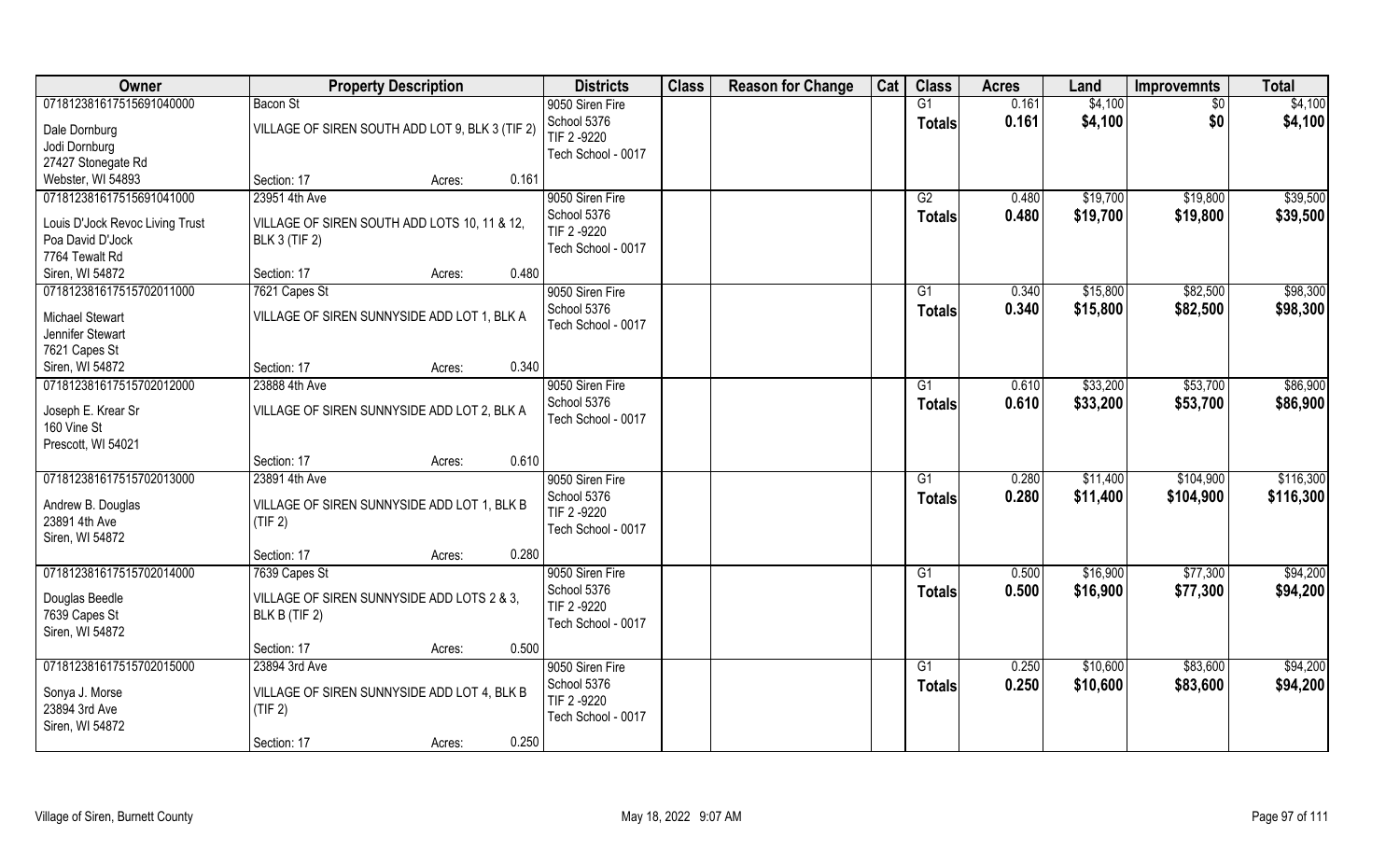| Owner                                                                                          | <b>Property Description</b>                                                                                                                                              | <b>Districts</b>                                                    | <b>Class</b> | <b>Reason for Change</b> | Cat | <b>Class</b>              | <b>Acres</b>   | Land                 | <b>Improvemnts</b>   | <b>Total</b>         |
|------------------------------------------------------------------------------------------------|--------------------------------------------------------------------------------------------------------------------------------------------------------------------------|---------------------------------------------------------------------|--------------|--------------------------|-----|---------------------------|----------------|----------------------|----------------------|----------------------|
| 071812381617515702016000                                                                       | 7644 James St                                                                                                                                                            | 9050 Siren Fire                                                     |              |                          |     | G1                        | 0.250          | \$10,600             | \$74,000             | \$84,600             |
| Brian R & Carol V Mcbroom Life Estate<br>PO Box 88<br>Siren, WI 54872                          | VILLAGE OF SIREN SUNNYSIDE ADD LOT 5, BLK B<br>(TIF 2)                                                                                                                   | School 5376<br>TIF 2-9220<br>Tech School - 0017                     |              |                          |     | <b>Totals</b>             | 0.250          | \$10,600             | \$74,000             | \$84,600             |
|                                                                                                | 0.250<br>Section: 17<br>Acres:                                                                                                                                           |                                                                     |              |                          |     |                           |                |                      |                      |                      |
| 071812381617515702017000<br>Pamela J. Daniels<br>7640 James St<br>Siren, WI 54872              | 7640 James St<br>VILLAGE OF SIREN SUNNYSIDE ADD LOT 6, BLK B<br>(TIF 2)                                                                                                  | 9050 Siren Fire<br>School 5376<br>TIF 2-9220<br>Tech School - 0017  |              |                          |     | $\overline{G1}$<br>Totals | 0.250<br>0.250 | \$10,600<br>\$10,600 | \$81,000<br>\$81,000 | \$91,600<br>\$91,600 |
|                                                                                                | 0.250<br>Section: 17<br>Acres:                                                                                                                                           |                                                                     |              |                          |     |                           |                |                      |                      |                      |
| 071812381617515702018000<br>Diane M Richison - Life Estate<br>23873 4th Ave<br>Siren, WI 54872 | VILLAGE OF SIREN SUNNYSIDE ADD LOT 7, BLK B<br>(TIF 2)                                                                                                                   | 9050 Siren Fire<br>School 5376<br>TIF 2-9220<br>Tech School - 0017  |              |                          |     | G1<br><b>Totals</b>       | 0.250<br>0.250 | \$6,300<br>\$6,300   | \$0<br>\$0           | \$6,300<br>\$6,300   |
|                                                                                                | 0.250<br>Section: 17<br>Acres:                                                                                                                                           |                                                                     |              |                          |     |                           |                |                      |                      |                      |
| 071812381617515702019000                                                                       | 23873 4th Ave                                                                                                                                                            | 9050 Siren Fire                                                     |              |                          |     | G1                        | 0.250          | \$10,600             | \$63,500             | \$74,100             |
| Diane M Richison - Life Estate<br>23873 4th Ave<br>Siren, WI 54872                             | VILLAGE OF SIREN SUNNYSIDE ADD LOT 8, BLK B<br>(TIF 2)                                                                                                                   | School 5376<br>TIF 2 -9220<br>Tech School - 0017                    |              |                          |     | <b>Totals</b>             | 0.250          | \$10,600             | \$63,500             | \$74,100             |
|                                                                                                | 0.250<br>Section: 17<br>Acres:                                                                                                                                           |                                                                     |              |                          |     |                           |                |                      |                      |                      |
| 071812381617515702020001<br>Jd Hunter Trust<br>7653 Capes St<br>Siren, WI 54872                | 23893 3rd Ave<br>SUNNYSIDE ADDITION VIL SIREN LOT 3 CSM V22<br>P184 (#390104) (FRMLY PRT CSM V19 P 281 & LOTS<br>1,2 & 3 BLK C) (TIF 2)                                  | 9050 Siren Fire<br>School 5376<br>TIF 2-9220<br>Tech School - 0017  |              |                          |     | G1<br><b>Totals</b>       | 0.180<br>0.180 | \$7,800<br>\$7,800   | \$61,700<br>\$61,700 | \$69,500<br>\$69,500 |
|                                                                                                | Section: 17<br>0.180<br>Acres:                                                                                                                                           |                                                                     |              |                          |     |                           |                |                      |                      |                      |
| 071812381617515702020002<br>Jd Hunter Trust<br>7653 Capes St<br>Siren, WI 54872                | 23891 3rd Ave<br>SUNNYSIDE ADDITION VIL SIREN LOT 4 CSM V22<br>P184 (#390104) (FRMLY PRT CSM V19 P281 & LOTS<br>1,2 & 3 BLK C) (TIF 2)<br>Section: 17<br>0.170<br>Acres: | 9050 Siren Fire<br>School 5376<br>TIF 2-9220<br>Tech School - 0017  |              |                          |     | G1<br><b>Totals</b>       | 0.170<br>0.170 | \$7,400<br>\$7,400   | \$61,700<br>\$61,700 | \$69,100<br>\$69,100 |
| 071812381617515702020003<br>Jd Hunter Trust<br>7653 Capes St<br>Siren, WI 54872                | 7651 Capes St<br>SUNNYSIDE ADDITION VIL SIREN LOT 5 CSM V22<br>P184 (#390104) (FRMLY PRT CSM V19 P281 & LOTS<br>1,2 & 3 BLK C) (TIF 2)<br>Section: 17<br>0.140<br>Acres: | 9050 Siren Fire<br>School 5376<br>TIF 2 -9220<br>Tech School - 0017 |              |                          |     | G1<br><b>Totals</b>       | 0.140<br>0.140 | \$6,100<br>\$6,100   | \$69,000<br>\$69,000 | \$75,100<br>\$75,100 |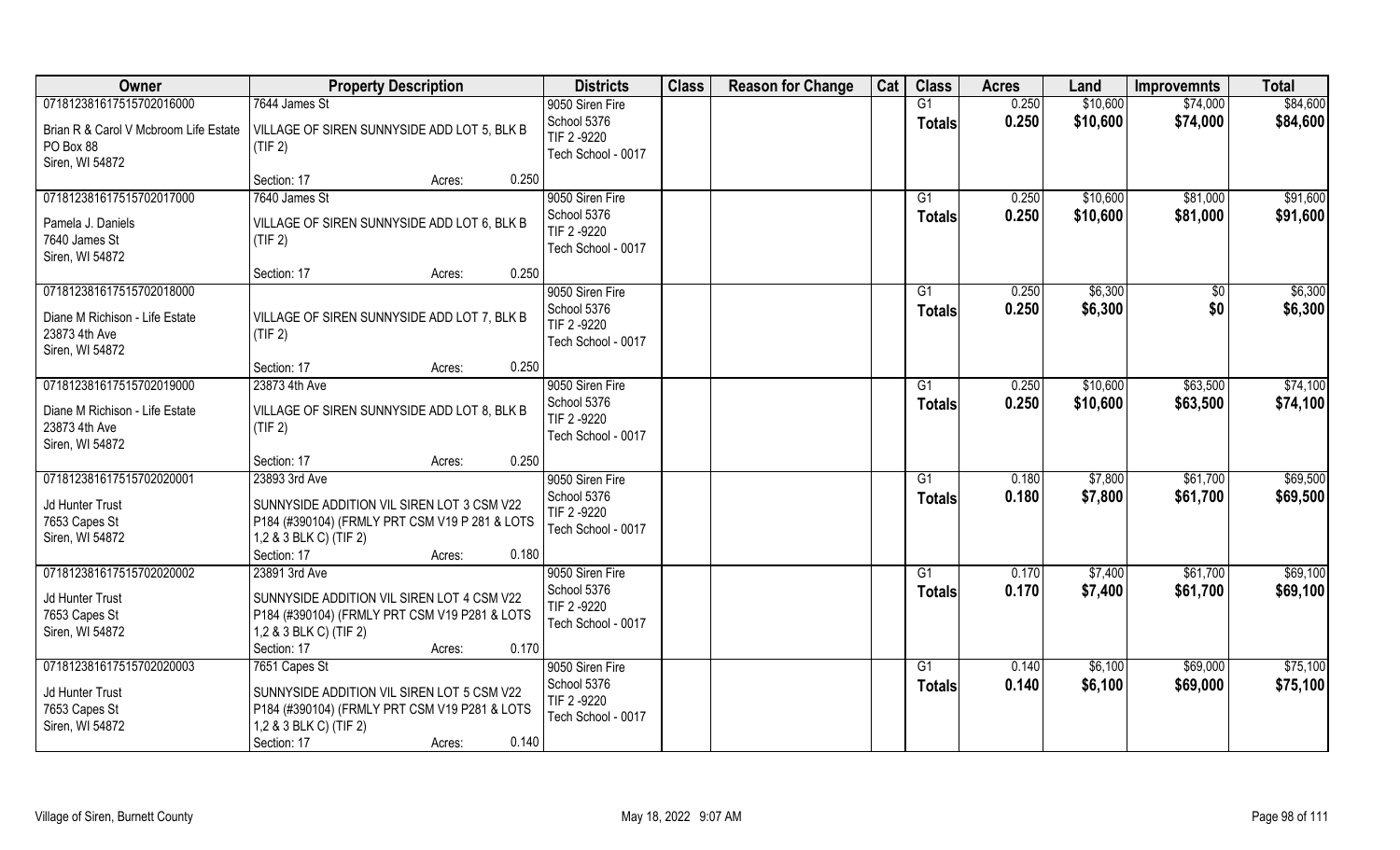| Owner                                                                                      | <b>Property Description</b>                                                                                                                                              | <b>Districts</b>                                                    | <b>Class</b> | <b>Reason for Change</b> | Cat | <b>Class</b>                     | <b>Acres</b>   | Land                 | <b>Improvemnts</b>     | <b>Total</b>           |
|--------------------------------------------------------------------------------------------|--------------------------------------------------------------------------------------------------------------------------------------------------------------------------|---------------------------------------------------------------------|--------------|--------------------------|-----|----------------------------------|----------------|----------------------|------------------------|------------------------|
| 071812381617515702020004<br>Jd Hunter Trust<br>7653 Capes St<br>Siren, WI 54872            | 7653 Capes St<br>SUNNYSIDE ADDITION VIL SIREN LOT 6 CSM V22<br>P184 (#390104) (FRMLY PRT CSM V19 P281 & LOTS<br>1,2 & 3 BLK C) (TIF 2)<br>Section: 17<br>0.310<br>Acres: | 9050 Siren Fire<br>School 5376<br>TIF 2-9220<br>Tech School - 0017  |              |                          |     | G1<br><b>Totals</b>              | 0.310<br>0.310 | \$12,300<br>\$12,300 | \$89,000<br>\$89,000   | \$101,300<br>\$101,300 |
| 071812381617515702023000<br>Lake Country Riders Club<br>PO Box 127<br>Siren, WI 54872      | James St<br>VILLAGE OF SIREN SUNNYSIDE ADD LOT 4, BLK C<br>EX E 42' (TIF 2)<br>0.166<br>Section: 17<br>Acres:                                                            | 9050 Siren Fire<br>School 5376<br>TIF 2-9220<br>Tech School - 0017  |              |                          |     | G2<br><b>Totals</b>              | 0.166<br>0.166 | \$7,200<br>\$7,200   | \$0<br>\$0             | \$7,200<br>\$7,200     |
| 071812381617515702024100<br>Jason Popp<br>Rebecca Popp<br>23875 3rd Ave<br>Siren, WI 54872 | 23875 3rd Ave<br>VILLAGE OF SIREN SUNNYSIDE ADD E 42' LOT 4,<br>LOTS 5 & 6 BLK C (TIF 2)<br>0.680<br>Section: 17<br>Acres:                                               | 9050 Siren Fire<br>School 5376<br>TIF 2-9220<br>Tech School - 0017  |              |                          |     | G1<br><b>Totals</b>              | 0.680<br>0.680 | \$18,400<br>\$18,400 | \$107,800<br>\$107,800 | \$126,200<br>\$126,200 |
| 071812381617515702026000<br>Sarah Thomas<br>22750 Soderberg Rd<br>Siren, WI 54872          | 7657 James St<br>VILLAGE OF SIREN SUNNYSIDE ADD LOT 1, BLK D<br>(TIF 2)<br>0.250<br>Section: 17<br>Acres:                                                                | 9050 Siren Fire<br>School 5376<br>TIF 2-9220<br>Tech School - 0017  |              |                          |     | G1<br><b>Totals</b>              | 0.250<br>0.250 | \$10,600<br>\$10,600 | \$65,800<br>\$65,800   | \$76,400<br>\$76,400   |
| 071812381617515702027000<br>Sarah Thomas<br>22750 Soderberg Rd<br>Siren, WI 54872          | VILLAGE OF SIREN SUNNYSIDE ADD LOT 2, BLK D<br>(TIF 2)<br>0.250<br>Section: 17<br>Acres:                                                                                 | 9050 Siren Fire<br>School 5376<br>TIF 2 -9220<br>Tech School - 0017 |              |                          |     | G1<br><b>Totals</b>              | 0.250<br>0.250 | \$6,300<br>\$6,300   | $\sqrt[6]{}$<br>\$0    | \$6,300<br>\$6,300     |
| 071812381617515702028000<br>Renae Rodenberg<br>7667 James St<br>Siren, WI 54872            | 7667 James St<br>VILLAGE OF SIREN SUNNYSIDE ADD LOT 3, BLK D<br>(TIF 2)<br>0.300<br>Section: 17<br>Acres:                                                                | 9050 Siren Fire<br>School 5376<br>TIF 2-9220<br>Tech School - 0017  |              |                          |     | $\overline{G1}$<br><b>Totals</b> | 0.300<br>0.300 | \$12,000<br>\$12,000 | \$75,000<br>\$75,000   | \$87,000<br>\$87,000   |
| 071812381617515702029000<br>Renae Rodenberg<br>7667 James St<br>Siren, WI 54872            | James St<br>VILLAGE OF SIREN SUNNYSIDE ADD LOT 4, BLK D<br>(TIF 2)<br>0.340<br>Section: 17<br>Acres:                                                                     | 9050 Siren Fire<br>School 5376<br>TIF 2-9220<br>Tech School - 0017  |              |                          |     | G1<br><b>Totals</b>              | 0.340<br>0.340 | \$6,100<br>\$6,100   | \$0<br>\$0             | \$6,100<br>\$6,100     |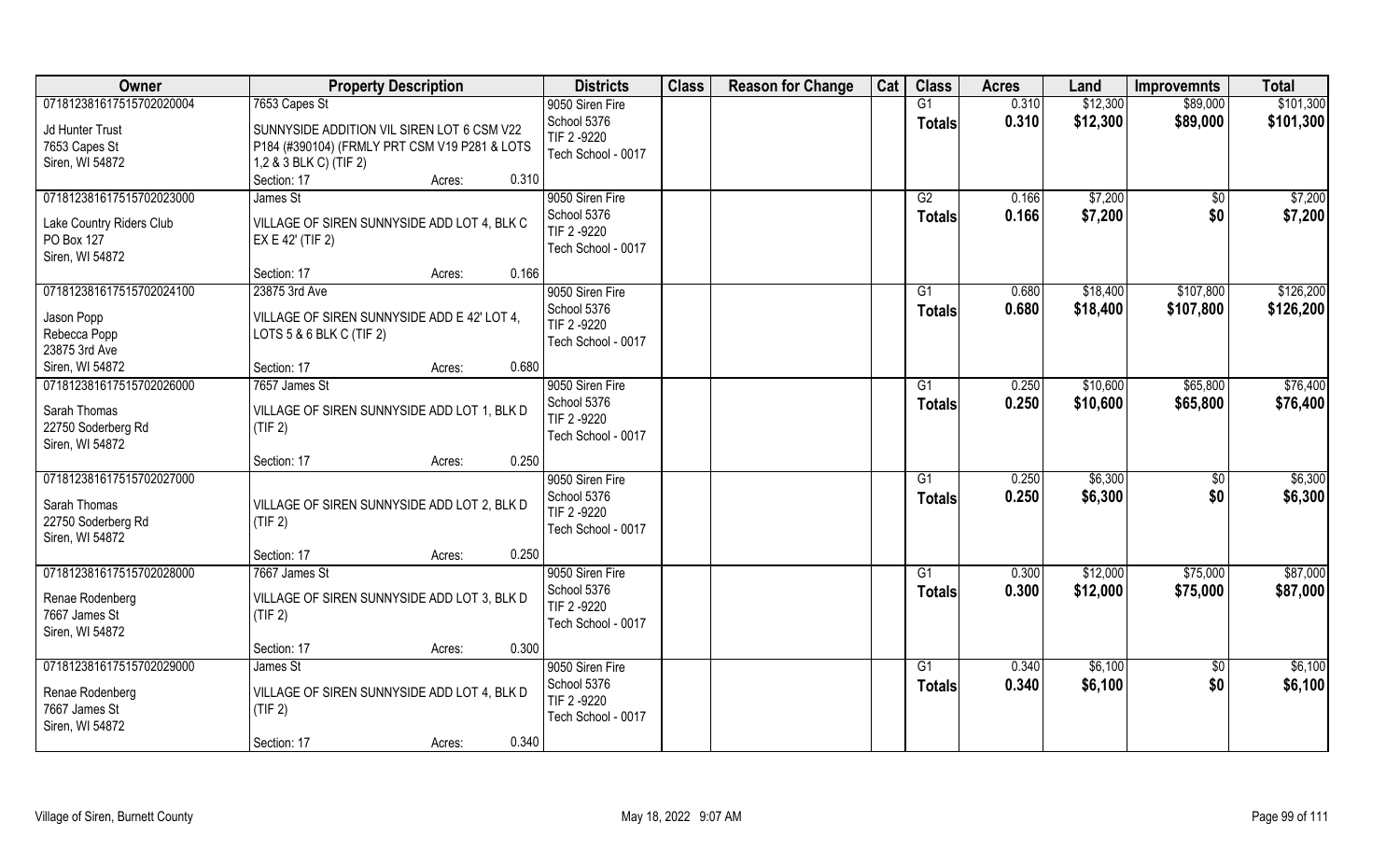| Owner                                                                                                          | <b>Property Description</b>                                                                                                               | <b>Districts</b>                                                    | <b>Class</b> | <b>Reason for Change</b> | Cat | <b>Class</b>                    | <b>Acres</b>   | Land                 | <b>Improvemnts</b>   | <b>Total</b>           |
|----------------------------------------------------------------------------------------------------------------|-------------------------------------------------------------------------------------------------------------------------------------------|---------------------------------------------------------------------|--------------|--------------------------|-----|---------------------------------|----------------|----------------------|----------------------|------------------------|
| 071812381617515702030000<br>Richard D. Kelley<br>23843 3rd Ave<br>Siren, WI 54872                              | 23843 3rd Ave<br>VILLAGE OF SIREN SUNNYSIDE ADD LOTS 5 & 6,<br>BLK D (TIF 2)                                                              | 9050 Siren Fire<br>School 5376<br>TIF 2-9220<br>Tech School - 0017  |              |                          |     | G1<br><b>Totals</b>             | 0.590<br>0.590 | \$17,600<br>\$17,600 | \$84,700<br>\$84,700 | \$102,300<br>\$102,300 |
| 071812381617515702031000<br><b>Brian Sexton</b><br>23863 Fourth Ave<br>Siren, WI 54872                         | Section: 17<br>0.590<br>Acres:<br>23863 4th Ave<br>VILLAGE OF SIREN SUNNYSIDE ADD LOT 1, BLK E<br>(TIF 2)                                 | 9050 Siren Fire<br>School 5376<br>TIF 2 -9220<br>Tech School - 0017 |              |                          |     | G1<br>Totals                    | 0.250<br>0.250 | \$10,600<br>\$10,600 | \$91,600<br>\$91,600 | \$102,200<br>\$102,200 |
| 071812381617515702032000<br><b>Brian Sexton</b><br>23863 Fourth Ave<br>Siren, WI 54872                         | 0.250<br>Section: 17<br>Acres:<br>4th Ave<br>VILLAGE OF SIREN SUNNYSIDE ADD LOT 2, BLK E<br>(TIF 2)<br>0.250<br>Section: 17<br>Acres:     | 9050 Siren Fire<br>School 5376<br>TIF 2-9220<br>Tech School - 0017  |              |                          |     | G1<br><b>Totals</b>             | 0.250<br>0.250 | \$6,300<br>\$6,300   | \$11,500<br>\$11,500 | \$17,800<br>\$17,800   |
| 071812381617515702033000<br><b>Edwin Arthur Steinke</b><br>Sheil Steinke<br>23975 Peterson Rd                  | Oak Ln<br>VILLAGE OF SIREN SUNNYSIDE ADD LOT 3, BLK E<br>(TIF 2)                                                                          | 9050 Siren Fire<br>School 5376<br>TIF 2-9220<br>Tech School - 0017  |              |                          |     | G1<br><b>Totals</b>             | 0.250<br>0.250 | \$6,300<br>\$6,300   | \$0<br>\$0           | \$6,300<br>\$6,300     |
| Siren, WI 54872-8757<br>071812381617515702034000<br>Edwin Arthur Steinke<br>Sheil Steinke<br>23975 Peterson Rd | 0.250<br>Section: 17<br>Acres:<br>23862 3rd Ave<br>VILLAGE OF SIREN SUNNYSIDE ADD LOT 4, BLK E<br>(TIF 2)                                 | 9050 Siren Fire<br>School 5376<br>TIF 2 -9220<br>Tech School - 0017 |              |                          |     | G <sub>1</sub><br><b>Totals</b> | 0.250<br>0.250 | \$10,600<br>\$10,600 | \$55,700<br>\$55,700 | \$66,300<br>\$66,300   |
| Siren, WI 54872-8757<br>071812381617515702035000<br>Janice C. Lind<br>417 8th Street Ct<br>Luck, WI 54853-9096 | 0.250<br>Section: 17<br>Acres:<br>7645 Oak Ln<br>VILLAGE OF SIREN SUNNYSIDE ADD LOT 5, BLK E<br>(TIF 2)<br>0.250<br>Section: 17<br>Acres: | 9050 Siren Fire<br>School 5376<br>TIF 2 -9220<br>Tech School - 0017 |              |                          |     | G1<br><b>Totals</b>             | 0.250<br>0.250 | \$10,600<br>\$10,600 | \$59,200<br>\$59,200 | \$69,800<br>\$69,800   |
| 071812381617515702036000<br>Janice C. Lind<br>417 8th Street Ct<br>Luck, WI 54853-9096                         | Oak Ln<br>VILLAGE OF SIREN SUNNYSIDE ADD LOT 6, BLK E<br>(TIF 2)<br>0.250<br>Section: 17<br>Acres:                                        | 9050 Siren Fire<br>School 5376<br>TIF 2 -9220<br>Tech School - 0017 |              |                          |     | G1<br><b>Totals</b>             | 0.250<br>0.250 | \$6,300<br>\$6,300   | $\sqrt{6}$<br>\$0    | \$6,300<br>\$6,300     |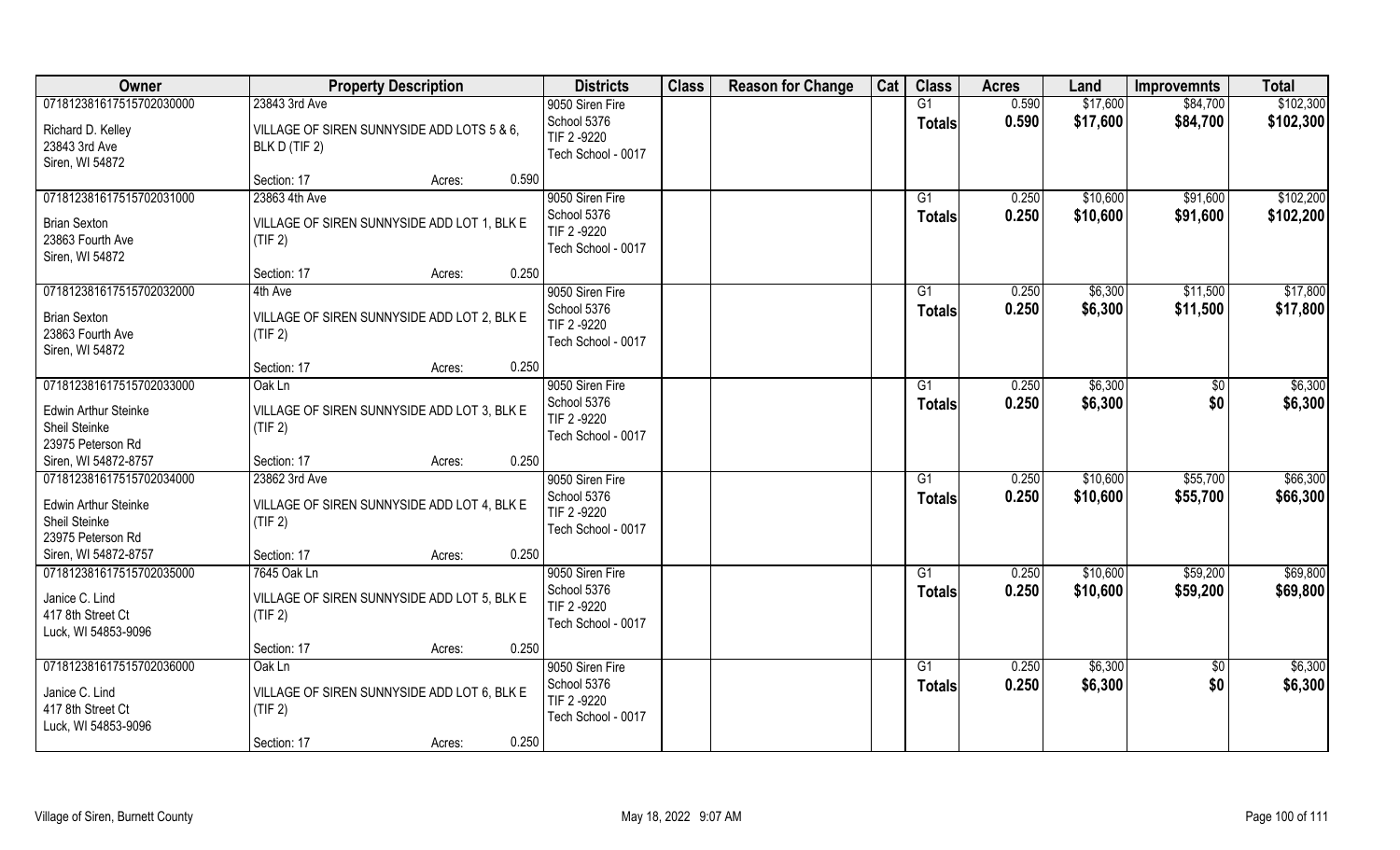| Owner                                                                                                 | <b>Property Description</b>                                                                                                                                                          | <b>Districts</b>                                                         | <b>Class</b>    | <b>Reason for Change</b> | Cat                      | <b>Class</b>                     | <b>Acres</b>     | Land                 | <b>Improvemnts</b>     | <b>Total</b>           |
|-------------------------------------------------------------------------------------------------------|--------------------------------------------------------------------------------------------------------------------------------------------------------------------------------------|--------------------------------------------------------------------------|-----------------|--------------------------|--------------------------|----------------------------------|------------------|----------------------|------------------------|------------------------|
| 071812381617515702037000<br>James M. Jaskolka<br>Deborah R. Jaskolka<br>PO Box 573                    | Oak Ln<br>VILLAGE OF SIREN SUNNYSIDE ADD LOT 7, BLK E<br>(TIF 2)                                                                                                                     | 9050 Siren Fire<br>School 5376<br>TIF 2 -9220<br>Tech School - 0017      |                 |                          |                          | G1<br><b>Totals</b>              | 0.250<br>0.250   | \$6,300<br>\$6,300   | \$17,500<br>\$17,500   | \$23,800<br>\$23,800   |
| Siren, WI 54872                                                                                       | 0.250<br>Section: 17<br>Acres:                                                                                                                                                       |                                                                          |                 |                          |                          |                                  |                  |                      |                        |                        |
| 071812381617515702038000<br>James M. Jaskolka<br>Deborah R. Jaskolka<br>PO Box 573<br>Siren, WI 54872 | 23845 4th Ave<br>VILLAGE OF SIREN SUNNYSIDE ADD LOT 8, BLK E<br>(TIF 2)<br>0.250<br>Section: 17<br>Acres:                                                                            | 9050 Siren Fire<br>School 5376<br>TIF 2 -9220<br>Tech School - 0017      |                 |                          |                          | G1<br>Totals                     | 0.250<br>0.250   | \$10,600<br>\$10,600 | \$118,900<br>\$118,900 | \$129,500<br>\$129,500 |
| 071812381617517000011000                                                                              | 7701 State Rd 70                                                                                                                                                                     | 9050 Siren Fire                                                          |                 |                          |                          | X <sub>2</sub>                   | 0.795            | \$0                  | $\sqrt[6]{30}$         | \$0                    |
| Wisconsin Dot<br>1701 N 4th St<br>Superior, WI 54880                                                  | VILLAGE OF SIREN SEC 17 PCLS IN NW NW & LOT 6<br>BLK 7 DESC 405/361,364 & 612 & 407/466,597 &<br>475/513 (HWY) (TIF 2)<br>0.795<br>Section: 17<br>Acres:                             | School 5376<br>TIF 2 -9220<br>Tech School - 0017                         |                 |                          |                          | <b>Totals</b>                    | 0.795            | \$0                  | \$0                    | \$0                    |
| 071812381617520000000000<br>Village of Siren<br>PO Box 23<br>Siren, WI 54872                          | DOT ROADWAY PARCELS OWNED BY VILLAGE OF<br>SIREN IN SECTION 17<br>0.000<br>Section: 17<br>Acres:                                                                                     | 9050 Siren Fire<br>School 5376                                           | $\overline{G1}$ | Property now exempt      | $\overline{\phantom{a}}$ | X4<br><b>Totals</b>              | 0.005<br>0.005   | $ $ \$0<br>\$0       | $\sqrt[6]{3}$<br>\$0   | \$0<br>\$0             |
| 071812381618102000011004<br>Village of Siren<br>PO Box 23<br>Siren, WI 54872                          | NW NE EX CSM V14 P 214 & EX CSM V15 P 48M & EX<br>CSM V17 P104 & CSM V23 P33 & EX CSM V24 P82 &<br>CSM V24 P308 & EX CSM V29 P60 & EX CSM V29 P11<br>20.900<br>Section: 18<br>Acres: | 9050 Siren Fire<br>School 5376<br>TIF <sub>3</sub><br>Tech School - 0017 |                 |                          |                          | X4<br><b>Totals</b>              | 20.900<br>20.900 | \$0<br>\$0           | \$0<br>\$0             | $\overline{50}$<br>\$0 |
| 071812381618102000011100<br>Village of Siren<br>PO Box 23<br>Siren, WI 54872                          | OUTLOT 1 CSM V23 P33 (#395439) ROAD<br>1.400<br>Section: 18<br>Acres:                                                                                                                | 9050 Siren Fire<br>School 5376<br>Tech School - 0017                     |                 |                          |                          | X4<br><b>Totals</b>              | 1.400<br>1.400   | \$0<br>\$0           | \$0<br>\$0             | \$0<br>\$0             |
| 071812381618102000011103<br>Village of Siren<br>PO Box 23<br>Siren, WI 54872                          | LOT 1 CSM 5097 VOL 29 P 11 RECORDED AS<br>DOCUMENT 471407 (NW NE)(TID 3)<br>5.170<br>Section: 18<br>Acres:                                                                           | 9050 Siren Fire<br>School 5376<br>TIF <sub>3</sub><br>Tech School - 0017 |                 |                          |                          | $\overline{X4}$<br><b>Totals</b> | 5.170<br>5.170   | \$0<br>\$0           | $\sqrt{$0}$<br>\$0     | \$0<br>\$0             |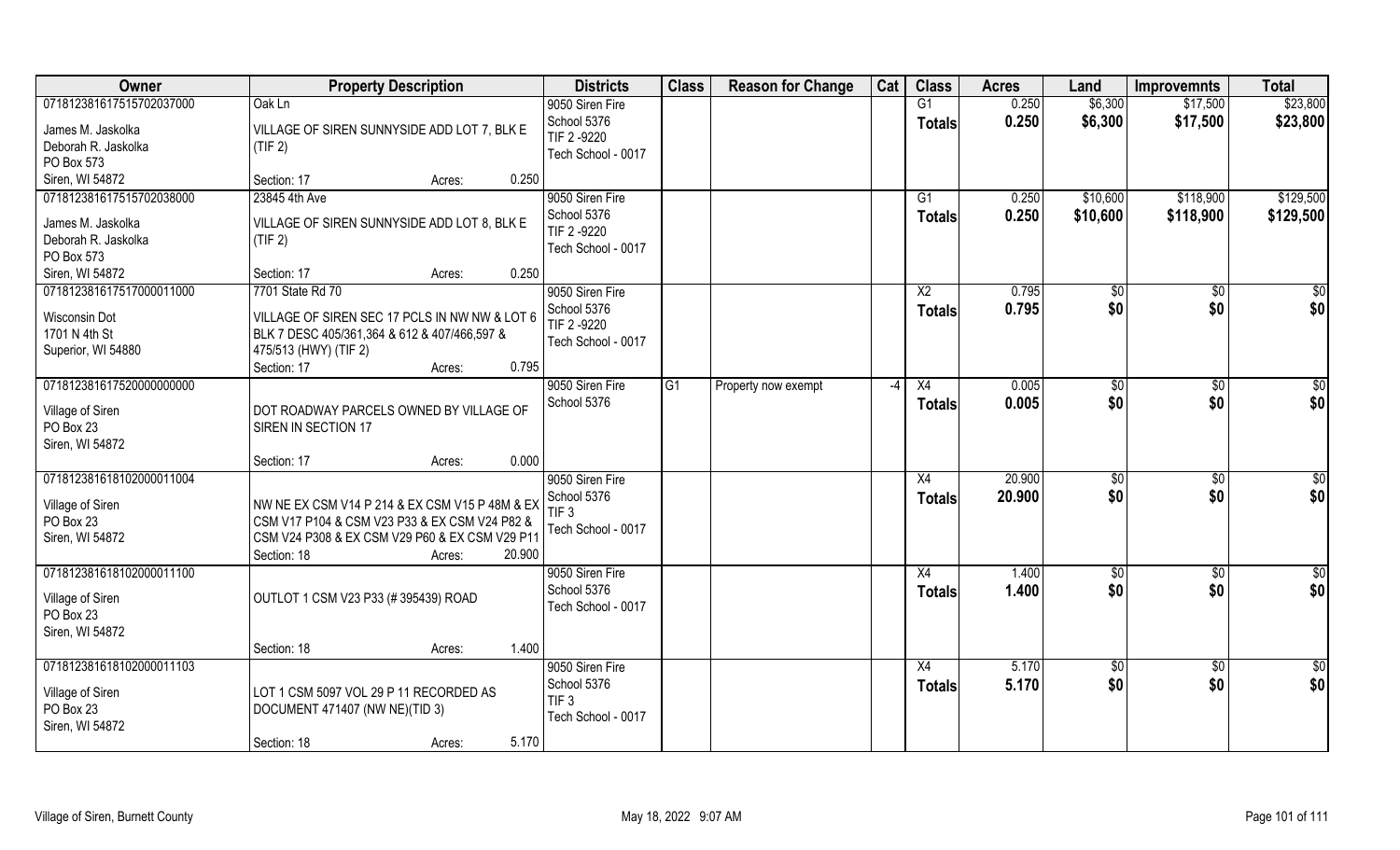| Owner                                                    | <b>Property Description</b>                                           | <b>Districts</b>                  | <b>Class</b>    | <b>Reason for Change</b>     | Cat | <b>Class</b>    | <b>Acres</b> | Land        | <b>Improvemnts</b> | <b>Total</b> |
|----------------------------------------------------------|-----------------------------------------------------------------------|-----------------------------------|-----------------|------------------------------|-----|-----------------|--------------|-------------|--------------------|--------------|
| 071812381618102000011200                                 |                                                                       | 9050 Siren Fire                   |                 |                              |     | $\overline{X4}$ | 0.340        | \$0         | $\sqrt{6}$         | \$0          |
| Village of Siren                                         | OUTLOT 2 CSM V23 P33 (#395439) LIFT STATION                           | School 5376<br>Tech School - 0017 |                 |                              |     | <b>Totals</b>   | 0.340        | \$0         | \$0                | \$0          |
| PO Box 23                                                |                                                                       |                                   |                 |                              |     |                 |              |             |                    |              |
| Siren, WI 54872                                          |                                                                       |                                   |                 |                              |     |                 |              |             |                    |              |
|                                                          | 0.340<br>Section: 18<br>Acres:                                        |                                   |                 |                              |     |                 |              |             |                    |              |
| 071812381618102000011300                                 | 7965 First St                                                         | 9050 Siren Fire                   |                 |                              |     | $\overline{G3}$ | 2.610        | $\sqrt{$0}$ | \$0                | \$0          |
| American Made Products Properties,                       | LOT 4 CSM#4413 V24 P82 NW NE #413511(MFG)                             | School 5376                       |                 |                              |     | <b>Totals</b>   | 2.610        | \$0         | \$0                | \$0          |
| LLC                                                      |                                                                       | Tech School - 0017                |                 |                              |     |                 |              |             |                    |              |
| 7965 1st St                                              |                                                                       |                                   |                 |                              |     |                 |              |             |                    |              |
| Siren, WI 54872                                          | Section: 18<br>2.610<br>Acres:                                        |                                   |                 |                              |     |                 |              |             |                    |              |
| 071812381618102000011400                                 | Nyberg Rd                                                             | 9050 Siren Fire                   |                 |                              |     | G2              | 1.670        | \$5,000     | $\sqrt[6]{}$       | \$5,000      |
| American Made Products Properties,                       | LOT 5 CSM V24 P308 (NW NE) #424814                                    | School 5376                       |                 |                              |     | <b>Totals</b>   | 1.670        | \$5,000     | \$0                | \$5,000      |
| <b>LLC</b>                                               |                                                                       | Tech School - 0017                |                 |                              |     |                 |              |             |                    |              |
| 7965 1st St                                              |                                                                       |                                   |                 |                              |     |                 |              |             |                    |              |
| Siren, WI 54872                                          | 1.670<br>Section: 18<br>Acres:                                        |                                   |                 |                              |     |                 |              |             |                    |              |
| 071812381618102000011600                                 |                                                                       | 9050 Siren Fire                   |                 |                              |     | X4              | 5.000        | \$0         | $\sqrt{50}$        | \$0          |
| Village of Siren                                         | LOT 6 CSM 5121 VOL 29 P 60 RECORDED AS                                | School 5376                       |                 |                              |     | <b>Totals</b>   | 5.000        | \$0         | \$0                | \$0          |
| PO Box 23                                                | DOCUMENT 473725 (NW NE) (TID 3)                                       | TIF <sub>3</sub>                  |                 |                              |     |                 |              |             |                    |              |
| Siren, WI 54872                                          |                                                                       | Tech School - 0017                |                 |                              |     |                 |              |             |                    |              |
|                                                          | 5.000<br>Section: 18<br>Acres:                                        |                                   |                 |                              |     |                 |              |             |                    |              |
| 071812381618102000012000                                 | 7990 First St                                                         | 9050 Siren Fire                   |                 |                              |     | $\overline{G2}$ | 1.330        | \$29,000    | \$129,200          | \$158,200    |
|                                                          |                                                                       | School 5376                       |                 |                              |     | <b>Totals</b>   | 1.330        | \$29,000    | \$129,200          | \$158,200    |
| Rodney A & Kathy L Sawvell Family Jt<br><b>Rev Trust</b> | VILLAGE OF SIREN - SEC 18 LOT 1 CSM V 14 P 214<br>(NW <sub>NE</sub> ) | Tech School - 0017                |                 |                              |     |                 |              |             |                    |              |
| 7990 First St                                            |                                                                       |                                   |                 |                              |     |                 |              |             |                    |              |
| Siren, WI 54872                                          | 1.330<br>Section: 18<br>Acres:                                        |                                   |                 |                              |     |                 |              |             |                    |              |
| 071812381618102000013000                                 | 7963 State Rd 70                                                      | 9050 Siren Fire                   |                 |                              |     | G2              | 2.160        | \$38,000    | \$179,500          | \$217,500    |
|                                                          |                                                                       | School 5376                       |                 |                              |     | <b>Totals</b>   | 2.160        | \$38,000    | \$179,500          | \$217,500    |
| Richard A. Engstrom                                      | VILLAGE OF SIREN - SEC 18 LOT 2 CSM V 15 P 48                         | Tech School - 0017                |                 |                              |     |                 |              |             |                    |              |
| Judy M. Engstrom                                         | (NW NE)                                                               |                                   |                 |                              |     |                 |              |             |                    |              |
| 7963 State Rd 70<br>Siren, WI 54872                      | 2.160<br>Section: 18<br>Acres:                                        |                                   |                 |                              |     |                 |              |             |                    |              |
| 071812381618102000014000                                 | 7991 First St                                                         | 9050 Siren Fire                   | $\overline{G3}$ | Property now exempt Shold ha | -4  | $\overline{X4}$ | 2.620        | \$0         | $\sqrt[6]{30}$     | \$0          |
|                                                          |                                                                       | School 5376                       |                 |                              |     | <b>Totals</b>   | 2.620        | \$0         | \$0                | \$0          |
| Planning Commission Nw Regional                          | VILLAGE OF SIREN SEC 18 LOT 3 CSM V 17 P 104                          | Tech School - 0017                |                 |                              |     |                 |              |             |                    |              |
| 1400 S River St                                          | (NW NE)                                                               |                                   |                 |                              |     |                 |              |             |                    |              |
| Spooner, WI 54801                                        |                                                                       |                                   |                 |                              |     |                 |              |             |                    |              |
|                                                          | 2.620<br>Section: 18<br>Acres:                                        |                                   |                 |                              |     |                 |              |             |                    |              |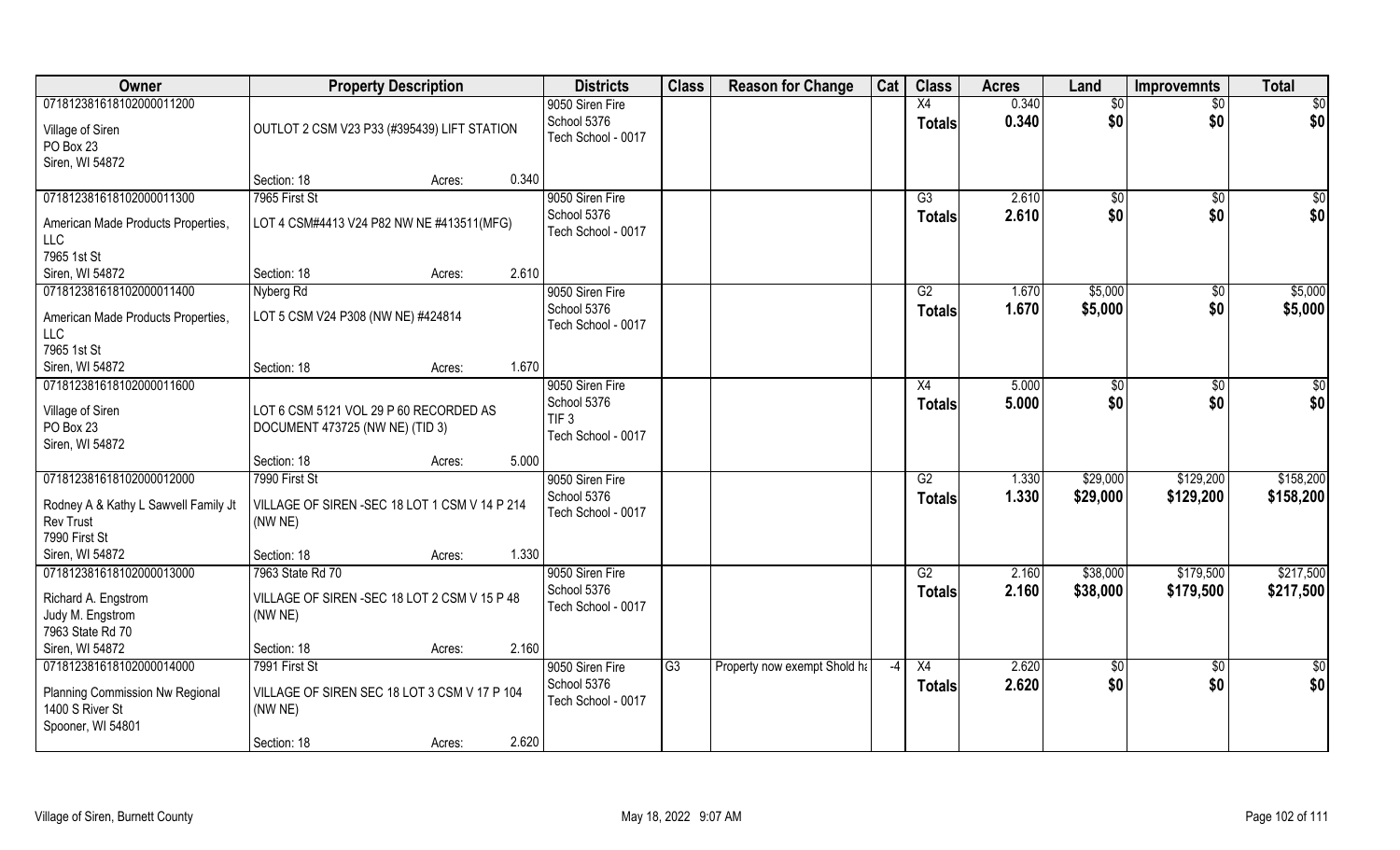| Owner                             | <b>Property Description</b>                                            | <b>Districts</b>                  | <b>Class</b> | <b>Reason for Change</b> | Cat | <b>Class</b>  | <b>Acres</b> | Land          | <b>Improvemnts</b> | <b>Total</b> |
|-----------------------------------|------------------------------------------------------------------------|-----------------------------------|--------------|--------------------------|-----|---------------|--------------|---------------|--------------------|--------------|
| 071812381618103000011000          | 23830 Nyberg Rd                                                        | 9050 Siren Fire                   |              |                          |     | X4            | 40.000       | \$0           | $\sqrt{$0}$        | $\sqrt{50}$  |
| Village of Siren<br>PO Box 23     | SW <sub>NE</sub>                                                       | School 5376<br>Tech School - 0017 |              |                          |     | <b>Totals</b> | 40.000       | \$0           | \$0                | \$0          |
| Siren, WI 54872                   |                                                                        |                                   |              |                          |     |               |              |               |                    |              |
|                                   | 40.000<br>Section: 18<br>Acres:                                        |                                   |              |                          |     |               |              |               |                    |              |
| 071812381618402000011001          |                                                                        | 9050 Siren Fire                   |              |                          |     | X4            | 9.640        | $\sqrt{50}$   | $\sqrt{$0}$        | \$0          |
| Village of Siren<br>PO Box 23     | PCL NW SE DESC #400624 (PCL C-1 & C-2) EX CSM<br>V23 P258              | School 5376<br>Tech School - 0017 |              |                          |     | <b>Totals</b> | 9.640        | \$0           | \$0                | \$0          |
| Siren, WI 54872                   |                                                                        |                                   |              |                          |     |               |              |               |                    |              |
|                                   | 9.640<br>Section: 18<br>Acres:                                         |                                   |              |                          |     |               |              |               |                    |              |
| 071812381618520000000001          |                                                                        | 9050 Siren Fire                   |              |                          |     | X4            | 0.940        | $\sqrt[6]{3}$ | $\overline{30}$    | $\sqrt{50}$  |
| Village of Siren                  | MOLLY ENGSTROM DR OUTLOT 1 CSM 5097 VOL 29                             | School 5376                       |              |                          |     | <b>Totals</b> | 0.940        | \$0           | \$0                | \$0          |
| PO Box 23                         | P 11 RECORDED AS DOCUMENT 471407 (NW NE)                               | TIF <sub>3</sub>                  |              |                          |     |               |              |               |                    |              |
| Siren, WI 54872                   | (ROADWAY)(TID 3)                                                       | Tech School - 0017                |              |                          |     |               |              |               |                    |              |
|                                   | 0.940<br>Section: 18<br>Acres:                                         |                                   |              |                          |     |               |              |               |                    |              |
| 071812381620303000011110          |                                                                        | 9050 Siren Fire                   |              |                          |     | X4            | 33.280       | \$0           | $\sqrt[6]{3}$      | \$0          |
| Village of Siren<br>PO Box 23     | SW QTR OF SW QTR AS DESCRIBED IN DOC 457732                            | School 5376<br>Tech School - 0017 |              |                          |     | <b>Totals</b> | 33.280       | \$0           | \$0                | \$0          |
| Siren, WI 54872                   | 33.280<br>Section: 20<br>Acres:                                        |                                   |              |                          |     |               |              |               |                    |              |
| 071812381620505001011000          | 7730 Tewalt Rd                                                         | 9050 Siren Fire                   |              |                          |     | G1            | 0.610        | \$90,800      | \$32,400           | \$123,200    |
|                                   |                                                                        | School 5376                       |              |                          |     | <b>Totals</b> | 0.610        | \$90,800      | \$32,400           | \$123,200    |
| Patrick Heath                     | VILLAGE OF SIREN SEC 20 PCL GOV LOT 1 (LIFE                            | Tech School - 0017                |              |                          |     |               |              |               |                    |              |
| PO Box 605<br>Siren, WI 54872     | ESTATE TO LEONARD JOHNSON)                                             |                                   |              |                          |     |               |              |               |                    |              |
|                                   | 0.610<br>Section: 20<br>Acres:                                         |                                   |              |                          |     |               |              |               |                    |              |
| 071812381620505001011111          |                                                                        | 9050 Siren Fire                   |              |                          |     | X4            | 1.400        | \$0           | \$0                | \$0          |
| Village of Siren<br>PO Box 23     | TEWALT ROAD AS SHOWN ON CSM 4948 VOL 27 P                              | School 5376<br>Tech School - 0017 |              |                          |     | <b>Totals</b> | 1.400        | \$0           | \$0                | \$0          |
| Siren, WI 54872                   | 315 RECORDED AS DOCUMENT 461685 (GOV LOT 1)                            |                                   |              |                          |     |               |              |               |                    |              |
|                                   | 1.400<br>Section: 20<br>Acres:                                         |                                   |              |                          |     |               |              |               |                    |              |
| 071812381620505001011120          | 7776 Tewalt Rd                                                         | 9050 Siren Fire                   |              |                          |     | G6            | 0.380        | \$2,000       | $\sqrt{$0}$        | \$2,000      |
|                                   |                                                                        | School 5376                       |              |                          |     | <b>Totals</b> | 0.380        | \$2,000       | \$0                | \$2,000      |
| Bruce W. Imme<br>6111 Burnikel Rd | LOT 1 CSM 4948 VOL 27 P 315 RECORDED AS<br>DOCUMENT 461685 (GOV LOT 1) | Tech School - 0017                |              |                          |     |               |              |               |                    |              |
| Siren, WI 54872                   |                                                                        |                                   |              |                          |     |               |              |               |                    |              |
|                                   | 0.380<br>Section: 20<br>Acres:                                         |                                   |              |                          |     |               |              |               |                    |              |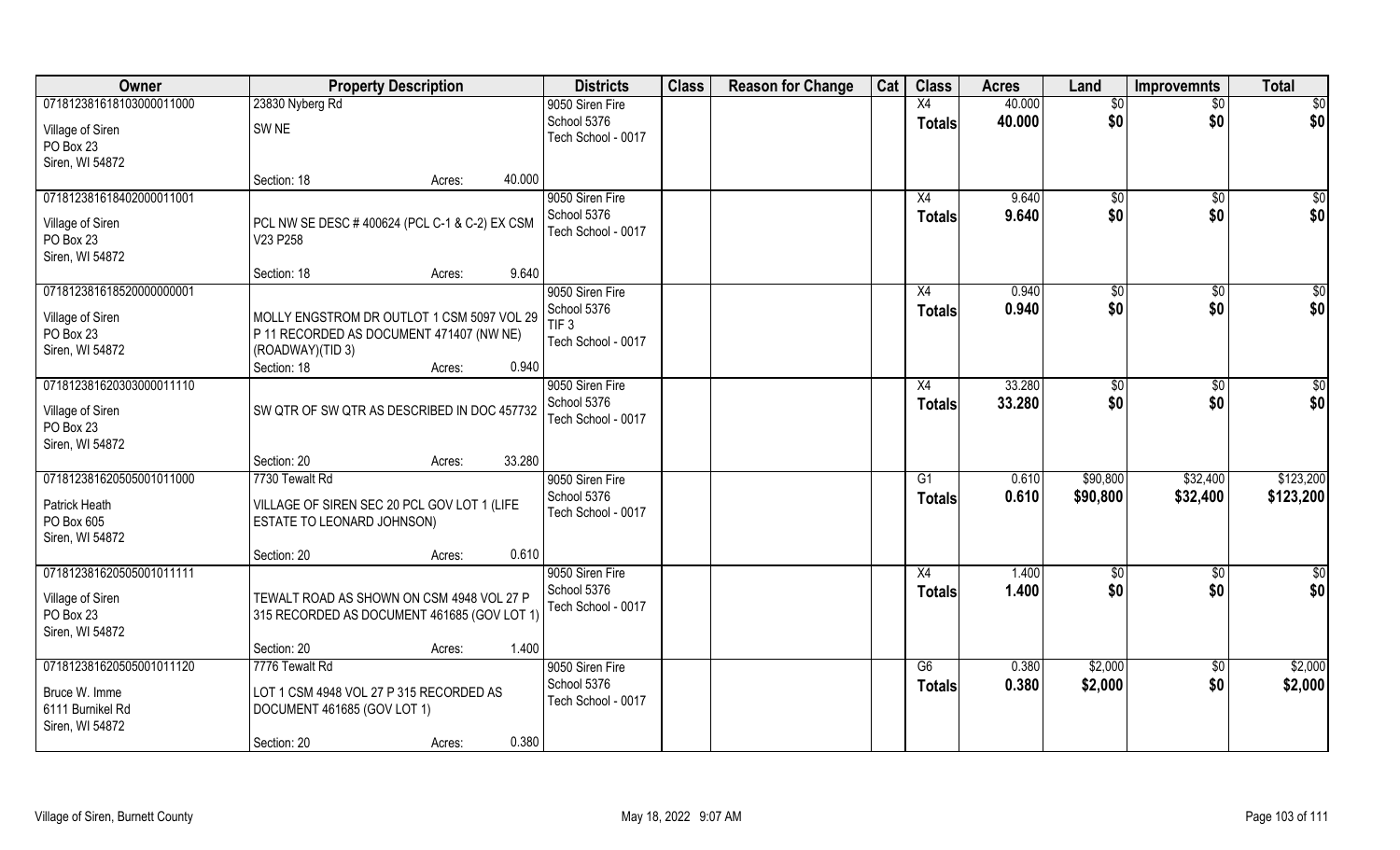| Owner                                                                                    | <b>Property Description</b>                                               |        | <b>Districts</b>                                     | <b>Class</b> | <b>Reason for Change</b>    | Cat | <b>Class</b>                     | <b>Acres</b>     | Land                   | <b>Improvemnts</b>     | <b>Total</b>           |
|------------------------------------------------------------------------------------------|---------------------------------------------------------------------------|--------|------------------------------------------------------|--------------|-----------------------------|-----|----------------------------------|------------------|------------------------|------------------------|------------------------|
| 071812381620505001011130                                                                 |                                                                           |        | 9050 Siren Fire                                      |              |                             |     | X4                               | 0.640            | \$0                    | \$0                    | \$0                    |
| Village of Siren<br>PO Box 23<br>Siren, WI 54872                                         | OUTLOT 1 CSM 4948 VOL 27 P 315 RECORDED AS<br>DOCUMENT 461685 (GOV LOT 1) |        | School 5376<br>Tech School - 0017                    |              |                             |     | <b>Totals</b>                    | 0.640            | \$0                    | \$0                    | \$0                    |
|                                                                                          | Section: 20<br>Acres:                                                     | 0.640  |                                                      |              |                             |     |                                  |                  |                        |                        |                        |
| 071812381620505001011145                                                                 | 7775 Tewalt Rd                                                            |        | 9050 Siren Fire<br>School 5376                       | G4           | Correct acreage after split |     | G1<br>G <sub>4</sub>             | 0.630<br>0.430   | \$16,200<br>\$100      | \$56,100<br>\$0        | \$72,300<br>\$100      |
| Bruce W. Imme<br>6111 Burnikel Rd<br>Siren, WI 54872                                     | LOT 1 CSM 5083 VOL 28 P 299 RECORDED AS<br>DOCUMENT 470650 (GOV LOT 1)    |        | Tech School - 0017                                   |              |                             |     | <b>Totals</b>                    | 1.060            | \$16,300               | \$56,100               | \$72,400               |
|                                                                                          | Section: 20<br>Acres:                                                     | 1.060  |                                                      |              |                             |     |                                  |                  |                        |                        |                        |
| 071812381620505001011160<br>Village of Siren<br>PO Box 23<br>Siren, WI 54872             | OUTLOT 2 CSM 4948 VOL 27 P 315 RECORDED AS<br>DOCUMENT 461685 (GOV LOT 1) |        | 9050 Siren Fire<br>School 5376<br>Tech School - 0017 |              |                             |     | X4<br><b>Totals</b>              | 0.140<br>0.140   | \$0<br>\$0             | \$0<br>\$0             | \$0<br>\$0             |
|                                                                                          | Section: 20<br>Acres:                                                     | 0.140  |                                                      |              |                             |     |                                  |                  |                        |                        |                        |
| 071812381620505001011250<br>Village of Siren<br>PO Box 23                                | PARCEL IN GOV LOT 1 DESCRIBED IN DOC 457732<br>LESS CSM 5083 VOL 28 P 299 |        | 9050 Siren Fire<br>School 5376<br>Tech School - 0017 |              |                             |     | X4<br><b>Totals</b>              | 21.900<br>21.900 | \$0<br>\$0             | \$0<br>\$0             | \$0<br>\$0             |
| Siren, WI 54872                                                                          | Section: 20<br>Acres:                                                     | 21.900 |                                                      |              |                             |     |                                  |                  |                        |                        |                        |
| 071812381620505001012000<br>John E. See<br>Michele R. See<br>PO Box 368                  | 7738 Tewalt Rd<br>VILLAGE OF SIREN SEC 20 PCL GOV LOT 1                   |        | 9050 Siren Fire<br>School 5376<br>Tech School - 0017 |              |                             |     | G1<br><b>Totals</b>              | 0.410<br>0.410   | \$87,000<br>\$87,000   | \$103,600<br>\$103,600 | \$190,600<br>\$190,600 |
| Siren, WI 54872-0368                                                                     | Section: 20<br>Acres:                                                     | 0.410  |                                                      |              |                             |     |                                  |                  |                        |                        |                        |
| 071812381620505001013000                                                                 | 7746 Tewalt Rd                                                            |        | 9050 Siren Fire                                      |              |                             |     | G1                               | 0.400            | \$112,500              | \$64,900               | \$177,400              |
| Nathan A. Miller<br>Jennifer Miller<br>8718 236th Ave NE                                 | VILLAGE OF SIREN SEC 20 PCL GOV LOT 1                                     |        | School 5376<br>Tech School - 0017                    |              |                             |     | <b>Totals</b>                    | 0.400            | \$112,500              | \$64,900               | \$177,400              |
| Redmond, WA 98053                                                                        | Section: 20<br>Acres:                                                     | 0.400  |                                                      |              |                             |     |                                  |                  |                        |                        |                        |
| 071812381620505001014000<br>Tjader II Ltd Prtshp<br>264 Red Pine Trl<br>Hudson, WI 54016 | 7752 Tewalt Rd<br>VILLAGE OF SIREN SEC 20 PCL GOV LOT 1                   |        | 9050 Siren Fire<br>School 5376<br>Tech School - 0017 |              |                             |     | $\overline{G1}$<br><b>Totals</b> | 0.350<br>0.350   | \$112,500<br>\$112,500 | \$52,600<br>\$52,600   | \$165,100<br>\$165,100 |
|                                                                                          | Section: 20<br>Acres:                                                     | 0.350  |                                                      |              |                             |     |                                  |                  |                        |                        |                        |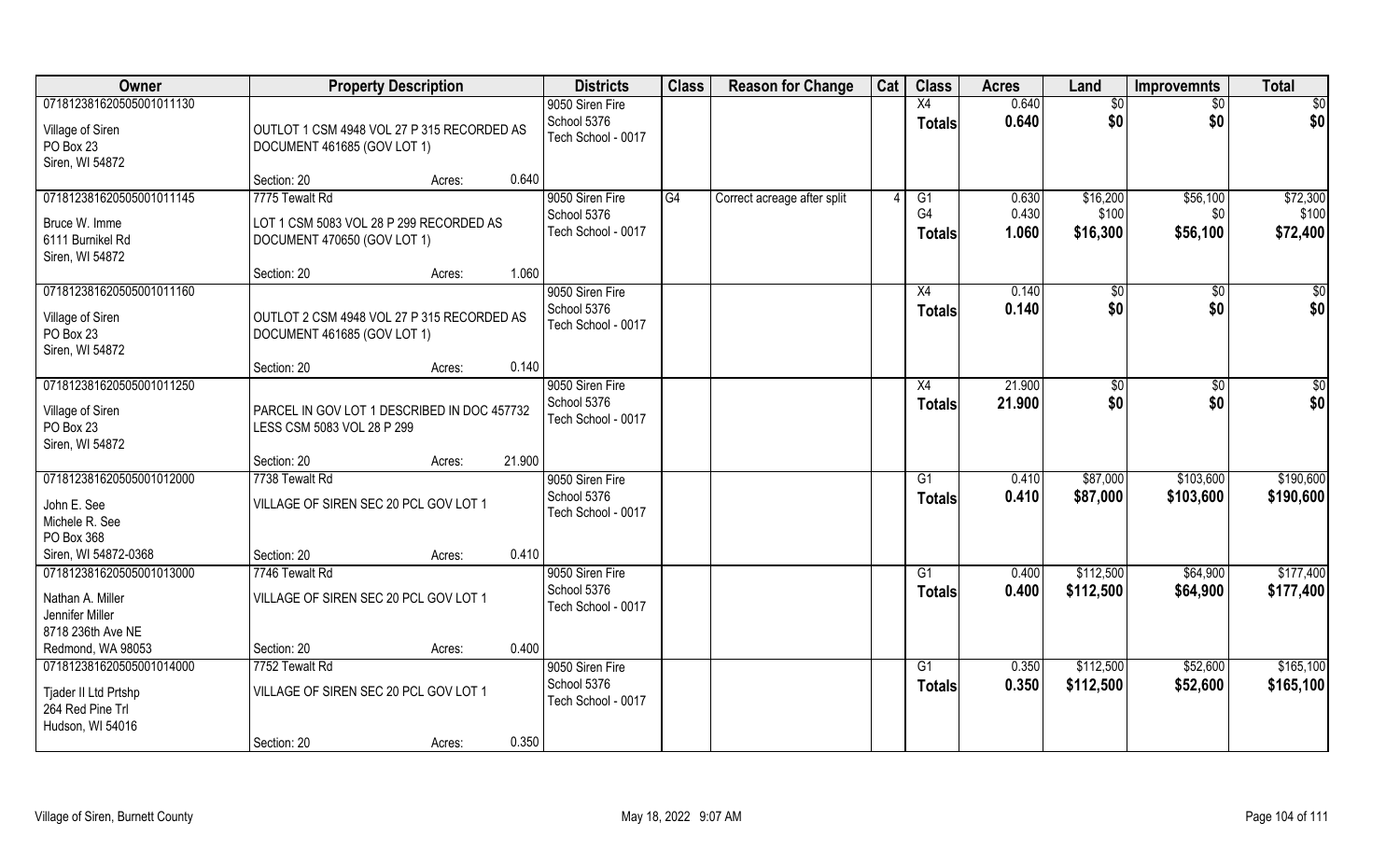| Owner                                                    | <b>Property Description</b>                                       |        |       | <b>Districts</b>                  | <b>Class</b> | <b>Reason for Change</b> | Cat | <b>Class</b>    | <b>Acres</b>   | Land                   | <b>Improvemnts</b>     | <b>Total</b>           |
|----------------------------------------------------------|-------------------------------------------------------------------|--------|-------|-----------------------------------|--------------|--------------------------|-----|-----------------|----------------|------------------------|------------------------|------------------------|
| 071812381620505001015000                                 | 7760 Tewalt Rd                                                    |        |       | 9050 Siren Fire                   |              |                          |     | G1              | 0.370          | \$112,500              | \$181,000              | \$293,500              |
| Richard L. Highstrom<br>PO Box 657<br>Siren, WI 54872    | VILLAGE OF SIREN SEC 20 PCL GOV LOT 1                             |        |       | School 5376<br>Tech School - 0017 |              |                          |     | <b>Totals</b>   | 0.370          | \$112,500              | \$181,000              | \$293,500              |
|                                                          | Section: 20                                                       | Acres: | 0.370 |                                   |              |                          |     |                 |                |                        |                        |                        |
| 071812381620505001016000                                 | 7764 Tewalt Rd                                                    |        |       | 9050 Siren Fire<br>School 5376    |              |                          |     | G1<br>Totals    | 0.370<br>0.370 | \$108,800<br>\$108,800 | \$134,400<br>\$134,400 | \$243,200<br>\$243,200 |
| David D'Jock<br>Sharon D'Jock<br>7764 Tewalt Rd          | VILLAGE OF SIREN SEC 20 PCL GOV LOT 1                             |        |       | Tech School - 0017                |              |                          |     |                 |                |                        |                        |                        |
| Siren, WI 54872                                          | Section: 20                                                       | Acres: | 0.370 |                                   |              |                          |     |                 |                |                        |                        |                        |
| 071812381620505001017000                                 | 7772 Tewalt Rd                                                    |        |       | 9050 Siren Fire                   |              |                          |     | G1              | 0.420          | \$117,500              | \$140,600              | \$258,100              |
| Arthur E. Libby<br>Patricia Libby<br>7772 Tewalt Rd      | VILLAGE OF SIREN SEC 20 PCL GOV LOT 1                             |        |       | School 5376<br>Tech School - 0017 |              |                          |     | <b>Totals</b>   | 0.420          | \$117,500              | \$140,600              | \$258,100              |
| Siren, WI 54872                                          | Section: 20                                                       | Acres: | 0.420 |                                   |              |                          |     |                 |                |                        |                        |                        |
| 071812381620505001018000                                 | 7703 Tewalt Rd                                                    |        |       | 9050 Siren Fire                   |              |                          |     | G1              | 2.990          | \$23,500               | \$68,300               | \$91,800               |
| Nancy J. Cycenas<br>c/o Jane Rose<br>74 5th Ave Apt 5d   | PCL GOV LOT 1                                                     |        |       | School 5376<br>Tech School - 0017 |              |                          |     | <b>Totals</b>   | 2.990          | \$23,500               | \$68,300               | \$91,800               |
| New York, NY 10011                                       | Section: 20                                                       | Acres: | 2.990 |                                   |              |                          |     |                 |                |                        |                        |                        |
| 071812381620505001019000                                 | <b>Tewalt Rd</b>                                                  |        |       | 9050 Siren Fire                   |              |                          |     | X4              | 0.180          | \$0                    | $\sqrt[6]{30}$         | $\overline{50}$        |
| Village of Siren<br>PO Box 23<br>Siren, WI 54872         | PCL GOV LOT 1 DESC #398983                                        |        |       | School 5376<br>Tech School - 0017 |              |                          |     | <b>Totals</b>   | 0.180          | \$0                    | \$0                    | \$0                    |
|                                                          | Section: 20                                                       | Acres: | 0.180 |                                   |              |                          |     |                 |                |                        |                        |                        |
| 071812381620505002011000                                 | 23487 State Rd 35                                                 |        |       | 9050 Siren Fire                   |              |                          |     | $\overline{G2}$ | 0.710          | \$115,500              | \$254,500              | \$370,000              |
| M G & K Farms LLC<br>811 350th Ave<br>Frederic, WI 54837 | VILLAGE OF SIREN SEC 20 PART OF W 8.20A OF<br>GOV LOT 2           |        |       | School 5376<br>Tech School - 0017 |              |                          |     | <b>Totals</b>   | 0.710          | \$115,500              | \$254,500              | \$370,000              |
|                                                          | Section: 20                                                       | Acres: | 0.710 |                                   |              |                          |     |                 |                |                        |                        |                        |
| 071812381620505002012000                                 | State Rd 35                                                       |        |       | 9050 Siren Fire                   |              |                          |     | G1              | 0.140          | \$37,500               | $\overline{50}$        | \$37,500               |
| Robert G. Lee<br>Marjorie Lee<br>PO Box 313              | VILLAGE OF SIREN SEC 20 PRT OF W 8.20A OF GOV<br>LOT <sub>2</sub> |        |       | School 5376<br>Tech School - 0017 |              |                          |     | Totals          | 0.140          | \$37,500               | \$0                    | \$37,500               |
| Siren, WI 54872                                          | Section: 20                                                       | Acres: | 0.140 |                                   |              |                          |     |                 |                |                        |                        |                        |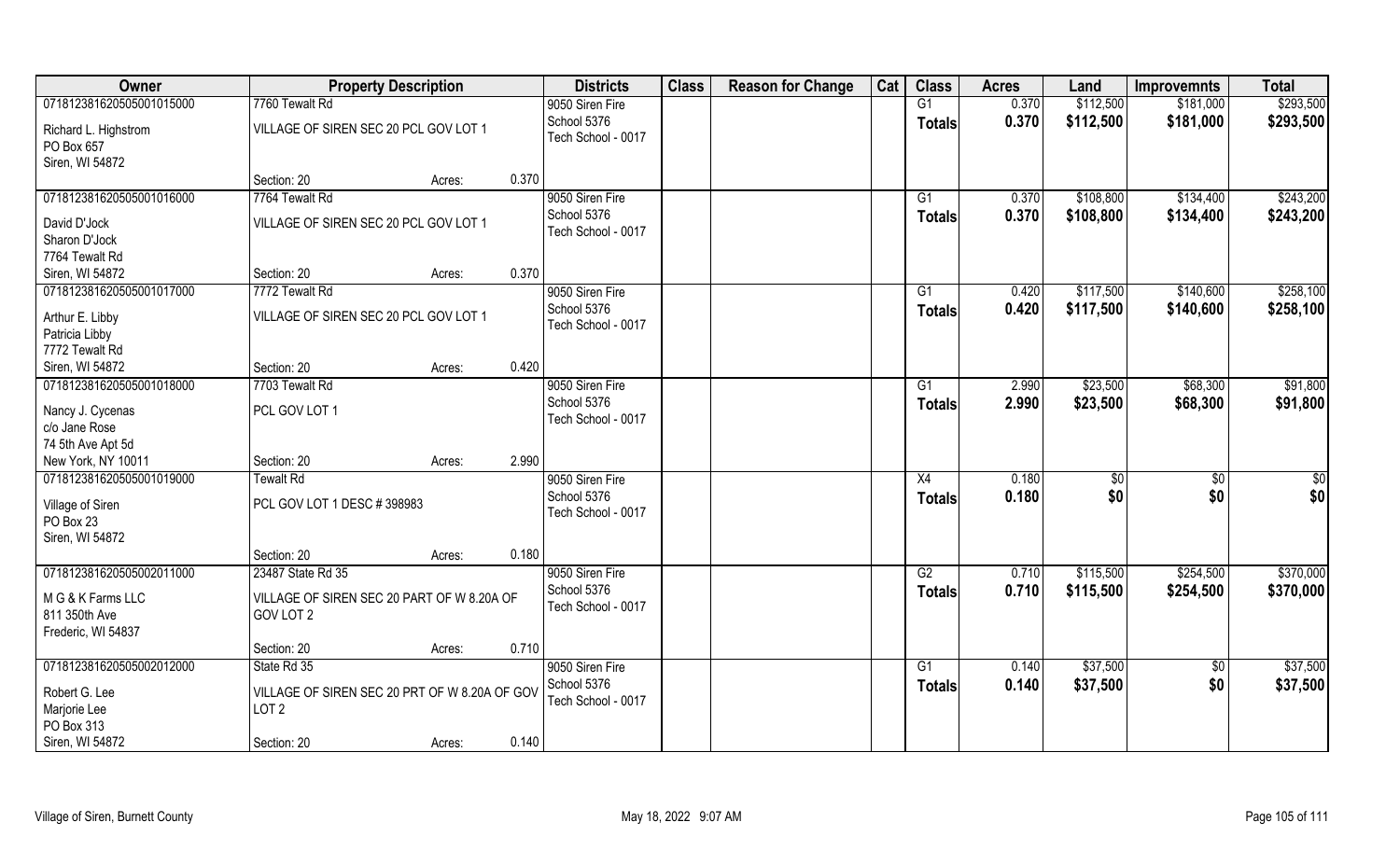| Owner                         | <b>Property Description</b>                       |        |       | <b>Districts</b>   | <b>Class</b> | <b>Reason for Change</b> | Cat | <b>Class</b>    | <b>Acres</b> | Land      | <b>Improvemnts</b> | <b>Total</b> |
|-------------------------------|---------------------------------------------------|--------|-------|--------------------|--------------|--------------------------|-----|-----------------|--------------|-----------|--------------------|--------------|
| 071812381620505002013000      | 23481 State Rd 35                                 |        |       | 9050 Siren Fire    |              |                          |     | G1              | 0.300        | \$82,500  | \$101,700          | \$184,200    |
| Robert G. Lee                 | VILLAGE OF SIREN - SEC 20 S 60' OF N 210' GOV LOT |        |       | School 5376        |              |                          |     | <b>Totals</b>   | 0.300        | \$82,500  | \$101,700          | \$184,200    |
| Marjorie Lee                  | 2, LYING W OF STH 35                              |        |       | Tech School - 0017 |              |                          |     |                 |              |           |                    |              |
| PO Box 313                    |                                                   |        |       |                    |              |                          |     |                 |              |           |                    |              |
| Siren, WI 54872               | Section: 20                                       | Acres: | 0.300 |                    |              |                          |     |                 |              |           |                    |              |
| 071812381620505002014000      | State Rd 35                                       |        |       | 9050 Siren Fire    |              |                          |     | $\overline{G1}$ | 0.050        | \$7,500   | \$0                | \$7,500      |
|                               |                                                   |        |       | School 5376        |              |                          |     | <b>Totals</b>   | 0.050        | \$7,500   | \$0                | \$7,500      |
| Marjorie Lee                  | VILLAGE OF SIREN - SEC 20 S 10' OF N 220' GOV LO  |        |       | Tech School - 0017 |              |                          |     |                 |              |           |                    |              |
| Robert G. Lee                 | 2 W OF STH 35                                     |        |       |                    |              |                          |     |                 |              |           |                    |              |
| PO Box 313                    |                                                   |        |       |                    |              |                          |     |                 |              |           |                    |              |
| Siren, WI 54872               | Section: 20                                       | Acres: | 0.050 |                    |              |                          |     |                 |              |           |                    |              |
| 071812381620505002015000      | 23475 State Rd 35                                 |        |       | 9050 Siren Fire    |              |                          |     | G1              | 0.480        | \$112,500 | \$81,900           | \$194,400    |
| Todd A. Cramlet               | VILLAGE OF SIREN - SEC 20 LOT 1 CSM V18           |        |       | School 5376        |              |                          |     | <b>Totals</b>   | 0.480        | \$112,500 | \$81,900           | \$194,400    |
| Foon H. Cramlet               | P97(#341550) (GOV LOT 2)                          |        |       | Tech School - 0017 |              |                          |     |                 |              |           |                    |              |
| 2688 Edgerton St              |                                                   |        |       |                    |              |                          |     |                 |              |           |                    |              |
| Little Canada, MN 55117-1297  | Section: 20                                       | Acres: | 0.480 |                    |              |                          |     |                 |              |           |                    |              |
| 071812381620505002016000      | 23463 State Rd 35                                 |        |       | 9050 Siren Fire    |              |                          |     | G1              | 0.440        | \$112,500 | \$82,500           | \$195,000    |
|                               |                                                   |        |       | School 5376        |              |                          |     | <b>Totals</b>   | 0.440        | \$112,500 | \$82,500           | \$195,000    |
| Phyllis Kopecky - Life Estate | VILLAGE OF SIREN - SEC 20 LOT 1 CSM V 2 P 251 (IN |        |       | Tech School - 0017 |              |                          |     |                 |              |           |                    |              |
| 23463 State Rd 35             | GOV LOT 2)                                        |        |       |                    |              |                          |     |                 |              |           |                    |              |
| Siren, WI 54872               |                                                   |        |       |                    |              |                          |     |                 |              |           |                    |              |
|                               | Section: 20                                       | Acres: | 0.440 |                    |              |                          |     |                 |              |           |                    |              |
| 071812381620505002017000      | 23457 State Rd 35                                 |        |       | 9050 Siren Fire    |              |                          |     | G1              | 0.680        | \$129,000 | \$169,400          | \$298,400    |
| Anthony J. Tripicchio         | VILLAGE OF SIREN - SEC 20 LOT 2 CSM V 2 P 251 (IN |        |       | School 5376        |              |                          |     | <b>Totals</b>   | 0.680        | \$129,000 | \$169,400          | \$298,400    |
| Laura M. Tripicchio           | GOV LOT 2) MAP #538                               |        |       | Tech School - 0017 |              |                          |     |                 |              |           |                    |              |
| 1713 Cudd Cir                 |                                                   |        |       |                    |              |                          |     |                 |              |           |                    |              |
| Hudson, WI 54016              | Section: 20                                       | Acres: | 0.680 |                    |              |                          |     |                 |              |           |                    |              |
| 071812381620505002018000      | State Rd 35                                       |        |       | 9050 Siren Fire    |              |                          |     | G1              | 0.230        | \$25,000  | \$5,800            | \$30,800     |
|                               |                                                   |        |       | School 5376        |              |                          |     | <b>Totals</b>   | 0.230        | \$25,000  | \$5,800            | \$30,800     |
| Shirley A Bloom Life Estate   | VILLAGE OF SIREN SEC 20 PCL GOV LOT 2 (LIFE       |        |       | Tech School - 0017 |              |                          |     |                 |              |           |                    |              |
| 23451 State Rd 35             | ESTATE TO SHIRLEY BLOOM)                          |        |       |                    |              |                          |     |                 |              |           |                    |              |
| Siren, WI 54872               |                                                   |        |       |                    |              |                          |     |                 |              |           |                    |              |
|                               | Section: 20                                       | Acres: | 0.230 |                    |              |                          |     |                 |              |           |                    |              |
| 071812381620505002019000      | 23451 State Rd 35                                 |        |       | 9050 Siren Fire    |              |                          |     | G1              | 0.520        | \$112,500 | \$77,000           | \$189,500    |
| Shirley A Bloom Life Estate   | VILLAGE OF SIREN SEC 17 PCL GOV LOT 2 (LIFE       |        |       | School 5376        |              |                          |     | <b>Totals</b>   | 0.520        | \$112,500 | \$77,000           | \$189,500    |
| 23451 State Rd 35             | ESTATE TO SHIRLEY BLOOM)                          |        |       | Tech School - 0017 |              |                          |     |                 |              |           |                    |              |
| Siren, WI 54872               |                                                   |        |       |                    |              |                          |     |                 |              |           |                    |              |
|                               | Section: 20                                       | Acres: | 0.520 |                    |              |                          |     |                 |              |           |                    |              |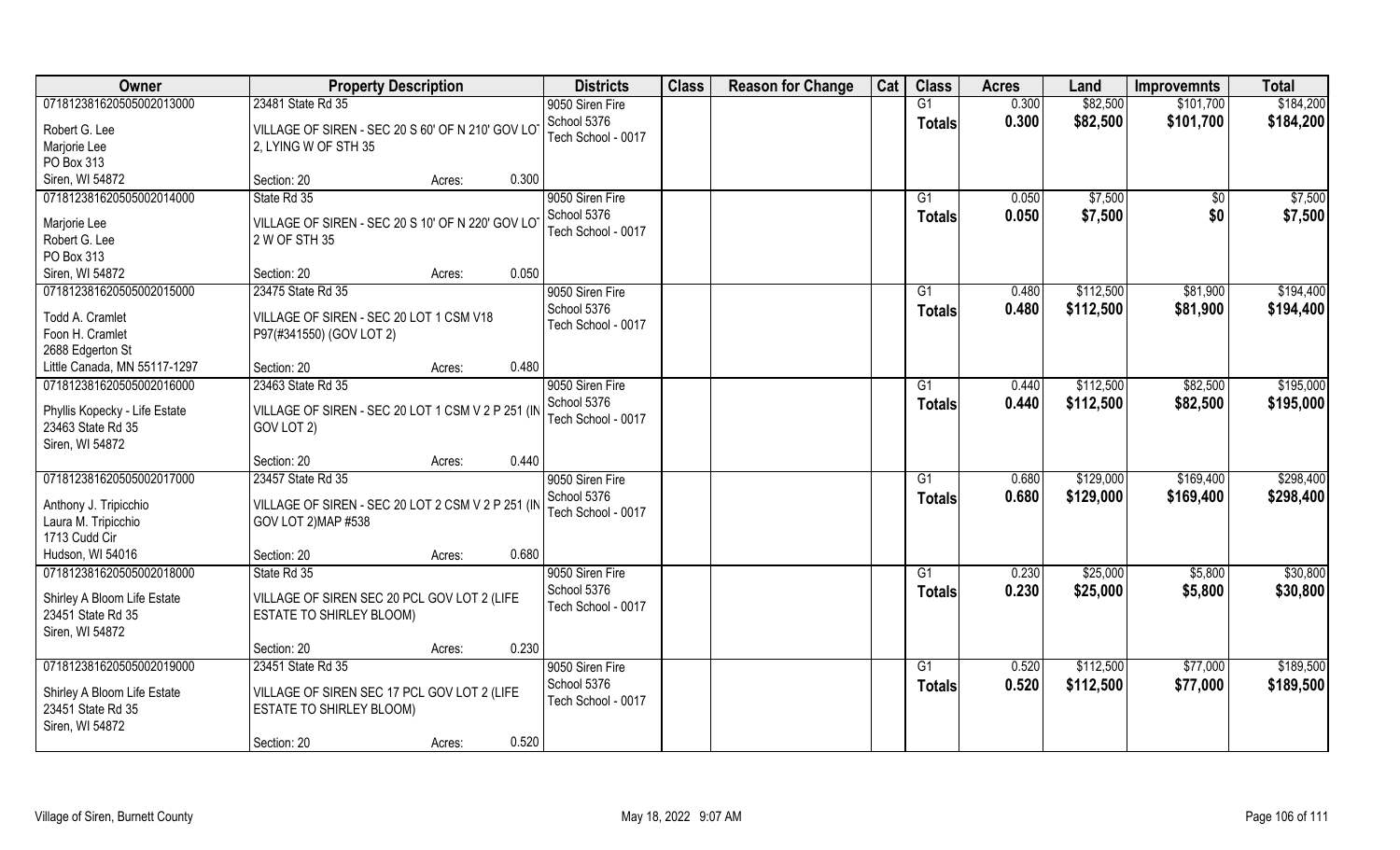| Owner                          | <b>Property Description</b>                                                                       | <b>Districts</b>               | <b>Class</b> | <b>Reason for Change</b> | Cat | <b>Class</b>   | <b>Acres</b> | Land      | <b>Improvemnts</b> | <b>Total</b> |
|--------------------------------|---------------------------------------------------------------------------------------------------|--------------------------------|--------------|--------------------------|-----|----------------|--------------|-----------|--------------------|--------------|
| 071812381620505002020000       | <b>Rustic Way</b>                                                                                 | 9050 Siren Fire                |              |                          |     | G1             | 0.210        | \$25,000  | $\sqrt{6}$         | \$25,000     |
| Shirley A Bloom Life Estate    | VILLAGE OF SIREN - SEC 20 PCL GOV LOT 2 COM NE                                                    | School 5376                    |              |                          |     | <b>Totals</b>  | 0.210        | \$25,000  | \$0                | \$25,000     |
| 23451 State Rd 35              | COR GOV 1 TH S 86 DEG 12 MIN W 192.9' TH N 4 DEC                                                  | Tech School - 0017             |              |                          |     |                |              |           |                    |              |
| Siren, WI 54872                | 25 MIN W 205' TH N 2 DEG 28 MIN E 341' TO PT BEG                                                  |                                |              |                          |     |                |              |           |                    |              |
|                                | 0.210<br>Section: 20<br>Acres:                                                                    |                                |              |                          |     |                |              |           |                    |              |
| 071812381620505002021100       | 23449 Rustic Way                                                                                  | 9050 Siren Fire                |              |                          |     | G <sub>1</sub> | 0.170        | \$41,000  | \$249,000          | \$290,000    |
|                                |                                                                                                   | School 5376                    |              |                          |     | Totals         | 0.170        | \$41,000  | \$249,000          | \$290,000    |
| Michelle Johnson               | LOT 1 CSM#4815 V27 P35 (GOV LOT 2)#453397                                                         | Tech School - 0017             |              |                          |     |                |              |           |                    |              |
| Jeffrey Johnson                |                                                                                                   |                                |              |                          |     |                |              |           |                    |              |
| 23449 Rustic Way               |                                                                                                   |                                |              |                          |     |                |              |           |                    |              |
| Siren, WI 54872                | 0.170<br>Section: 20<br>Acres:                                                                    |                                |              |                          |     |                |              |           |                    |              |
| 071812381620505002022000       | 23445 Rustic Way                                                                                  | 9050 Siren Fire                |              |                          |     | G1             | 0.170        | \$75,000  | \$75,900           | \$150,900    |
| John J. Howe                   | VILLAGE OF SIREN SEC 20 PCL GOV LOT 2 COM NE                                                      | School 5376                    |              |                          |     | <b>Totals</b>  | 0.170        | \$75,000  | \$75,900           | \$150,900    |
| Rose L. Howe                   | COR GOV LOT 1 TH S 86 DEG 12 MIN W 192.9' TH N 4                                                  | Tech School - 0017             |              |                          |     |                |              |           |                    |              |
| 23445 Rustic Way               | DEG 25 MIN W 205' TO IRON STAKE TH N 2 DEG 28                                                     |                                |              |                          |     |                |              |           |                    |              |
| Siren, WI 54872                | 0.170<br>Section: 20<br>Acres:                                                                    |                                |              |                          |     |                |              |           |                    |              |
| 071812381620505002023000       | 23441 Rustic Way                                                                                  | 9050 Siren Fire                |              |                          |     | G1             | 0.160        | \$60,000  | \$133,900          | \$193,900    |
|                                |                                                                                                   | School 5376                    |              |                          |     | <b>Totals</b>  | 0.160        | \$60,000  | \$133,900          | \$193,900    |
| Shannon R. Robinson            | VILLAGE OF SIREN SEC 20 PCL GOV LOT 2 COM NE                                                      | Tech School - 0017             |              |                          |     |                |              |           |                    |              |
| 9239 26th Ave NW               | COR GOV LOT 1 TH S 86 DEG 12 MIN W 192.9' TH N 4<br>DEG 25 MIN W 205' TO IRON STAKE TH N 2 DEG 28 |                                |              |                          |     |                |              |           |                    |              |
| Seattle, WA 98117              | 0.160<br>Section: 20                                                                              |                                |              |                          |     |                |              |           |                    |              |
| 071812381620505002024000       | Acres:<br>23439 Rustic Way                                                                        |                                |              |                          |     | G1             | 0.210        | \$70,500  | \$27,100           | \$97,600     |
|                                |                                                                                                   | 9050 Siren Fire<br>School 5376 |              |                          |     |                |              |           |                    |              |
| <b>Brittany Ann Longerbone</b> | VILLAGE OF SIREN SEC 20 PCL GOV LOT 2                                                             | Tech School - 0017             |              |                          |     | <b>Totals</b>  | 0.210        | \$70,500  | \$27,100           | \$97,600     |
| 4887 North Rd                  |                                                                                                   |                                |              |                          |     |                |              |           |                    |              |
| Circle Pines, MN 55014         |                                                                                                   |                                |              |                          |     |                |              |           |                    |              |
|                                | 0.210<br>Section: 20<br>Acres:                                                                    |                                |              |                          |     |                |              |           |                    |              |
| 071812381620505002025100       | 23427 Rustic Way                                                                                  | 9050 Siren Fire                |              |                          |     | G1             | 0.430        | \$112,500 | \$164,200          | \$276,700    |
| James A. Pearson               | LOT 1 CSM#4094 V21 P253 (GOV LOT 2)(#382823)                                                      | School 5376                    |              |                          |     | <b>Totals</b>  | 0.430        | \$112,500 | \$164,200          | \$276,700    |
| Verlene K. Pearson             |                                                                                                   | Tech School - 0017             |              |                          |     |                |              |           |                    |              |
| PO Box 206                     |                                                                                                   |                                |              |                          |     |                |              |           |                    |              |
| Siren, WI 54872                | 0.430<br>Section: 20<br>Acres:                                                                    |                                |              |                          |     |                |              |           |                    |              |
| 071812381620505002025200       | 23425 Rustic Way                                                                                  | 9050 Siren Fire                |              |                          |     | G1             | 0.470        | \$116,000 | \$92,400           | \$208,400    |
|                                |                                                                                                   | School 5376                    |              |                          |     | <b>Totals</b>  | 0.470        | \$116,000 | \$92,400           | \$208,400    |
| Jason Kelm                     | VILLAGE OF SIREN SEC 20 LOT 2 CSM#4094 V21                                                        | Tech School - 0017             |              |                          |     |                |              |           |                    |              |
| Susan Kelm                     | P253 (GOV LOT 2)(#382823)                                                                         |                                |              |                          |     |                |              |           |                    |              |
| 350 Southern Pacific Rd        |                                                                                                   |                                |              |                          |     |                |              |           |                    |              |
| Hudson, WI 54016               | 0.470<br>Section: 20<br>Acres:                                                                    |                                |              |                          |     |                |              |           |                    |              |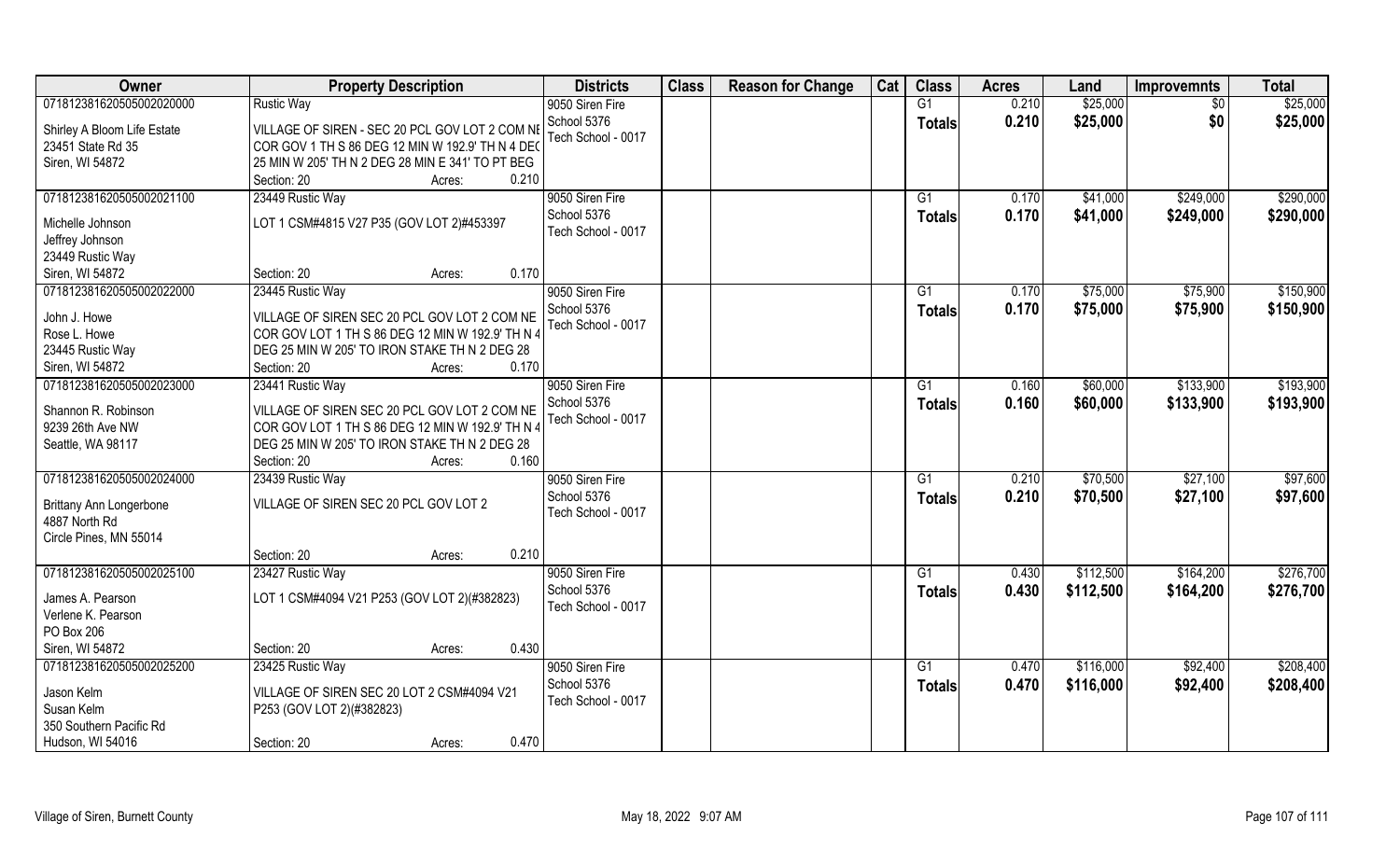| Owner                                                                  | <b>Property Description</b>                                                            | <b>Districts</b>                  | <b>Class</b> | <b>Reason for Change</b> | Cat | <b>Class</b>    | <b>Acres</b> | Land      | <b>Improvemnts</b> | <b>Total</b> |
|------------------------------------------------------------------------|----------------------------------------------------------------------------------------|-----------------------------------|--------------|--------------------------|-----|-----------------|--------------|-----------|--------------------|--------------|
| 071812381620505002025300                                               | 23427 Rustic Way                                                                       | 9050 Siren Fire                   |              |                          |     | G1              | 0.280        | \$15,900  | \$19,300           | \$35,200     |
| Jason Kelm<br>Susan Kelm                                               | VILLAGE OF SIREN SEC 20 LOT 3 CSM V21 P253<br>(#382823) (GOV LOT 2)                    | School 5376<br>Tech School - 0017 |              |                          |     | <b>Totals</b>   | 0.280        | \$15,900  | \$19,300           | \$35,200     |
| 350 Southern Pacific Rd                                                |                                                                                        |                                   |              |                          |     |                 |              |           |                    |              |
| Hudson, WI 54016                                                       | 0.280<br>Section: 20<br>Acres:                                                         |                                   |              |                          |     |                 |              |           |                    |              |
| 071812381620505002026000                                               | <b>Rustic Way</b>                                                                      | 9050 Siren Fire                   |              |                          |     | G1              | 0.200        | \$12,600  | \$10,600           | \$23,200     |
| Shannon R. Robinson                                                    | VILLAGE OF SIREN OUTLOT 1 CSM V 13 P 248 (GL                                           | School 5376                       |              |                          |     | <b>Totals</b>   | 0.200        | \$12,600  | \$10,600           | \$23,200     |
| 9239 26th Ave NW                                                       | 2)#273984                                                                              | Tech School - 0017                |              |                          |     |                 |              |           |                    |              |
| Seattle, WA 98117                                                      |                                                                                        |                                   |              |                          |     |                 |              |           |                    |              |
|                                                                        | Section: 20<br>0.200<br>Acres:                                                         |                                   |              |                          |     |                 |              |           |                    |              |
| 071812381620505002027000                                               | <b>Rustic Way</b>                                                                      | 9050 Siren Fire                   |              |                          |     | G1              | 0.230        | \$14,500  | \$0                | \$14,500     |
| Shannon R. Robinson<br>9239 26th Ave NW                                | VILLAGE OF SIREN LOT 1 CSM V 13 P 248 (GL<br>2)#273984                                 | School 5376<br>Tech School - 0017 |              |                          |     | <b>Totals</b>   | 0.230        | \$14,500  | \$0                | \$14,500     |
| Seattle, WA 98117                                                      |                                                                                        |                                   |              |                          |     |                 |              |           |                    |              |
|                                                                        | 0.230<br>Section: 20<br>Acres:                                                         |                                   |              |                          |     |                 |              |           |                    |              |
| 071812381620505002029000                                               | 23413 State Rd 35                                                                      | 9050 Siren Fire                   |              |                          |     | G1              | 0.710        | \$98,400  | \$59,300           | \$157,700    |
| Delores Ray Revocable Trust<br>3527 Cohansey St<br>Shoreview, MN 55112 | VILLAGE OF SIREN SEC 20 N 75' OF S 205' OF GOV<br>LOT 2 LYING W OF STH 35 (IN W 8.20A) | School 5376<br>Tech School - 0017 |              |                          |     | <b>Totals</b>   | 0.710        | \$98,400  | \$59,300           | \$157,700    |
|                                                                        | 0.710<br>Section: 20<br>Acres:                                                         |                                   |              |                          |     |                 |              |           |                    |              |
| 071812381620505002030000                                               | 23405 State Rd 35                                                                      | 9050 Siren Fire                   |              |                          |     | G1              | 0.520        | \$78,800  | \$37,100           | \$115,900    |
|                                                                        |                                                                                        | School 5376                       |              |                          |     | <b>Totals</b>   | 0.520        | \$78,800  | \$37,100           | \$115,900    |
| Aherns Rev Trust Agree                                                 | VILLAGE OF SIREN - SEC 20 N 50' OF S 130' GOV LO                                       | Tech School - 0017                |              |                          |     |                 |              |           |                    |              |
| 421 Swift Cir<br>Hudson, WI 54016                                      | 2 LYING W OF STH 35                                                                    |                                   |              |                          |     |                 |              |           |                    |              |
|                                                                        | 0.520<br>Section: 20<br>Acres:                                                         |                                   |              |                          |     |                 |              |           |                    |              |
| 071812381620505002031000                                               | 7718 Tewalt Rd                                                                         | 9050 Siren Fire                   |              |                          |     | $\overline{G1}$ | 0.920        | \$107,300 | \$87,000           | \$194,300    |
|                                                                        |                                                                                        | School 5376                       |              |                          |     | <b>Totals</b>   | 0.920        | \$107,300 | \$87,000           | \$194,300    |
| Hannah Mintz Huberty                                                   | VILLAGE OF SIREN - SEC 20 PART OF S 80' OF GOV                                         | Tech School - 0017                |              |                          |     |                 |              |           |                    |              |
| 891 Nina Ct                                                            | LOT 2 W OF STH 35                                                                      |                                   |              |                          |     |                 |              |           |                    |              |
| Mendota Heights, MN 55118                                              |                                                                                        |                                   |              |                          |     |                 |              |           |                    |              |
| 071812381620505003011000                                               | 0.920<br>Section: 20<br>Acres:                                                         |                                   |              |                          |     |                 |              |           |                    |              |
|                                                                        | 23554 State Rd 35                                                                      | 9050 Siren Fire<br>School 5376    |              |                          |     | G1              | 11.740       | \$49,600  | \$94,100           | \$143,700    |
| Thomas G. Anderson                                                     | VILLAGE OF SIREN SEC 20 PCL GOV LOT 3 EX CSM                                           | Tech School - 0017                |              |                          |     | <b>Totals</b>   | 11.740       | \$49,600  | \$94,100           | \$143,700    |
| PO Box 511                                                             | V16 P181 (W/ESMNT)                                                                     |                                   |              |                          |     |                 |              |           |                    |              |
| Siren, WI 54872                                                        |                                                                                        |                                   |              |                          |     |                 |              |           |                    |              |
|                                                                        | 11.740<br>Section: 20<br>Acres:                                                        |                                   |              |                          |     |                 |              |           |                    |              |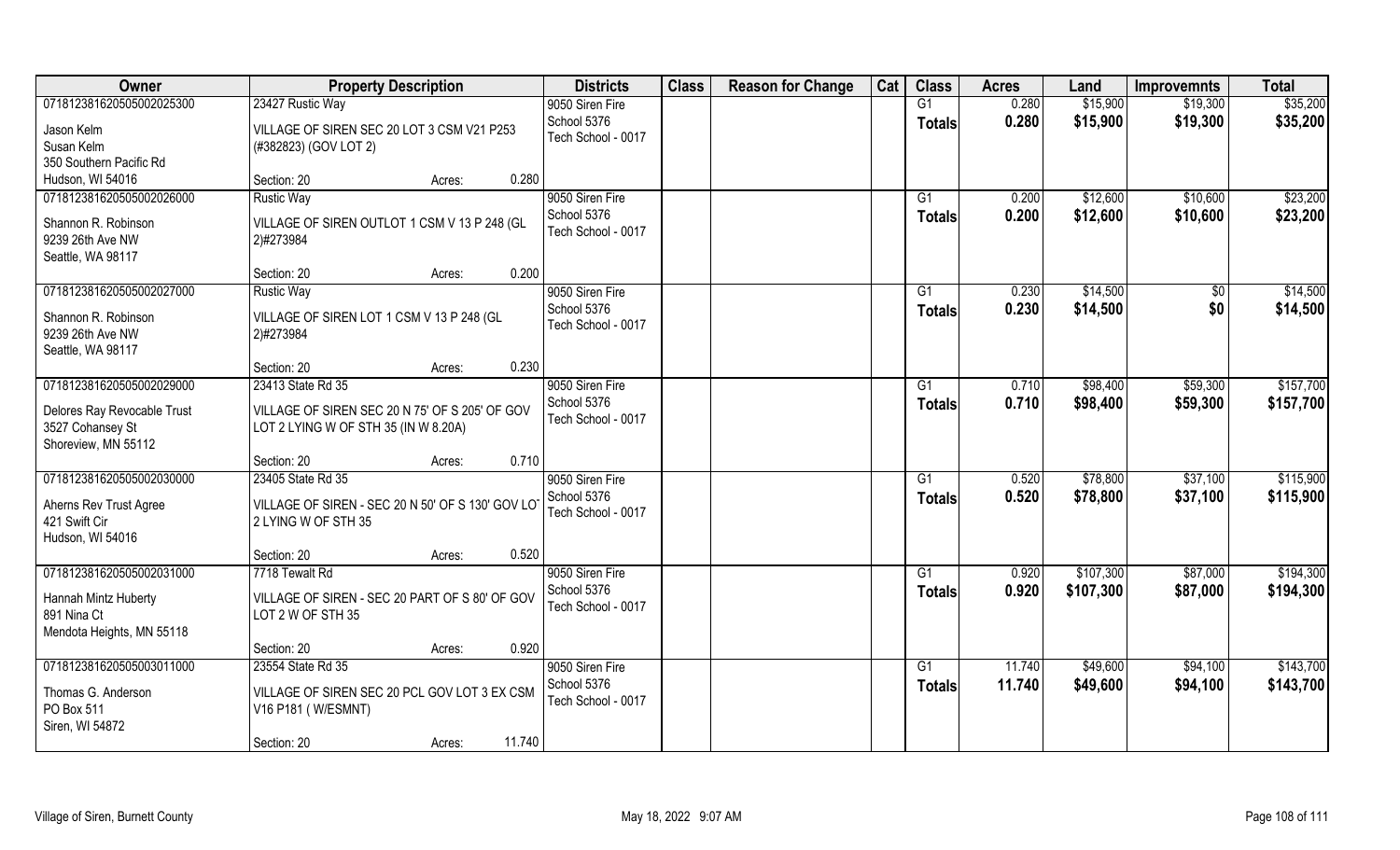| Owner                          | <b>Property Description</b>                       | <b>Districts</b>   | <b>Class</b> | <b>Reason for Change</b> | Cat | <b>Class</b>    | <b>Acres</b> | Land      | <b>Improvemnts</b> | <b>Total</b> |
|--------------------------------|---------------------------------------------------|--------------------|--------------|--------------------------|-----|-----------------|--------------|-----------|--------------------|--------------|
| 071812381620505003012000       | State Rd 35                                       | 9050 Siren Fire    |              |                          |     | $\overline{X4}$ | 0.060        | \$0       | $\sqrt{6}$         | \$0          |
| Vil of Siren                   | OUTLOT 1 CSM V16 P181 (GOV LOT 3-SUBJ/ESMNT)      | School 5376        |              |                          |     | <b>Totals</b>   | 0.060        | \$0       | \$0                | \$0          |
| PO Box 23                      |                                                   | Tech School - 0017 |              |                          |     |                 |              |           |                    |              |
| Siren, WI 54872                |                                                   |                    |              |                          |     |                 |              |           |                    |              |
|                                | 0.060<br>Section: 20<br>Acres:                    |                    |              |                          |     |                 |              |           |                    |              |
| 071812381620505003013000       | 23595 State Rd 35                                 | 9050 Siren Fire    |              |                          |     | G1              | 0.170        | \$78,400  | \$40,600           | \$119,000    |
| Jill M Gloodt Rev Living Trust | VILLAGE OF SIREN - SEC 20 LOT 1 CSM V 1 P 216 (IN | School 5376        |              |                          |     | Totals          | 0.170        | \$78,400  | \$40,600           | \$119,000    |
| 3619 Wintergreen Ct            | GOV LOT 3)                                        | Tech School - 0017 |              |                          |     |                 |              |           |                    |              |
| Eau Claire, WI 54701           |                                                   |                    |              |                          |     |                 |              |           |                    |              |
|                                | 0.170<br>Section: 20<br>Acres:                    |                    |              |                          |     |                 |              |           |                    |              |
| 071812381620505003014000       | 23589 State Rd 35                                 | 9050 Siren Fire    |              |                          |     | G1              | 0.120        | \$71,300  | \$178,900          | \$250,200    |
|                                |                                                   | School 5376        |              |                          |     | <b>Totals</b>   | 0.120        | \$71,300  | \$178,900          | \$250,200    |
| <b>Todd Highstrom</b>          | VILLAGE OF SIREN - SEC 20 N1/2 LOT 2 CSM V 1 P    | Tech School - 0017 |              |                          |     |                 |              |           |                    |              |
| April Highstrom                | 216 (IN GOV LOT 3)                                |                    |              |                          |     |                 |              |           |                    |              |
| 23589 State Rd 35              |                                                   |                    |              |                          |     |                 |              |           |                    |              |
| Siren, WI 54872-8225           | 0.120<br>Section: 20<br>Acres:                    |                    |              |                          |     |                 |              |           |                    |              |
| 071812381620505003015000       | 23577 State Rd 35                                 | 9050 Siren Fire    |              |                          |     | G1              | 0.230        | \$101,300 | \$67,000           | \$168,300    |
| Christopher M. Johnson         | VILLAGE OF SIREN - SEC 20 LOT 1 CSM V 12 P        | School 5376        |              |                          |     | <b>Totals</b>   | 0.230        | \$101,300 | \$67,000           | \$168,300    |
| PO Box 265                     | 88(256940) MAP #2145(FORMERLY PRT LOTS 2 & 3      | Tech School - 0017 |              |                          |     |                 |              |           |                    |              |
| Siren, WI 54872-0265           | CSM V1 P216) IN GOV LOT 3                         |                    |              |                          |     |                 |              |           |                    |              |
|                                | 0.230<br>Section: 20<br>Acres:                    |                    |              |                          |     |                 |              |           |                    |              |
| 071812381620505003016000       | 23569 State Rd 35                                 | 9050 Siren Fire    |              |                          |     | G1              | 0.180        | \$86,300  | \$54,500           | \$140,800    |
| Joni Anderson                  | VILLAGE OF SIREN - SEC 20 LOT 2 CSM V 12 P 88     | School 5376        |              |                          |     | Totals          | 0.180        | \$86,300  | \$54,500           | \$140,800    |
| 23569 State Rd 35              | (PRT LOT 3 CSM V1 P216) IN GOV LOT 3              | Tech School - 0017 |              |                          |     |                 |              |           |                    |              |
| Siren, WI 54872                |                                                   |                    |              |                          |     |                 |              |           |                    |              |
|                                | 0.180<br>Section: 20<br>Acres:                    |                    |              |                          |     |                 |              |           |                    |              |
| 071812381620505003017000       | 23563 State Rd 35                                 | 9050 Siren Fire    |              |                          |     | G1              | 0.130        | \$75,000  | \$64,700           | \$139,700    |
|                                |                                                   | School 5376        |              |                          |     | <b>Totals</b>   | 0.130        | \$75,000  | \$64,700           | \$139,700    |
| Charles O'Fallon               | VILLAGE OF SIREN - SEC 20 N 50' LOT 4 CSM V 1 P   | Tech School - 0017 |              |                          |     |                 |              |           |                    |              |
| Joan O'Fallon                  | 216 (IN GOV LOT 3)                                |                    |              |                          |     |                 |              |           |                    |              |
| 23563 State Rd 35              |                                                   |                    |              |                          |     |                 |              |           |                    |              |
| Siren, WI 54872                | 0.130<br>Section: 20<br>Acres:                    |                    |              |                          |     |                 |              |           |                    |              |
| 071812381620505003018000       | 23555 State Rd 35                                 | 9050 Siren Fire    |              |                          |     | G1              | 0.180        | \$82,500  | \$169,700          | \$252,200    |
| Larry Nussbaum                 | VILLAGE OF SIREN - SEC 20 LOT 4 CSM V 1 P 216 EX  | School 5376        |              |                          |     | <b>Totals</b>   | 0.180        | \$82,500  | \$169,700          | \$252,200    |
| Ann Nussbaum                   | N 50' (IN GOV LOT 3)                              | Tech School - 0017 |              |                          |     |                 |              |           |                    |              |
| 2348 119th Cir NE              |                                                   |                    |              |                          |     |                 |              |           |                    |              |
| Blaine, MN 55449-5414          | 0.180<br>Section: 20<br>Acres:                    |                    |              |                          |     |                 |              |           |                    |              |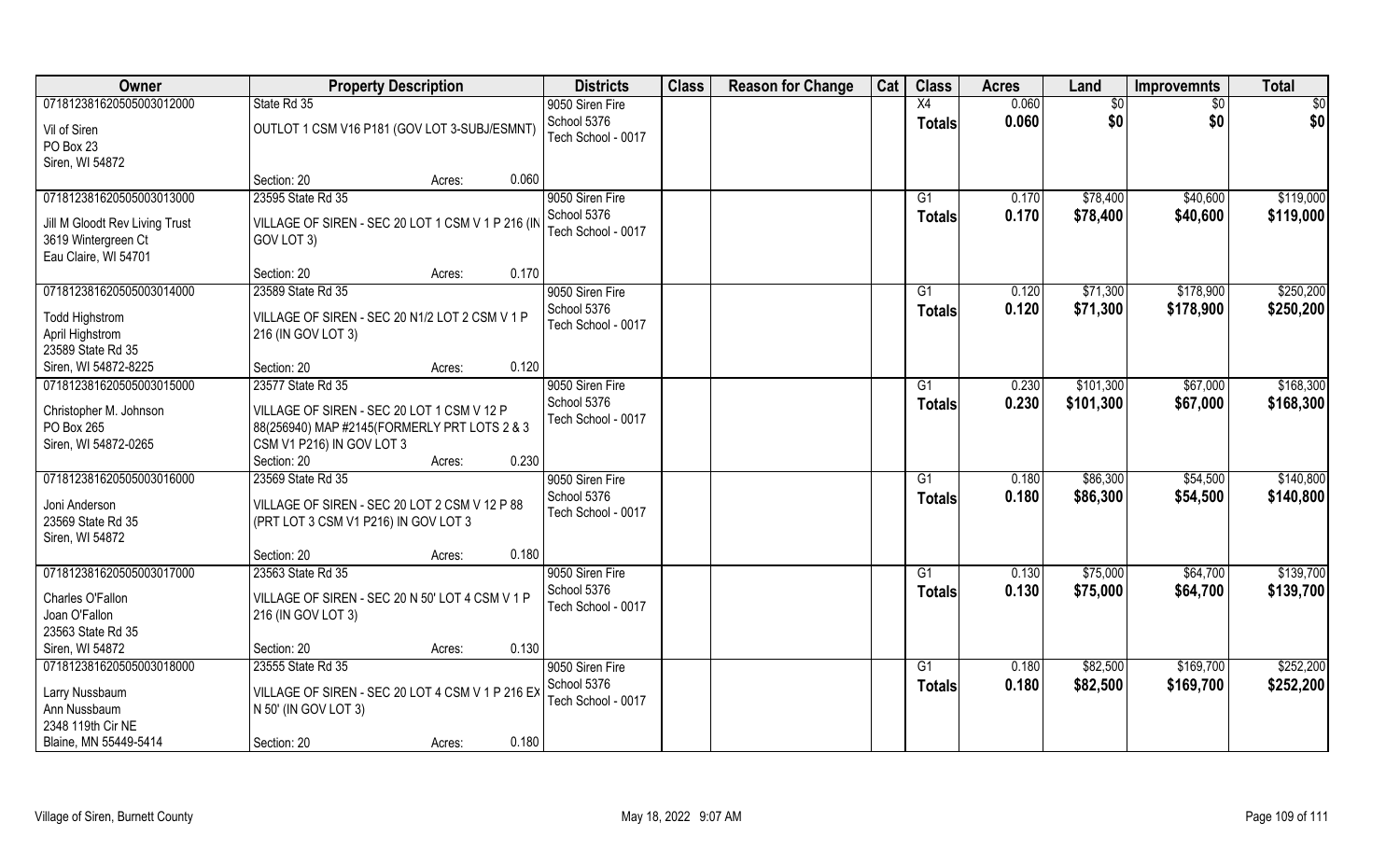| Owner                         | <b>Property Description</b>                        | <b>Districts</b>   | <b>Class</b> | <b>Reason for Change</b> | Cat | <b>Class</b>   | <b>Acres</b> | Land      | <b>Improvemnts</b> | <b>Total</b> |
|-------------------------------|----------------------------------------------------|--------------------|--------------|--------------------------|-----|----------------|--------------|-----------|--------------------|--------------|
| 071812381620505003019000      | State Rd 35                                        | 9050 Siren Fire    |              |                          |     | G1             | 0.030        | \$7,500   | \$0                | \$7,500      |
| Larry Nussbaum                | VILLAGE OF SIREN - SEC 20 PCL GOV LOT 3 (10'       | School 5376        |              |                          |     | <b>Totals</b>  | 0.030        | \$7,500   | \$0                | \$7,500      |
| Ann Nussbaum                  | LAKESHORE)                                         | Tech School - 0017 |              |                          |     |                |              |           |                    |              |
| 2348 119th Cir NE             |                                                    |                    |              |                          |     |                |              |           |                    |              |
| Blaine, MN 55449-5414         | Section: 20<br>0.030<br>Acres:                     |                    |              |                          |     |                |              |           |                    |              |
| 071812381620505003020000      | 23549 State Rd 35                                  | 9050 Siren Fire    |              |                          |     | G <sub>1</sub> | 0.260        | \$107,300 | \$101,300          | \$208,600    |
|                               |                                                    | School 5376        |              |                          |     | <b>Totals</b>  | 0.260        | \$107,300 | \$101,300          | \$208,600    |
| Richard I. Anderson           | VILLAGE OF SIREN SEC 20 PCL GOV LOT 3 COM NW       | Tech School - 0017 |              |                          |     |                |              |           |                    |              |
| Jacky L. Anderson             | COR LOT 16 LEAMAN & CUMMINGS LAKE SHORE            |                    |              |                          |     |                |              |           |                    |              |
| PO Box 456                    | LOTS, ON MEANDER LN OF CLEAR LAKE TH N 28<br>0.260 |                    |              |                          |     |                |              |           |                    |              |
| Siren, WI 54872               | Section: 20<br>Acres:                              |                    |              |                          |     |                |              |           |                    |              |
| 071812381620515426011000      | State Rd 35                                        | 9050 Siren Fire    |              |                          |     | G2             | 4.390        | \$65,000  | \$0                | \$65,000     |
| M G & K Farms LLC             | VILLAGE OF SIREN LAMEN & CUMMINGS LKSHR            | School 5376        |              |                          |     | <b>Totals</b>  | 4.390        | \$65,000  | \$0                | \$65,000     |
| 811 350th Ave                 | LOTS LOT 1 EX LOT 1 CSM V 4 P 91 & OUTLOT 1        | Tech School - 0017 |              |                          |     |                |              |           |                    |              |
| Frederic, WI 54837            | <b>CSM V 5 P 140</b>                               |                    |              |                          |     |                |              |           |                    |              |
|                               | 4.390<br>Section: 20<br>Acres:                     |                    |              |                          |     |                |              |           |                    |              |
| 071812381620515426012000      | 23491 State Rd 35                                  | 9050 Siren Fire    |              |                          |     | G1             | 1.390        | \$132,000 | \$106,300          | \$238,300    |
| Kari L Wittmer Trust          | VILLAGE OF SIREN LAMEN & CUMMINGS LKSHR            | School 5376        |              |                          |     | <b>Totals</b>  | 1.390        | \$132,000 | \$106,300          | \$238,300    |
| 2433 Tournament Players Cir S | LOTS PRT LOT 1 & ALL OF LOT 2, BLK 1; LOT 1 CSM    | Tech School - 0017 |              |                          |     |                |              |           |                    |              |
| <b>Blaine, MN 55449</b>       | V 4 P 91 & OUTLOT 1 CSM V 5 P 140                  |                    |              |                          |     |                |              |           |                    |              |
|                               | 1.390<br>Section: 20<br>Acres:                     |                    |              |                          |     |                |              |           |                    |              |
| 071812381620515426013000      | 23499 State Rd 35                                  | 9050 Siren Fire    |              |                          |     | G1             | 0.180        | \$75,000  | \$89,300           | \$164,300    |
|                               |                                                    | School 5376        |              |                          |     | <b>Totals</b>  | 0.180        | \$75,000  | \$89,300           | \$164,300    |
| Jason J. Heier                | VILLAGE OF SIREN LAMEN & CUMMINGS LKSHR            | Tech School - 0017 |              |                          |     |                |              |           |                    |              |
| Jennifer L. Heier             | LOTS LOT 3, BLK 1                                  |                    |              |                          |     |                |              |           |                    |              |
| 1055 Tanney Ln                |                                                    |                    |              |                          |     |                |              |           |                    |              |
| Hudson, WI 54016              | 0.180<br>Section: 20<br>Acres:                     |                    |              |                          |     |                |              |           |                    |              |
| 071812381620515426014000      | 23509 State Rd 35                                  | 9050 Siren Fire    |              |                          |     | G1             | 0.180        | \$75,000  | \$40,700           | \$115,700    |
| <b>Berglund Family Trust</b>  | VILLAGE OF SIREN LAMEN & CUMMINGS LKSHR            | School 5376        |              |                          |     | <b>Totals</b>  | 0.180        | \$75,000  | \$40,700           | \$115,700    |
| 23509 State Rd 35             | LOTS LOT 4, BLK 1                                  | Tech School - 0017 |              |                          |     |                |              |           |                    |              |
| Siren, WI 54872               |                                                    |                    |              |                          |     |                |              |           |                    |              |
|                               | 0.180<br>Section: 20<br>Acres:                     |                    |              |                          |     |                |              |           |                    |              |
| 071812381620515426015000      | State Rd 35                                        | 9050 Siren Fire    |              |                          |     | G1             | 0.160        | \$37,500  | \$7,600            | \$45,100     |
|                               |                                                    | School 5376        |              |                          |     | <b>Totals</b>  | 0.160        | \$37,500  | \$7,600            | \$45,100     |
| <b>Berglund Family Trust</b>  | VILLAGE OF SIREN LAMEN & CUMMINGS LKSHR            | Tech School - 0017 |              |                          |     |                |              |           |                    |              |
| 23509 State Rd 35             | LOTS LOT 5, BLK 1                                  |                    |              |                          |     |                |              |           |                    |              |
| Siren, WI 54872               |                                                    |                    |              |                          |     |                |              |           |                    |              |
|                               | 0.160<br>Section: 20<br>Acres:                     |                    |              |                          |     |                |              |           |                    |              |